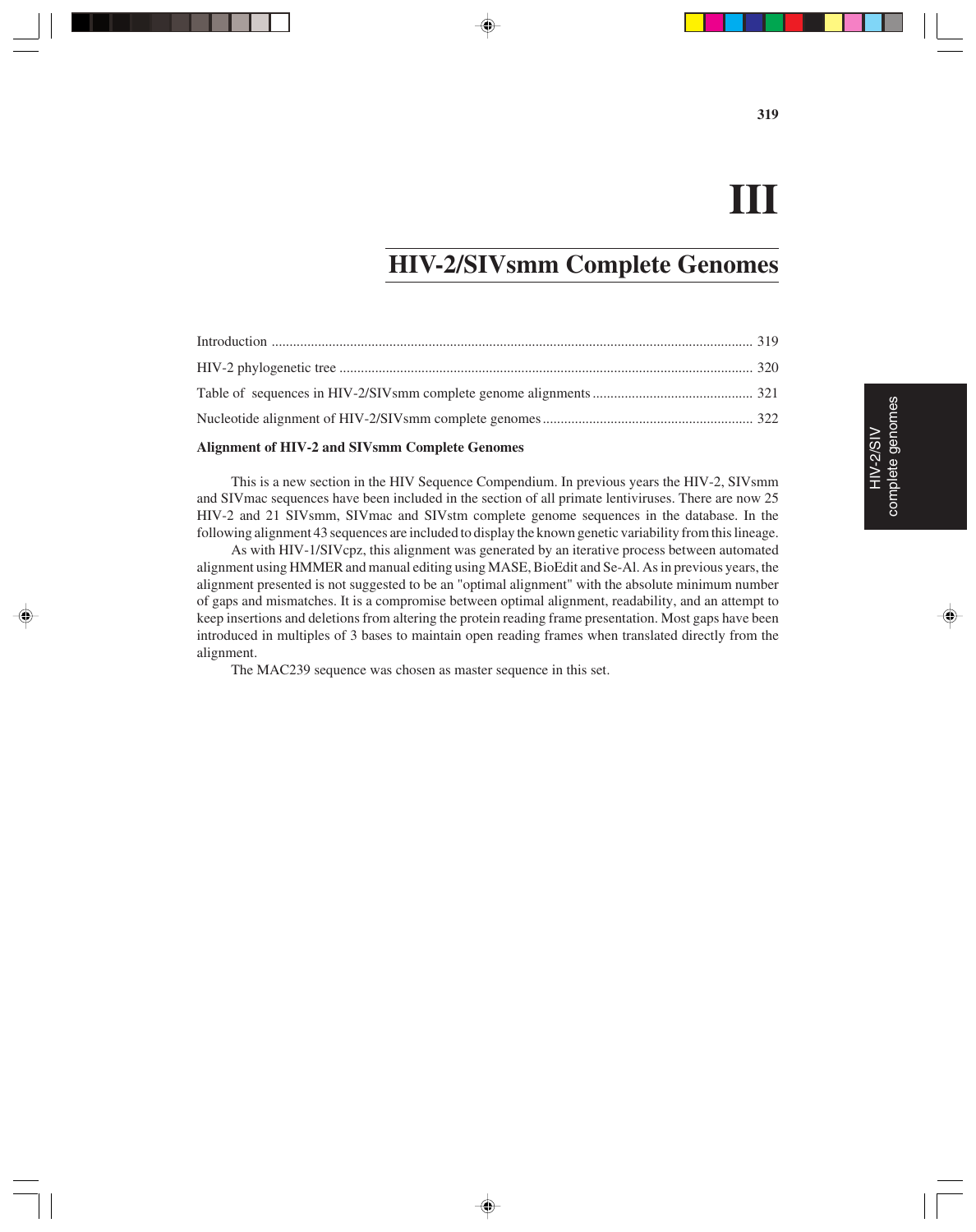**320 HIV-2/SIVsmm Complete Genomes**



*Figure 1. Phylogenetic tree of HIV-2, SIVsmm and SIVmac. The tree shows the relationships of the sequences in the following alignment. Based on partial env sequences at least groups A, B, and C of HIV-2 are divided by SIVsmm sequences. These divisions are not visible here because the corresponding isolates have not been sequenced in their entire genome. The groups represented in the section III alignment are indicated on the tree. The scale bar at the bottom shows genetic distance according to a F84 model with relative rates. The tree was constructed from a gapstripped version of the DNA alignment in this section of the compendium, leaving 4141 unambiguosly aligned positions. A neighbor joining tree, calculated using DNADIST (F84 model) and NEIGHBOR in the PHYLIP package, was used as a guide to calculate relative site rates. The relative site rates were estimated using a generalized version of DNArates (Korber et al, Science 2000) with eight categories (0.227; 0.685; 1.437; 3.015; 6.328; 13.281; 27.874; and 52.241). Finally, these rates were given to fastDNAml (version 1.2.2) and a maximum likelihood tree was inferred from the gapstripped alignment (transition/ transversion ratio = 2). The tree space was searched by both Jumble and Global Rearrangements (G 3 3). The tree was midpoint rooted and visualized using TreeEdit (version1.0) and Adobe Illustrator.*

HIV-2/SIV complete genomes

complete genomes HIV-2/SIV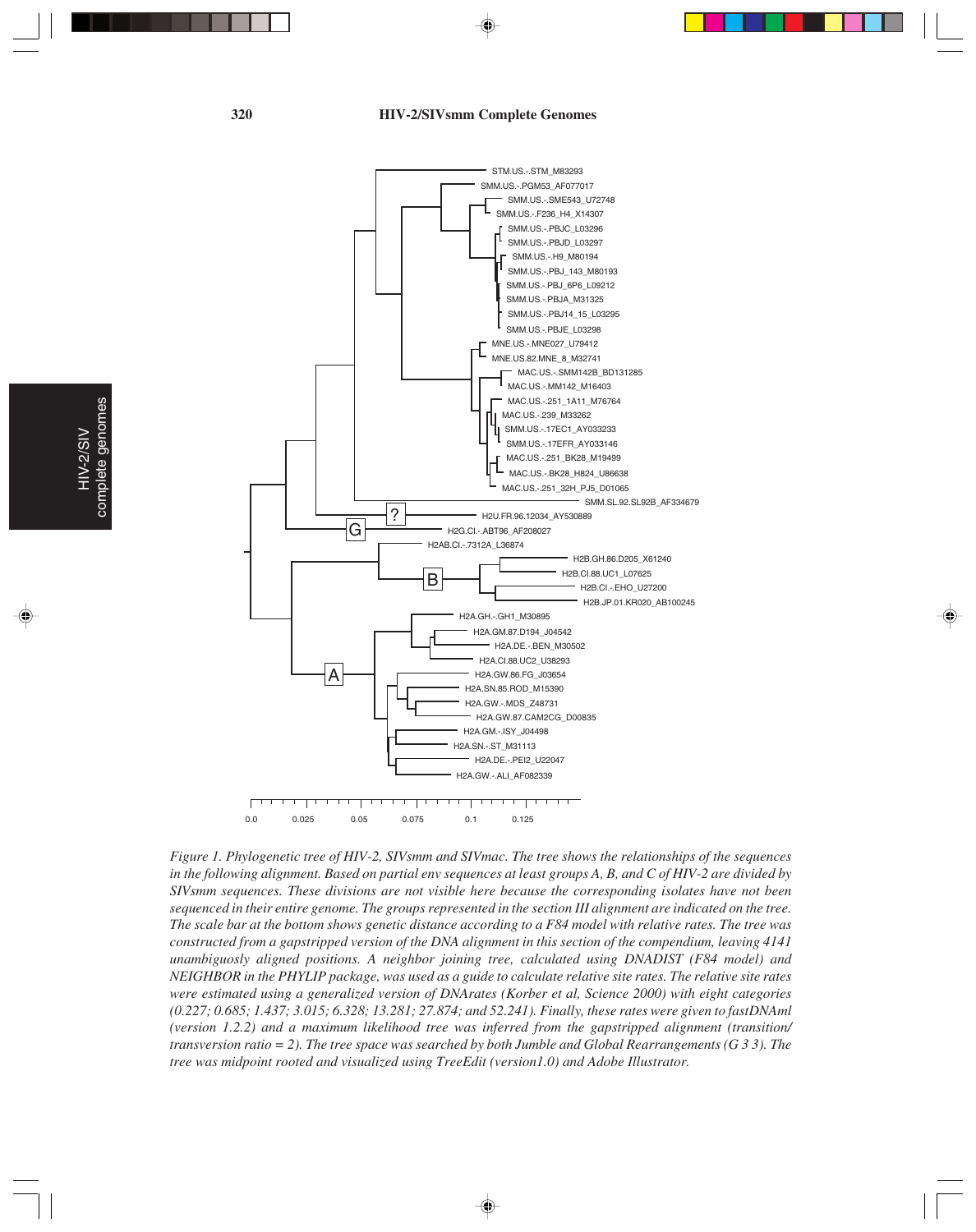♦

. . . .

◈

HIV-2/SIV complete genomes

HIV-2/SIV<br>complete genomes

◈

E.

#### **Table 1: Table of HIV-1/HIV-2/SIV Sequences Included in the Complete Genome Alignments**

| Name                                   | <b>Accession</b> | Country                 | <b>Author</b>       | Reference                                         |
|----------------------------------------|------------------|-------------------------|---------------------|---------------------------------------------------|
| H2AB.CI.-.7312A                        | L36874           | Cote d'Ivoire           | Gao, F              | Unpublished                                       |
| <b>H2A.CI.88.UC2</b>                   | U38293           | Cote d'Ivoire           | Barnett, SW         | Virology 222(1):257-61 (1996)                     |
| H2A.DE.-.BEN                           | M30502           | Germany                 | Kirchhoff, F        | Virology 177(1):305-11 (1990)                     |
| H <sub>2</sub> A.DE.-.PEI <sub>2</sub> | U22047           | Germany                 | Talbott, R          | PNAS 90(9):4226-30 (1993)                         |
| H2A.GH.-.GH1                           | M30895           | Ghana                   | Hasegawa, A         | $ARHR$ 5(6):593-604 (1989)                        |
| H2A.GM.87.D194                         | J04542           | Gambia                  | Kuehnel, H          | PNAS 86(7):2383-7 (1989)                          |
| H2A.GM.-.ISY                           | J04498           | Gambia                  | Franchini, G        | $PNAS$ 86(7):2433-7 (1989)                        |
| <b>H2A.GW.86.FG</b>                    | J03654           | Guinea-Bissau           | Zagury, JF          | PNAS 85(16):5941-5 (1988)                         |
| H2A.GW.87.CAM2CG                       | D00835           | Guinea-Bissau           | Tristem, M          | J Gen Virol 72(Pt 3):721-4(1991)                  |
| H2A.GW.-.ALI                           | AF082339         | Guinea-Bissau           | Azevedo-Pereira, JM | Unpublished                                       |
| H2A.GW.-.MDS                           | Z48731           | Guinea-Bissau Becker, M |                     | Unpublished                                       |
| H2A.SN.85.ROD                          | M15390           | Senegal                 | Clavel, F           | Nature 324(6098):691-5 (1986)                     |
| H2A.SN.-.ST                            | M31113           | Senegal                 | Kumar, P            | J Virol 64(2):890-901 (1990)                      |
| H <sub>2</sub> B.CI.88.UC1             | L07625           | Cote d'Ivoire           | Barnett, SW         | J Virol 67(2):1006-14 (1993)                      |
| H <sub>2</sub> B.CI.-.EHO              | U27200           | Cote d'Ivoire           | Rey-Cuille, MA      | Virology $202(1):471-6(1994)$                     |
| H2B.GH.86.D205                         | X61240           | Ghana                   | Kreutz, R           | $ARHR$ 8(9):1619–29 (1992)                        |
| H <sub>2</sub> B.JP.01.KR020           | AB100245         | Japan                   | Kusagawa, S         | Unpublished                                       |
| H2G.CI.-.ABT96                         | AF208027         | Cote d'Ivoire           | Brennan, CA         | ARHR 13(5):401-4 (1997)                           |
| H2U.FR.96.12034                        | AY530889         | France                  | Damond, F           | ARHR 20(6):666-672 (2004)                         |
| MAC.US.-.239                           | M33262           | <b>USA</b>              | Kestler, H          | Science 248(4959):1109-12 (1990)                  |
| MAC.US.-.251_1A11                      | M76764           | <b>USA</b>              | Planelles, V        | ARHR 7(11):889-98 (1991)                          |
| MAC.US.-.251_32H_PJ5                   | D01065           | <b>USA</b>              | Rud, EW             | <i>J Gen Virol</i> <b>75</b> (Pt 3):529–43 (1994) |
| MAC.US.-.251_BK28                      | M19499           | <b>USA</b>              | Franchini, G        | <i>Nature</i> 328(6130):539–43 (1987)             |
| MAC.US.-.BK28_H824                     | U86638           | <b>USA</b>              | Edmonson, P         | J Virol 72(1):405-14 (1998)                       |
| MAC.US.-.MM142                         | M16403           | <b>USA</b>              | Chakrabarti, L      | Nature 328(6130):543-7 (1987)                     |
| MAC.US.-.SMM142B                       | BD131285         | <b>USA</b>              | Alizon, M           | Patent: JP2002030099-A2 (Pasteur Ins)             |
| MNE.US.82.MNE_8                        | M32741           | <b>USA</b>              | Kimata, JT          | J Virol 72(1):245–56 (1998)                       |
| MNE.US.-.MNE027                        | U79412           | <b>USA</b>              | Kimata, JT          | J Virol 72(1):245-56 (1998)                       |
| <b>SMM.SL.92.SL92B</b>                 | AF334679         | Sierra Leone            | Chen, Z             | J Virol <b>70</b> (6):3617–27 (1996)              |
| <b>SMM.US.-.17EC1</b>                  | AY033233         | <b>USA</b>              | Anderson, MG        | Virology $195(2):616-26(1993)$                    |
| SMM.US.-.17EFR                         | AY033146         | <b>USA</b>              | Flaherty, MT        | J Virol 71(8):5790–8 (1997)                       |
| SMM.US.-.F236_H4                       | X14307           | <b>USA</b>              | Hirsch, VM          | Nature 339(6223):389-92 (1989)                    |
| SMM.US.-.H9                            | M80194           | <b>USA</b>              | Courgnaud, V        | J Virol 66(1):414–9 (1992)                        |
| SMM.US.-.PBJ14_15                      | L03295           | <b>USA</b>              | Dewhurst, S         | Nature 345(6276):636-40 (1990)                    |
| SMM.US.-.PBJ_143                       | M80193           | <b>USA</b>              | Courgnaud, V        | J Virol <b>66</b> (1):414–9 (1992)                |
| SMM.US.-.PBJ_6P6                       | L09212           | <b>USA</b>              | Novembre, FJ        | J Virol 67(5):2466–74 (1993)                      |
| SMM.US.-.PBJA                          | M31325           | <b>USA</b>              | Dewhurst, S         | <i>Nature</i> 345(6276):636–40 (1990)             |
| SMM.US.-.PBJC                          | L03296           | <b>USA</b>              | Dewhurst, S         | Nature 345(6276):636-40 (1990)                    |
| SMM.US.-.PBJD                          | L03297           | <b>USA</b>              | Dewhurst, S         | Nature 345(6276):636-40 (1990)                    |
| SMM.US.-.PBJE                          | L03298           | <b>USA</b>              | Dewhurst, S         | Nature 345(6276):636-40 (1990)                    |
| SMM.US.-.PGM53                         | AF077017         | <b>USA</b>              | Novembre, FJ        | J Virol <b>72</b> (11):8841–51 (1998)             |
| SMM.US.-.SME543                        | U72748           | <b>USA</b>              | Hirsch, VM          | J Virol 71(2):1608-20 (1997)                      |
| STM.US.-.STM                           | M83293           | <b>USA</b>              | Novembre, FJ        | Virology 186(2):783-7 (1992)                      |

 $\Rightarrow$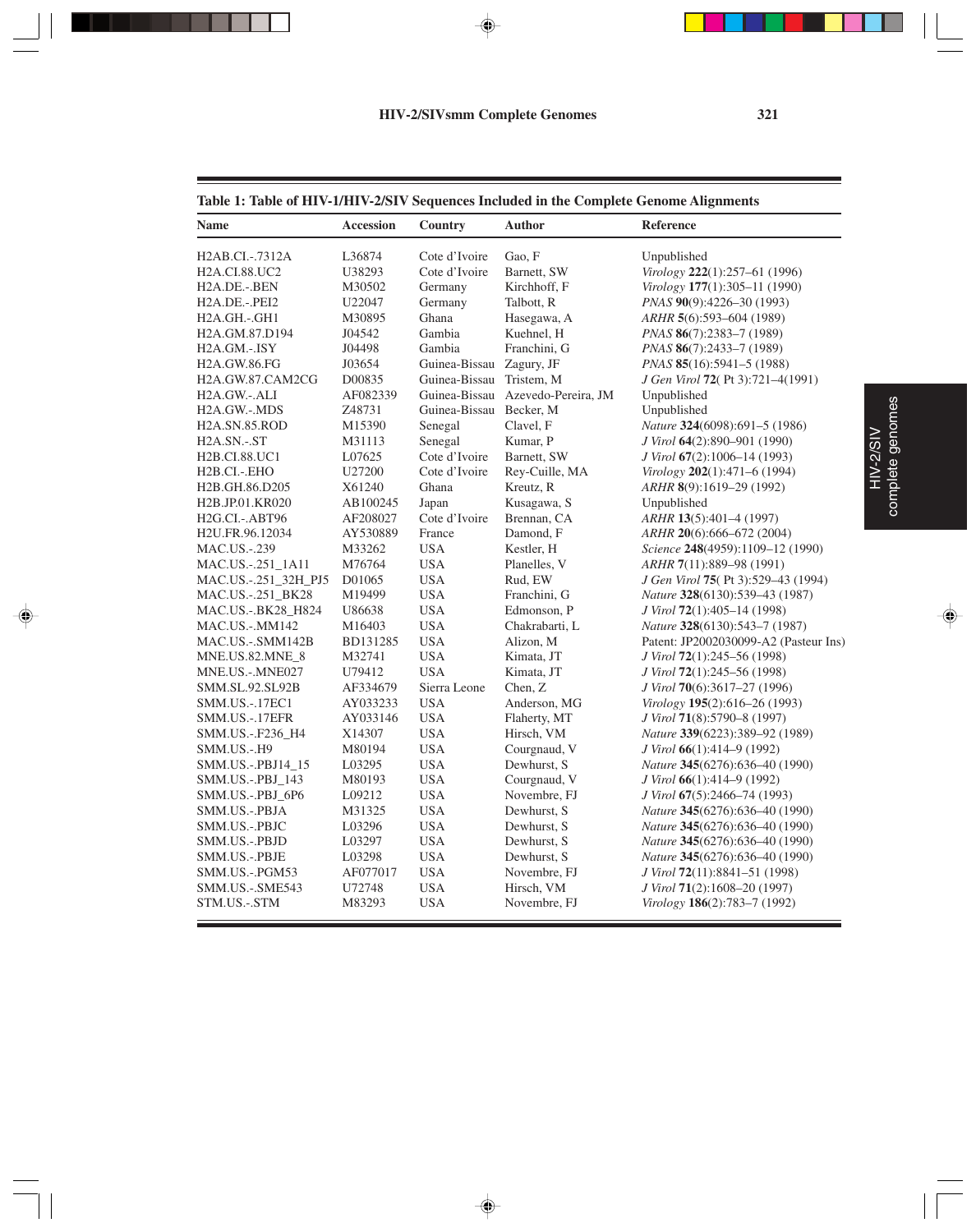|                                                   |  |  | TGGAAGGGATTTATTACAGTGCAAGAAG.ACATAGAATCTTAGACATATACTTAGAAAAAGGAAGGAACGATCATACCAGATTGGCAGGATTACACCTCAGGACCAGGAATTAGATACCCAAAGACATTTG |  |  |  |
|---------------------------------------------------|--|--|-------------------------------------------------------------------------------------------------------------------------------------|--|--|--|
| H2A.CI.88.UC2                                     |  |  |                                                                                                                                     |  |  |  |
| $H2A$ . DE. - . BEN                               |  |  |                                                                                                                                     |  |  |  |
| $H2A.DE. - .PEI2$                                 |  |  |                                                                                                                                     |  |  |  |
| $H2A.GH.-.GH1$                                    |  |  |                                                                                                                                     |  |  |  |
| $H2A.GM.-.ISY$                                    |  |  |                                                                                                                                     |  |  |  |
| H2A.GM.87.D194<br>H2A.GW.-.ALI                    |  |  |                                                                                                                                     |  |  |  |
| $H2A.GW. - MDS$<br>H2A.GW.86.FG                   |  |  |                                                                                                                                     |  |  |  |
| H2A. GW. 87. CAM2CG                               |  |  |                                                                                                                                     |  |  |  |
| $H2A.SN.-.ST$                                     |  |  |                                                                                                                                     |  |  |  |
| H <sub>2</sub> A.SN.85.ROD<br>H2AB.CI.-.7312A     |  |  |                                                                                                                                     |  |  |  |
| $H2B.CI. - . EHO$                                 |  |  |                                                                                                                                     |  |  |  |
| H2B.CI.88.UC1                                     |  |  |                                                                                                                                     |  |  |  |
| H2B.GH.86.D205                                    |  |  |                                                                                                                                     |  |  |  |
| H2B.JP.01.KR020                                   |  |  |                                                                                                                                     |  |  |  |
| $H2G.CI. - ABT96$                                 |  |  |                                                                                                                                     |  |  |  |
| H <sub>2U</sub> . FR. 96. 12034                   |  |  |                                                                                                                                     |  |  |  |
| MAC.US. - . 251 1A11                              |  |  |                                                                                                                                     |  |  |  |
| MAC.US. - . BK28 H824                             |  |  |                                                                                                                                     |  |  |  |
| $MAC. US. - . MM142$                              |  |  |                                                                                                                                     |  |  |  |
| MAC.US. - . 251 BK28                              |  |  |                                                                                                                                     |  |  |  |
| MAC.US.-.251 <sup>-32H</sup> PJ5                  |  |  |                                                                                                                                     |  |  |  |
| MAC.US.-.SMMT42B                                  |  |  |                                                                                                                                     |  |  |  |
| $MNE$ . US. - $MNE$ 027                           |  |  |                                                                                                                                     |  |  |  |
| MNE.US.82.MNE 8                                   |  |  |                                                                                                                                     |  |  |  |
| $SMM. US. - PB. TC$                               |  |  |                                                                                                                                     |  |  |  |
| SMM.US.-.PBJD                                     |  |  |                                                                                                                                     |  |  |  |
| SMM.US.-.PBJE                                     |  |  |                                                                                                                                     |  |  |  |
| SMM.US.-.PBJ 143                                  |  |  |                                                                                                                                     |  |  |  |
| SMM. SL. 92. SL92B                                |  |  |                                                                                                                                     |  |  |  |
| $SMM. US. - . H9$                                 |  |  |                                                                                                                                     |  |  |  |
| $SMM.US. - .SME543$                               |  |  |                                                                                                                                     |  |  |  |
| SMM. US. - . 17EC1                                |  |  |                                                                                                                                     |  |  |  |
| $SMM. US. - .17EFR$                               |  |  |                                                                                                                                     |  |  |  |
| SMM.US. -. F236 H4                                |  |  |                                                                                                                                     |  |  |  |
| SMM.US. -. $PBJ1\overline{4}$ 15<br>SMM.US.-.PBJA |  |  |                                                                                                                                     |  |  |  |
| $SMM. US. - . PGM53$                              |  |  |                                                                                                                                     |  |  |  |
| SMM.US.-.PBJ 6P6                                  |  |  |                                                                                                                                     |  |  |  |
|                                                   |  |  |                                                                                                                                     |  |  |  |

 $\begin{picture}(20,5) \put(0,0){\vector(0,1){10}} \put(15,0){\vector(0,1){10}} \put(15,0){\vector(0,1){10}} \put(15,0){\vector(0,1){10}} \put(15,0){\vector(0,1){10}} \put(15,0){\vector(0,1){10}} \put(15,0){\vector(0,1){10}} \put(15,0){\vector(0,1){10}} \put(15,0){\vector(0,1){10}} \put(15,0){\vector(0,1){10}} \put(15,0){\vector(0,1){10}} \put(15,0){\vector(0,$ 

 $\begin{picture}(20,5) \put(0,0){\vector(0,1){10}} \put(15,0){\vector(0,1){10}} \put(15,0){\vector(0,1){10}} \put(15,0){\vector(0,1){10}} \put(15,0){\vector(0,1){10}} \put(15,0){\vector(0,1){10}} \put(15,0){\vector(0,1){10}} \put(15,0){\vector(0,1){10}} \put(15,0){\vector(0,1){10}} \put(15,0){\vector(0,1){10}} \put(15,0){\vector(0,1){10}} \put(15,0){\vector(0,$ 

---

 $\overline{\blacklozenge}$ 

### HIV-2/SIVsmm Complete Genomes

 $\begin{picture}(20,5) \put(0,0){\line(1,0){10}} \put(15,0){\line(1,0){10}} \put(15,0){\line(1,0){10}} \put(15,0){\line(1,0){10}} \put(15,0){\line(1,0){10}} \put(15,0){\line(1,0){10}} \put(15,0){\line(1,0){10}} \put(15,0){\line(1,0){10}} \put(15,0){\line(1,0){10}} \put(15,0){\line(1,0){10}} \put(15,0){\line(1,0){10}} \put(15,0){\line(1,$ 

322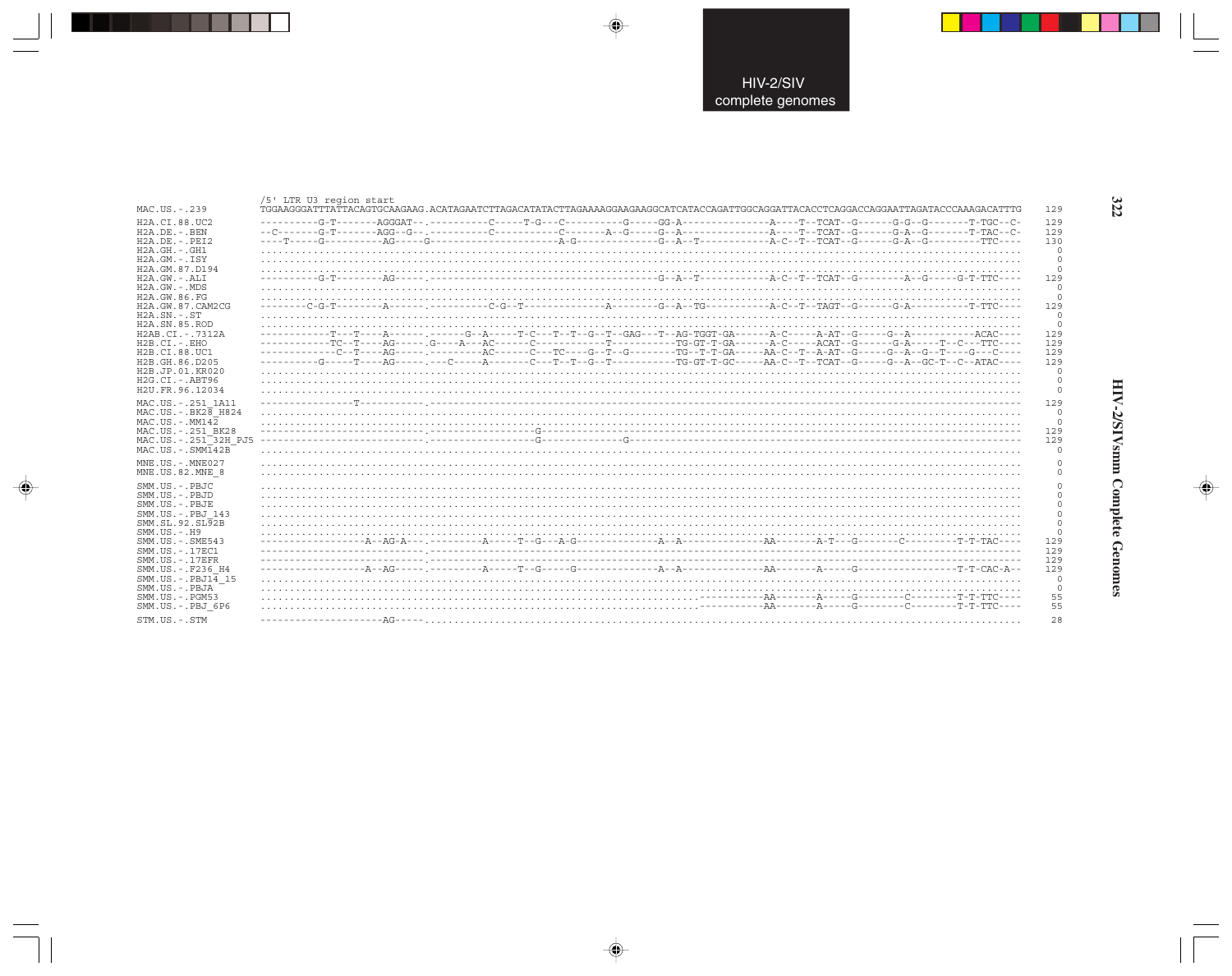| MAC.US.-.239                                                  | GCTGGCTATGGAAATTAGTCCCTGTAAATGTATCAGATGAGGCACAGGAGGATGAGGAGCATTATTTAATGCATCCAGCTCAAACTTCCCAGTGGGAT.GACCCTTGGGGAGAGGTTC                                                                                                                                                                                                                                                                                                                                                                              | 246                        |
|---------------------------------------------------------------|-----------------------------------------------------------------------------------------------------------------------------------------------------------------------------------------------------------------------------------------------------------------------------------------------------------------------------------------------------------------------------------------------------------------------------------------------------------------------------------------------------|----------------------------|
|                                                               |                                                                                                                                                                                                                                                                                                                                                                                                                                                                                                     |                            |
| H2A.CI.88.UC2<br>$H2A.DE. -.BEN$                              | -G-----G-----C----A--A----CA-G---C-A------GAG--T------ACCA-C-GC-------C------AAG-AGA-AT---.---ATACAT--G---ACA-<br>-G-----G-----GC----AT-A---G-AC-C---C-A------GAG--A-------CCA-C-GC---G-A-C-------AAG-AGACAT---.--TGAGCAT--G---ACAT                                                                                                                                                                                                                                                                 | 246<br>246                 |
| $H2A.DE. - PRT2$                                              | -G----------GC----A--A---G-CC--CC--C-A-GT--A----C--C-GC---C-A-C-----A-----AAG-GG--CT---,-------CAT--G--AACAT                                                                                                                                                                                                                                                                                                                                                                                        | 238                        |
| $H2A.GH.-.GH1$                                                |                                                                                                                                                                                                                                                                                                                                                                                                                                                                                                     | $\Omega$                   |
| $H2A.GM.-.ISY$                                                |                                                                                                                                                                                                                                                                                                                                                                                                                                                                                                     | $\circ$                    |
| H2A.GM.87.D194                                                |                                                                                                                                                                                                                                                                                                                                                                                                                                                                                                     | $\circ$                    |
| H2A.GW.-.ALI                                                  | -G-----G-----GC----A--A---GC---CC--C-A--A-GGGAG--CAC----ACT--C-GCC-GC-A-C----TA-----AAG-AG-CAT---,---A-GCAT--G---ACAT                                                                                                                                                                                                                                                                                                                                                                               | 246                        |
| $H2A.GW. - MDS$<br>H2A.GW.86.FG                               |                                                                                                                                                                                                                                                                                                                                                                                                                                                                                                     | $\overline{0}$<br>$\Omega$ |
| H2A. GW. 87. CAM2CG                                           | -G----------GC----A--A---G--ACC---C-A---G-G-GACACT--GACC--CAC-G-GACTCACTGCTTATTA--C-----A-----AAG-AG-CAT---.---ATGCAT--G---ACA-                                                                                                                                                                                                                                                                                                                                                                     | 258                        |
| $H2A$ . $SN. - . ST$                                          |                                                                                                                                                                                                                                                                                                                                                                                                                                                                                                     | $^{\circ}$                 |
| H <sub>2</sub> A.SN.85.ROD                                    |                                                                                                                                                                                                                                                                                                                                                                                                                                                                                                     | $\overline{0}$             |
| $H2AB.CI. - .7312A$                                           | ------G-----C----G--A--GG-A--GG---CA-TAA-C-G-GAG--A--G---ACC----G-C--G---C-----A--G--CG--GCA------GAT---A-------C-                                                                                                                                                                                                                                                                                                                                                                                  | 248                        |
| $H2B.CI.-.EHO$                                                |                                                                                                                                                                                                                                                                                                                                                                                                                                                                                                     | 246                        |
| H2B.CI.88.UC1                                                 |                                                                                                                                                                                                                                                                                                                                                                                                                                                                                                     | 246                        |
| H <sub>2</sub> B. GH, 86, D <sub>205</sub><br>H2B.JP.01.KR020 |                                                                                                                                                                                                                                                                                                                                                                                                                                                                                                     | 249<br>$\Omega$            |
| $H2G.CI. - ABT96$                                             |                                                                                                                                                                                                                                                                                                                                                                                                                                                                                                     | $\mathbf 0$                |
| H2U. FR. 96.12034                                             |                                                                                                                                                                                                                                                                                                                                                                                                                                                                                                     | $\Omega$                   |
| MAC.US. - . 251 1A11                                          |                                                                                                                                                                                                                                                                                                                                                                                                                                                                                                     | 246                        |
| $MAC.US.-.BK2\overline{8}$ H824                               |                                                                                                                                                                                                                                                                                                                                                                                                                                                                                                     | $\Omega$                   |
| $MAC$ . U.S. - $MM142$                                        |                                                                                                                                                                                                                                                                                                                                                                                                                                                                                                     | $\circ$                    |
| MAC.US. - . 251 BK28                                          |                                                                                                                                                                                                                                                                                                                                                                                                                                                                                                     | 246                        |
| MAC.US.-.251 <sup>-32H</sup> PJ5                              |                                                                                                                                                                                                                                                                                                                                                                                                                                                                                                     | 246                        |
| $MAC . IJS . - . SIMT42B$                                     |                                                                                                                                                                                                                                                                                                                                                                                                                                                                                                     | $\Omega$                   |
| $MNE$ . US. - $MNE$ 027                                       |                                                                                                                                                                                                                                                                                                                                                                                                                                                                                                     |                            |
| MNE.US.82.MNE 8                                               |                                                                                                                                                                                                                                                                                                                                                                                                                                                                                                     |                            |
| SMM.US.-.PBJC                                                 |                                                                                                                                                                                                                                                                                                                                                                                                                                                                                                     |                            |
| SMM.US.-.PBJD                                                 |                                                                                                                                                                                                                                                                                                                                                                                                                                                                                                     | $\Omega$                   |
| SMM.US.-.PBJE                                                 |                                                                                                                                                                                                                                                                                                                                                                                                                                                                                                     |                            |
| SMM.US.-.PBJ 143                                              |                                                                                                                                                                                                                                                                                                                                                                                                                                                                                                     | $^{\circ}$                 |
| SMM.SL.92.SL <sub>92B</sub><br>SMM.US.-.H9                    |                                                                                                                                                                                                                                                                                                                                                                                                                                                                                                     | $\Omega$<br>$\Omega$       |
| $SMM.US. - .SME543$                                           |                                                                                                                                                                                                                                                                                                                                                                                                                                                                                                     | 246                        |
| SMM. US. - . 17EC1                                            |                                                                                                                                                                                                                                                                                                                                                                                                                                                                                                     | 246                        |
| $SMM. US. - .17EFR$                                           |                                                                                                                                                                                                                                                                                                                                                                                                                                                                                                     | 246                        |
| SMM.US. -. F236 H4                                            | $- G \texttt{-----C}\texttt{-----C}\texttt{-----C}\texttt{-----C}\texttt{-----A}\texttt{---} - A \texttt{---C} \texttt{---A} - C \texttt{---A} C A \texttt{---G} C C - G G \texttt{---} \ldots \ldots \ldots \texttt{-----C}\texttt{---} A \texttt{---} C \texttt{---} - A \texttt{---C}\texttt{---} - A \texttt{---C}\texttt{---} - A \texttt{---C}\texttt{---} - A \texttt{---C}\texttt{---} - A \texttt{---C}\texttt{---} - A \texttt{---C}\texttt{---} - A \texttt{---C}\texttt{---} - A \text$ | 246                        |
| $SMM.US.-.PBJ1\overline{4}15$                                 |                                                                                                                                                                                                                                                                                                                                                                                                                                                                                                     | 1                          |
| SMM.US.-.PBJA<br>$SMM$ . U.S. $-$ . PGM53                     |                                                                                                                                                                                                                                                                                                                                                                                                                                                                                                     | <sup>1</sup><br>172        |
| SMM.US.-.PBJ 6P6                                              |                                                                                                                                                                                                                                                                                                                                                                                                                                                                                                     | 172                        |
|                                                               |                                                                                                                                                                                                                                                                                                                                                                                                                                                                                                     |                            |
| STM.US.-.STM                                                  |                                                                                                                                                                                                                                                                                                                                                                                                                                                                                                     | 28                         |

 $\begin{picture}(20,5) \put(0,0){\vector(0,1){10}} \put(15,0){\vector(0,1){10}} \put(15,0){\vector(0,1){10}} \put(15,0){\vector(0,1){10}} \put(15,0){\vector(0,1){10}} \put(15,0){\vector(0,1){10}} \put(15,0){\vector(0,1){10}} \put(15,0){\vector(0,1){10}} \put(15,0){\vector(0,1){10}} \put(15,0){\vector(0,1){10}} \put(15,0){\vector(0,1){10}} \put(15,0){\vector(0,$ 

\_\_

 $\overrightarrow{\phantom{a}}$ 

 $\equiv$ 

# HIV-2/SIVsmm Complete Genomes

 $\begin{picture}(20,5) \put(0,0){\line(1,0){10}} \put(15,0){\line(1,0){10}} \put(15,0){\line(1,0){10}} \put(15,0){\line(1,0){10}} \put(15,0){\line(1,0){10}} \put(15,0){\line(1,0){10}} \put(15,0){\line(1,0){10}} \put(15,0){\line(1,0){10}} \put(15,0){\line(1,0){10}} \put(15,0){\line(1,0){10}} \put(15,0){\line(1,0){10}} \put(15,0){\line(1,$ 

 $\begin{pmatrix} 1 \\ -1 \end{pmatrix}$ 

 $\Box$ 

ا ال

323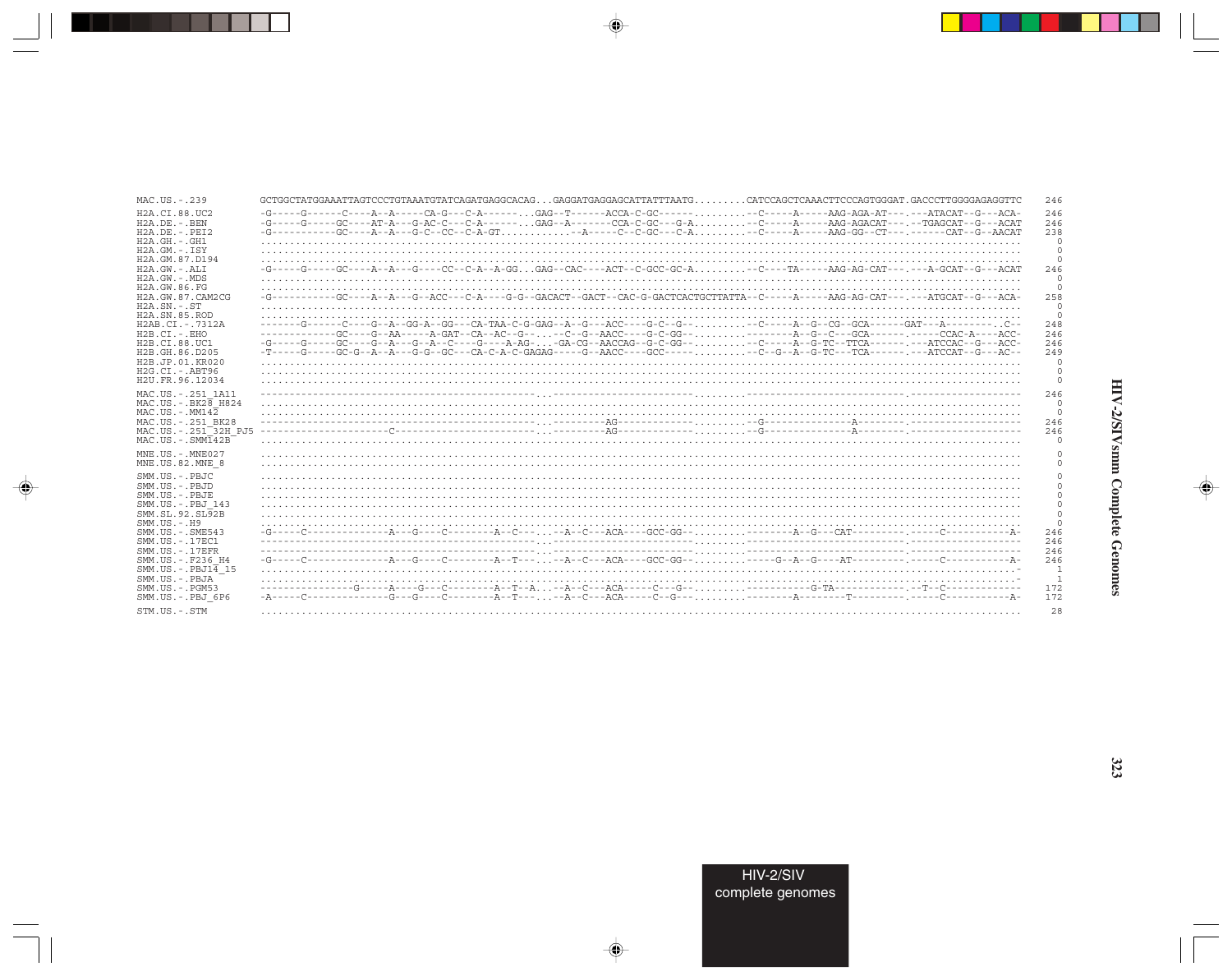| MAC.US.-.239                                                                                                                                                                                                                                                 | TAGCATGGAAGTTTGATCCAACTCTGGCCTACACTTATGAGGCATATGTTAGATACCCAGAAGAGTTTGGAAGCAAGTCAGGCCTGTCAGAGGAAGAGGTTAGAAGGAGCCTAACCGCAAGAGGCCTTCT | 376                       |
|--------------------------------------------------------------------------------------------------------------------------------------------------------------------------------------------------------------------------------------------------------------|------------------------------------------------------------------------------------------------------------------------------------|---------------------------|
| H2A.CI.88.UC2                                                                                                                                                                                                                                                |                                                                                                                                    | 376                       |
| $H2A$ . DE. - . BEN                                                                                                                                                                                                                                          |                                                                                                                                    | 376                       |
| $H2A.DE. - .PEI2$                                                                                                                                                                                                                                            |                                                                                                                                    | 368                       |
| $H2A.GH. - GH1$                                                                                                                                                                                                                                              |                                                                                                                                    | $\Omega$                  |
| $H2A.GM.-.ISY$                                                                                                                                                                                                                                               |                                                                                                                                    | $\circ$                   |
| H2A. GM. 87. D194                                                                                                                                                                                                                                            |                                                                                                                                    | $\Omega$                  |
| $H2A.GW.-.ALI$                                                                                                                                                                                                                                               | ---TT----GA-----C--T-AG-----TC-TGA---CA-A--C-T-A--CT-C-------G--A-----GTA---------C----A--T---TGG-AGGC---A--G-AA---------GA-A-C    | 376                       |
| $H2A.GW. - MDS$                                                                                                                                                                                                                                              |                                                                                                                                    | $\Omega$                  |
| H2A.GW.86.FG                                                                                                                                                                                                                                                 |                                                                                                                                    | $\Omega$                  |
| H2A. GW. 87. CAM2CG                                                                                                                                                                                                                                          |                                                                                                                                    | 388                       |
| $H2A$ . $SN. - . ST$                                                                                                                                                                                                                                         |                                                                                                                                    | $\circ$                   |
| H <sub>2</sub> A.SN.85.ROD                                                                                                                                                                                                                                   |                                                                                                                                    | $\Omega$                  |
| H2AB.CI.-.7312A                                                                                                                                                                                                                                              |                                                                                                                                    | 378                       |
| $H2B.CI.-.EHO$                                                                                                                                                                                                                                               | -T-TC---C-------CT-CCTC--A--A--TGAC----T---C-TCAGC--G-T------G-------GTATC-------AA--C-----A----TGG-AGGCT-AA--G-GA---------AA-A-C  | 376                       |
| H2B.CI.88.UC1                                                                                                                                                                                                                                                |                                                                                                                                    | 376                       |
| H2B.GH.86.D205                                                                                                                                                                                                                                               |                                                                                                                                    | 379                       |
| H2B.JP.01.KR020                                                                                                                                                                                                                                              |                                                                                                                                    | $\Omega$                  |
| $H2G.CI. - ABT96$                                                                                                                                                                                                                                            |                                                                                                                                    | $\Omega$                  |
| H2U.FR.96.12034                                                                                                                                                                                                                                              |                                                                                                                                    | $\Omega$                  |
| MAC.US. - . 251 1A11                                                                                                                                                                                                                                         |                                                                                                                                    | 376                       |
| $MAC.US.-.BK2B$ H824                                                                                                                                                                                                                                         |                                                                                                                                    | $\circ$                   |
| $MAC. US. - . MM142$                                                                                                                                                                                                                                         |                                                                                                                                    | $\circ$                   |
| MAC.US. - . 251 BK28                                                                                                                                                                                                                                         |                                                                                                                                    | 375                       |
| MAC.US.-.251 32H PJ5                                                                                                                                                                                                                                         |                                                                                                                                    | 376                       |
| $MAC . IJS . - . SIMT42B$                                                                                                                                                                                                                                    |                                                                                                                                    | n                         |
| MNE US. - MNE027<br>MNE.US.82.MNE 8<br>$SMM$ . US. $-$ . PBJC.                                                                                                                                                                                               |                                                                                                                                    |                           |
| $SMM$ . US. $-$ . PBJD<br>$SMM$ . $US - PBJE$<br>SMM.US. - . PBJ 143<br>SMM.SL.92.SL92B<br>$SMM. US. - . H9$<br>SMM. US. - . SME543<br>SMM.US. - . 17EC1<br>$SMM$ . US. $-$ . 17EFR<br>SMM.US. - . F236 H4<br>$SMM.US.-.PBJ1\overline{4}15$<br>SMM.US.-.PBJA |                                                                                                                                    |                           |
|                                                                                                                                                                                                                                                              |                                                                                                                                    | $\cap$<br>$\Omega$<br>376 |
|                                                                                                                                                                                                                                                              |                                                                                                                                    | 376<br>376<br>376         |
|                                                                                                                                                                                                                                                              |                                                                                                                                    | 131<br>131                |
| $SMM$ . U.S. $-$ . PGM53                                                                                                                                                                                                                                     |                                                                                                                                    | 302                       |
| SMM.US.-.PBJ 6P6                                                                                                                                                                                                                                             |                                                                                                                                    | 302                       |
| STM.US.-.STM                                                                                                                                                                                                                                                 |                                                                                                                                    | 49                        |
|                                                                                                                                                                                                                                                              |                                                                                                                                    |                           |

 $\Rightarrow$ 

 $\Rightarrow$ 

. . .

 $\Rightarrow$ 

324

HIV-2/SIVsmm Complete Genomes

 $\Rightarrow$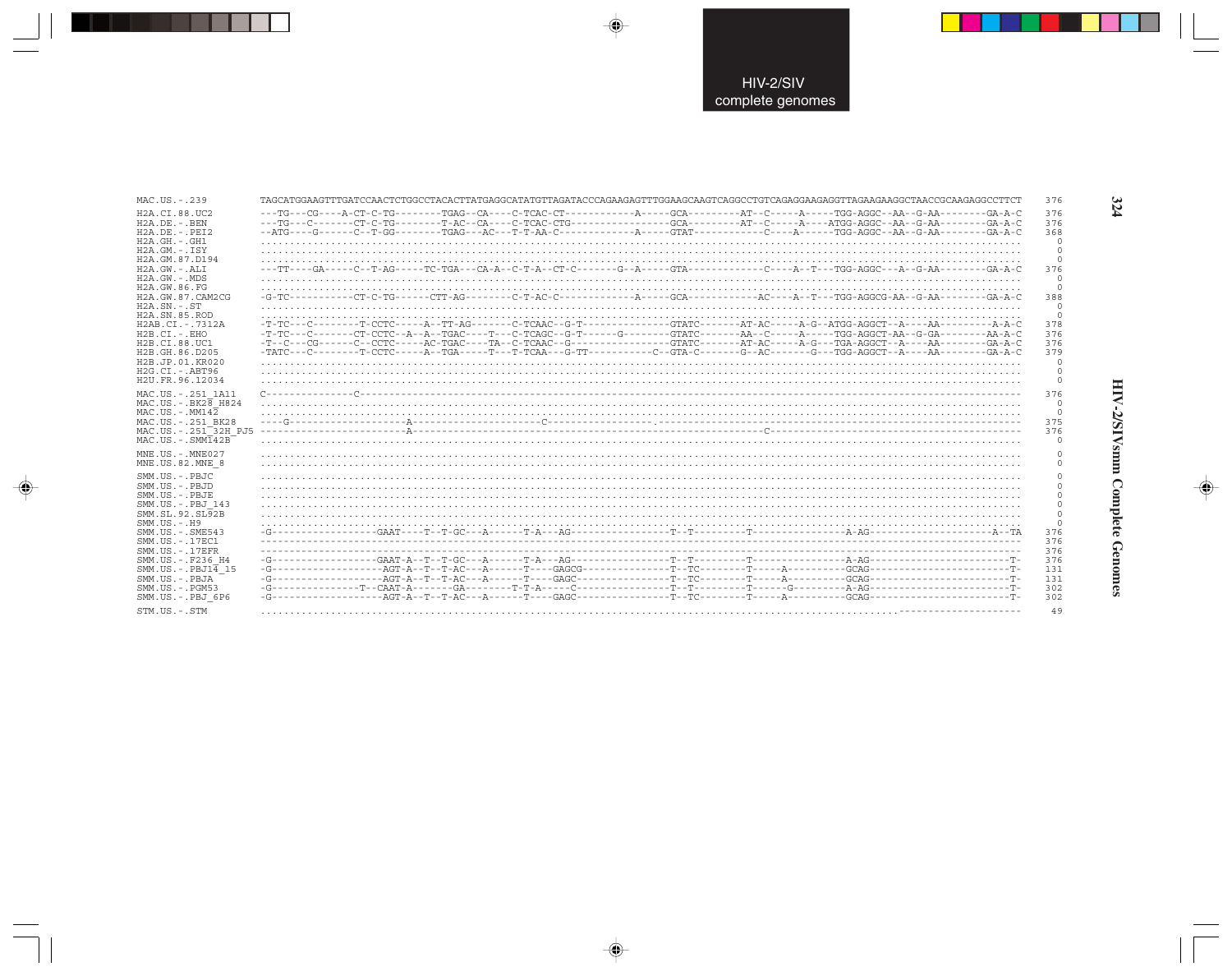|                                                                                                                              | See Pohlmann, J Virol 72(7):5589-5598(1998) and similar publications for information on this enhancer region |               |                                             |
|------------------------------------------------------------------------------------------------------------------------------|--------------------------------------------------------------------------------------------------------------|---------------|---------------------------------------------|
| MAC.US.-.239                                                                                                                 | TCF-1 alpha                                                                                                  | NF-kappa-B-II | NF-kappa-B-I (in pathogenic SIV PBJ)<br>428 |
| H <sub>2</sub> A.CT.88.UC <sub>2</sub>                                                                                       |                                                                                                              |               | 463                                         |
| $H2A.DE. -.BEN$                                                                                                              |                                                                                                              |               | 463                                         |
| $H2A.DE. - .PEI2$                                                                                                            |                                                                                                              |               | 444                                         |
| $H2A.GH. - .GH1$                                                                                                             |                                                                                                              |               | $\Omega$                                    |
| $H2A.GM.-.ISY$                                                                                                               |                                                                                                              |               | $\Omega$                                    |
| H2A.GM.87.D194                                                                                                               |                                                                                                              |               | $\Omega$                                    |
| $H2A.GW. - . ALI$                                                                                                            |                                                                                                              |               | 460                                         |
| $H2A.GW. - .MDS$                                                                                                             |                                                                                                              |               | $\Omega$                                    |
| H2A. GW. 86. FG                                                                                                              |                                                                                                              |               | $\Omega$                                    |
| H2A.GW.87.CAM2CG                                                                                                             |                                                                                                              |               | 474                                         |
| $H2A$ . $SN. - . ST$                                                                                                         |                                                                                                              |               | $\Omega$                                    |
| H <sub>2</sub> A.SN.85.ROD                                                                                                   |                                                                                                              |               | $\Omega$                                    |
| $H2AB.CI. - .7312A$                                                                                                          |                                                                                                              |               | 471                                         |
| $H2B.CI.-EHO$                                                                                                                |                                                                                                              |               | 467                                         |
| H2B.CI.88.UC1                                                                                                                |                                                                                                              |               | 467                                         |
| H2B.GH.86.D205                                                                                                               |                                                                                                              |               | 470                                         |
| H2B.JP.01.KR020<br>$H2G.CI.-ABT96$<br>H2U. FR. 96.12034                                                                      |                                                                                                              |               | $\circ$                                     |
| MAC.US. - . 251 1A11<br>MAC.US. - . BK28 H824<br>$MAC . US . - . MM142$<br>MAC.US. - . 251 BK28<br>$MAC . IJS . - . SIM142B$ |                                                                                                              |               | 428<br>$\Omega$<br>$\Omega$<br>427<br>428   |
| MNE.US.-.MNE027<br>MNE.US.82.MNE 8                                                                                           |                                                                                                              |               |                                             |
| SMM.US.-.PBJC<br>SMM.US.-.PBJD<br>SMM.US.-.PBJE<br>SMM.US. - . PBJ 143<br>SMM.SL.92.SL <sub>92B</sub><br>$SMM. US. - . H9$   |                                                                                                              |               | $\Omega$                                    |
| SMM.US. - . SME543                                                                                                           |                                                                                                              |               | 428                                         |
| SMM. US. - . 17EC1                                                                                                           |                                                                                                              |               | 428                                         |
| $SMM. US. - .17EFR$                                                                                                          |                                                                                                              |               | 428                                         |
| SMM. US. - . F236 H4                                                                                                         |                                                                                                              |               | 427                                         |
| $SMM.US.-.PBJ1\overline{4}15$                                                                                                |                                                                                                              |               | 206                                         |
| SMM.US.-.PBJA                                                                                                                |                                                                                                              |               | 206                                         |
| $SMM. US. - . PGM53$                                                                                                         |                                                                                                              |               | 355                                         |
| SMM.US.-.PBJ 6P6                                                                                                             |                                                                                                              |               | 388                                         |
| STM.US.-.STM                                                                                                                 |                                                                                                              |               | 101                                         |

◈

 $\bigoplus$ 

♦

325

◈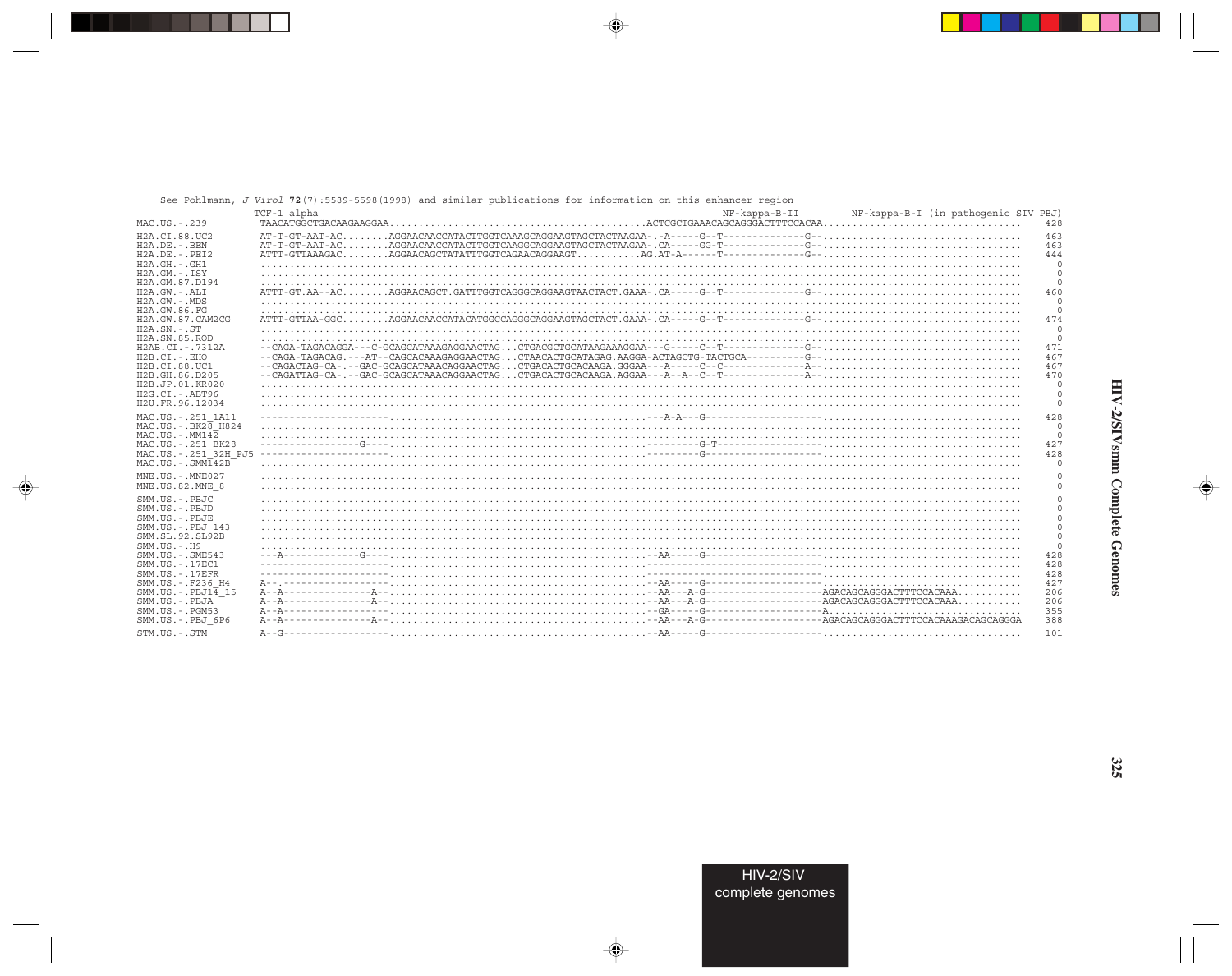| MAC.US.-.MM239                  | GGGATGTTACG.GGGAGGTACTGGGAGGAGCCGGTCGGGAACGCCCACTTTCTTGATGTATAAATATCACTGCATTTCGCTCTGTA.TTCAGTCGCTCTCTGCGGAGAGGCTGCA | putative mRNA start<br>5' LTR U3 region end \/ $\bar{5}$ ' LTR R repeat start<br>TATA BOX<br>/ TAR secondary structure start<br>542 |
|---------------------------------|---------------------------------------------------------------------------------------------------------------------|-------------------------------------------------------------------------------------------------------------------------------------|
| H2A.CI.88.UC2                   |                                                                                                                     | 579                                                                                                                                 |
| $H2A.DE. -.BEN$                 |                                                                                                                     | 579                                                                                                                                 |
| $H2A.DE. - PRT2$                |                                                                                                                     | 559                                                                                                                                 |
| $H2A.GH.-.GH1$                  |                                                                                                                     | 24                                                                                                                                  |
| $H2A.GM.-.ISY$                  |                                                                                                                     | 24                                                                                                                                  |
| H2A.GM.87.D194                  |                                                                                                                     | 24                                                                                                                                  |
| $H2A.GW. - . AI.T$              |                                                                                                                     | 575                                                                                                                                 |
| $H2A.GW. - .MDS$                |                                                                                                                     | 24                                                                                                                                  |
| H2A.GW.86.FG                    |                                                                                                                     | 23                                                                                                                                  |
| H2A.GW.87.CAM2CG                |                                                                                                                     | 590                                                                                                                                 |
| $H2A.SN.-.ST$                   |                                                                                                                     | 24                                                                                                                                  |
| H <sub>2</sub> A.SN.85.ROD      |                                                                                                                     | 24                                                                                                                                  |
| H2AB.CI.-.7312A                 |                                                                                                                     | 587                                                                                                                                 |
| $H2B.CI.-EHO$                   |                                                                                                                     | 582                                                                                                                                 |
| H2B.CI.88.UC1                   |                                                                                                                     | 582                                                                                                                                 |
| H2B.GH.86.D205                  |                                                                                                                     | 585                                                                                                                                 |
| H2B.JP.01.KR020                 |                                                                                                                     | $\circ$                                                                                                                             |
| $H2G.CI.-ABT96$                 |                                                                                                                     | $\circ$                                                                                                                             |
| H2U.FR.96.12034                 |                                                                                                                     | 75                                                                                                                                  |
| MAC.US. - . 251 1A11            |                                                                                                                     | 541                                                                                                                                 |
| $MAC.US.-.BK2\overline{8}$ H824 |                                                                                                                     | $\overline{0}$                                                                                                                      |
| $MAC. US.-. MM142$              |                                                                                                                     | 24                                                                                                                                  |
| MAC.US. - . 251 BK28            |                                                                                                                     | 530                                                                                                                                 |
| MAC.US. - . 251 32H PJ5         |                                                                                                                     | 542                                                                                                                                 |
| $MAC . US . - . SIMT42B$        |                                                                                                                     | 2.4                                                                                                                                 |
| MNE.US. - MNE027                |                                                                                                                     | 24                                                                                                                                  |
| MNE.US.82.MNE 8                 |                                                                                                                     | 2.4                                                                                                                                 |
| SMM.US.-.PBJC                   |                                                                                                                     | $\Omega$                                                                                                                            |
| SMM.US.-.PBJD                   |                                                                                                                     | $\mathbf 0$                                                                                                                         |
| SMM.US.-.PBJE                   |                                                                                                                     | $\mathsf{O}\xspace$                                                                                                                 |
| SMM.US. - . PBJ 143             |                                                                                                                     | 25                                                                                                                                  |
| SMM.SL.92.SL92B                 |                                                                                                                     | 23                                                                                                                                  |
| $SMM$ . US. $-$ . $H9$          |                                                                                                                     | 25                                                                                                                                  |
| $SMM. US. - . SME543$           |                                                                                                                     | 540                                                                                                                                 |
| SMM.US. - . 17EC1               |                                                                                                                     | 542                                                                                                                                 |
| $SMM. US. - .17EFR$             |                                                                                                                     | 542                                                                                                                                 |
| SMM.US. -. F236 H4              |                                                                                                                     | 539                                                                                                                                 |
| $SMM.US.-.PBJ1\overline{4}15$   |                                                                                                                     | 319                                                                                                                                 |
| SMM.US.-.PBJA                   |                                                                                                                     | 319                                                                                                                                 |
| $SMM.US. - . PGM53$             |                                                                                                                     | 468                                                                                                                                 |
| SMM.US.-.PBJ 6P6                | CTTTCCACAAA                                                                                                         | 512                                                                                                                                 |
| STM.US.-.STM                    |                                                                                                                     | 215                                                                                                                                 |

 $\color{red} \blacklozenge$ 

 $\bigoplus$ 

 $\color{red}\bigoplus$ 

HIV-2/SIVsmm Complete Genomes

 $\color{red} \bigoplus$ 

326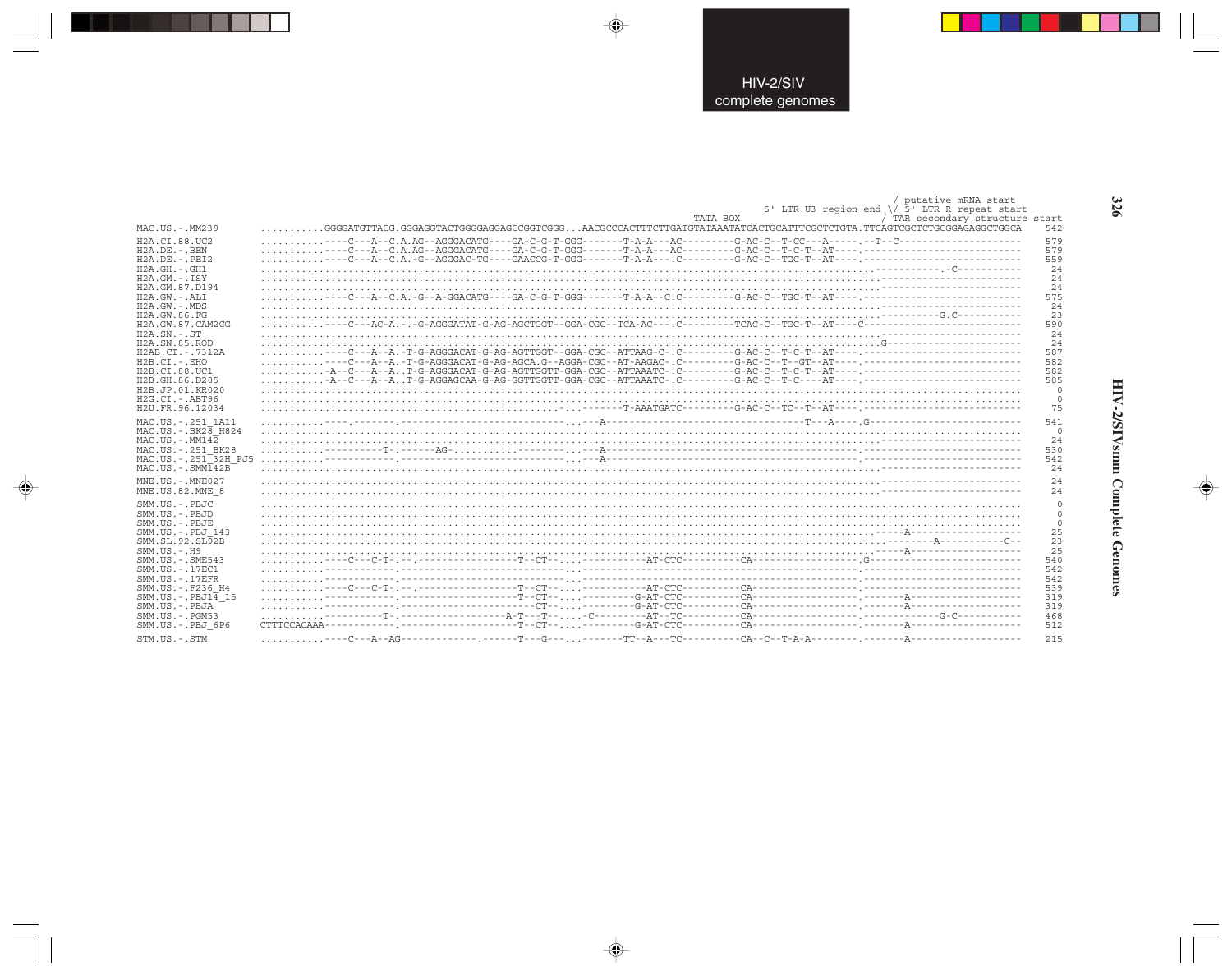|                                                       | See Progress in Nucleic Acids Research 54:1-34 (1996) for a review of RNA structures in HIV-1 and HIV-2 leader RNA.<br>$//////1$ oop tip 2<br>//bulge $////loop$ tip 1 | $////$ loop tip 3 | \ TAR element end  |
|-------------------------------------------------------|------------------------------------------------------------------------------------------------------------------------------------------------------------------------|-------------------|--------------------|
| MAC.US.-.MM239                                        |                                                                                                                                                                        |                   | 668                |
| H <sub>2</sub> A.CT.88.UC <sub>2</sub>                |                                                                                                                                                                        |                   | 704                |
| $H2A.DE. - .BEN$                                      |                                                                                                                                                                        |                   | 704                |
| $H2A.DE. - .PEI2$                                     |                                                                                                                                                                        |                   | 684                |
| $H2A.GH. - .GH1$                                      |                                                                                                                                                                        |                   | 149                |
| $H2A.GM.-.ISY$                                        |                                                                                                                                                                        |                   | 150                |
| H2A.GM.87.D194                                        |                                                                                                                                                                        |                   | 149                |
| $H2A.GW.-.ALI$                                        |                                                                                                                                                                        |                   | 700                |
| $H2A.GW. - .MDS$                                      |                                                                                                                                                                        |                   | 149                |
| H2A.GW.86.FG                                          |                                                                                                                                                                        |                   | 148                |
| H2A.GW.87.CAM2CG                                      |                                                                                                                                                                        |                   | 715                |
| $H2A.SN.-.ST$                                         |                                                                                                                                                                        |                   | 150                |
| H2A.SN.85.ROD                                         |                                                                                                                                                                        |                   | 149                |
| H2AB.CI.-.7312A                                       |                                                                                                                                                                        |                   | 712                |
| $H2B.CI.-.EHO$                                        |                                                                                                                                                                        |                   | 707                |
| H2B.CI.88.UC1                                         |                                                                                                                                                                        |                   | 707                |
| H <sub>2</sub> B.GH.86.D <sub>205</sub>               |                                                                                                                                                                        |                   | 710                |
| H2B.JP.01.KR020                                       |                                                                                                                                                                        |                   | 0                  |
| $H2G.CI.-.ABT96$                                      |                                                                                                                                                                        |                   | 74                 |
| H2U.FR.96.12034                                       |                                                                                                                                                                        |                   | 201                |
|                                                       |                                                                                                                                                                        |                   |                    |
| MAC.US. - . 251 1A11<br>MAC.US. - . BK28 H824         |                                                                                                                                                                        |                   | 667                |
| $MAC. US. - . MM142$                                  |                                                                                                                                                                        |                   | $\circ$            |
|                                                       |                                                                                                                                                                        |                   | 150                |
| MAC.US.-.251 BK28<br>MAC.US.-.251 <sup>-32H</sup> PJ5 |                                                                                                                                                                        |                   | 656                |
|                                                       |                                                                                                                                                                        |                   | 668                |
| $MAC. US. - . SIM142B$                                |                                                                                                                                                                        |                   | 150                |
| $MNE. US.-. MNE027$                                   |                                                                                                                                                                        |                   | 150                |
| MNE.US.82.MNE 8                                       |                                                                                                                                                                        |                   | 150                |
| SMM.US.-.PBJC                                         |                                                                                                                                                                        |                   |                    |
| SMM.US. - PRJD                                        |                                                                                                                                                                        |                   | $\circ$<br>$\circ$ |
| SMM.US.-.PBJE                                         |                                                                                                                                                                        |                   |                    |
| SMM.US. -. PBJ 143                                    |                                                                                                                                                                        |                   | 152                |
| SMM.SL.92.SL92B                                       |                                                                                                                                                                        |                   | 145                |
| $SMM.US. - . H9$                                      |                                                                                                                                                                        |                   | 152                |
| $SMM.US. - .SME543$                                   |                                                                                                                                                                        |                   | 666                |
| SMM. US. - . 17EC1                                    |                                                                                                                                                                        |                   | 668                |
| $SMM. US. - .17EFR$                                   |                                                                                                                                                                        |                   |                    |
| SMM.US. - . F236 H4                                   |                                                                                                                                                                        |                   | 668                |
| SMM.US.-.PBJ14 15                                     |                                                                                                                                                                        |                   | 665                |
| SMM.US.-.PBJA                                         |                                                                                                                                                                        |                   | 445<br>445         |
|                                                       |                                                                                                                                                                        |                   |                    |
| $SMM.US. - . PGM53$                                   |                                                                                                                                                                        |                   | 594                |
| SMM.US.-.PBJ 6P6                                      |                                                                                                                                                                        |                   | 638                |
| STM.US.-.STM                                          |                                                                                                                                                                        |                   | 341                |

 $\begin{picture}(20,5) \put(0,0){\vector(0,1){10}} \put(15,0){\vector(0,1){10}} \put(15,0){\vector(0,1){10}} \put(15,0){\vector(0,1){10}} \put(15,0){\vector(0,1){10}} \put(15,0){\vector(0,1){10}} \put(15,0){\vector(0,1){10}} \put(15,0){\vector(0,1){10}} \put(15,0){\vector(0,1){10}} \put(15,0){\vector(0,1){10}} \put(15,0){\vector(0,1){10}} \put(15,0){\vector(0,$ 

a shekara 1960

 $\overrightarrow{\phantom{a}}$ 

 $\equiv$ 

HIV-2/SIVsmm Complete Genomes

 $\begin{picture}(20,5) \put(0,0){\line(1,0){10}} \put(15,0){\line(1,0){10}} \put(15,0){\line(1,0){10}} \put(15,0){\line(1,0){10}} \put(15,0){\line(1,0){10}} \put(15,0){\line(1,0){10}} \put(15,0){\line(1,0){10}} \put(15,0){\line(1,0){10}} \put(15,0){\line(1,0){10}} \put(15,0){\line(1,0){10}} \put(15,0){\line(1,0){10}} \put(15,0){\line(1,$ 

 $\equiv$ 

 $\Box$ 

. . .

٠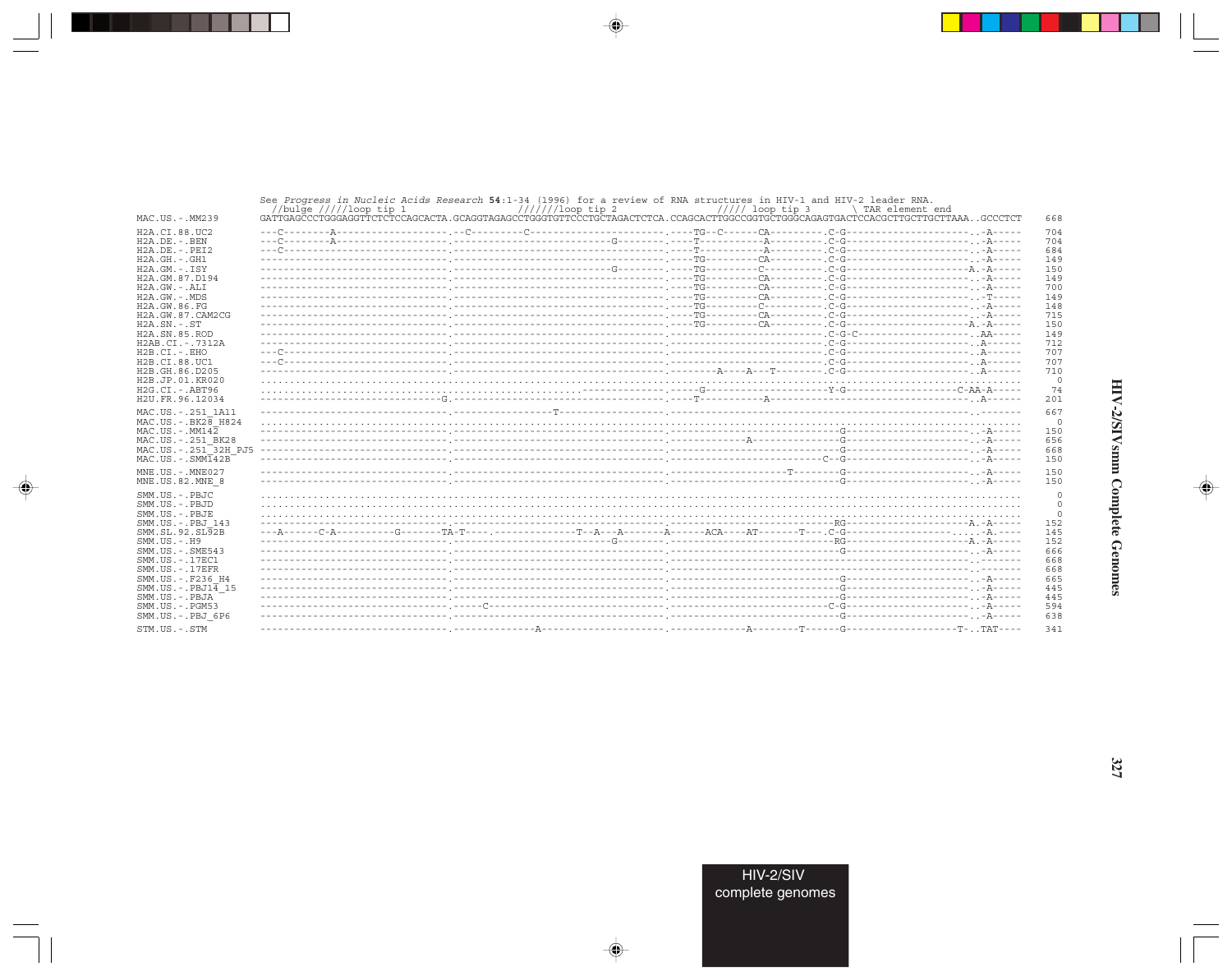|                                        | AATAAA Poly-A Signal | 5' LTR R repeat end \/ 5' LTR U5 region start |  |                |
|----------------------------------------|----------------------|-----------------------------------------------|--|----------------|
| MAC.US.-.MM239                         |                      |                                               |  | 776            |
| H <sub>2</sub> A.CI.88.UC <sub>2</sub> |                      |                                               |  | 812            |
| $H2A.DE. - .BEN$                       |                      |                                               |  | 813            |
| $H2A.DE. - .PEI2$                      |                      |                                               |  | 792            |
| $H2A.GH. - .GH1$                       |                      |                                               |  | 257            |
| $H2A.GM.-.ISY$                         |                      |                                               |  | 258            |
| H2A.GM.87.D194                         |                      |                                               |  | 257            |
| $H2A.GW. - .ALI$                       |                      |                                               |  | 808            |
| $H2A.GW. - .MDS$                       |                      |                                               |  | 257            |
| H2A.GW.86.FG                           |                      |                                               |  | 256            |
| H2A.GW.87.CAM2CG                       |                      |                                               |  | 823            |
| $H2A.SN.-.ST$                          |                      |                                               |  | 259            |
| H <sub>2</sub> A.SN.85.ROD             |                      |                                               |  | 257            |
| H2AB.CI.-.7312A                        |                      |                                               |  | 819            |
|                                        |                      |                                               |  | 809            |
| $H2B.CI.-EHO$                          |                      |                                               |  |                |
| H2B.CI.88.UC1                          |                      |                                               |  | 813            |
| H2B.GH.86.D205                         |                      |                                               |  | 810            |
| H2B.JP.01.KR020                        |                      |                                               |  | $\overline{0}$ |
| $H2G.CI.-.ABT96$                       |                      |                                               |  | 181            |
| H2U.FR.96.12034                        |                      |                                               |  | 306            |
|                                        |                      |                                               |  | 775            |
| MAC.US. - . 251 1A11                   |                      |                                               |  |                |
| $MAC. US. - . BK2B$ H824               |                      |                                               |  | $\overline{0}$ |
| $MAC . US . - . MM142$                 |                      |                                               |  | 271            |
| MAC.US. - . 251 BK28                   |                      |                                               |  | 764            |
| MAC.US. - . 251 <sup>-32H</sup> PJ5    |                      |                                               |  | 776            |
| $MAC$ . U.S. - . $SMM\overline{1}42B$  |                      |                                               |  | 271            |
| $MNE$ . US. - $MNE$ 027                |                      |                                               |  | 257            |
|                                        |                      |                                               |  |                |
| MNE.US.82.MNE 8                        |                      |                                               |  | 257            |
| SMM.US.-.PBJC                          |                      |                                               |  | $\Omega$       |
| SMM.US.-.PBJD                          |                      |                                               |  | $\circ$        |
| SMM.US.-.PBJE                          |                      |                                               |  | $\overline{0}$ |
| SMM.US. - . PBJ 143                    |                      |                                               |  | 259            |
| SMM.SL.92.SL92B                        |                      |                                               |  | 251            |
| $SMM. US. - . H9$                      |                      |                                               |  | 259            |
|                                        |                      |                                               |  |                |
| SMM. US. - . SME543                    |                      |                                               |  | 775            |
| SMM. US. - . 17EC1                     |                      |                                               |  | 776            |
| $SMM$ . US. $-$ . 17 $EFR$             |                      |                                               |  | 776            |
| SMM.US. -. F236 H4                     |                      |                                               |  | 773            |
| $SMM.US.-.PBJ14$ 15                    |                      |                                               |  | 552            |
| SMM.US.-.PBJA                          |                      |                                               |  | 552            |
| $SMM. US. - . PGM53$                   |                      |                                               |  | 702            |
| SMM.US.-.PBJ 6P6                       |                      |                                               |  | 744            |
|                                        |                      |                                               |  |                |
| STM.US.-.STM                           |                      |                                               |  | 440            |

 $\begin{picture}(20,5) \put(0,0){\vector(0,1){10}} \put(15,0){\vector(0,1){10}} \put(15,0){\vector(0,1){10}} \put(15,0){\vector(0,1){10}} \put(15,0){\vector(0,1){10}} \put(15,0){\vector(0,1){10}} \put(15,0){\vector(0,1){10}} \put(15,0){\vector(0,1){10}} \put(15,0){\vector(0,1){10}} \put(15,0){\vector(0,1){10}} \put(15,0){\vector(0,1){10}} \put(15,0){\vector(0,$ 

 $\begin{picture}(20,5) \put(0,0){\vector(0,1){10}} \put(15,0){\vector(0,1){10}} \put(15,0){\vector(0,1){10}} \put(15,0){\vector(0,1){10}} \put(15,0){\vector(0,1){10}} \put(15,0){\vector(0,1){10}} \put(15,0){\vector(0,1){10}} \put(15,0){\vector(0,1){10}} \put(15,0){\vector(0,1){10}} \put(15,0){\vector(0,1){10}} \put(15,0){\vector(0,1){10}} \put(15,0){\vector(0,$ 

---

 $\begin{picture}(20,5) \put(0,0){\line(1,0){10}} \put(15,0){\line(1,0){10}} \put(15,0){\line(1,0){10}} \put(15,0){\line(1,0){10}} \put(15,0){\line(1,0){10}} \put(15,0){\line(1,0){10}} \put(15,0){\line(1,0){10}} \put(15,0){\line(1,0){10}} \put(15,0){\line(1,0){10}} \put(15,0){\line(1,0){10}} \put(15,0){\line(1,0){10}} \put(15,0){\line(1,$ 

 $\frac{1}{\sqrt{2}}$ 

HIV-2/SIVsmm Complete Genomes

 $\begin{picture}(20,5) \put(0,0){\line(1,0){10}} \put(15,0){\line(1,0){10}} \put(15,0){\line(1,0){10}} \put(15,0){\line(1,0){10}} \put(15,0){\line(1,0){10}} \put(15,0){\line(1,0){10}} \put(15,0){\line(1,0){10}} \put(15,0){\line(1,0){10}} \put(15,0){\line(1,0){10}} \put(15,0){\line(1,0){10}} \put(15,0){\line(1,0){10}} \put(15,0){\line(1,$ 

 $\frac{1}{\sqrt{2\pi}}$ 

328

.

J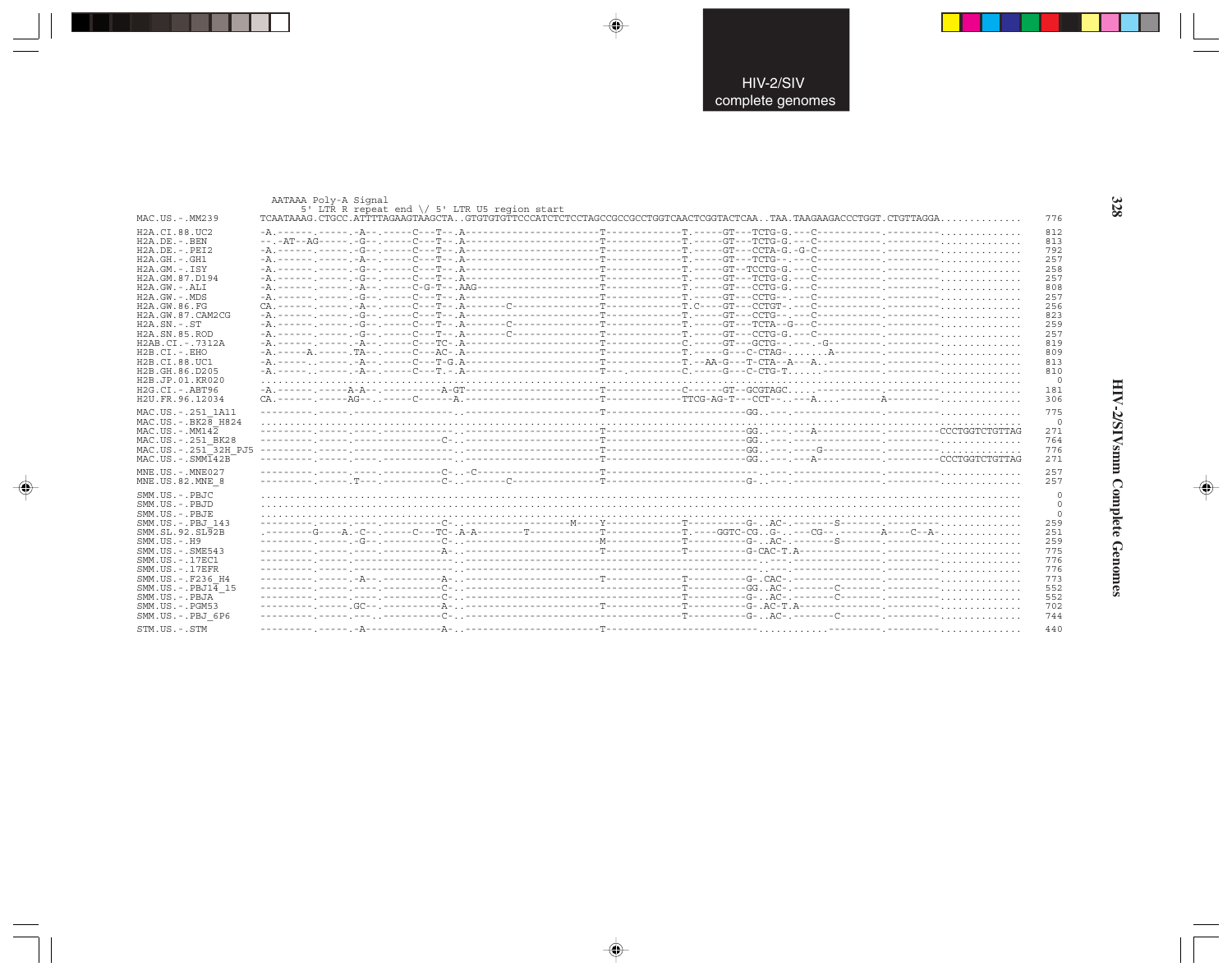|                                                              | 5' LTR U5 end \ $//////////$ /////// Lys3 tRNA primer binding site                                                                  |                       |
|--------------------------------------------------------------|-------------------------------------------------------------------------------------------------------------------------------------|-----------------------|
| MAC.US.-.MM239                                               | CCCTTTCTGCTTTGGGAAACCGAAGCAGGAAAATCCCTAGCAGATTGGCGCCTGAACAGGGACTTGA.AGGAGAGTGAGAGACTCCTGA.GTACGGCTGAGGAGGCAGTAAGGGCGGCAGGAA         | 899                   |
| H2A.CI.88.UC2                                                |                                                                                                                                     | 935                   |
| $H2A.DE. - .BEN$                                             |                                                                                                                                     | 936                   |
| $H2A.DE. - .PEI2$                                            |                                                                                                                                     | 904                   |
| $H2A.GH. - .GH1$                                             |                                                                                                                                     | 376                   |
| $H2A.GM.-.ISY$<br>H <sub>2</sub> A. GM. 87. D <sub>194</sub> | -----CT---------------G-----. <sub></sub> .-----------G-------C------------G-A--C-----AG-CTTG--.AC--------------------------------- | 381<br>381            |
| $H2A.GW. - .ALI$                                             |                                                                                                                                     | 931                   |
| $H2A.GW. - .MDS$                                             |                                                                                                                                     | 380                   |
| H2A.GW.86.FG                                                 |                                                                                                                                     | 382                   |
| H2A.GW.87.CAM2CG                                             |                                                                                                                                     | 946                   |
| $H2A.SN.-.ST$                                                |                                                                                                                                     | 382                   |
| H <sub>2</sub> A.SN.85.ROD                                   |                                                                                                                                     | 380                   |
| H2AB.CI.-.7312A                                              |                                                                                                                                     | 941                   |
| $H2B.CI.-.EHO$                                               |                                                                                                                                     | 932                   |
| H2B.CI.88.UC1                                                |                                                                                                                                     | 936                   |
| H2B.GH.86.D205<br>H2B.JP.01.KR020                            |                                                                                                                                     | 933<br>78             |
| $H2G.CI.-.ABT96$                                             |                                                                                                                                     | 304                   |
| H2U.FR.96.12034                                              |                                                                                                                                     | 427                   |
|                                                              |                                                                                                                                     |                       |
| MAC.US.-.251 1A11<br>$MAC.US.-.BK2\overline{8}$ H824         |                                                                                                                                     | 898<br>$\overline{0}$ |
| $MAC. US.-. MM142$                                           |                                                                                                                                     | 396                   |
| MAC.US. - . 251 BK28                                         |                                                                                                                                     | 886                   |
| MAC.US.-.251 <sup>-32H</sup> PJ5                             |                                                                                                                                     | 899                   |
| $MAC. US - . SMM142B$                                        |                                                                                                                                     | 396                   |
| MNE.US.-.MNE027                                              |                                                                                                                                     | 380                   |
| MNE.US.82.MNE 8                                              |                                                                                                                                     | 380                   |
|                                                              |                                                                                                                                     |                       |
| SMM.US.-.PBJC<br>SMM.US.-.PBJD                               |                                                                                                                                     | O<br>$\Omega$         |
| SMM.US.-.PBJE                                                |                                                                                                                                     | 0                     |
| SMM.US.-.PBJ 143                                             |                                                                                                                                     | 381                   |
| SMM.SL.92.SL92B                                              |                                                                                                                                     | 362                   |
| $SMM. US. - . H9$                                            |                                                                                                                                     | 381                   |
| $SMM.US. - .SME543$                                          |                                                                                                                                     | 896                   |
| SMM.US. - . 17EC1                                            |                                                                                                                                     | 899                   |
| $SMM. US. - .17EFR$                                          |                                                                                                                                     | 899                   |
| SMM.US. - . F236 H4                                          |                                                                                                                                     | 895                   |
| $SMM.US.-.PBJ14$ 15                                          |                                                                                                                                     | 674                   |
| SMM.US.-.PBJA                                                |                                                                                                                                     | 674                   |
| $SMM. US. - . PGM53$                                         |                                                                                                                                     | 824                   |
| SMM.US.-.PBJ 6P6                                             |                                                                                                                                     | 866                   |
| STM.US.-.STM                                                 |                                                                                                                                     | 563                   |

 $\begin{picture}(20,5) \put(0,0){\vector(0,1){10}} \put(15,0){\vector(0,1){10}} \put(15,0){\vector(0,1){10}} \put(15,0){\vector(0,1){10}} \put(15,0){\vector(0,1){10}} \put(15,0){\vector(0,1){10}} \put(15,0){\vector(0,1){10}} \put(15,0){\vector(0,1){10}} \put(15,0){\vector(0,1){10}} \put(15,0){\vector(0,1){10}} \put(15,0){\vector(0,1){10}} \put(15,0){\vector(0,$ 

an an Tar

 $\overline{\blacklozenge}$ 

# HIV-2/SIVsmm Complete Genomes

 $\begin{picture}(20,5) \put(0,0){\line(1,0){10}} \put(15,0){\line(1,0){10}} \put(15,0){\line(1,0){10}} \put(15,0){\line(1,0){10}} \put(15,0){\line(1,0){10}} \put(15,0){\line(1,0){10}} \put(15,0){\line(1,0){10}} \put(15,0){\line(1,0){10}} \put(15,0){\line(1,0){10}} \put(15,0){\line(1,0){10}} \put(15,0){\line(1,0){10}} \put(15,0){\line(1,$ 

 $\Box$ 

 $\Box$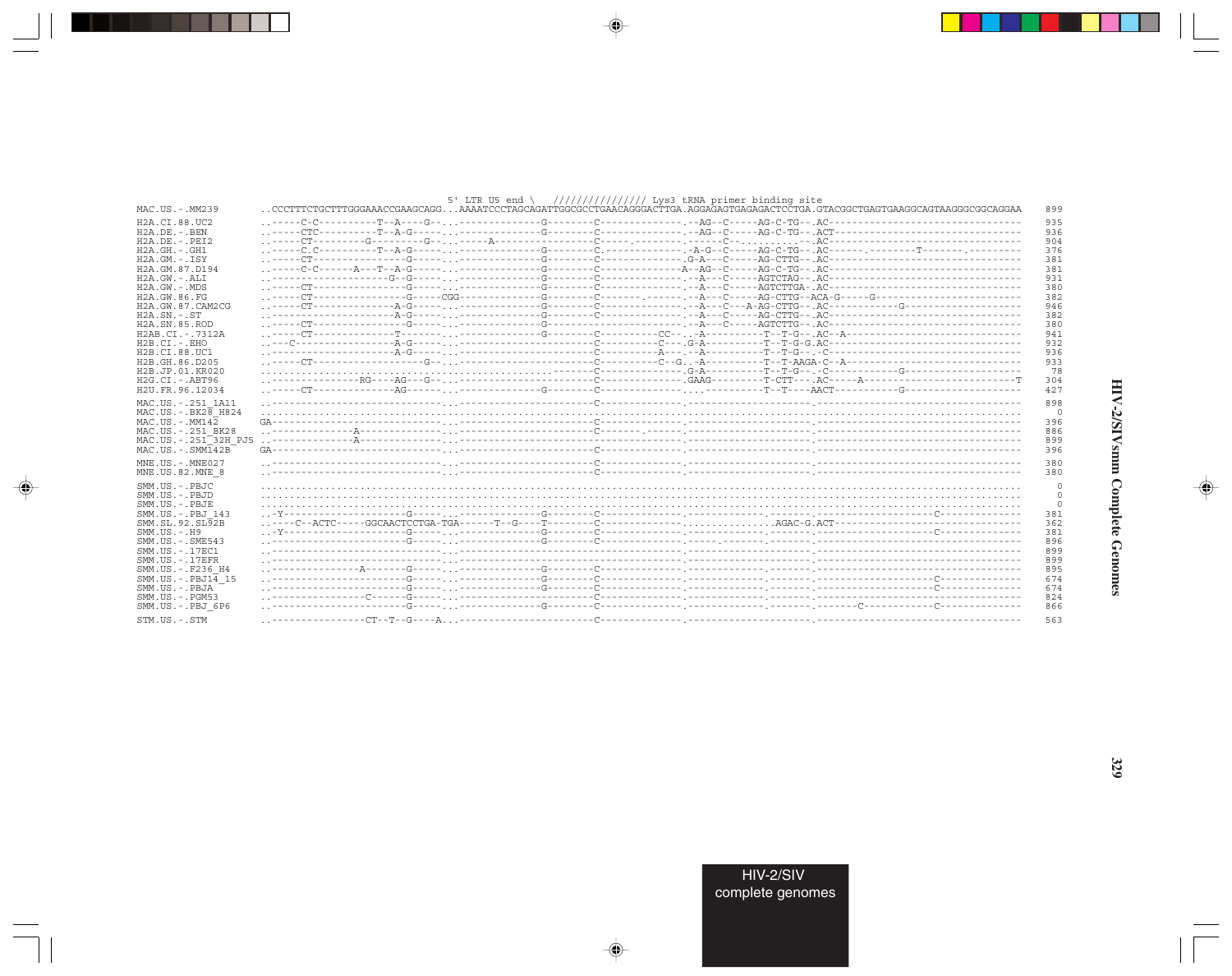| MAC.US.-.239                               |  |  |  |                                                                                                                        | 1008 |
|--------------------------------------------|--|--|--|------------------------------------------------------------------------------------------------------------------------|------|
| H2A.CI.88.UC2                              |  |  |  |                                                                                                                        | 1059 |
| $H2A.DE. - .BEN$                           |  |  |  |                                                                                                                        | 1059 |
| $H2A.DE. - .PEI2$                          |  |  |  |                                                                                                                        | 1027 |
| $H2A.GH. - .GH1$                           |  |  |  |                                                                                                                        | 499  |
| $H2A.GM.-.ISY$                             |  |  |  |                                                                                                                        | 503  |
| H <sub>2</sub> A. GM. 87. D <sub>194</sub> |  |  |  |                                                                                                                        | 503  |
| $H2A.GW. - .ALI$                           |  |  |  |                                                                                                                        | 1052 |
| $H2A.GW. - .MDS$                           |  |  |  |                                                                                                                        | 503  |
| H2A GW 86 FG                               |  |  |  | -A-----GC-------------G---------C--AGG-----AAG-------T---.-----TC.G-----------C--A-G------A-CTACACC----ACTGTAGCC.AA-G- | 503  |
| H2A.GW.87.CAM2CG                           |  |  |  |                                                                                                                        | 1068 |
| $H2A.SN.-.ST$                              |  |  |  |                                                                                                                        | 504  |
| H <sub>2</sub> A.SN.85.ROD                 |  |  |  | -A-----------------C--AGG-----A.A-G-A-----T-----. ----GA-----------------------A-CTACACC----ACTGTAGCCG---              | 502  |
| H2AB.CI.-.7312A                            |  |  |  |                                                                                                                        | 1045 |
| $H2B.CI.-EHO$                              |  |  |  |                                                                                                                        | 1039 |
| H2B.CI.88.UC1                              |  |  |  |                                                                                                                        | 1043 |
| H2B.GH.86.D205                             |  |  |  |                                                                                                                        | 1038 |
| H2B.JP.01.KR020                            |  |  |  |                                                                                                                        | 184  |
| $H2G.CI.-.ABT96$                           |  |  |  |                                                                                                                        | 422  |
| H2U.FR.96.12034                            |  |  |  |                                                                                                                        | 539  |
| MAC.US. - . 251 1A11                       |  |  |  |                                                                                                                        | 1007 |
| $MAC.US.-.BK2B$ H824                       |  |  |  |                                                                                                                        | - 0  |
| MAC.US.-.MM142                             |  |  |  |                                                                                                                        | 506  |
| MAC.US. - . 251 BK28                       |  |  |  |                                                                                                                        | 996  |
| MAC.US. - . 251 32H PJ5                    |  |  |  |                                                                                                                        | 1009 |
| $MAC . US . - . SIM142B$                   |  |  |  |                                                                                                                        | 506  |
|                                            |  |  |  |                                                                                                                        |      |
| $MNE. US.-. MNE027$                        |  |  |  |                                                                                                                        | 488  |
| MNE.US.82.MNE 8                            |  |  |  |                                                                                                                        | 488  |
| SMM.US.-.PBJC                              |  |  |  |                                                                                                                        | - 0  |
| SMM.US.-.PBJD                              |  |  |  |                                                                                                                        | - 0  |
| SMM.US.-.PBJE                              |  |  |  |                                                                                                                        | - 0  |
| SMM.US.-.PBJ 143                           |  |  |  |                                                                                                                        | 490  |
| SMM.SL.92.SL92B                            |  |  |  | T-----G---------TTGA-CCGGTGCCA-T---CT-AGCGGGAGTACA--TAA---AG--.CT-T-G-AC--TAAGG---.AAAA-GT-TG--TAT-CTAC-T-CGGGA        | 471  |
| $SMM. US. - . H9$                          |  |  |  |                                                                                                                        | 490  |
| $SMM.US. - .SME543$                        |  |  |  |                                                                                                                        | 1005 |
| SMM.US.-.17EC1                             |  |  |  |                                                                                                                        | 1008 |
| $SMM. US. - .17EFR$                        |  |  |  |                                                                                                                        | 1008 |
| SMM.US.-.F236 H4                           |  |  |  |                                                                                                                        | 1004 |
| $SMM.US.-.PBJ1\overline{4}15$              |  |  |  |                                                                                                                        | 784  |
|                                            |  |  |  |                                                                                                                        |      |
| SMM.US.-.PBJA                              |  |  |  |                                                                                                                        | 783  |
| $SMM.US. - . PGM53$                        |  |  |  |                                                                                                                        | 934  |
| SMM.US.-.PBJ 6P6                           |  |  |  |                                                                                                                        | 976  |
| STM.US.-.STM                               |  |  |  |                                                                                                                        | 664  |

 $\begin{picture}(20,5) \put(0,0){\vector(0,1){10}} \put(15,0){\vector(0,1){10}} \put(15,0){\vector(0,1){10}} \put(15,0){\vector(0,1){10}} \put(15,0){\vector(0,1){10}} \put(15,0){\vector(0,1){10}} \put(15,0){\vector(0,1){10}} \put(15,0){\vector(0,1){10}} \put(15,0){\vector(0,1){10}} \put(15,0){\vector(0,1){10}} \put(15,0){\vector(0,1){10}} \put(15,0){\vector(0,$ 

 $\begin{picture}(20,5) \put(0,0){\vector(0,1){10}} \put(15,0){\vector(0,1){10}} \put(15,0){\vector(0,1){10}} \put(15,0){\vector(0,1){10}} \put(15,0){\vector(0,1){10}} \put(15,0){\vector(0,1){10}} \put(15,0){\vector(0,1){10}} \put(15,0){\vector(0,1){10}} \put(15,0){\vector(0,1){10}} \put(15,0){\vector(0,1){10}} \put(15,0){\vector(0,1){10}} \put(15,0){\vector(0,$ 

---

 $\begin{picture}(20,5) \put(0,0){\line(1,0){10}} \put(15,0){\line(1,0){10}} \put(15,0){\line(1,0){10}} \put(15,0){\line(1,0){10}} \put(15,0){\line(1,0){10}} \put(15,0){\line(1,0){10}} \put(15,0){\line(1,0){10}} \put(15,0){\line(1,0){10}} \put(15,0){\line(1,0){10}} \put(15,0){\line(1,0){10}} \put(15,0){\line(1,0){10}} \put(15,0){\line(1,$ 

 $\frac{1}{\sqrt{2}}$ 

330

J

.

HIV-2/SIVsmm Complete Genomes

 $\begin{picture}(20,5) \put(0,0){\line(1,0){10}} \put(15,0){\line(1,0){10}} \put(15,0){\line(1,0){10}} \put(15,0){\line(1,0){10}} \put(15,0){\line(1,0){10}} \put(15,0){\line(1,0){10}} \put(15,0){\line(1,0){10}} \put(15,0){\line(1,0){10}} \put(15,0){\line(1,0){10}} \put(15,0){\line(1,0){10}} \put(15,0){\line(1,0){10}} \put(15,0){\line(1,$ 

 $\overline{\phantom{0}}$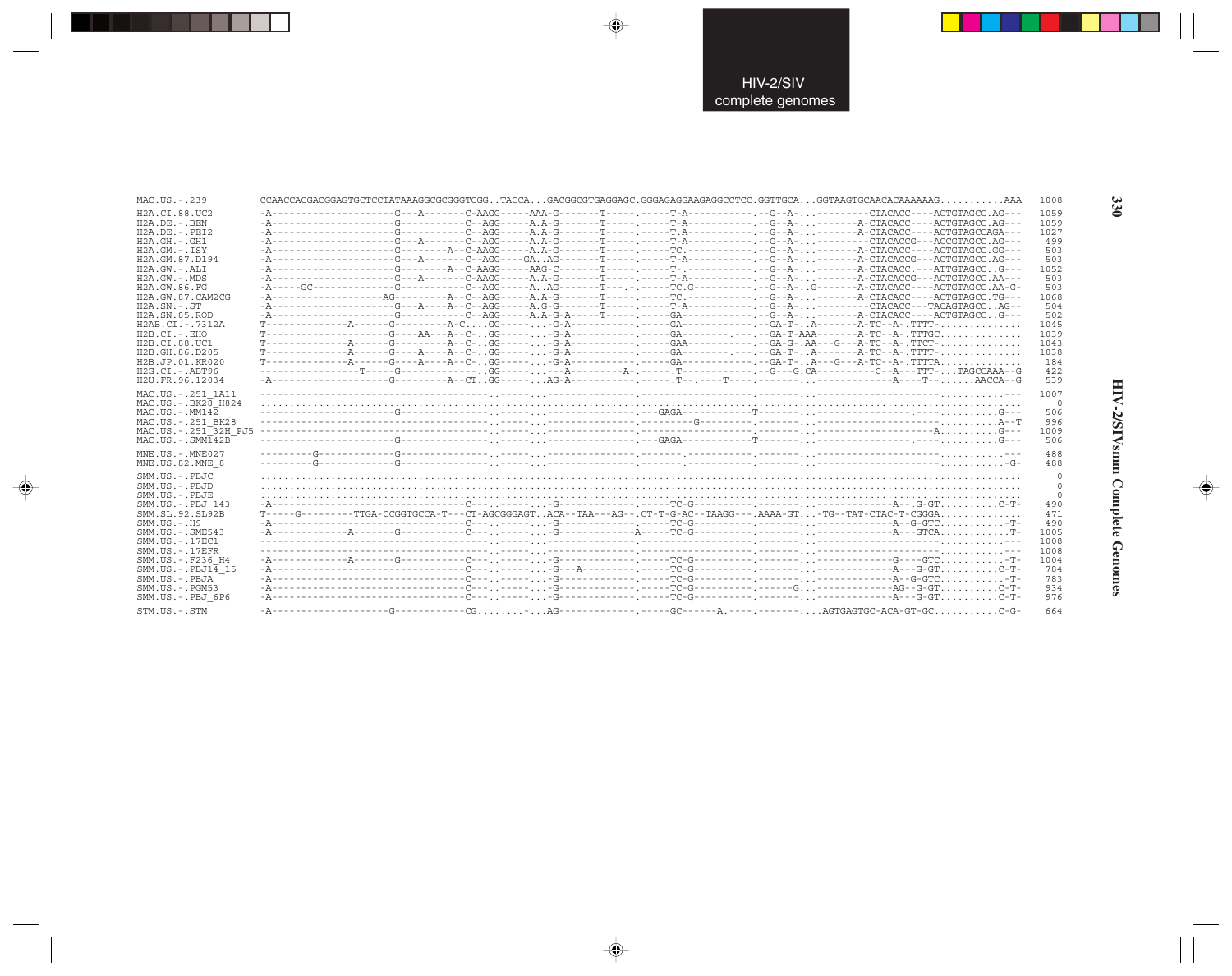|                                 |  | / Gaq p17 and Gaq-Pol start |                                                         |             |
|---------------------------------|--|-----------------------------|---------------------------------------------------------|-------------|
| MAC.US.-.MM239<br>Gag p17       |  |                             | M G V R N S V L S G K K A D E L E K I R L R P N G K K K | 1137<br>Gag |
| H2A.CI.88.UC2                   |  |                             |                                                         | 1187        |
| $H2A.DE. - .BEN$                |  |                             |                                                         | 1187        |
| $H2A.DE. - .PEI2$               |  |                             |                                                         | 1155        |
| $H2A.GH. - .GH1$                |  |                             |                                                         | 628         |
| $H2A.GM.-.ISY$                  |  |                             |                                                         | 631         |
| H2A.GM.87.D194                  |  |                             |                                                         | 631         |
| $H2A.GW. - .ALI$                |  |                             |                                                         | 1180        |
| $H2A.GW. - .MDS$                |  |                             |                                                         | 631         |
| H2A.GW.86.FG                    |  |                             |                                                         | 631         |
| H2A.GW.87.CAM2CG                |  |                             |                                                         | 1196        |
| $H2A.SN.-.ST$                   |  |                             |                                                         | 632         |
| H2A.SN.85.ROD                   |  |                             |                                                         | 630         |
| H2AB.CI.-.7312A                 |  |                             |                                                         | 1169        |
| $H2B.CI. - . EHO$               |  |                             |                                                         | 1164        |
| H2B.CI.88.UC1                   |  |                             |                                                         | 1168        |
| H2B.GH.86.D205                  |  |                             |                                                         | 1163        |
| H2B.JP.01.KR020                 |  |                             |                                                         | 309         |
| $H2G.CI.-.ABT96$                |  |                             |                                                         | 550         |
| H2U.FR.96.12034                 |  |                             |                                                         | 666         |
|                                 |  |                             |                                                         |             |
| MAC.US. - . 251 1A11            |  |                             |                                                         | 1136        |
| $MAC.US.-.BK2\overline{8}$ H824 |  |                             |                                                         | 0           |
| MAC.US.-.MM142                  |  |                             |                                                         | 635         |
| MAC.US. - . 251 BK28            |  |                             |                                                         | 1125        |
| MAC.US.-.251 32H PJ5            |  |                             |                                                         | 1138        |
| $MAC. US. - .SMM142B$           |  |                             |                                                         | 635         |
| $MNE. US. - . MNE027$           |  |                             |                                                         | 617         |
| MNE.US.82.MNE 8                 |  |                             |                                                         | 617         |
|                                 |  |                             |                                                         |             |
| SMM.US.-.PBJC                   |  |                             |                                                         | $\circ$     |
| SMM.US.-.PBJD                   |  |                             |                                                         | 0           |
| SMM.US.-.PBJE                   |  |                             |                                                         | $\circ$     |
| SMM.US.-.PBJ 143                |  |                             |                                                         | 619         |
| SMM.SL.92.SL <sub>92B</sub>     |  |                             |                                                         | 577         |
| SMM.US.-.H9                     |  |                             |                                                         | 619         |
| $SMM.US. - .SME543$             |  |                             |                                                         | 1134        |
| SMM.US.-.17EC1                  |  |                             |                                                         | 1137        |
| $SMM.US.-.17EFR$                |  |                             |                                                         | 1137        |
| SMM.US. - .F236 H4              |  |                             |                                                         | 1133        |
| $SMM.US.-PBJ1\overline{4}15$    |  |                             |                                                         | 913         |
| SMM.US.-.PBJA                   |  |                             |                                                         | 912         |
| SMM.US.-.PGM53                  |  |                             |                                                         | 1063        |
| SMM.US.-.PBJ 6P6                |  |                             |                                                         | 1105        |
|                                 |  |                             |                                                         |             |
| STM.US.-.STM                    |  |                             |                                                         | 793         |

 $\begin{picture}(20,5) \put(0,0){\vector(0,1){10}} \put(15,0){\vector(0,1){10}} \put(15,0){\vector(0,1){10}} \put(15,0){\vector(0,1){10}} \put(15,0){\vector(0,1){10}} \put(15,0){\vector(0,1){10}} \put(15,0){\vector(0,1){10}} \put(15,0){\vector(0,1){10}} \put(15,0){\vector(0,1){10}} \put(15,0){\vector(0,1){10}} \put(15,0){\vector(0,1){10}} \put(15,0){\vector(0,$ 

a sa Tanzani

 $\overrightarrow{\phantom{a}}$ 

 $\frac{\partial \mathcal{L}}{\partial \mathbf{r}} = \frac{\partial \mathcal{L}}{\partial \mathbf{r}}$ 

 $\begin{picture}(20,5) \put(0,0){\line(1,0){10}} \put(15,0){\line(1,0){10}} \put(15,0){\line(1,0){10}} \put(15,0){\line(1,0){10}} \put(15,0){\line(1,0){10}} \put(15,0){\line(1,0){10}} \put(15,0){\line(1,0){10}} \put(15,0){\line(1,0){10}} \put(15,0){\line(1,0){10}} \put(15,0){\line(1,0){10}} \put(15,0){\line(1,0){10}} \put(15,0){\line(1,$ 

 $\equiv$ 

 $\Box$ 

. . .

٠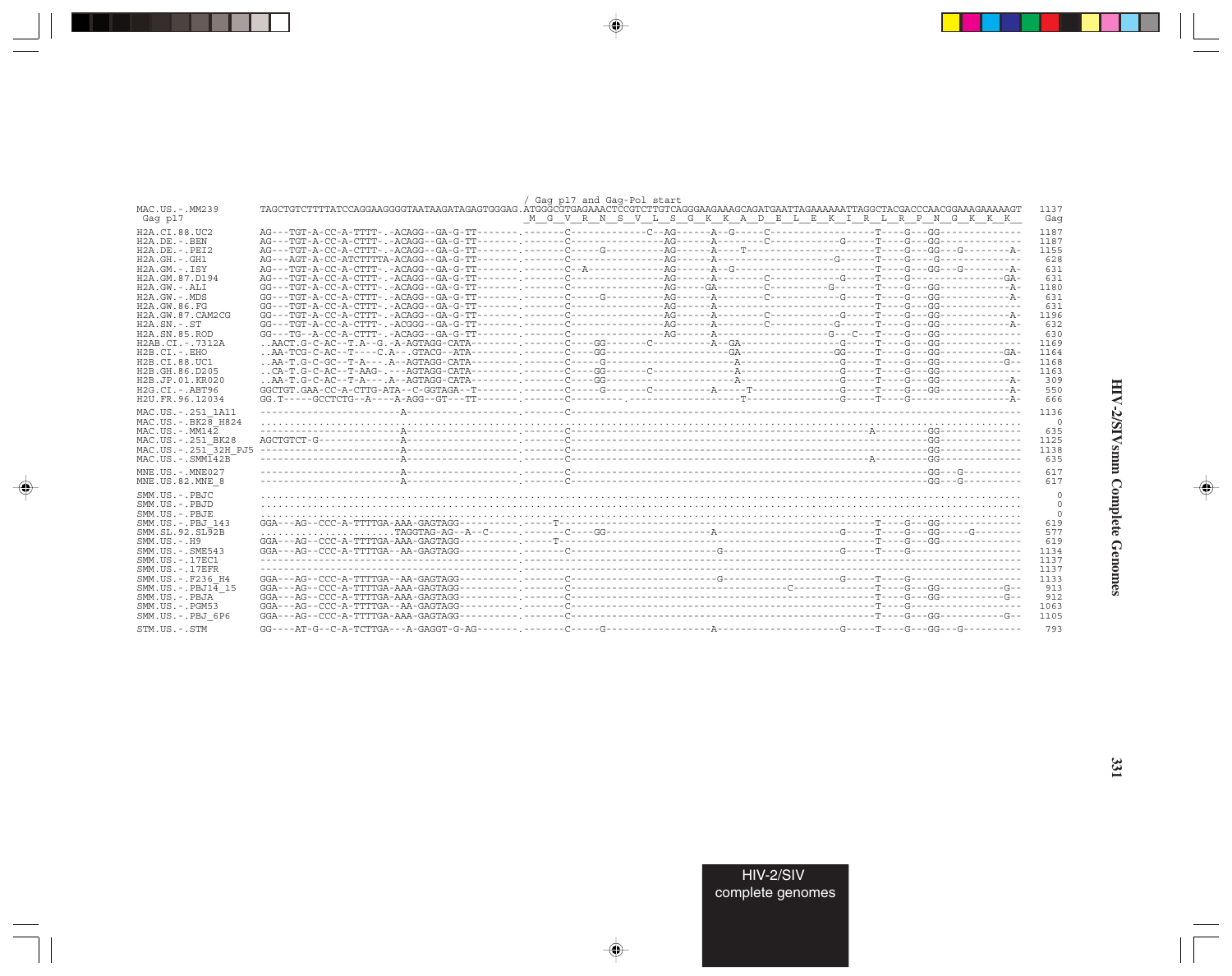| MAC.US.-.MM239                                                                                            |                                                                                                                                                                                                                                                                                                                                                                                                                                                           | 1267                                          |
|-----------------------------------------------------------------------------------------------------------|-----------------------------------------------------------------------------------------------------------------------------------------------------------------------------------------------------------------------------------------------------------------------------------------------------------------------------------------------------------------------------------------------------------------------------------------------------------|-----------------------------------------------|
| Gag p17                                                                                                   | Y M L K H V V W A A N E L D R F G L A E S L L E N K E G C O K I L S V L A P L V P T G S                                                                                                                                                                                                                                                                                                                                                                   | Gaq                                           |
| H2A.CI.88.UC2                                                                                             |                                                                                                                                                                                                                                                                                                                                                                                                                                                           | 1317                                          |
| H2A.DE. - . BEN                                                                                           |                                                                                                                                                                                                                                                                                                                                                                                                                                                           | 1317                                          |
| $H2A.DE. - .PEI2$                                                                                         | $-{\color{red}T}-{\color{red}GAC-A}\hspace{-0.08cm}-\cdots-{\color{red}A-{\color{red}T}-{\color{red}G}\hspace{-0.08cm}-\cdots-{\color{red}G-C}\hspace{-0.08cm}-\cdots-{\color{red}G-C}\hspace{-0.08cm}-{\color{red}A-{\color{red}-C}\hspace{-0.08cm}-\cdots-{\color{red}G}\hspace{-0.08cm}-\cdots-{\color{red}G}\hspace{-0.08cm}-\cdots-{\color{red}G}\hspace{-0.08cm}-\cdots-{\color{red}G}\hspace{-0.08cm}-\cdots-{\color{red}G}\hspace{-0$             | 1285                                          |
| $H2A.GH. - .GH1$                                                                                          |                                                                                                                                                                                                                                                                                                                                                                                                                                                           | 758                                           |
| $H2A.GM.-.ISY$                                                                                            |                                                                                                                                                                                                                                                                                                                                                                                                                                                           | 761                                           |
| H2A.GM.87.D194                                                                                            |                                                                                                                                                                                                                                                                                                                                                                                                                                                           | 761                                           |
| H2A.GW.-.ALI                                                                                              |                                                                                                                                                                                                                                                                                                                                                                                                                                                           | 1310                                          |
| $H2A.GW. - .MDS$                                                                                          |                                                                                                                                                                                                                                                                                                                                                                                                                                                           | 761                                           |
| H2A.GW.86.FG                                                                                              |                                                                                                                                                                                                                                                                                                                                                                                                                                                           | 761                                           |
| H2A.GW.87.CAM2CG                                                                                          |                                                                                                                                                                                                                                                                                                                                                                                                                                                           | 1326                                          |
| $H2A.SN. - .ST$                                                                                           | $-{\bf T}\hbox{-} {\bf G}\hbox{-} {\bf A}\hbox{-} {\bf A}\hbox{-} {\bf A}\hbox{-} {\bf B}\hbox{-} {\bf B}\hbox{-} {\bf C}\hbox{-} {\bf A}\hbox{-} {\bf C}\hbox{-} {\bf C}\hbox{-} {\bf C}\hbox{-} {\bf C}\hbox{-} {\bf C}\hbox{-} {\bf C}\hbox{-} {\bf C}\hbox{-} {\bf C}\hbox{-} {\bf C}\hbox{-} {\bf C}\hbox{-} {\bf C}\hbox{-} {\bf C}\hbox{-} {\bf C}\hbox{-} {\bf C}\hbox{-} {\bf C}\hbox{-} {\bf C}\hbox{-} {\bf C}\hbox{-} {\bf C}\hbox{-} {\bf C$ | 762                                           |
| H2A.SN.85.ROD                                                                                             |                                                                                                                                                                                                                                                                                                                                                                                                                                                           | 760                                           |
| H2AB.CI.-.7312A                                                                                           |                                                                                                                                                                                                                                                                                                                                                                                                                                                           | 1299                                          |
| $H2B.CI.-.EHO$                                                                                            |                                                                                                                                                                                                                                                                                                                                                                                                                                                           | 1294                                          |
| H2B.CI.88.UC1                                                                                             |                                                                                                                                                                                                                                                                                                                                                                                                                                                           | 1298                                          |
| H2B.GH.86.D205                                                                                            | $-{\tt T}\text{-}{\tt -C-A-}{\tt -A}\text{-}{\tt -}{\tt -}{\tt -}{\tt -}{\tt -{\tt -T}\text{-}C}\text{-}{\tt -}{\tt -{\tt -T}\text{-}C}\text{-}{\tt -}{\tt -{\tt -T}\text{-}C}\text{-}{\tt -}{\tt -}{\tt -T}\text{-}{{\tt -T}\text{-}C}\text{-}{\tt -}{\tt -}{\tt -}{\tt -T}\text{-}{{\tt -T}\text{-}C}\text{-}{\tt -}{\tt -}{\tt -T}\text{-}{{\tt -T}\text{-}C}\text{-}{\tt -}{\tt -T}\text{-}{{\tt -T}\text{-}C}\text{-}{\tt -T}\$                      | 1293                                          |
| H2B.JP.01.KR020                                                                                           |                                                                                                                                                                                                                                                                                                                                                                                                                                                           | 439                                           |
| H2G.CI.-.ABT96                                                                                            |                                                                                                                                                                                                                                                                                                                                                                                                                                                           | 680                                           |
| H2U.FR.96.12034                                                                                           |                                                                                                                                                                                                                                                                                                                                                                                                                                                           | 796                                           |
| MAC.US. - . 251 1A11                                                                                      |                                                                                                                                                                                                                                                                                                                                                                                                                                                           | 1266                                          |
| $MAC.US.-.BK2\overline{8}$ H824                                                                           |                                                                                                                                                                                                                                                                                                                                                                                                                                                           | 0                                             |
| $MAC. US.-. MM142$                                                                                        |                                                                                                                                                                                                                                                                                                                                                                                                                                                           | 765                                           |
| MAC.US. - . 251 BK28                                                                                      |                                                                                                                                                                                                                                                                                                                                                                                                                                                           | 1255                                          |
| MAC.US. - . 251 <sup>-32H</sup> PJ5                                                                       |                                                                                                                                                                                                                                                                                                                                                                                                                                                           | 1268                                          |
| $MAC . US . - . SIM142B$                                                                                  |                                                                                                                                                                                                                                                                                                                                                                                                                                                           | 765                                           |
| MNE.US.-.MNE027<br>MNE.US.82.MNE 8<br>SMM.US.-.PBJC<br>SMM.US.-.PBJD<br>SMM.US.-.PBJE<br>SMM.US.-.PBJ 143 |                                                                                                                                                                                                                                                                                                                                                                                                                                                           | 747<br>747<br>0<br>$\circ$<br>$\Omega$<br>749 |
| SMM.SL.92.SL92B                                                                                           |                                                                                                                                                                                                                                                                                                                                                                                                                                                           | 707                                           |
| $SMM. US. - . H9$                                                                                         |                                                                                                                                                                                                                                                                                                                                                                                                                                                           | 749                                           |
| $SMM.US. - .SME543$                                                                                       |                                                                                                                                                                                                                                                                                                                                                                                                                                                           | 1264                                          |
| SMM.US. - . 17EC1                                                                                         |                                                                                                                                                                                                                                                                                                                                                                                                                                                           | 1267                                          |
| $SMM. US. - .17EFR$                                                                                       |                                                                                                                                                                                                                                                                                                                                                                                                                                                           | 1267                                          |
| SMM.US.-.F236 H4                                                                                          |                                                                                                                                                                                                                                                                                                                                                                                                                                                           | 1263                                          |
| $SMM.US.-.PBJ14$ 15                                                                                       |                                                                                                                                                                                                                                                                                                                                                                                                                                                           | 1043                                          |
| SMM.US.-.PBJA                                                                                             |                                                                                                                                                                                                                                                                                                                                                                                                                                                           | 1042                                          |
| $SMM. US. - . PGM53$                                                                                      |                                                                                                                                                                                                                                                                                                                                                                                                                                                           | 1193                                          |
| SMM.US.-.PBJ 6P6                                                                                          |                                                                                                                                                                                                                                                                                                                                                                                                                                                           | 1235                                          |
| STM.US.-.STM                                                                                              |                                                                                                                                                                                                                                                                                                                                                                                                                                                           | 923                                           |

 $\Rightarrow$ 

 $\Rightarrow$ 

 $\color{red} \blacklozenge$ 

### HIV-2/SIVsmm Complete Genomes

 $\Rightarrow$ 

332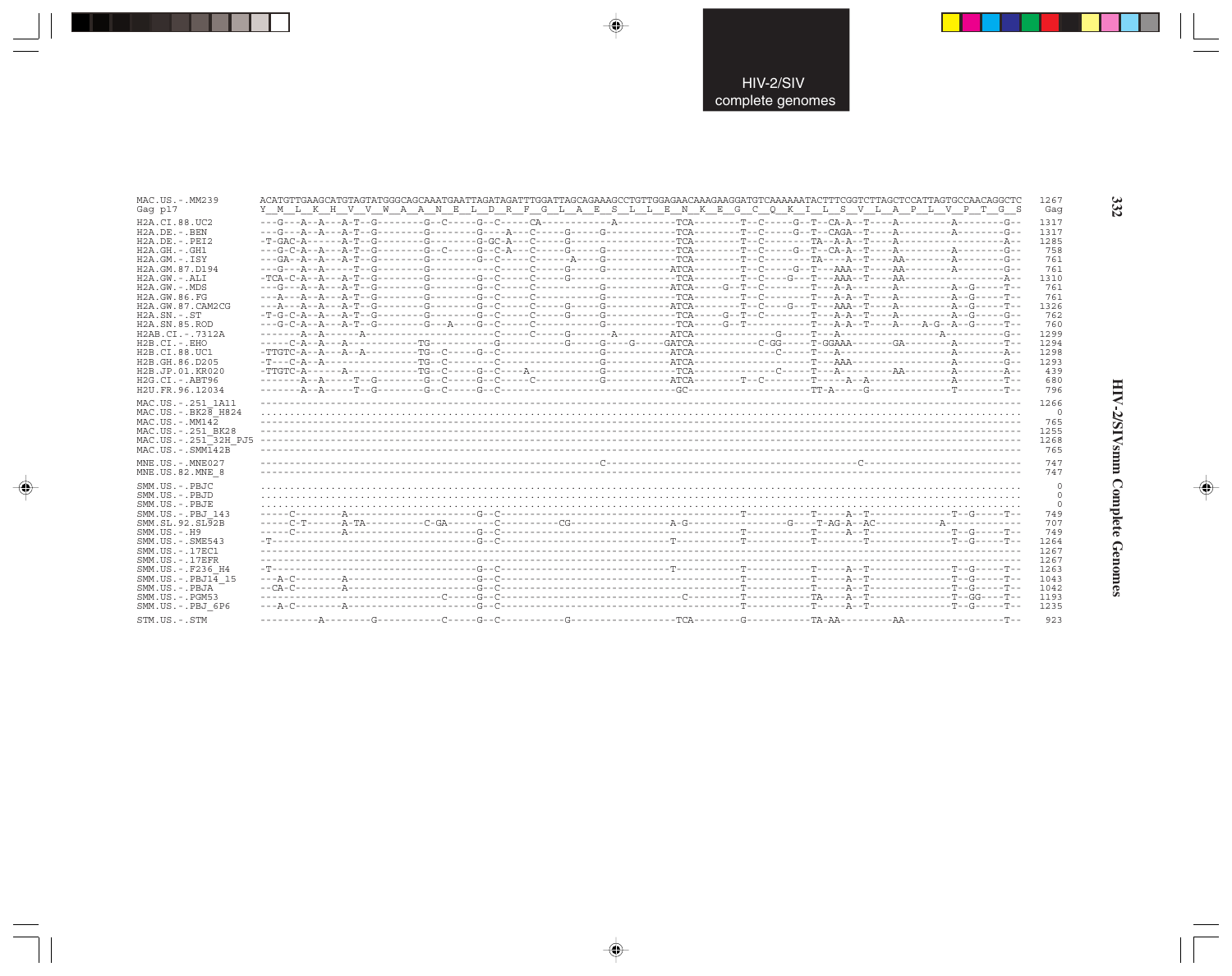| MAC.US.-.MM239<br>Gag p17                                                                                                            |  |  |  | AGAAAATTTAAAAAGCCTTTATAATACTGTCTGCGTCATCTGGTGCATTCACGCAGAAGAGAAAGTGAAACACACTGAGGAAGCAGAAACAGGTGCAGACACCTAGTGGTGGAAACAGGAACACACA<br>E N L K S L Y N T V C V I W C I H A E E K V K H T E E A K Q I V Q R H L V V E T G T T                                                                                                                                                                                                                                                                        | 1397<br>Gaq                                |
|--------------------------------------------------------------------------------------------------------------------------------------|--|--|--|-------------------------------------------------------------------------------------------------------------------------------------------------------------------------------------------------------------------------------------------------------------------------------------------------------------------------------------------------------------------------------------------------------------------------------------------------------------------------------------------------|--------------------------------------------|
| H2A.CI.88.UC2<br>$H2A$ . DE. $-$ . BEN<br>$H2A.DE. - .PEI2$                                                                          |  |  |  |                                                                                                                                                                                                                                                                                                                                                                                                                                                                                                 | 1447<br>1447<br>1415                       |
| H2A.GH.-.GH1<br>$H2A.GM.-.ISY$<br>H2A.GM.87.D194                                                                                     |  |  |  |                                                                                                                                                                                                                                                                                                                                                                                                                                                                                                 | 888<br>891<br>891                          |
| $H2A.GW.-.ALI$<br>H2A.GW.-.MDS<br>H2A.GW.86.FG                                                                                       |  |  |  |                                                                                                                                                                                                                                                                                                                                                                                                                                                                                                 | 1440<br>891                                |
| H2A.GW.87.CAM2CG<br>$H2A$ . $SN. - . ST$                                                                                             |  |  |  |                                                                                                                                                                                                                                                                                                                                                                                                                                                                                                 | 891<br>1456<br>892                         |
| H2A.SN.85.ROD<br>H2AB.CI.-.7312A<br>$H2B.CI.-EHO$                                                                                    |  |  |  |                                                                                                                                                                                                                                                                                                                                                                                                                                                                                                 | 890<br>1420<br>1415                        |
| H2B.CI.88.UC1<br>H2B.GH.86.D205<br>H2B.JP.01.KR020                                                                                   |  |  |  |                                                                                                                                                                                                                                                                                                                                                                                                                                                                                                 | 1419<br>1414<br>560                        |
| $H2G.CI.-ABT96$<br>H2U.FR.96.12034<br>MAC.US.-.251 1A11                                                                              |  |  |  |                                                                                                                                                                                                                                                                                                                                                                                                                                                                                                 | 810<br>926<br>1396                         |
| $MAC. US. - . BK2B$ H824<br>$MAC. US.-. MM142$<br>MAC.US. - . 251 BK28<br>MAC.US.-.251 <sup>-32H</sup> PJ5<br>$MAC. US. - . SIMT42B$ |  |  |  |                                                                                                                                                                                                                                                                                                                                                                                                                                                                                                 | $\mathbf{0}$<br>895<br>1385<br>1398<br>895 |
| MNE.US.-.MNE027<br>MNE.US.82.MNE 8                                                                                                   |  |  |  |                                                                                                                                                                                                                                                                                                                                                                                                                                                                                                 | 877<br>877                                 |
| SMM.US.-.PBJC<br>SMM.US.-.PBJD<br>SMM.US.-.PBJE                                                                                      |  |  |  |                                                                                                                                                                                                                                                                                                                                                                                                                                                                                                 | 0<br>$\circ$<br>0                          |
| SMM.US.-.PBJ 143<br>SMM. SL. 92. SL92B<br>$SMM. US. - . H9$                                                                          |  |  |  | $G \texttt{---} \texttt{---} \texttt{---} \texttt{---} \texttt{---} \texttt{---} \texttt{---} \texttt{---} \texttt{---} \texttt{---} \texttt{---} \texttt{---} \texttt{---} \texttt{---} \texttt{---} \texttt{---} \texttt{---} \texttt{---} \texttt{---} \texttt{---} \texttt{---} \texttt{---} \texttt{---} \texttt{---} \texttt{---} \texttt{---} \texttt{---} \texttt{---} \texttt{---} \texttt{---} \texttt{---} \texttt{---} \texttt{---} \texttt{---} \texttt{---} \texttt{---} \texttt$ | 879<br>837<br>879                          |
| SMM. US. - . SME543<br>SMM. US. - 17EC1<br>$SMM. US. - .17EFR$                                                                       |  |  |  |                                                                                                                                                                                                                                                                                                                                                                                                                                                                                                 | 1394<br>1397<br>1397                       |
| SMM.US.-.F236 H4<br>$SMM.US.-.PBJ14$ 15<br>SMM.US.-.PBJA<br>$SMM.US. - . PGM53$                                                      |  |  |  |                                                                                                                                                                                                                                                                                                                                                                                                                                                                                                 | 1393<br>1173<br>1172<br>1323               |
| SMM.US.-.PBJ 6P6<br>STM.US.-.STM                                                                                                     |  |  |  |                                                                                                                                                                                                                                                                                                                                                                                                                                                                                                 | 1365<br>1053                               |

 $\begin{picture}(20,5) \put(0,0){\vector(0,1){10}} \put(15,0){\vector(0,1){10}} \put(15,0){\vector(0,1){10}} \put(15,0){\vector(0,1){10}} \put(15,0){\vector(0,1){10}} \put(15,0){\vector(0,1){10}} \put(15,0){\vector(0,1){10}} \put(15,0){\vector(0,1){10}} \put(15,0){\vector(0,1){10}} \put(15,0){\vector(0,1){10}} \put(15,0){\vector(0,1){10}} \put(15,0){\vector(0,$ 

a shekara 1960

 $\overrightarrow{\phantom{a}}$ 

 $\frac{\partial \mathcal{L}}{\partial \mathbf{r}} = \frac{\partial \mathcal{L}}{\partial \mathbf{r}}$ 

HIV-2/SIVsmm Complete Genomes

 $\begin{picture}(20,5) \put(0,0){\line(1,0){10}} \put(15,0){\line(1,0){10}} \put(15,0){\line(1,0){10}} \put(15,0){\line(1,0){10}} \put(15,0){\line(1,0){10}} \put(15,0){\line(1,0){10}} \put(15,0){\line(1,0){10}} \put(15,0){\line(1,0){10}} \put(15,0){\line(1,0){10}} \put(15,0){\line(1,0){10}} \put(15,0){\line(1,0){10}} \put(15,0){\line(1,$ 

 $\equiv$ 

 $\Box$ 

. . .

٠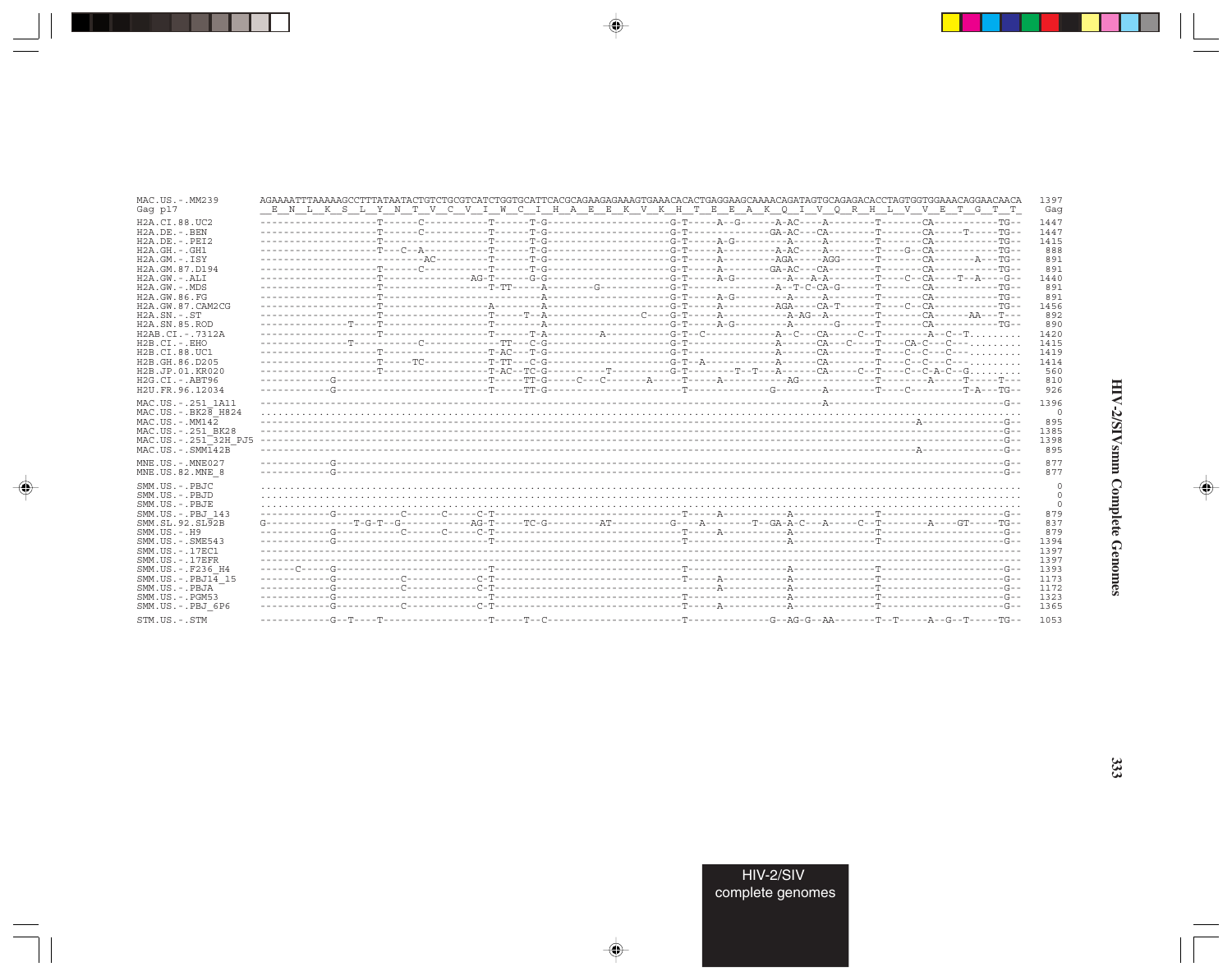|                                     |                                                                                                                                                                                                                       |  |  |  | Gag p17 end $\sqrt{}$ Gag p24 start |  |  |  |  |                |
|-------------------------------------|-----------------------------------------------------------------------------------------------------------------------------------------------------------------------------------------------------------------------|--|--|--|-------------------------------------|--|--|--|--|----------------|
| MAC.US.-.MM239<br>Gag p17           | GAAACTATGCCAAAAACAAGTAGACCAACAGCACCATCTAGCGGCAGAGGAGGAAATTACCCAGTACAACAAATAGGTGGTAACTATGTCCACCTGCCATTAAGCCCGAGAACATTAAATGCCT<br>E T M P K T S R P T A P S S G . R G G N Y P V Q Q . I G G N Y V H L P L S P R T L N A |  |  |  |                                     |  |  |  |  | 1521<br>Gag    |
| H2A.CI.88.UC2                       |                                                                                                                                                                                                                       |  |  |  |                                     |  |  |  |  | 1571           |
| $H2A.DE. - .BEN$                    |                                                                                                                                                                                                                       |  |  |  |                                     |  |  |  |  | 1571           |
| $H2A.DE. - .PEI2$                   |                                                                                                                                                                                                                       |  |  |  |                                     |  |  |  |  | 1539           |
| $H2A.GH. - .GH1$                    |                                                                                                                                                                                                                       |  |  |  |                                     |  |  |  |  | 1015           |
| $H2A.GM.-.ISY$                      |                                                                                                                                                                                                                       |  |  |  |                                     |  |  |  |  | 1015           |
| H2A.GM.87.D194                      | --G-AA---------T-T------------------C----T--G-A---------C-T---C--G-----GGC---C--C------A----TG-----GC-G-----CC------TC--------T-                                                                                      |  |  |  |                                     |  |  |  |  | 1015           |
| $H2A.GW. - .ALI$                    | --G-AA--------GC--------------------C----T-AACAG--G-----C-T---C----------G---CC--C-----CAC---TG----GC-G----CC---C---G----T-                                                                                           |  |  |  |                                     |  |  |  |  | 1564           |
| $H2A.GW. - .MDS$                    |                                                                                                                                                                                                                       |  |  |  |                                     |  |  |  |  | 1015           |
| H2A.GW.86.FG                        | --G-AA---------T-------------------C------G-A---C-T---C--G--G-----G---C-------AC---TA-A---C-G--T--CG----TC--------T-                                                                                                  |  |  |  |                                     |  |  |  |  | 1009           |
| H2A.GW.87.CAM2CG                    |                                                                                                                                                                                                                       |  |  |  |                                     |  |  |  |  | 1580           |
| $H2A$ . $SN. - . ST$                | ----AA-------GT------------------C-------G-AC--------C-T---C-T-------G-G-CC--C------AC---TG----C----T--CC-----CC------T-                                                                                              |  |  |  |                                     |  |  |  |  | 1016           |
| H <sub>2</sub> A.SN.85.ROD          |                                                                                                                                                                                                                       |  |  |  |                                     |  |  |  |  | 1014           |
| H2AB.CI.-.7312A                     |                                                                                                                                                                                                                       |  |  |  |                                     |  |  |  |  | 1538           |
| $H2B.CI.-EHO$                       |                                                                                                                                                                                                                       |  |  |  |                                     |  |  |  |  | 1533           |
| H2B.CI.88.UC1                       |                                                                                                                                                                                                                       |  |  |  |                                     |  |  |  |  | 1537           |
| H2B.GH.86.D205                      |                                                                                                                                                                                                                       |  |  |  |                                     |  |  |  |  | 1532           |
| H2B.JP.01.KR020                     |                                                                                                                                                                                                                       |  |  |  |                                     |  |  |  |  | 678            |
| $H2G.CI.-.ABT96$                    |                                                                                                                                                                                                                       |  |  |  |                                     |  |  |  |  | 934            |
| H2U.FR.96.12034                     |                                                                                                                                                                                                                       |  |  |  |                                     |  |  |  |  | 1050           |
|                                     |                                                                                                                                                                                                                       |  |  |  |                                     |  |  |  |  |                |
| MAC.US. - . 251 1A11                |                                                                                                                                                                                                                       |  |  |  |                                     |  |  |  |  | 1520           |
| MAC.US. - . BK28 H824               |                                                                                                                                                                                                                       |  |  |  |                                     |  |  |  |  | $\overline{0}$ |
| $MAC. US. - . MM142$                |                                                                                                                                                                                                                       |  |  |  |                                     |  |  |  |  | 1019           |
| MAC.US. - . 251 BK28                |                                                                                                                                                                                                                       |  |  |  |                                     |  |  |  |  | 1509           |
| MAC.US. - . 251 <sup>-32H</sup> PJ5 |                                                                                                                                                                                                                       |  |  |  |                                     |  |  |  |  | 1522           |
| $MAC. US.-. SIM142B$                |                                                                                                                                                                                                                       |  |  |  |                                     |  |  |  |  | 1019           |
| MNE.US.-.MNE027                     |                                                                                                                                                                                                                       |  |  |  |                                     |  |  |  |  | 1001           |
| MNE.US.82.MNE 8                     |                                                                                                                                                                                                                       |  |  |  |                                     |  |  |  |  | 1001           |
| SMM.US.-.PBJC                       |                                                                                                                                                                                                                       |  |  |  |                                     |  |  |  |  | $\Omega$       |
| SMM.US.-.PBJD                       |                                                                                                                                                                                                                       |  |  |  |                                     |  |  |  |  | $\circ$        |
| SMM.US.-.PBJE                       |                                                                                                                                                                                                                       |  |  |  |                                     |  |  |  |  | $\Omega$       |
| SMM.US.-.PBJ 143                    |                                                                                                                                                                                                                       |  |  |  |                                     |  |  |  |  | 1003           |
| SMM.SL.92.SL92B                     |                                                                                                                                                                                                                       |  |  |  |                                     |  |  |  |  | 955            |
| $SMM.US.-.H9$                       |                                                                                                                                                                                                                       |  |  |  |                                     |  |  |  |  | 1003           |
| $SMM.US. - .SME543$                 |                                                                                                                                                                                                                       |  |  |  |                                     |  |  |  |  | 1518           |
| SMM. US. - . 17EC1                  |                                                                                                                                                                                                                       |  |  |  |                                     |  |  |  |  | 1521           |
| $SMM. US. - .17EFR$                 |                                                                                                                                                                                                                       |  |  |  |                                     |  |  |  |  | 1521           |
| SMM.US. - . F236 H4                 |                                                                                                                                                                                                                       |  |  |  |                                     |  |  |  |  | 1517           |
| $SMM.US.-.PBJ1\overline{4}15$       |                                                                                                                                                                                                                       |  |  |  |                                     |  |  |  |  | 1297           |
| SMM.US.-.PBJA                       |                                                                                                                                                                                                                       |  |  |  |                                     |  |  |  |  | 1296           |
| $SMM. US. - . PGM53$                |                                                                                                                                                                                                                       |  |  |  |                                     |  |  |  |  | 1447           |
| SMM.US.-.PBJ 6P6                    |                                                                                                                                                                                                                       |  |  |  |                                     |  |  |  |  | 1489           |
|                                     |                                                                                                                                                                                                                       |  |  |  |                                     |  |  |  |  |                |
| STM.US.-.STM                        |                                                                                                                                                                                                                       |  |  |  |                                     |  |  |  |  | 1177           |

 $\begin{picture}(20,5) \put(0,0){\vector(0,1){10}} \put(15,0){\vector(0,1){10}} \put(15,0){\vector(0,1){10}} \put(15,0){\vector(0,1){10}} \put(15,0){\vector(0,1){10}} \put(15,0){\vector(0,1){10}} \put(15,0){\vector(0,1){10}} \put(15,0){\vector(0,1){10}} \put(15,0){\vector(0,1){10}} \put(15,0){\vector(0,1){10}} \put(15,0){\vector(0,1){10}} \put(15,0){\vector(0,$ 

 $\begin{picture}(20,5) \put(0,0){\vector(0,1){10}} \put(15,0){\vector(0,1){10}} \put(15,0){\vector(0,1){10}} \put(15,0){\vector(0,1){10}} \put(15,0){\vector(0,1){10}} \put(15,0){\vector(0,1){10}} \put(15,0){\vector(0,1){10}} \put(15,0){\vector(0,1){10}} \put(15,0){\vector(0,1){10}} \put(15,0){\vector(0,1){10}} \put(15,0){\vector(0,1){10}} \put(15,0){\vector(0,$ 

---

 $\begin{picture}(20,5) \put(0,0){\line(1,0){10}} \put(15,0){\line(1,0){10}} \put(15,0){\line(1,0){10}} \put(15,0){\line(1,0){10}} \put(15,0){\line(1,0){10}} \put(15,0){\line(1,0){10}} \put(15,0){\line(1,0){10}} \put(15,0){\line(1,0){10}} \put(15,0){\line(1,0){10}} \put(15,0){\line(1,0){10}} \put(15,0){\line(1,0){10}} \put(15,0){\line(1,$ 

 $\frac{1}{\sqrt{2}}$ 

334

w

J

HIV-2/SIVsmm Complete Genomes

 $\begin{picture}(20,5) \put(0,0){\line(1,0){10}} \put(15,0){\line(1,0){10}} \put(15,0){\line(1,0){10}} \put(15,0){\line(1,0){10}} \put(15,0){\line(1,0){10}} \put(15,0){\line(1,0){10}} \put(15,0){\line(1,0){10}} \put(15,0){\line(1,0){10}} \put(15,0){\line(1,0){10}} \put(15,0){\line(1,0){10}} \put(15,0){\line(1,0){10}} \put(15,0){\line(1,$ 

 $\overline{\phantom{0}}$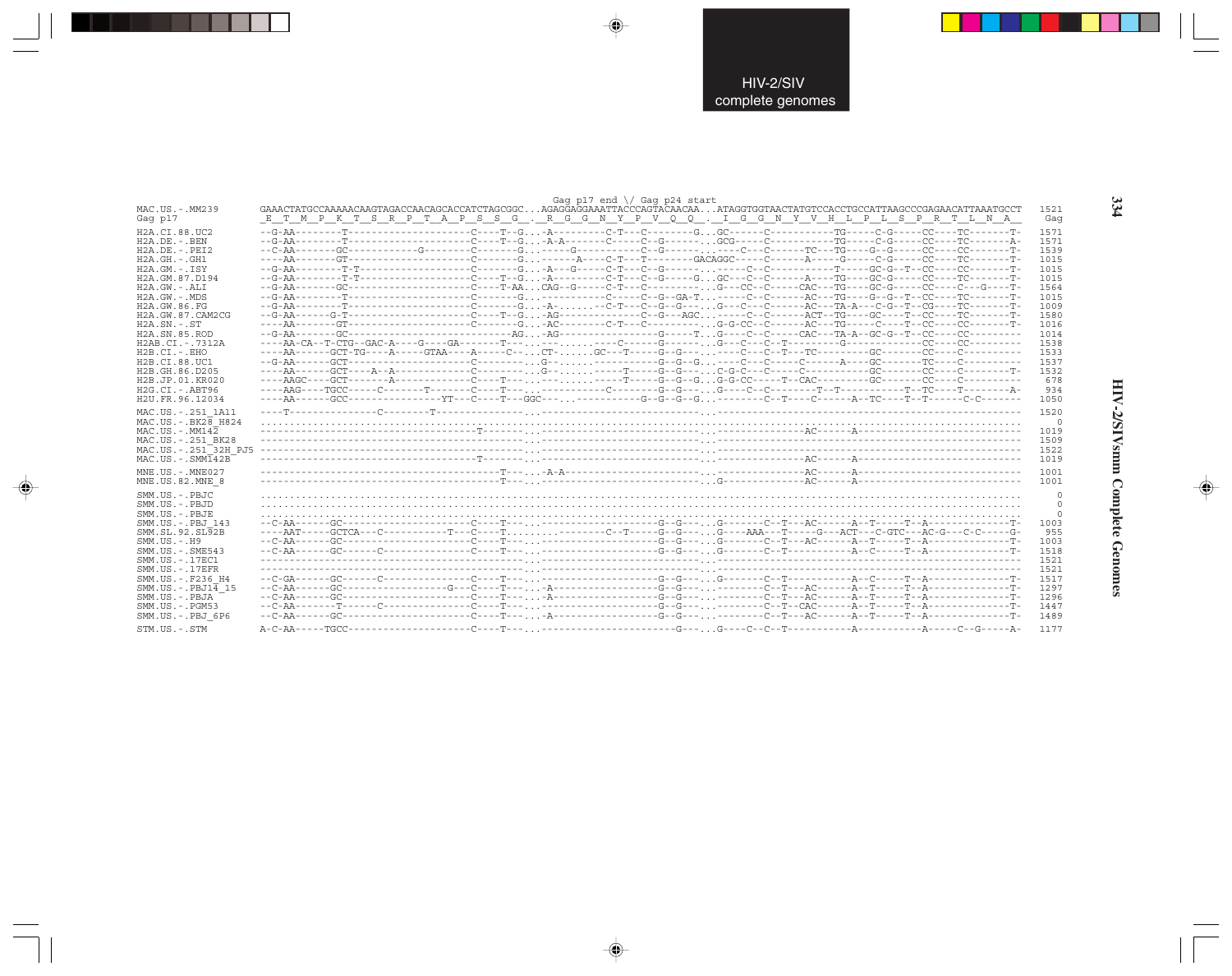| MAC.US.-.MM239<br>Gag p24                                                            | GGGTAAAATTGATAGAGGAAAAGAAATTTGGAGCAGAAGTAGTGCCAGGATTTCAGGCACTGTCAGAAGGTTGCACCCCCTATGACATTAATCAGATGTTAAATTGTGTGGGAGACCATCAAGCGGCTAT<br>W V K L I E E K K F G A E V V P G F Q A L S E G C T P Y D I N Q M L N C V G D H Q A A M |  | 1651<br>Gaq                        |
|--------------------------------------------------------------------------------------|-------------------------------------------------------------------------------------------------------------------------------------------------------------------------------------------------------------------------------|--|------------------------------------|
| H2A.CI.88.UC2<br>$H2A.DE. - . BEN$<br>$H2A.DE. - .PEI2$                              |                                                                                                                                                                                                                               |  | 1701<br>1701<br>1669               |
| $H2A.GH.-.GH1$<br>$H2A.GM.-.ISY$<br>H2A.GM.87.D194                                   |                                                                                                                                                                                                                               |  | 1145<br>1145<br>1145               |
| H2A.GW.-.ALI<br>$H2A.GW. - .MDS$<br>H2A.GW.86.FG                                     |                                                                                                                                                                                                                               |  | 1694<br>1145<br>1139               |
| H2A.GW.87.CAM2CG<br>$H2A$ . $SN. - . ST$<br>H <sub>2</sub> A.SN.85.ROD               |                                                                                                                                                                                                                               |  | 1710<br>1146<br>1144               |
| H2AB.CI.-.7312A<br>$H2B.CI.-.EHO$<br>H2B.CI.88.UC1                                   |                                                                                                                                                                                                                               |  | 1668<br>1663<br>1667               |
| H2B.GH.86.D205<br>H2B.JP.01.KR020<br>$H2G.CI.-.ABT96$<br>H2U.FR.96.12034             |                                                                                                                                                                                                                               |  | 1662<br>808<br>1064<br>1180        |
| MAC.US. - . 251 1A11<br>MAC.US. - . BK28 H824<br>$MAC. US. - . MM142$                |                                                                                                                                                                                                                               |  | 1650<br>0<br>1149                  |
| MAC.US.-.251 BK28<br>MAC.US. - . 251 <sup>-32H</sup> PJ5<br>$MAC . US . - . SIM142B$ |                                                                                                                                                                                                                               |  | 1639<br>1652<br>1149               |
| MNE.US.-.MNE027<br>MNE.US.82.MNE 8                                                   |                                                                                                                                                                                                                               |  | 1131<br>1131                       |
| SMM.US.-.PBJC<br>SMM.US.-.PBJD<br>SMM.US.-.PBJE                                      |                                                                                                                                                                                                                               |  | $\circ$<br>$\circ$<br>$\mathbf{0}$ |
| SMM.US.-.PBJ 143<br>SMM.SL.92.SL92B<br>$SMM.US. - . H9$                              |                                                                                                                                                                                                                               |  | 1133<br>1085<br>1133               |
| $SMM.US. - .SME543$<br>SMM. US. - . 17EC1<br>$SMM. US. - .17EFR$                     |                                                                                                                                                                                                                               |  | 1648<br>1651<br>1651               |
| SMM.US.-.F236 H4<br>$SMM.US.-.PBJ14$ 15<br>SMM.US.-.PBJA<br>$SMM. US. - . PGM53$     |                                                                                                                                                                                                                               |  | 1647<br>1427<br>1426<br>1577       |
| SMM.US.-.PBJ 6P6<br>STM.US.-.STM                                                     |                                                                                                                                                                                                                               |  | 1619<br>1307                       |

 $\begin{picture}(20,5) \put(0,0){\vector(0,1){10}} \put(15,0){\vector(0,1){10}} \put(15,0){\vector(0,1){10}} \put(15,0){\vector(0,1){10}} \put(15,0){\vector(0,1){10}} \put(15,0){\vector(0,1){10}} \put(15,0){\vector(0,1){10}} \put(15,0){\vector(0,1){10}} \put(15,0){\vector(0,1){10}} \put(15,0){\vector(0,1){10}} \put(15,0){\vector(0,1){10}} \put(15,0){\vector(0,$ 

a shekara 1960

 $\overrightarrow{\phantom{a}}$ 

 $\frac{1}{\sqrt{2}}$ 

 $\begin{picture}(20,5) \put(0,0){\line(1,0){10}} \put(15,0){\line(1,0){10}} \put(15,0){\line(1,0){10}} \put(15,0){\line(1,0){10}} \put(15,0){\line(1,0){10}} \put(15,0){\line(1,0){10}} \put(15,0){\line(1,0){10}} \put(15,0){\line(1,0){10}} \put(15,0){\line(1,0){10}} \put(15,0){\line(1,0){10}} \put(15,0){\line(1,0){10}} \put(15,0){\line(1,$ 

 $\overline{\phantom{0}}$ 

 $\Box$ 

. . .

٠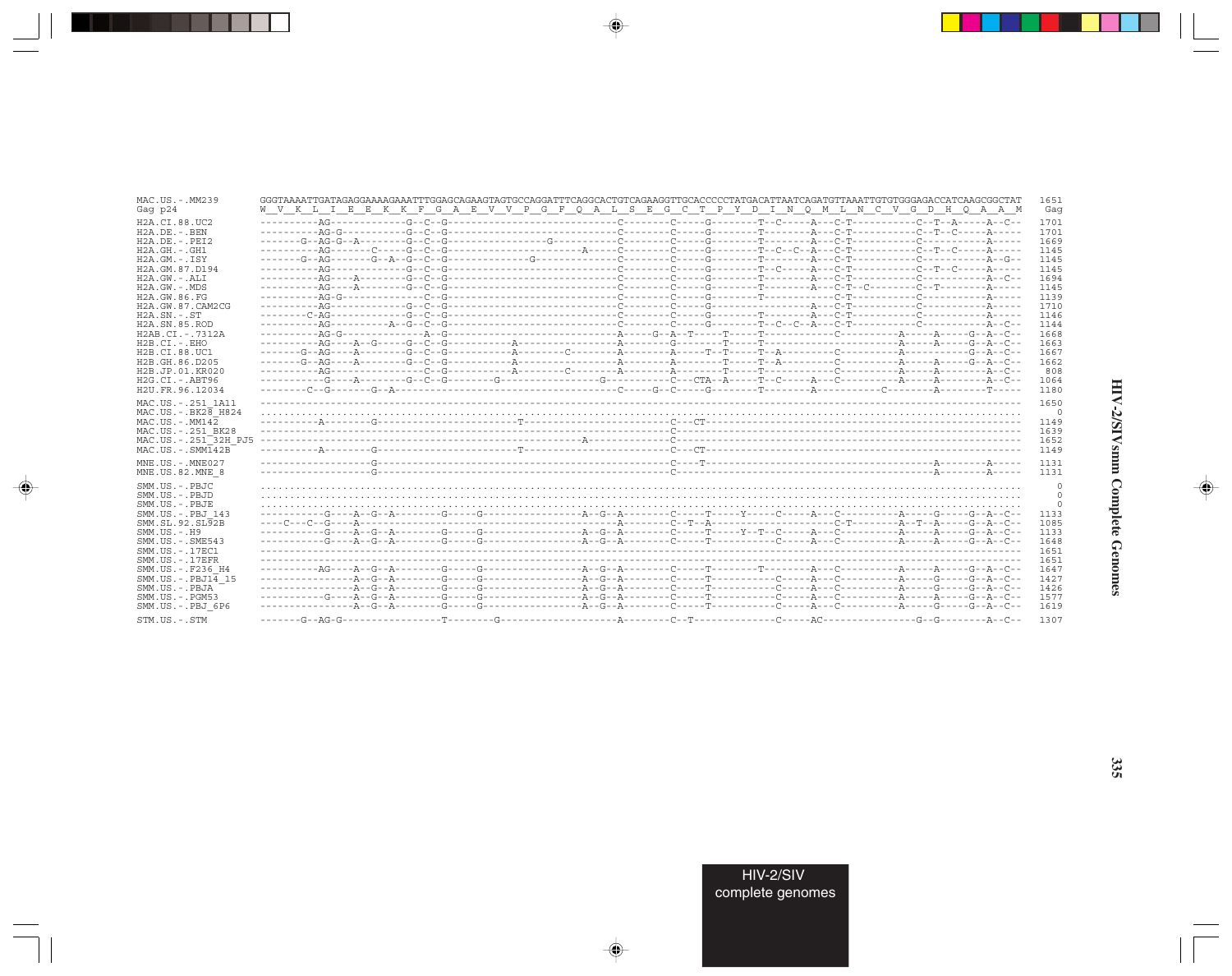| MAC.US.-.MM239                                               |                                                                                                                                 | 1769         |  |
|--------------------------------------------------------------|---------------------------------------------------------------------------------------------------------------------------------|--------------|--|
| Gag p24                                                      | Q I I R D I I N E E A A D W D L Q H P Q P A P Q Q G Q L R E P S G S D I A G T                                                   | Gaq          |  |
| H2A.CI.88.UC2                                                |                                                                                                                                 | 1822         |  |
| $H2A.DE. - .BEN$                                             |                                                                                                                                 | 1822         |  |
| $H2A.DE. - .PEI2$                                            |                                                                                                                                 | 1790         |  |
| $H2A.GH. - .GH1$                                             |                                                                                                                                 | 1266         |  |
| $H2A.GM.-.ISY$                                               | ---A--A---------A-----T--R--A--A--A-----C-----TG-A--A--T---AT-CCAGGCC-CTT--C-GCG--G--G--C--A--T--ACG-------T--C--A-----G---     | 1266         |  |
| H2A.GM.87.D194                                               |                                                                                                                                 | 1266         |  |
| H2A.GW.-.ALI                                                 | ---A--A----G--G-----C--T--A--A-----C-----TG-TGCA--T-CAT-CCAGGCC-CTT--C-GC---G--G-----A--AA--AAG---G--T--C--A--------            | 1815         |  |
| $H2A.GW. - .MDS$                                             |                                                                                                                                 | 1266         |  |
| H2A.GW.86.FG                                                 | ---A--A-----G--A-----T--T-----A--A-----C----TG-TGCA--T-CAT-CCAGGCC-CTT--C-GCG--G--G------AA-----AAG---G--T--C--A-----G---       | 1260         |  |
| H2A.GW.87.CAM2CG                                             |                                                                                                                                 | 1831         |  |
| $H2A$ . $SN. - . ST$                                         |                                                                                                                                 | 1267         |  |
| H <sub>2</sub> A.SN.85.ROD                                   | -------A-----G--G-----C--T-----A--A------A-----TG----A--T---AT-CCAGGCC-CTT--C-GCG--G--G-----A-----A-GG-----T--C--A-----G---     | 1265         |  |
|                                                              |                                                                                                                                 |              |  |
| H2AB.CI.-.7312A                                              |                                                                                                                                 | 1789         |  |
| $H2B.CI.-.EHO$                                               | ---A-----T--G--G--A--T---T-----A--A-----C------CAA-----T---TCGCCAGGCC-AATG-C-GC---G----C-----A--AAG---G----C--A--G-----C        | 1784         |  |
| H2B.CI.88.UC1                                                |                                                                                                                                 | 1788         |  |
| H2B.GH.86.D205                                               |                                                                                                                                 | 1783         |  |
| H2B.JP.01.KR020                                              |                                                                                                                                 | 929          |  |
| $H2G.CI.-.ABT96$                                             |                                                                                                                                 | 1185         |  |
| H2U.FR.96.12034                                              |                                                                                                                                 | 1301         |  |
| MAC.US. - . 251 1A11                                         |                                                                                                                                 | 1768         |  |
| $MAC.US.-.BK2\overline{8}$ H824                              |                                                                                                                                 | $\Omega$     |  |
| $MAC. US. - . MM142$                                         |                                                                                                                                 | 1267         |  |
| MAC.US. - . 251 BK28                                         |                                                                                                                                 | 1757         |  |
|                                                              |                                                                                                                                 |              |  |
| MAC.US.-.251 <sup>-32H</sup> PJ5<br>$MAC . US . - . SIM142B$ |                                                                                                                                 | 1770         |  |
|                                                              |                                                                                                                                 | 1267         |  |
| $MNE$ . U.S. - $MNE$ 027                                     |                                                                                                                                 | 1249         |  |
| MNE.US.82.MNE 8                                              |                                                                                                                                 | 1249         |  |
| SMM.US.-.PBJC                                                |                                                                                                                                 | $\mathbf{0}$ |  |
| SMM.US.-.PBJD                                                |                                                                                                                                 | $\Omega$     |  |
| SMM.US.-.PBJE                                                |                                                                                                                                 |              |  |
| SMM.US. - PBJ 143                                            |                                                                                                                                 | $\circ$      |  |
|                                                              |                                                                                                                                 | 1254         |  |
| SMM.SL.92.SL92B                                              | ---A----------A--A--T--T-----A--A-----C-----C-A--A---CCAAGAGG---- CAG--G--G-A--CGGCT---GGG--A-----A--A---------C--A-----G--G--- | 1212         |  |
| $SMM.US. - .H9$                                              |                                                                                                                                 | 1254         |  |
| SMM.US.-.SME543                                              |                                                                                                                                 | 1769         |  |
| SMM. US. - . 17EC1                                           |                                                                                                                                 | 1769         |  |
| $SMM. US. - .17EFR$                                          |                                                                                                                                 | 1769         |  |
| SMM.US.-.F236 H4                                             |                                                                                                                                 | 1768         |  |
| SMM.US.-.PBJ14 15                                            |                                                                                                                                 | 1548         |  |
| SMM.US.-.PBJA                                                |                                                                                                                                 | 1547         |  |
| SMM.US.-.PGM53                                               |                                                                                                                                 | 1698         |  |
| SMM.US.-.PBJ 6P6                                             |                                                                                                                                 | 1740         |  |
| STM.US.-.STM                                                 |                                                                                                                                 | 1431         |  |

 $\color{red}\blacklozenge$ 

 $\bigoplus$ 

 $\overline{\bigoplus}$ 

336

HIV-2/SIVsmm Complete Genomes

 $\color{red} \bigoplus$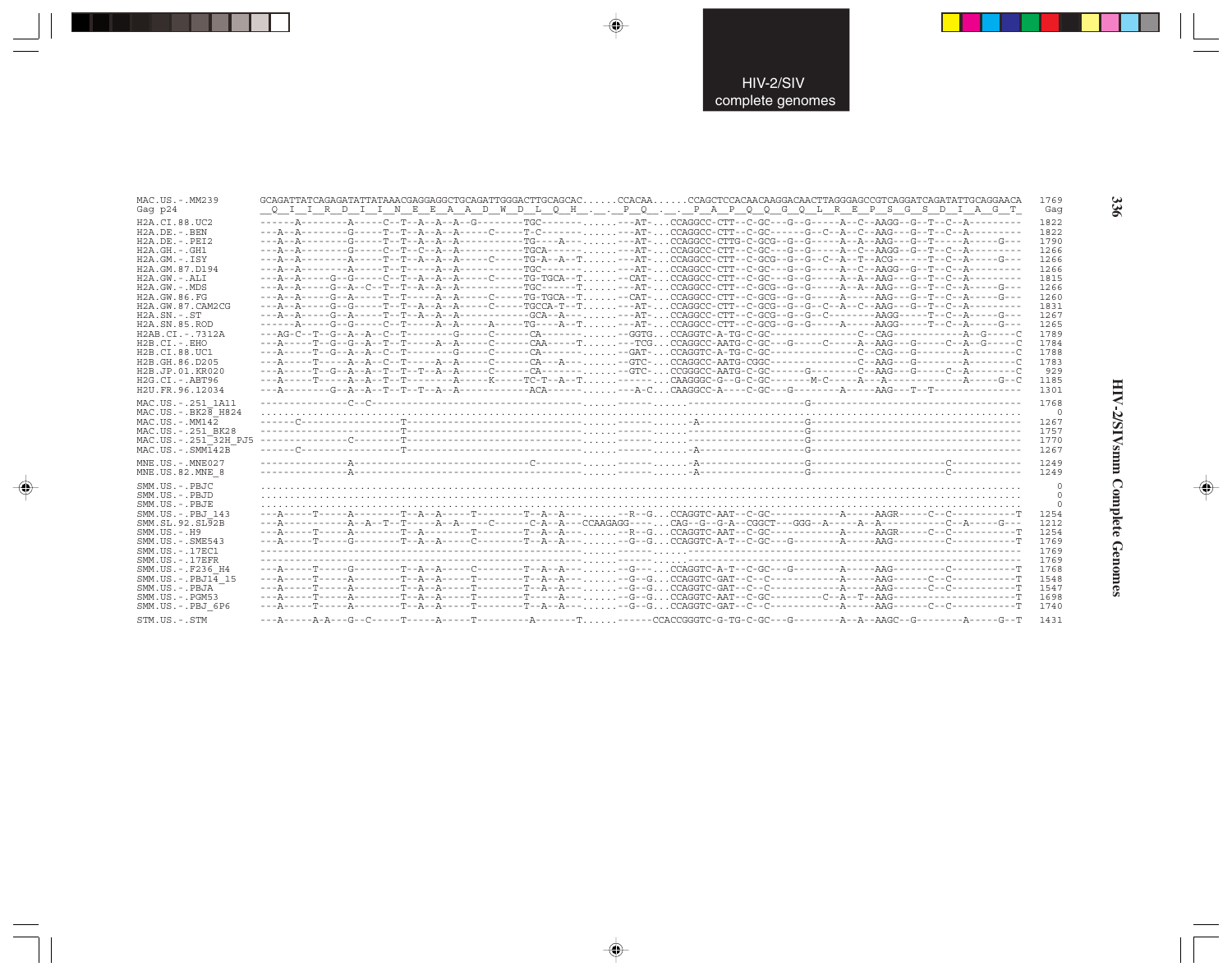| MAC.US.-.MM239                                                                                                                                                                            |                                                                                                                                                                                                                                                                                                                                                                                                                                                                                                                                                      | 1899                                                    |
|-------------------------------------------------------------------------------------------------------------------------------------------------------------------------------------------|------------------------------------------------------------------------------------------------------------------------------------------------------------------------------------------------------------------------------------------------------------------------------------------------------------------------------------------------------------------------------------------------------------------------------------------------------------------------------------------------------------------------------------------------------|---------------------------------------------------------|
| Gag p24                                                                                                                                                                                   | T S S V D E Q I Q W M Y R Q Q N P I P V G N I Y R R W I Q L G L Q K C V R M Y N P T N                                                                                                                                                                                                                                                                                                                                                                                                                                                                | Gaq                                                     |
| H2A.CI.88.UC2                                                                                                                                                                             |                                                                                                                                                                                                                                                                                                                                                                                                                                                                                                                                                      | 1952                                                    |
| $H2A.DE. -.BEN$                                                                                                                                                                           |                                                                                                                                                                                                                                                                                                                                                                                                                                                                                                                                                      | 1952                                                    |
| $H2A.DE. - .PEI2$                                                                                                                                                                         |                                                                                                                                                                                                                                                                                                                                                                                                                                                                                                                                                      | 1920                                                    |
| $H2A.GH. - .GH1$                                                                                                                                                                          | --A--CA--------A-----G---------------T--G-C---A--T---G-G--G-----G-----C-----A---------GA-A---C-A--G--G-------G-----C-------T----                                                                                                                                                                                                                                                                                                                                                                                                                     | 1396                                                    |
| $H2A.GM.-.ISY$                                                                                                                                                                            |                                                                                                                                                                                                                                                                                                                                                                                                                                                                                                                                                      | 1396                                                    |
| H2A.GM.87.D194                                                                                                                                                                            |                                                                                                                                                                                                                                                                                                                                                                                                                                                                                                                                                      | 1396                                                    |
| $H2A.GW. - .ALI$                                                                                                                                                                          |                                                                                                                                                                                                                                                                                                                                                                                                                                                                                                                                                      | 1945                                                    |
| $H2A.GW. - .MDS$                                                                                                                                                                          | --A--CA--------------------------T--GGC------T--TG------G--A-----C--T--A---------GA-A---C----G--G---------G-----C--T-----C----                                                                                                                                                                                                                                                                                                                                                                                                                       | 1396                                                    |
| H2A.GW.86.FG                                                                                                                                                                              |                                                                                                                                                                                                                                                                                                                                                                                                                                                                                                                                                      | 1390                                                    |
| H2A.GW.87.CAM2CG                                                                                                                                                                          |                                                                                                                                                                                                                                                                                                                                                                                                                                                                                                                                                      | 1961                                                    |
| $H2A.SN.-.ST$                                                                                                                                                                             |                                                                                                                                                                                                                                                                                                                                                                                                                                                                                                                                                      | 1397                                                    |
| H <sub>2</sub> A.SN.85.ROD                                                                                                                                                                |                                                                                                                                                                                                                                                                                                                                                                                                                                                                                                                                                      | 1395                                                    |
| H2AB.CI.-.7312A                                                                                                                                                                           | $-c-c-a-\cdots-c-3-\cdots-c-4-\cdots-c-4-\cdots-c-6+2-\cdots-c-6+\cdots-c-1-\cdots-c-1-\cdots-c-1-\cdots-c-4-\cdots-c-4-\cdots-c-6-\cdots-c-6-\cdots-c-1-\cdots-c-1-\cdots-c-1-\cdots-c-1-\cdots-c-1-\cdots-c-1-\cdots-c-1-\cdots-c-1-\cdots-c-1-\cdots-c-1-\cdots-c-1-\cdots-c-1-\cdots-c-1-\cdots-c-1-\cdots-c-1-\cdots-c-1-\cdots-c-1-\cdots-c-1-\cdots-c-1-\cdots-c-1-\cdots-c-1-\cdots-c-1-\cdots-c-1-\cdots-c-$                                                                                                                                | 1919                                                    |
| $H2B.CI.-EHO$                                                                                                                                                                             |                                                                                                                                                                                                                                                                                                                                                                                                                                                                                                                                                      | 1914                                                    |
| H2B.CI.88.UC1                                                                                                                                                                             | --C--CA-------G--------A-------------GGC---A--T--TG-T--G------G---------A-------T---A-A---C----G---------C-G-----C--T--T--C----                                                                                                                                                                                                                                                                                                                                                                                                                      | 1918                                                    |
| H2B.GH.86.D205                                                                                                                                                                            |                                                                                                                                                                                                                                                                                                                                                                                                                                                                                                                                                      | 1913                                                    |
| H2B.JP.01.KR020                                                                                                                                                                           |                                                                                                                                                                                                                                                                                                                                                                                                                                                                                                                                                      | 1059                                                    |
| $H2G.CI.-.ABT96$                                                                                                                                                                          |                                                                                                                                                                                                                                                                                                                                                                                                                                                                                                                                                      | 1315                                                    |
| H2U.FR.96.12034<br>MAC.US. - . 251 1A11<br>$MAC.US.-.BK2\overline{8}$ H824<br>$MAC. US.-. MM142$<br>MAC.US. - . 251 BK28<br>MAC.US.-.251 <sup>-32H</sup> PJ5<br>$MAC . IJS . - . SIMT42B$ | $\begin{minipage}{0.9\textwidth} \begin{minipage}{0.9\textwidth} \centering \begin{minipage}{0.9\textwidth} \centering \end{minipage} \begin{minipage}{0.9\textwidth} \centering \begin{minipage}{0.9\textwidth} \centering \end{minipage} \begin{minipage}{0.9\textwidth} \centering \end{minipage} \begin{minipage}{0.9\textwidth} \centering \begin{minipage}{0.9\textwidth} \centering \end{minipage} \begin{minipage}{0.9\textwidth} \centering \end{minipage} \begin{minipage}{0.9\textwidth} \centering \end{minipage} \begin{minipage}{0.9\$ | 1431<br>1898<br>$\circ$<br>1397<br>1887<br>1900<br>1397 |
| MNE.US.-.MNE027                                                                                                                                                                           |                                                                                                                                                                                                                                                                                                                                                                                                                                                                                                                                                      | 1379                                                    |
| MNE.US.82.MNE 8                                                                                                                                                                           |                                                                                                                                                                                                                                                                                                                                                                                                                                                                                                                                                      | 1379                                                    |
| SMM.US.-.PBJC                                                                                                                                                                             |                                                                                                                                                                                                                                                                                                                                                                                                                                                                                                                                                      | $\circ$                                                 |
| SMM.US.-.PBJD                                                                                                                                                                             |                                                                                                                                                                                                                                                                                                                                                                                                                                                                                                                                                      | 0                                                       |
| SMM.US.-.PBJE                                                                                                                                                                             |                                                                                                                                                                                                                                                                                                                                                                                                                                                                                                                                                      | $\mathbf{0}$                                            |
| SMM.US.-.PBJ 143                                                                                                                                                                          |                                                                                                                                                                                                                                                                                                                                                                                                                                                                                                                                                      | 1384                                                    |
| SMM.SL.92.SL92B                                                                                                                                                                           |                                                                                                                                                                                                                                                                                                                                                                                                                                                                                                                                                      | 1342                                                    |
| $SMM. US. - . H9$                                                                                                                                                                         |                                                                                                                                                                                                                                                                                                                                                                                                                                                                                                                                                      | 1384                                                    |
| $SMM.US. - .SME543$                                                                                                                                                                       |                                                                                                                                                                                                                                                                                                                                                                                                                                                                                                                                                      | 1899                                                    |
| SMM. US. - . 17EC1                                                                                                                                                                        |                                                                                                                                                                                                                                                                                                                                                                                                                                                                                                                                                      | 1899                                                    |
| $SMM$ . US. $-$ . 17EFR                                                                                                                                                                   |                                                                                                                                                                                                                                                                                                                                                                                                                                                                                                                                                      | 1899                                                    |
| SMM.US.-.F236 H4                                                                                                                                                                          |                                                                                                                                                                                                                                                                                                                                                                                                                                                                                                                                                      | 1898                                                    |
| $SMM.US.-.PBJ14$ 15                                                                                                                                                                       |                                                                                                                                                                                                                                                                                                                                                                                                                                                                                                                                                      | 1678                                                    |
| SMM.US.-.PBJA                                                                                                                                                                             |                                                                                                                                                                                                                                                                                                                                                                                                                                                                                                                                                      | 1677                                                    |
| $SMM.US. - . PGM53$                                                                                                                                                                       |                                                                                                                                                                                                                                                                                                                                                                                                                                                                                                                                                      | 1828                                                    |
| SMM.US.-.PBJ 6P6                                                                                                                                                                          |                                                                                                                                                                                                                                                                                                                                                                                                                                                                                                                                                      | 1870                                                    |
| STM.US.-.STM                                                                                                                                                                              |                                                                                                                                                                                                                                                                                                                                                                                                                                                                                                                                                      | 1561                                                    |

 $\begin{picture}(20,5) \put(0,0){\vector(0,1){10}} \put(15,0){\vector(0,1){10}} \put(15,0){\vector(0,1){10}} \put(15,0){\vector(0,1){10}} \put(15,0){\vector(0,1){10}} \put(15,0){\vector(0,1){10}} \put(15,0){\vector(0,1){10}} \put(15,0){\vector(0,1){10}} \put(15,0){\vector(0,1){10}} \put(15,0){\vector(0,1){10}} \put(15,0){\vector(0,1){10}} \put(15,0){\vector(0,$ 

a shekara 1960

 $\overrightarrow{\phantom{a}}$ 

 $\frac{\partial \mathcal{L}}{\partial \mathbf{r}} = \frac{\partial \mathcal{L}}{\partial \mathbf{r}}$ 

# HIV-2/SIVsmm Complete Genomes

 $\begin{picture}(20,5) \put(0,0){\line(1,0){10}} \put(15,0){\line(1,0){10}} \put(15,0){\line(1,0){10}} \put(15,0){\line(1,0){10}} \put(15,0){\line(1,0){10}} \put(15,0){\line(1,0){10}} \put(15,0){\line(1,0){10}} \put(15,0){\line(1,0){10}} \put(15,0){\line(1,0){10}} \put(15,0){\line(1,0){10}} \put(15,0){\line(1,0){10}} \put(15,0){\line(1,$ 

 $\equiv$ 

 $\Box$ 

. . .

٠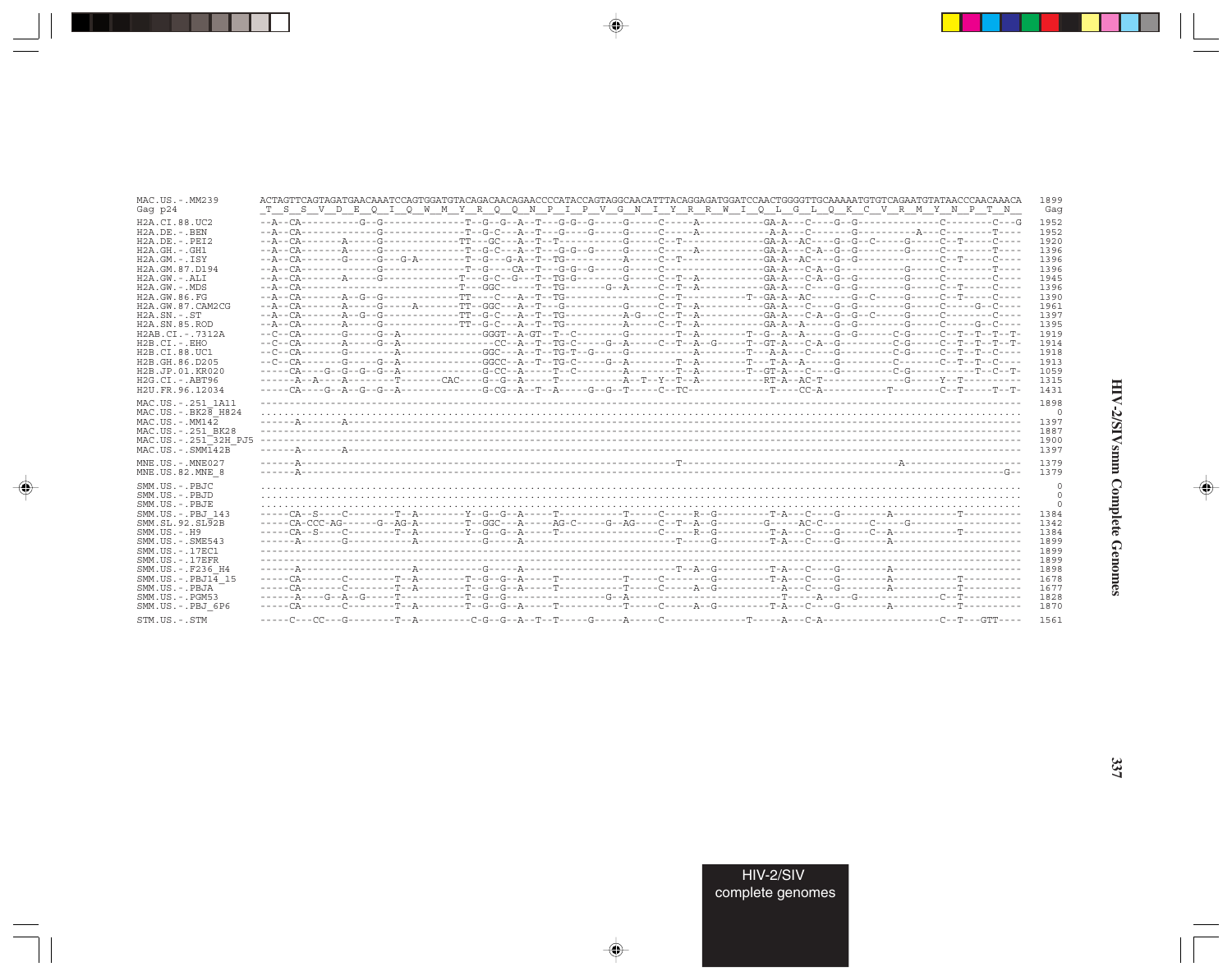| MAC.US.-.MM239<br>Gag p24                                                                                                                       | I L D V K Q G P K E P F Q S Y V D R F Y K S L R A E Q T D A A V K N W M T Q T L L I Q N |  | 2029<br>Gaq                                      |
|-------------------------------------------------------------------------------------------------------------------------------------------------|-----------------------------------------------------------------------------------------|--|--------------------------------------------------|
| H2A.CI.88.UC2<br>$H2A.DE. - . BEN$<br>$H2A.DE. - .PEI2$                                                                                         |                                                                                         |  | 2082<br>2082<br>2050                             |
| $H2A.GH. - .GH1$<br>$H2A.GM.-.ISY$<br>H2A.GM.87.D194<br>H2A.GW.-.ALI                                                                            |                                                                                         |  | 1526<br>1524<br>1526<br>2075                     |
| $H2A.GW. - .MDS$<br>H2A.GW.86.FG<br>H2A.GW.87.CAM2CG<br>$H2A.SN.-.ST$                                                                           |                                                                                         |  | 1526<br>1520<br>2091<br>1527                     |
| H2A.SN.85.ROD<br>H2AB.CI.-.7312A<br>$H2B.CI.-.EHO$                                                                                              |                                                                                         |  | 1525<br>2049<br>2044                             |
| H2B.CI.88.UC1<br>H2B.GH.86.D205<br>H2B.JP.01.KR020<br>H2G.CI.-.ABT96<br>H2U.FR.96.12034                                                         |                                                                                         |  | 2048<br>2043<br>1189<br>1445<br>1561             |
| MAC.US.-.251 1A11<br>MAC.US. - . BK28 H824<br>$MAC. US. - . MM142$<br>MAC.US. - . 251 BK28<br>MAC.US.-.251 32H PJ5<br>$MAC . IJS . - . SIMT42B$ |                                                                                         |  | 2028<br>$\Omega$<br>1527<br>2017<br>2030<br>1527 |
| MNE.US.-.MNE027<br>MNE.US.82.MNE 8                                                                                                              |                                                                                         |  | 1509<br>1509                                     |
| SMM.US.-.PBJC<br>SMM.US.-.PBJD<br>SMM.US.-.PBJE<br>SMM.US.-.PBJ 143<br>SMM.SL.92.SL92B<br>$SMM.US. - .H9$<br>$SMM.US. - .SME543$                |                                                                                         |  | 1514<br>1472<br>1514<br>2029                     |
| SMM.US. - . 17EC1<br>$SMM. US. - .17EFR$<br>SMM.US.-.F236 H4<br>$SMM.US.-.PBJ14$ 15<br>SMM.US.-.PBJA<br>$SMM. US. - . PGM53$                    |                                                                                         |  | 2029<br>2029<br>2028<br>1808<br>1807<br>1958     |
| SMM.US.-.PBJ 6P6<br>STM.US.-.STM                                                                                                                |                                                                                         |  | 2000<br>1691                                     |

 $\Rightarrow$ 

 $\Rightarrow$ 

 $\color{red} \blacklozenge$ 

338

HIV-2/SIVsmm Complete Genomes

 $\Rightarrow$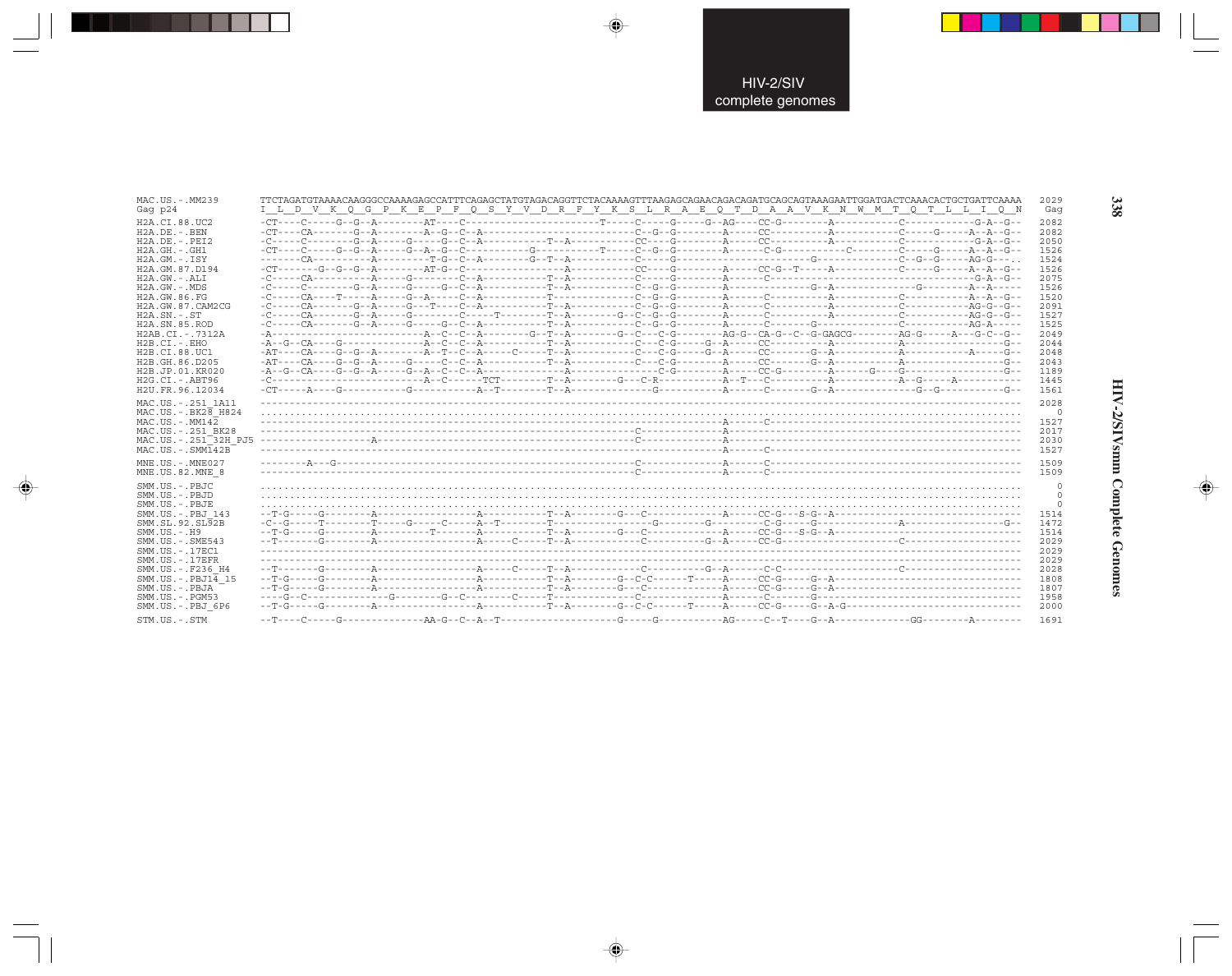|  |  | see Kaye, J Virol 72(7):5877-5885(1998) Gag p2 role in RNA encapsidation |  |  |  |                                                       |
|--|--|--------------------------------------------------------------------------|--|--|--|-------------------------------------------------------|
|  |  |                                                                          |  |  |  | しんしょう こうこうしん かいしん しんしょう こうしん こうしん かんしょう こうしんかい しゅうしょう |

|                                                                 | ---- --- ----- --------------<br>Gag $p24$ end $\sqrt{}$ Gag $p2$ start                                                                                                                                                                                                                                                                                                                       |
|-----------------------------------------------------------------|-----------------------------------------------------------------------------------------------------------------------------------------------------------------------------------------------------------------------------------------------------------------------------------------------------------------------------------------------------------------------------------------------|
| MAC.US.-.MM239                                                  | TGCTAACCCAGATTGCAAGCTAGTGCTGAAGGGGCTGGGTGTGAATCCCACCCTAGAAGAAATGCTGACGGCTTGTCAAGGAGTAGGGGGCCCGGGACAGAAGGCTAGATTAATGGCAGAAGCCCTGAAA<br>2159                                                                                                                                                                                                                                                    |
| Gag p24                                                         | A N P D C K L V L K G L G V N P T L E E M L T A C Q G V G G P G Q K A R L M A E A L K<br>Gaq                                                                                                                                                                                                                                                                                                  |
| H2A.CI.88.UC2                                                   | 2212                                                                                                                                                                                                                                                                                                                                                                                          |
| $H2A.DE. - .BEN$                                                | 2212                                                                                                                                                                                                                                                                                                                                                                                          |
| $H2A.DE. - .PEI2$                                               | 2180                                                                                                                                                                                                                                                                                                                                                                                          |
| $H2A.GH.-.GH1$<br>H2A.GM.-.ISY                                  | 1656<br>1653                                                                                                                                                                                                                                                                                                                                                                                  |
| H <sub>2</sub> A. GM, 87, D <sub>194</sub>                      | 1656                                                                                                                                                                                                                                                                                                                                                                                          |
| $H2A.GW. - .ALI$                                                | 2205                                                                                                                                                                                                                                                                                                                                                                                          |
| $H2A.GW. - .MDS$                                                | 1656                                                                                                                                                                                                                                                                                                                                                                                          |
| H2A.GW.86.FG                                                    | 1650                                                                                                                                                                                                                                                                                                                                                                                          |
| H2A.GW.87.CAM2CG                                                | 2221                                                                                                                                                                                                                                                                                                                                                                                          |
| $H2A.SN.-.ST$                                                   | 1657                                                                                                                                                                                                                                                                                                                                                                                          |
| H <sub>2</sub> A.SN.85.ROD                                      | 1655                                                                                                                                                                                                                                                                                                                                                                                          |
| H2AB.CI.-.7312A                                                 | 2179                                                                                                                                                                                                                                                                                                                                                                                          |
| H2B.CI.-.EHO                                                    | 2174                                                                                                                                                                                                                                                                                                                                                                                          |
| H2B.CI.88.UC1                                                   | 2178                                                                                                                                                                                                                                                                                                                                                                                          |
| H2B.GH.86.D205<br>H2B.JP.01.KR020                               | 2173<br>------------C----AT----A--T-----C-----AA----C-----A-----G---------A--C--C-----GA----A--C--A--G--A---G--G-----C--G--TT-A--G<br>1319                                                                                                                                                                                                                                                    |
| H2G.CI. - . ABT96                                               | 1575                                                                                                                                                                                                                                                                                                                                                                                          |
| H2U.FR.96.12034                                                 | 1691                                                                                                                                                                                                                                                                                                                                                                                          |
|                                                                 |                                                                                                                                                                                                                                                                                                                                                                                               |
| MAC.US. - . 251 1A11<br>$MAC$ . US. - . BK $2\overline{8}$ H824 | 2158                                                                                                                                                                                                                                                                                                                                                                                          |
| $MAC. US.-. MM142$                                              | $\Omega$<br>1657                                                                                                                                                                                                                                                                                                                                                                              |
| MAC.US. - . 251 BK28                                            | 2147                                                                                                                                                                                                                                                                                                                                                                                          |
| MAC.US.-.251 32H PJ5                                            | 2160                                                                                                                                                                                                                                                                                                                                                                                          |
| $MAC . US . - . SIM142B$                                        | 1657                                                                                                                                                                                                                                                                                                                                                                                          |
| MNE.US.-.MNE027                                                 | 1639                                                                                                                                                                                                                                                                                                                                                                                          |
| MNE.US.82.MNE 8                                                 | 1639                                                                                                                                                                                                                                                                                                                                                                                          |
|                                                                 |                                                                                                                                                                                                                                                                                                                                                                                               |
| $SMM. US. - PB. TC$                                             | $\Omega$                                                                                                                                                                                                                                                                                                                                                                                      |
| SMM.US.-.PBJD                                                   | $\mathbf{0}$                                                                                                                                                                                                                                                                                                                                                                                  |
| SMM.US.-.PBJE<br>SMM.US.-.PBJ 143                               | 0<br>1644                                                                                                                                                                                                                                                                                                                                                                                     |
| SMM.SL.92.SL92B                                                 | $C--C--.----T--.----A---A+--.--AT-----CA-------------G---A--A--C---A--C------A--C--A--C--A-----------CC-CC---------G---A---------C--A-----------C--A---------C---------C---------C---------C---------C---------C---------C---------C---------C---------C---------C---------C---------C---------C---------C---------C---------C---------C---------C---------C---------C---------C----$<br>1602 |
| $SMM.US.-.H9$                                                   | 1644                                                                                                                                                                                                                                                                                                                                                                                          |
| $SMM. US. - . SME543$                                           | 2159                                                                                                                                                                                                                                                                                                                                                                                          |
| SMM.US.-.17EC1                                                  | 2159                                                                                                                                                                                                                                                                                                                                                                                          |
| $SMM. US. - .17EFR$                                             | 2159                                                                                                                                                                                                                                                                                                                                                                                          |
| SMM.US. - . F236 H4                                             | 2158                                                                                                                                                                                                                                                                                                                                                                                          |
| SMM.US.-.PBJ14 15                                               | 1938                                                                                                                                                                                                                                                                                                                                                                                          |
| SMM.US.-.PBJA                                                   | 1937                                                                                                                                                                                                                                                                                                                                                                                          |
| $SMM. US. - . PGM53$                                            | 2088                                                                                                                                                                                                                                                                                                                                                                                          |
| SMM.US.-.PBJ 6P6                                                | 2130                                                                                                                                                                                                                                                                                                                                                                                          |
| STM.US.-.STM                                                    | 1821                                                                                                                                                                                                                                                                                                                                                                                          |

 $\overrightarrow{\phantom{a}}$ 

 $\Rightarrow$ 

. . .

 $\Rightarrow$ 

 $\overline{\blacklozenge}$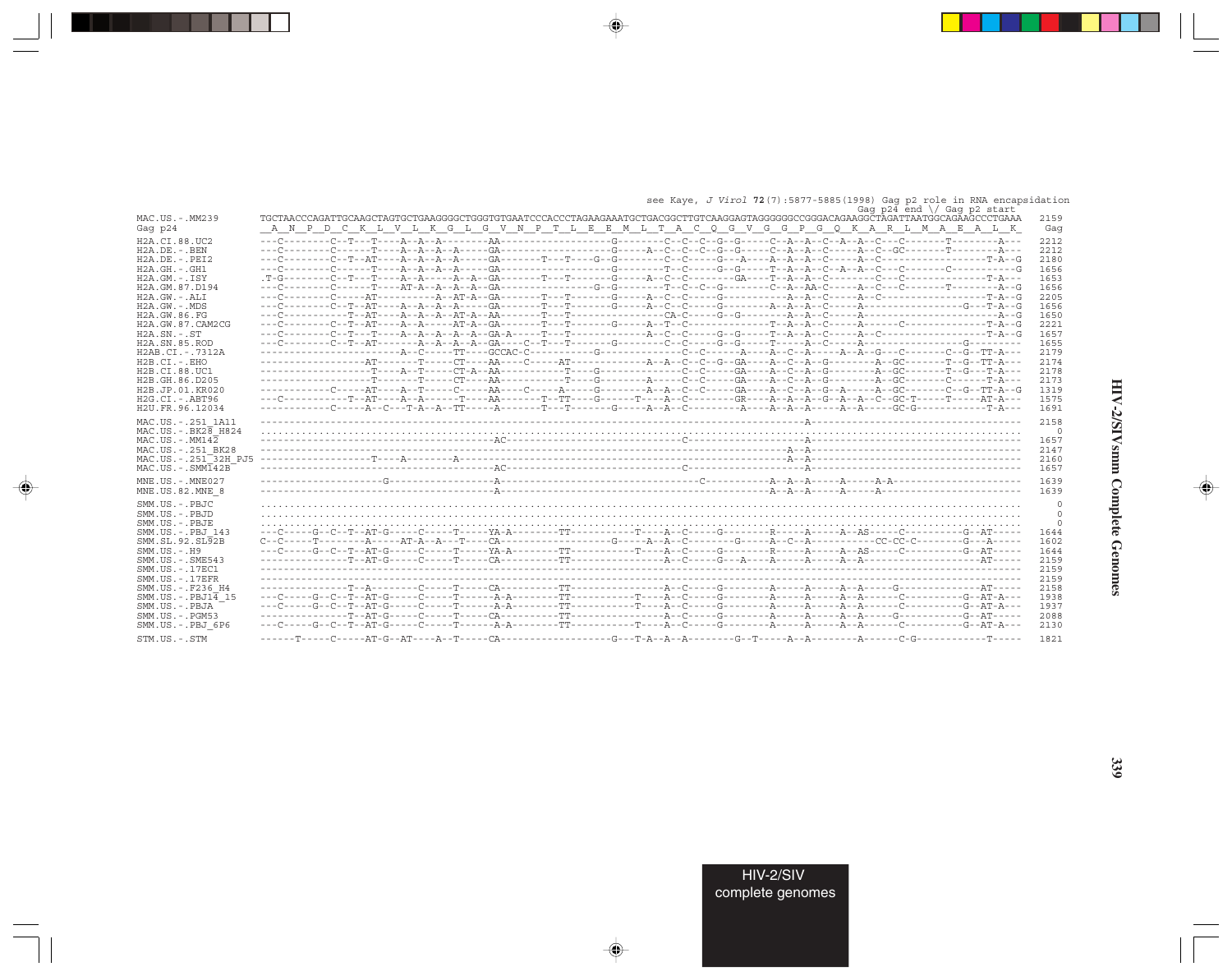| MAC.US.-.MM239                                                                                                                                                                                                                                                                                                                                            | GAGGCCCTCGCACCAGTGCCAATCCCTTTTGCAGCAGCCCAACAGAGGGGACCAAGAAAGCCAATTAAGTGTTGGAATTGTGGGAAAGGGACACTCTGCAAGGCAATGCCAGAGCCCAA                                                                                                                                                                                                                                       | Gag $p2$ end $\}/$ Gag NC ( $p9$ ) start |  |  | 2280                                                                                                                                         |
|-----------------------------------------------------------------------------------------------------------------------------------------------------------------------------------------------------------------------------------------------------------------------------------------------------------------------------------------------------------|---------------------------------------------------------------------------------------------------------------------------------------------------------------------------------------------------------------------------------------------------------------------------------------------------------------------------------------------------------------|------------------------------------------|--|--|----------------------------------------------------------------------------------------------------------------------------------------------|
| Gag p2                                                                                                                                                                                                                                                                                                                                                    | E A L A P V P I . P F A A A Q Q R . G P R K . P I K C W N C G K E G H S A R Q C R A P                                                                                                                                                                                                                                                                         |                                          |  |  | Gaq                                                                                                                                          |
| H2A.CI.88.UC2<br>$H2A.DE. - .BEN$<br>$H2A.DE. - .PEI2$<br>H2A.GH.-.GH1<br>H2A.GM.-.ISY<br>H2A.GM.87.D194<br>$H2A.GW.-.ALI$<br>$H2A.GW. - .MDS$<br>H2A.GW.86.FG<br>H2A.GW.87.CAM2CG<br>$H2A$ . $SN. - . ST$<br>H <sub>2</sub> A.SN.85.ROD<br>$H2AB.CI. - .7312A$<br>$H2B.CI.-.EHO$<br>H2B.CI.88.UC1<br>H2B.GH.86.D205<br>H2B.JP.01.KR020<br>H2G.CI.-.ABT96 | ----T-A-A-G---T-CC--T-----A--C----------G---------G--T----A--C-----C-----A--G--A--G-----A-----C----A--T-<br>--A---T-AA-G--C-CA--C--A--A--C--T--T--T------A--C-GG-----GAGGGA--G-C-CA--C-----C-----C----G--T-A-A--C-A---------G--T--T-<br>--A---T-GA----TTCCA-C-AT--G-----C--C--T----CA--A-C-GGG-AG-G-A--G-G-CA--C-----C--C--G-C-----TA-A--C-----G----AG-----T- |                                          |  |  | 2324<br>2324<br>2292<br>1768<br>1765<br>1768<br>2317<br>1768<br>1762<br>2333<br>1769<br>1767<br>2303<br>2295<br>2302<br>2297<br>1443<br>1702 |
| H2U.FR.96.12034<br>MAC.US. - . 251 1A11<br>MAC.US. - . BK28 H824<br>$MAC . US . - . MM142$<br>MAC.US.-.251 BK28<br>MAC.US.-.251 <sup>-32H</sup> PJ5<br>$MAC. US. - . SIM142B$                                                                                                                                                                             |                                                                                                                                                                                                                                                                                                                                                               |                                          |  |  | 1815<br>2279<br>$\circ$<br>1778<br>2268<br>2281<br>1778<br>1760                                                                              |
| MNE.US.-.MNE027<br>MNE.US.82.MNE 8                                                                                                                                                                                                                                                                                                                        |                                                                                                                                                                                                                                                                                                                                                               |                                          |  |  | 1760                                                                                                                                         |
| SMM.US.-.PBJC<br>SMM.US.-.PBJD<br>SMM.US.-.PBJE<br>SMM.US. -. PBJ 143<br>SMM.SL.92.SL92B<br>$SMM. US. - . H9$<br>SMM. US. - . SME543<br>SMM. US. - . 17EC1<br>$SMM. US. - .17EFR$<br>SMM.US. - . F236 H4<br>$SMM.US.-.PBJ1\overline{4}15$<br>SMM.US.-.PBJA<br>$SMM. US. - . PGM53$                                                                        |                                                                                                                                                                                                                                                                                                                                                               |                                          |  |  | $\circ$<br>$\circ$<br>$\mathbf{0}$<br>1765<br>1732<br>1765<br>2280<br>2280<br>2280<br>2279<br>2059<br>2058<br>2209                           |
| SMM.US.-.PBJ 6P6<br>STM.US.-.STM                                                                                                                                                                                                                                                                                                                          |                                                                                                                                                                                                                                                                                                                                                               |                                          |  |  | 2251<br>1939                                                                                                                                 |

 $\begin{picture}(20,5) \put(0,0){\vector(0,1){10}} \put(15,0){\vector(0,1){10}} \put(15,0){\vector(0,1){10}} \put(15,0){\vector(0,1){10}} \put(15,0){\vector(0,1){10}} \put(15,0){\vector(0,1){10}} \put(15,0){\vector(0,1){10}} \put(15,0){\vector(0,1){10}} \put(15,0){\vector(0,1){10}} \put(15,0){\vector(0,1){10}} \put(15,0){\vector(0,1){10}} \put(15,0){\vector(0,$ 

 $\begin{picture}(20,5) \put(0,0){\vector(0,1){10}} \put(15,0){\vector(0,1){10}} \put(15,0){\vector(0,1){10}} \put(15,0){\vector(0,1){10}} \put(15,0){\vector(0,1){10}} \put(15,0){\vector(0,1){10}} \put(15,0){\vector(0,1){10}} \put(15,0){\vector(0,1){10}} \put(15,0){\vector(0,1){10}} \put(15,0){\vector(0,1){10}} \put(15,0){\vector(0,1){10}} \put(15,0){\vector(0,$ 

. . .

 $\begin{picture}(20,5) \put(0,0){\line(1,0){10}} \put(15,0){\line(1,0){10}} \put(15,0){\line(1,0){10}} \put(15,0){\line(1,0){10}} \put(15,0){\line(1,0){10}} \put(15,0){\line(1,0){10}} \put(15,0){\line(1,0){10}} \put(15,0){\line(1,0){10}} \put(15,0){\line(1,0){10}} \put(15,0){\line(1,0){10}} \put(15,0){\line(1,0){10}} \put(15,0){\line(1,$ 

 $\frac{1}{\sqrt{2}}$ 

340

m

٠

HIV-2/SIVsmm Complete Genomes

 $\begin{picture}(20,5) \put(0,0){\line(1,0){10}} \put(15,0){\line(1,0){10}} \put(15,0){\line(1,0){10}} \put(15,0){\line(1,0){10}} \put(15,0){\line(1,0){10}} \put(15,0){\line(1,0){10}} \put(15,0){\line(1,0){10}} \put(15,0){\line(1,0){10}} \put(15,0){\line(1,0){10}} \put(15,0){\line(1,0){10}} \put(15,0){\line(1,0){10}} \put(15,0){\line(1,$ 

 $\frac{1}{1}$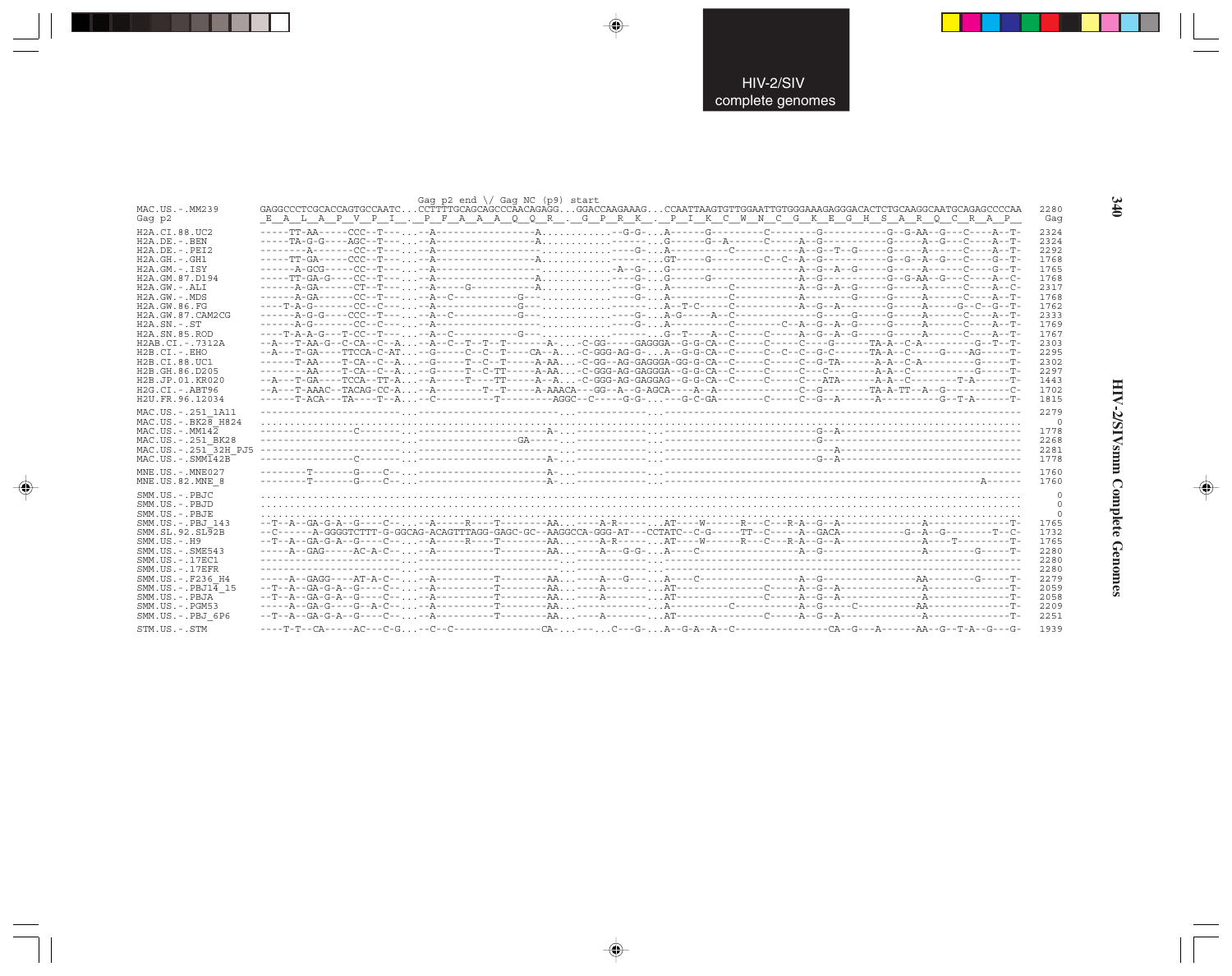|                                        | ribosome -1 slip site Gaq to Gaq-Pol                                                  |                  |
|----------------------------------------|---------------------------------------------------------------------------------------|------------------|
|                                        | Gag p9 end \/ Gag p6 start<br>/ Pol start                                             |                  |
| MAC.US.-.MM239                         |                                                                                       | 2409             |
| Gag p9                                 | R R Q G C W K C G K M D H V M A K C P D R Q A G F L G L G P W G K K P R N F P M A Q V | Gag              |
| Pol TF                                 |                                                                                       | $77\overline{2}$ |
|                                        |                                                                                       |                  |
| H <sub>2</sub> A.CI.88.UC <sub>2</sub> |                                                                                       | 2453             |
| $H2A.DE. - .BEN$                       |                                                                                       | 2453             |
| $H2A.DE. - .PEI2$                      |                                                                                       | 2421             |
| $H2A.GH.-.GH1$                         |                                                                                       | 1897             |
| $H2A.GM. - .ISY$                       |                                                                                       | 1894             |
|                                        |                                                                                       |                  |
| H2A.GM.87.D194                         |                                                                                       | 1897             |
| $H2A.GW. - .ALI$                       |                                                                                       | 2446             |
| $H2A.GW. - .MDS$                       |                                                                                       | 1897             |
| H2A.GW.86.FG                           |                                                                                       | 1891             |
| H2A.GW.87.CAM2CG                       |                                                                                       | 2462             |
| $H2A$ . $SN. - . ST$                   |                                                                                       | 1898             |
| H2A.SN.85.ROD                          |                                                                                       | 1896             |
| H2AB.CI.-.7312A                        |                                                                                       | 2432             |
| $H2B.CI.-EHO$                          |                                                                                       | 2421             |
|                                        |                                                                                       |                  |
| H2B.CI.88.UC1                          |                                                                                       | 2431             |
| H2B.GH.86.D205                         |                                                                                       | 2426             |
| H2B.JP.01.KR020                        |                                                                                       | 1572             |
| $H2G.CI.-ABT96$                        |                                                                                       | 1831             |
| H2U.FR.96.12034                        |                                                                                       | 1944             |
|                                        |                                                                                       |                  |
| MAC.US. - . 251 1A11                   |                                                                                       | 2408             |
| $MAC. US. - . BK28$ $H824$             |                                                                                       | $\overline{0}$   |
| MAC.US.-.MM142                         |                                                                                       | 1907             |
| MAC.US.-.251 BK28                      |                                                                                       | 2397             |
| MAC.US.-.251 <sup>-32H</sup> PJ5       |                                                                                       | 2410             |
| $MAC. US.-. SIM142B$                   |                                                                                       | 1907             |
|                                        |                                                                                       |                  |
| MNE.US.-.MNE027                        |                                                                                       | 1889             |
| MNE.US.82.MNE 8                        |                                                                                       | 1889             |
| SMM.US.-.PBJC                          |                                                                                       | $\circ$          |
|                                        |                                                                                       |                  |
| SMM.US.-.PBJD                          |                                                                                       | $\circ$          |
| SMM.US.-.PBJE                          |                                                                                       | 0                |
| SMM.US.-.PBJ 143                       |                                                                                       | 1894             |
| SMM.SL.92.SL92B                        |                                                                                       | 1856             |
| $SMM. US. - . H9$                      |                                                                                       | 1894             |
| $SMM.US. - .SME543$                    |                                                                                       | 2409             |
| SMM.US.-.17EC1                         |                                                                                       | 2409             |
| $SMM. US. - .17EFR$                    |                                                                                       | 2409             |
| SMM.US. -. F236 H4                     |                                                                                       | 2408             |
|                                        |                                                                                       |                  |
| $SMM.US.-PBJ1\overline{4}15$           |                                                                                       | 2188             |
| SMM.US.-.PBJA                          |                                                                                       | 2187             |
| SMM.US.-.PGM53                         |                                                                                       | 2338             |
| SMM.US.-.PBJ 6P6                       |                                                                                       | 2380             |
| STM.US.-.STM                           |                                                                                       | 2068             |
|                                        |                                                                                       |                  |

 $\begin{picture}(20,5) \put(0,0){\vector(0,1){10}} \put(15,0){\vector(0,1){10}} \put(15,0){\vector(0,1){10}} \put(15,0){\vector(0,1){10}} \put(15,0){\vector(0,1){10}} \put(15,0){\vector(0,1){10}} \put(15,0){\vector(0,1){10}} \put(15,0){\vector(0,1){10}} \put(15,0){\vector(0,1){10}} \put(15,0){\vector(0,1){10}} \put(15,0){\vector(0,1){10}} \put(15,0){\vector(0,$ 

. . . .

 $\overrightarrow{\phantom{a}}$ 

 $\frac{1}{\sqrt{2}}$ 

 $\begin{picture}(20,5) \put(0,0){\line(1,0){10}} \put(15,0){\line(1,0){10}} \put(15,0){\line(1,0){10}} \put(15,0){\line(1,0){10}} \put(15,0){\line(1,0){10}} \put(15,0){\line(1,0){10}} \put(15,0){\line(1,0){10}} \put(15,0){\line(1,0){10}} \put(15,0){\line(1,0){10}} \put(15,0){\line(1,0){10}} \put(15,0){\line(1,0){10}} \put(15,0){\line(1,$ 

 $\equiv$ 

E

 $\blacksquare$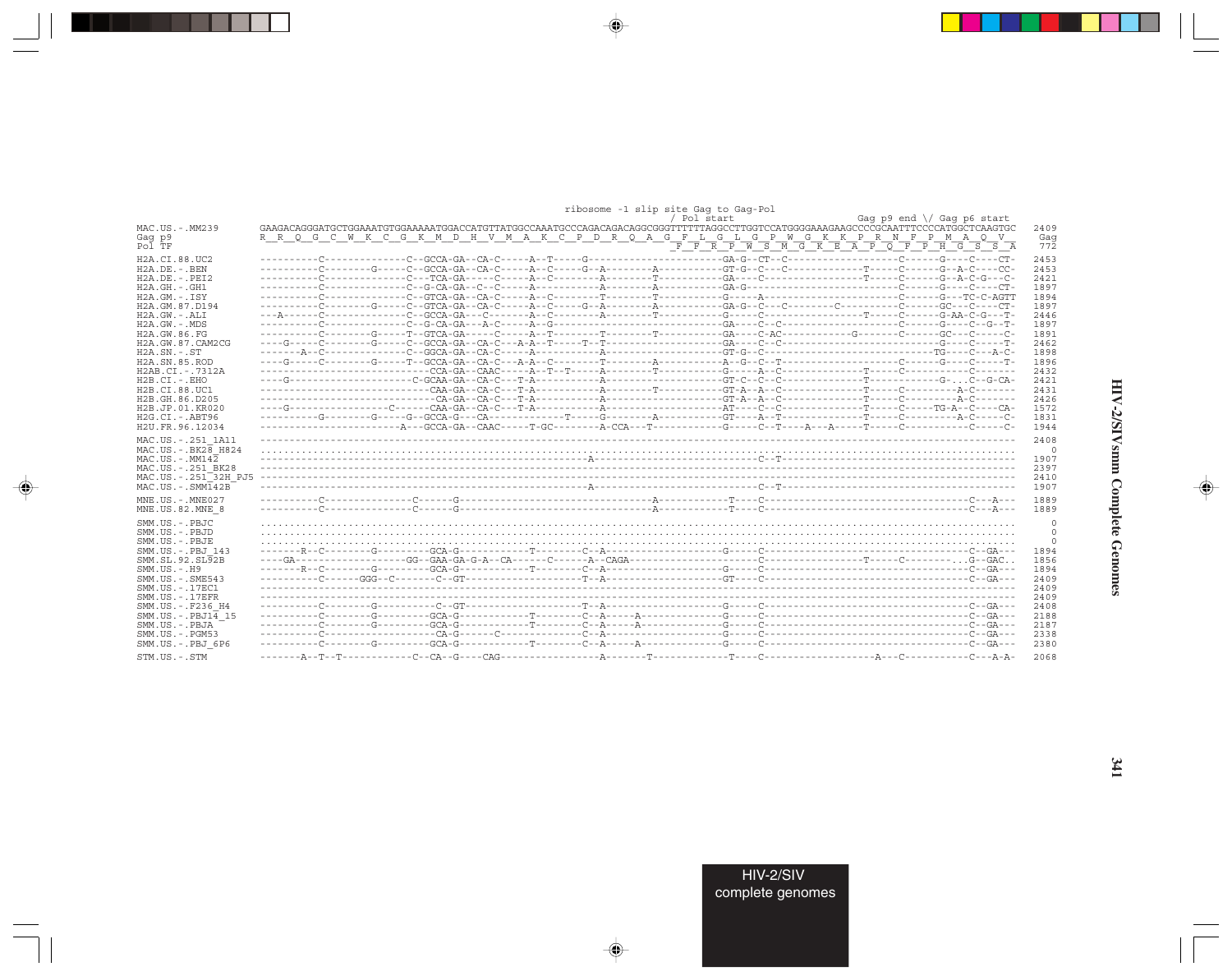| MAC.US.-.MM239<br>Pol TF<br>Gag p6                                                                                                                                                                                                                                                                                                                                                |                                                                                                                                                                                                                                                                                                                                                                                                                                                                                                                                                                                                                                                                                                                                                                                                                                                                                                                                                                                                                                                                                                                                                                                                                                                                                                                                                                                                                                                                                                                                                                                                                                                                                                                                                 | 2497<br>Pol<br>Gaq                                                                                                                           |
|-----------------------------------------------------------------------------------------------------------------------------------------------------------------------------------------------------------------------------------------------------------------------------------------------------------------------------------------------------------------------------------|-------------------------------------------------------------------------------------------------------------------------------------------------------------------------------------------------------------------------------------------------------------------------------------------------------------------------------------------------------------------------------------------------------------------------------------------------------------------------------------------------------------------------------------------------------------------------------------------------------------------------------------------------------------------------------------------------------------------------------------------------------------------------------------------------------------------------------------------------------------------------------------------------------------------------------------------------------------------------------------------------------------------------------------------------------------------------------------------------------------------------------------------------------------------------------------------------------------------------------------------------------------------------------------------------------------------------------------------------------------------------------------------------------------------------------------------------------------------------------------------------------------------------------------------------------------------------------------------------------------------------------------------------------------------------------------------------------------------------------------------------|----------------------------------------------------------------------------------------------------------------------------------------------|
| H2A.CI.88.UC2<br>$H2A.DE. - .BEN$<br>$H2A.DE. - .PEI2$<br>$H2A.GH. - .GH1$<br>$H2A.GM.-.ISY$<br>H2A.GM.87.D194<br>$H2A.GW.-.ALI$<br>$H2A.GW. - MDS$<br>H2A.GW.86.FG<br>H2A.GW.87.CAM2CG<br>$H2A.SN. - .ST$<br>H <sub>2</sub> A.SN.85.ROD<br>H2AB.CI.-.7312A<br>H2B.CI.-.EHO<br>H2B.CI.88.UC1<br>H <sub>2</sub> B. GH, 86, D <sub>205</sub><br>H2B.JP.01.KR020<br>$H2G.CI.-.ABT96$ | $C--C----A---A---A---A--CCC--CA---A---A---A---A+-CG-A-G-A-GA--T----CA---G-GG-AG---G-GG-AGA---GGAGCAGGGGAGAGGCGAGAGACCATACAAGAGGTGACGGAAAGACTT$<br>$CG------A-CA---A---A--ACC-AT---T---A---C--A--GG---G---C---C-A--CAA--G-GAA-A----AGGGCAGAGACAAGACACAAGACCTACAAAGAGTGACAGAGGGACAGAGGACTT$<br>CG-----AT-A-CA-----A--CCC--CA--G-----A-C---C----GG--C-G--T-----CA--G-GAA----A--AGAGCAGAGAGAGAGGCCATACAAAGAGGTGACGGAGGACTT<br>CC - - - - - - - - A - CA - - - - - A - - CCC - TT - - - T - - - - A - - - - C - - A - - CCC - TT - - - - - - A - - CCC - - T - - - A - - - A - - - A - - CG - - - A - - CG - - - A - - T- - - - - - - - - - -<br>CA--------A-CA-----A--CCC-TT---T------A-------A--GG----A--T-----CAA--G--AAG------GGAGCAGAGACAGAGCATACAAAGAGGTGACAGAGGACATT<br>$CG------CA---A---A---A--CCCGATA---TA-A---T-A---C---A---G------CAA--G---AAG---A+AGG-AG---GAGAGGAGAGAGAGAGAGGCCATACAAAGAAGTGGACAGGGCCTA$<br>$CG------CA---A---A---A--CCC---T---A---A---A---GG---A---T---A---CAA--G---AAGA---AGGAGGAGAGAGAGAGAGAGACCATACAAGGAAGTGAGAGGGGGCT$<br>C-----A-A-AG-----T---G--CCCGATGA-CACAG---AG-GCA-GACA-ATC--GGAGCG--A-CA-CT-CGCCC-CTGCAGATCCGGCAGTGGAGATGCTGAAAAGCTACATGCAACTAGGGA-<br>CC------A-AG-----T---G--CCCGATGA-CCCAG--TTC-GCATGACA-CTC--GGTGCG--T-CA-CT-CACCC-CTGCAGATCCAGCAGAGGAGATGCTAAAGAACTACATGCAACTAGGGA-<br>C------AG---CA---T----A--CCCGATG--CCCAG---AG-GCATGACA-CTCG-GGGGCG-CA-CA-CT-CGCCC-CTGCAGATCCAGCAGTGGAGATGCTGAAAAGCTACATGAAGATGGGGAG<br>C------AG---CA---T----A--CCCGATGA-CCCAG---AG-GCATGACA-CTCG-GGGGCG-CA-CA-CT-CGCCC-CTGCAGATCCAGCAGTGGAGATGCTGAAAAATTACATGCAGATGGGGAG<br>CC------A-AC-----T---A--ACCAATGA-CCCAG---AGAACATGACA-CTC--GGTGCA----CA-CT-CGCCC-CTGCAGATCCAGCAGTGGAGATGTTGAAGGACTACATGCAGCTAGGGAG | 2580<br>2580<br>2548<br>2024<br>2021<br>2024<br>2573<br>2024<br>2018<br>2589<br>2025<br>2023<br>2562<br>2551<br>2561<br>2556<br>1702<br>1916 |
| H2U.FR.96.12034                                                                                                                                                                                                                                                                                                                                                                   | CG-----A---CC-----A--C--TCCAG----ACCAG---TG-ATCTG---ACCCC--CAGC-CCT-CAGC--A-CCAGCAGT-GATCTGCTAAAGAGCTACATGCAACAGGGCA-                                                                                                                                                                                                                                                                                                                                                                                                                                                                                                                                                                                                                                                                                                                                                                                                                                                                                                                                                                                                                                                                                                                                                                                                                                                                                                                                                                                                                                                                                                                                                                                                                           | 2062                                                                                                                                         |
| MAC.US. - . 251 1A11<br>$MAC. US.-.BK2B$ H824<br>$MAC. US. - . MM142$<br>MAC.US. - . 251 BK28<br>MAC.US.-.251 <sup>-32H</sup> PJ5<br>$MAC . IJS. - . SIM142B$<br>MNE.US.-.MNE027                                                                                                                                                                                                  | $\frac{1}{2} \frac{1}{2} \frac{1}{2} \left( \frac{1}{2} \frac{1}{2} - \frac{1}{2} - \frac{1}{2} - \frac{1}{2} - \frac{1}{2} - \frac{1}{2} - \frac{1}{2} - \frac{1}{2} - \frac{1}{2} - \frac{1}{2} - \frac{1}{2} - \frac{1}{2} - \frac{1}{2} - \frac{1}{2} - \frac{1}{2} - \frac{1}{2} - \frac{1}{2} - \frac{1}{2} - \frac{1}{2} - \frac{1}{2} - \frac{1}{2} - \frac{1}{2} - \frac{1}{2} - \frac{1}{$                                                                                                                                                                                                                                                                                                                                                                                                                                                                                                                                                                                                                                                                                                                                                                                                                                                                                                                                                                                                                                                                                                                                                                                                                                                                                                                                            | 2496<br>$\circ$<br>1992<br>2482<br>2498<br>1992<br>1974                                                                                      |
| MNE.US.82.MNE 8<br>SMM.US.-.PBJC<br>SMM.US.-.PBJD<br>SMM.US. - PRJE<br>SMM.US.-.PBJ 143<br>SMM.SL.92.SL92B<br>$SMM. US. - . H9$<br>$SMM.US. - .SME543$<br>SMM. US. - . 17EC1<br>$SMM. US. - .17EFR$<br>SMM.US. - . F236 H4<br>$SMM.US.-.PBJ1\overline{4}15$<br>SMM.US.-.PBJA<br>$SMM.US. - . PGM53$<br>SMM.US.-.PBJ 6P6                                                           | $C \rightarrow \text{---} \rightarrow \text{---} \rightarrow \text{---} \rightarrow \text{---} \rightarrow \text{---} \rightarrow \text{---} \rightarrow \text{---} \rightarrow \text{---} \rightarrow \text{---} \rightarrow \text{---} \rightarrow \text{---} \rightarrow \text{---} \rightarrow \text{---} \rightarrow \text{---} \rightarrow \text{---} \rightarrow \text{---} \rightarrow \text{---} \rightarrow \text{---} \rightarrow \text{---} \rightarrow \text{---} \rightarrow \text{---} \rightarrow \text{---} \rightarrow \text{---} \rightarrow \text{---} \rightarrow \text{---} \rightarrow \text{---} \rightarrow \text{---} \rightarrow \text{---} \rightarrow \text{---} \rightarrow \text{---} \rightarrow \text{---} \rightarrow$<br>$C \rightarrow \text{---} \rightarrow \text{---} \rightarrow \text{---} \rightarrow \text{---} \rightarrow \text{---} \rightarrow \text{---} \rightarrow \text{---} \rightarrow \text{---} \rightarrow \text{---} \rightarrow \text{---} \rightarrow \text{---} \rightarrow \text{---} \rightarrow \text{---} \rightarrow \text{---} \rightarrow \text{---} \rightarrow \text{---} \rightarrow \text{---} \rightarrow \text{---} \rightarrow \text{---} \rightarrow \text{---} \rightarrow \text{---} \rightarrow \text{---} \rightarrow \text{---} \rightarrow \text{---} \rightarrow \text{---} \rightarrow \text{---} \rightarrow \text{---} \rightarrow \text{---} \rightarrow \text{---} \rightarrow \text{---} \rightarrow \text{---} \rightarrow$                                                                                                                                                                                                                            | 1974<br>0<br>$^{\circ}$<br>$\Omega$<br>1979<br>1937<br>1979<br>2494<br>2497<br>2497<br>2493<br>2273<br>2272<br>2423<br>2465                  |
| STM.US.-.STM                                                                                                                                                                                                                                                                                                                                                                      |                                                                                                                                                                                                                                                                                                                                                                                                                                                                                                                                                                                                                                                                                                                                                                                                                                                                                                                                                                                                                                                                                                                                                                                                                                                                                                                                                                                                                                                                                                                                                                                                                                                                                                                                                 | 2153                                                                                                                                         |

 $\begin{picture}(20,5) \put(0,0){\vector(0,1){10}} \put(15,0){\vector(0,1){10}} \put(15,0){\vector(0,1){10}} \put(15,0){\vector(0,1){10}} \put(15,0){\vector(0,1){10}} \put(15,0){\vector(0,1){10}} \put(15,0){\vector(0,1){10}} \put(15,0){\vector(0,1){10}} \put(15,0){\vector(0,1){10}} \put(15,0){\vector(0,1){10}} \put(15,0){\vector(0,1){10}} \put(15,0){\vector(0,$ 

 $\begin{picture}(20,5) \put(0,0){\vector(0,1){10}} \put(15,0){\vector(0,1){10}} \put(15,0){\vector(0,1){10}} \put(15,0){\vector(0,1){10}} \put(15,0){\vector(0,1){10}} \put(15,0){\vector(0,1){10}} \put(15,0){\vector(0,1){10}} \put(15,0){\vector(0,1){10}} \put(15,0){\vector(0,1){10}} \put(15,0){\vector(0,1){10}} \put(15,0){\vector(0,1){10}} \put(15,0){\vector(0,$ 

---

 $\begin{picture}(20,5) \put(0,0){\line(1,0){10}} \put(15,0){\line(1,0){10}} \put(15,0){\line(1,0){10}} \put(15,0){\line(1,0){10}} \put(15,0){\line(1,0){10}} \put(15,0){\line(1,0){10}} \put(15,0){\line(1,0){10}} \put(15,0){\line(1,0){10}} \put(15,0){\line(1,0){10}} \put(15,0){\line(1,0){10}} \put(15,0){\line(1,0){10}} \put(15,0){\line(1,$ 

 $\overline{\mathbb{R}}$ 

 $342$ 

.

J

**HIV-2/SIVsmm Complete Genomes 342** HIV-2/SIVsmm Complete Genomes

 $\begin{picture}(20,5) \put(0,0){\line(1,0){10}} \put(15,0){\line(1,0){10}} \put(15,0){\line(1,0){10}} \put(15,0){\line(1,0){10}} \put(15,0){\line(1,0){10}} \put(15,0){\line(1,0){10}} \put(15,0){\line(1,0){10}} \put(15,0){\line(1,0){10}} \put(15,0){\line(1,0){10}} \put(15,0){\line(1,0){10}} \put(15,0){\line(1,0){10}} \put(15,0){\line(1,$ 

 $\overline{\phantom{0}}$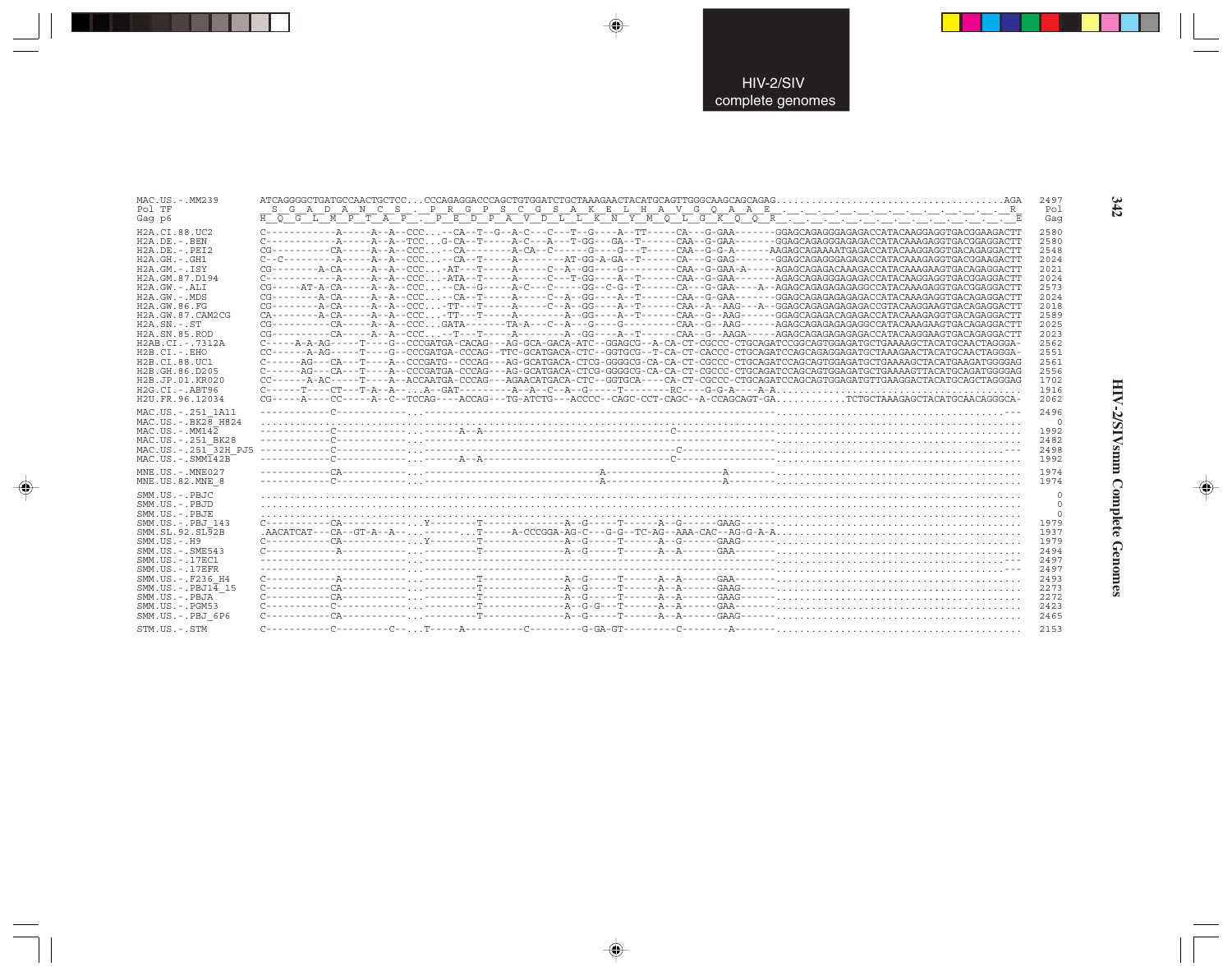|                                            |                                                                                                                              |  | Pol TF end\/Pol protease start Gaq p6 end\ |  |              |
|--------------------------------------------|------------------------------------------------------------------------------------------------------------------------------|--|--------------------------------------------|--|--------------|
| MAC.US.-.MM239                             | AAAGCAGAGAAAGCAGAGAAAGCCTTACAAGGAGGTGACAGAGGATTTGCTGCACCTCAATTCTCTCTTTGGAGGAGACCAGTAGTCACTGCTCATATTGAAGGACAGCCTGTAGAAGTATTAC |  |                                            |  | 2624         |
| Gag p6                                     | K Q R E S R E K P Y K E . V T E D L L H L N S L F G G D Q \$                                                                 |  |                                            |  | Gag          |
| Pol TF                                     | K A E R K O R E A L O G . G D R G F A A P O F S L W R R P V V T A H I E G O P V E V L                                        |  |                                            |  | Pol          |
| H <sub>2</sub> A.CI.88.UC <sub>2</sub>     |                                                                                                                              |  |                                            |  | 2707         |
| $H2A.DE. - .BEN$                           |                                                                                                                              |  |                                            |  | 2707         |
| $H2A.DE. - .PEI2$                          |                                                                                                                              |  |                                            |  | 2675         |
| $H2A.GH. - GH1$                            |                                                                                                                              |  |                                            |  | 2151         |
| $H2A.GM.-.ISY$                             |                                                                                                                              |  |                                            |  | 2148         |
| H <sub>2</sub> A. GM. 87. D <sub>194</sub> |                                                                                                                              |  |                                            |  | 2151         |
| $H2A.GW. - .ALI$                           |                                                                                                                              |  |                                            |  | 2700         |
| $H2A.GW. - .MDS$                           |                                                                                                                              |  |                                            |  | 2151         |
| H2A.GW.86.FG                               |                                                                                                                              |  |                                            |  | 2145         |
| H2A.GW.87.CAM2CG                           |                                                                                                                              |  |                                            |  | 2716         |
| $H2A.SN.-.ST$                              |                                                                                                                              |  |                                            |  | 2152         |
| H <sub>2</sub> A.SN.85.ROD                 |                                                                                                                              |  |                                            |  | 2153         |
| H2AB.CT. - . 7312A                         | $GC - - - - - - - - - - - - - - - - - - - - - - - - -$                                                                       |  |                                            |  | 2689         |
| $H2B.CI.-.EHO$                             |                                                                                                                              |  |                                            |  | 2678         |
| H2B.CI.88.UC1                              |                                                                                                                              |  |                                            |  | 2688         |
| H <sub>2</sub> B. GH. 86. D <sub>205</sub> |                                                                                                                              |  |                                            |  | 2683         |
| H2B.JP.01.KR020                            |                                                                                                                              |  |                                            |  | 1829         |
| H2G.CI.-.ABT96                             |                                                                                                                              |  |                                            |  | 2034         |
| H2U.FR.96.12034                            | $G - A - A - A - G - G - A - - - - - - -$                                                                                    |  |                                            |  | 2189         |
| MAC.US. - . 251 1A11                       |                                                                                                                              |  |                                            |  | 2623         |
| $MAC.US.-.BK2B$ H824                       |                                                                                                                              |  |                                            |  | $\circ$      |
| $MAC$ . US. - $MM142$                      |                                                                                                                              |  |                                            |  | 2110         |
| MAC.US. - . 251 BK28                       |                                                                                                                              |  |                                            |  | 2600         |
| MAC.US. - . 251 32H PJ5                    |                                                                                                                              |  |                                            |  | 2625         |
| $MAC . US . - . SIMI42B$                   |                                                                                                                              |  |                                            |  | 2110         |
| $MNE$ . US. - $MNE$ 027                    |                                                                                                                              |  |                                            |  | 2092         |
| MNE.US.82.MNE 8                            |                                                                                                                              |  |                                            |  | 2092         |
|                                            |                                                                                                                              |  |                                            |  |              |
| SMM.US.-.PBJC                              |                                                                                                                              |  |                                            |  | $\circ$      |
| SMM.US.- PBJD                              |                                                                                                                              |  |                                            |  | $\mathbf{0}$ |
| SMM.US.-.PBJE                              |                                                                                                                              |  |                                            |  | $\Omega$     |
| SMM.US. - . PBJ 143                        |                                                                                                                              |  |                                            |  | 2097<br>2055 |
| SMM.SL.92.SL92B                            |                                                                                                                              |  |                                            |  |              |
| $SMM. US. - . H9$<br>$SMM. US. - . SME543$ |                                                                                                                              |  |                                            |  | 2097<br>2612 |
| SMM. US. - . 17EC1                         |                                                                                                                              |  |                                            |  | 2624         |
| $SMM. US. - .17EFR$                        |                                                                                                                              |  |                                            |  | 2624         |
| SMM.US. -. F236 H4                         |                                                                                                                              |  |                                            |  | 2611         |
| SMM.US. -. $PBJ1\overline{4}$ 15           |                                                                                                                              |  |                                            |  | 2391         |
| SMM.US.-.PBJA                              |                                                                                                                              |  |                                            |  | 2390         |
| $SMM. US. - . PGM53$                       |                                                                                                                              |  |                                            |  | 2541         |
| SMM.US.-.PBJ 6P6                           |                                                                                                                              |  |                                            |  | 2583         |
|                                            |                                                                                                                              |  |                                            |  |              |
| STM.US.-.STM                               |                                                                                                                              |  |                                            |  | 2271         |

 $\begin{picture}(20,5) \put(0,0){\vector(0,1){10}} \put(15,0){\vector(0,1){10}} \put(15,0){\vector(0,1){10}} \put(15,0){\vector(0,1){10}} \put(15,0){\vector(0,1){10}} \put(15,0){\vector(0,1){10}} \put(15,0){\vector(0,1){10}} \put(15,0){\vector(0,1){10}} \put(15,0){\vector(0,1){10}} \put(15,0){\vector(0,1){10}} \put(15,0){\vector(0,1){10}} \put(15,0){\vector(0,$ 

a shekara 1960

 $\overrightarrow{\phantom{a}}$ 

 $\frac{\partial \mathcal{L}}{\partial \mathbf{r}} = \frac{\partial \mathcal{L}}{\partial \mathbf{r}}$ 

 $\begin{picture}(20,5) \put(0,0){\line(1,0){10}} \put(15,0){\line(1,0){10}} \put(15,0){\line(1,0){10}} \put(15,0){\line(1,0){10}} \put(15,0){\line(1,0){10}} \put(15,0){\line(1,0){10}} \put(15,0){\line(1,0){10}} \put(15,0){\line(1,0){10}} \put(15,0){\line(1,0){10}} \put(15,0){\line(1,0){10}} \put(15,0){\line(1,0){10}} \put(15,0){\line(1,$ 

 $\equiv$ 

 $\Box$ 

. . .

٠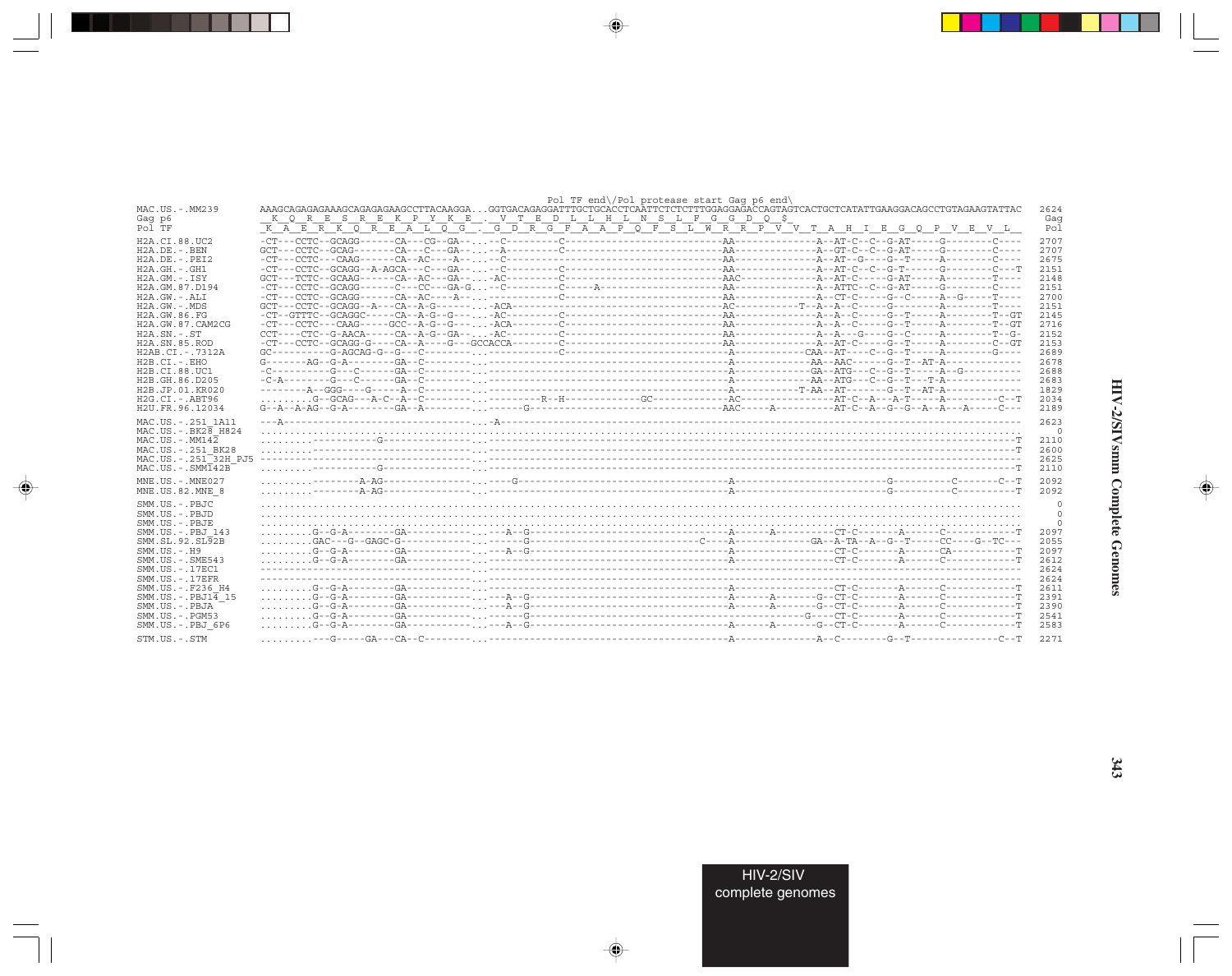| MAC.US.-.MM239                                                                                                                                                                                                                                                                                                     | TGGATACAGGGGCTGATGATTCTATTGTAACAGGAATAGAGTTAGGTCCACATTATACCCCAAAAATAGTAGGAGGAATAGGAGGTTTTATTAATACTAAAGAATACAAAAATGTAGAAATAGAAGTTTT<br>L D T G A D D S I V T G I E L G P H Y T P K I V G G I G G F I N T K E Y K N V E I E V L | 2754<br>Pol                                                                                                                          |
|--------------------------------------------------------------------------------------------------------------------------------------------------------------------------------------------------------------------------------------------------------------------------------------------------------------------|-------------------------------------------------------------------------------------------------------------------------------------------------------------------------------------------------------------------------------|--------------------------------------------------------------------------------------------------------------------------------------|
| Pol protease                                                                                                                                                                                                                                                                                                       |                                                                                                                                                                                                                               |                                                                                                                                      |
| H2A.CI.88.UC2<br>$H2A.DE. -.BEN$<br>$H2A.DE. - .PEI2$<br>$H2A.GH.-.GH1$<br>$H2A.GM.-.ISY$<br>H2A.GM.87.D194<br>H2A.GW.-.ALI<br>$H2A.GW. - .MDS$<br>H2A.GW.86.FG<br>H2A.GW.87.CAM2CG<br>$H2A.SN. - .ST$<br>H2A.SN.85.ROD<br>H2AB.CI.-.7312A<br>$H2B.CI.-.EHO$<br>H2B.CI.88.UC1<br>H2B.GH.86.D205<br>H2B.JP.01.KR020 |                                                                                                                                                                                                                               | 2837<br>2837<br>2805<br>2281<br>2278<br>2281<br>2830<br>2281<br>2275<br>2846<br>2282<br>2283<br>2819<br>2808<br>2818<br>2813<br>1959 |
| H2G.CI.-.ABT96<br>H2U.FR.96.12034                                                                                                                                                                                                                                                                                  |                                                                                                                                                                                                                               | 2164<br>2319                                                                                                                         |
| MAC.US.-.251 1A11<br>MAC.US. - . BK28 H824<br>$MAC. US.-. MM142$<br>MAC.US. - . 251 BK28<br>MAC.US.-.251 32H PJ5<br>$MAC . IJS . - . SIMT42B$                                                                                                                                                                      |                                                                                                                                                                                                                               | 2753<br>$\Omega$<br>2240<br>2730<br>2755<br>2240                                                                                     |
| $MNE. US.-. MNE027$<br>MNE.US.82.MNE 8                                                                                                                                                                                                                                                                             |                                                                                                                                                                                                                               | 2222<br>2222                                                                                                                         |
| SMM.US.-.PBJC<br>SMM.US. - PBJD<br>SMM.US.-.PBJE<br>SMM.US.-.PBJ 143<br>SMM.SL.92.SL92B<br>$SMM. US. - . H9$<br>$SMM.US. - .SME543$<br>SMM.US. - . 17EC1<br>$SMM$ . U.S. $-$ . 17 E.F.R.<br>SMM.US.-.F236 H4<br>$SMM.US.-.PBJ14$ 15                                                                                |                                                                                                                                                                                                                               | 2227<br>2185<br>2227<br>2742<br>2754<br>2754<br>2741<br>2521                                                                         |
| SMM.US.-.PBJA                                                                                                                                                                                                                                                                                                      |                                                                                                                                                                                                                               | 2520                                                                                                                                 |
| $SMM. US. - . PGM53$                                                                                                                                                                                                                                                                                               |                                                                                                                                                                                                                               | 2671                                                                                                                                 |
| SMM.US.-.PBJ 6P6                                                                                                                                                                                                                                                                                                   |                                                                                                                                                                                                                               | 2713                                                                                                                                 |
| STM.US.-.STM                                                                                                                                                                                                                                                                                                       |                                                                                                                                                                                                                               | 2401                                                                                                                                 |

 $\Rightarrow$ 

 $\bigoplus$ 

 $\color{red} \bigoplus$ 

 $344$ 

HIV-2/SIVsmm Complete Genomes

 $\Rightarrow$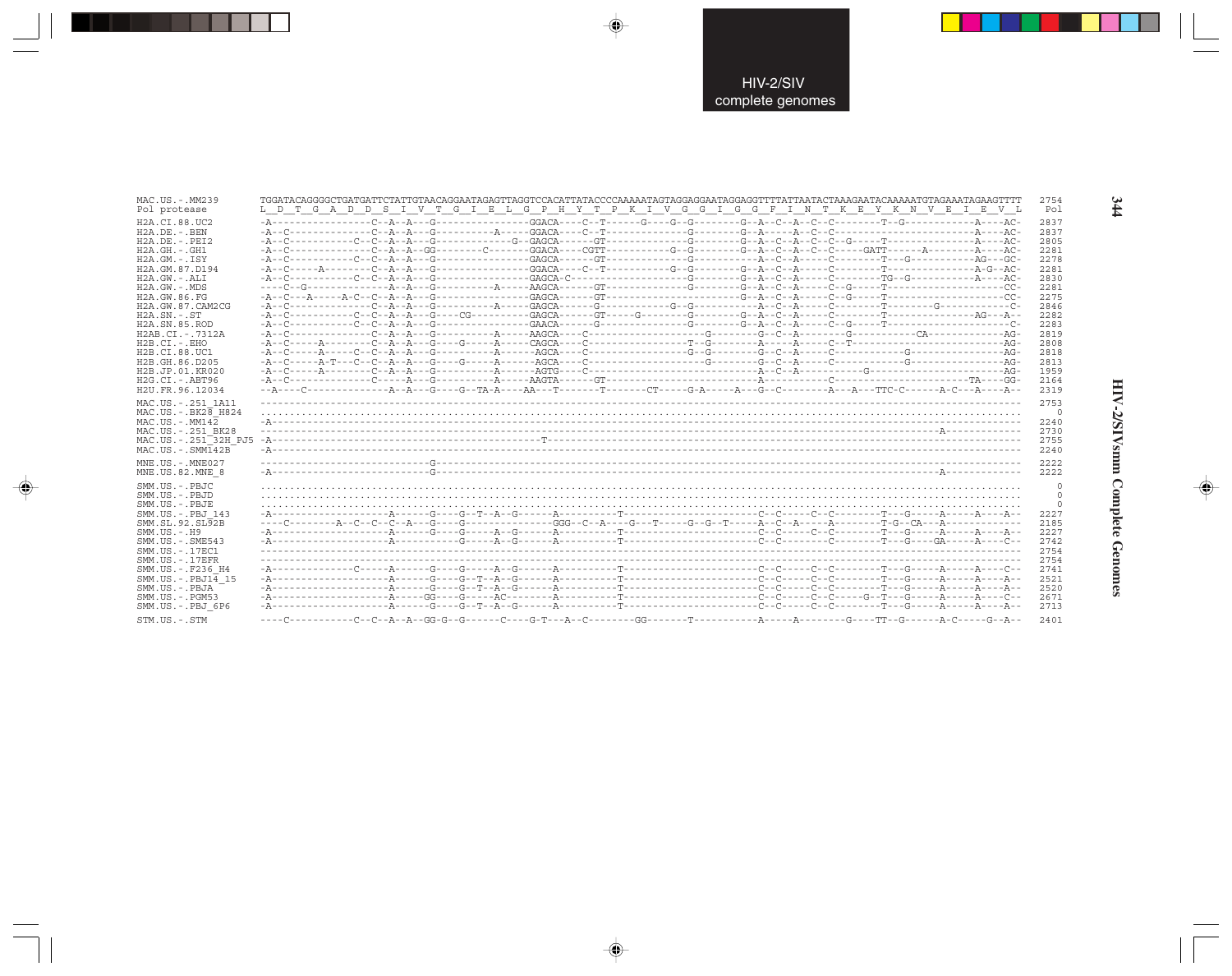|                                   |                                                                                                                                                                                                                         |  |  | Pol protease end $\setminus$ Pol p66 and p51 RT start |  |             |
|-----------------------------------|-------------------------------------------------------------------------------------------------------------------------------------------------------------------------------------------------------------------------|--|--|-------------------------------------------------------|--|-------------|
| MAC.US.-.MM239<br>Pol protease    | AGGCAAAAGGATTAAAGGGACAATCATGACAGGGACACCCCGATTAACATTTTGGTAAAATTTGCTAACAGCTCTGGGGATGTCTCTAAATTTTCCCATAGCTAAAGTAGACCTCTAAAAGTCGCC<br>G K R I K G T I M T G D T P I N I F G R N L L T A L G M S L N F P I A K V E P V K V A |  |  |                                                       |  | 2884<br>Pol |
| H2A.CI.88.UC2                     | -AAT-----AG-A-G--CC--C--A--------A--T-----A--C-----C-----C------A-TT-G-----CT-A-C-----AT------A--AG-C----GGA-------AA-----AAA-A                                                                                         |  |  |                                                       |  | 2967        |
| H2A.DE.-.BEN                      |                                                                                                                                                                                                                         |  |  |                                                       |  | 2967        |
| H2A.DE.-.PEI2                     |                                                                                                                                                                                                                         |  |  |                                                       |  | 2935        |
| H2A.GH.-.GH1                      |                                                                                                                                                                                                                         |  |  |                                                       |  | 2411        |
| H2A.GM.-.ISY                      |                                                                                                                                                                                                                         |  |  |                                                       |  | 2408        |
| H2A.GM.87.D194                    | -AAT-----AG-A-G--CC--C--A--------A--T-----A--C--------C------A-T--GG--A-CT-A--C-----AT---CC-A--AG-C--C--GT----C--AA--------AA-A                                                                                         |  |  |                                                       |  | 2411        |
|                                   | -AAT-----AG-A----CC--C--A--------T-------A--C--T-------C-----CA-TT-G-----CT-A--C-----AT----CC-A--AG-T--C--GA-------AA--G-G--AAGA                                                                                        |  |  |                                                       |  |             |
| H2A.GW.-.ALI                      | ---T------G-A-GG-CC--C--A--------T--T----A--C---------C------A-TT-G-----CT-A--C-----AT----C-A--AG-C--C--GA----A--AA-----A-AATG                                                                                          |  |  |                                                       |  | 2960        |
| H2A.GW.-.MDS                      |                                                                                                                                                                                                                         |  |  |                                                       |  | 2411        |
| H2A.GW.86.FG                      |                                                                                                                                                                                                                         |  |  |                                                       |  | 2405        |
| H2A.GW.87.CAM2CG                  |                                                                                                                                                                                                                         |  |  |                                                       |  | 2976        |
| H2A.SN.-.ST                       |                                                                                                                                                                                                                         |  |  |                                                       |  | 2412        |
| H2A.SN.85.ROD                     |                                                                                                                                                                                                                         |  |  |                                                       |  | 2413        |
| H2AB.CI.-.7312A                   |                                                                                                                                                                                                                         |  |  |                                                       |  | 2949        |
| H2B.CI.-.EHO                      |                                                                                                                                                                                                                         |  |  |                                                       |  | 2938        |
| H2B.CI.88.UC1                     |                                                                                                                                                                                                                         |  |  |                                                       |  | 2948        |
| H2B.GH.86.D205                    |                                                                                                                                                                                                                         |  |  |                                                       |  | 2943        |
| H2B.JP.01.KR020                   |                                                                                                                                                                                                                         |  |  |                                                       |  | 2089        |
| H2G.CI.-.ABT96                    |                                                                                                                                                                                                                         |  |  |                                                       |  | 2294        |
| H2U.FR.96.12034                   |                                                                                                                                                                                                                         |  |  |                                                       |  | 2449        |
|                                   |                                                                                                                                                                                                                         |  |  |                                                       |  |             |
| MAC.US.-.251 1A11                 |                                                                                                                                                                                                                         |  |  |                                                       |  | 2883        |
| MAC.US.-.BK28 H824                |                                                                                                                                                                                                                         |  |  |                                                       |  |             |
| MAC.US.-.MM142                    |                                                                                                                                                                                                                         |  |  |                                                       |  | 2370        |
| MAC.US.-.251 BK28                 |                                                                                                                                                                                                                         |  |  |                                                       |  | 2860        |
| MAC.US.-.251 <sup>—</sup> 32H PJ5 |                                                                                                                                                                                                                         |  |  |                                                       |  | 2885        |
| $MAC . US . - . SIM142B$          |                                                                                                                                                                                                                         |  |  |                                                       |  | 2370        |
|                                   |                                                                                                                                                                                                                         |  |  |                                                       |  |             |
| MNE.US.-.MNE027                   |                                                                                                                                                                                                                         |  |  |                                                       |  | 2352        |
| MNE.US.82.MNE 8                   |                                                                                                                                                                                                                         |  |  |                                                       |  | 2352        |
| SMM.US.-.PBJC                     |                                                                                                                                                                                                                         |  |  |                                                       |  |             |
|                                   |                                                                                                                                                                                                                         |  |  |                                                       |  |             |
| SMM.US.-.PBJD                     |                                                                                                                                                                                                                         |  |  |                                                       |  |             |
| SMM.US.-.PBJE                     |                                                                                                                                                                                                                         |  |  |                                                       |  |             |
| SMM.US.-.PBJ 143                  |                                                                                                                                                                                                                         |  |  |                                                       |  | 2357        |
| SMM.SL.92.SL92B                   | ---A--GGTA--A-G--AA---C-A--------A--T-------C------A-T---G----AT-A--G-C--T-----AC--AG-G-A--G------ATA-AC------AAAG                                                                                                      |  |  |                                                       |  | 2315        |
| SMM.US.-.H9                       |                                                                                                                                                                                                                         |  |  |                                                       |  | 2357        |
| SMM.US.-.SME543                   |                                                                                                                                                                                                                         |  |  |                                                       |  | 2872        |
| SMM.US.-.17EC1                    |                                                                                                                                                                                                                         |  |  |                                                       |  | 2884        |
| SMM.US.-.17EFR                    |                                                                                                                                                                                                                         |  |  |                                                       |  | 2884        |
| SMM.US.-.F236 H4                  |                                                                                                                                                                                                                         |  |  |                                                       |  | 2871        |
| SMM.US.-.PBJ1 $\overline{4}$ 15   |                                                                                                                                                                                                                         |  |  |                                                       |  | 2651        |
| SMM.US.-.PBJA                     |                                                                                                                                                                                                                         |  |  |                                                       |  | 2650        |
|                                   |                                                                                                                                                                                                                         |  |  |                                                       |  |             |
| SMM.US.-.PGM53                    |                                                                                                                                                                                                                         |  |  |                                                       |  | 2801        |
| SMM.US.-.PBJ 6P6                  |                                                                                                                                                                                                                         |  |  |                                                       |  | 2843        |
| STM.US.-.STM                      |                                                                                                                                                                                                                         |  |  |                                                       |  | 2531        |
|                                   |                                                                                                                                                                                                                         |  |  |                                                       |  |             |

 $\begin{picture}(20,5) \put(0,0){\vector(0,1){10}} \put(15,0){\vector(0,1){10}} \put(15,0){\vector(0,1){10}} \put(15,0){\vector(0,1){10}} \put(15,0){\vector(0,1){10}} \put(15,0){\vector(0,1){10}} \put(15,0){\vector(0,1){10}} \put(15,0){\vector(0,1){10}} \put(15,0){\vector(0,1){10}} \put(15,0){\vector(0,1){10}} \put(15,0){\vector(0,1){10}} \put(15,0){\vector(0,$ 

a shekara 1960

 $\overrightarrow{\phantom{a}}$ 

 $\frac{1}{\sqrt{2}}$ 

HIV-2/SIVsmm Complete Genomes

 $\begin{picture}(20,5) \put(0,0){\line(1,0){10}} \put(15,0){\line(1,0){10}} \put(15,0){\line(1,0){10}} \put(15,0){\line(1,0){10}} \put(15,0){\line(1,0){10}} \put(15,0){\line(1,0){10}} \put(15,0){\line(1,0){10}} \put(15,0){\line(1,0){10}} \put(15,0){\line(1,0){10}} \put(15,0){\line(1,0){10}} \put(15,0){\line(1,0){10}} \put(15,0){\line(1,$ 

 $\overline{\phantom{0}}$ 

e<br>Silipin

 $\Box$ 

. . .

٠

 $345$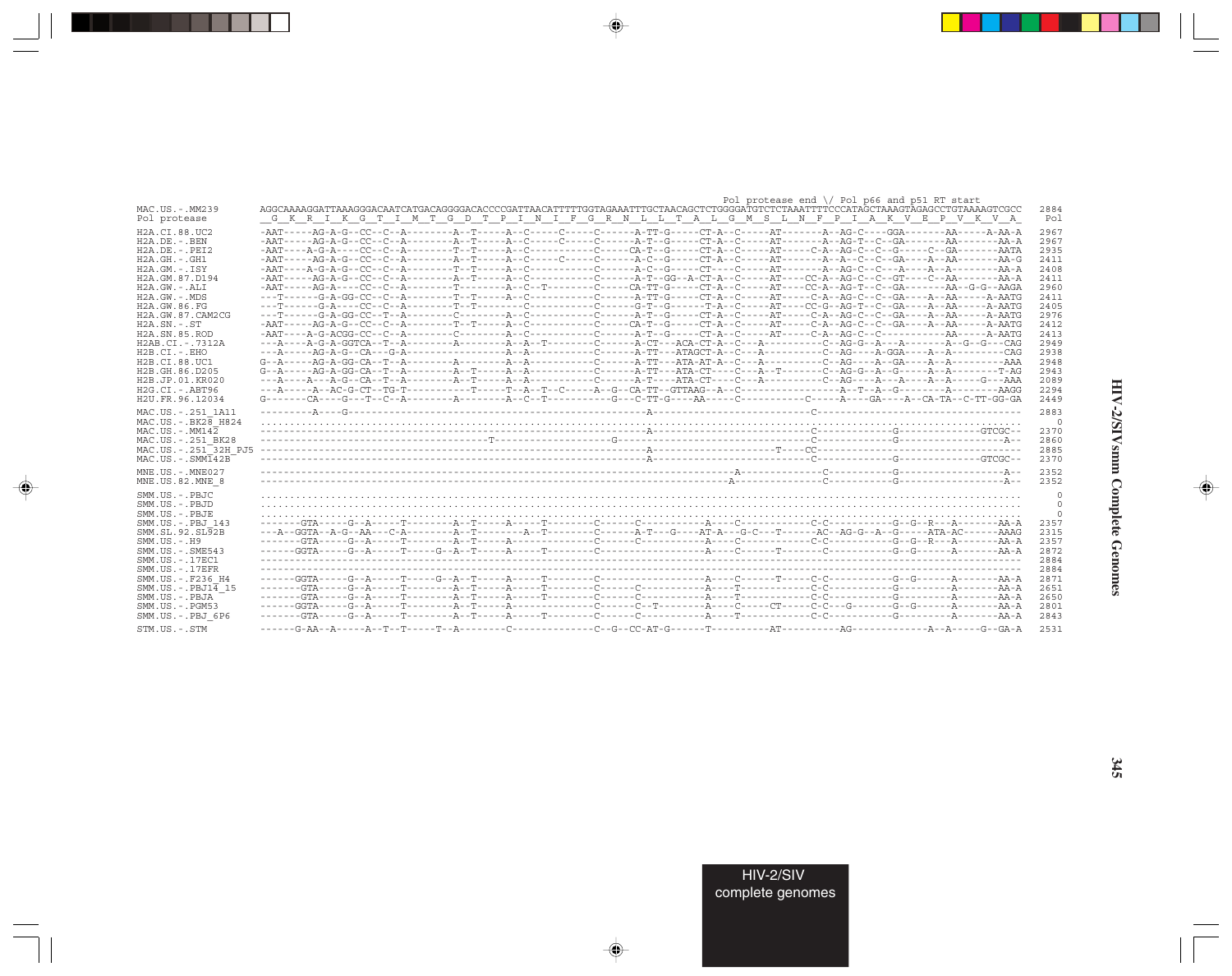| MAC.US.-.MM239<br>Pol RT                                                                                                                                                                                                                                                                                                                | TTAAAGCCAGGAAAGGATGGACCAAAATTGAAGCAGTGGCCATTATCAAAAGAAAAGATAGTTGCATTAAGAGAAATCTGTGAAAAG ATGGAAAAGGATGGTCAGTTGGAGGAAGCTCCCCCGACCA<br>L K P G K D G P K L K Q W P L S K E K I V A L R E I C E K . M E K D G Q L E E A P P T                                                                                                                                                                                                                                                                                                                 | 3011<br>Pol                                                                                                                                  |
|-----------------------------------------------------------------------------------------------------------------------------------------------------------------------------------------------------------------------------------------------------------------------------------------------------------------------------------------|-------------------------------------------------------------------------------------------------------------------------------------------------------------------------------------------------------------------------------------------------------------------------------------------------------------------------------------------------------------------------------------------------------------------------------------------------------------------------------------------------------------------------------------------|----------------------------------------------------------------------------------------------------------------------------------------------|
| H2A.CI.88.UC2<br>$H2A.DE. - .BEN$<br>$H2A.DE. - .PEI2$<br>$H2A.GH. - .GH1$<br>$H2A.GM.-.ISY$<br>H2A.GM.87.D194<br>$H2A.GW. - .ALI$<br>H2A.GW.-.MDS<br>H2A.GW.86.FG<br>H2A.GW.87.CAM2CG<br>$H2A.SN.-.ST$<br>H2A.SN.85.ROD<br>H2AB.CI.-.7312A<br>$H2B.CI.-.EHO$<br>H2B.CI.88.UC1<br>H2B.GH.86.D205<br>H2B.JP.01.KR020<br>$H2G.CI.-.ABT96$ | $C \rightarrow \texttt{-----T--G--A--}\texttt{---} \texttt{-G--A--}\texttt{-G--A--}\texttt{-G--C--C--}\texttt{-G--C--C--}\texttt{-G--C--A--}\texttt{-G--A--C--A--C--A--C--}\texttt{-A--C--A--C--}\texttt{-A--C--A--C--}\texttt{-A--C--C--}\texttt{-A--C--}\texttt{-A--C--C--}\texttt{-A--C--C--}\texttt{-A--C--C--}\texttt{-A--C--C--}\texttt{-A--C--C--}\texttt{-A--C--}\texttt{-A--C--C--}\texttt{-A--C--}\texttt{-A--C--C--}\texttt{-A--C$<br>$C---A--T--C-T---A--C---A--C--G---A---C---T--G---A---CAA---C--G---T---T---C--A\ldots\,.$ | 3094<br>3094<br>3062<br>2538<br>2535<br>2538<br>3087<br>2538<br>2532<br>3103<br>2539<br>2540<br>3076<br>3065<br>3075<br>3070<br>2217<br>2421 |
| H2U.FR.96.12034<br>MAC.US. - . 251 1A11<br>$MAC.US.-.BK2\overline{8}$ H824<br>$MAC. US.-. MM142$<br>MAC.US. - . 251 BK28<br>MAC.US.-.251 32H PJ5<br>$MAC . US . - . SIMT42B$                                                                                                                                                            |                                                                                                                                                                                                                                                                                                                                                                                                                                                                                                                                           | 2576<br>3010<br>$\circ$<br>2497<br>2987<br>3012<br>2497                                                                                      |
| MNE.US.-.MNE027<br>MNE.US.82.MNE 8                                                                                                                                                                                                                                                                                                      |                                                                                                                                                                                                                                                                                                                                                                                                                                                                                                                                           | 2479<br>2479                                                                                                                                 |
| SMM.US.-.PBJC<br>SMM.US.-.PBJD<br>SMM.US.-.PBJE<br>SMM.US.-.PBJ 143<br>SMM.SL.92.SL92B<br>$SMM. US. - . H9$<br>SMM.US.-.SME543<br>SMM.US.-.17EC1<br>$SMM. US. - .17EFR$<br>SMM.US.-.F236 H4<br>$SMM.US.-.PBJ14$ 15                                                                                                                      |                                                                                                                                                                                                                                                                                                                                                                                                                                                                                                                                           | $\Omega$<br>$\Omega$<br>2484<br>2442<br>2484<br>2999<br>3011<br>3011<br>2998<br>2778                                                         |
| SMM.US.-.PBJA<br>SMM.US.-.PGM53<br>SMM.US.-.PBJ 6P6                                                                                                                                                                                                                                                                                     |                                                                                                                                                                                                                                                                                                                                                                                                                                                                                                                                           | 2777<br>2928<br>2970                                                                                                                         |
| STM.US.-.STM                                                                                                                                                                                                                                                                                                                            |                                                                                                                                                                                                                                                                                                                                                                                                                                                                                                                                           | 2658                                                                                                                                         |

 $\color{red} \blacklozenge$ 

 $\overline{\bigcirc}$ 

 $\overline{\bigoplus}$ 

346

HIV-2/SIVsmm Complete Genomes

 $\color{red} \bigoplus$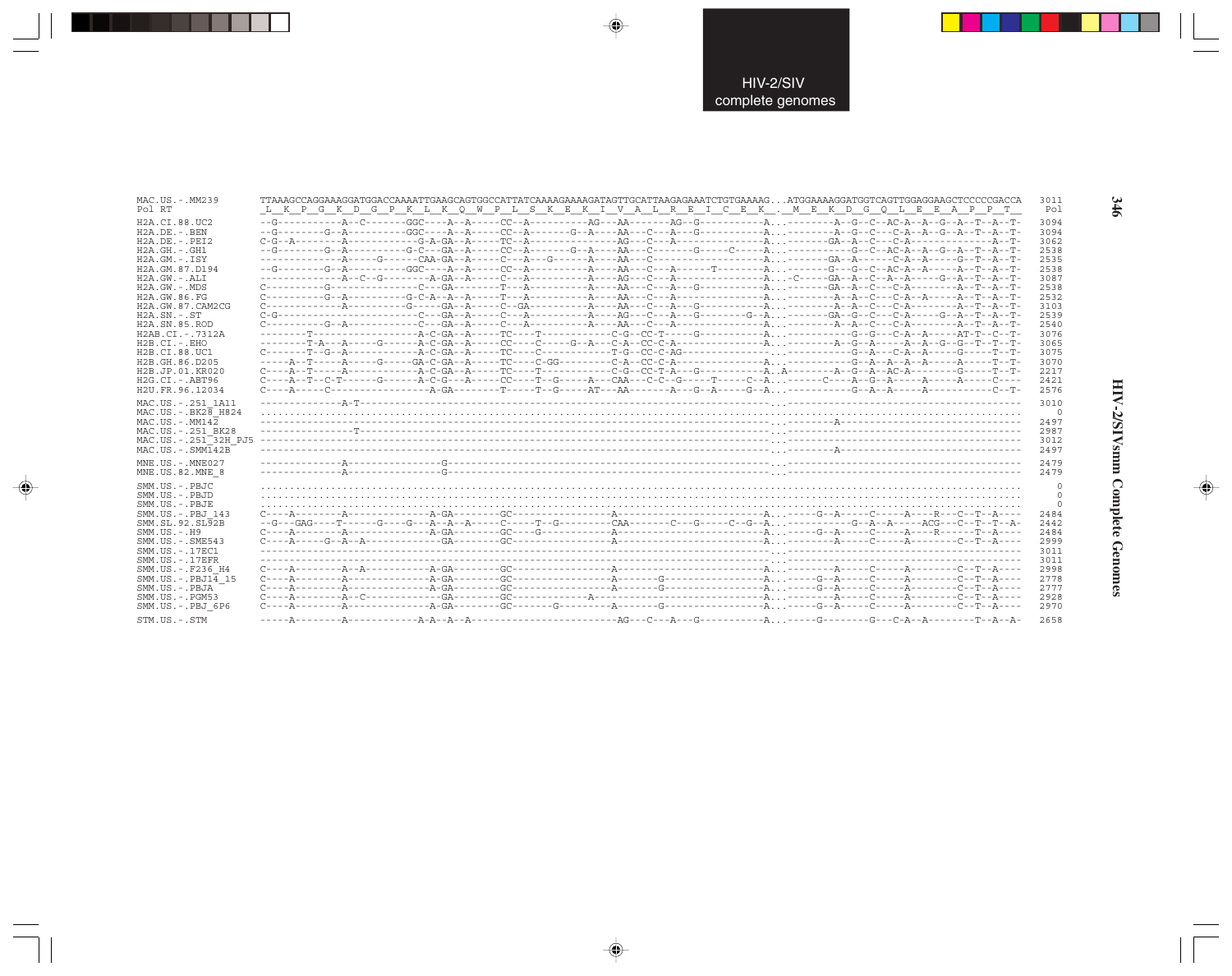| MAC.US.-.MM239                                                                                                                                                                 | ATCCATACAACACCCCCACATTTGCTATAAAGAAAAAGGATAAGAACAAATGGAGAATGCTGATAGATTTTAGGGAACTAAATAGGGTCACTCAGGACTTTACGGAAGTCCAATTAGGAATACCACACCC                                                                                                                                                                                                                                        | 3141                                                          |
|--------------------------------------------------------------------------------------------------------------------------------------------------------------------------------|---------------------------------------------------------------------------------------------------------------------------------------------------------------------------------------------------------------------------------------------------------------------------------------------------------------------------------------------------------------------------|---------------------------------------------------------------|
| Pol RT                                                                                                                                                                         | N P Y N T P T F A I K K K D K N K W R M L I D F R E L N R V T Q D F T E V Q L G I P H P                                                                                                                                                                                                                                                                                   | Pol                                                           |
| H2A.CI.88.UC2                                                                                                                                                                  |                                                                                                                                                                                                                                                                                                                                                                           | 3224                                                          |
| $H2A.DE. - .BEN$                                                                                                                                                               |                                                                                                                                                                                                                                                                                                                                                                           | 3224                                                          |
| $H2A.DE. - .PEI2$                                                                                                                                                              |                                                                                                                                                                                                                                                                                                                                                                           | 3192                                                          |
| H2A.GH.-.GH1                                                                                                                                                                   |                                                                                                                                                                                                                                                                                                                                                                           | 2668                                                          |
| $H2A.GM.-.ISY$                                                                                                                                                                 |                                                                                                                                                                                                                                                                                                                                                                           | 2665                                                          |
| H2A.GM.87.D194                                                                                                                                                                 |                                                                                                                                                                                                                                                                                                                                                                           | 2668                                                          |
| $H2A.GW. - .ALI$                                                                                                                                                               | $-C--T--T--T--\ldots 2- A--\ldots 2--C--A--\ldots 2--\ldots 2--\ldots 2--\ldots 2--\ldots 2--\ldots 2--\ldots 2--\ldots 2--\ldots 2--\ldots 2--\ldots 2--\ldots 2--\ldots 2--\ldots 2--\ldots 2--\ldots 2--\ldots 2--\ldots 2--\ldots 2--\ldots 2--\ldots 2--\ldots 2--\ldots 2--\ldots 2--\ldots 2--\ldots 2--\ldots 2--\ldots 2--\ldots 2--\ldots 2--\ldots 2--\ldots $ | 3217                                                          |
| $H2A.GW.-.MDS$                                                                                                                                                                 |                                                                                                                                                                                                                                                                                                                                                                           | 2668                                                          |
| H2A.GW.86.FG                                                                                                                                                                   |                                                                                                                                                                                                                                                                                                                                                                           | 2662                                                          |
| H2A.GW.87.CAM2CG                                                                                                                                                               |                                                                                                                                                                                                                                                                                                                                                                           | 3233                                                          |
| $H2A.SN.-.ST$                                                                                                                                                                  |                                                                                                                                                                                                                                                                                                                                                                           | 2669                                                          |
| H2A.SN.85.ROD                                                                                                                                                                  |                                                                                                                                                                                                                                                                                                                                                                           | 2670                                                          |
| H2AB.CI.-.7312A                                                                                                                                                                |                                                                                                                                                                                                                                                                                                                                                                           | 3206                                                          |
| $H2B.CI.-.EHO$                                                                                                                                                                 |                                                                                                                                                                                                                                                                                                                                                                           | 3195                                                          |
| H2B.CI.88.UC1                                                                                                                                                                  |                                                                                                                                                                                                                                                                                                                                                                           | 3205                                                          |
| H2B.GH.86.D205                                                                                                                                                                 |                                                                                                                                                                                                                                                                                                                                                                           | 3197                                                          |
| H2B.JP.01.KR020                                                                                                                                                                |                                                                                                                                                                                                                                                                                                                                                                           | 2347                                                          |
| H2G.CI.-.ABT96                                                                                                                                                                 |                                                                                                                                                                                                                                                                                                                                                                           | 2551                                                          |
| H2U.FR.96.12034<br>MAC.US. - . 251 1A11<br>$MAC. US. - . BK26$ H824<br>$MAC. US.-. MM142$<br>MAC.US.-.251 BK28<br>MAC.US.-.251 <sup>-32H</sup> PJ5<br>$MAC . US . - . SIM142B$ |                                                                                                                                                                                                                                                                                                                                                                           | 2706<br>3140<br>0<br>2627<br>3117<br>3142<br>2627             |
| MNE.US.-.MNE027                                                                                                                                                                |                                                                                                                                                                                                                                                                                                                                                                           | 2609                                                          |
| MNE.US.82.MNE 8                                                                                                                                                                |                                                                                                                                                                                                                                                                                                                                                                           | 2609                                                          |
| SMM.US.-.PBJC                                                                                                                                                                  |                                                                                                                                                                                                                                                                                                                                                                           | 0                                                             |
| SMM.US.-.PBJD<br>SMM.US.-.PBJE<br>SMM.US.-.PBJ 143<br>SMM.SL.92.SL92B<br>$SMM. US. - . H9$<br>$SMM.US. - .SME543$<br>SMM.US.-.17EC1<br>$SMM. US. - .17EFR$                     |                                                                                                                                                                                                                                                                                                                                                                           | 0<br>$\Omega$<br>2614<br>2572<br>2614<br>3129<br>3141<br>3141 |
| SMM.US.-.F236 H4                                                                                                                                                               |                                                                                                                                                                                                                                                                                                                                                                           | 3128                                                          |
| SMM.US.-.PBJ14 15                                                                                                                                                              |                                                                                                                                                                                                                                                                                                                                                                           | 2908                                                          |
| SMM.US.-.PBJA                                                                                                                                                                  |                                                                                                                                                                                                                                                                                                                                                                           | 2907                                                          |
| SMM.US.-.PGM53                                                                                                                                                                 |                                                                                                                                                                                                                                                                                                                                                                           | 3058                                                          |
| SMM.US.-.PBJ 6P6                                                                                                                                                               |                                                                                                                                                                                                                                                                                                                                                                           | 3100                                                          |
| STM.US.-.STM                                                                                                                                                                   |                                                                                                                                                                                                                                                                                                                                                                           | 2788                                                          |

 $\begin{picture}(20,5) \put(0,0){\vector(0,1){10}} \put(15,0){\vector(0,1){10}} \put(15,0){\vector(0,1){10}} \put(15,0){\vector(0,1){10}} \put(15,0){\vector(0,1){10}} \put(15,0){\vector(0,1){10}} \put(15,0){\vector(0,1){10}} \put(15,0){\vector(0,1){10}} \put(15,0){\vector(0,1){10}} \put(15,0){\vector(0,1){10}} \put(15,0){\vector(0,1){10}} \put(15,0){\vector(0,$ 

an an Tar

 $\overrightarrow{\phantom{a}}$ 

 $\equiv$ 

# HIV-2/SIVsmm Complete Genomes

 $\begin{picture}(20,5) \put(0,0){\line(1,0){10}} \put(15,0){\line(1,0){10}} \put(15,0){\line(1,0){10}} \put(15,0){\line(1,0){10}} \put(15,0){\line(1,0){10}} \put(15,0){\line(1,0){10}} \put(15,0){\line(1,0){10}} \put(15,0){\line(1,0){10}} \put(15,0){\line(1,0){10}} \put(15,0){\line(1,0){10}} \put(15,0){\line(1,0){10}} \put(15,0){\line(1,$ 

 $\equiv$ 

 $\blacksquare$ 

-1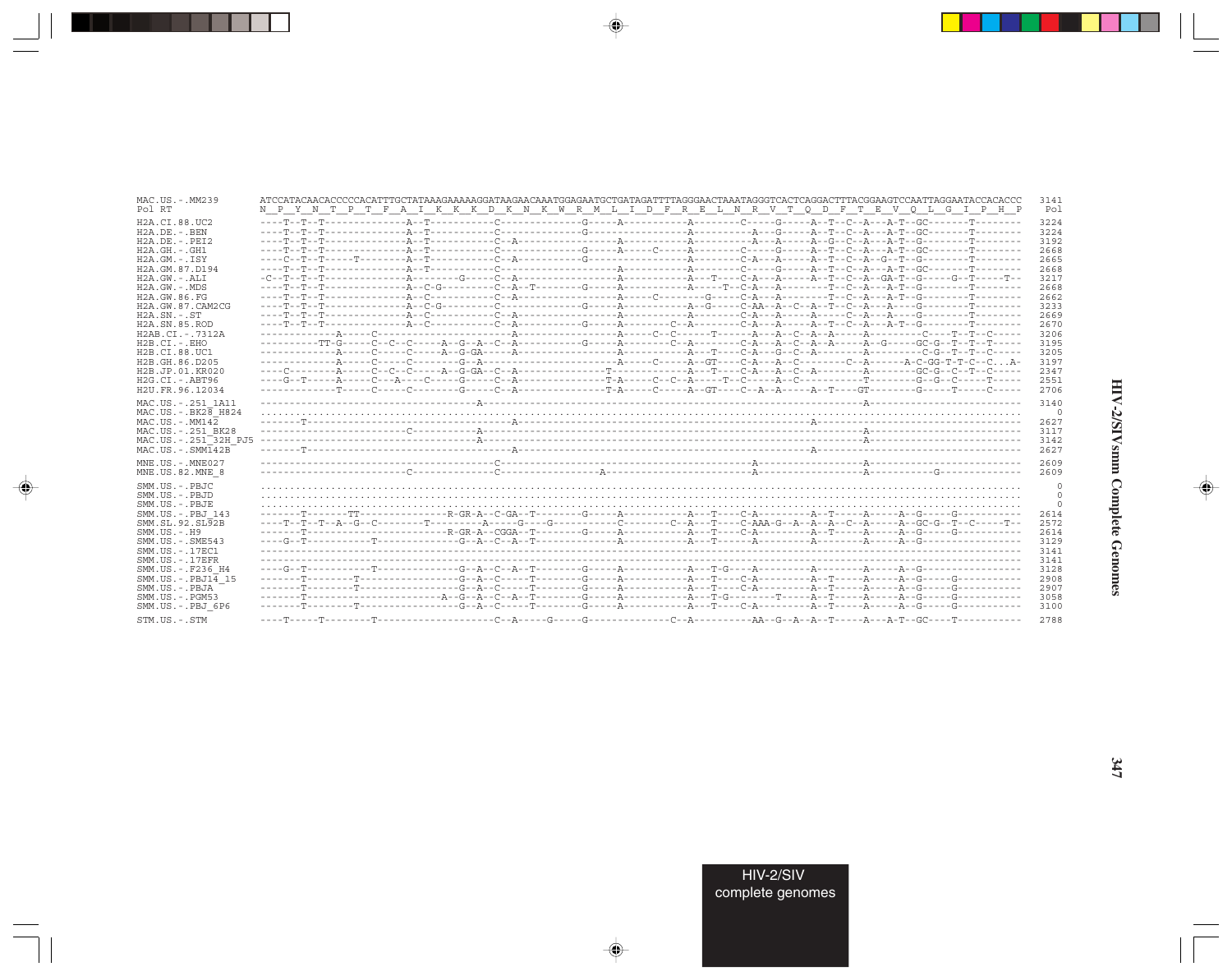| MAC.US.-.MM239<br>Pol RT                                                                                                                                                                                                                                                                                                                         | TGCAGGACTAGCAAAAAGGAAAAGAATTACAGTACTGGATATAGGTGATGCATATTTCTCCATACCTCTAGATGAAGAATTTAGGCAGTACACTGCCTTTACTTTACCATCAGTAAATAATGCAGAGCCA<br>3271<br>A G L A K R K R I T V L D I G D A Y F S I P L D E E F R Q Y T A F T L P S V N N A E P<br>Pol                                                                                                                                                                                                                                                                                                                                                                                                                                                                                                                                                                                                                                                                                                                                                                                                                                                                                                                                                                                                                                                                                                                                                                                                                                                                                                                                                                                                                                                                                                                                                                                                                                                                                                                                                                                                                                                                                                                                                                                                                                                     |  |
|--------------------------------------------------------------------------------------------------------------------------------------------------------------------------------------------------------------------------------------------------------------------------------------------------------------------------------------------------|------------------------------------------------------------------------------------------------------------------------------------------------------------------------------------------------------------------------------------------------------------------------------------------------------------------------------------------------------------------------------------------------------------------------------------------------------------------------------------------------------------------------------------------------------------------------------------------------------------------------------------------------------------------------------------------------------------------------------------------------------------------------------------------------------------------------------------------------------------------------------------------------------------------------------------------------------------------------------------------------------------------------------------------------------------------------------------------------------------------------------------------------------------------------------------------------------------------------------------------------------------------------------------------------------------------------------------------------------------------------------------------------------------------------------------------------------------------------------------------------------------------------------------------------------------------------------------------------------------------------------------------------------------------------------------------------------------------------------------------------------------------------------------------------------------------------------------------------------------------------------------------------------------------------------------------------------------------------------------------------------------------------------------------------------------------------------------------------------------------------------------------------------------------------------------------------------------------------------------------------------------------------------------------------|--|
| H2A.CI.88.UC2<br>$H2A.DE. - .BEN$<br>$H2A.DE. - .PEI2$<br>H2A.GH.-.GH1<br>$H2A.GM.-.ISY$<br>H2A.GM.87.D194<br>H2A.GW.-.ALI<br>H2A.GW.-.MDS<br>H2A.GW.86.FG<br>H2A.GW.87.CAM2CG<br>$H2A.SN.-.ST$<br>H2A.SN.85.ROD<br>H2AB.CI.-.7312A<br>$H2B.CI.-.EHO$<br>H2B.CI.88.UC1<br>H2B.GH.86.D205<br>H2B.JP.01.KR020<br>H2G.CI.-.ABT96<br>H2U.FR.96.12034 | 3354<br>3354<br>A------T----C--G-AA-G---------T-----A---------G----C--C--T--------A---C---G--C-----A--T-----A-----C-----A----G--C-------A---<br>3322<br>$\texttt{G}\texttt{-----} \texttt{T}\texttt{-----} \texttt{S}\texttt{-----} \texttt{G}\texttt{---} \texttt{S}\texttt{---} \texttt{--} \texttt{S}\texttt{---} \texttt{--} \texttt{G}\texttt{---} \texttt{--} \texttt{--} \texttt{--} \texttt{--} \texttt{--} \texttt{--} \texttt{--} \texttt{--} \texttt{--} \texttt{--} \texttt{--} \texttt{--} \texttt{--} \texttt{--} \texttt{--} \texttt{--} \texttt{--} \texttt{--} \texttt{--} \texttt{--} \texttt{--} \texttt{--}$<br>2798<br>A------T----C--G-AA-G---------T--GT-A---G----A-----C--C--T--------C--T----G-T-----A----T----A------C-G---------C--------A---<br>2795<br>2798<br>3347<br>2798<br>2792<br>3363<br>2799<br>2800<br>3336<br>$G \dashrightarrow \neg G \dashrightarrow \neg G \dashrightarrow \neg A \dashrightarrow \neg G \dashrightarrow \neg A \dashrightarrow \neg G \dashrightarrow \neg A \dashrightarrow \neg G \dashrightarrow \neg A \dashrightarrow \neg C \dashrightarrow \neg A \dashrightarrow \neg C \dashrightarrow \neg A \dashrightarrow \neg C \dashrightarrow \neg A \dashrightarrow \neg A \dashrightarrow \neg C \dashrightarrow \neg A \dashrightarrow \neg A \dashrightarrow \neg A \dashrightarrow \neg A \dashrightarrow \neg A \dashrightarrow \neg A \dashrightarrow \neg A \dashrightarrow \neg A \dashrightarrow \neg A \dashrightarrow \neg A \dashrightarrow \neg A \dashrightarrow \neg A \dashrightarrow \neg A \dashrightarrow \neg A \dashrightarrow \neg A \dashrightarrow \neg A \dashrightarrow \neg A \dashrightarrow \neg A \dashrightarrow \neg A \dashrightarrow$<br>3325<br>$G \texttt{----G}T \cdot G \texttt{---} G \texttt{----A} - G \texttt{---} A \texttt{---} A \texttt{---} A \texttt{---} B \cdot G \cdot G \texttt{---} A \texttt{---} C \texttt{---} C \texttt{---} A \texttt{---} C \texttt{---} A \texttt{---} C \texttt{---} A \cdot G \texttt{---} C \texttt{---} A \cdot G \texttt{---} C \texttt{---} A \cdot G \texttt{---} A \cdot G \texttt{---} A \cdot G \texttt{---} A \cdot G \texttt{---} A \cdot G \texttt{---} A \cdot G \texttt{---} A \cdot G \texttt$<br>3335<br>3327<br>2477<br>2681<br>2836 |  |
| MAC.US.-.251 1A11<br>$MAC. US. - . BK28$ $H824$<br>MAC.US.-.MM142<br>MAC.US.-.251 BK28<br>MAC.US.-.251 <sup>-32H</sup> PJ5<br>$MAC. US. - . SIM142B$<br>MNE.US.-.MNE027                                                                                                                                                                          | 3270<br>0<br>2757<br>3247<br>3272<br>2757<br>2739                                                                                                                                                                                                                                                                                                                                                                                                                                                                                                                                                                                                                                                                                                                                                                                                                                                                                                                                                                                                                                                                                                                                                                                                                                                                                                                                                                                                                                                                                                                                                                                                                                                                                                                                                                                                                                                                                                                                                                                                                                                                                                                                                                                                                                              |  |
| MNE.US.82.MNE 8<br>SMM.US.-.PBJC<br>SMM.US.-.PBJD<br>SMM.US.-.PBJE<br>SMM.US.-.PBJ 143<br>SMM.SL.92.SL92B<br>$SMM. US. - . H9$<br>SMM.US.-.SME543<br>SMM.US.-.17EC1<br>$SMM. US. - .17EFR$<br>SMM.US.-.F236 H4<br>SMM.US.-.PBJ14 15<br>SMM.US.-.PBJA<br>SMM.US.-.PGM53<br>SMM.US.-.PBJ 6P6<br>CTM IIC _ CTM                                      | 2739<br>0<br>2744<br>$\texttt{G}\texttt{---C}\texttt{---A}\texttt{AGG}\texttt{---T}\texttt{-G}\texttt{---G}\texttt{-A}\texttt{---G}\texttt{-A}\texttt{---G}\texttt{-A}\texttt{-1---G}\texttt{-1---C}\texttt{---T}\texttt{-A}\texttt{G}\texttt{---C}\texttt{-1---C}\texttt{CCG}\texttt{-1---A}\texttt{-A}\texttt{-1---A}\texttt{-A}\texttt{-1---A}\texttt{-1---A}\texttt{-1---A}\texttt{-1---G}\texttt{-1---G}\texttt{-1---A}\texttt{-1---A}\texttt{-1---A}\texttt{-1---A}\texttt{-1---A}\texttt{-1---A}\texttt$<br>2702<br>2744<br>3259<br>3271<br>3271<br>3258<br>3038<br>3037<br>3188<br>3230<br>2918                                                                                                                                                                                                                                                                                                                                                                                                                                                                                                                                                                                                                                                                                                                                                                                                                                                                                                                                                                                                                                                                                                                                                                                                                                                                                                                                                                                                                                                                                                                                                                                                                                                                                        |  |

 $\begin{picture}(20,5) \put(0,0){\vector(0,1){10}} \put(15,0){\vector(0,1){10}} \put(15,0){\vector(0,1){10}} \put(15,0){\vector(0,1){10}} \put(15,0){\vector(0,1){10}} \put(15,0){\vector(0,1){10}} \put(15,0){\vector(0,1){10}} \put(15,0){\vector(0,1){10}} \put(15,0){\vector(0,1){10}} \put(15,0){\vector(0,1){10}} \put(15,0){\vector(0,1){10}} \put(15,0){\vector(0,$ 

 $\spadesuit$ 

. . .

 $\Rightarrow$ 

HIV-2/SIVsmm Complete Genomes

 $\Rightarrow$ 

348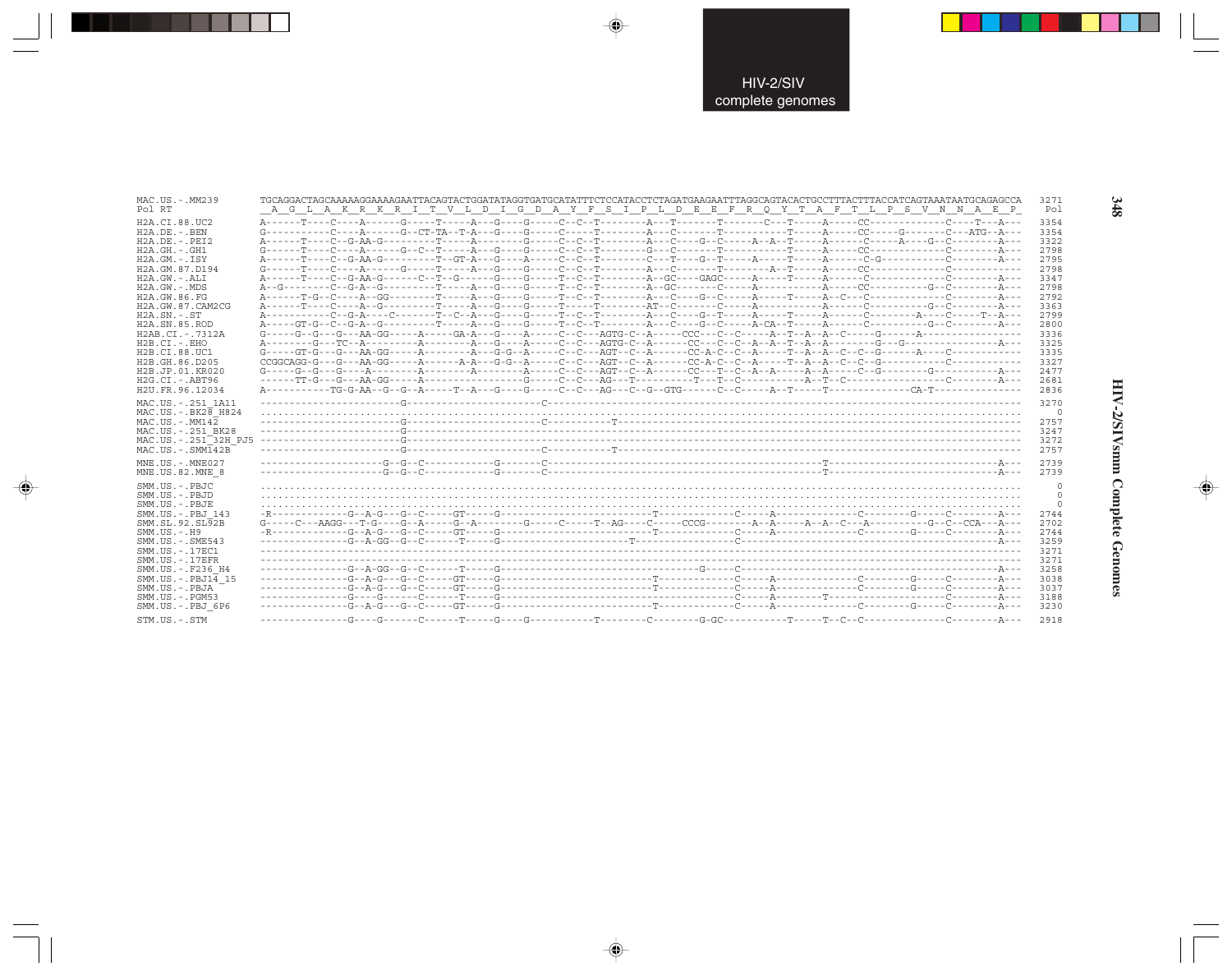| MAC.US.-.MM239                                                                                                                                                               | GGAAAACGATACATTTATAAGGTTCTGCCTCAGGGATGGAAGGGGTCACCAGCCATCTTCCAATACACTATGAGACATGTGCTAGAACCCTTCAGGAAGGCAAATCCAGATGTGACCTTAGTCCAGTATA                                                                                                                                                                                                                                                                                                    | 3401                                                     |
|------------------------------------------------------------------------------------------------------------------------------------------------------------------------------|---------------------------------------------------------------------------------------------------------------------------------------------------------------------------------------------------------------------------------------------------------------------------------------------------------------------------------------------------------------------------------------------------------------------------------------|----------------------------------------------------------|
| Pol RT                                                                                                                                                                       | G K R Y I Y K V L P Q G W K G S P A I F Q Y T M R H V L E P F R K A N P D V T L V Q Y                                                                                                                                                                                                                                                                                                                                                 | Po]                                                      |
| H2A.CI.88.UC2                                                                                                                                                                |                                                                                                                                                                                                                                                                                                                                                                                                                                       | 3484                                                     |
| $H2A.DE. - .BEN$                                                                                                                                                             |                                                                                                                                                                                                                                                                                                                                                                                                                                       | 3484                                                     |
| $H2A.DE. - .PEI2$                                                                                                                                                            |                                                                                                                                                                                                                                                                                                                                                                                                                                       | 3452                                                     |
| H2A.GH.-.GH1                                                                                                                                                                 |                                                                                                                                                                                                                                                                                                                                                                                                                                       | 2928                                                     |
| $H2A.GM. - . TSY$                                                                                                                                                            |                                                                                                                                                                                                                                                                                                                                                                                                                                       | 2925                                                     |
| H2A.GM.87.D194                                                                                                                                                               | $-{\tt A}\hbox{----}{\tt A}-\hbox{----}{\tt T}{\tt G}-{\tt A}-\hbox{----}{\tt A}-{\tt A}-{\tt A}-\hbox{----}{\tt A}-{\tt A}-\hbox{----}{\tt A}-\hbox{----}{\tt T}-\hbox{-}-{\tt T}{\tt G}-\hbox{-}-{\tt G}-{\tt A}-{\tt C}{\tt T}-\hbox{----}{\tt T}-\hbox{-}-{\tt A}-\hbox{----}{\tt C}-\hbox{----}{\tt C}-\hbox{---}{\tt C}-{\tt C}-{\tt T}{\tt C}-{\tt C}{\tt A}-\hbox{----}{\tt A}-{\tt C}-{\tt T}{\tt C}-{\tt A}-{\tt A}-{\tt C$ | 2928                                                     |
| H2A.GW.-.ALI                                                                                                                                                                 |                                                                                                                                                                                                                                                                                                                                                                                                                                       | 3477                                                     |
| H2A.GW.-.MDS                                                                                                                                                                 |                                                                                                                                                                                                                                                                                                                                                                                                                                       | 2928                                                     |
| H2A.GW.86.FG                                                                                                                                                                 |                                                                                                                                                                                                                                                                                                                                                                                                                                       | 2922                                                     |
| H2A.GW.87.CAM2CG                                                                                                                                                             |                                                                                                                                                                                                                                                                                                                                                                                                                                       | 3493                                                     |
| $H2A$ . $SN. - . ST$                                                                                                                                                         |                                                                                                                                                                                                                                                                                                                                                                                                                                       | 2929                                                     |
| H <sub>2</sub> A.SN.85.ROD                                                                                                                                                   |                                                                                                                                                                                                                                                                                                                                                                                                                                       | 2930                                                     |
| H2AB.CI.-.7312A                                                                                                                                                              |                                                                                                                                                                                                                                                                                                                                                                                                                                       | 3466                                                     |
| $H2B.CI.-.EHO$                                                                                                                                                               |                                                                                                                                                                                                                                                                                                                                                                                                                                       | 3455                                                     |
| H2B.CI.88.UC1                                                                                                                                                                |                                                                                                                                                                                                                                                                                                                                                                                                                                       | 3465                                                     |
| H2B.GH.86.D205                                                                                                                                                               |                                                                                                                                                                                                                                                                                                                                                                                                                                       | 3457                                                     |
| H2B.JP.01.KR020                                                                                                                                                              |                                                                                                                                                                                                                                                                                                                                                                                                                                       | 2607                                                     |
| $H2G.CI.-ABT96$                                                                                                                                                              |                                                                                                                                                                                                                                                                                                                                                                                                                                       | 2811                                                     |
| H2U.FR.96.12034<br>MAC.US. - . 251 1A11<br>$MAC. US. - . BK2B$ H824<br>$MAC. US.-. MM142$<br>MAC.US.-.251 BK28<br>MAC.US.-.251 <sup>-32H</sup> PJ5<br>$MAC. US. - . SIMT42B$ |                                                                                                                                                                                                                                                                                                                                                                                                                                       | 2966<br>3400<br>$\Omega$<br>2887<br>3377<br>3402<br>2887 |
| MNE.US.-.MNE027                                                                                                                                                              |                                                                                                                                                                                                                                                                                                                                                                                                                                       | 2869                                                     |
| MNE.US.82.MNE 8                                                                                                                                                              |                                                                                                                                                                                                                                                                                                                                                                                                                                       | 2869                                                     |
| SMM.US.-.PBJC                                                                                                                                                                |                                                                                                                                                                                                                                                                                                                                                                                                                                       | $\mathbf{0}$                                             |
| SMM.US.-.PBJD                                                                                                                                                                |                                                                                                                                                                                                                                                                                                                                                                                                                                       | $\circ$                                                  |
| SMM.US.-.PBJE                                                                                                                                                                |                                                                                                                                                                                                                                                                                                                                                                                                                                       | $\Omega$                                                 |
| SMM.US.-.PBJ 143                                                                                                                                                             |                                                                                                                                                                                                                                                                                                                                                                                                                                       | 2874                                                     |
| SMM.SL.92.SL92B                                                                                                                                                              |                                                                                                                                                                                                                                                                                                                                                                                                                                       | 2832                                                     |
| SMM.US.-.H9                                                                                                                                                                  |                                                                                                                                                                                                                                                                                                                                                                                                                                       | 2874                                                     |
| $SMM.US. - .SME543$                                                                                                                                                          |                                                                                                                                                                                                                                                                                                                                                                                                                                       | 3389                                                     |
| SMM.US.-.17EC1                                                                                                                                                               |                                                                                                                                                                                                                                                                                                                                                                                                                                       | 3401                                                     |
| SMM.US. - . 17EFR                                                                                                                                                            |                                                                                                                                                                                                                                                                                                                                                                                                                                       | 3401                                                     |
| SMM.US.-.F236 H4                                                                                                                                                             |                                                                                                                                                                                                                                                                                                                                                                                                                                       | 3388                                                     |
| $SMM.US.-.PBJ14$ 15                                                                                                                                                          |                                                                                                                                                                                                                                                                                                                                                                                                                                       | 3168                                                     |
| SMM.US.-.PBJA                                                                                                                                                                |                                                                                                                                                                                                                                                                                                                                                                                                                                       | 3167                                                     |
| SMM.US.-.PGM53                                                                                                                                                               |                                                                                                                                                                                                                                                                                                                                                                                                                                       | 3318                                                     |
| SMM.US.-.PBJ 6P6                                                                                                                                                             |                                                                                                                                                                                                                                                                                                                                                                                                                                       | 3360                                                     |
| STM.US.-.STM                                                                                                                                                                 |                                                                                                                                                                                                                                                                                                                                                                                                                                       | 3048                                                     |

 $\begin{picture}(20,5) \put(0,0){\vector(0,1){10}} \put(15,0){\vector(0,1){10}} \put(15,0){\vector(0,1){10}} \put(15,0){\vector(0,1){10}} \put(15,0){\vector(0,1){10}} \put(15,0){\vector(0,1){10}} \put(15,0){\vector(0,1){10}} \put(15,0){\vector(0,1){10}} \put(15,0){\vector(0,1){10}} \put(15,0){\vector(0,1){10}} \put(15,0){\vector(0,1){10}} \put(15,0){\vector(0,$ 

an an Tar

 $\overrightarrow{\phantom{a}}$ 

 $\frac{\partial \mathcal{L}}{\partial \mathbf{r}} = \frac{\partial \mathcal{L}}{\partial \mathbf{r}}$ 

 $\begin{picture}(20,5) \put(0,0){\line(1,0){10}} \put(15,0){\line(1,0){10}} \put(15,0){\line(1,0){10}} \put(15,0){\line(1,0){10}} \put(15,0){\line(1,0){10}} \put(15,0){\line(1,0){10}} \put(15,0){\line(1,0){10}} \put(15,0){\line(1,0){10}} \put(15,0){\line(1,0){10}} \put(15,0){\line(1,0){10}} \put(15,0){\line(1,0){10}} \put(15,0){\line(1,$ 

 $\equiv$ 

 $\blacksquare$ 

. . .

-1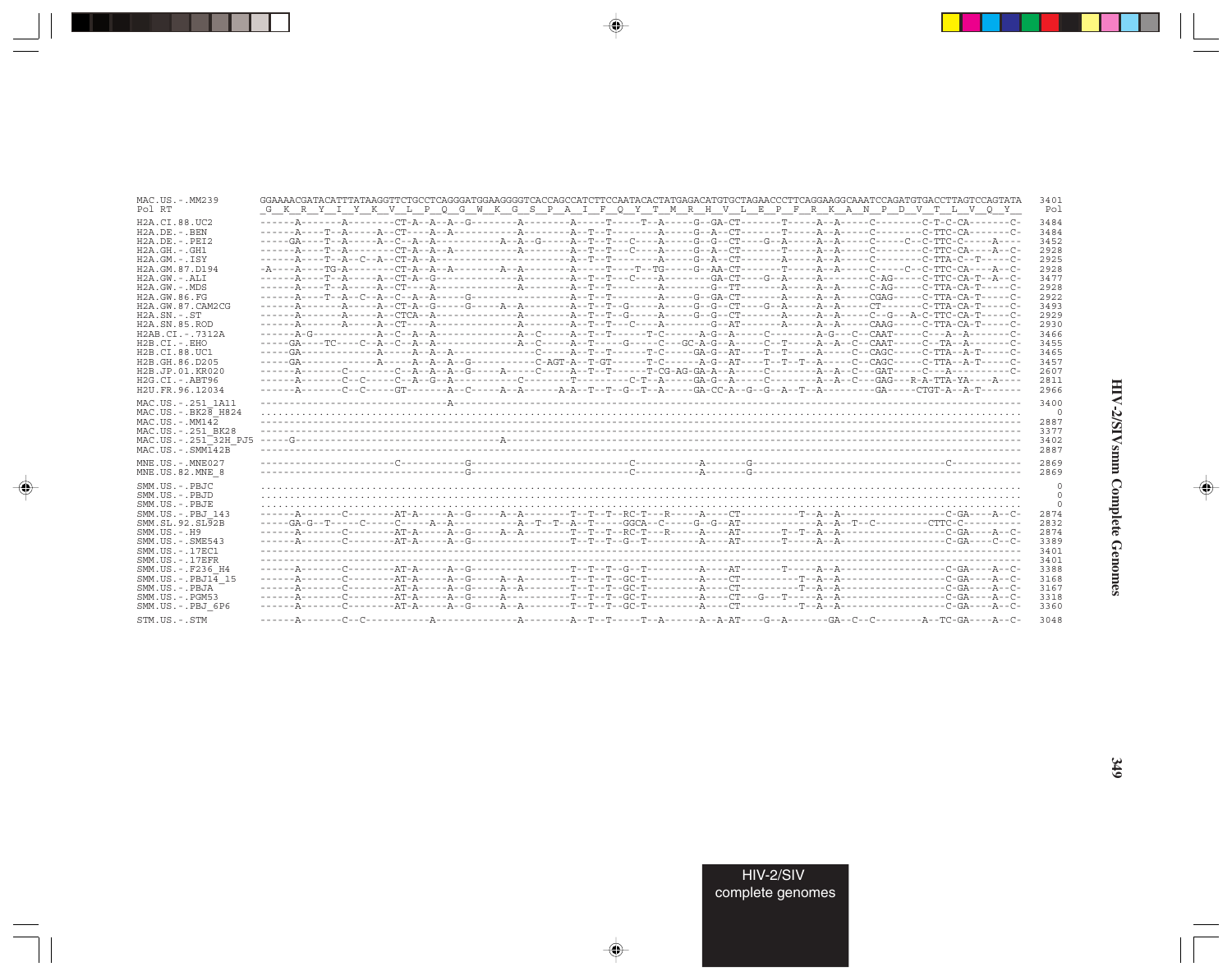| MAC.US.-.MM239<br>Pol RT        | TGGATGACATCTTAATAGCTAGTGACAGGACAGACCTGGAACATGACAGGGTAGTTTTACAGTCAAAGGAACTCTTGAATAGCATAGGGTTTTCTACCCCAGAAGAGAAATTCCAAAAAGATCCCCCATT<br>M D D I L I A S D R T D L E H D R V V L O S K E L L N S I G F S T P E E K F O K D P P F | 3531<br>Pol |
|---------------------------------|-------------------------------------------------------------------------------------------------------------------------------------------------------------------------------------------------------------------------------|-------------|
|                                 |                                                                                                                                                                                                                               |             |
| H2A.CI.88.UC2                   |                                                                                                                                                                                                                               | 3614        |
| H2A.DE. - .BEN                  |                                                                                                                                                                                                                               | 3614        |
| $H2A.DE. - .PEI2$               |                                                                                                                                                                                                                               | 3582        |
| $H2A.GH. - .GH1$                |                                                                                                                                                                                                                               | 3058        |
| $H2A.GM.-.ISY$                  |                                                                                                                                                                                                                               | 3055        |
| H2A.GM.87.D194                  | -------T--------------------G-GTT-A--G-------AA-----CC-G--ACT---A------TC-----G--C-------C--------T-----G--C--T--G--                                                                                                          | 3058        |
| $H2A.GW. - .ALI$                |                                                                                                                                                                                                                               | 3607        |
| $H2A.GW. - .MDS$                |                                                                                                                                                                                                                               | 3058        |
| H2A.GW.86.FG                    |                                                                                                                                                                                                                               | 3052        |
| H2A.GW.87.CAM2CG                |                                                                                                                                                                                                                               | 3623        |
| $H2A.SN. - .ST$                 |                                                                                                                                                                                                                               | 3059        |
| H <sub>2</sub> A.SN.85.ROD      |                                                                                                                                                                                                                               | 3060        |
| H2AB.CI.-.7312A                 |                                                                                                                                                                                                                               | 3596        |
| $H2B.CI.-.EHO$                  |                                                                                                                                                                                                                               | 3585        |
| H2B.CI.88.UC1                   |                                                                                                                                                                                                                               | 3595        |
| H2B.GH.86.D205                  |                                                                                                                                                                                                                               | 3587        |
| H2B.JP.01.KR020                 |                                                                                                                                                                                                                               | 2737        |
| H2G.CI.-.ABT96                  |                                                                                                                                                                                                                               | 2941        |
| H2U.FR.96.12034                 |                                                                                                                                                                                                                               | 3096        |
|                                 |                                                                                                                                                                                                                               |             |
| MAC.US. - . 251 1A11            |                                                                                                                                                                                                                               | 3530        |
| $MAC.US.-.BK2\overline{8}$ H824 |                                                                                                                                                                                                                               | 0           |
| $MAC. US. - . MM142$            |                                                                                                                                                                                                                               | 3017        |
| MAC.US. - . 251 BK28            |                                                                                                                                                                                                                               | 3507        |
| MAC.US.-.251 32H PJ5            |                                                                                                                                                                                                                               | 3532        |
| $MAC . US . - . SIM142B$        |                                                                                                                                                                                                                               | 3017        |
|                                 |                                                                                                                                                                                                                               |             |
| MNE.US.-.MNE027                 |                                                                                                                                                                                                                               | 2999        |
| MNE.US.82.MNE 8                 |                                                                                                                                                                                                                               | 2999        |
| SMM.US.-.PBJC                   |                                                                                                                                                                                                                               | 0           |
| SMM.US.-.PBJD                   |                                                                                                                                                                                                                               | 0           |
| SMM.US.-.PBJE                   |                                                                                                                                                                                                                               | $\Omega$    |
| SMM.US.-.PBJ 143                |                                                                                                                                                                                                                               | 3004        |
| SMM.SL.92.SL92B                 |                                                                                                                                                                                                                               | 2962        |
| $SMM. US. - . H9$               |                                                                                                                                                                                                                               | 3004        |
| $SMM.US. - .SME543$             |                                                                                                                                                                                                                               | 3519        |
| SMM.US. - . 17EC1               |                                                                                                                                                                                                                               | 3531        |
| $SMM. US. - .17EFR$             |                                                                                                                                                                                                                               | 3531        |
| SMM.US.-.F236 H4                |                                                                                                                                                                                                                               | 3518        |
|                                 |                                                                                                                                                                                                                               |             |
| SMM.US. - . PBJ14 15            |                                                                                                                                                                                                                               | 3298        |
| SMM.US.-.PBJA                   |                                                                                                                                                                                                                               | 3297        |
| $SMM. US. - . PGM53$            |                                                                                                                                                                                                                               | 3448        |
| SMM.US.-.PBJ 6P6                |                                                                                                                                                                                                                               | 3490        |
| STM.US.-.STM                    |                                                                                                                                                                                                                               | 3178        |

 $\Rightarrow$ 

 $\Rightarrow$ 

 $\color{red} \bigoplus$ 

HIV-2/SIVsmm Complete Genomes

 $\Rightarrow$ 

350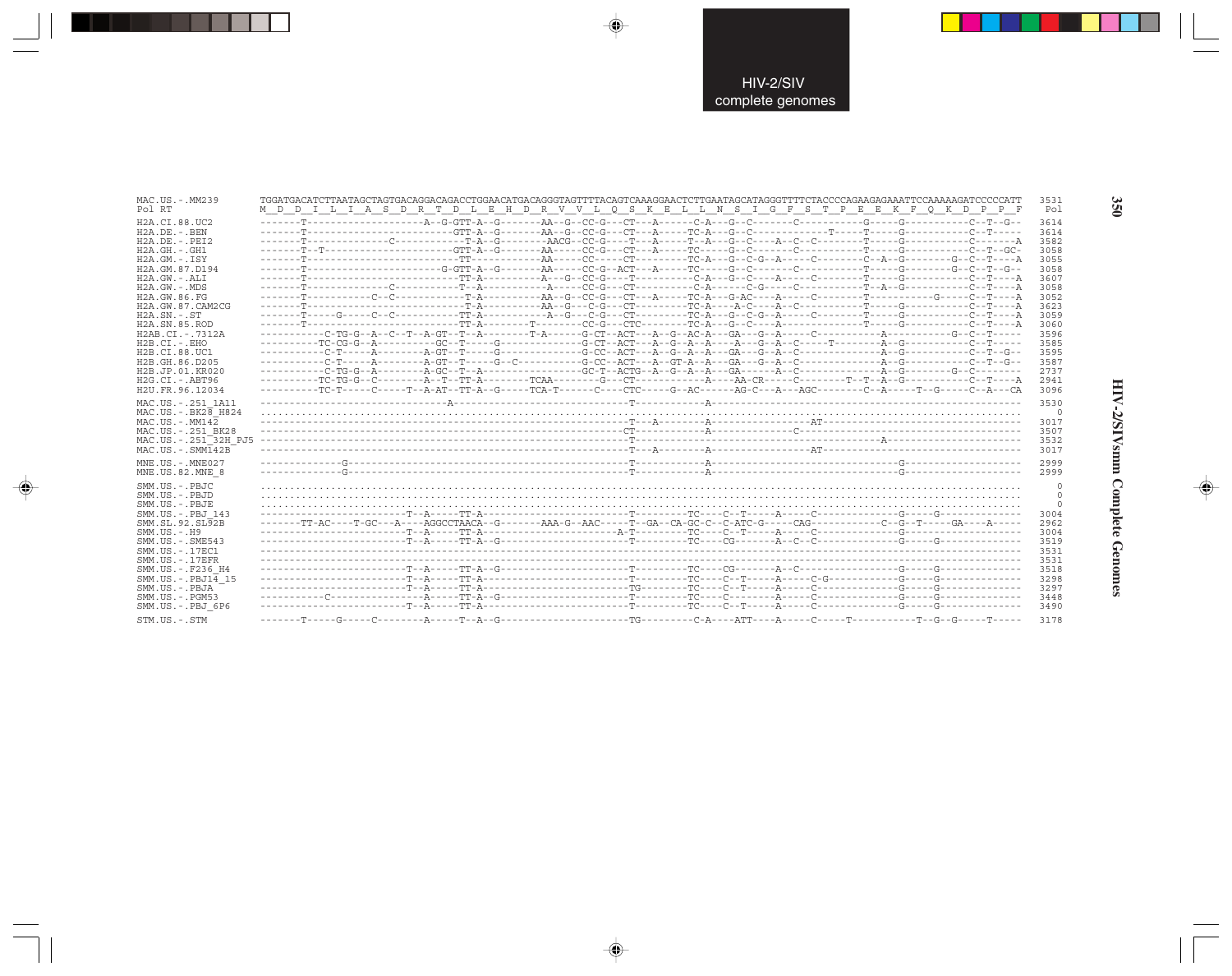| MAC.US.-.MM239                                                                                                                                          | TCAATGGATGGGGTACGAATTGTGGCCAACAAAATGGAAGTTGCAAAAGATAGAGTTGCCACAAAGAGAGACCTGGACAGTGAATGATATACAGAAGTTAGTAGGAGTATTAAATTGGGCAGCTCAAATT | 3661                                                     |
|---------------------------------------------------------------------------------------------------------------------------------------------------------|------------------------------------------------------------------------------------------------------------------------------------|----------------------------------------------------------|
| Pol RT                                                                                                                                                  | Q W M G Y E L W P T K W K L Q K I E L P Q R E T W T V N D I Q K L V G V L N W A A Q I                                              | Pol                                                      |
| H2A.CI.88.UC2                                                                                                                                           |                                                                                                                                    | 3744                                                     |
| $H2A.DE. - .BEN$                                                                                                                                        |                                                                                                                                    | 3744                                                     |
| $H2A.DE. - .PEI2$                                                                                                                                       |                                                                                                                                    | 3712                                                     |
| $H2A.GH. - .GH1$                                                                                                                                        |                                                                                                                                    | 3188                                                     |
| $H2A.GM. - . TSY$                                                                                                                                       |                                                                                                                                    | 3185                                                     |
| H2A.GM.87.D194                                                                                                                                          | -----------C--T-------------T-------AC----G--A--C-A--T--G-A-----A-TA-------C---C--A--AC---------T--G--C--C--G--G--C-               | 3188                                                     |
| $H2A.GW. - .ALI$                                                                                                                                        |                                                                                                                                    | 3737                                                     |
| $H2A.GW. - .MDS$                                                                                                                                        |                                                                                                                                    | 3188                                                     |
| H2A.GW.86.FG                                                                                                                                            |                                                                                                                                    | 3182                                                     |
| H2A.GW.87.CAM2CG                                                                                                                                        |                                                                                                                                    | 3753                                                     |
| $H2A$ . $SN. - . ST$                                                                                                                                    |                                                                                                                                    | 3189                                                     |
| H <sub>2</sub> A.SN.85.ROD                                                                                                                              |                                                                                                                                    | 3190                                                     |
| $H2AB.CI. - .7312A$                                                                                                                                     | $C--G--\cdots-T-T-T-GC-C--\cdots-AG-G--\cdots-C--\cdots-A--\cdots-A-$                                                              | 3726                                                     |
| $H2B.CI.-.EHO$                                                                                                                                          |                                                                                                                                    | 3715                                                     |
| H2B.CI.88.UC1                                                                                                                                           |                                                                                                                                    | 3725                                                     |
| H2B.GH.86.D205                                                                                                                                          |                                                                                                                                    | 3717                                                     |
| H <sub>2</sub> B.JP.01.KR020                                                                                                                            |                                                                                                                                    | 2867                                                     |
| $H2G.CI.-ABT96$                                                                                                                                         | ------------A--T-----R-------A---G-----AC-A--------TA-CC----MG---A------T--------A-------T--A--AC-------G--C-G--Y-----------GC-A   | 3071                                                     |
| H2U.FR.96.12034                                                                                                                                         |                                                                                                                                    | 3226                                                     |
| MAC.US. - . 251 1A11                                                                                                                                    |                                                                                                                                    | 3660                                                     |
| $MAC. US. - . BK2B$ H824                                                                                                                                |                                                                                                                                    | $\circ$                                                  |
| $MAC. US. - . MM142$                                                                                                                                    |                                                                                                                                    | 3147                                                     |
| MAC.US.-.251 BK28                                                                                                                                       |                                                                                                                                    | 3637                                                     |
| MAC.US.-.251 <sup>-32H</sup> PJ5                                                                                                                        |                                                                                                                                    | 3662                                                     |
| $MAC . US . - . SIM142B$                                                                                                                                |                                                                                                                                    | 3147                                                     |
| $MNE. US.-. MNE027$                                                                                                                                     |                                                                                                                                    | 3129                                                     |
| MNE.US.82.MNE 8                                                                                                                                         |                                                                                                                                    | 3129                                                     |
| SMM.US.-.PBJC<br>$SMM. US. - PBJD$<br>SMM.US.-.PBJE<br>SMM.US.-.PBJ 143<br>SMM.SL.92.SL92B<br>$SMM. US. - . H9$<br>SMM.US. - . SME543<br>SMM.US.-.17EC1 | $C- G-1$                                                                                                                           | 0<br>$\mathbf 0$<br>3134<br>3092<br>3134<br>3649<br>3661 |
| $SMM. US. - .17EFR$                                                                                                                                     |                                                                                                                                    | 3661                                                     |
| SMM.US. - .F236 H4                                                                                                                                      | $C- G-1$                                                                                                                           | 3648                                                     |
| SMM.US. - . $PRJ1\overline{4}$ 15                                                                                                                       |                                                                                                                                    | 3428                                                     |
| SMM.US.-.PBJA                                                                                                                                           | $C- G-1$                                                                                                                           | 3427                                                     |
| SMM.US.-.PGM53                                                                                                                                          |                                                                                                                                    | 3578                                                     |
| SMM.US.-.PBJ 6P6                                                                                                                                        | $C- G-1$                                                                                                                           | 3620                                                     |
| STM.US.-.STM                                                                                                                                            |                                                                                                                                    | 3308                                                     |

 $\begin{picture}(20,5) \put(0,0){\vector(0,1){10}} \put(15,0){\vector(0,1){10}} \put(15,0){\vector(0,1){10}} \put(15,0){\vector(0,1){10}} \put(15,0){\vector(0,1){10}} \put(15,0){\vector(0,1){10}} \put(15,0){\vector(0,1){10}} \put(15,0){\vector(0,1){10}} \put(15,0){\vector(0,1){10}} \put(15,0){\vector(0,1){10}} \put(15,0){\vector(0,1){10}} \put(15,0){\vector(0,$ 

a shekara 1960

 $\overrightarrow{\phantom{a}}$ 

 $\frac{1}{\sqrt{2}}$ 

# HIV-2/SIVsmm Complete Genomes

 $\begin{picture}(20,5) \put(0,0){\line(1,0){10}} \put(15,0){\line(1,0){10}} \put(15,0){\line(1,0){10}} \put(15,0){\line(1,0){10}} \put(15,0){\line(1,0){10}} \put(15,0){\line(1,0){10}} \put(15,0){\line(1,0){10}} \put(15,0){\line(1,0){10}} \put(15,0){\line(1,0){10}} \put(15,0){\line(1,0){10}} \put(15,0){\line(1,0){10}} \put(15,0){\line(1,$ 

 $\overline{\phantom{0}}$ 

 $\Box$ 

. . .

٠

HIV-2/SIV<br>complete genomes

351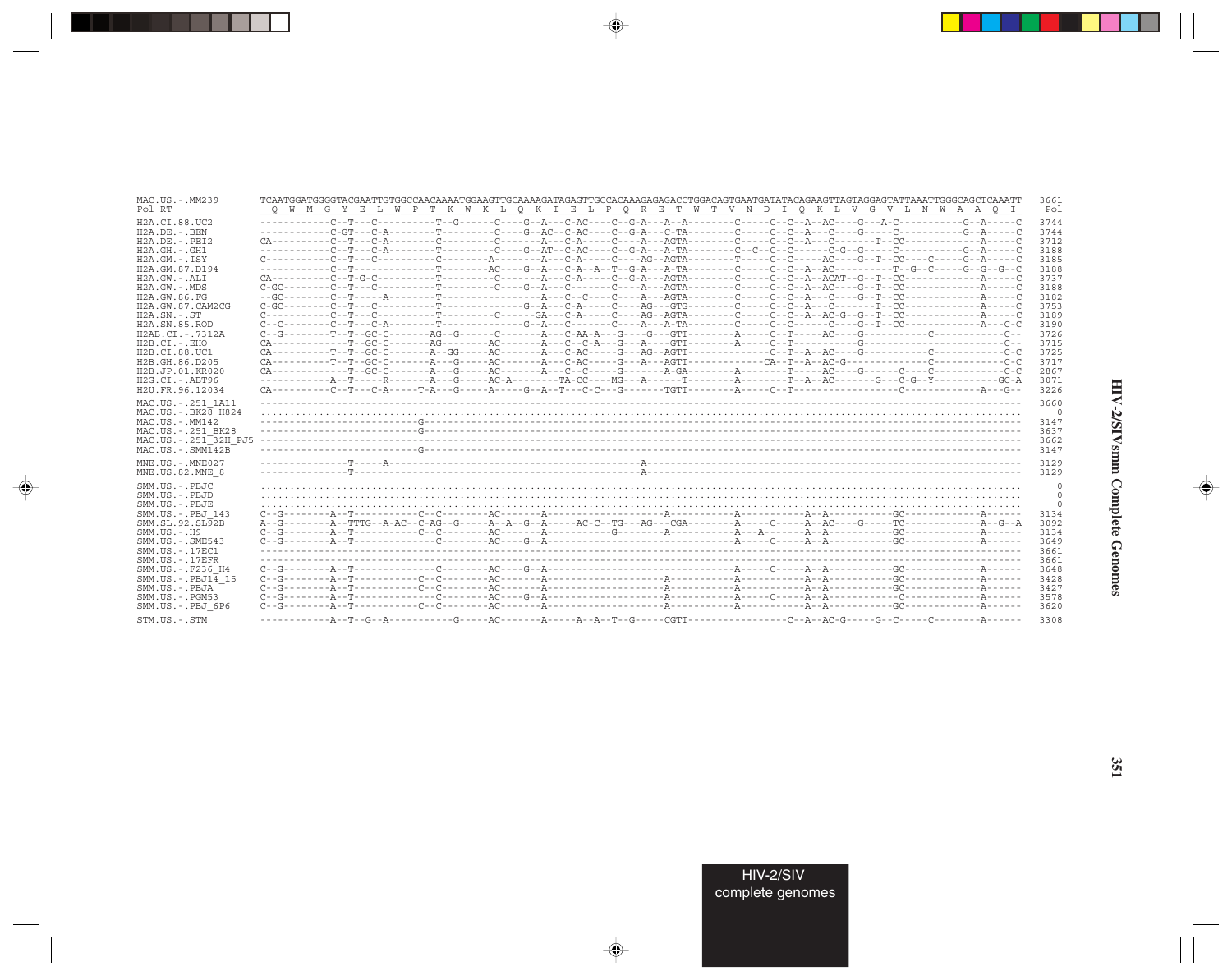| MAC.US.-.MM239                                                                                                                                                                                  |                                                                                       | 3791                                                 |
|-------------------------------------------------------------------------------------------------------------------------------------------------------------------------------------------------|---------------------------------------------------------------------------------------|------------------------------------------------------|
| Pol RT                                                                                                                                                                                          | Y P G I K T K H L C R L I R G K M T L T E E V Q W T E M A E A E Y E E N K I I L S Q E | Pol                                                  |
| H2A.CI.88.UC2                                                                                                                                                                                   |                                                                                       | 3874                                                 |
| $H2A.DE. - .BEN$                                                                                                                                                                                |                                                                                       | 3874                                                 |
| $H2A.DE. - .PEI2$                                                                                                                                                                               |                                                                                       | 3842                                                 |
| $H2A.GH.-.GH1$                                                                                                                                                                                  |                                                                                       | 3318                                                 |
| $H2A.GM. - TSY$                                                                                                                                                                                 |                                                                                       | 3315                                                 |
| H2A.GM.87.D194                                                                                                                                                                                  |                                                                                       | 3318                                                 |
| $H2A.GW. - .ALI$                                                                                                                                                                                |                                                                                       | 3867                                                 |
| H2A.GW.-.MDS                                                                                                                                                                                    |                                                                                       | 3318                                                 |
| H2A.GW.86.FG                                                                                                                                                                                    |                                                                                       | 3312                                                 |
| H2A.GW.87.CAM2CG                                                                                                                                                                                |                                                                                       | 3883                                                 |
| $H2A$ . $SN. - . ST$                                                                                                                                                                            |                                                                                       | 3319                                                 |
| H2A.SN.85.ROD                                                                                                                                                                                   |                                                                                       | 3320                                                 |
| H2AB.CI.-.7312A                                                                                                                                                                                 |                                                                                       | 3856                                                 |
| $H2B.CI.-.EHO$                                                                                                                                                                                  |                                                                                       | 3845                                                 |
| H2B.CI.88.UC1                                                                                                                                                                                   |                                                                                       | 3855                                                 |
| H2B.GH.86.D205                                                                                                                                                                                  |                                                                                       | 3847                                                 |
| H2B.JP.01.KR020                                                                                                                                                                                 |                                                                                       | 2997                                                 |
| H2G.CI.-.ABT96                                                                                                                                                                                  |                                                                                       | 3201                                                 |
| H2U.FR.96.12034                                                                                                                                                                                 |                                                                                       | 3356                                                 |
| MAC.US. - . 251 1A11<br>$MAC. US. - . BK2B$ H824<br>$MAC. US.-. MM142$<br>MAC.US. - . 251 BK28<br>MAC.US.-.251 32H PJ5<br>$MAC . US . - . SIM142B$                                              |                                                                                       | 3790<br>$\Omega$<br>3277<br>3767<br>3792<br>3277     |
| $MNE. US.-. MNE027$                                                                                                                                                                             |                                                                                       | 3259                                                 |
| MNE.US.82.MNE 8                                                                                                                                                                                 |                                                                                       | 3259                                                 |
| SMM.US.-.PBJC<br>SMM.US.-.PBJD<br>SMM.US.-.PBJE<br>SMM.US.-.PBJ 143<br>SMM.SL.92.SL92B<br>$SMM. US. - . H9$<br>$SMM.US. - .SME543$<br>SMM.US.-.17EC1<br>$SMM. US. - .17EFR$<br>SMM.US.-.F236 H4 |                                                                                       | 3264<br>3222<br>3264<br>3779<br>3791<br>3791<br>3778 |
| SMM.US.-.PBJ14 15                                                                                                                                                                               |                                                                                       | 3558                                                 |
| SMM.US.-.PBJA                                                                                                                                                                                   |                                                                                       | 3557                                                 |
| SMM.US.-.PGM53                                                                                                                                                                                  |                                                                                       | 3708                                                 |
| SMM.US.-.PBJ 6P6                                                                                                                                                                                |                                                                                       | 3750                                                 |
| STM.US.-.STM                                                                                                                                                                                    |                                                                                       | 3438                                                 |

 $\Rightarrow$ 

 $\bigoplus$ 

 $\color{red} \bigoplus$ 

352

 $\Rightarrow$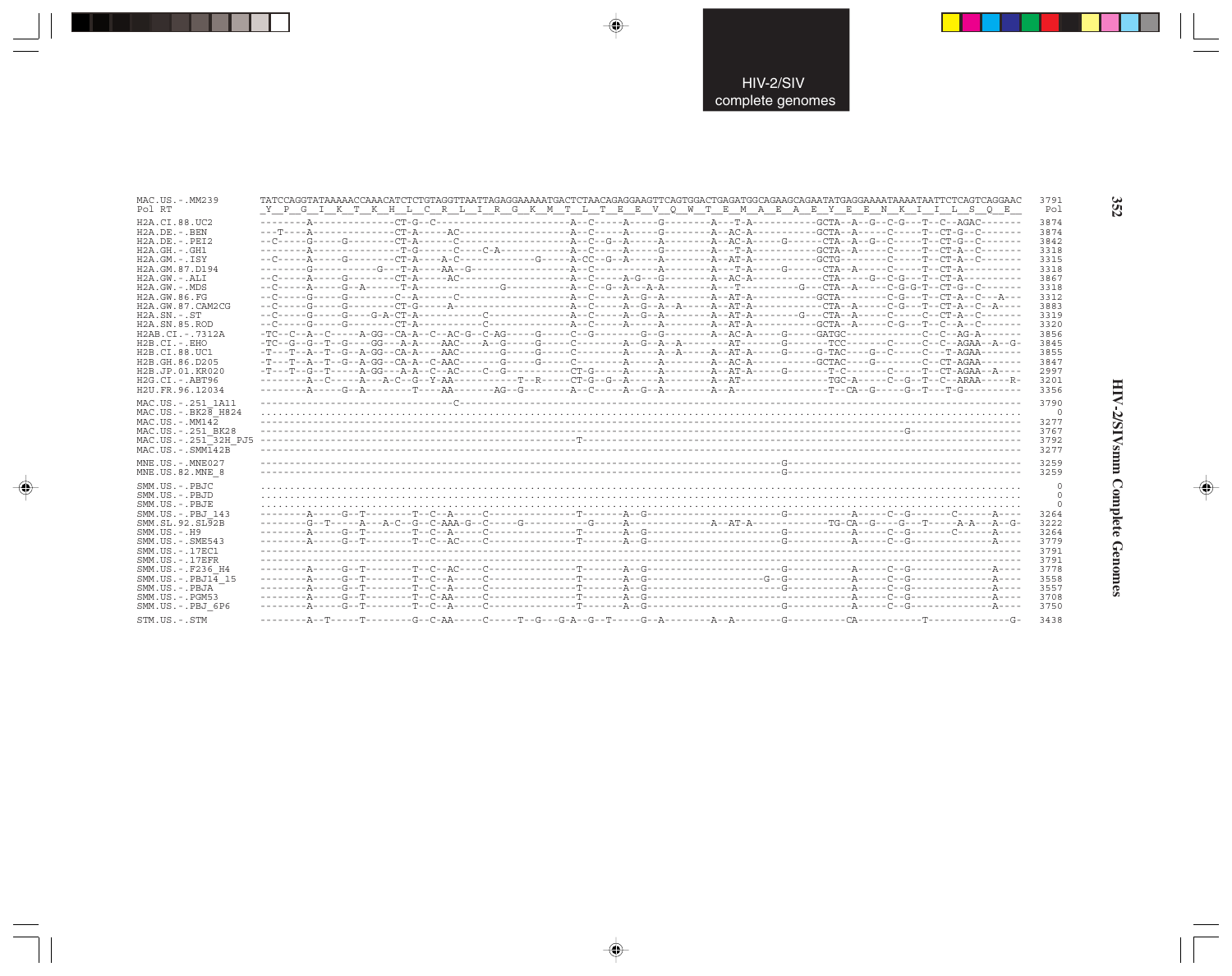| MAC.US.-.MM239                                                                                                                                                                   | AAGAAGGATGTTATTACCAAGAAGGCAAGCCATTAGAAGCCACGGTAATAAAGAGTCAGGACAATCAGTGGTCTTATAAAATTCACCAAGAAGACAAAATACTGAAAGTAGGAAAATTTGCAAAGATAAA                                                                                                                                                                                                                                                                                                                                                                       | 3921                                                    |
|----------------------------------------------------------------------------------------------------------------------------------------------------------------------------------|----------------------------------------------------------------------------------------------------------------------------------------------------------------------------------------------------------------------------------------------------------------------------------------------------------------------------------------------------------------------------------------------------------------------------------------------------------------------------------------------------------|---------------------------------------------------------|
| Pol RT                                                                                                                                                                           | Q E G C Y Y Q E G K P L E A T V I K S Q D N Q W S Y K I H Q E D K I L K V G K F A K I K                                                                                                                                                                                                                                                                                                                                                                                                                  | Pol                                                     |
| H <sub>2</sub> A CT 88 UC <sub>2</sub>                                                                                                                                           |                                                                                                                                                                                                                                                                                                                                                                                                                                                                                                          | 4004                                                    |
| $H2A.DE. - .BEN$                                                                                                                                                                 |                                                                                                                                                                                                                                                                                                                                                                                                                                                                                                          | 4004                                                    |
| $H2A$ . DE. - . PET2                                                                                                                                                             |                                                                                                                                                                                                                                                                                                                                                                                                                                                                                                          | 3972                                                    |
| $H2A.GH. - .GH1$                                                                                                                                                                 |                                                                                                                                                                                                                                                                                                                                                                                                                                                                                                          | 3448                                                    |
| $H2A.GM.-.ISY$                                                                                                                                                                   |                                                                                                                                                                                                                                                                                                                                                                                                                                                                                                          | 3445                                                    |
| H2A.GM.87.D194                                                                                                                                                                   |                                                                                                                                                                                                                                                                                                                                                                                                                                                                                                          | 3448                                                    |
| $H2A.GW. - .ALI$                                                                                                                                                                 |                                                                                                                                                                                                                                                                                                                                                                                                                                                                                                          | 3997                                                    |
| H2A.GW.-.MDS                                                                                                                                                                     |                                                                                                                                                                                                                                                                                                                                                                                                                                                                                                          | 3448                                                    |
| H2A.GW.86.FG                                                                                                                                                                     |                                                                                                                                                                                                                                                                                                                                                                                                                                                                                                          | 3442                                                    |
| H2A.GW.87.CAM2CG                                                                                                                                                                 |                                                                                                                                                                                                                                                                                                                                                                                                                                                                                                          | 4013                                                    |
| $H2A.SN.-.ST$                                                                                                                                                                    |                                                                                                                                                                                                                                                                                                                                                                                                                                                                                                          | 3449                                                    |
| H <sub>2</sub> A.SN.85.ROD                                                                                                                                                       |                                                                                                                                                                                                                                                                                                                                                                                                                                                                                                          | 3450                                                    |
| H2AB.CI.-.7312A                                                                                                                                                                  |                                                                                                                                                                                                                                                                                                                                                                                                                                                                                                          | 3986                                                    |
| $H2B.CI.-.EHO$                                                                                                                                                                   |                                                                                                                                                                                                                                                                                                                                                                                                                                                                                                          | 3975                                                    |
| H2B.CI.88.UC1                                                                                                                                                                    |                                                                                                                                                                                                                                                                                                                                                                                                                                                                                                          | 3985                                                    |
| H2B.GH.86.D205                                                                                                                                                                   |                                                                                                                                                                                                                                                                                                                                                                                                                                                                                                          | 3977                                                    |
| H2B.JP.01.KR020                                                                                                                                                                  |                                                                                                                                                                                                                                                                                                                                                                                                                                                                                                          | 3127                                                    |
| $H2G.CI.-ABT96$                                                                                                                                                                  |                                                                                                                                                                                                                                                                                                                                                                                                                                                                                                          | 3331                                                    |
| H2U.FR.96.12034<br>MAC.US. - . 251 1A11<br>MAC.US. - . BK28 H824<br>$MAC. US. - . MM142$<br>MAC.US. - . 251 BK28<br>MAC.US.-.251 <sup>-32H</sup> PJ5<br>$MAC . US . - . SIMT42B$ |                                                                                                                                                                                                                                                                                                                                                                                                                                                                                                          | 3486<br>3920<br>$\circ$<br>3407<br>3897<br>3922<br>3407 |
| $MNE. US.-. MNE027$                                                                                                                                                              |                                                                                                                                                                                                                                                                                                                                                                                                                                                                                                          | 3389                                                    |
| MNE.US.82.MNE 8                                                                                                                                                                  |                                                                                                                                                                                                                                                                                                                                                                                                                                                                                                          | 3389                                                    |
| SMM US - PBJC                                                                                                                                                                    |                                                                                                                                                                                                                                                                                                                                                                                                                                                                                                          | $\mathbf 0$                                             |
| SMM.US.-.PBJD                                                                                                                                                                    |                                                                                                                                                                                                                                                                                                                                                                                                                                                                                                          | $\mathbf 0$                                             |
| SMM.US.-.PBJE                                                                                                                                                                    |                                                                                                                                                                                                                                                                                                                                                                                                                                                                                                          | $\mathbf 0$                                             |
| SMM.US. - PBJ 143                                                                                                                                                                |                                                                                                                                                                                                                                                                                                                                                                                                                                                                                                          | 3394                                                    |
| SMM.SL.92.SL92B                                                                                                                                                                  |                                                                                                                                                                                                                                                                                                                                                                                                                                                                                                          | 3352                                                    |
| $SMM. US. - . H9$                                                                                                                                                                | $\underbrace{\texttt{C--G--}\dots\texttt{-C--G--G--G--G--G--A--}\dots\texttt{-C--G--A}\dots\texttt{-G--}\dots\texttt{-T--}\dots\texttt{-A--}\dots\texttt{-A--}\dots\texttt{-A--}\dots\texttt{-G--}\dots\texttt{-G--}\dots\texttt{-G--}\dots\texttt{-C--}\dots\texttt{-G--}\dots\texttt{-G--}\dots\texttt{-G--}\dots\texttt{-G--}\dots\texttt{-G--}\dots\texttt{-G--}\dots\texttt{-G--}\dots\texttt{-G--}\dots\texttt{-G--}\dots\texttt{-G--}\dots\texttt{-G--}\dots\texttt{-G--}\dots\texttt{-G--}\dots$ | 3394                                                    |
| SMM.US.-.SME543                                                                                                                                                                  |                                                                                                                                                                                                                                                                                                                                                                                                                                                                                                          | 3909                                                    |
| SMM. US. - . 17EC1                                                                                                                                                               |                                                                                                                                                                                                                                                                                                                                                                                                                                                                                                          | 3921                                                    |
| $SMM. US. - .17EFR$                                                                                                                                                              |                                                                                                                                                                                                                                                                                                                                                                                                                                                                                                          | 3921                                                    |
| SMM.US. - .F236 H4                                                                                                                                                               |                                                                                                                                                                                                                                                                                                                                                                                                                                                                                                          | 3908                                                    |
| $SMM.US.-.PBJ14$ 15                                                                                                                                                              |                                                                                                                                                                                                                                                                                                                                                                                                                                                                                                          | 3688                                                    |
| SMM.US.-.PBJA                                                                                                                                                                    |                                                                                                                                                                                                                                                                                                                                                                                                                                                                                                          | 3687                                                    |
| $SMM.US. - . PGM53$                                                                                                                                                              |                                                                                                                                                                                                                                                                                                                                                                                                                                                                                                          | 3838                                                    |
| SMM.US.-.PBJ 6P6                                                                                                                                                                 |                                                                                                                                                                                                                                                                                                                                                                                                                                                                                                          | 3880                                                    |
| STM.US.-.STM                                                                                                                                                                     |                                                                                                                                                                                                                                                                                                                                                                                                                                                                                                          | 3568                                                    |

 $\begin{picture}(20,5) \put(0,0){\vector(0,1){10}} \put(15,0){\vector(0,1){10}} \put(15,0){\vector(0,1){10}} \put(15,0){\vector(0,1){10}} \put(15,0){\vector(0,1){10}} \put(15,0){\vector(0,1){10}} \put(15,0){\vector(0,1){10}} \put(15,0){\vector(0,1){10}} \put(15,0){\vector(0,1){10}} \put(15,0){\vector(0,1){10}} \put(15,0){\vector(0,1){10}} \put(15,0){\vector(0,$ 

a shekara 1960

 $\overrightarrow{\phantom{a}}$ 

 $\equiv$ 

HIV-2/SIVsmm Complete Genomes

 $\begin{picture}(20,5) \put(0,0){\line(1,0){10}} \put(15,0){\line(1,0){10}} \put(15,0){\line(1,0){10}} \put(15,0){\line(1,0){10}} \put(15,0){\line(1,0){10}} \put(15,0){\line(1,0){10}} \put(15,0){\line(1,0){10}} \put(15,0){\line(1,0){10}} \put(15,0){\line(1,0){10}} \put(15,0){\line(1,0){10}} \put(15,0){\line(1,0){10}} \put(15,0){\line(1,$ 

 $\equiv$ 

e<br>G

 $\Box$ 

. . .

٠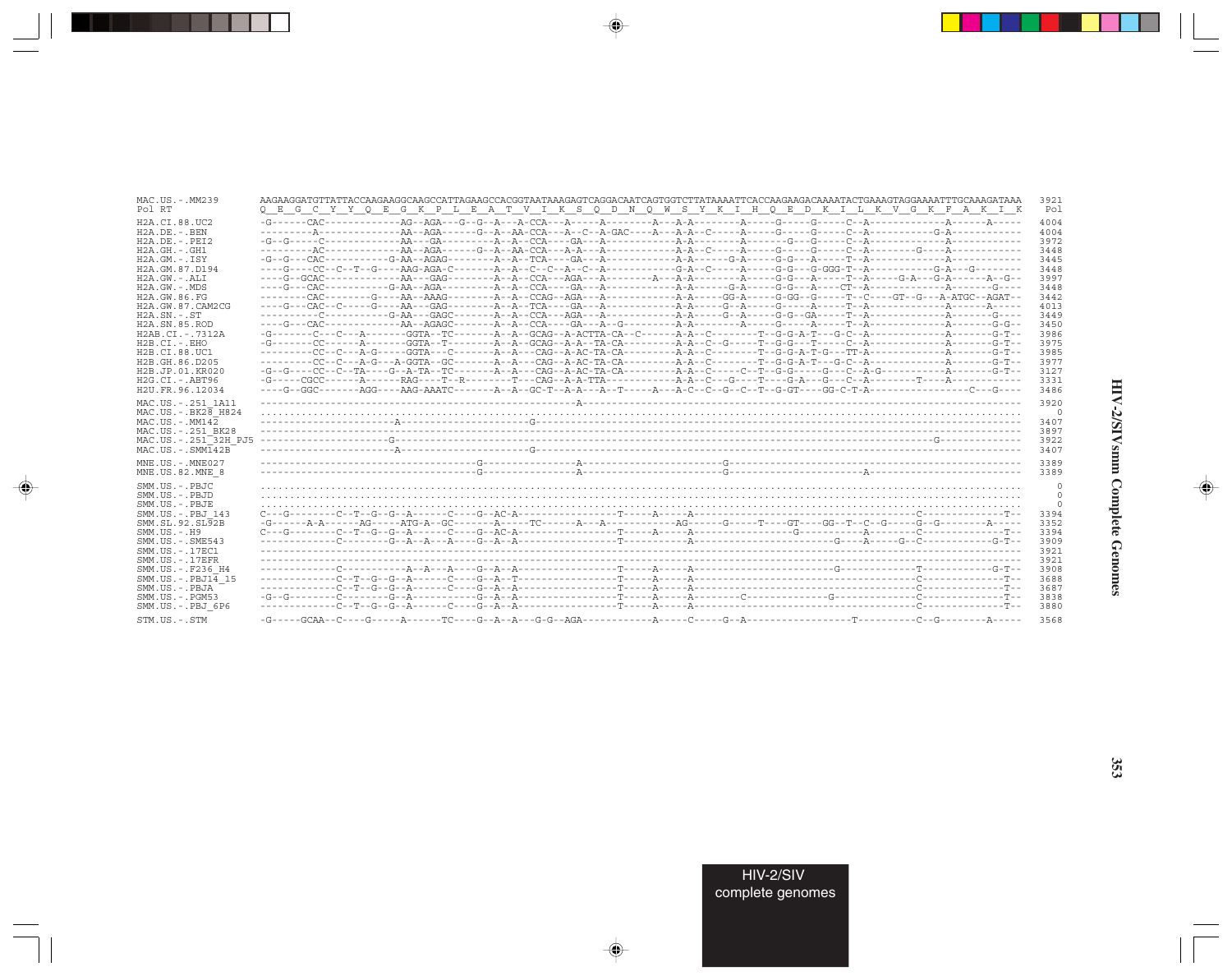| MAC.US. - . MM239<br>Pol RT                                                                                                                                                                                                                                                                                                      | 4051<br>GAATACACATACCAATGGAGTGAGACTATTAGCACATGTAATACAGAAAATAGGAAAGGAAGCAATAGTGATCTGGGGACAGGTCCCAAAATTCCACTTACCAGTTGAGAAGGATGTATGGGAACAGTGG<br>N T H T N G V R L L A H V I Q K I G K E A I V I W G Q V P K F H L P V E K D V W E Q W<br>Pol                                         |                                 |
|----------------------------------------------------------------------------------------------------------------------------------------------------------------------------------------------------------------------------------------------------------------------------------------------------------------------------------|------------------------------------------------------------------------------------------------------------------------------------------------------------------------------------------------------------------------------------------------------------------------------------|---------------------------------|
| H2A.CI.88.UC2<br>H2A.DE. - . BEN<br>$H2A.DE. - .PEI2$<br>$H2A.GH.-.GH1$<br>$H2A.GM.-.ISY$<br>H2A.GM.87.D194<br>H2A.GW.-.ALI<br>H2A.GW.-.MDS<br>H2A.GW.86.FG<br>H2A.GW.87.CAM2CG<br>$H2A.SN.-.ST$<br>H2A.SN.85.ROD<br>H2AB.CI.-.7312A<br>$H2B.CI.-.EHO$<br>H2B.CI.88.UC1<br>H2B.GH.86.D205<br>H2B.JP.01.KR020<br>$H2G.CI.-.ABT96$ | 4134<br>4134<br>4102<br>3578<br>3575<br>3578<br>4127<br>3578<br>3572<br>4143<br>3579<br>3580<br>4116<br>4105<br>4115<br>4107<br>3257<br>A-----C-----A--------A---T----G--T-----GG-C--A--R-------------C----A-A-A------A-AT-A--CTTC--T--TC-G-----A--A-G---CACC--------A----<br>3461 |                                 |
| H2U.FR.96.12034<br>MAC.US. - . 251 1A11<br>$MAC. US. - . BK28$ H824<br>$MAC. US. - . MM142$<br>MAC.US.-.251 BK28<br>MAC.US.-.251 <sup>-32H</sup> PJ5<br>$MAC . US . - . SIM142B$                                                                                                                                                 | 3616<br>4050<br>3537<br>4027<br>4052<br>3537                                                                                                                                                                                                                                       | $\circ$                         |
| MNE.US.-.MNE027                                                                                                                                                                                                                                                                                                                  |                                                                                                                                                                                                                                                                                    |                                 |
| MNE.US.82.MNE 8                                                                                                                                                                                                                                                                                                                  | 3519<br>3519                                                                                                                                                                                                                                                                       |                                 |
| SMM.US.-.PBJC<br>SMM.US.-.PBJD<br>SMM.US.-.PBJE<br>SMM.US. - PBJ 143<br>SMM.SL.92.SL92B<br>$SMM. US. - . H9$<br>SMM.US.-.SME543<br>SMM.US.-.17EC1<br>$SMM$ . US. $-$ . 17EFR<br>SMM.US.-.F236 H4                                                                                                                                 | 3524<br>3482<br>3524<br>4039<br>4051<br>4051<br>4038                                                                                                                                                                                                                               | $\circ$<br>$\Omega$<br>$\Omega$ |
| $SMM.US.-.PBJ14$ 15<br>SMM.US.-.PBJA<br>SMM.US.-.PGM53<br>SMM.US.-.PBJ 6P6                                                                                                                                                                                                                                                       | 3818<br>3817<br>3968<br>4010                                                                                                                                                                                                                                                       |                                 |

 $\Rightarrow$ 

 $\Rightarrow$ 

 $\color{red} \blacklozenge$ 

354

HIV-2/SIVsmm Complete Genomes

 $\Rightarrow$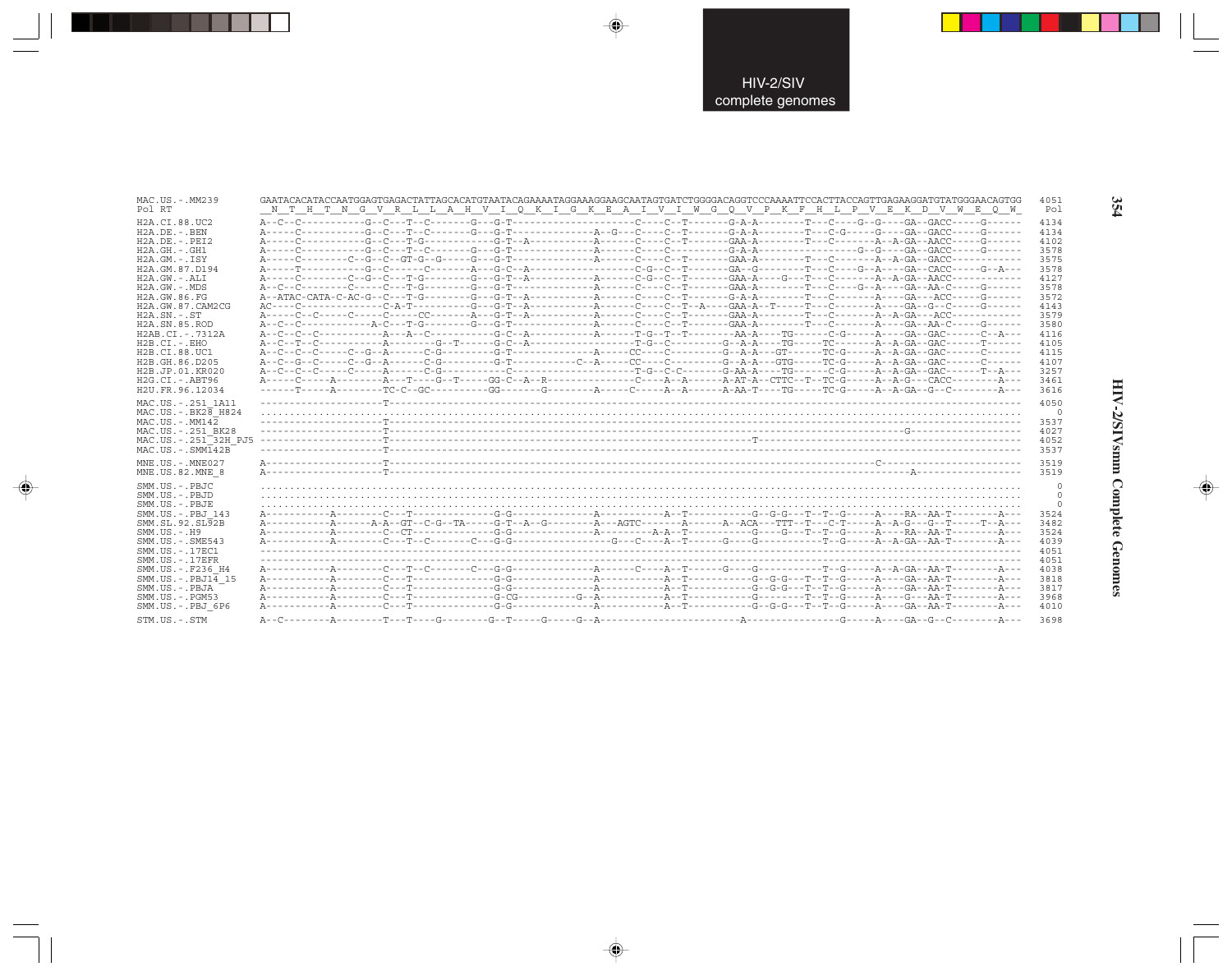|                                                                                                                                                                                                                                                                                                                                                 | Pol p51 end, p66 RT continues \/ Pol p15 RNAse start                                                                              |                                                                                                                                      |
|-------------------------------------------------------------------------------------------------------------------------------------------------------------------------------------------------------------------------------------------------------------------------------------------------------------------------------------------------|-----------------------------------------------------------------------------------------------------------------------------------|--------------------------------------------------------------------------------------------------------------------------------------|
| MAC.US.-.MM239                                                                                                                                                                                                                                                                                                                                  | TGGACAGACTATTGGCAGGTAACCTGGATACCGGAATGGGATTTTATCTCAACACCACCGCTAGTAAGATTAGTCTTCAATCTAGTGAAGGACCCTATAGAGGGAGAAGAACCTATTATACAGATGGAT | 4181                                                                                                                                 |
| Pol RT                                                                                                                                                                                                                                                                                                                                          | W T D Y W Q V T W I P E W D F I S T P P L V R L V F N L V K D P I E G E E T Y Y T D G                                             | Pol                                                                                                                                  |
| H <sub>2</sub> A.CI.88.UC <sub>2</sub><br>$H2A.DE. - .BEN$<br>$H2A.DE. - .PEI2$<br>$H2A.GH. - .GH1$<br>$H2A.GM.-.ISY$<br>H2A.GM.87.D194<br>$H2A.GW. - .ALI$<br>$H2A.GW. - .MDS$<br>H2A.GW.86.FG<br>H2A.GW.87.CAM2CG<br>$H2A.SN.-.ST$<br>H2A.SN.85.ROD<br>H2AB.CI.-.7312A<br>$H2B.CI.-EHO$<br>H2B.CI.88.UC1<br>H2B.GH.86.D205<br>H2B.JP.01.KR020 | --------T--C-----A--G--T-----C--A--------C---G-------C----AT-G-----GC---C--A---C------C-------CC----AAAG-T---------C--C-------G-  | 4264<br>4264<br>4232<br>3708<br>3705<br>3708<br>4257<br>3708<br>3702<br>4273<br>3709<br>3710<br>4246<br>4235<br>4245<br>4237<br>3387 |
| $H2G.CI.-.ABT96$                                                                                                                                                                                                                                                                                                                                |                                                                                                                                   | 3591                                                                                                                                 |
| H2U.FR.96.12034                                                                                                                                                                                                                                                                                                                                 | -----T-------------C-----G-C-TA--C--------G-A--C--------C--G--G--G---C-G-CA-AT--------A--A--AT--CTA----G--A-------------C-        | 3743                                                                                                                                 |
| MAC.US. - . 251 1A11<br>MAC.US. - . BK28 H824<br>$MAC$ . U.S. - $MM142$<br>MAC.US. - . 251 BK28<br>MAC.US. - . 251 <sup>-32H</sup> PJ5<br>$MAC. US. - . SIM142B$<br>MNE.US.-.MNE027                                                                                                                                                             |                                                                                                                                   | 4180<br>$\circ$<br>3667<br>4157<br>4182<br>3667<br>3649                                                                              |
| MNE.US.82.MNE 8                                                                                                                                                                                                                                                                                                                                 |                                                                                                                                   | 3649                                                                                                                                 |
| SMM.US.-.PBJC<br>SMM.US.-.PBJD<br>SMM.US.-.PBJE<br>SMM.US. -. PBJ 143<br>SMM.SL.92.SL92B<br>$SMM.US.-.H9$<br>$SMM. US. - . SME543$<br>SMM.US. - . 17EC1<br>$SMM. US. - .17EFR$                                                                                                                                                                  |                                                                                                                                   | $\mathbf 0$<br>$\Omega$<br>3654<br>3612<br>3654<br>4169<br>4181<br>4181                                                              |
| SMM.US. - . F236 H4<br>$SMM.US.-.PBJ1\overline{4}15$<br>SMM.US.-.PBJA<br>$SMM. US. - . PGM53$<br>SMM.US.-.PBJ 6P6                                                                                                                                                                                                                               |                                                                                                                                   | 4168<br>3948<br>3947<br>4098<br>4140                                                                                                 |
| $STM.$ US $. - .$ $STM$                                                                                                                                                                                                                                                                                                                         |                                                                                                                                   | 3828                                                                                                                                 |

 $\begin{picture}(20,5) \put(0,0){\vector(0,1){10}} \put(15,0){\vector(0,1){10}} \put(15,0){\vector(0,1){10}} \put(15,0){\vector(0,1){10}} \put(15,0){\vector(0,1){10}} \put(15,0){\vector(0,1){10}} \put(15,0){\vector(0,1){10}} \put(15,0){\vector(0,1){10}} \put(15,0){\vector(0,1){10}} \put(15,0){\vector(0,1){10}} \put(15,0){\vector(0,1){10}} \put(15,0){\vector(0,$ 

. . . .

 $\overrightarrow{\phantom{a}}$ 

 $\frac{1}{\sqrt{2}}$ 

HIV-2/SIVsmm Complete Genomes

 $\begin{picture}(20,5) \put(0,0){\line(1,0){10}} \put(15,0){\line(1,0){10}} \put(15,0){\line(1,0){10}} \put(15,0){\line(1,0){10}} \put(15,0){\line(1,0){10}} \put(15,0){\line(1,0){10}} \put(15,0){\line(1,0){10}} \put(15,0){\line(1,0){10}} \put(15,0){\line(1,0){10}} \put(15,0){\line(1,0){10}} \put(15,0){\line(1,0){10}} \put(15,0){\line(1,$ 

 $\blacksquare$ 

 $\Box$ 

**355**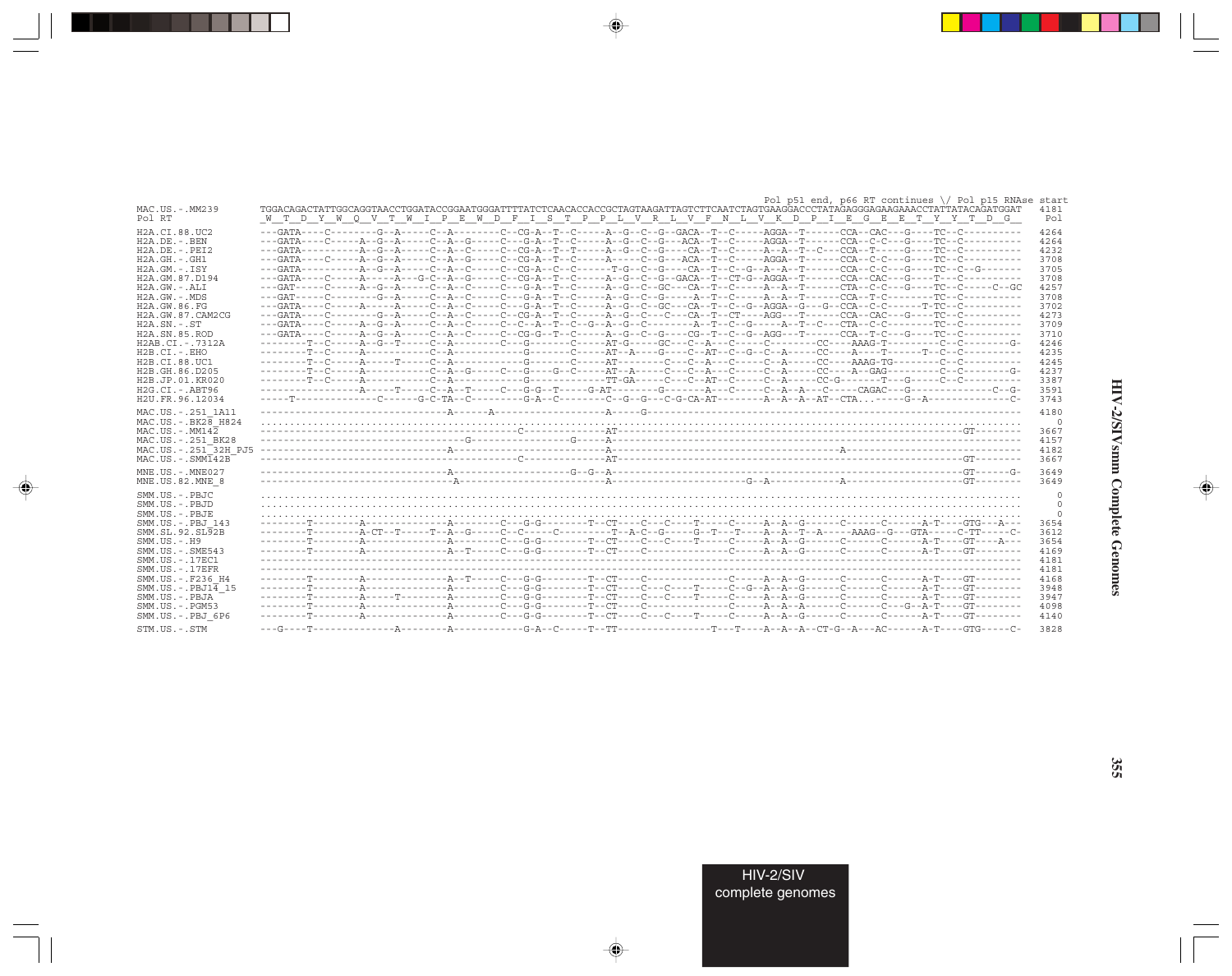| MAC.US.-.MM239                                                                                                                                                                                     | CATGTAATAAACAGTCAAAAGAAGGGAAAGCAGGATATATCACAGATAGGGGCAAAGACAAAGTAAAAGTGTTAGAACAGACTACTAATCAACCAGAATTGGAAGCATTTCTCATGGCATTGACAGA                                                                                                                                                                                                                                                                                                                                                                                                                                                             | 4311                                                                   |
|----------------------------------------------------------------------------------------------------------------------------------------------------------------------------------------------------|---------------------------------------------------------------------------------------------------------------------------------------------------------------------------------------------------------------------------------------------------------------------------------------------------------------------------------------------------------------------------------------------------------------------------------------------------------------------------------------------------------------------------------------------------------------------------------------------|------------------------------------------------------------------------|
| Pol p15                                                                                                                                                                                            | S C N K Q S K E G K A G Y I T D R G K D K V K V L E Q T T N Q Q A E L E A F L M A L T D                                                                                                                                                                                                                                                                                                                                                                                                                                                                                                     | Pol                                                                    |
| H2A.CI.88.UC2                                                                                                                                                                                      |                                                                                                                                                                                                                                                                                                                                                                                                                                                                                                                                                                                             | 4394                                                                   |
| $H2A.DE. - .BEN$                                                                                                                                                                                   |                                                                                                                                                                                                                                                                                                                                                                                                                                                                                                                                                                                             | 4394                                                                   |
| $H2A.DE. - .PEI2$                                                                                                                                                                                  |                                                                                                                                                                                                                                                                                                                                                                                                                                                                                                                                                                                             | 4362                                                                   |
| $H2A.GH. - .GH1$                                                                                                                                                                                   |                                                                                                                                                                                                                                                                                                                                                                                                                                                                                                                                                                                             | 3838                                                                   |
| $H2A.GM.-.ISY$                                                                                                                                                                                     |                                                                                                                                                                                                                                                                                                                                                                                                                                                                                                                                                                                             | 3835                                                                   |
| H2A.GM.87.D194                                                                                                                                                                                     |                                                                                                                                                                                                                                                                                                                                                                                                                                                                                                                                                                                             | 3838                                                                   |
| $H2A.GW.-.ALI$                                                                                                                                                                                     |                                                                                                                                                                                                                                                                                                                                                                                                                                                                                                                                                                                             | 4387                                                                   |
| H2A.GW.-.MDS                                                                                                                                                                                       |                                                                                                                                                                                                                                                                                                                                                                                                                                                                                                                                                                                             | 3838                                                                   |
| H2A.GW.86.FG                                                                                                                                                                                       |                                                                                                                                                                                                                                                                                                                                                                                                                                                                                                                                                                                             | 3832                                                                   |
| H2A.GW.87.CAM2CG                                                                                                                                                                                   | $-{\color{red}C} - {\color{red}C} - {\color{red}-C} - {\color{red}-C} - {\color{red}A} - {\color{red}-D} - {\color{red}-C} - {\color{red}-D} - {\color{red}-D} - {\color{red}-D} - {\color{red}-D} - {\color{red}-D} - {\color{red}-D} - {\color{red}-D} - {\color{red}-D} - {\color{red}-D} - {\color{red}-D} - {\color{red}-D} - {\color{red}-D} - {\color{red}-D} - {\color{red}-D} - {\color{red}-D} - {\color{red}-D} - {\color{red}-D} - {\color{red}-D} - {\color{red}-D} - {\color{red}-D} - {\color{$                                                                              | 4403                                                                   |
| $H2A.SN.-.ST$                                                                                                                                                                                      | $-{\color{red}C} - {\color{red}C} - {\color{red}C} - {\color{red}-C} - {\color{red}-A} - {\color{red}-C} - {\color{red}C} - {\color{red}-A} - {\color{red}-C} - {\color{red}A} - {\color{red}-C} - {\color{red}A} - {\color{red}-C} - {\color{red}-A} - {\color{red}-C} - {\color{red}G} - {\color{red}G} - {\color{red}G} - {\color{red}-C} - {\color{red}-C} - {\color{red}-C} - {\color{red}-C} - {\color{red}-C} - {\color{red}-C} - {\color{red}-C} - {\color{red}-C} - {\color{red}-C} - {\color{$                                                                                    | 3839                                                                   |
| H2A.SN.85.ROD                                                                                                                                                                                      |                                                                                                                                                                                                                                                                                                                                                                                                                                                                                                                                                                                             | 3840                                                                   |
| H2AB.CI.-.7312A                                                                                                                                                                                    | $-C--C-C-C-G-ACC---G---A--G---A--G---G---G---A-GC---A-GG---A--C-A---G---A--A---A---A---A---C--T---C--T---A--G-C-C--C---A--G-C-A--C-ACAG--A--C-ACAG--A--C-A.$                                                                                                                                                                                                                                                                                                                                                                                                                                | 4376                                                                   |
| $H2B.CI.-.EHO$                                                                                                                                                                                     |                                                                                                                                                                                                                                                                                                                                                                                                                                                                                                                                                                                             | 4365                                                                   |
| H2B.CI.88.UC1                                                                                                                                                                                      |                                                                                                                                                                                                                                                                                                                                                                                                                                                                                                                                                                                             | 4375                                                                   |
| H2B.GH.86.D205                                                                                                                                                                                     |                                                                                                                                                                                                                                                                                                                                                                                                                                                                                                                                                                                             | 4367                                                                   |
| H2B.JP.01.KR020                                                                                                                                                                                    |                                                                                                                                                                                                                                                                                                                                                                                                                                                                                                                                                                                             | 3517                                                                   |
| H2G.CI.-.ABT96                                                                                                                                                                                     | -C--C------ACC--C--G--R--A--------C--CG-------C--A--A--------G-----R--C------G-----A--A--C--G--G--R---C-T--G------GCA-----C--CAG--                                                                                                                                                                                                                                                                                                                                                                                                                                                          | 3721                                                                   |
| H2U.FR.96.12034<br>MAC.US. - . 251 1A11<br>$MAC. US. - . BK2B$ H824<br>$MAC. US. - . MM142$<br>MAC.US. - . 251 BK28<br>MAC.US.-.251 32H PJ5<br>$MAC . US . - . SIM142B$                            |                                                                                                                                                                                                                                                                                                                                                                                                                                                                                                                                                                                             | 3873<br>4310<br>$\circ$<br>3797<br>4287<br>4312<br>3797                |
| MNE.US.-.MNE027                                                                                                                                                                                    |                                                                                                                                                                                                                                                                                                                                                                                                                                                                                                                                                                                             | 3779                                                                   |
| MNE.US.82.MNE 8                                                                                                                                                                                    |                                                                                                                                                                                                                                                                                                                                                                                                                                                                                                                                                                                             | 3779                                                                   |
| SMM.US.-.PBJC<br>SMM.US.-.PBJD<br>SMM.US.-.PBJE<br>SMM.US.-.PBJ 143<br>SMM.SL.92.SL92B<br>$SMM. US. - . H9$<br>$SMM.US. - .SME543$<br>SMM.US. - . 17EC1<br>$SMM. US. - .17EFR$<br>SMM.US.-.F236 H4 | -C--C----G-A-CAGT------------------G------C-----A------A---G--CCTGCCA---------G----C-----G------GC--C-G--CC-GT-AT----C----A---<br>$-{\tt C}\hbox{-}\cdots\hbox{-}\cdots\hbox{-}\cdots\hbox{-}\cdots\hbox{-}\cdots\hbox{-}\cdots\hbox{-}\cdots\hbox{-}\cdots\hbox{-}\cdots\hbox{-}\cdots\hbox{-}\cdots\hbox{-}\cdots\hbox{-}\cdots\hbox{-}\cdots\hbox{-}\cdots\hbox{-}\cdots\hbox{-}\cdots\hbox{-}\cdots\hbox{-}\cdots\hbox{-}\cdots\hbox{-}\cdots\hbox{-}\cdots\hbox{-}\cdots\hbox{-}\cdots\hbox{-}\cdots\hbox{-}\cdots\hbox{-}\cdots\hbox{-}\cdots\hbox{-}\cdots\hbox{-}\cdots\hbox{-}\cd$ | $\Omega$<br>-0<br>3784<br>3742<br>3784<br>4299<br>4311<br>4311<br>4298 |
| $SMM.US.-.PBJ14$ 15                                                                                                                                                                                |                                                                                                                                                                                                                                                                                                                                                                                                                                                                                                                                                                                             | 4078                                                                   |
| SMM.US.-.PBJA                                                                                                                                                                                      |                                                                                                                                                                                                                                                                                                                                                                                                                                                                                                                                                                                             | 4077                                                                   |
| SMM.US.-.PGM53                                                                                                                                                                                     | $-C-\cdots-GG-A--\cdots-G---\cdots-A--\cdots-C--\cdots-G-A--\cdots-A--\cdots-G---\cdots-CT--\cdots-C-T---\cdots-C---\cdots-C---\cdots-C--\cdots-C--\cdots-C--\cdots-C---\cdots-C---\cdots-C---\cdots-C---\cdots-C---\cdots-C---\cdots-C---\cdots-C---\cdots-C---\cdots-C---\cdots-C---\cdots-C---\cdots-C---\cdots-C---\cdots-C---\cdots-C---\cdots-C---\cdots-C---\cdots-C---\cdots-C---\cdots-C---\cdots-C---\cdots-C---\$                                                                                                                                                                | 4228                                                                   |
| SMM.US.-.PBJ 6P6                                                                                                                                                                                   |                                                                                                                                                                                                                                                                                                                                                                                                                                                                                                                                                                                             | 4270                                                                   |
| STM.US.-.STM                                                                                                                                                                                       |                                                                                                                                                                                                                                                                                                                                                                                                                                                                                                                                                                                             | 3958                                                                   |

 $\Rightarrow$ 

 $\Rightarrow$ 

 $\color{red} \bigoplus$ 

356

 $\Rightarrow$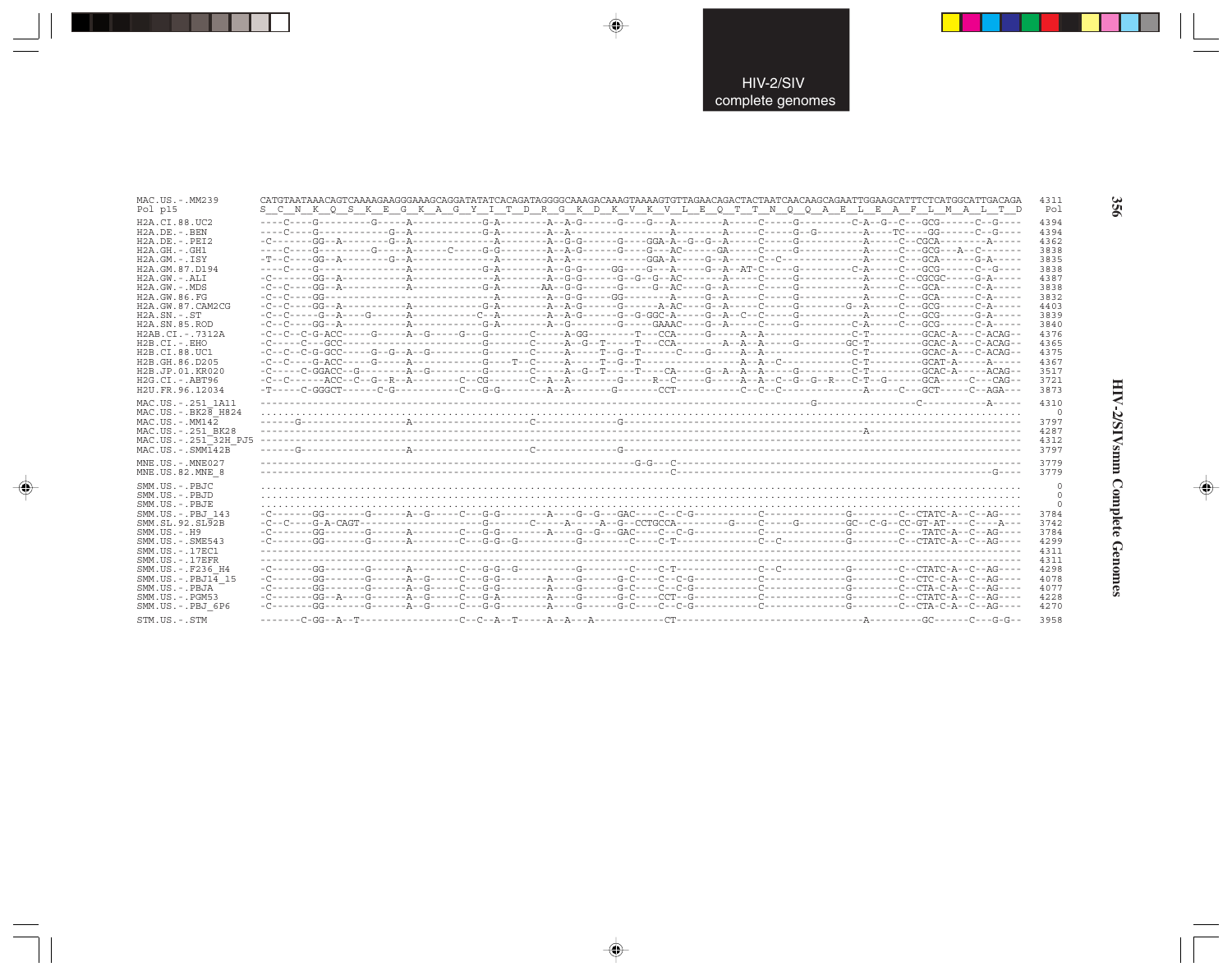| MAC.US.-.MM239                                                                                                                                                                 | CTCAGGGCCAAAGGCAAATATTATAGTAGATTCACAATATGTTATGGGAATAATAACAGGATGCCCTACAGAATCAGAGAGCAGGCTAGTTAATCAAATAATAGAAGAAATGATTAAAAAGTCAGAAATT | 4441                                                    |
|--------------------------------------------------------------------------------------------------------------------------------------------------------------------------------|------------------------------------------------------------------------------------------------------------------------------------|---------------------------------------------------------|
| Pol p15                                                                                                                                                                        | S G P K A N I I V D S Q Y V M G I I T G C P T E S E S R L V N Q I I E E M I K K S E I                                              | Pol                                                     |
| H <sub>2</sub> A.CI.88.UC <sub>2</sub>                                                                                                                                         |                                                                                                                                    | 4524                                                    |
| $H2A.DE. - .BEN$                                                                                                                                                               |                                                                                                                                    | 4524                                                    |
| $H2A$ . DE. - . PET2                                                                                                                                                           |                                                                                                                                    | 4492                                                    |
| $H2A.GH. - .GH1$                                                                                                                                                               |                                                                                                                                    | 3968                                                    |
| $H2A.GM. - TSY$                                                                                                                                                                |                                                                                                                                    | 3965                                                    |
| H2A.GM.87.D194                                                                                                                                                                 | ------T--C----TT-----C--------C-----G-----A----G---G--G----CCAA--A-----G-----A-AT--AA----A--C-----C--T--G--C-----A--G--AGA--C-G-C  | 3968                                                    |
| $H2A.GW. - .ALI$                                                                                                                                                               |                                                                                                                                    | 4517                                                    |
| $H2A.GW. - MDS$                                                                                                                                                                |                                                                                                                                    | 3968                                                    |
| H2A.GW.86.FG                                                                                                                                                                   |                                                                                                                                    | 3962                                                    |
| H2A.GW.87.CAM2CG                                                                                                                                                               |                                                                                                                                    | 4533                                                    |
| $H2A$ . $SN. - . ST$                                                                                                                                                           |                                                                                                                                    | 3969                                                    |
| H <sub>2</sub> A.SN.85.ROD                                                                                                                                                     |                                                                                                                                    | 3970                                                    |
| $H2AB.CI. - .7312A$                                                                                                                                                            |                                                                                                                                    | 4506                                                    |
| $H2B.CI.-EHO$                                                                                                                                                                  |                                                                                                                                    | 4495                                                    |
| H2B.CI.88.UC1                                                                                                                                                                  |                                                                                                                                    | 4505                                                    |
| H2B.GH.86.D205                                                                                                                                                                 |                                                                                                                                    | 4497                                                    |
| H <sub>2</sub> B.JP.01.KR020                                                                                                                                                   |                                                                                                                                    | 3647                                                    |
| $H2G.CI.-.ABT96$                                                                                                                                                               |                                                                                                                                    | 3851                                                    |
| H2U.FR.96.12034<br>MAC.US. - . 251 1A11<br>MAC.US. - . BK28 H824<br>$MAC. US.-. MM142$<br>MAC.US. - . 251 BK28<br>MAC.US.-.251 <sup>-32H</sup> PJ5<br>$MAC . US . - . SIM142B$ |                                                                                                                                    | 4003<br>4440<br>$\circ$<br>3927<br>4417<br>4442<br>3927 |
| $MNE$ . US. - $MNE$ 027                                                                                                                                                        |                                                                                                                                    | 3909                                                    |
| MNE.US.82.MNE 8                                                                                                                                                                |                                                                                                                                    | 3909                                                    |
| SMM.US.-.PBJC                                                                                                                                                                  |                                                                                                                                    | 0                                                       |
| SMM.US.-.PBJD                                                                                                                                                                  |                                                                                                                                    | $\mathbf 0$                                             |
| SMM.US.-.PBJE                                                                                                                                                                  |                                                                                                                                    | $\mathbf 0$                                             |
| SMM.US.-.PBJ 143                                                                                                                                                               |                                                                                                                                    | 3914                                                    |
| SMM.SL.92.SL92B                                                                                                                                                                |                                                                                                                                    | 3872                                                    |
| $SMM$ . U.S. $-$ . H9                                                                                                                                                          |                                                                                                                                    | 3914                                                    |
| $SMM. US. - . SME543$                                                                                                                                                          |                                                                                                                                    | 4429                                                    |
| SMM. US. - .17EC1                                                                                                                                                              |                                                                                                                                    | 4441                                                    |
| SMM.US. - . 17EFR                                                                                                                                                              |                                                                                                                                    | 4441                                                    |
| SMM.US. -. F236 H4                                                                                                                                                             |                                                                                                                                    | 4428                                                    |
| SMM.US. -. $PBJ1\overline{4}$ 15                                                                                                                                               |                                                                                                                                    | 4208                                                    |
| SMM.US.-.PBJA                                                                                                                                                                  |                                                                                                                                    | 4207                                                    |
| $SMM. US. - . PGM53$                                                                                                                                                           |                                                                                                                                    | 4358                                                    |
| SMM.US.-.PBJ 6P6                                                                                                                                                               |                                                                                                                                    | 4400                                                    |
| STM.US.-.STM                                                                                                                                                                   |                                                                                                                                    | 4088                                                    |

 $\begin{picture}(20,5) \put(0,0){\vector(0,1){10}} \put(15,0){\vector(0,1){10}} \put(15,0){\vector(0,1){10}} \put(15,0){\vector(0,1){10}} \put(15,0){\vector(0,1){10}} \put(15,0){\vector(0,1){10}} \put(15,0){\vector(0,1){10}} \put(15,0){\vector(0,1){10}} \put(15,0){\vector(0,1){10}} \put(15,0){\vector(0,1){10}} \put(15,0){\vector(0,1){10}} \put(15,0){\vector(0,$ 

a shekara 1960

 $\overrightarrow{\phantom{a}}$ 

 $\equiv$ 

HIV-2/SIVsmm Complete Genomes

 $\begin{picture}(20,5) \put(0,0){\line(1,0){10}} \put(15,0){\line(1,0){10}} \put(15,0){\line(1,0){10}} \put(15,0){\line(1,0){10}} \put(15,0){\line(1,0){10}} \put(15,0){\line(1,0){10}} \put(15,0){\line(1,0){10}} \put(15,0){\line(1,0){10}} \put(15,0){\line(1,0){10}} \put(15,0){\line(1,0){10}} \put(15,0){\line(1,0){10}} \put(15,0){\line(1,$ 

 $\equiv$ 

 $\Box$ 

. . .

٠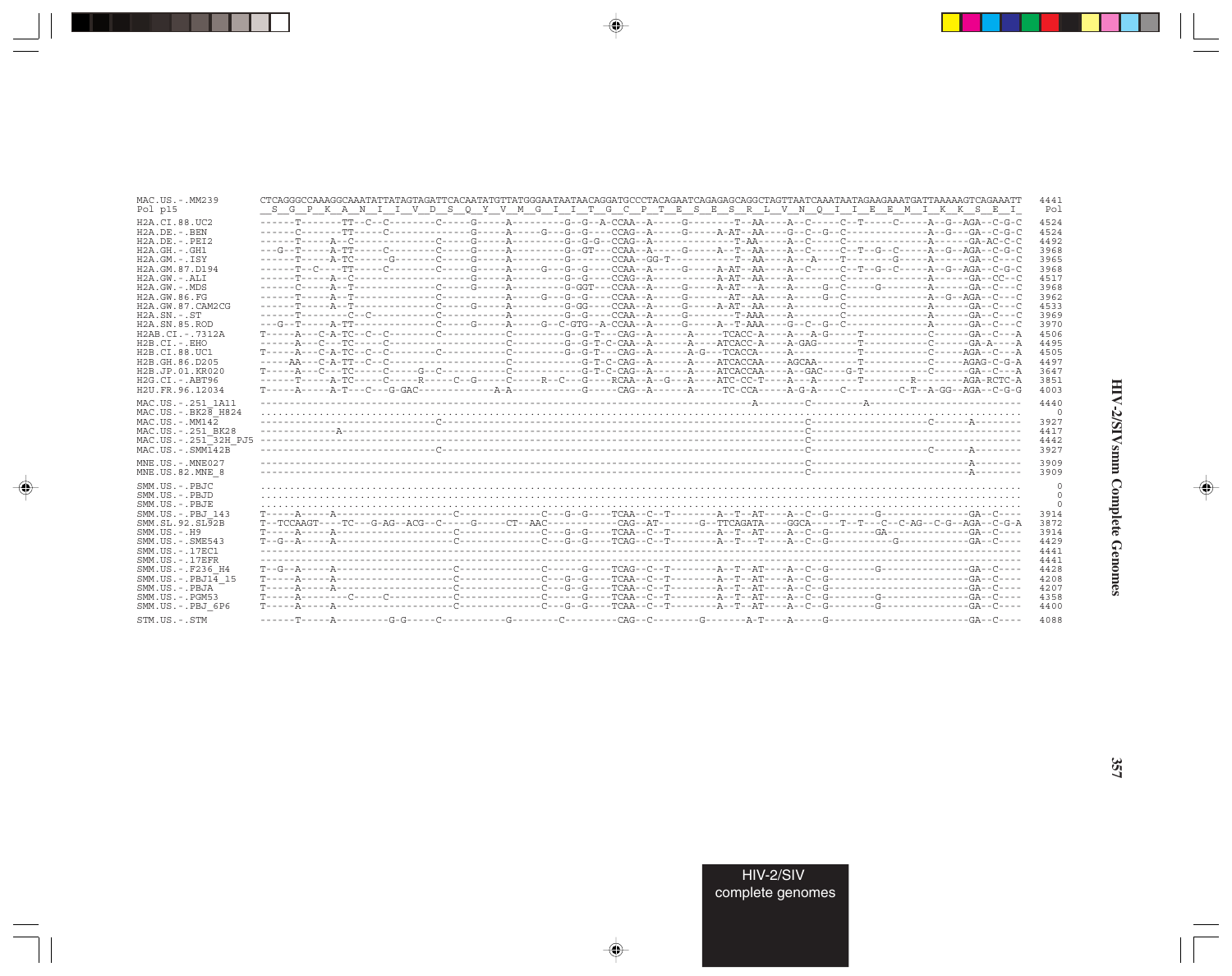|                                                                                                                                                                                                                                                                                                                                                                                                   | Pol p15 RNAse, p66 RT end \/ Pol p31 integrase start                                                                     |                                                                                                                                              |
|---------------------------------------------------------------------------------------------------------------------------------------------------------------------------------------------------------------------------------------------------------------------------------------------------------------------------------------------------------------------------------------------------|--------------------------------------------------------------------------------------------------------------------------|----------------------------------------------------------------------------------------------------------------------------------------------|
| MAC.US.-.MM239                                                                                                                                                                                                                                                                                                                                                                                    |                                                                                                                          | 4568                                                                                                                                         |
| Pol p15                                                                                                                                                                                                                                                                                                                                                                                           | Y V A W V P A H K G I G G N Q E I D H L V S Q G I R Q V L F L . E K I E P A Q E E H D                                    | Pol                                                                                                                                          |
| H <sub>2</sub> A.CT.88.UC <sub>2</sub><br>$H2A.DE. -.BEN$<br>$H2A.DE. - .PEI2$<br>$H2A.GH. - .GH1$<br>$H2A.GM.-.ISY$<br>H2A.GM.87.D194<br>$H2A.GW. - .ALI$<br>$H2A.GW. - MDS$<br>H2A.GW.86.FG<br>H2A.GW.87.CAM2CG<br>$H2A.SN.-.ST$<br>H <sub>2</sub> A.SN.85.ROD<br>H2AB.CI.-.7312A<br>$H2B.CI.-EHO$<br>H2B.CI.88.UC1<br>H2B.GH.86.D205<br>H2B.JP.01.KR020<br>$H2G.CI.-.ABT96$<br>H2U.FR.96.12034 |                                                                                                                          | 4651<br>4651<br>4619<br>4095<br>4092<br>4095<br>4644<br>4095<br>4089<br>4660<br>4096<br>4097<br>4633<br>4622<br>4632<br>4624<br>3774<br>3978 |
| MAC.US. - . 251 1A11<br>MAC.US. - . BK28 H824<br>$MAC$ . U.S. - $MM142$<br>MAC.US. - . 251 BK28<br>MAC.US. - . 251 <sup>-32H</sup> PJ5<br>$MAC. US.-. SIM142B$<br>$MNE$ . US. - $MNE$ 027                                                                                                                                                                                                         | -----T-GC--------T--T--G-----T--T--C--T------G----T--T-G--G-----G--A----G----A--G--TC-A-----A-----A-----T--G----------G- | 4130<br>4567<br>- 0<br>4054<br>4544<br>4569<br>4054<br>4036                                                                                  |
| MNE.US.82.MNE 8                                                                                                                                                                                                                                                                                                                                                                                   |                                                                                                                          | 4036                                                                                                                                         |
| SMM.US.-.PBJC                                                                                                                                                                                                                                                                                                                                                                                     |                                                                                                                          | $\mathbf{0}$                                                                                                                                 |
| SMM.US.-.PBJD                                                                                                                                                                                                                                                                                                                                                                                     |                                                                                                                          | $\circ$                                                                                                                                      |
| SMM.US.-.PBJE                                                                                                                                                                                                                                                                                                                                                                                     |                                                                                                                          | $\Omega$                                                                                                                                     |
| SMM.US.-.PBJ 143                                                                                                                                                                                                                                                                                                                                                                                  |                                                                                                                          | 4041                                                                                                                                         |
| SMM.SL.92.SL92B                                                                                                                                                                                                                                                                                                                                                                                   |                                                                                                                          | 3999                                                                                                                                         |
| $SMM. US. - . H9$                                                                                                                                                                                                                                                                                                                                                                                 |                                                                                                                          | 4041                                                                                                                                         |
| SMM. US. - . SME543                                                                                                                                                                                                                                                                                                                                                                               |                                                                                                                          | 4556                                                                                                                                         |
| SMM.US. - . 17EC1                                                                                                                                                                                                                                                                                                                                                                                 |                                                                                                                          | 4568                                                                                                                                         |
| $SMM. US. - .17EFR$                                                                                                                                                                                                                                                                                                                                                                               |                                                                                                                          | 4568                                                                                                                                         |
| SMM.US. - . F236 H4                                                                                                                                                                                                                                                                                                                                                                               |                                                                                                                          | 4556                                                                                                                                         |
| $SMM.US.-.PBJ1\overline{4}15$                                                                                                                                                                                                                                                                                                                                                                     |                                                                                                                          | 4335                                                                                                                                         |
| SMM.US.-.PBJA                                                                                                                                                                                                                                                                                                                                                                                     |                                                                                                                          | 4334                                                                                                                                         |
| $SMM$ . U.S. $-$ . PGM53                                                                                                                                                                                                                                                                                                                                                                          |                                                                                                                          | 4485                                                                                                                                         |
| SMM.US.-.PBJ 6P6                                                                                                                                                                                                                                                                                                                                                                                  |                                                                                                                          | 4527                                                                                                                                         |
| STM.US.-.STM                                                                                                                                                                                                                                                                                                                                                                                      |                                                                                                                          | 4215                                                                                                                                         |

 $\begin{picture}(20,5) \put(0,0){\vector(0,1){10}} \put(15,0){\vector(0,1){10}} \put(15,0){\vector(0,1){10}} \put(15,0){\vector(0,1){10}} \put(15,0){\vector(0,1){10}} \put(15,0){\vector(0,1){10}} \put(15,0){\vector(0,1){10}} \put(15,0){\vector(0,1){10}} \put(15,0){\vector(0,1){10}} \put(15,0){\vector(0,1){10}} \put(15,0){\vector(0,1){10}} \put(15,0){\vector(0,$ 

 $\spadesuit$ 

. . .

 $\Rightarrow$ 

358

J

HIV-2/SIVsmm Complete Genomes

 $\Rightarrow$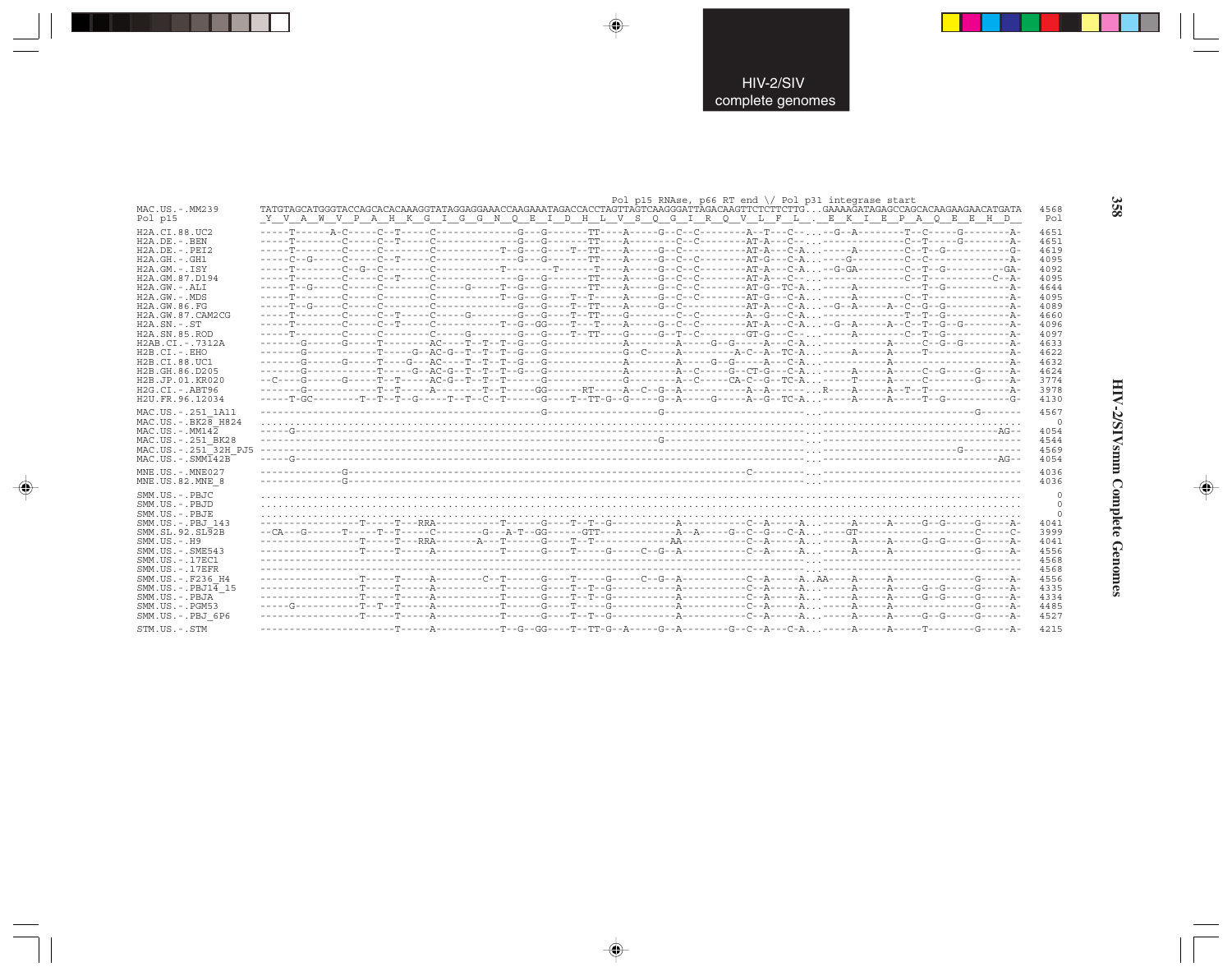| MAC.US.-.MM239<br>Pol Integrase                                                                                                                                                                                                                                                                                                       | 4698<br>K Y H S N V K E L V F K F G L P R I V A R Q I V D T C D K C H Q K G E A I H G Q A N S D                              | Pol                             |
|---------------------------------------------------------------------------------------------------------------------------------------------------------------------------------------------------------------------------------------------------------------------------------------------------------------------------------------|------------------------------------------------------------------------------------------------------------------------------|---------------------------------|
| H <sub>2</sub> A.CT.88.UC <sub>2</sub><br>$H2A.DE. - .BEN$<br>$H2A.DE. - .PEI2$<br>$H2A.GH. - .GH1$<br>$H2A.GM.-.ISY$<br>H2A.GM.87.D194<br>H2A.GW.-.ALI<br>$H2A.GW. - .MDS$<br>H2A.GW.86.FG<br>H2A.GW.87.CAM2CG<br>$H2A.SN.-.ST$<br>H <sub>2</sub> A.SN.85.ROD<br>H2AB.CI.-.7312A<br>$H2B.CI.-EHO$<br>H2B.CI.88.UC1<br>H2B.GH.86.D205 | 4781<br>4781<br>4749<br>4225<br>4222<br>4225<br>4774<br>4225<br>4219<br>4790<br>4226<br>4227<br>4763<br>4752<br>4762<br>4754 |                                 |
| H2B.JP.01.KR020<br>$H2G.CI. - ABT96$<br>H2U.FR.96.12034                                                                                                                                                                                                                                                                               | 3904<br>4108<br>4260                                                                                                         |                                 |
| MAC.US. - . 251 1A11<br>$MAC. US. - . BK2B$ H824<br>$MAC. US. - . MM142$<br>MAC.US. - . 251 BK28<br>MAC.US.-.251 <sup>-32H</sup> PJ5<br>$MAC. US. - . SIMT42B$                                                                                                                                                                        | 4697<br>4184<br>4674<br>4699<br>4184                                                                                         | $\mathbf 0$                     |
| $MNE. US.-. MNE027$<br>MNE.US.82.MNE 8                                                                                                                                                                                                                                                                                                | 4166<br>4166                                                                                                                 |                                 |
| SMM.US.-.PBJC<br>SMM.US.-.PBJD<br>SMM.US.-.PBJE<br>SMM.US. - PBJ 143<br>SMM.SL.92.SL92B<br>$SMM. US. - . H9$<br>SMM.US.-.SME543<br>SMM. US. - . 17EC1<br>$SMM. US. - .17EFR$                                                                                                                                                          | 4171<br>4129<br>4171<br>4686<br>4698<br>4698                                                                                 | 0<br>$\mathbf 0$<br>$\mathbf 0$ |
| SMM.US. -. F236 H4<br>$SMM.US.-.PBJ14$ 15<br>SMM.US.-.PBJA<br>SMM.US.-.PGM53<br>SMM.US.-.PBJ 6P6<br>STM.US.-.STM                                                                                                                                                                                                                      | 4686<br>4465<br>4464<br>4615<br>4657<br>4345                                                                                 |                                 |

 $\begin{picture}(20,5) \put(0,0){\vector(0,1){10}} \put(15,0){\vector(0,1){10}} \put(15,0){\vector(0,1){10}} \put(15,0){\vector(0,1){10}} \put(15,0){\vector(0,1){10}} \put(15,0){\vector(0,1){10}} \put(15,0){\vector(0,1){10}} \put(15,0){\vector(0,1){10}} \put(15,0){\vector(0,1){10}} \put(15,0){\vector(0,1){10}} \put(15,0){\vector(0,1){10}} \put(15,0){\vector(0,$ 

a shekara 1960

 $\overrightarrow{\phantom{a}}$ 

 $\equiv$ 

HIV-2/SIVsmm Complete Genomes

 $\begin{picture}(20,5) \put(0,0){\line(1,0){10}} \put(15,0){\line(1,0){10}} \put(15,0){\line(1,0){10}} \put(15,0){\line(1,0){10}} \put(15,0){\line(1,0){10}} \put(15,0){\line(1,0){10}} \put(15,0){\line(1,0){10}} \put(15,0){\line(1,0){10}} \put(15,0){\line(1,0){10}} \put(15,0){\line(1,0){10}} \put(15,0){\line(1,0){10}} \put(15,0){\line(1,$ 

 $\equiv$ 

 $\Box$ 

. . .

٠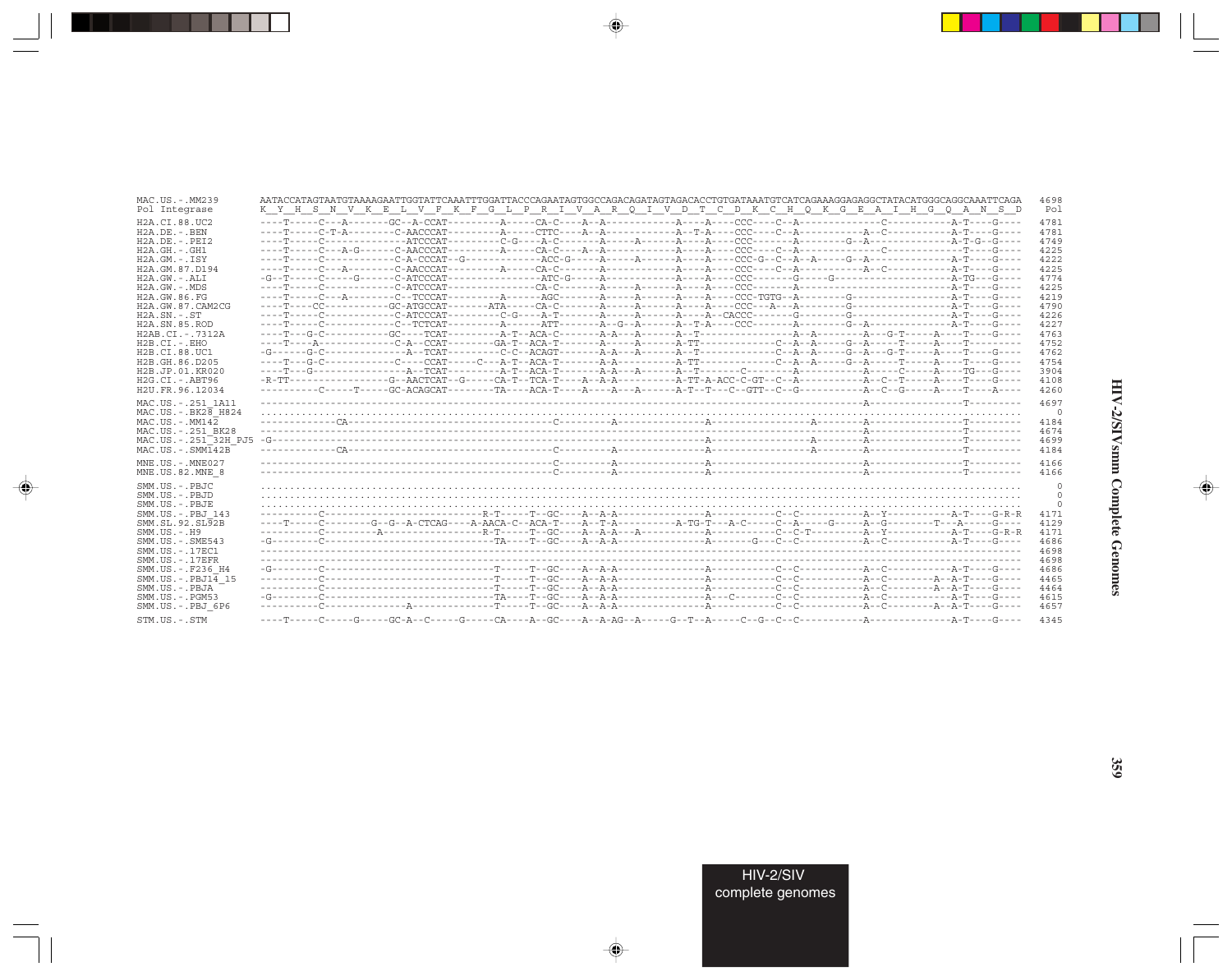| MAC.US.-.MM239                                                                                                                                                                                                                                                                        |                                                                                                                                                                                                                                                                                                                                                                                                                                                                                                             | 4828                                                                                 |
|---------------------------------------------------------------------------------------------------------------------------------------------------------------------------------------------------------------------------------------------------------------------------------------|-------------------------------------------------------------------------------------------------------------------------------------------------------------------------------------------------------------------------------------------------------------------------------------------------------------------------------------------------------------------------------------------------------------------------------------------------------------------------------------------------------------|--------------------------------------------------------------------------------------|
| Pol Integrase                                                                                                                                                                                                                                                                         | L G T W Q M D C T H L E G K I I I V A V H V A S G F I E A E V I P Q E T G R Q T A L F                                                                                                                                                                                                                                                                                                                                                                                                                       | Pol                                                                                  |
| H <sub>2</sub> A.CI.88.UC <sub>2</sub>                                                                                                                                                                                                                                                |                                                                                                                                                                                                                                                                                                                                                                                                                                                                                                             | 4911                                                                                 |
| $H2A.DE. - .BEN$                                                                                                                                                                                                                                                                      |                                                                                                                                                                                                                                                                                                                                                                                                                                                                                                             | 4911                                                                                 |
| H2A.DE. -. PEI2                                                                                                                                                                                                                                                                       |                                                                                                                                                                                                                                                                                                                                                                                                                                                                                                             | 4879                                                                                 |
| $H2A.GH.-.GH1$                                                                                                                                                                                                                                                                        |                                                                                                                                                                                                                                                                                                                                                                                                                                                                                                             | 4355                                                                                 |
| $H2A.GM.-.ISY$                                                                                                                                                                                                                                                                        |                                                                                                                                                                                                                                                                                                                                                                                                                                                                                                             | 4352                                                                                 |
| H2A.GM.87.D194                                                                                                                                                                                                                                                                        |                                                                                                                                                                                                                                                                                                                                                                                                                                                                                                             | 4355                                                                                 |
| $H2A.GW.-.ALI$                                                                                                                                                                                                                                                                        |                                                                                                                                                                                                                                                                                                                                                                                                                                                                                                             | 4904                                                                                 |
| $H2A.GW. - MDS$                                                                                                                                                                                                                                                                       |                                                                                                                                                                                                                                                                                                                                                                                                                                                                                                             | 4355                                                                                 |
| H2A.GW.86.FG                                                                                                                                                                                                                                                                          |                                                                                                                                                                                                                                                                                                                                                                                                                                                                                                             | 4349                                                                                 |
| H2A.GW.87.CAM2CG                                                                                                                                                                                                                                                                      |                                                                                                                                                                                                                                                                                                                                                                                                                                                                                                             | 4920                                                                                 |
| $H2A$ . $SN. - . ST$                                                                                                                                                                                                                                                                  |                                                                                                                                                                                                                                                                                                                                                                                                                                                                                                             | 4356                                                                                 |
| H <sub>2</sub> A.SN.85.ROD                                                                                                                                                                                                                                                            |                                                                                                                                                                                                                                                                                                                                                                                                                                                                                                             | 4357                                                                                 |
| H2AB.CI.-.7312A                                                                                                                                                                                                                                                                       |                                                                                                                                                                                                                                                                                                                                                                                                                                                                                                             | 4893                                                                                 |
| $H2B.CI.-.EHO$                                                                                                                                                                                                                                                                        |                                                                                                                                                                                                                                                                                                                                                                                                                                                                                                             | 4882                                                                                 |
| H2B.CI.88.UC1                                                                                                                                                                                                                                                                         |                                                                                                                                                                                                                                                                                                                                                                                                                                                                                                             | 4892                                                                                 |
| H2B.GH.86.D205                                                                                                                                                                                                                                                                        | $\texttt{C}\texttt{-----} \texttt{A}\texttt{-----} \texttt{C}\texttt{-----} \texttt{A}\texttt{-----} \texttt{A}\texttt{-----} \texttt{C}\texttt{-----} \texttt{C}\texttt{-----} \texttt{C}\texttt{-----} \texttt{C}\texttt{-----} \texttt{C}\texttt{-----} \texttt{C}\texttt{-----} \texttt{A}\texttt{---} \texttt{C}\texttt{-----} \texttt{C}\texttt{-----} \texttt{C}\texttt{-----} \texttt{A}\texttt{---} \texttt{C}\texttt{---} \texttt{---} \texttt{C}\texttt{---} \texttt{---} \texttt{C}\texttt{---$ | 4884                                                                                 |
| H2B.JP.01.KR020                                                                                                                                                                                                                                                                       |                                                                                                                                                                                                                                                                                                                                                                                                                                                                                                             | 4034                                                                                 |
| $H2G.CI.-.ABT96$                                                                                                                                                                                                                                                                      |                                                                                                                                                                                                                                                                                                                                                                                                                                                                                                             | 4238                                                                                 |
| H2U.FR.96.12034                                                                                                                                                                                                                                                                       |                                                                                                                                                                                                                                                                                                                                                                                                                                                                                                             | 4390                                                                                 |
| MAC.US. - . 251 1A11                                                                                                                                                                                                                                                                  |                                                                                                                                                                                                                                                                                                                                                                                                                                                                                                             | 4827                                                                                 |
| $MAC. US. - . BK28$ H824                                                                                                                                                                                                                                                              |                                                                                                                                                                                                                                                                                                                                                                                                                                                                                                             | $\Omega$                                                                             |
| $MAC. US. - . MM142$                                                                                                                                                                                                                                                                  |                                                                                                                                                                                                                                                                                                                                                                                                                                                                                                             | 4314                                                                                 |
| MAC.US.-.251 BK28                                                                                                                                                                                                                                                                     |                                                                                                                                                                                                                                                                                                                                                                                                                                                                                                             | 4804                                                                                 |
| MAC.US.-.251 32H PJ5                                                                                                                                                                                                                                                                  |                                                                                                                                                                                                                                                                                                                                                                                                                                                                                                             | 4829                                                                                 |
| $MAC. US. - . SIMT42B$                                                                                                                                                                                                                                                                |                                                                                                                                                                                                                                                                                                                                                                                                                                                                                                             | 4314                                                                                 |
| $MNE. US.-. MNE027$                                                                                                                                                                                                                                                                   |                                                                                                                                                                                                                                                                                                                                                                                                                                                                                                             | 4296                                                                                 |
| MNE.US.82.MNE 8                                                                                                                                                                                                                                                                       |                                                                                                                                                                                                                                                                                                                                                                                                                                                                                                             | 4296                                                                                 |
| SMM.US.-.PBJC<br>SMM.US.-.PBJD<br>SMM.US.-.PBJE<br>SMM.US.-.PBJ 143<br>SMM.SL.92.SL92B<br>SMM. US. - . H9<br>$SMM.US. - .SME543$<br>SMM. US. - . 17EC1<br>$SMM. US. - .17EFR$<br>SMM.US. - .F236 H4<br>SMM.US. - PBJ14 15<br>SMM.US.-.PBJA<br>$SMM.US. - . PGM53$<br>SMM.US.-.PBJ 6P6 |                                                                                                                                                                                                                                                                                                                                                                                                                                                                                                             | 4301<br>4259<br>4301<br>4816<br>4828<br>4828<br>4816<br>4595<br>4594<br>4745<br>4787 |
| CTM IIC _ CTM                                                                                                                                                                                                                                                                         |                                                                                                                                                                                                                                                                                                                                                                                                                                                                                                             |                                                                                      |

 $\begin{picture}(20,5) \put(0,0){\vector(0,1){10}} \put(15,0){\vector(0,1){10}} \put(15,0){\vector(0,1){10}} \put(15,0){\vector(0,1){10}} \put(15,0){\vector(0,1){10}} \put(15,0){\vector(0,1){10}} \put(15,0){\vector(0,1){10}} \put(15,0){\vector(0,1){10}} \put(15,0){\vector(0,1){10}} \put(15,0){\vector(0,1){10}} \put(15,0){\vector(0,1){10}} \put(15,0){\vector(0,$ 

 $\spadesuit$ 

--

 $\Rightarrow$ 

360

۱

HIV-2/SIVsmm Complete Genomes

 $\begin{picture}(20,5) \put(0,0){\line(1,0){10}} \put(15,0){\line(1,0){10}} \put(15,0){\line(1,0){10}} \put(15,0){\line(1,0){10}} \put(15,0){\line(1,0){10}} \put(15,0){\line(1,0){10}} \put(15,0){\line(1,0){10}} \put(15,0){\line(1,0){10}} \put(15,0){\line(1,0){10}} \put(15,0){\line(1,0){10}} \put(15,0){\line(1,0){10}} \put(15,0){\line(1,$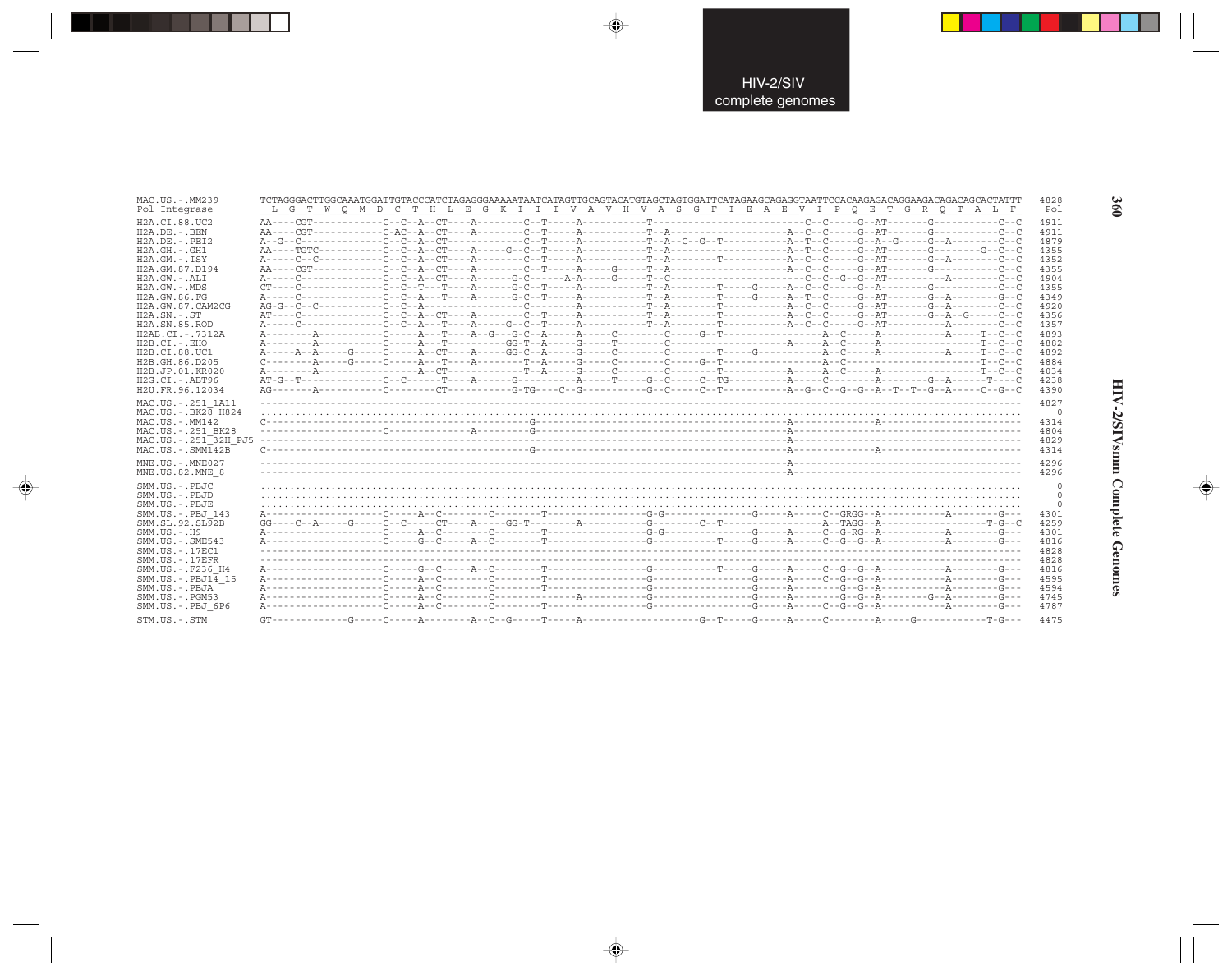| MAC.US.-.MM239<br>Pol Integrase                                                                                                                                                                                                                                                                                                                                                                                | CTGTTAAAATTGGCAGGCAGATGGCCTATTACACATCTACACACAGATAATGGTGCTAACTTTGCTTCGCAAGAAGTAAAGATGGTTGCATGGTGGCAGGGATAGAGCACACCTTTGGGGTACCATACA<br>4958<br>L L K L A G R W P I T H L H T D N G A N F A S Q E V K M V A W W A G I E H T F G V P Y<br>Pol |
|----------------------------------------------------------------------------------------------------------------------------------------------------------------------------------------------------------------------------------------------------------------------------------------------------------------------------------------------------------------------------------------------------------------|-------------------------------------------------------------------------------------------------------------------------------------------------------------------------------------------------------------------------------------------|
| H2A.CI.88.UC2<br>$H2A$ . DE. - . BEN<br>$H2A$ . DE. - . PET2<br>$H2A.GH.-.GH1$<br>$H2A.GM. - . TSY$<br>H2A.GM.87.D194<br>$H2A.GW. - .ALI$<br>$H2A.GW. - MDS$<br>H2A.GW.86.FG<br>H2A.GW.87.CAM2CG<br>$H2A$ . $SN. - . ST$<br>H <sub>2</sub> A.SN.85.ROD<br>H2AB.CI.-.7312A<br>$H2B.CI. - . EHO$<br>H <sub>2</sub> B.C <sub>T.88.UC1</sub><br>H2B.GH.86.D205<br>H <sub>2</sub> B.JP.01.KR020<br>$H2G.CI.-.ABT96$ | 5041<br>5041<br>5009<br>4485<br>4482<br>4485<br>5034<br>4485<br>4479<br>5050<br>4486<br>4487<br>5023<br>5012<br>5022<br>5014<br>4164<br>4368                                                                                              |
| H2U.FR.96.12034<br>MAC.US. - . 251 1A11<br>$MAC.US.-.BK2\overline{8}$ H824<br>$MAC. US.-. MM142$<br>MAC.US. - . 251 BK28<br>MAC.US.-.251 <sup>-32H</sup> PJ5<br>$MAC . US . - . SIMI42B$                                                                                                                                                                                                                       | 4520<br>4957<br>$\Omega$<br>4444<br>4934<br>4959<br>4444                                                                                                                                                                                  |
| $MNE$ . U.S. - $MNE$ 027<br>MNE.US.82.MNE 8                                                                                                                                                                                                                                                                                                                                                                    | 4426<br>4426                                                                                                                                                                                                                              |
| SMM.US.-.PBJC<br>SMM.US.-.PBJD<br>SMM.US.-.PBJE<br>SMM.US.-.PBJ 143<br>SMM.SL.92.SL92B<br>$SMM. US. - . H9$<br>$SMM. US. - . SME543$<br>SMM. US. - . 17EC1<br>$SMM$ . US. $-$ . 17EFR<br>SMM.US. -. F236 H4<br>$SMM. US. - PBJ14$ 15<br>SMM.US.-.PBJA<br>SMM.US.-.PGM53                                                                                                                                        | 0<br>0<br>$\Omega$<br>4431<br>4389<br>4431<br>4946<br>4958<br>4958<br>4946<br>4725<br>4724<br>4875                                                                                                                                        |
| SMM.US.-.PBJ 6P6<br>STM.US.-.STM                                                                                                                                                                                                                                                                                                                                                                               | 4917<br>4605                                                                                                                                                                                                                              |

 $\begin{picture}(20,5) \put(0,0){\vector(0,1){10}} \put(15,0){\vector(0,1){10}} \put(15,0){\vector(0,1){10}} \put(15,0){\vector(0,1){10}} \put(15,0){\vector(0,1){10}} \put(15,0){\vector(0,1){10}} \put(15,0){\vector(0,1){10}} \put(15,0){\vector(0,1){10}} \put(15,0){\vector(0,1){10}} \put(15,0){\vector(0,1){10}} \put(15,0){\vector(0,1){10}} \put(15,0){\vector(0,$ 

a shekara 1960

 $\overrightarrow{\phantom{a}}$ 

 $\equiv$ 

# HIV-2/SIVsmm Complete Genomes

 $\begin{picture}(20,5) \put(0,0){\line(1,0){10}} \put(15,0){\line(1,0){10}} \put(15,0){\line(1,0){10}} \put(15,0){\line(1,0){10}} \put(15,0){\line(1,0){10}} \put(15,0){\line(1,0){10}} \put(15,0){\line(1,0){10}} \put(15,0){\line(1,0){10}} \put(15,0){\line(1,0){10}} \put(15,0){\line(1,0){10}} \put(15,0){\line(1,0){10}} \put(15,0){\line(1,$ 

 $\equiv$ 

e<br>G

 $\Box$ 

. . .

٠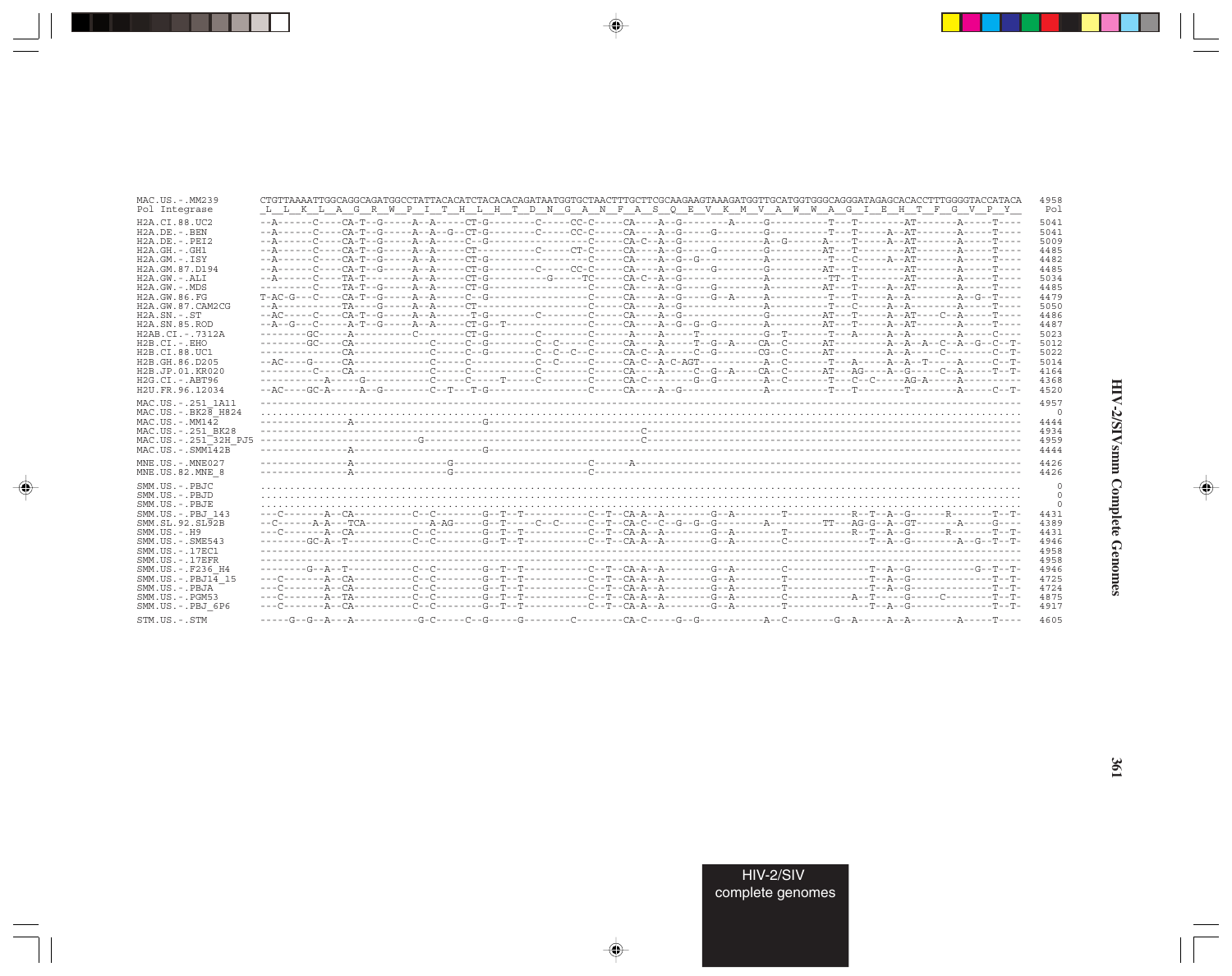| MAC.US.-.MM239                                                                                                                                                                                                                                                                         |                                                                                         | 5088                                                                                 |
|----------------------------------------------------------------------------------------------------------------------------------------------------------------------------------------------------------------------------------------------------------------------------------------|-----------------------------------------------------------------------------------------|--------------------------------------------------------------------------------------|
| Pol Integrase                                                                                                                                                                                                                                                                          | N P Q S Q G V V E A M N H H L K N Q I D R I R E Q A N S V E T I V L M A V H C M N F K R | Pol                                                                                  |
| H2A.CI.88.UC2                                                                                                                                                                                                                                                                          |                                                                                         | 5171                                                                                 |
| H2A.DE. - . BEN                                                                                                                                                                                                                                                                        |                                                                                         | 5171                                                                                 |
| $H2A.DE. - .PEI2$                                                                                                                                                                                                                                                                      |                                                                                         | 5139                                                                                 |
| $H2A.GH. - .GH1$                                                                                                                                                                                                                                                                       |                                                                                         | 4615                                                                                 |
| $H2A.GM.-.ISY$                                                                                                                                                                                                                                                                         |                                                                                         | 4612                                                                                 |
| H2A.GM.87.D194                                                                                                                                                                                                                                                                         |                                                                                         | 4615                                                                                 |
| H2A.GW.-.ALI                                                                                                                                                                                                                                                                           |                                                                                         | 5164                                                                                 |
| $H2A.GW. - .MDS$                                                                                                                                                                                                                                                                       |                                                                                         | 4615                                                                                 |
| H2A.GW.86.FG                                                                                                                                                                                                                                                                           |                                                                                         | 4609                                                                                 |
| H2A.GW.87.CAM2CG                                                                                                                                                                                                                                                                       |                                                                                         | 5180                                                                                 |
| $H2A$ . $SN. - . ST$                                                                                                                                                                                                                                                                   |                                                                                         | 4616                                                                                 |
| H2A.SN.85.ROD                                                                                                                                                                                                                                                                          |                                                                                         | 4617                                                                                 |
| H2AB.CI.-.7312A                                                                                                                                                                                                                                                                        |                                                                                         | 5153                                                                                 |
| $H2B.CI.-EHO$                                                                                                                                                                                                                                                                          |                                                                                         | 5142                                                                                 |
| H2B.CI.88.UC1                                                                                                                                                                                                                                                                          |                                                                                         | 5152                                                                                 |
| H2B.GH.86.D205                                                                                                                                                                                                                                                                         |                                                                                         | 5144                                                                                 |
| H2B.JP.01.KR020                                                                                                                                                                                                                                                                        |                                                                                         | 4294                                                                                 |
| H2G.CI.-.ABT96                                                                                                                                                                                                                                                                         |                                                                                         | 4498                                                                                 |
| H2U.FR.96.12034                                                                                                                                                                                                                                                                        |                                                                                         | 4650                                                                                 |
| MAC.US. - . 251 1A11                                                                                                                                                                                                                                                                   |                                                                                         | 5087                                                                                 |
| MAC.US. - . BK28 H824                                                                                                                                                                                                                                                                  |                                                                                         | $\circ$                                                                              |
| $MAC. US. - . MM142$                                                                                                                                                                                                                                                                   |                                                                                         | 4574                                                                                 |
| MAC.US. - . 251 BK28                                                                                                                                                                                                                                                                   |                                                                                         | 5064                                                                                 |
| MAC.US. - . 251 <sup>-32H</sup> PJ5                                                                                                                                                                                                                                                    |                                                                                         | 5089                                                                                 |
| $MAC . US . - . SIM142B$                                                                                                                                                                                                                                                               |                                                                                         | 4574                                                                                 |
| $MNE$ . US. - $MNE$ 027                                                                                                                                                                                                                                                                |                                                                                         | 4556                                                                                 |
| MNE.US.82.MNE 8                                                                                                                                                                                                                                                                        |                                                                                         | 4556                                                                                 |
| SMM.US.-.PBJC<br>SMM.US.-.PBJD<br>SMM.US.-.PBJE<br>SMM.US. -. PBJ 143<br>SMM.SL.92.SL92B<br>$SMM. US. - . H9$<br>$SMM.US. - .SME543$<br>SMM. US. - . 17EC1<br>$SMM. US. - .17EFR$<br>SMM.US.-.F236 H4<br>SMM.US.-.PBJ14 15<br>SMM.US.-.PBJA<br>$SMM.US. - . PGM53$<br>SMM.US.-.PBJ 6P6 |                                                                                         | 4561<br>4519<br>4561<br>5076<br>5088<br>5088<br>5076<br>4855<br>4854<br>5005<br>5047 |
| STM.US.-.STM                                                                                                                                                                                                                                                                           |                                                                                         | 4735                                                                                 |

 $\Rightarrow$ 

 $\bigoplus$ 

 $\overrightarrow{\mathbf{\P}}$ 

# HIV-2/SIVsmm Complete Genomes

 $\Rightarrow$ 

362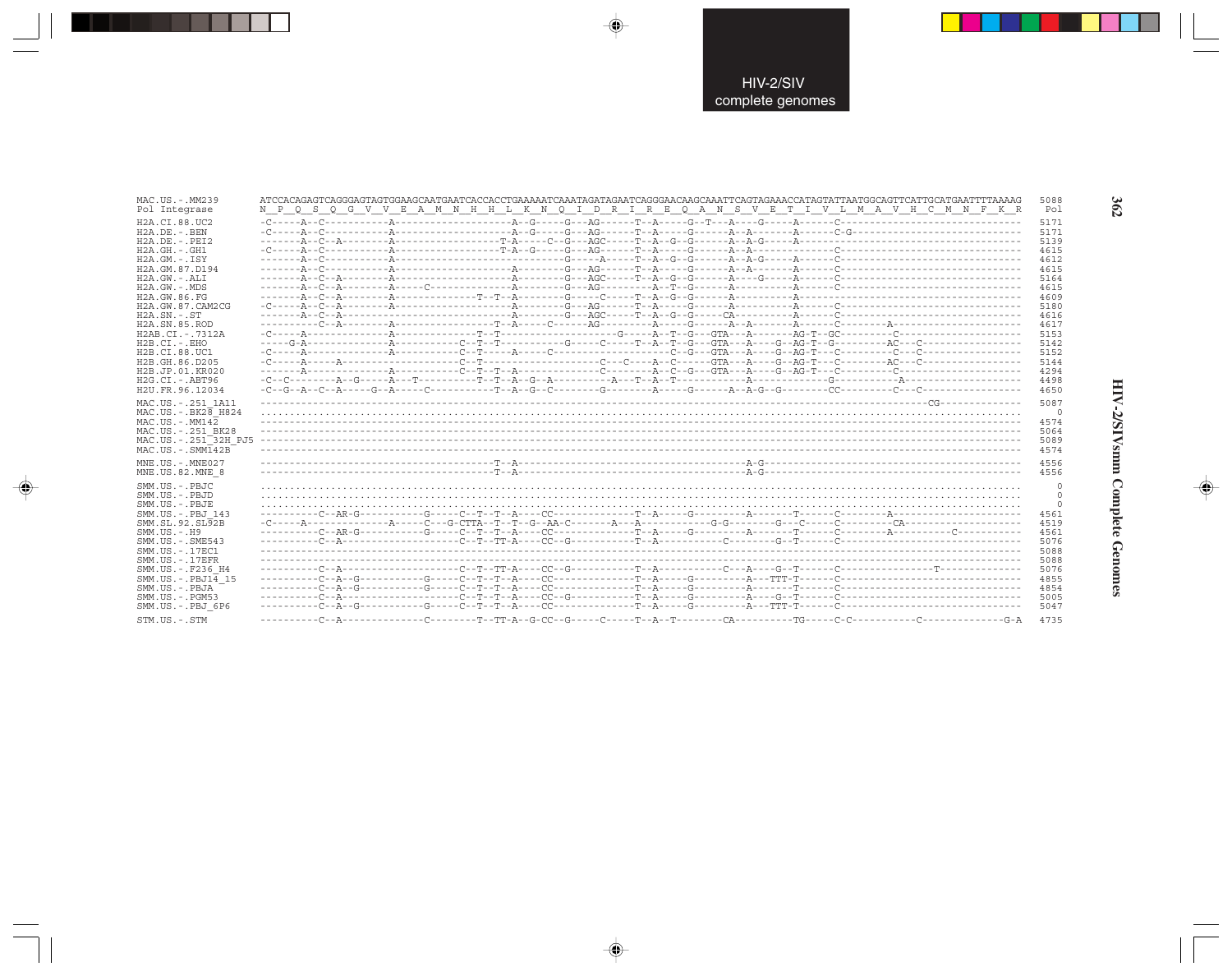| MAC.US.-.MM239                                                                                                                                                                               | AAGGGGAAGAATAGGGGATATGACTCCAGCAGAAAGATTAACTTAACATGATCACCAGAACAAGAGATACAATTTCAACAATCAAAAACTCAAAATTTTAAAAATTTTCGGGTCTATTACAGAGAAGGC | 5218                                                                 |
|----------------------------------------------------------------------------------------------------------------------------------------------------------------------------------------------|-----------------------------------------------------------------------------------------------------------------------------------|----------------------------------------------------------------------|
| Pol Integrase                                                                                                                                                                                | R G G I G D M T P A E R L I N M I T T E Q E I Q F Q Q S K N S K F K N F R V Y Y R E G                                             | Pol                                                                  |
| H2A.CI.88.UC2<br>H2A.DE. - .BEN<br>$H2A.DE. - .PEI2$<br>$H2A.GH. - .GH1$<br>$H2A.GM.-.ISY$<br>H2A.GM.87.D194<br>$H2A.GW. - .ALI$<br>$H2A.GW. - .MDS$                                         |                                                                                                                                   | 5301<br>5301<br>5269<br>4745<br>4742<br>4745<br>5294<br>4745<br>4739 |
| H2A.GW.86.FG<br>H2A.GW.87.CAM2CG<br>$H2A.SN.-.ST$<br>H <sub>2</sub> A.SN.85.ROD<br>H2AB.CI.-.7312A<br>$H2B.CI.-.EHO$<br>H2B.CI.88.UC1<br>H2B.GH.86.D205<br>H2B.JP.01.KR020<br>H2G.CI.-.ABT96 |                                                                                                                                   | 5310<br>4746<br>4747<br>5283<br>5272<br>5282<br>5274<br>4424<br>4628 |
| H2U.FR.96.12034                                                                                                                                                                              |                                                                                                                                   | 4780                                                                 |
| MAC.US. - . 251 1A11                                                                                                                                                                         |                                                                                                                                   | 5217                                                                 |
| $MAC.US.-.BK2\overline{8}$ H824                                                                                                                                                              |                                                                                                                                   | 125                                                                  |
| $MAC. US. - . MM142$                                                                                                                                                                         |                                                                                                                                   | 4704                                                                 |
| MAC.US. - . 251 BK28                                                                                                                                                                         |                                                                                                                                   | 5194                                                                 |
| MAC.US.-.251 <sup>-32H</sup> PJ5                                                                                                                                                             |                                                                                                                                   | 5219                                                                 |
| $MAC. US. - . SIMT42B$                                                                                                                                                                       |                                                                                                                                   | 4704                                                                 |
| MNE.US.-.MNE027                                                                                                                                                                              |                                                                                                                                   | 4686                                                                 |
| MNE.US.82.MNE 8                                                                                                                                                                              |                                                                                                                                   | 4686                                                                 |
| SMM.US.-.PBJC                                                                                                                                                                                |                                                                                                                                   | 83                                                                   |
| SMM.US.-.PBJD                                                                                                                                                                                |                                                                                                                                   | 83                                                                   |
| SMM.US.-.PBJE                                                                                                                                                                                |                                                                                                                                   | 83                                                                   |
| SMM.US.-.PBJ 143                                                                                                                                                                             |                                                                                                                                   | 4691                                                                 |
| SMM.SL.92.SL92B                                                                                                                                                                              |                                                                                                                                   | 4649                                                                 |
| $SMM. US. - . H9$                                                                                                                                                                            |                                                                                                                                   | 4691                                                                 |
| SMM.US.-.SME543                                                                                                                                                                              |                                                                                                                                   | 5206                                                                 |
| SMM. US. - . 17EC1                                                                                                                                                                           |                                                                                                                                   | 5218                                                                 |
| SMM.US.-.17EFR                                                                                                                                                                               |                                                                                                                                   | 5218                                                                 |
| SMM.US.-.F236 H4                                                                                                                                                                             |                                                                                                                                   | 5206                                                                 |
| $SMM.US.-.PBJ14$ 15                                                                                                                                                                          |                                                                                                                                   | 4985                                                                 |
| SMM.US.-.PBJA                                                                                                                                                                                |                                                                                                                                   | 4984                                                                 |
| $SMM.US. - . PGM53$                                                                                                                                                                          |                                                                                                                                   | 5135                                                                 |
| SMM.US.-.PBJ 6P6                                                                                                                                                                             |                                                                                                                                   | 5177                                                                 |
| STM.US.-.STM                                                                                                                                                                                 |                                                                                                                                   | 4865                                                                 |

 $\begin{picture}(20,5) \put(0,0){\vector(0,1){10}} \put(15,0){\vector(0,1){10}} \put(15,0){\vector(0,1){10}} \put(15,0){\vector(0,1){10}} \put(15,0){\vector(0,1){10}} \put(15,0){\vector(0,1){10}} \put(15,0){\vector(0,1){10}} \put(15,0){\vector(0,1){10}} \put(15,0){\vector(0,1){10}} \put(15,0){\vector(0,1){10}} \put(15,0){\vector(0,1){10}} \put(15,0){\vector(0,$ 

a shekara 1960

 $\overrightarrow{\phantom{a}}$ 

 $\frac{\partial \mathcal{L}}{\partial \mathbf{r}} = \frac{\partial \mathcal{L}}{\partial \mathbf{r}}$ 

HIV-2/SIVsmm Complete Genomes

 $\begin{picture}(20,5) \put(0,0){\line(1,0){10}} \put(15,0){\line(1,0){10}} \put(15,0){\line(1,0){10}} \put(15,0){\line(1,0){10}} \put(15,0){\line(1,0){10}} \put(15,0){\line(1,0){10}} \put(15,0){\line(1,0){10}} \put(15,0){\line(1,0){10}} \put(15,0){\line(1,0){10}} \put(15,0){\line(1,0){10}} \put(15,0){\line(1,0){10}} \put(15,0){\line(1,$ 

 $\equiv$ 

 $\Box$ 

. . .

٠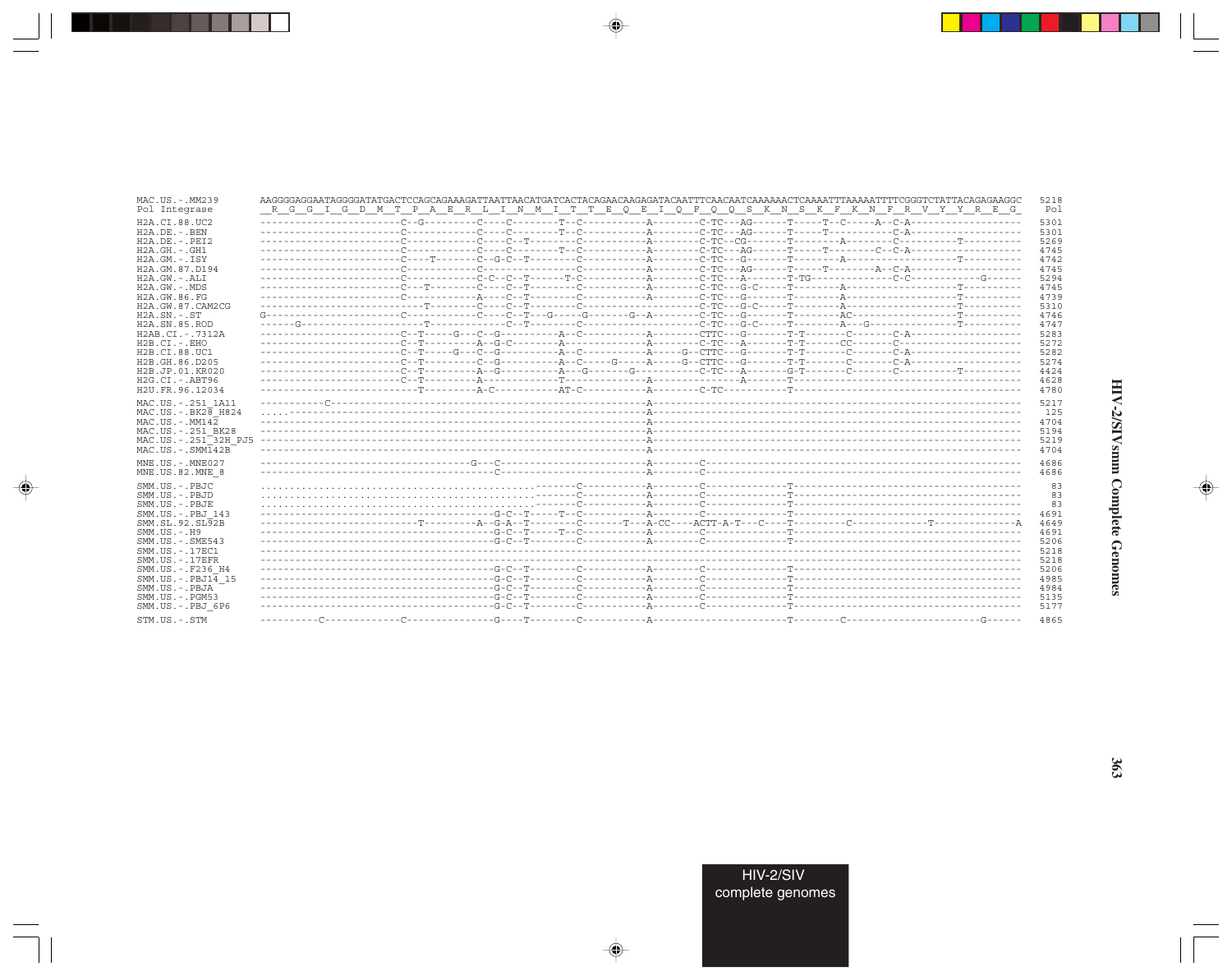|                                            |                                                                                       | Vif start   |      |
|--------------------------------------------|---------------------------------------------------------------------------------------|-------------|------|
| MAC.US.-.MM239                             |                                                                                       |             | 5348 |
| Pol Integrase                              | R D Q L W K G P G E L L W K G E G A V I L K V G T D I K V V P R R K A K I I K D Y G G |             | Pol  |
| Vif                                        |                                                                                       | $M$ $E$ $E$ | Vif  |
|                                            |                                                                                       |             |      |
| H2A.CI.88.UC2                              |                                                                                       |             | 5431 |
| $H2A.DE. - . BEN$                          |                                                                                       |             | 5431 |
| $H2A.DE. - .PEI2$                          |                                                                                       |             | 5399 |
| $H2A.GH.-.GH1$                             |                                                                                       |             | 4875 |
| $H2A.GM.-.ISY$                             |                                                                                       |             | 4872 |
|                                            |                                                                                       |             |      |
| H2A.GM.87.D194                             |                                                                                       |             | 4875 |
| $H2A.GW.-.ALI$                             |                                                                                       |             | 5424 |
| $H2A.GW. - .MDS$                           |                                                                                       |             | 4875 |
| H2A.GW.86.FG                               |                                                                                       |             | 4869 |
| H2A. GW. 87. CAM2CG                        |                                                                                       |             | 5440 |
| $H2A$ . $SN. - . ST$                       |                                                                                       |             | 4876 |
| H <sub>2</sub> A.SN.85.ROD                 |                                                                                       |             | 4877 |
| H2AB.CI.-.7312A                            |                                                                                       |             | 5413 |
|                                            |                                                                                       |             |      |
| $H2B.CI.-EHO$                              |                                                                                       |             | 5402 |
| H2B.CI.88.UC1                              |                                                                                       |             | 5412 |
| H <sub>2</sub> B. GH. 86. D <sub>205</sub> |                                                                                       |             | 5404 |
| H2B.JP.01.KR020                            |                                                                                       |             | 4554 |
| $H2G.CI.-.ABT96$                           |                                                                                       |             | 4758 |
| H2U.FR.96.12034                            |                                                                                       |             | 4910 |
|                                            |                                                                                       |             |      |
| MAC.US. - . 251 1A11                       |                                                                                       |             | 5347 |
| $MAC.US.-.BK2\overline{8}$ H824            |                                                                                       |             | 255  |
| $MAC$ . US. - $MM14\overline{2}$           |                                                                                       |             | 4834 |
| MAC.US. - . 251 BK28                       |                                                                                       |             | 5324 |
| MAC.US. - . 251 32H PJ5                    |                                                                                       |             | 5349 |
| $MAC . US . - . SIM142B$                   |                                                                                       |             | 4834 |
|                                            |                                                                                       |             |      |
| $MNE$ . U.S. - $MNE$ 027                   |                                                                                       |             | 4816 |
| MNE.US.82.MNE 8                            |                                                                                       |             | 4816 |
|                                            |                                                                                       |             |      |
| SMM.US.-.PBJC                              |                                                                                       |             | 213  |
| SMM.US.-.PBJD                              |                                                                                       |             | 213  |
| SMM.US.-.PBJE                              |                                                                                       |             | 213  |
| SMM.US.-.PBJ 143                           |                                                                                       |             | 4821 |
| SMM.SL.92.SL92B                            |                                                                                       |             | 4779 |
| $SMM. US. - . H9$                          |                                                                                       |             | 4821 |
|                                            |                                                                                       |             |      |
| $SMM. US. - . SME543$                      |                                                                                       |             | 5336 |
| SMM. US. - . 17EC1                         |                                                                                       |             | 5348 |
| $SMM. US. - .17EFR$                        |                                                                                       |             | 5348 |
| SMM.US. -. F236 H4                         |                                                                                       |             | 5336 |
| $SMM.US.-PBJ1\overline{4}15$               |                                                                                       |             | 5115 |
| SMM.US.-.PBJA                              |                                                                                       |             | 5114 |
| $SMM. US. - . PGM53$                       |                                                                                       |             | 5265 |
| SMM.US.-.PBJ 6P6                           |                                                                                       |             | 5307 |
|                                            |                                                                                       |             |      |
| STM.US.-.STM                               |                                                                                       |             | 4995 |

 $\overline{\blacklozenge}$ 

 $\color{red} \bigoplus$ 

. . .

 $\Rightarrow$ 

364

 $\overline{\blacklozenge}$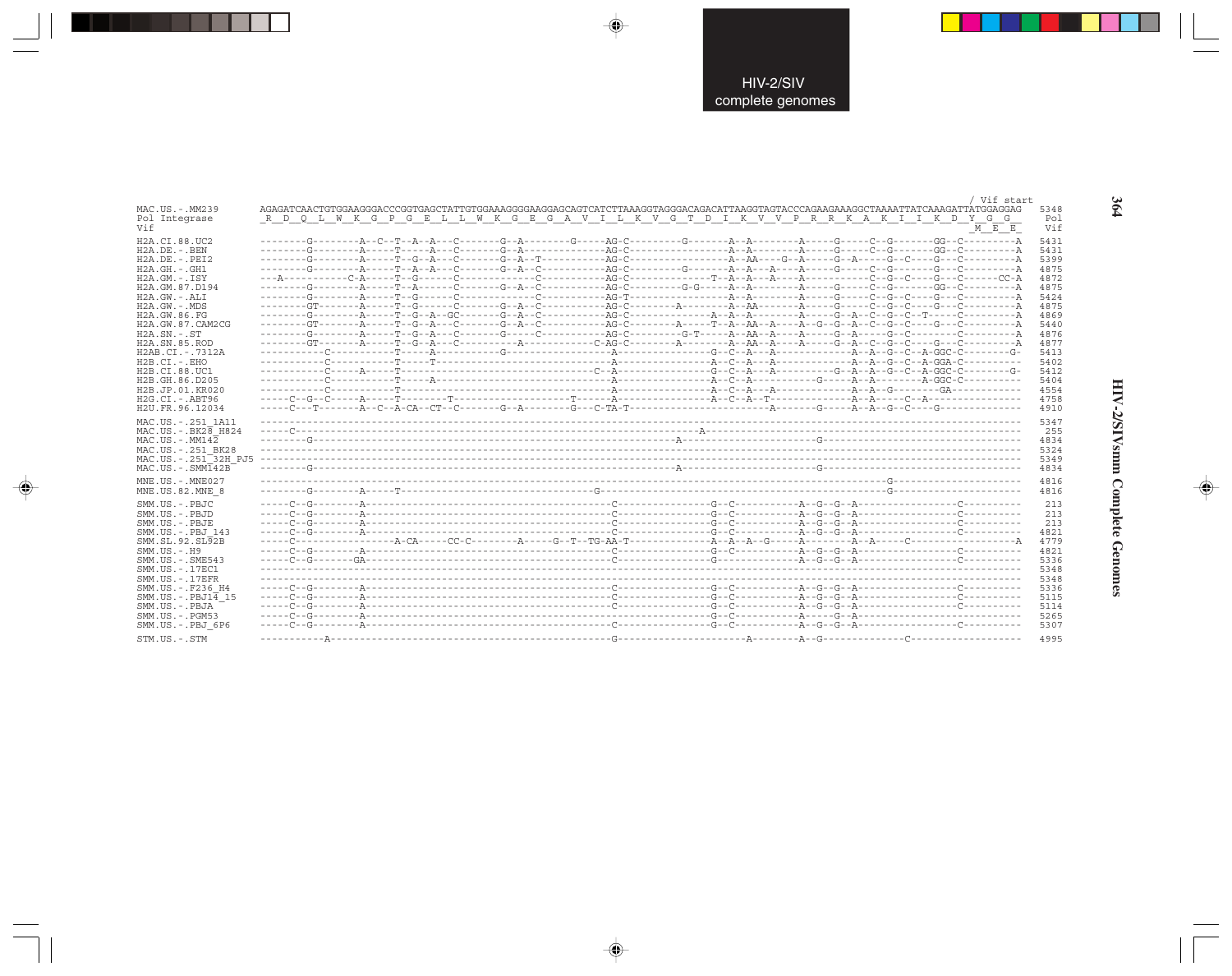| MAC.US.-.MM239                                                                                                                                | Pol, Gag-Pol and p31 integrase end<br>GAAAAGAGGTGGATAGCAGTTCCCACATGGAGGATACCGGAGAGGCTAGAGAGGTGGCATAGCCTCATAAAATATCTGAAATATAAAACTAAAGATCTACAAAAGGTTTGCTATGTGCCCCATTT | 5473                                |
|-----------------------------------------------------------------------------------------------------------------------------------------------|---------------------------------------------------------------------------------------------------------------------------------------------------------------------|-------------------------------------|
| Pol Integrase<br>Vif                                                                                                                          | G K E V D S S S H M E D T G E A R . E V A S<br>EKRWIAVPTWRIPERLETRWHSLIKYLKY .KTKDLOKVCYVPHF                                                                        | Vif                                 |
|                                                                                                                                               |                                                                                                                                                                     |                                     |
| H2A.CI.88.UC2<br>$H2A$ . DE. - . BEN                                                                                                          |                                                                                                                                                                     | 5556<br>5556                        |
| $H2A.DE. - .PEI2$                                                                                                                             |                                                                                                                                                                     | 5524                                |
| $H2A.GH. - . GH1$                                                                                                                             | -GC----AC------TTCCCA--TGGA--GT-CC-GG-AG----A-G-----------TG-C--G--C--A-----C-G---A-G---C--G-GG----GC--GC-----T----CCA                                              | 5000                                |
| $H2A.GM.-.ISY$                                                                                                                                |                                                                                                                                                                     | 4997                                |
| H2A.GM.87.D194                                                                                                                                |                                                                                                                                                                     | 5000                                |
| $H2A.GW. - .ALI$                                                                                                                              |                                                                                                                                                                     | 5549                                |
| $H2A.GW. - .MDS$                                                                                                                              |                                                                                                                                                                     | 5000                                |
| H2A.GW.86.FG                                                                                                                                  | -GC-----A-------TG-------TT------G-G--A-G----A-G-----A---------T-GG-C--G--CT------C-G. .---A-----CT--G-G-----A-------T------CA                                      | 4994                                |
| H2A.GW.87.CAM2CG                                                                                                                              |                                                                                                                                                                     | 5565                                |
| $H2A.SN.-.ST$                                                                                                                                 |                                                                                                                                                                     | 5001                                |
| H <sub>2</sub> A.SN.85.ROD                                                                                                                    |                                                                                                                                                                     | 5002                                |
| H2AB.CI.-.7312A                                                                                                                               |                                                                                                                                                                     | 5538                                |
| $H2B.CI.-.EHO$                                                                                                                                | ------AT-----T-TG--A--G---------------A-GC----------AA-----C--T--GG-C--G--C-----GC---G---A-----GT-G---C-CT-----C--T--CCA                                            | 5527                                |
| H2B.CI.88.UC1<br>H2B.GH.86.D205                                                                                                               |                                                                                                                                                                     | 5537<br>5529                        |
| H2B.JP.01.KR020                                                                                                                               |                                                                                                                                                                     | 4679                                |
| $H2G.CI.-.ABT96$                                                                                                                              |                                                                                                                                                                     | 4883                                |
| H2U.FR.96.12034                                                                                                                               | -------AT-------T------A--T------G-G---AGA---T---- , , ---A----CTC---G--C-C-C---- ,G----- , C--A----G----G--A--G--T-----------CA                                    | 5034                                |
| MAC.US. - . 251 1A11<br>MAC.US. - . BK28 H824<br>$MAC$ . US. - $MM14\overline{2}$<br>MAC.US. - . 251 BK28<br>MAC.US.-.251 <sup>-32H</sup> PJ5 |                                                                                                                                                                     | 5472<br>380<br>4959<br>5449<br>5474 |
| $MAC. US.-. SIMT42B$                                                                                                                          |                                                                                                                                                                     | 4959                                |
| MNE.US.-.MNE027<br>MNE.US.82.MNE 8                                                                                                            |                                                                                                                                                                     | 4941<br>4941                        |
| $SMM$ . US. $-$ . PBJC.                                                                                                                       |                                                                                                                                                                     | 338                                 |
| SMM.US.-.PBJD                                                                                                                                 |                                                                                                                                                                     | 338                                 |
| SMM.US.-.PBJE                                                                                                                                 |                                                                                                                                                                     | 338                                 |
| SMM.US.-.PBJ 143                                                                                                                              |                                                                                                                                                                     | 4946                                |
| SMM.SL.92.SL92B                                                                                                                               |                                                                                                                                                                     | 4907                                |
| $SMM.US.-.H9$                                                                                                                                 |                                                                                                                                                                     | 4946                                |
| $SMM. US. - . SME543$<br>SMM. US. - . 17EC1                                                                                                   |                                                                                                                                                                     | 5461<br>5473                        |
| $SMM. US. - .17EFR$                                                                                                                           |                                                                                                                                                                     | 5473                                |
| SMM.US. -. F236 H4<br>$SMM.US.-.PBJ1\overline{4}15$                                                                                           |                                                                                                                                                                     | 5461<br>5240                        |
| SMM.US.-.PBJA                                                                                                                                 |                                                                                                                                                                     | 5239                                |
| $SMM$ . U.S. $-$ . PGM53                                                                                                                      |                                                                                                                                                                     | 5390                                |
| SMM.US.-.PBJ 6P6                                                                                                                              |                                                                                                                                                                     | 5432                                |
| STM.US.-.STM                                                                                                                                  |                                                                                                                                                                     | 5120                                |
|                                                                                                                                               |                                                                                                                                                                     |                                     |

 $\begin{picture}(20,5) \put(0,0){\vector(0,1){10}} \put(15,0){\vector(0,1){10}} \put(15,0){\vector(0,1){10}} \put(15,0){\vector(0,1){10}} \put(15,0){\vector(0,1){10}} \put(15,0){\vector(0,1){10}} \put(15,0){\vector(0,1){10}} \put(15,0){\vector(0,1){10}} \put(15,0){\vector(0,1){10}} \put(15,0){\vector(0,1){10}} \put(15,0){\vector(0,1){10}} \put(15,0){\vector(0,$ 

a shekara 1960

 $\overrightarrow{\phantom{a}}$ 

 $\frac{1}{\sqrt{2}}$ 

 $\begin{picture}(20,5) \put(0,0){\line(1,0){10}} \put(15,0){\line(1,0){10}} \put(15,0){\line(1,0){10}} \put(15,0){\line(1,0){10}} \put(15,0){\line(1,0){10}} \put(15,0){\line(1,0){10}} \put(15,0){\line(1,0){10}} \put(15,0){\line(1,0){10}} \put(15,0){\line(1,0){10}} \put(15,0){\line(1,0){10}} \put(15,0){\line(1,0){10}} \put(15,0){\line(1,$ 

 $\frac{1}{\sqrt{2\pi}}\int_{0}^{\pi}d\mathbf{x}^{2}d\mathbf{x}^{2}d\mathbf{x}^{2}d\mathbf{x}^{2}d\mathbf{x}^{2}d\mathbf{x}^{2}d\mathbf{x}^{2}d\mathbf{x}^{2}d\mathbf{x}^{2}d\mathbf{x}^{2}d\mathbf{x}^{2}d\mathbf{x}^{2}d\mathbf{x}^{2}d\mathbf{x}^{2}d\mathbf{x}^{2}d\mathbf{x}^{2}d\mathbf{x}^{2}d\mathbf{x}^{2}d\mathbf{x}^{2}d\mathbf{x}^{2}d\mathbf{x}^{2}d\mathbf{x}^{2}d$ 

 $\Box$ 

. . .

٠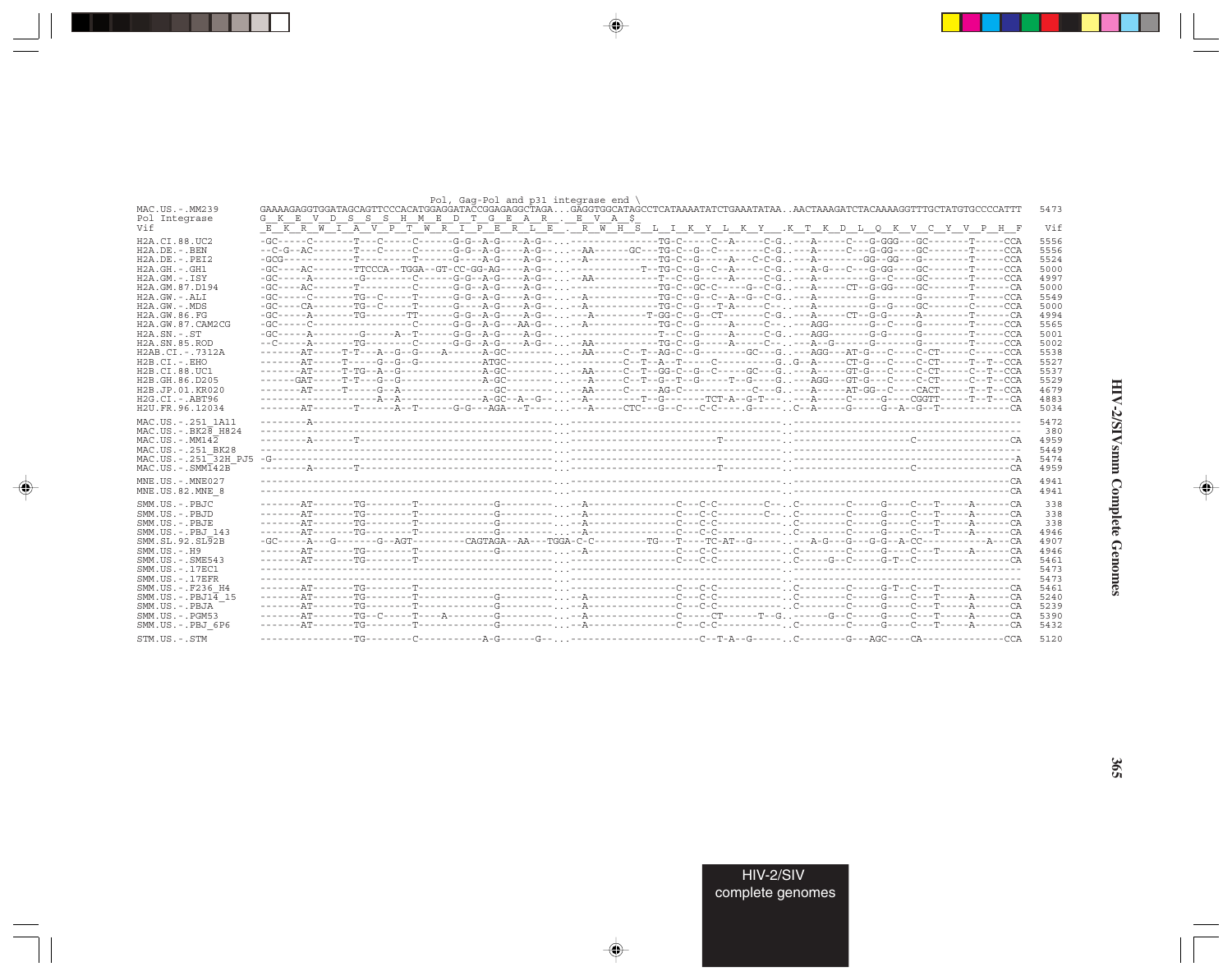| MAC.US.-.MM239                                                            |                                                                                                                                                                                                                                                                                                                                                                                                                                                                                                                                                                                                                                                                                           | 5603                         |
|---------------------------------------------------------------------------|-------------------------------------------------------------------------------------------------------------------------------------------------------------------------------------------------------------------------------------------------------------------------------------------------------------------------------------------------------------------------------------------------------------------------------------------------------------------------------------------------------------------------------------------------------------------------------------------------------------------------------------------------------------------------------------------|------------------------------|
| Vif                                                                       | K V G W A W W T C S R V I F P L Q E G S H L E V Q G Y W H L T P E K G W L S T Y A V R                                                                                                                                                                                                                                                                                                                                                                                                                                                                                                                                                                                                     | Vif                          |
| H2A.CI.88.UC2                                                             | $C \rightarrow \texttt{-G} \rightarrow \texttt{-G} \rightarrow \texttt{-G} \rightarrow \texttt{-G} \rightarrow \texttt{-G} \rightarrow \texttt{-G} \rightarrow \texttt{-G} \rightarrow \texttt{-G} \rightarrow \texttt{-G} \rightarrow \texttt{-G} \rightarrow \texttt{-G} \rightarrow \texttt{-G} \rightarrow \texttt{-G} \rightarrow \texttt{-G} \rightarrow \texttt{-G} \rightarrow \texttt{-G} \rightarrow \texttt{-G} \rightarrow \texttt{-G} \rightarrow \texttt{-G} \rightarrow \texttt{-G} \rightarrow \texttt{-G} \rightarrow \texttt{-G} \rightarrow \texttt{-G} \rightarrow \texttt{-G} \rightarrow \texttt{-G} \rightarrow \texttt{-G} \rightarrow \texttt{-G} \rightarrow \$ | 5686                         |
| $H2A.DE. - . BEN$                                                         |                                                                                                                                                                                                                                                                                                                                                                                                                                                                                                                                                                                                                                                                                           | 5686                         |
| $H2A.DE. - .PEI2$                                                         |                                                                                                                                                                                                                                                                                                                                                                                                                                                                                                                                                                                                                                                                                           | 5654                         |
| $H2A.GH.-.GH1$                                                            |                                                                                                                                                                                                                                                                                                                                                                                                                                                                                                                                                                                                                                                                                           | 5130                         |
| H2A.GM.-.ISY                                                              |                                                                                                                                                                                                                                                                                                                                                                                                                                                                                                                                                                                                                                                                                           | 5127                         |
| H2A.GM.87.D194                                                            |                                                                                                                                                                                                                                                                                                                                                                                                                                                                                                                                                                                                                                                                                           | 5130                         |
| H2A.GW.-.ALI                                                              |                                                                                                                                                                                                                                                                                                                                                                                                                                                                                                                                                                                                                                                                                           | 5679                         |
| H2A.GW.-.MDS                                                              |                                                                                                                                                                                                                                                                                                                                                                                                                                                                                                                                                                                                                                                                                           | 5130                         |
| H2A.GW.86.FG<br>H2A.GW.87.CAM2CG<br>$H2A$ . $SN. - . ST$<br>H2A.SN.85.ROD |                                                                                                                                                                                                                                                                                                                                                                                                                                                                                                                                                                                                                                                                                           | 5124<br>5695<br>5131<br>5132 |
| H2AB.CI.-.7312A<br>$H2B.CI.-.EHO$<br>H2B.CI.88.UC1                        |                                                                                                                                                                                                                                                                                                                                                                                                                                                                                                                                                                                                                                                                                           | 5668<br>5657<br>5667         |
| H2B.GH.86.D205                                                            |                                                                                                                                                                                                                                                                                                                                                                                                                                                                                                                                                                                                                                                                                           | 5659                         |
| H2B.JP.01.KR020                                                           |                                                                                                                                                                                                                                                                                                                                                                                                                                                                                                                                                                                                                                                                                           | 4809                         |
| H2G.CI.-.ABT96                                                            | $C - A - T - \cdots - T - \cdots - T - \cdots - T - \cdots - G - \cdots - A - \cdots - T - A - G$ and $C - A - \cdots - G - A - \cdots - G - \cdots - A - C - \cdots - G - A - \cdots - T - A - C$ and $C - A - \cdots - T - A - C - \cdots - T - A - C - \cdots - T - A - C - \cdots - T - A - \cdots - A - \cdots - A - \cdots - X - \cdots - X - \cdots - X - \cdots - X - \cdots - X - \cdots - X - \cdots - X - \cdots - X - \cdots - X - \cdots - X - \cdots -$                                                                                                                                                                                                                     | 5013                         |
| H2U.FR.96.12034                                                           | $C-\dots-A-\dots-\dots-\mathbf{T}-\dots-\dots-\mathbf{T}-\dots-\mathbf{T}-\dots-\mathbf{G}-\dots-\mathbf{T}-\mathbf{T}-\mathbf{T}-\mathbf{T}-\mathbf{T}-\mathbf{G}-\mathbf{G}-\mathbf{G}-\mathbf{G}-\mathbf{G}-\mathbf{G}-\mathbf{G}-\mathbf{G}-\mathbf{G}-\mathbf{G}-\mathbf{G}-\mathbf{G}-\mathbf{G}-\mathbf{G}-\mathbf{G}-\mathbf{G}-\mathbf{G}-\mathbf{G}-\mathbf{G}-\mathbf{G}-\mathbf{G}-\mathbf{G}-\mathbf{G}-\mathbf{G}-\mathbf{G}-\mathbf{G}-$                                                                                                                                                                                                                                   | 5164                         |
| MAC.US. - . 251 1A11                                                      |                                                                                                                                                                                                                                                                                                                                                                                                                                                                                                                                                                                                                                                                                           | 5602                         |
| $MAC. US. - . BK28$ H824                                                  |                                                                                                                                                                                                                                                                                                                                                                                                                                                                                                                                                                                                                                                                                           | 510                          |
| $MAC . US . - . MM142$                                                    |                                                                                                                                                                                                                                                                                                                                                                                                                                                                                                                                                                                                                                                                                           | 5089                         |
| MAC.US.-.251 BK28                                                         |                                                                                                                                                                                                                                                                                                                                                                                                                                                                                                                                                                                                                                                                                           | 5579                         |
| MAC.US.-.251 <sup>-32H</sup> PJ5                                          |                                                                                                                                                                                                                                                                                                                                                                                                                                                                                                                                                                                                                                                                                           | 5604                         |
| $MAC . US . - . SIM142B$                                                  |                                                                                                                                                                                                                                                                                                                                                                                                                                                                                                                                                                                                                                                                                           | 5089                         |
| $MNE. US.-. MNE027$                                                       |                                                                                                                                                                                                                                                                                                                                                                                                                                                                                                                                                                                                                                                                                           | 5071                         |
| MNE.US.82.MNE 8                                                           |                                                                                                                                                                                                                                                                                                                                                                                                                                                                                                                                                                                                                                                                                           | 5071                         |
| SMM.US.-.PBJC                                                             |                                                                                                                                                                                                                                                                                                                                                                                                                                                                                                                                                                                                                                                                                           | 468                          |
| SMM.US.-.PBJD                                                             |                                                                                                                                                                                                                                                                                                                                                                                                                                                                                                                                                                                                                                                                                           | 468                          |
| SMM.US.-.PBJE                                                             |                                                                                                                                                                                                                                                                                                                                                                                                                                                                                                                                                                                                                                                                                           | 468                          |
| SMM.US.-.PBJ 143                                                          |                                                                                                                                                                                                                                                                                                                                                                                                                                                                                                                                                                                                                                                                                           | 5076                         |
| SMM.SL.92.SL92B                                                           |                                                                                                                                                                                                                                                                                                                                                                                                                                                                                                                                                                                                                                                                                           | 5037                         |
| SMM.US.-.H9                                                               |                                                                                                                                                                                                                                                                                                                                                                                                                                                                                                                                                                                                                                                                                           | 5076                         |
| SMM.US.-.SME543                                                           |                                                                                                                                                                                                                                                                                                                                                                                                                                                                                                                                                                                                                                                                                           | 5591                         |
| SMM.US. - 17EC1                                                           |                                                                                                                                                                                                                                                                                                                                                                                                                                                                                                                                                                                                                                                                                           | 5603                         |
| $SMM.US. - .17EFR$                                                        |                                                                                                                                                                                                                                                                                                                                                                                                                                                                                                                                                                                                                                                                                           | 5603                         |
| SMM.US. - .F236 H4                                                        |                                                                                                                                                                                                                                                                                                                                                                                                                                                                                                                                                                                                                                                                                           | 5591                         |
| $SMM.US.-.PBJ14$ 15                                                       |                                                                                                                                                                                                                                                                                                                                                                                                                                                                                                                                                                                                                                                                                           | 5370                         |
| SMM.US.-.PBJA                                                             |                                                                                                                                                                                                                                                                                                                                                                                                                                                                                                                                                                                                                                                                                           | 5369                         |
| SMM.US.-.PGM53                                                            |                                                                                                                                                                                                                                                                                                                                                                                                                                                                                                                                                                                                                                                                                           | 5520                         |
| SMM.US.-.PBJ 6P6                                                          |                                                                                                                                                                                                                                                                                                                                                                                                                                                                                                                                                                                                                                                                                           | 5562                         |
| CTM IIC _ CTM                                                             |                                                                                                                                                                                                                                                                                                                                                                                                                                                                                                                                                                                                                                                                                           | <b>5250</b>                  |

 $\begin{picture}(20,5) \put(0,0){\vector(0,1){10}} \put(15,0){\vector(0,1){10}} \put(15,0){\vector(0,1){10}} \put(15,0){\vector(0,1){10}} \put(15,0){\vector(0,1){10}} \put(15,0){\vector(0,1){10}} \put(15,0){\vector(0,1){10}} \put(15,0){\vector(0,1){10}} \put(15,0){\vector(0,1){10}} \put(15,0){\vector(0,1){10}} \put(15,0){\vector(0,1){10}} \put(15,0){\vector(0,$ 

 $\spadesuit$ 

. . .

 $\Rightarrow$ 

HIV-2/SIVsmm Complete Genomes

 $\Rightarrow$ 

366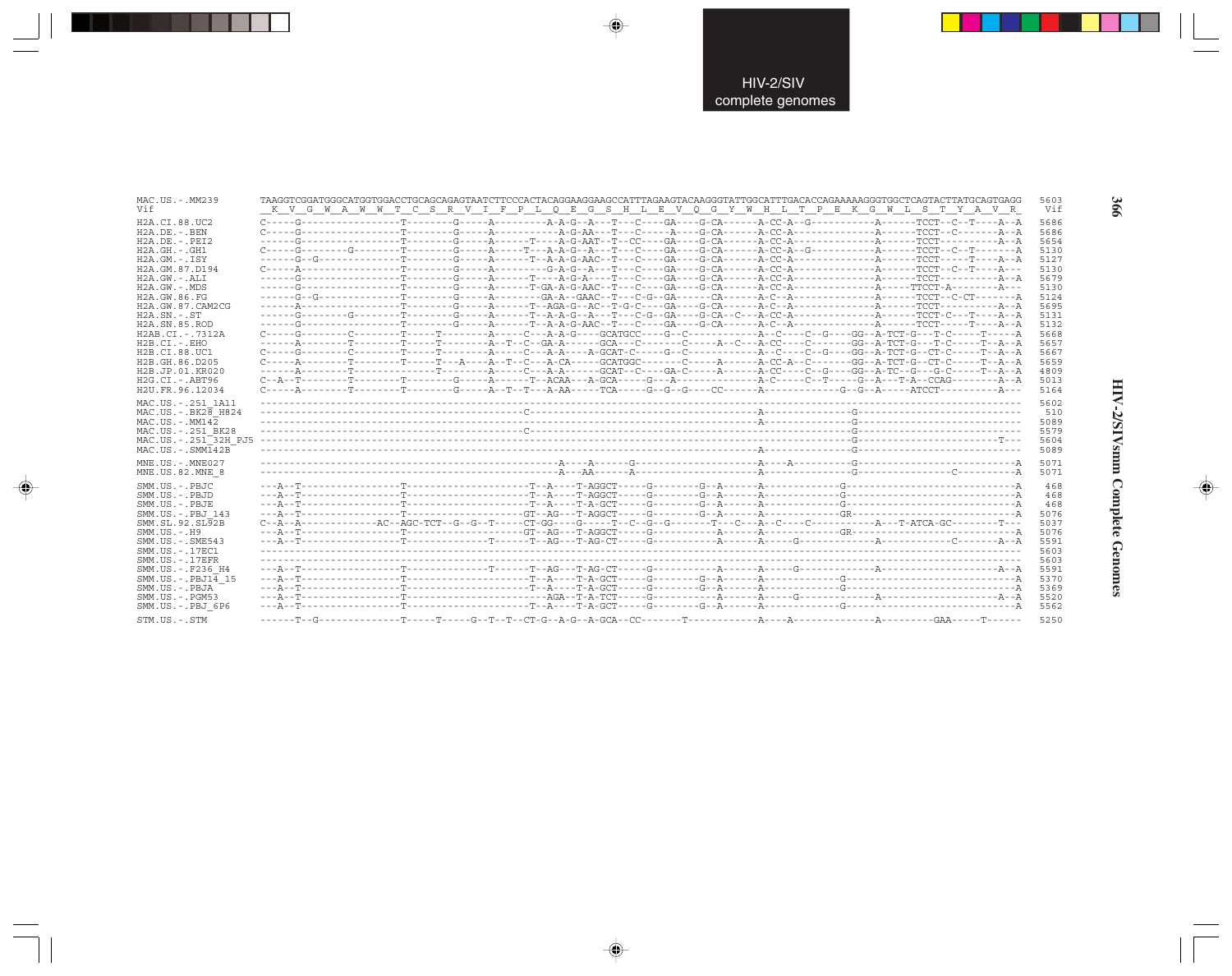| MAC.US.-.MM239<br>Vif                                                                                                                                                                                                                                                                                           | ATAACCTGGTACTCAAAGAACTTTTGGACAGATGTAACACCAAACTATGCAGACATTTTACTGCATAGCACTTATTTCCCTTGCTTTACAGCGGGAGAAGTGAGAAGGGCCATCAGGGGAAACTGC<br>I T W Y S K N F W T D V T P N Y A D I L L H S T Y F P C F T A G E V R R A I R G E O L                                                                                                                                                                                                                                                                                                                                                                                          |  |  | 5733<br>Vif                                                                                                                  |
|-----------------------------------------------------------------------------------------------------------------------------------------------------------------------------------------------------------------------------------------------------------------------------------------------------------------|------------------------------------------------------------------------------------------------------------------------------------------------------------------------------------------------------------------------------------------------------------------------------------------------------------------------------------------------------------------------------------------------------------------------------------------------------------------------------------------------------------------------------------------------------------------------------------------------------------------|--|--|------------------------------------------------------------------------------------------------------------------------------|
| H2A.CI.88.UC2<br>$H2A.DE. - .BEN$<br>$H2A.DE. - .PEI2$<br>$H2A.GH. - .GH1$<br>$H2A.GM.-.ISY$<br>H2A.GM.87.D194<br>H2A.GW.-.ALI<br>H2A.GW.-.MDS<br>H2A.GW.86.FG<br>H2A.GW.87.CAM2CG<br>$H2A$ . $SN. - . ST$<br>H <sub>2</sub> A.SN.85.ROD<br>H2AB.CI.-.7312A<br>$H2B.CI.-EHO$<br>H2B.CI.88.UC1<br>H2B.GH.86.D205 | $C-\cdots--\cdots-TA-G-A- G-C-\cdots-$<br>$C---A---TGAG-G---G---AT---T---T---TG-TGTA---CGA---T---G-GT---T---CG---T---TAGA---TAAT---A---A---A---A---T---A-G---A---A-G---A$<br>$C---A---TGAG-G------AT------TG---TG-TGTG------CAGC------G-GT------T------T---CART----A-G---A---A---A---A---A-G---A---A-G---A--C---A---A-G---A--C---A-G---A--C---A-G---A--C---A-G---A--C---A-G---A--C---A-G---A--C---A-G---A--C---A-G---A--C---A-G---A--C---A-G---A--C---A-G---A--C---A-G---A--C---A-G---A--C---A-G---A--C---A-G---A--C---A-G---A--C---A-G---A--C---A-G---A--C---A-G---A--C---A-G---A--C---A-G---A--C---A-G---A--C$ |  |  | 5816<br>5816<br>5784<br>5260<br>5257<br>5260<br>5809<br>5260<br>5254<br>5825<br>5261<br>5262<br>5798<br>5787<br>5797<br>5789 |
| H2B.JP.01.KR020<br>$H2G.CI.-ABT96$<br>H2U.FR.96.12034                                                                                                                                                                                                                                                           | $T-\cdots-T-\cdots-A-\cdots GAGGT-\cdots-\cdots-\cdots-TG-T-GC-\cdots-CAA-\cdots-G-G-G-\cdots-$ . The context of the context of the context of the context of the context of the context of the context of the context of the context of the context of the context of the con                                                                                                                                                                                                                                                                                                                                   |  |  | 4939<br>5143<br>5294                                                                                                         |
| MAC.US. - . 251 1A11<br>$MAC.US.-.BK2\overline{8}$ H824<br>$MAC. US. - . MM142$<br>MAC.US. - . 251 BK28<br>MAC.US.-.251 <sup>-32H</sup> PJ5<br>$MAC. US. - . SIMT42B$                                                                                                                                           |                                                                                                                                                                                                                                                                                                                                                                                                                                                                                                                                                                                                                  |  |  | 5732<br>640<br>5219<br>5709<br>5734<br>5219                                                                                  |
| $MNE. US.-. MNE027$<br>MNE.US.82.MNE 8                                                                                                                                                                                                                                                                          |                                                                                                                                                                                                                                                                                                                                                                                                                                                                                                                                                                                                                  |  |  | 5201<br>5201                                                                                                                 |
| SMM.US.-.PBJC<br>SMM.US.-.PBJD<br>SMM.US.-.PBJE<br>SMM.US.-.PBJ 143<br>SMM.SL.92.SL92B<br>$SMM. US. - . H9$<br>SMM. US. - . SME543<br>SMM. US. - . 17EC1<br>$SMM. US. - .17EFR$                                                                                                                                 |                                                                                                                                                                                                                                                                                                                                                                                                                                                                                                                                                                                                                  |  |  | 598<br>598<br>598<br>5206<br>5167<br>5206<br>5721<br>5733<br>5733                                                            |
| SMM.US.-.F236 H4<br>$SMM.US.-.PBJ14$ 15<br>SMM.US.-.PBJA<br>$SMM.US. - . PGM53$<br>SMM.US.-.PBJ 6P6<br>STM.US.-.STM                                                                                                                                                                                             |                                                                                                                                                                                                                                                                                                                                                                                                                                                                                                                                                                                                                  |  |  | 5721<br>5500<br>5499<br>5650<br>5692<br>5380                                                                                 |

 $\begin{picture}(20,5) \put(0,0){\vector(0,1){10}} \put(15,0){\vector(0,1){10}} \put(15,0){\vector(0,1){10}} \put(15,0){\vector(0,1){10}} \put(15,0){\vector(0,1){10}} \put(15,0){\vector(0,1){10}} \put(15,0){\vector(0,1){10}} \put(15,0){\vector(0,1){10}} \put(15,0){\vector(0,1){10}} \put(15,0){\vector(0,1){10}} \put(15,0){\vector(0,1){10}} \put(15,0){\vector(0,$ 

a shekara 1960

 $\overrightarrow{\phantom{a}}$ 

 $\frac{\partial \mathcal{L}}{\partial \mathbf{r}} = \frac{\partial \mathcal{L}}{\partial \mathbf{r}}$ 

HIV-2/SIVsmm Complete Genomes

 $\begin{picture}(20,5) \put(0,0){\line(1,0){10}} \put(15,0){\line(1,0){10}} \put(15,0){\line(1,0){10}} \put(15,0){\line(1,0){10}} \put(15,0){\line(1,0){10}} \put(15,0){\line(1,0){10}} \put(15,0){\line(1,0){10}} \put(15,0){\line(1,0){10}} \put(15,0){\line(1,0){10}} \put(15,0){\line(1,0){10}} \put(15,0){\line(1,0){10}} \put(15,0){\line(1,$ 

 $\equiv$ 

 $\Box$ 

. . .

٠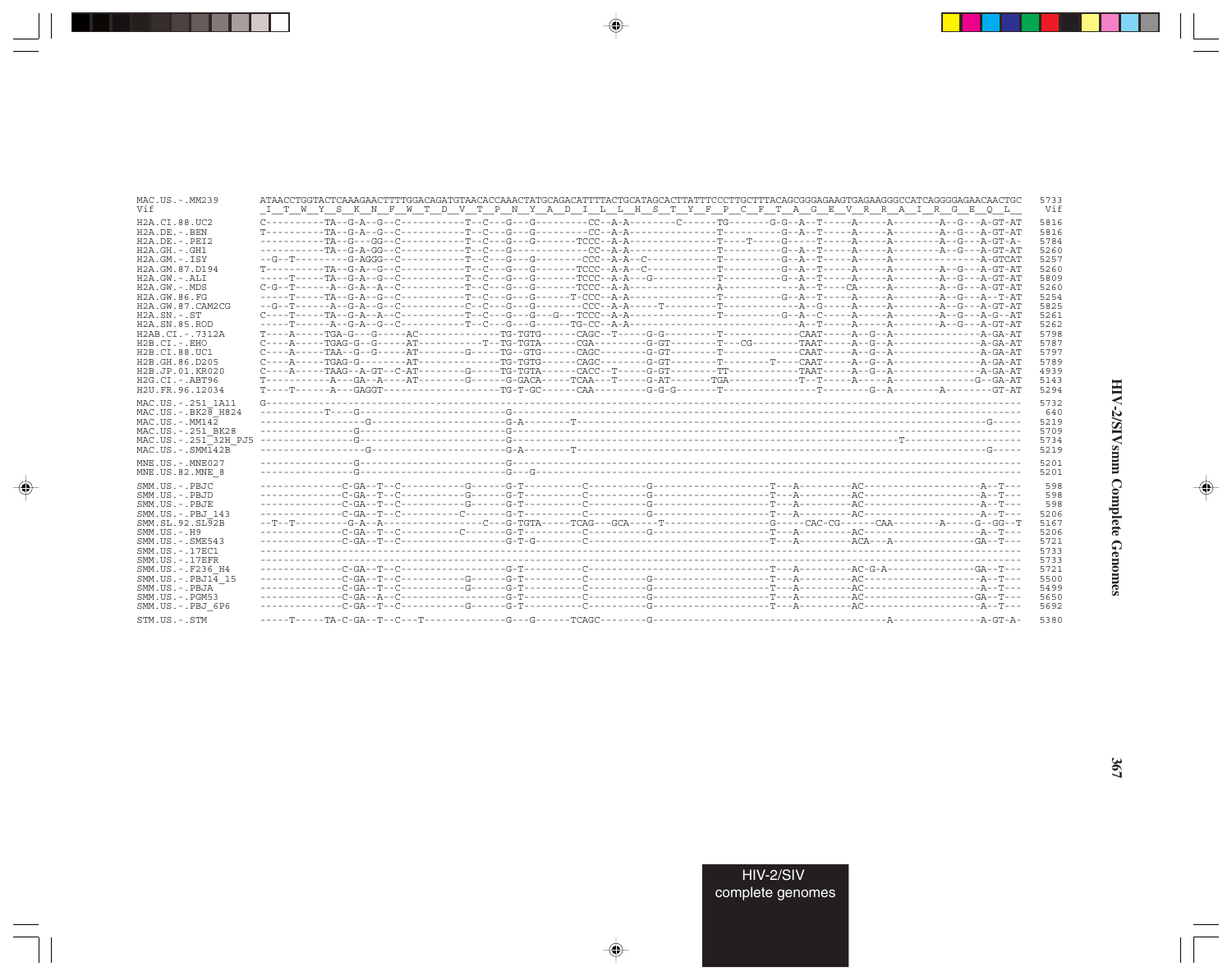|                                  | / Vpx start                                                                                                                        |      |
|----------------------------------|------------------------------------------------------------------------------------------------------------------------------------|------|
| MAC.US.-.MM239                   | TGTCTTGCTGCAGGTTCCCGAGAGCTCATAAGTACCAGGTACCAAGCCTACAGTACTTAGCACTGAAAGTAGTAAGCGATGTCAGATCCCAGGGAGAGAATCCCACCTGGAAACAGTGGAGAAG       | 5857 |
| Vif                              | L S C C R F P R A H K Y Q V P S L Q Y L A L K V V S D V R S Q G E N P T W K Q W R R                                                | Vif  |
| Vpx                              | M S D P R E R I P P G N S G E                                                                                                      | Vpx  |
| H2A.CI.88.UC2                    |                                                                                                                                    | 5943 |
| $H2A.DE. - .BEN$                 |                                                                                                                                    | 5943 |
| $H2A.DE. - .PEI2$                | ----C-------AT-A---CCA---C----GA-CTA-------GTTA--C--A-TTC-G--CT-AGT------GCAACAAA---G----C-----AA-A-C-G-A-----A------G----C----    | 5911 |
| $H2A.GH. - .GH1$                 |                                                                                                                                    | 5387 |
| H2A.GM.-.ISY                     |                                                                                                                                    | 5384 |
| H2A.GM.87.D194                   |                                                                                                                                    | 5387 |
| $H2A.GW. - .ALI$                 |                                                                                                                                    | 5936 |
| $H2A.GW. - .MDS$                 | ----C-------AT-AT--CCAG--C-----A-CT--------G-CA--T--A-TTC-G--CT-AGTG-----GCAACAAA---G----C-----A----C-G-A------A-------C--C--C---- | 5387 |
| H2A.GW.86.FG                     |                                                                                                                                    | 5381 |
| H2A.GW.87.CAM2CG                 |                                                                                                                                    | 5952 |
| $H2A.SN.-.ST$                    |                                                                                                                                    | 5388 |
| H <sub>2</sub> A.SN.85.ROD       | ----C-------AT-AT--CC---------GAGC---------GTCA--T--A-TTC-G--CT-AGTG-----GCAACAAA---A----C-----A----C-G-A------A-------C--C--C---- | 5389 |
| H2AB.CI.-.7312A                  |                                                                                                                                    | 5928 |
| $H2B.CI.-.EHO$                   |                                                                                                                                    | 5917 |
| H2B.CI.88.UC1                    |                                                                                                                                    | 5927 |
| H2B.GH.86.D205                   |                                                                                                                                    | 5919 |
| H2B.JP.01.KR020                  |                                                                                                                                    | 5069 |
| $H2G.CI.-ABT96$                  | ----C-------AC-AT--A-C---------AAGG-----G--T---T-G--A-TTC----CT-AC-------GCAAAAAG-ACATG-----A---------G-M-----A-A------C-AC--G-    | 5270 |
| H2U.FR.96.12034                  | ----C-------AC--T--ATCG-------GAC-G---------TCTT----A-TTC-------C-G--C-T-GCAAGAT-GGAGATCCAAGAGA---------------A-----TTCA-A-----    | 5418 |
| MAC.US. - . 251 1A11             |                                                                                                                                    | 5856 |
| $MAC. US. - . BK2B$ H824         |                                                                                                                                    | 764  |
| $MAC. US. - . MM142$             |                                                                                                                                    | 5343 |
| MAC.US. - . 251 BK28             |                                                                                                                                    | 5833 |
| MAC.US.-.251 <sup>-32H</sup> PJ5 |                                                                                                                                    | 5858 |
| $MAC . US . - . SIMT42B$         |                                                                                                                                    | 5343 |
| MNE.US. - . MNE027               |                                                                                                                                    | 5325 |
| MNE.US.82.MNE 8                  |                                                                                                                                    | 5325 |
|                                  |                                                                                                                                    |      |
| SMM.US.-.PBJC                    |                                                                                                                                    | 722  |
| SMM.US.-.PBJD                    |                                                                                                                                    | 722  |
| SMM.US.-.PBJE                    |                                                                                                                                    | 722  |
| SMM.US.-.PBJ 143                 |                                                                                                                                    | 5330 |
| SMM.SL.92.SL92B                  |                                                                                                                                    | 5294 |
| $SMM.US.-.H9$                    |                                                                                                                                    | 5330 |
| $SMM. US. - . SME543$            |                                                                                                                                    | 5845 |
| SMM. US. - . 17EC1               |                                                                                                                                    | 5857 |
| $SMM$ . US. $-$ . 17EFR          |                                                                                                                                    | 5857 |
| SMM.US. -. F236 H4               |                                                                                                                                    | 5845 |
| $SMM.US.-.PBJ1\overline{4}15$    |                                                                                                                                    | 5624 |
| SMM.US.-.PBJA                    |                                                                                                                                    | 5623 |
| $SMM.US. - . PGM53$              |                                                                                                                                    | 5774 |
| SMM.US.-.PBJ 6P6                 |                                                                                                                                    | 5816 |
| STM.US.-.STM                     |                                                                                                                                    | 5504 |

 $\begin{picture}(20,5) \put(0,0){\vector(0,1){10}} \put(15,0){\vector(0,1){10}} \put(15,0){\vector(0,1){10}} \put(15,0){\vector(0,1){10}} \put(15,0){\vector(0,1){10}} \put(15,0){\vector(0,1){10}} \put(15,0){\vector(0,1){10}} \put(15,0){\vector(0,1){10}} \put(15,0){\vector(0,1){10}} \put(15,0){\vector(0,1){10}} \put(15,0){\vector(0,1){10}} \put(15,0){\vector(0,$ 

 $\begin{picture}(20,5) \put(0,0){\vector(0,1){10}} \put(15,0){\vector(0,1){10}} \put(15,0){\vector(0,1){10}} \put(15,0){\vector(0,1){10}} \put(15,0){\vector(0,1){10}} \put(15,0){\vector(0,1){10}} \put(15,0){\vector(0,1){10}} \put(15,0){\vector(0,1){10}} \put(15,0){\vector(0,1){10}} \put(15,0){\vector(0,1){10}} \put(15,0){\vector(0,1){10}} \put(15,0){\vector(0,$ 

---

 $\begin{picture}(20,5) \put(0,0){\line(1,0){10}} \put(15,0){\line(1,0){10}} \put(15,0){\line(1,0){10}} \put(15,0){\line(1,0){10}} \put(15,0){\line(1,0){10}} \put(15,0){\line(1,0){10}} \put(15,0){\line(1,0){10}} \put(15,0){\line(1,0){10}} \put(15,0){\line(1,0){10}} \put(15,0){\line(1,0){10}} \put(15,0){\line(1,0){10}} \put(15,0){\line(1,$ 

 $\frac{1}{\sqrt{2}}$ 

368

w

HIV-2/SIVsmm Complete Genomes

 $\begin{picture}(20,5) \put(0,0){\line(1,0){10}} \put(15,0){\line(1,0){10}} \put(15,0){\line(1,0){10}} \put(15,0){\line(1,0){10}} \put(15,0){\line(1,0){10}} \put(15,0){\line(1,0){10}} \put(15,0){\line(1,0){10}} \put(15,0){\line(1,0){10}} \put(15,0){\line(1,0){10}} \put(15,0){\line(1,0){10}} \put(15,0){\line(1,0){10}} \put(15,0){\line(1,$ 

 $\frac{1}{\sqrt{2\pi}}\int_0^1\frac{1}{\sqrt{2\pi}}\left(1-\frac{1}{2}\right)\left(1-\frac{1}{2}\right)\left(1-\frac{1}{2}\right)\left(1-\frac{1}{2}\right)\left(1-\frac{1}{2}\right)\left(1-\frac{1}{2}\right)\left(1-\frac{1}{2}\right)\left(1-\frac{1}{2}\right)\left(1-\frac{1}{2}\right)\left(1-\frac{1}{2}\right)\left(1-\frac{1}{2}\right)\left(1-\frac{1}{2}\right)\left(1-\frac{1}{2}\right)\left(1-\frac{1}{2}\right)\left(1-\frac{1}{2}\right)\left(1-\frac{1}{2$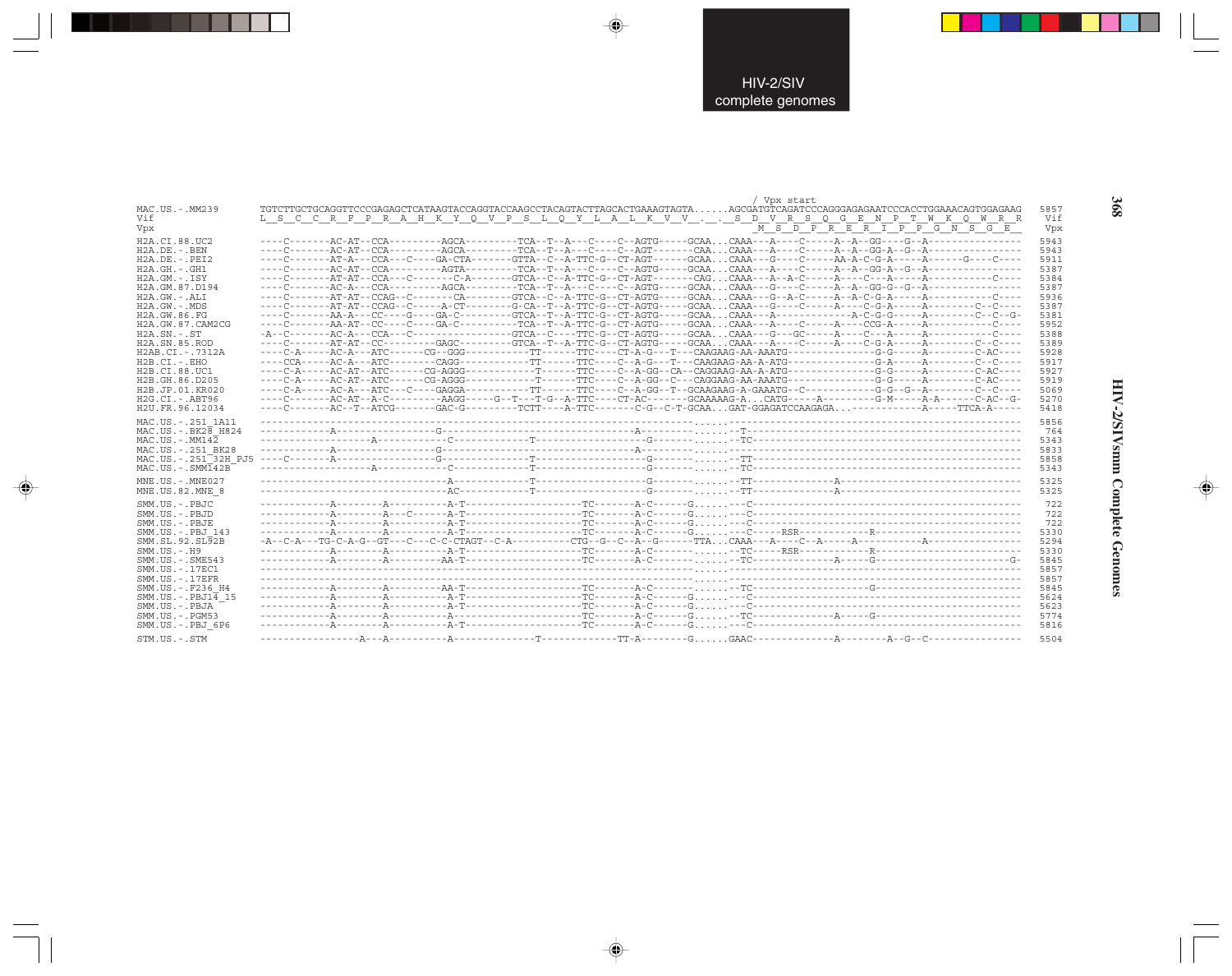|                                               | Vif end                                                                                                                                                                                                                                                                                                                                                                                                                                                                                   |              |
|-----------------------------------------------|-------------------------------------------------------------------------------------------------------------------------------------------------------------------------------------------------------------------------------------------------------------------------------------------------------------------------------------------------------------------------------------------------------------------------------------------------------------------------------------------|--------------|
| MAC.US.-.MM239                                |                                                                                                                                                                                                                                                                                                                                                                                                                                                                                           | 5985         |
| Vif                                           | D N R R G L R M A K O N S R G D K O R G G K P P T K G A N F P G L A K V L G I L A \$                                                                                                                                                                                                                                                                                                                                                                                                      | Vif          |
| Vpx                                           | $\overline{{\tt E}}\hspace{1mm}\overline{{\tt T}}\hspace{1mm}\overline{{\tt T}}\hspace{1mm}\overline{{\tt G}}\hspace{1mm}\overline{{\tt E}}\hspace{1mm}\overline{{\tt A}}\hspace{1mm}\overline{{\tt F}}\hspace{1mm}\overline{{\tt F}}\hspace{1mm}\overline{{\tt W}}\hspace{1mm}\overline{{\tt U}}\hspace{1mm}\overline{{\tt N}}\hspace{1mm}\overline{{\tt R}}\hspace{1mm}\overline{{\tt T}}\hspace{1mm}\overline{{\tt V}}\hspace{1mm}\overline{{\tt E}}\hspace{1mm}\overline{{\tt E}}\hs$ | Vpx          |
| H2A.CI.88.UC2                                 |                                                                                                                                                                                                                                                                                                                                                                                                                                                                                           | 6071         |
| $H2A.DE. - . BEN$                             |                                                                                                                                                                                                                                                                                                                                                                                                                                                                                           | 6071         |
| $H2A.DE. - .PEI2$                             |                                                                                                                                                                                                                                                                                                                                                                                                                                                                                           | 6039         |
| $H2A.GH.-.GH1$                                |                                                                                                                                                                                                                                                                                                                                                                                                                                                                                           | 5515         |
| $H2A.GM.-.ISY$                                |                                                                                                                                                                                                                                                                                                                                                                                                                                                                                           | 5512         |
| H2A.GM.87.D194                                |                                                                                                                                                                                                                                                                                                                                                                                                                                                                                           | 5515         |
| $H2A.GW.-.ALI$                                |                                                                                                                                                                                                                                                                                                                                                                                                                                                                                           | 6064         |
| $H2A.GW. - .MDS$                              |                                                                                                                                                                                                                                                                                                                                                                                                                                                                                           | 5515         |
| H2A.GW.86.FG                                  |                                                                                                                                                                                                                                                                                                                                                                                                                                                                                           | 5509         |
| H2A.GW.87.CAM2CG                              |                                                                                                                                                                                                                                                                                                                                                                                                                                                                                           | 6080         |
| $H2A.SN.-.ST$                                 |                                                                                                                                                                                                                                                                                                                                                                                                                                                                                           | 5516         |
| H <sub>2</sub> A.SN.85.ROD<br>H2AB.CI.-.7312A |                                                                                                                                                                                                                                                                                                                                                                                                                                                                                           | 5517<br>6056 |
| $H2B.CI.-EHO$                                 |                                                                                                                                                                                                                                                                                                                                                                                                                                                                                           | 6045         |
| H2B.CI.88.UC1                                 |                                                                                                                                                                                                                                                                                                                                                                                                                                                                                           | 6055         |
| H2B.GH.86.D205                                | -A---G-------A--A----CT------G-A-------A-ACA---C-C-----G-TA-----C-----TT-G--CC-A--A--T--------C-----G-------C---------G------G----.G---                                                                                                                                                                                                                                                                                                                                                   | 6047         |
| H2B.JP.01.KR020                               | -A----------A--A----------G-A-------ACA---C-C-------TA--T--C--T--G--C-----A--T-------C----G------C---T----C--T                                                                                                                                                                                                                                                                                                                                                                            | 5197         |
| $H2G.CI.-ABT96$                               |                                                                                                                                                                                                                                                                                                                                                                                                                                                                                           | 5398         |
| H2U.FR.96.12034                               |                                                                                                                                                                                                                                                                                                                                                                                                                                                                                           | 5546         |
|                                               |                                                                                                                                                                                                                                                                                                                                                                                                                                                                                           |              |
| MAC.US. - . 251 1A11                          |                                                                                                                                                                                                                                                                                                                                                                                                                                                                                           | 5984         |
| $MAC.US.-.BK2B$ H824                          |                                                                                                                                                                                                                                                                                                                                                                                                                                                                                           | 892          |
| $MAC. US. - . MM142$<br>MAC.US. - . 251 BK28  |                                                                                                                                                                                                                                                                                                                                                                                                                                                                                           | 5471         |
| MAC.US. - . 251 <sup>-32H</sup> PJ5           |                                                                                                                                                                                                                                                                                                                                                                                                                                                                                           | 5961<br>5986 |
| $MAC . US . - . SIMT42B$                      |                                                                                                                                                                                                                                                                                                                                                                                                                                                                                           | 5471         |
|                                               |                                                                                                                                                                                                                                                                                                                                                                                                                                                                                           |              |
| MNE.US.-.MNE027                               |                                                                                                                                                                                                                                                                                                                                                                                                                                                                                           | 5453         |
| MNE.US.82.MNE 8                               |                                                                                                                                                                                                                                                                                                                                                                                                                                                                                           | 5453         |
| SMM.US.-.PBJC                                 |                                                                                                                                                                                                                                                                                                                                                                                                                                                                                           | 850          |
| SMM.US.-.PBJD                                 |                                                                                                                                                                                                                                                                                                                                                                                                                                                                                           | 850          |
| $SMM$ . $US - PBJE$                           |                                                                                                                                                                                                                                                                                                                                                                                                                                                                                           | 850          |
| SMM.US.-.PBJ 143                              |                                                                                                                                                                                                                                                                                                                                                                                                                                                                                           | 5458         |
| SMM.SL.92.SL92B                               |                                                                                                                                                                                                                                                                                                                                                                                                                                                                                           | 5422         |
| $SMM. US. - . H9$                             |                                                                                                                                                                                                                                                                                                                                                                                                                                                                                           | 5458         |
| $SMM. US. - . SME543$                         |                                                                                                                                                                                                                                                                                                                                                                                                                                                                                           | 5973         |
| SMM. US. - . 17EC1                            |                                                                                                                                                                                                                                                                                                                                                                                                                                                                                           | 5985         |
| $SMM$ . US. $-$ . 17EFR                       |                                                                                                                                                                                                                                                                                                                                                                                                                                                                                           | 5985         |
| SMM.US.-.F236 H4                              |                                                                                                                                                                                                                                                                                                                                                                                                                                                                                           | 5973         |
| SMM.US.-.PBJ14 15                             |                                                                                                                                                                                                                                                                                                                                                                                                                                                                                           | 5752         |
| SMM.US.-.PBJA                                 |                                                                                                                                                                                                                                                                                                                                                                                                                                                                                           | 5751         |
| $SMM. US. - . PGM53$                          |                                                                                                                                                                                                                                                                                                                                                                                                                                                                                           | 5902         |
| SMM.US.-.PBJ 6P6                              |                                                                                                                                                                                                                                                                                                                                                                                                                                                                                           | 5944         |
| STM.US.-.STM                                  |                                                                                                                                                                                                                                                                                                                                                                                                                                                                                           | 5632         |

 $\begin{picture}(20,5) \put(0,0){\vector(0,1){10}} \put(15,0){\vector(0,1){10}} \put(15,0){\vector(0,1){10}} \put(15,0){\vector(0,1){10}} \put(15,0){\vector(0,1){10}} \put(15,0){\vector(0,1){10}} \put(15,0){\vector(0,1){10}} \put(15,0){\vector(0,1){10}} \put(15,0){\vector(0,1){10}} \put(15,0){\vector(0,1){10}} \put(15,0){\vector(0,1){10}} \put(15,0){\vector(0,$ 

a shekara 1960

 $\overrightarrow{\phantom{a}}$ 

 $\frac{\partial \mathcal{L}}{\partial \mathbf{r}} = \frac{\partial \mathcal{L}}{\partial \mathbf{r}}$ 

 $\begin{picture}(20,5) \put(0,0){\line(1,0){10}} \put(15,0){\line(1,0){10}} \put(15,0){\line(1,0){10}} \put(15,0){\line(1,0){10}} \put(15,0){\line(1,0){10}} \put(15,0){\line(1,0){10}} \put(15,0){\line(1,0){10}} \put(15,0){\line(1,0){10}} \put(15,0){\line(1,0){10}} \put(15,0){\line(1,0){10}} \put(15,0){\line(1,0){10}} \put(15,0){\line(1,$ 

 $\equiv$ 

 $\Box$ 

. . .

-1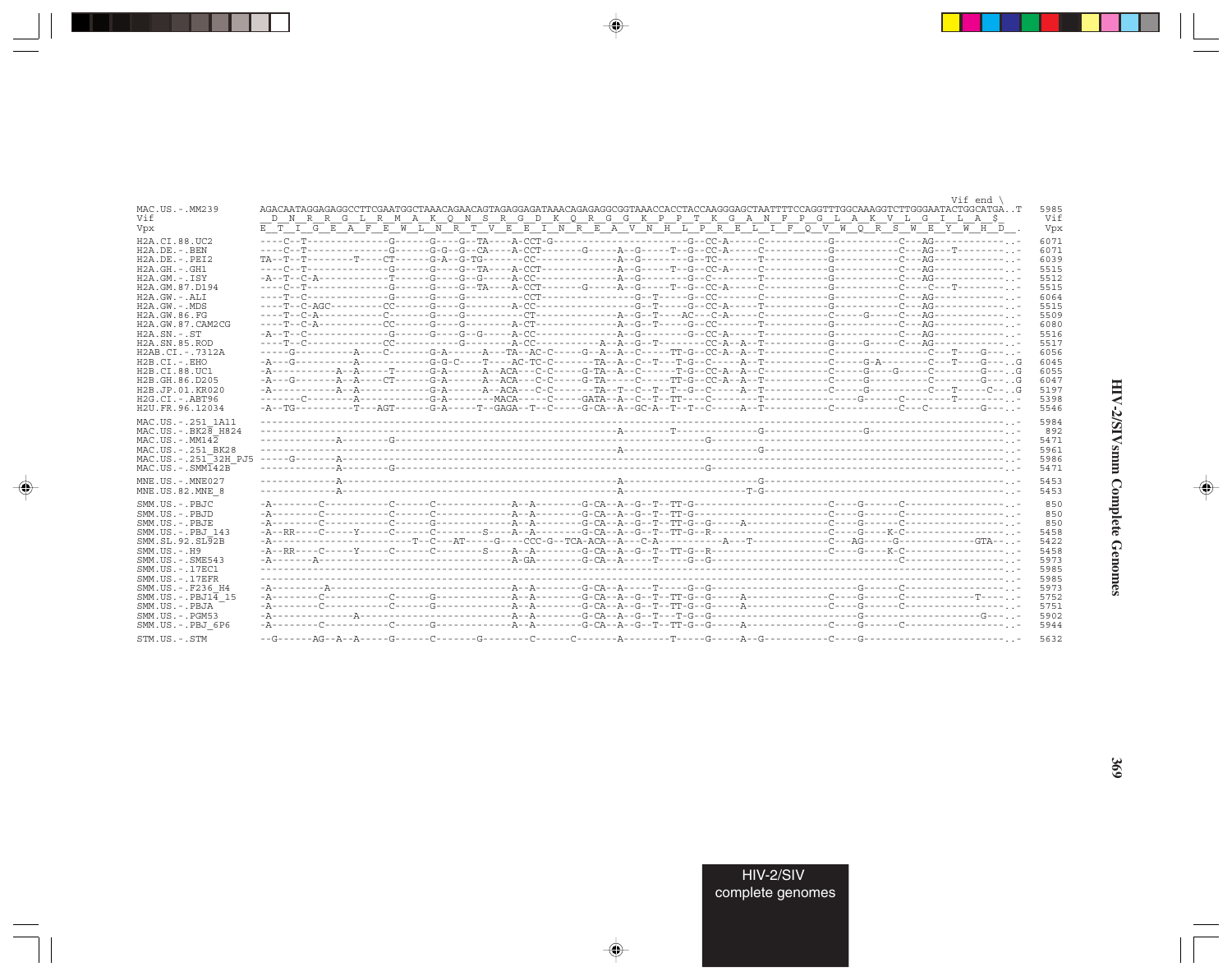| MAC.US.-.MM239                                                                                                                                                                               |                                                                                                                                 | 6115                                                                 |
|----------------------------------------------------------------------------------------------------------------------------------------------------------------------------------------------|---------------------------------------------------------------------------------------------------------------------------------|----------------------------------------------------------------------|
| Vpx                                                                                                                                                                                          | E Q G M S P S Y V K Y R Y L C L I Q K A L F M H C K K G C R C L G E G H G A G G W R P                                           | Vpx                                                                  |
| H2A.CI.88.UC2                                                                                                                                                                                |                                                                                                                                 | 6201                                                                 |
| $H2A.DE. - .BEN$                                                                                                                                                                             | -------------G-------CAC---G--T-----T-----CC----G----A---A-----CA----T----G---G--C-CT--CTGG-----G-ACATG--CCGG-AA----T-GA-GACC   | 6201                                                                 |
| $H2A.DE. - .PEI2$                                                                                                                                                                            |                                                                                                                                 | 6169                                                                 |
| $H2A.GH. - .GH1$                                                                                                                                                                             |                                                                                                                                 | 5645                                                                 |
| $H2A.GM.-.$ TSY                                                                                                                                                                              |                                                                                                                                 | 5642                                                                 |
| H2A.GM.87.D194                                                                                                                                                                               |                                                                                                                                 | 5645                                                                 |
| $H2A.GW. - .ALI$                                                                                                                                                                             |                                                                                                                                 | 6194                                                                 |
| $H2A.GW. - .MDS$                                                                                                                                                                             |                                                                                                                                 | 5645                                                                 |
| H2A.GW.86.FG                                                                                                                                                                                 |                                                                                                                                 | 5639                                                                 |
| H2A.GW.87.CAM2CG                                                                                                                                                                             |                                                                                                                                 | 6210                                                                 |
| $H2A.SN.-.ST$                                                                                                                                                                                |                                                                                                                                 | 5646                                                                 |
| H2A.SN.85.ROD                                                                                                                                                                                |                                                                                                                                 | 5647                                                                 |
| H2AB.CI.-.7312A                                                                                                                                                                              |                                                                                                                                 | 6186                                                                 |
| $H2B.CI.-.EHO$                                                                                                                                                                               |                                                                                                                                 | 6175                                                                 |
| H2B.CI.88.UC1                                                                                                                                                                                |                                                                                                                                 | 6185                                                                 |
| H2B.GH.86.D205                                                                                                                                                                               |                                                                                                                                 | 6177                                                                 |
| H2B.JP.01.KR020                                                                                                                                                                              |                                                                                                                                 | 5327                                                                 |
| $H2G.CI.-.ABT96$                                                                                                                                                                             |                                                                                                                                 | 5528                                                                 |
| H2U.FR.96.12034                                                                                                                                                                              |                                                                                                                                 | 5676                                                                 |
| MAC.US.-.251 1A11                                                                                                                                                                            |                                                                                                                                 | 6114                                                                 |
| MAC.US. - . BK28 H824                                                                                                                                                                        |                                                                                                                                 | 1022                                                                 |
| $MAC. US. - . MM142$                                                                                                                                                                         |                                                                                                                                 | 5601                                                                 |
| MAC.US. - . 251 BK28                                                                                                                                                                         |                                                                                                                                 | 6091                                                                 |
| MAC.US.-.251 <sup>-32H</sup> PJ5                                                                                                                                                             |                                                                                                                                 | 6116                                                                 |
| $MAC . US . - . SIM142B$                                                                                                                                                                     |                                                                                                                                 | 5601                                                                 |
| MNE.US.-.MNE027<br>MNE.US.82.MNE 8<br>SMM.US.-.PBJC<br>SMM.US.-.PBJD<br>SMM.US.-.PBJE<br>SMM.US. - PBJ 143<br>SMM.SL.92.SL92B<br>$SMM. US. - . H9$                                           | --G-----ATAC------------C------T----TG-ACAG-----G-----A--AA-G---CA---C-T--GA--G--A--C-C---CAG---A----G---TCACAG-----C------A-T- | 5583<br>5583<br>980<br>980<br>980<br>5588<br>5552<br>5588            |
| $SMM.US. - .SME543$<br>SMM.US. - . 17EC1<br>$SMM$ . US. $-$ . 17EFR<br>SMM.US. - .F236 H4<br>$SMM.US.-.PBJ14$ 15<br>SMM.US.-.PBJA<br>$SMM.US. - . PGM53$<br>SMM.US.-.PBJ 6P6<br>STM.US.-.STM |                                                                                                                                 | 6103<br>6115<br>6115<br>6103<br>5882<br>5881<br>6032<br>6074<br>5762 |

 $\begin{picture}(20,5) \put(0,0){\vector(0,1){10}} \put(15,0){\vector(0,1){10}} \put(15,0){\vector(0,1){10}} \put(15,0){\vector(0,1){10}} \put(15,0){\vector(0,1){10}} \put(15,0){\vector(0,1){10}} \put(15,0){\vector(0,1){10}} \put(15,0){\vector(0,1){10}} \put(15,0){\vector(0,1){10}} \put(15,0){\vector(0,1){10}} \put(15,0){\vector(0,1){10}} \put(15,0){\vector(0,$ 

 $\color{red} \bigoplus$ 

. .

 $\Rightarrow$ 

# HIV-2/SIVsmm Complete Genomes

 $\Rightarrow$ 

370

J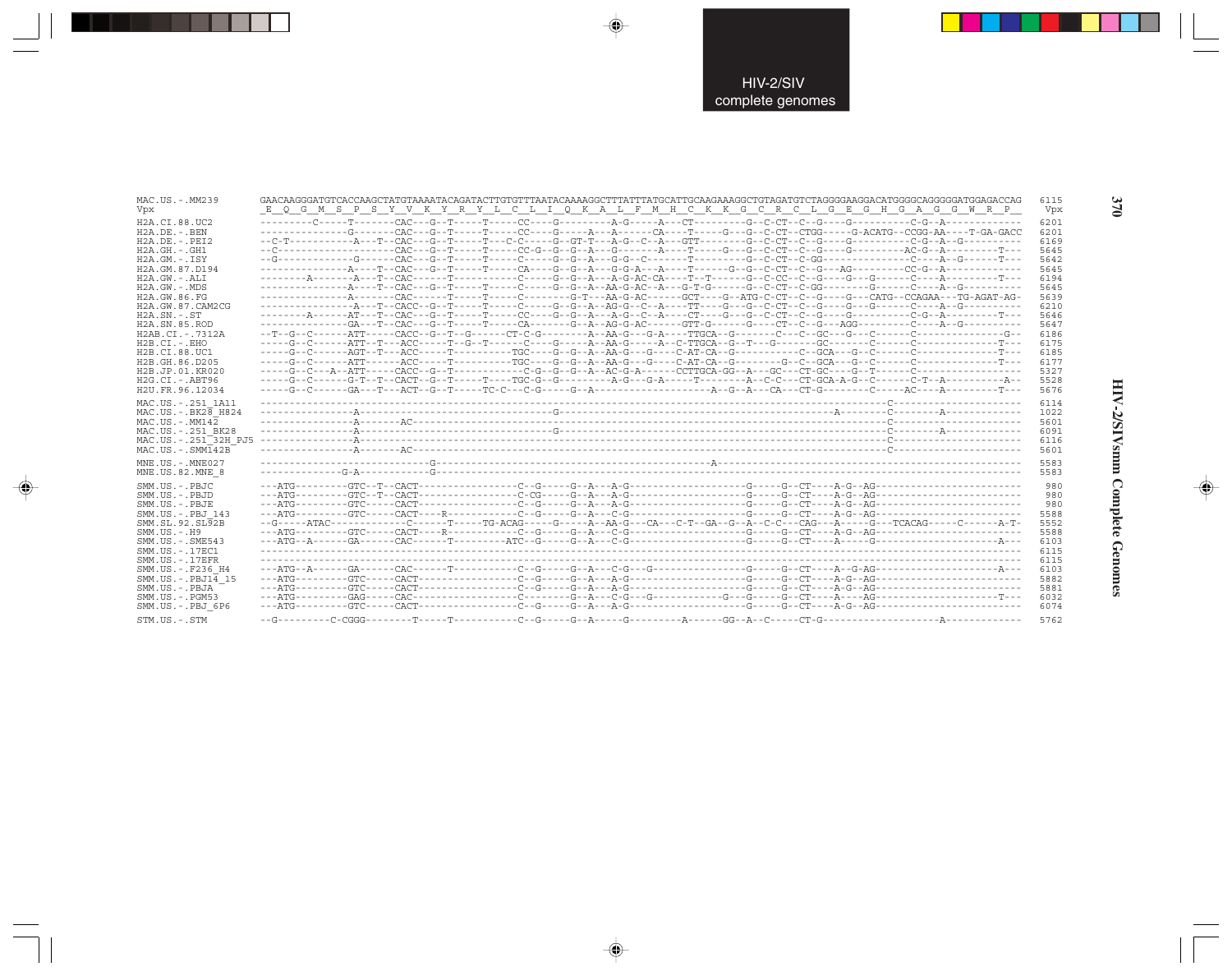|                                     |     |  |  | Vox end $\backslash$ |  | / Vor start |  |  |  |  |  |  |                                                                                                                                          |              |
|-------------------------------------|-----|--|--|----------------------|--|-------------|--|--|--|--|--|--|------------------------------------------------------------------------------------------------------------------------------------------|--------------|
| MAC.US.-.MM239                      |     |  |  |                      |  |             |  |  |  |  |  |  |                                                                                                                                          | 6230         |
| Vpx                                 | G P |  |  |                      |  |             |  |  |  |  |  |  | P P P P P P P . G L A \$ M E E R P P E N E G P Q R E P W D E W V V E V L E E L                                                           | Vpr          |
| H2A.CI.88.UC2                       |     |  |  |                      |  |             |  |  |  |  |  |  |                                                                                                                                          | 6269         |
| $H2A.DE. - . BEN$                   |     |  |  |                      |  |             |  |  |  |  |  |  | A-GGA-----C-----T--C--TCCA--T----TC---.TGACTGAAGCACCAAC---GTTT--C------G---GGACC----GG-----CTT-G--AG---C------A-A--AAC----AGG---A-       | 6330         |
| $H2A.DE. - .PEI2$                   |     |  |  |                      |  |             |  |  |  |  |  |  |                                                                                                                                          | 6292         |
| $H2A.GH. - .GH1$                    |     |  |  |                      |  |             |  |  |  |  |  |  | -------C--------------------------TC----TGACTGAAGCACCAAC---GTTT--C------G---GGACC----GG-------T-G---G-----A-AAGAA------G----A-           | 5771         |
| $H2A.GM.-.ISY$                      |     |  |  |                      |  |             |  |  |  |  |  |  |                                                                                                                                          | 5768         |
| H2A.GM.87.D194                      |     |  |  |                      |  |             |  |  |  |  |  |  | -------C------------------------TC--- TGACTGAAGCACCAAC---GTTT--C------G---GGACC----GG--A--G-T-G--AG-ACC-------A-A--AAC----A-G---A-G---A- | 5771         |
| $H2A.GW. - AT.T$                    |     |  |  |                      |  |             |  |  |  |  |  |  |                                                                                                                                          | 6320         |
| $H2A.GW. - .MDS$                    |     |  |  |                      |  |             |  |  |  |  |  |  |                                                                                                                                          | 5771         |
| H2A.GW.86.FG                        |     |  |  |                      |  |             |  |  |  |  |  |  |                                                                                                                                          | 5765         |
| H2A.GW.87.CAM2CG                    |     |  |  |                      |  |             |  |  |  |  |  |  |                                                                                                                                          | 6336         |
| $H2A$ . $SN - SN$                   |     |  |  |                      |  |             |  |  |  |  |  |  |                                                                                                                                          | 5772         |
| H <sub>2</sub> A.SN.85.ROD          |     |  |  |                      |  |             |  |  |  |  |  |  | -G--------------------,,,--T--G-TC---,TGGCTGAAGCACCAAC---GCTC--C--G-TGG---GGACC----TG-----G---G-------G---A-A-A-A-CT--AA----A-           | 5773         |
| H2AB.CI.-.7312A                     |     |  |  |                      |  |             |  |  |  |  |  |  |                                                                                                                                          | 6312         |
| $H2B.CI.-EHO$                       |     |  |  |                      |  |             |  |  |  |  |  |  |                                                                                                                                          | 6301         |
| H2B.CI.88.UC1                       |     |  |  |                      |  |             |  |  |  |  |  |  |                                                                                                                                          | 6311         |
| H2B.GH.86.D205                      |     |  |  |                      |  |             |  |  |  |  |  |  | ---------------T--C-----C--G--C---.TGGCAGAAGCCCCC---G-TC--------G--C--GAAC--------A----G----A--G---A---G----A-C----G---A-                | 6303         |
| H2B.JP.01.KR020                     |     |  |  |                      |  |             |  |  |  |  |  |  |                                                                                                                                          | 5453         |
| H2G.CI.-.ABT96                      |     |  |  |                      |  |             |  |  |  |  |  |  |                                                                                                                                          | 5646         |
| H2U.FR.96.12034                     |     |  |  |                      |  |             |  |  |  |  |  |  |                                                                                                                                          | 5790         |
|                                     |     |  |  |                      |  |             |  |  |  |  |  |  |                                                                                                                                          |              |
| MAC.US. - . 251 1A11                |     |  |  |                      |  |             |  |  |  |  |  |  |                                                                                                                                          | 6229         |
| $MAC. US. - . BK2B$ H824            |     |  |  |                      |  |             |  |  |  |  |  |  |                                                                                                                                          | 1137         |
| $MAC. US. - . MM142$                |     |  |  |                      |  |             |  |  |  |  |  |  |                                                                                                                                          | 5716         |
| MAC.US.-.251 BK28                   |     |  |  |                      |  |             |  |  |  |  |  |  |                                                                                                                                          | 6206         |
| MAC.US. - . 251 <sup>-32H</sup> PJ5 |     |  |  |                      |  |             |  |  |  |  |  |  |                                                                                                                                          | 6231         |
| $MAC. US. - . SIM142B$              |     |  |  |                      |  |             |  |  |  |  |  |  |                                                                                                                                          | 5716         |
| $MNE. US.-. MNE027$                 |     |  |  |                      |  |             |  |  |  |  |  |  |                                                                                                                                          | 5698         |
| MNE.US.82.MNE 8                     |     |  |  |                      |  |             |  |  |  |  |  |  |                                                                                                                                          | 5698         |
|                                     |     |  |  |                      |  |             |  |  |  |  |  |  |                                                                                                                                          |              |
| SMM.US.-.PBJC                       |     |  |  |                      |  |             |  |  |  |  |  |  |                                                                                                                                          | 1096<br>1096 |
| SMM.US.-.PBJD                       |     |  |  |                      |  |             |  |  |  |  |  |  |                                                                                                                                          |              |
| SMM.US.-.PBJE                       |     |  |  |                      |  |             |  |  |  |  |  |  |                                                                                                                                          | 1096         |
| SMM.US.-.PBJ 143                    |     |  |  |                      |  |             |  |  |  |  |  |  | ----A--A-----------A-----TT-G--C-------C-TG-------GACCAAC-C---A-------------GAC--T--A-------T-                                           | 5704         |
| SMM.SL.92.SL92B                     |     |  |  |                      |  |             |  |  |  |  |  |  |                                                                                                                                          | 5663         |
| $SMM. US. - . H9$                   |     |  |  |                      |  |             |  |  |  |  |  |  |                                                                                                                                          | 5704         |
| $SMM. US. - . SME543$               |     |  |  |                      |  |             |  |  |  |  |  |  |                                                                                                                                          | 6219         |
| SMM.US.-.17EC1                      |     |  |  |                      |  |             |  |  |  |  |  |  |                                                                                                                                          | 6230         |
| $SMM. US. - .17EFR$                 |     |  |  |                      |  |             |  |  |  |  |  |  |                                                                                                                                          | 6230         |
| SMM.US. -. F236 H4                  |     |  |  |                      |  |             |  |  |  |  |  |  |                                                                                                                                          | 6219         |
| $SMM.US.-.PBJ1\overline{4}15$       |     |  |  |                      |  |             |  |  |  |  |  |  |                                                                                                                                          | 5998         |
| SMM.US.-.PBJA                       |     |  |  |                      |  |             |  |  |  |  |  |  |                                                                                                                                          | 5997         |
| $SMM.US. - . PGM53$                 |     |  |  |                      |  |             |  |  |  |  |  |  |                                                                                                                                          | 6149         |
| SMM.US.-.PBJ 6P6                    |     |  |  |                      |  |             |  |  |  |  |  |  |                                                                                                                                          | 6190         |
| STM.US.-.STM                        |     |  |  |                      |  |             |  |  |  |  |  |  |                                                                                                                                          | 5878         |

 $\begin{picture}(20,5) \put(0,0){\vector(0,1){10}} \put(15,0){\vector(0,1){10}} \put(15,0){\vector(0,1){10}} \put(15,0){\vector(0,1){10}} \put(15,0){\vector(0,1){10}} \put(15,0){\vector(0,1){10}} \put(15,0){\vector(0,1){10}} \put(15,0){\vector(0,1){10}} \put(15,0){\vector(0,1){10}} \put(15,0){\vector(0,1){10}} \put(15,0){\vector(0,1){10}} \put(15,0){\vector(0,$ 

a shekara 1960

 $\overrightarrow{\phantom{a}}$ 

 $\frac{\partial \mathcal{L}}{\partial \mathbf{r}} = \frac{\partial \mathcal{L}}{\partial \mathbf{r}}$ 

HIV-2/SIVsmm Complete Genomes

 $\begin{picture}(20,5) \put(0,0){\line(1,0){10}} \put(15,0){\line(1,0){10}} \put(15,0){\line(1,0){10}} \put(15,0){\line(1,0){10}} \put(15,0){\line(1,0){10}} \put(15,0){\line(1,0){10}} \put(15,0){\line(1,0){10}} \put(15,0){\line(1,0){10}} \put(15,0){\line(1,0){10}} \put(15,0){\line(1,0){10}} \put(15,0){\line(1,0){10}} \put(15,0){\line(1,$ 

 $\equiv$ 

 $\Box$ 

. . .

H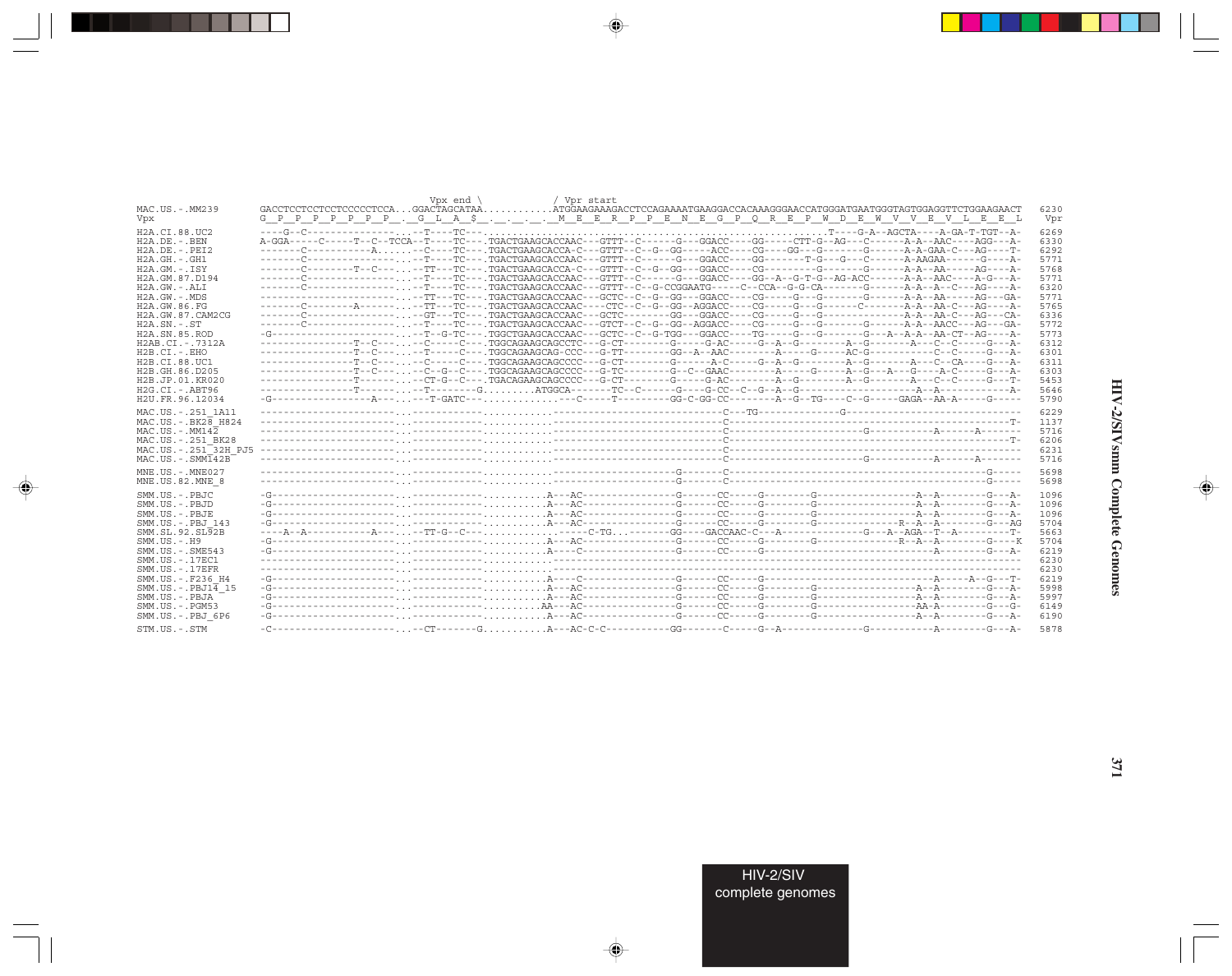| GAAAGAAGAAGCTTTAAAACATTTTGATCCTCGCTTGCTAACTGCACTTGGTAATCATATCTATAATAGACATGGAGACACCCTTGAGGGAGCAGGAGAACTCATTAGAATCCTCCAACGAGCGCTCTTC<br>MAC.US. - MM239<br>K E E A L K H F D P R L L T A L G N H I Y N R H G D T L E G A G E L I R I L O R A L F<br>Vpr<br>$\frac{1}{N}$ $\frac{1}{E}$ $\frac{1}{T}$ $\frac{1}{F}$ $\frac{1}{F}$ $\frac{1}{E}$ $\frac{1}{E}$ $\frac{1}{E}$ $\frac{1}{E}$ $\frac{1}{E}$ $\frac{1}{E}$ $\frac{1}{E}$ $\frac{1}{E}$ $\frac{1}{E}$ $\frac{1}{E}$ $\frac{1}{E}$ $\frac{1}{E}$ $\frac{1}{E}$ $\frac{1}{E}$ $\frac{1}{E}$ $\frac{1}{E}$ $\frac{1}{E}$<br>Tat exon 1<br>H <sub>2</sub> A.CT.88.UC <sub>2</sub><br>$H2A.DE. - . BEN$<br>$H2A.DE. - PRT2$<br>$H2A.GH.-.GH1$ | 6360<br>Vpr<br>Tat<br>6399 |
|-------------------------------------------------------------------------------------------------------------------------------------------------------------------------------------------------------------------------------------------------------------------------------------------------------------------------------------------------------------------------------------------------------------------------------------------------------------------------------------------------------------------------------------------------------------------------------------------------------------------------------------------------------------------------------------------------|----------------------------|
|                                                                                                                                                                                                                                                                                                                                                                                                                                                                                                                                                                                                                                                                                                 |                            |
|                                                                                                                                                                                                                                                                                                                                                                                                                                                                                                                                                                                                                                                                                                 |                            |
|                                                                                                                                                                                                                                                                                                                                                                                                                                                                                                                                                                                                                                                                                                 |                            |
|                                                                                                                                                                                                                                                                                                                                                                                                                                                                                                                                                                                                                                                                                                 |                            |
|                                                                                                                                                                                                                                                                                                                                                                                                                                                                                                                                                                                                                                                                                                 | 6460                       |
|                                                                                                                                                                                                                                                                                                                                                                                                                                                                                                                                                                                                                                                                                                 | 6422                       |
|                                                                                                                                                                                                                                                                                                                                                                                                                                                                                                                                                                                                                                                                                                 | 5901                       |
| $H2A.GM.-.ISY$                                                                                                                                                                                                                                                                                                                                                                                                                                                                                                                                                                                                                                                                                  | 5898                       |
| H2A.GM.87.D194                                                                                                                                                                                                                                                                                                                                                                                                                                                                                                                                                                                                                                                                                  | 5901                       |
| $H2A.GW. - AT.T$                                                                                                                                                                                                                                                                                                                                                                                                                                                                                                                                                                                                                                                                                | 6450                       |
| $H2A.GW. - .MDS$                                                                                                                                                                                                                                                                                                                                                                                                                                                                                                                                                                                                                                                                                | 5901                       |
| H2A.GW.86.FG                                                                                                                                                                                                                                                                                                                                                                                                                                                                                                                                                                                                                                                                                    | 5895                       |
| H2A.GW.87.CAM2CG                                                                                                                                                                                                                                                                                                                                                                                                                                                                                                                                                                                                                                                                                | 6466                       |
| $H2A$ . $SN. - . ST$                                                                                                                                                                                                                                                                                                                                                                                                                                                                                                                                                                                                                                                                            | 5902                       |
| H2A.SN.85.ROD                                                                                                                                                                                                                                                                                                                                                                                                                                                                                                                                                                                                                                                                                   | 5903                       |
| H2AB.CI.-.7312A                                                                                                                                                                                                                                                                                                                                                                                                                                                                                                                                                                                                                                                                                 | 6442                       |
| H2B.CI.-.EHO                                                                                                                                                                                                                                                                                                                                                                                                                                                                                                                                                                                                                                                                                    | 6431                       |
| H <sub>2</sub> B.C <sub>T.88</sub> .UC1                                                                                                                                                                                                                                                                                                                                                                                                                                                                                                                                                                                                                                                         | 6441                       |
| H2B.GH.86.D205                                                                                                                                                                                                                                                                                                                                                                                                                                                                                                                                                                                                                                                                                  | 6433                       |
| H2B.JP.01.KR020                                                                                                                                                                                                                                                                                                                                                                                                                                                                                                                                                                                                                                                                                 | 5583                       |
| $H2G.CI.-ABT96$                                                                                                                                                                                                                                                                                                                                                                                                                                                                                                                                                                                                                                                                                 | 5776                       |
| H2U.FR.96.12034                                                                                                                                                                                                                                                                                                                                                                                                                                                                                                                                                                                                                                                                                 | 5920                       |
| MAC.US. - . 251 1A11                                                                                                                                                                                                                                                                                                                                                                                                                                                                                                                                                                                                                                                                            | 6359                       |
| $MAC. US. - . B K 28 H 824$                                                                                                                                                                                                                                                                                                                                                                                                                                                                                                                                                                                                                                                                     | 1267                       |
| $MAC. US. - . MM142$                                                                                                                                                                                                                                                                                                                                                                                                                                                                                                                                                                                                                                                                            | 5846                       |
| MAC.US.-.251 BK28                                                                                                                                                                                                                                                                                                                                                                                                                                                                                                                                                                                                                                                                               | 6336                       |
| MAC.US.-.251 32H PJ5                                                                                                                                                                                                                                                                                                                                                                                                                                                                                                                                                                                                                                                                            | 6361                       |
| $MAC. US. - . SIM142B$                                                                                                                                                                                                                                                                                                                                                                                                                                                                                                                                                                                                                                                                          | 5846                       |
|                                                                                                                                                                                                                                                                                                                                                                                                                                                                                                                                                                                                                                                                                                 |                            |
| MNE.US.-.MNE027                                                                                                                                                                                                                                                                                                                                                                                                                                                                                                                                                                                                                                                                                 | 5828                       |
| MNE.US.82.MNE 8                                                                                                                                                                                                                                                                                                                                                                                                                                                                                                                                                                                                                                                                                 | 5828                       |
| SMM.US.-.PBJC                                                                                                                                                                                                                                                                                                                                                                                                                                                                                                                                                                                                                                                                                   | 1226                       |
| SMM.US.-.PBJD                                                                                                                                                                                                                                                                                                                                                                                                                                                                                                                                                                                                                                                                                   | 1226                       |
| SMM.US.-.PBJE                                                                                                                                                                                                                                                                                                                                                                                                                                                                                                                                                                                                                                                                                   | 1226                       |
| SMM.US.-.PBJ 143                                                                                                                                                                                                                                                                                                                                                                                                                                                                                                                                                                                                                                                                                | 5834                       |
|                                                                                                                                                                                                                                                                                                                                                                                                                                                                                                                                                                                                                                                                                                 | 5793                       |
| SMM.SL.92.SL92B                                                                                                                                                                                                                                                                                                                                                                                                                                                                                                                                                                                                                                                                                 |                            |
| $SMM. US. - . H9$                                                                                                                                                                                                                                                                                                                                                                                                                                                                                                                                                                                                                                                                               | 5834                       |
| $SMM.US. - .SME543$                                                                                                                                                                                                                                                                                                                                                                                                                                                                                                                                                                                                                                                                             | 6349                       |
| SMM.US.-.17EC1                                                                                                                                                                                                                                                                                                                                                                                                                                                                                                                                                                                                                                                                                  | 6360                       |
| $SMM. US. - .17EFR$                                                                                                                                                                                                                                                                                                                                                                                                                                                                                                                                                                                                                                                                             | 6360                       |
| SMM.US. - . F236 H4                                                                                                                                                                                                                                                                                                                                                                                                                                                                                                                                                                                                                                                                             | 6349                       |
| $SMM.US.-.PBJ1\overline{4}15$                                                                                                                                                                                                                                                                                                                                                                                                                                                                                                                                                                                                                                                                   | 6128                       |
| SMM.US.-.PBJA                                                                                                                                                                                                                                                                                                                                                                                                                                                                                                                                                                                                                                                                                   | 6127                       |
| $SMM.US. - . PGM53$                                                                                                                                                                                                                                                                                                                                                                                                                                                                                                                                                                                                                                                                             | 6279                       |
| SMM.US.-.PBJ 6P6                                                                                                                                                                                                                                                                                                                                                                                                                                                                                                                                                                                                                                                                                | 6320                       |

 $\begin{picture}(20,5) \put(0,0){\vector(0,1){10}} \put(15,0){\vector(0,1){10}} \put(15,0){\vector(0,1){10}} \put(15,0){\vector(0,1){10}} \put(15,0){\vector(0,1){10}} \put(15,0){\vector(0,1){10}} \put(15,0){\vector(0,1){10}} \put(15,0){\vector(0,1){10}} \put(15,0){\vector(0,1){10}} \put(15,0){\vector(0,1){10}} \put(15,0){\vector(0,1){10}} \put(15,0){\vector(0,$ 

 $\begin{picture}(20,5) \put(0,0){\vector(0,1){10}} \put(15,0){\vector(0,1){10}} \put(15,0){\vector(0,1){10}} \put(15,0){\vector(0,1){10}} \put(15,0){\vector(0,1){10}} \put(15,0){\vector(0,1){10}} \put(15,0){\vector(0,1){10}} \put(15,0){\vector(0,1){10}} \put(15,0){\vector(0,1){10}} \put(15,0){\vector(0,1){10}} \put(15,0){\vector(0,1){10}} \put(15,0){\vector(0,$ 

---

 $\begin{picture}(20,5) \put(0,0){\line(1,0){10}} \put(15,0){\line(1,0){10}} \put(15,0){\line(1,0){10}} \put(15,0){\line(1,0){10}} \put(15,0){\line(1,0){10}} \put(15,0){\line(1,0){10}} \put(15,0){\line(1,0){10}} \put(15,0){\line(1,0){10}} \put(15,0){\line(1,0){10}} \put(15,0){\line(1,0){10}} \put(15,0){\line(1,0){10}} \put(15,0){\line(1,$ 

 $\frac{1}{\sqrt{2}}$ 

372

w

 $\Box$ 

HIV-2/SIVsmm Complete Genomes

 $\begin{picture}(20,5) \put(0,0){\line(1,0){10}} \put(15,0){\line(1,0){10}} \put(15,0){\line(1,0){10}} \put(15,0){\line(1,0){10}} \put(15,0){\line(1,0){10}} \put(15,0){\line(1,0){10}} \put(15,0){\line(1,0){10}} \put(15,0){\line(1,0){10}} \put(15,0){\line(1,0){10}} \put(15,0){\line(1,0){10}} \put(15,0){\line(1,0){10}} \put(15,0){\line(1,$ 

 $\equiv$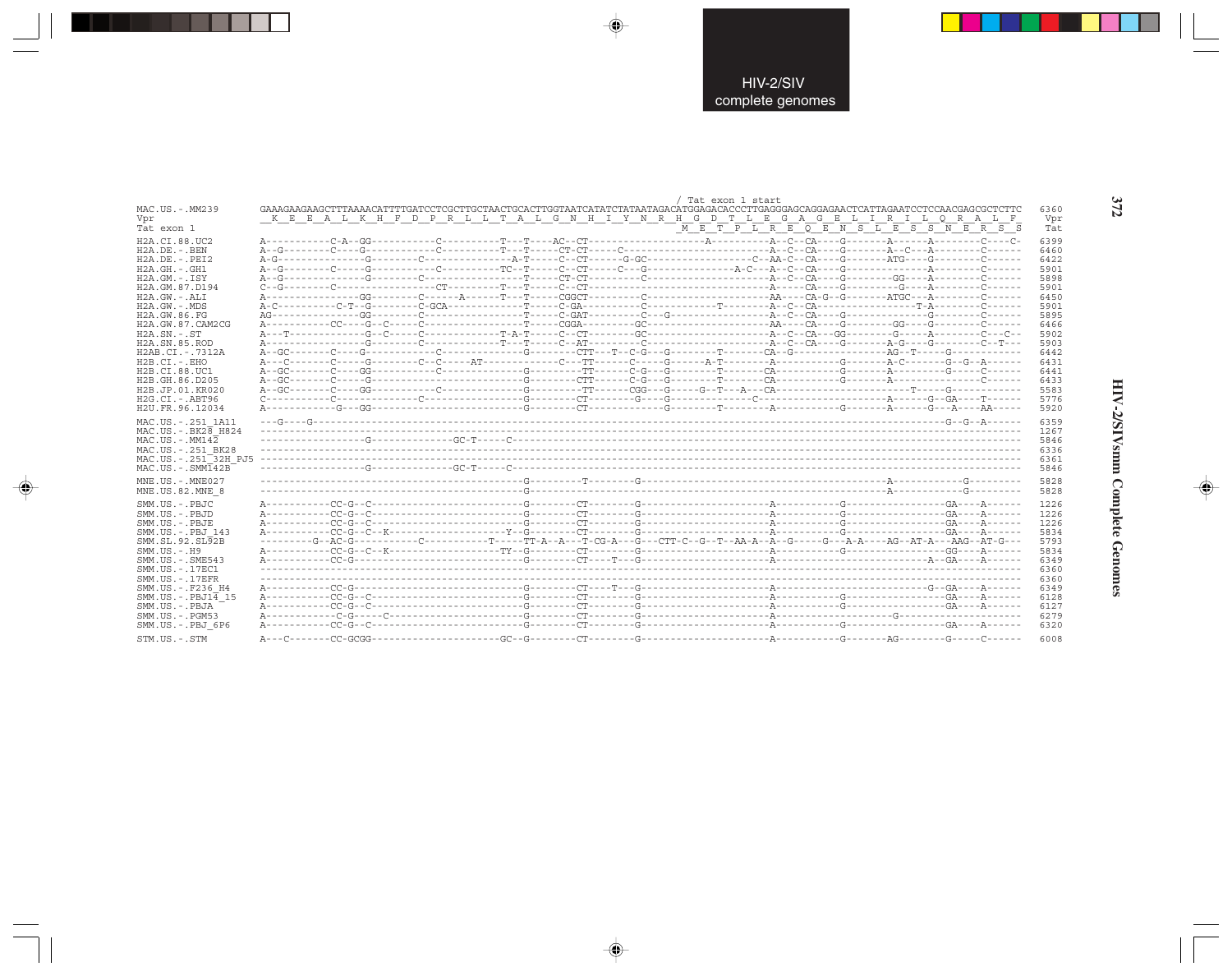|                                 | Vor end                                                                                                                          |      |
|---------------------------------|----------------------------------------------------------------------------------------------------------------------------------|------|
| MAC.US.-.MM239                  | ATGCATTTCAGAGGCGGATGCATCCACTCCAGAATCGGCCAACCTGGGGGAGGAAATCCTCTCTCAGCTATACCGCCCTCTAGAAGCATGCTATAACACATGCTATTGTAAAAAGTGTTGCTACCATT | 6488 |
| Vor                             | <u>MHFRGGCIHSRIGOPGGGNPLSAIPPSRSMLS</u>                                                                                          | Vpr  |
| Tat exon 1                      | <u>C I S E A D A S T P E S A N L G E E I L S O L Y R P L E A C Y N T C Y C K K C C Y H</u>                                       | Tat  |
| H2A.CI.88.UC2                   | 6527                                                                                                                             |      |
| $H2A.DE. - .BEN$                | $G---C---CG---T-A---T-A---G---A---T---T-A-AA--A-A---C---TG-C---GC---A-C---GC---A-C---A--C---A---A---A---C=0.$                    | 6588 |
| $H2A.DE. - .PEI2$               |                                                                                                                                  | 6550 |
| $H2A.GH. - .GH1$                |                                                                                                                                  | 6029 |
| $H2A.GM.-.ISY$                  | 6026                                                                                                                             |      |
| H2A.GM.87.D194                  |                                                                                                                                  | 6029 |
| $H2A.GW.-.ALI$                  |                                                                                                                                  | 6578 |
| $H2A.GW. - MDS$                 |                                                                                                                                  | 6029 |
| H2A.GW.86.FG                    |                                                                                                                                  | 6023 |
| H2A.GW.87.CAM2CG                |                                                                                                                                  | 6594 |
| $H2A$ . $SN - SN$               |                                                                                                                                  | 6030 |
| H2A.SN.85.ROD                   |                                                                                                                                  | 6031 |
| H2AB.CI.-.7312A                 |                                                                                                                                  | 6570 |
| $H2B.CI.-EHO$                   |                                                                                                                                  | 6559 |
| H <sub>2</sub> B.CI.88.UC1      |                                                                                                                                  | 6569 |
| H2B.GH.86.D205                  | 6561                                                                                                                             |      |
| H2B.JP.01.KR020                 | 5711                                                                                                                             |      |
| $H2G.CI.-ABT96$                 | 5904                                                                                                                             |      |
| H2U.FR.96.12034                 |                                                                                                                                  | 6048 |
|                                 |                                                                                                                                  |      |
| MAC.US.-.251 1A11               | 6487                                                                                                                             |      |
| $MAC.US.-.BK2\overline{8}$ H824 | 1395                                                                                                                             |      |
| $MAC. US. - . MM142$            | 5974                                                                                                                             |      |
| MAC.US. - . 251 BK28            |                                                                                                                                  | 6464 |
| MAC.US.-.251 32H PJ5            | 6489                                                                                                                             |      |
| $MAC. US. - . SIM142B$          | 5974                                                                                                                             |      |
| MNE.US.-.MNE027                 | 5956                                                                                                                             |      |
| MNE.US.82.MNE 8                 |                                                                                                                                  | 5956 |
| SMM.US.-.PBJC                   | 1354                                                                                                                             |      |
| SMM.US.-.PBJD                   | 1354                                                                                                                             |      |
| $SMM$ . $US - PBJE$             | 1354                                                                                                                             |      |
| SMM.US.-.PBJ 143                |                                                                                                                                  | 5962 |
| SMM.SL.92.SL92B                 | 5921                                                                                                                             |      |
| $SMM. US. - . H9$               |                                                                                                                                  | 5962 |
| $SMM. US. - . SME543$           |                                                                                                                                  | 6477 |
| SMM.US.-.17EC1                  |                                                                                                                                  | 6488 |
| $SMM$ . US. $-$ . 17EFR         | 6488                                                                                                                             |      |
| SMM.US.-.F236 H4                | 6441                                                                                                                             |      |
| $SMM.US.-.PBJ1\overline{4}15$   | 6256                                                                                                                             |      |
| SMM.US.-.PBJA                   |                                                                                                                                  | 6255 |
| $SMM.US. - . PGM53$             |                                                                                                                                  | 6407 |
| SMM.US.-.PBJ 6P6                |                                                                                                                                  | 6448 |
| STM.US.-.STM                    |                                                                                                                                  | 6136 |
|                                 |                                                                                                                                  |      |

 $\begin{picture}(20,5) \put(0,0){\vector(0,1){10}} \put(15,0){\vector(0,1){10}} \put(15,0){\vector(0,1){10}} \put(15,0){\vector(0,1){10}} \put(15,0){\vector(0,1){10}} \put(15,0){\vector(0,1){10}} \put(15,0){\vector(0,1){10}} \put(15,0){\vector(0,1){10}} \put(15,0){\vector(0,1){10}} \put(15,0){\vector(0,1){10}} \put(15,0){\vector(0,1){10}} \put(15,0){\vector(0,$ 

a shekara 1960

 $\overrightarrow{\phantom{a}}$ 

 $\frac{\partial \mathcal{L}}{\partial \mathbf{r}} = \frac{\partial \mathcal{L}}{\partial \mathbf{r}}$ 

 $\begin{picture}(20,5) \put(0,0){\line(1,0){10}} \put(15,0){\line(1,0){10}} \put(15,0){\line(1,0){10}} \put(15,0){\line(1,0){10}} \put(15,0){\line(1,0){10}} \put(15,0){\line(1,0){10}} \put(15,0){\line(1,0){10}} \put(15,0){\line(1,0){10}} \put(15,0){\line(1,0){10}} \put(15,0){\line(1,0){10}} \put(15,0){\line(1,0){10}} \put(15,0){\line(1,$ 

 $\equiv$ 

 $\Box$ 

. . .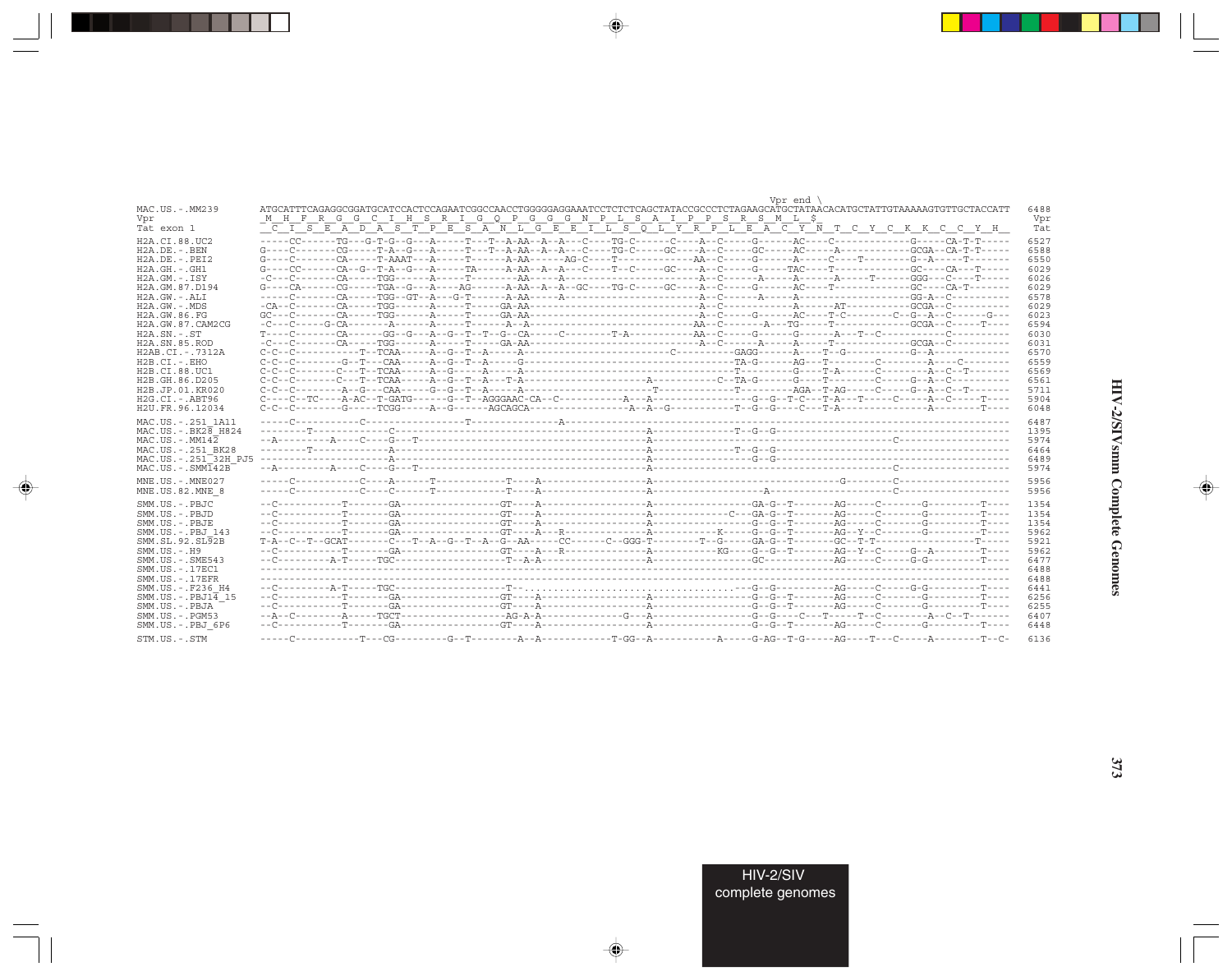|                                 |                                                                                                                                                       |                    |                                                      |                                                 | Signal peptide           |      |
|---------------------------------|-------------------------------------------------------------------------------------------------------------------------------------------------------|--------------------|------------------------------------------------------|-------------------------------------------------|--------------------------|------|
|                                 |                                                                                                                                                       |                    |                                                      |                                                 | / Env qp120, qp160 start |      |
|                                 |                                                                                                                                                       | / Rev exon 1 start |                                                      | Tat, Rev exon 1 end $\setminus$ Tat, Rev intron |                          |      |
| MAC.US.-.MM239                  | GCCAGTTTTGTTTAAAAAAGGCTTGGGGATATGTTATGAGCAATCACGAAAGAAGAAGAACTCCGAAAAAGGCTAAGGCTAATACATCTTCTGCATCAAACAAGTAA,GTATGGGATGTCTTGG                          |                    |                                                      |                                                 |                          | 6617 |
| Tat exon 1                      | C O F C F L K K G L G I C Y E O S R K R R R T P K K A K A N T S S A S N K                                                                             |                    |                                                      |                                                 |                          | Tat  |
| Rev exon 1                      |                                                                                                                                                       |                    | <u>M S N H E R E E E L R K R L R L I H L L H O T</u> |                                                 |                          | Rev  |
| Env signal                      |                                                                                                                                                       |                    |                                                      |                                                 | M G C L G                | Env  |
| H2A.CI.88.UC2                   |                                                                                                                                                       |                    |                                                      |                                                 |                          | 6656 |
| $H2A.DE. -.BEN$                 | -----C-G-----CTCG-----G--GC-C--A----CA-------G-AAGG-C-GAC-------G-----A-GG--AA-----A--CC-T-GC---------C--G-------G-.------AGCC-GG-A-                  |                    |                                                      |                                                 |                          | 6717 |
| $H2A.DE. - .PEI2$               |                                                                                                                                                       |                    |                                                      |                                                 |                          | 6679 |
| $H2A.GH.-.GH1$                  |                                                                                                                                                       |                    |                                                      |                                                 |                          | 6158 |
| $H2A.GM.-.ISY$                  |                                                                                                                                                       |                    |                                                      |                                                 |                          | 6155 |
| H2A.GM.87.D194                  |                                                                                                                                                       |                    |                                                      |                                                 |                          | 6158 |
|                                 |                                                                                                                                                       |                    |                                                      |                                                 |                          |      |
| $H2A.GW. - .ALI$                |                                                                                                                                                       |                    |                                                      |                                                 |                          | 6707 |
| $H2A.GW. - .MDS$                |                                                                                                                                                       |                    |                                                      |                                                 |                          | 6158 |
| H2A.GW.86.FG                    |                                                                                                                                                       |                    |                                                      |                                                 |                          | 6152 |
| H2A.GW.87.CAM2CG                |                                                                                                                                                       |                    |                                                      |                                                 |                          | 6723 |
| $H2A.SN.-.ST$                   |                                                                                                                                                       |                    |                                                      |                                                 |                          | 6159 |
| H <sub>2</sub> A.SN.85.ROD      |                                                                                                                                                       |                    |                                                      |                                                 |                          | 6151 |
| H2AB.CI.-.7312A                 |                                                                                                                                                       |                    |                                                      |                                                 |                          | 6693 |
| H2B.CI.-.EHO                    |                                                                                                                                                       |                    |                                                      |                                                 |                          | 6682 |
| H2B.CI.88.UC1                   |                                                                                                                                                       |                    |                                                      |                                                 |                          | 6692 |
| H2B.GH.86.D205                  |                                                                                                                                                       |                    |                                                      |                                                 |                          | 6684 |
| H2B.JP.01.KR020                 |                                                                                                                                                       |                    |                                                      |                                                 |                          | 5834 |
| $H2G.CI.-.ABT96$                |                                                                                                                                                       |                    |                                                      |                                                 |                          | 6030 |
| H2U.FR.96.12034                 |                                                                                                                                                       |                    |                                                      |                                                 |                          | 6171 |
| MAC.US. - . 251 1A11            |                                                                                                                                                       |                    |                                                      |                                                 |                          | 6616 |
| $MAC.US.-.BK2\overline{8}$ H824 |                                                                                                                                                       |                    |                                                      |                                                 |                          | 1524 |
| $MAC. US. - . MM142$            |                                                                                                                                                       |                    |                                                      |                                                 |                          | 6103 |
| MAC.US. - . 251 BK28            |                                                                                                                                                       |                    |                                                      |                                                 |                          | 6593 |
| MAC.US. - . 251 32H PJ5         |                                                                                                                                                       |                    |                                                      |                                                 |                          | 6618 |
| $MAC . US . - . SIM142B$        |                                                                                                                                                       |                    |                                                      |                                                 |                          | 6103 |
|                                 |                                                                                                                                                       |                    |                                                      |                                                 |                          |      |
| MNE.US.-.MNE027                 |                                                                                                                                                       |                    |                                                      |                                                 |                          | 6085 |
| MNE.US.82.MNE 8                 |                                                                                                                                                       |                    |                                                      |                                                 |                          | 6085 |
| SMM.US.-.PBJC                   |                                                                                                                                                       |                    |                                                      |                                                 |                          | 1477 |
| SMM.US.-.PBJD                   |                                                                                                                                                       |                    |                                                      |                                                 |                          | 1477 |
| SMM.US.-.PBJE                   | $-T--CA-----------G---A-------C------GA---GA---$                                                                                                      |                    |                                                      |                                                 |                          | 1477 |
| SMM.US.-.PBJ 143                |                                                                                                                                                       |                    |                                                      |                                                 |                          | 6085 |
| SMM.SL.92.SL92B                 | -----C-----------GG--G---C-T--C--TAC-----CAA--C-CA---GA---GT-AA---G-------------C---T-GA-A--------C------CG----C----                                  |                    |                                                      |                                                 |                          | 6044 |
| $SMM.US.-.H9$                   |                                                                                                                                                       |                    |                                                      |                                                 |                          | 6085 |
| $SMM. US. - . SME543$           |                                                                                                                                                       |                    |                                                      |                                                 |                          | 6600 |
| SMM. US. - . 17EC1              |                                                                                                                                                       |                    |                                                      |                                                 |                          | 6617 |
| $SMM. US. - .17EFR$             |                                                                                                                                                       |                    |                                                      |                                                 |                          | 6617 |
| SMM.US. - . F236 H4             | $-T--CA--\cdots--\cdots--G-T--\cdots-A--\cdots-C--\cdots-GCAC--\cdots-GA--\cdots\cdots--\cdots-C--A--\cdots--\cdots-C--T-C--\cdots--\cdots--\cdots-1$ |                    |                                                      |                                                 |                          | 6564 |
| $SMM.US.-.PBJ1\overline{4}15$   |                                                                                                                                                       |                    |                                                      |                                                 |                          | 6379 |
|                                 | $-{\tt T}\texttt{---C}\texttt{A---}\texttt{---}\texttt{---}\texttt{A---}\texttt{-1---C}$                                                              |                    |                                                      |                                                 |                          | 6378 |
| SMM.US.-.PBJA                   |                                                                                                                                                       |                    |                                                      |                                                 |                          | 6536 |
| $SMM.US. - . PGM53$             | $-T--CA---------G------A--------G-A------GA---$                                                                                                       |                    |                                                      |                                                 |                          |      |
| SMM.US.-.PBJ 6P6                |                                                                                                                                                       |                    |                                                      |                                                 |                          | 6571 |
| STM.US.-.STM                    | -----C-G------C-------TC-T--A---ACC-------G---A---GA--- GT-AA-----------------A--T--C--AT---                                                          |                    |                                                      |                                                 | --.------CC--C-C---      | 6259 |

 $\Rightarrow$ 

 $\bigoplus$ 

 $\Rightarrow$ 

374

HIV-2/SIVsmm Complete Genomes

 $\Rightarrow$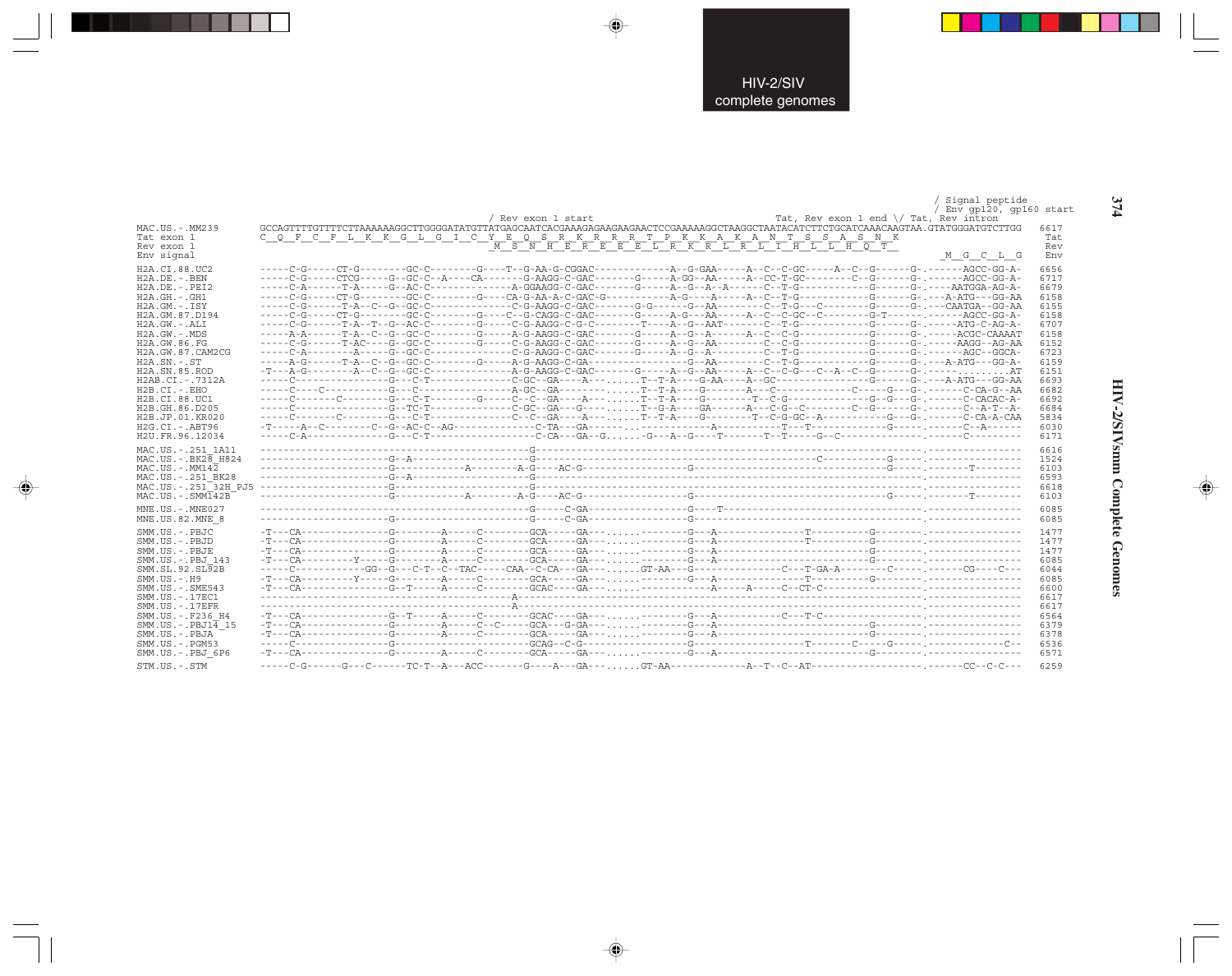|                                            | Env signal end $\setminus$ Env qp 120 start J Virol. 63(3):1416-9 (1989)                                                                                                                                                                                                                                                                                                                             |      |
|--------------------------------------------|------------------------------------------------------------------------------------------------------------------------------------------------------------------------------------------------------------------------------------------------------------------------------------------------------------------------------------------------------------------------------------------------------|------|
| MAC.US.-.MM239                             | GAATCAGCTGCTTATCGCCATCTTGCTTTTAAGTGTCTATGGGATCTATTGTACTCTATATGTCACAGTCTTTTATGGTGTACCAGCTTGGAGGAATGCGACAATTCCCCTCTTTTGTGCAACC                                                                                                                                                                                                                                                                         | 6741 |
| Env signal                                 | N Q L L I A I L L L S V Y G I Y C T L Y V T V F Y G V P A W R N A T I P L F C A T                                                                                                                                                                                                                                                                                                                    | Env  |
| H2A.CI.88.UC2                              |                                                                                                                                                                                                                                                                                                                                                                                                      | 6780 |
| $H2A.DE. - .BEN$                           |                                                                                                                                                                                                                                                                                                                                                                                                      | 6841 |
| $H2A$ . DE. - . PET2                       |                                                                                                                                                                                                                                                                                                                                                                                                      | 6803 |
| $H2A.GH.-.GH1$                             |                                                                                                                                                                                                                                                                                                                                                                                                      | 6282 |
| $H2A.GM.-.ISY$                             |                                                                                                                                                                                                                                                                                                                                                                                                      | 6279 |
| H2A.GM.87.D194                             |                                                                                                                                                                                                                                                                                                                                                                                                      | 6282 |
| $H2A.GW.-.ALI$                             |                                                                                                                                                                                                                                                                                                                                                                                                      | 6831 |
| $H2A.GW. - .MDS$                           |                                                                                                                                                                                                                                                                                                                                                                                                      | 6288 |
| H2A.GW.86.FG                               |                                                                                                                                                                                                                                                                                                                                                                                                      | 6276 |
| H2A.GW.87.CAM2CG                           |                                                                                                                                                                                                                                                                                                                                                                                                      | 6850 |
| $H2A$ . $SN. - . ST$                       |                                                                                                                                                                                                                                                                                                                                                                                                      | 6283 |
| H <sub>2</sub> A.SN.85.ROD                 |                                                                                                                                                                                                                                                                                                                                                                                                      | 6275 |
| H2AB.CI.-.7312A                            |                                                                                                                                                                                                                                                                                                                                                                                                      | 6817 |
| $H2B.CI.-EHO$                              | $T--T-C--A---G-TA-AC--C---A---A---A---A---A---TATATGG-C-AG. \ldots. AAC-T---T---C---A---A---C--A---AA---A-A---A-T---A---A----C--A---A--C--A---A----C--A---A----C--A---A----C--A---A----C--A---A----C--A---A----C--A---A----C--A---A----C--A---A----C--A---A----C--A---A----C--A---A----C--A---A----C--A---A----C--A---A----C--A---A----C--A---A----C--A---A----C--A---A----C--A---A----C--A---A----$ | 6806 |
| H2B.CI.88.UC1                              |                                                                                                                                                                                                                                                                                                                                                                                                      | 6822 |
| H <sub>2</sub> B. GH. 86. D <sub>205</sub> |                                                                                                                                                                                                                                                                                                                                                                                                      | 6808 |
| H2B.JP.01.KR020                            |                                                                                                                                                                                                                                                                                                                                                                                                      | 5958 |
| $H2G.CI.-ABT96$                            |                                                                                                                                                                                                                                                                                                                                                                                                      | 6154 |
| H2U.FR.96.12034                            |                                                                                                                                                                                                                                                                                                                                                                                                      | 6295 |
|                                            |                                                                                                                                                                                                                                                                                                                                                                                                      |      |
| MAC.US. - . 251 1A11                       |                                                                                                                                                                                                                                                                                                                                                                                                      | 6740 |
| MAC.US. - . BK28 H824                      |                                                                                                                                                                                                                                                                                                                                                                                                      | 1648 |
| $MAC. US. - . MM142$                       |                                                                                                                                                                                                                                                                                                                                                                                                      | 6227 |
| MAC.US. - . 251 BK28                       |                                                                                                                                                                                                                                                                                                                                                                                                      | 6717 |
| MAC.US.-.251 32H PJ5                       |                                                                                                                                                                                                                                                                                                                                                                                                      | 6742 |
| $MAC. US. - . SIM142B$                     |                                                                                                                                                                                                                                                                                                                                                                                                      | 6224 |
| MNE.US.-.MNE027                            |                                                                                                                                                                                                                                                                                                                                                                                                      | 6209 |
| MNE.US.82.MNE 8                            |                                                                                                                                                                                                                                                                                                                                                                                                      | 6209 |
| SMM.US.-.PBJC                              |                                                                                                                                                                                                                                                                                                                                                                                                      | 1601 |
| $SMM. US. - PBJD$                          |                                                                                                                                                                                                                                                                                                                                                                                                      | 1601 |
| SMM.US.-.PBJE                              |                                                                                                                                                                                                                                                                                                                                                                                                      | 1601 |
| SMM.US. - PBJ 143                          |                                                                                                                                                                                                                                                                                                                                                                                                      | 6209 |
| SMM.SL.92.SL92B                            |                                                                                                                                                                                                                                                                                                                                                                                                      | 6168 |
| $SMM. US. - . H9$                          |                                                                                                                                                                                                                                                                                                                                                                                                      | 6209 |
| $SMM.US. - .SME543$                        |                                                                                                                                                                                                                                                                                                                                                                                                      | 6724 |
| SMM. US. - . 17EC1                         |                                                                                                                                                                                                                                                                                                                                                                                                      | 6741 |
| $SMM. US. - .17EFR$                        |                                                                                                                                                                                                                                                                                                                                                                                                      | 6741 |
| SMM.US. - . F236 H4                        |                                                                                                                                                                                                                                                                                                                                                                                                      | 6688 |
| $SMM.US.-.PBJ1\overline{4}15$              |                                                                                                                                                                                                                                                                                                                                                                                                      | 6503 |
| SMM.US.-.PBJA                              |                                                                                                                                                                                                                                                                                                                                                                                                      | 6502 |
| $SMM. US. - . PGM53$                       |                                                                                                                                                                                                                                                                                                                                                                                                      | 6660 |
| SMM.US.-.PBJ 6P6                           |                                                                                                                                                                                                                                                                                                                                                                                                      | 6695 |
|                                            |                                                                                                                                                                                                                                                                                                                                                                                                      |      |
| STM.US.-.STM                               |                                                                                                                                                                                                                                                                                                                                                                                                      | 6383 |

 $\begin{picture}(20,5) \put(0,0){\vector(0,1){10}} \put(15,0){\vector(0,1){10}} \put(15,0){\vector(0,1){10}} \put(15,0){\vector(0,1){10}} \put(15,0){\vector(0,1){10}} \put(15,0){\vector(0,1){10}} \put(15,0){\vector(0,1){10}} \put(15,0){\vector(0,1){10}} \put(15,0){\vector(0,1){10}} \put(15,0){\vector(0,1){10}} \put(15,0){\vector(0,1){10}} \put(15,0){\vector(0,$ 

a shekara 1960

 $\overrightarrow{\phantom{a}}$ 

 $\frac{\partial \mathcal{L}}{\partial \mathbf{r}} = \frac{\partial \mathcal{L}}{\partial \mathbf{r}}$ 

HIV-2/SIVsmm Complete Genomes

 $\begin{picture}(20,5) \put(0,0){\line(1,0){10}} \put(15,0){\line(1,0){10}} \put(15,0){\line(1,0){10}} \put(15,0){\line(1,0){10}} \put(15,0){\line(1,0){10}} \put(15,0){\line(1,0){10}} \put(15,0){\line(1,0){10}} \put(15,0){\line(1,0){10}} \put(15,0){\line(1,0){10}} \put(15,0){\line(1,0){10}} \put(15,0){\line(1,0){10}} \put(15,0){\line(1,$ 

 $\equiv$ 

 $\blacksquare$ 

. . .

H

375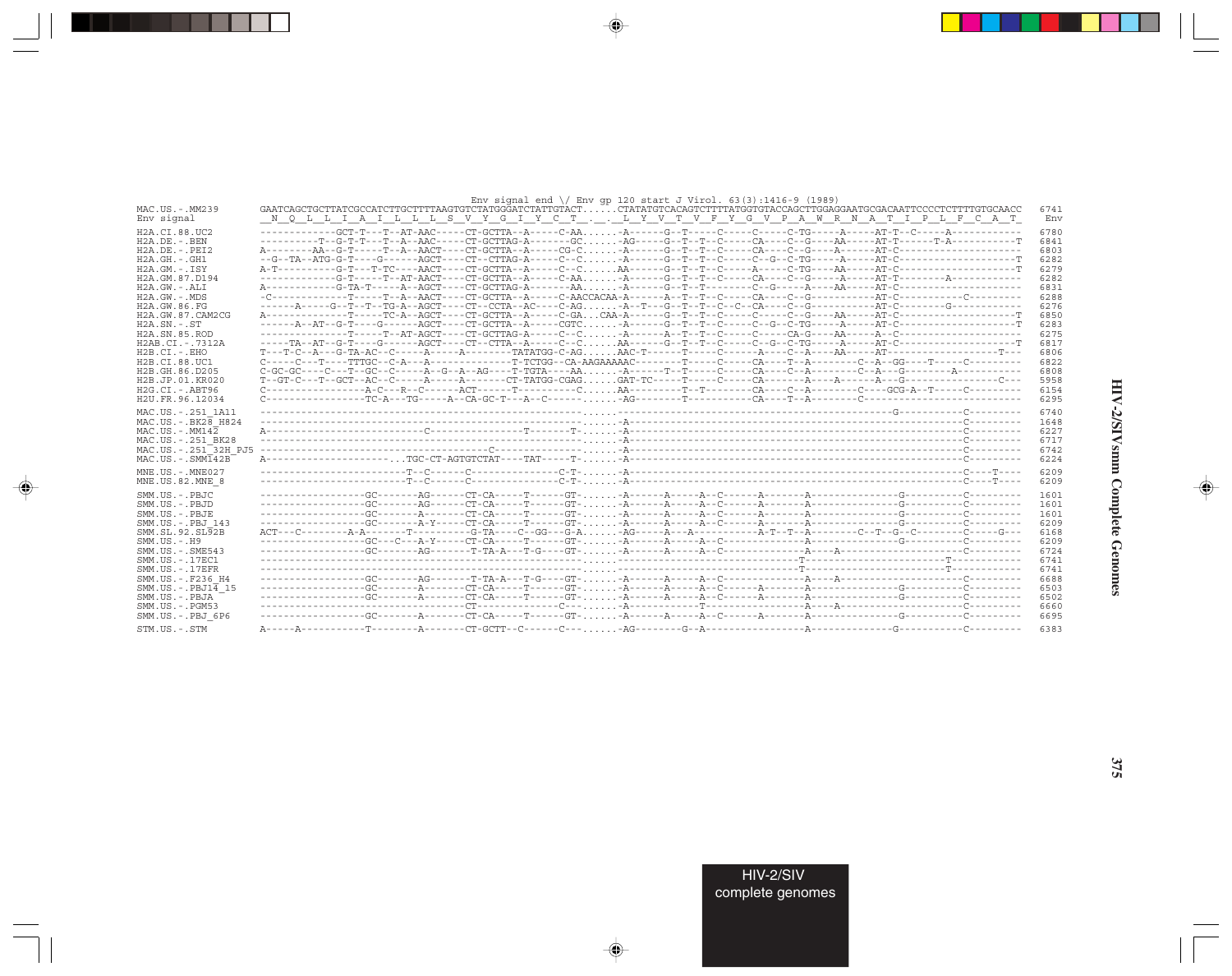| MAC.US.-.MM239                                                                                                | AAGAATAGGGATACTTGGGGAACAACTCAGTGCCTACCAGATAATGGTGATTATTCAGAAGTGGCCCTTAATGTTACAGAAAGCTTTGATGCCTGGAATAATACAGTCACAGAACAGGCAATAGAGGGATG                                                                                                                                                                                                                                                                                                                                                                                     | 6871                                         |
|---------------------------------------------------------------------------------------------------------------|-------------------------------------------------------------------------------------------------------------------------------------------------------------------------------------------------------------------------------------------------------------------------------------------------------------------------------------------------------------------------------------------------------------------------------------------------------------------------------------------------------------------------|----------------------------------------------|
| $Env$ qp $120$                                                                                                | K N R D T W G T T Q C L P D N G D Y S E V A L N V T E S F D A W N N T V T E Q A I E D                                                                                                                                                                                                                                                                                                                                                                                                                                   | Env                                          |
| H2A.CI.88.UC2                                                                                                 |                                                                                                                                                                                                                                                                                                                                                                                                                                                                                                                         | 6910                                         |
| $H2A.DE. - . BEN$                                                                                             |                                                                                                                                                                                                                                                                                                                                                                                                                                                                                                                         | 6971                                         |
| $H2A.DE. - .PEI2$                                                                                             |                                                                                                                                                                                                                                                                                                                                                                                                                                                                                                                         | 6933                                         |
| $H2A.GH. - .GH1$                                                                                              |                                                                                                                                                                                                                                                                                                                                                                                                                                                                                                                         | 6412                                         |
| $H2A.GM.-.ISY$                                                                                                | --A-----A-------------C-TA------T-G-----C----A--------CA--GA-AC-TT-G-----A-----GGCT-----C--A---G-----T---A---------A---G----A----                                                                                                                                                                                                                                                                                                                                                                                       | 6409                                         |
| H2A.GM.87.D194                                                                                                |                                                                                                                                                                                                                                                                                                                                                                                                                                                                                                                         | 6412                                         |
| $H2A.GW. - .ALI$                                                                                              |                                                                                                                                                                                                                                                                                                                                                                                                                                                                                                                         | 6961                                         |
| H2A.GW.-.MDS                                                                                                  |                                                                                                                                                                                                                                                                                                                                                                                                                                                                                                                         | 6418                                         |
| H2A.GW.86.FG                                                                                                  |                                                                                                                                                                                                                                                                                                                                                                                                                                                                                                                         | 6406                                         |
| H2A.GW.87.CAM2CG                                                                                              |                                                                                                                                                                                                                                                                                                                                                                                                                                                                                                                         | 6980                                         |
| $H2A.SN. - .ST$                                                                                               | $-{\tt A}\xspace--{\tt A}\xspace--{\tt A}\xspace--{\tt C}\xspace--{\tt C}\xspace--{\tt A}\xspace--{\tt C}\xspace--{\tt C}\xspace--{\tt C}\xspace--{\tt C}\xspace--{\tt A}\xspace--{\tt C}\xspace--{\tt C}\xspace--{\tt A}\xspace--{\tt C}\xspace--{\tt A}\xspace--{\tt C}\xspace--{\tt A}\xspace--{\tt A}\xspace--{\tt C}\xspace--{\tt A}\xspace--{\tt A}\xspace--{\tt C}\xspace--{\tt A}\xspace--{\tt C}\xspace--{\tt A}\xspace--{\tt C}\xspace--{\tt A}\xspace--{\tt A}\xspace--{\tt C}\xspace--{\tt A}\xspace--{\tt$ | 6413                                         |
| H2A.SN.85.ROD                                                                                                 |                                                                                                                                                                                                                                                                                                                                                                                                                                                                                                                         | 6405                                         |
| H2AB.CI.-.7312A                                                                                               |                                                                                                                                                                                                                                                                                                                                                                                                                                                                                                                         | 6947                                         |
| $H2B.CI.-.EHO$                                                                                                |                                                                                                                                                                                                                                                                                                                                                                                                                                                                                                                         | 6936                                         |
| H2B.CI.88.UC1                                                                                                 |                                                                                                                                                                                                                                                                                                                                                                                                                                                                                                                         | 6952                                         |
| H2B.GH.86.D205                                                                                                | -CA--C--A--C--C--------TGTA-----T--C-----C-------CA-T--GA-CAGG--A--CA-A-----GGCT--------A---G---------G---C-------G----T----                                                                                                                                                                                                                                                                                                                                                                                            | 6938                                         |
| H2B.JP.01.KR020                                                                                               | --A-----A----T---------TGTG--A-----C-----A---C----AA-C--G-G--G--A-A-----GGCT---------A---G----C-----G--------G---C-----                                                                                                                                                                                                                                                                                                                                                                                                 | 6088                                         |
| H2G.CI.-.ABT96                                                                                                |                                                                                                                                                                                                                                                                                                                                                                                                                                                                                                                         | 6284                                         |
| H2U.FR.96.12034                                                                                               |                                                                                                                                                                                                                                                                                                                                                                                                                                                                                                                         | 6425                                         |
| MAC.US.-.251 1A11<br>MAC.US. - . BK28 H824<br>MAC.US.-.MM142<br>MAC.US.-.251 BK28<br>$MAC . US . - . SIM142B$ |                                                                                                                                                                                                                                                                                                                                                                                                                                                                                                                         | 6870<br>1778<br>6357<br>6847<br>6872<br>6354 |
| $MNE. US.-. MNE027$                                                                                           |                                                                                                                                                                                                                                                                                                                                                                                                                                                                                                                         | 6339                                         |
| MNE.US.82.MNE 8                                                                                               |                                                                                                                                                                                                                                                                                                                                                                                                                                                                                                                         | 6339                                         |
| SMM.US.-.PBJC                                                                                                 |                                                                                                                                                                                                                                                                                                                                                                                                                                                                                                                         | 1731                                         |
| SMM.US.-.PBJD                                                                                                 |                                                                                                                                                                                                                                                                                                                                                                                                                                                                                                                         | 1731                                         |
| SMM.US.-.PBJE                                                                                                 |                                                                                                                                                                                                                                                                                                                                                                                                                                                                                                                         | 1731                                         |
| SMM.US.-.PBJ 143                                                                                              |                                                                                                                                                                                                                                                                                                                                                                                                                                                                                                                         | 6339                                         |
| SMM.SL.92.SL92B                                                                                               |                                                                                                                                                                                                                                                                                                                                                                                                                                                                                                                         | 6298                                         |
| $SMM. US. - . H9$                                                                                             |                                                                                                                                                                                                                                                                                                                                                                                                                                                                                                                         | 6339                                         |
| $SMM.US. - .SME543$                                                                                           |                                                                                                                                                                                                                                                                                                                                                                                                                                                                                                                         | 6854                                         |
| SMM.US. - . 17EC1                                                                                             |                                                                                                                                                                                                                                                                                                                                                                                                                                                                                                                         | 6871                                         |
| $SMM. US. - .17EFR$                                                                                           |                                                                                                                                                                                                                                                                                                                                                                                                                                                                                                                         | 6871                                         |
| SMM.US. - .F236 H4                                                                                            |                                                                                                                                                                                                                                                                                                                                                                                                                                                                                                                         | 6818                                         |
| SMM. US. - . PBJ14 15                                                                                         |                                                                                                                                                                                                                                                                                                                                                                                                                                                                                                                         | 6633                                         |
| SMM.US.-.PBJA                                                                                                 |                                                                                                                                                                                                                                                                                                                                                                                                                                                                                                                         | 6632                                         |
| SMM.US.-.PGM53                                                                                                |                                                                                                                                                                                                                                                                                                                                                                                                                                                                                                                         | 6790                                         |
| SMM.US.-.PBJ 6P6                                                                                              |                                                                                                                                                                                                                                                                                                                                                                                                                                                                                                                         | 6825                                         |
| STM.US.-.STM                                                                                                  |                                                                                                                                                                                                                                                                                                                                                                                                                                                                                                                         | 6513                                         |

 $\Rightarrow$ 

 $\Rightarrow$ 

 $\color{red} \bigoplus$ 

HIV-2/SIVsmm Complete Genomes

 $\Rightarrow$ 

376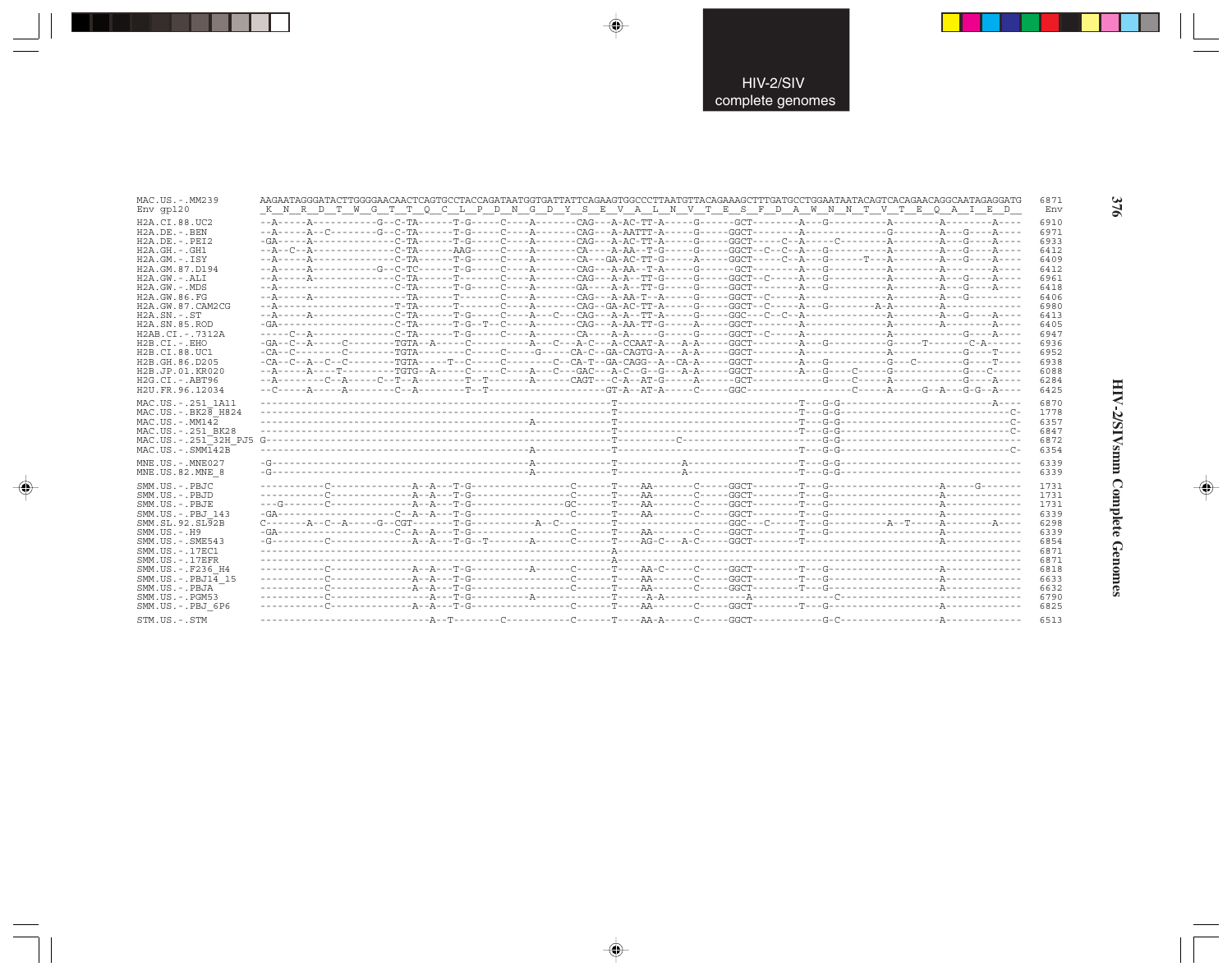| MAC.US.-.MM239                   |                                                                                                                                    | 7001 |
|----------------------------------|------------------------------------------------------------------------------------------------------------------------------------|------|
| $Env$ qp $120$                   | V W O L F E T S I K P C V K L S P L C I T M R C N K S E T D R W G L T K S I T T T A S T                                            | Env  |
| H2A.CI.88.UC2                    | -C---AGG--A---------A--G-----A--A----C--G--GA-A--TC----TG-GG-A----AT--T--CC-GT-ACAGGGA---ACACCAATGCC---GCCAA-CC---CG--G-CAG-C---   | 7040 |
| $H2A.DE. -.BEN$                  | -C-----T--A--------A---------A--A-----C--GC--A-A--TC---TG-GG-A----AT--T-GC-GGGT-C-AGGGA---CCAC-ACCCC--ATCCCAGG-CCT-G-GTT-CA--A-CT- | 7101 |
| $H2A.DE. - .PEI2$                | $-C---A-T--A------A---B---A---A---A---C---A-A--C---TG-GCAA---GA---T--C-GC-CAAGT---G--CA-TAACAG----GTGAGGGG-GC---GTCC---C.$         | 7058 |
| $H2A.GH. - .GH1$                 |                                                                                                                                    | 6531 |
| $H2A.GM.-.ISY$                   | $-C--A-T--A---A---A---A--A---A---A--C---A-G---T--TG-A---AC---AC---ACGAGAGAGCGCC-GTT-C-ACT---GCC---TCCG--TTCGG-C-T$                 | 6528 |
| H2A.GM.87.D194                   |                                                                                                                                    | 6522 |
| $H2A.GW. - .ALI$                 |                                                                                                                                    | 7080 |
| $H2A.GW. - .MDS$                 |                                                                                                                                    | 6548 |
| H2A.GW.86.FG                     |                                                                                                                                    | 6519 |
| H2A.GW.87.CAM2CG                 |                                                                                                                                    | 7105 |
| $H2A.SN.-.ST$                    |                                                                                                                                    | 6538 |
| H <sub>2</sub> A.SN.85.ROD       |                                                                                                                                    | 6535 |
| H2AB.CI.-.7312A                  | -C---AGT--A------------A-------A--C--C--C--A-A--TC----TG-AG-A-----T--C-GC-CCACCG-CACC-CCA-GC-CCA-T-AC-AC-----CA--A--GA             | 7077 |
| $H2B.CI.-.EHO$                   |                                                                                                                                    | 7054 |
| H2B.CI.88.UC1                    | -G---AGT--T-----A----C----A--A----T--GC-GA-G--GC-G---G-GG-A-------T---C-CA-GA--CA--CTACTACTAAAC-T-TTA-T-C-C-T-TT--TA-TA-T-A        | 7082 |
| H2B.GH.86.D205                   |                                                                                                                                    | 7068 |
| H2B.JP.01.KR020                  |                                                                                                                                    | 6218 |
| $H2G.CI.-.ABT96$                 |                                                                                                                                    | 6414 |
| H2U.FR.96.12034                  |                                                                                                                                    | 6555 |
| MAC.US. - . 251 1A11             |                                                                                                                                    | 7000 |
| MAC.US. - . BK28 H824            |                                                                                                                                    | 1908 |
| $MAC. US. - . MM142$             |                                                                                                                                    | 6487 |
| MAC.US. - . 251 BK28             |                                                                                                                                    | 6977 |
| MAC.US.-.251 <sup>-32H</sup> PJ5 |                                                                                                                                    | 7002 |
| $MAC . US . - . SIM142B$         |                                                                                                                                    | 6484 |
| $MNE$ . U.S. - $MNE$ 027         |                                                                                                                                    | 6469 |
| MNE.US.82.MNE 8                  |                                                                                                                                    | 6469 |
| SMM.US.-.PBJC                    |                                                                                                                                    | 1861 |
| SMM.US.-.PBJD                    |                                                                                                                                    | 1861 |
| SMM.US.-.PBJE                    |                                                                                                                                    | 1861 |
| SMM.US. - . PBJ 143              |                                                                                                                                    | 6469 |
| SMM.SL.92.SL92B                  | -T---A-T--------A--R--T--T-A----------G---A-T-------T--G-----A---T------A-------C-------G-G----G-G-GCT--T--TAGC---C-               | 6428 |
| $SMM. US. - . H9$                |                                                                                                                                    | 6469 |
| $SMM.US. - .SME543$              |                                                                                                                                    | 6984 |
| SMM. US. - . 17EC1               |                                                                                                                                    | 7001 |
| $SMM. US. - .17EFR$              |                                                                                                                                    | 7001 |
| SMM.US. - . F236 H4              | -G---A-C--------A--A--C--T-----C---------C-CA-----C----T--AG-A--------T-------C---------G----T-----GG-AACGC-GGG------A--A--G-      | 6948 |
| $SMM.US.-.PBJ14$ 15              |                                                                                                                                    | 6763 |
| SMM.US.-.PBJA                    |                                                                                                                                    | 6762 |
| $SMM. US. - . PGM53$             |                                                                                                                                    | 6920 |
| SMM.US.-.PBJ 6P6                 |                                                                                                                                    | 6955 |
| STM.US.-.STM                     |                                                                                                                                    | 6643 |
|                                  |                                                                                                                                    |      |

 $\begin{picture}(20,5) \put(0,0){\vector(0,1){10}} \put(15,0){\vector(0,1){10}} \put(15,0){\vector(0,1){10}} \put(15,0){\vector(0,1){10}} \put(15,0){\vector(0,1){10}} \put(15,0){\vector(0,1){10}} \put(15,0){\vector(0,1){10}} \put(15,0){\vector(0,1){10}} \put(15,0){\vector(0,1){10}} \put(15,0){\vector(0,1){10}} \put(15,0){\vector(0,1){10}} \put(15,0){\vector(0,$ 

a shekara 1960

 $\overrightarrow{\phantom{a}}$ 

 $\equiv$ 

 $\begin{picture}(20,5) \put(0,0){\line(1,0){10}} \put(15,0){\line(1,0){10}} \put(15,0){\line(1,0){10}} \put(15,0){\line(1,0){10}} \put(15,0){\line(1,0){10}} \put(15,0){\line(1,0){10}} \put(15,0){\line(1,0){10}} \put(15,0){\line(1,0){10}} \put(15,0){\line(1,0){10}} \put(15,0){\line(1,0){10}} \put(15,0){\line(1,0){10}} \put(15,0){\line(1,$ 

 $\equiv$ 

 $\blacksquare$ 

<u> 1959 - 1959 - 1959 - 1959 - 1959 - 1959 - 1959 - 1959 - 1959 - 1959 - 1959 - 1959 - 1959 - 1959 - 1959 - 195</u>

H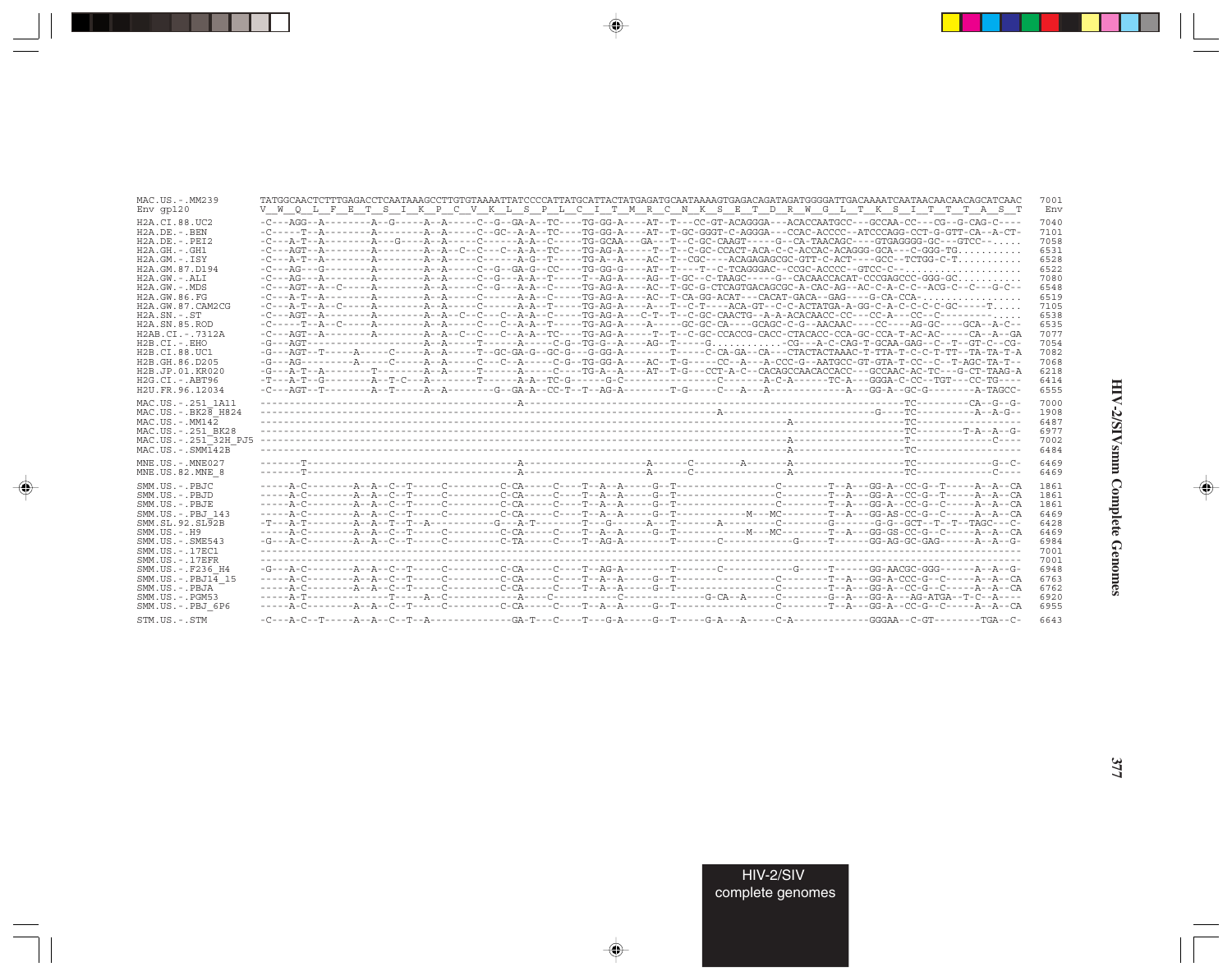| MAC.US.-.MM239                   | AACATCAACGACAGCATCAGCAAAAGTAGACATGGTCAATGAGACTAGTTCTTGTATAGCCCAGGATAATTGCACAGGCTTGGAACAAGAGCAAATGATAAGCTGT                         | 7107 |
|----------------------------------|------------------------------------------------------------------------------------------------------------------------------------|------|
| Env qp120                        | T S T T A S A K V . D M V N E T S S C I A Q D N C T . G L E Q E Q M I S C                                                          | Env  |
| H2A.CI.88.UC2                    |                                                                                                                                    | 7137 |
| $H2A.DE. - .BEN$                 |                                                                                                                                    | 7201 |
| $H2A.DE. - .PEI2$                |                                                                                                                                    | 7136 |
| $H2A.GH.-.GH1$                   |                                                                                                                                    | 6606 |
| $H2A.GM.-.ISY$                   |                                                                                                                                    | 6606 |
| H2A.GM.87.D194                   |                                                                                                                                    | 6606 |
| H2A.GW.-.ALI                     |                                                                                                                                    | 7170 |
| $H2A.GW. - .MDS$                 | ---CA---TC-G---CA--A-CATAGCACCAAGGAACACA-CCA-A-G-----A-TC-C-A--C---CG-GCA--C--C--T---AC-A--GG-G--AG-G---G-C-AG---                  | 6663 |
| H2A.GW.86.FG                     |                                                                                                                                    | 6600 |
| H2A.GW.87.CAM2CG                 |                                                                                                                                    | 7189 |
| $H2A$ . $SN. - . ST$             |                                                                                                                                    | 6619 |
| H2A.SN.85.ROD                    | --CA--C-C----ACCAGGAGC-AGA-A-A-G---GA--C-C-A--CGC-GG-GCA--C---T----A----G-G-G--AG---C--AT--C                                       | 6635 |
| H2AB.CI.-.7312A                  |                                                                                                                                    | 7171 |
| $H2B.CI.-EHO$                    |                                                                                                                                    | 7154 |
| H2B.CI.88.UC1                    |                                                                                                                                    | 7170 |
| H2B.GH.86.D205                   |                                                                                                                                    | 7162 |
| H2B.JP.01.KR020                  |                                                                                                                                    | 6300 |
| $H2G.CI.-ABT96$                  | $-GTTC-C--A--TAA-ATG$ GTGAC-GCT--AC-A--G---AGC-----CCAG--CT--ATGT-C-------T----TA-AC-GTC---ATCC---G-TG----C                        | 6520 |
| H <sub>2U</sub> . FR. 96. 12034  | -G--ATGCAAGA-T--AGTAA-G-AA-A-----A--AGAGC-------CGAA-TA---GC---T----A--A---------A-C-T--G---T---                                   | 6652 |
| MAC.US.-.251 1A11                |                                                                                                                                    | 7103 |
| $MAC. US. - . BK26$ H824         |                                                                                                                                    | 2011 |
| $MAC. US. - . MM142$             |                                                                                                                                    | 6602 |
| MAC.US. - . 251 BK28             | $-G - C - -AT - - -C - -T - T CAGAA$                                                                                               | 7089 |
| MAC.US.-.251 <sup>-32H</sup> PJ5 |                                                                                                                                    | 7105 |
| $MAC . US . - . SIM142B$         |                                                                                                                                    | 6599 |
| $MNE$ . U.S. - $MNE$ 027         | $---A--BA--A--A--A--$                                                                                                              | 6578 |
| MNE.US.82.MNE 8                  | $-G-PAP-C-PA--PA-G---A-G---A.$                                                                                                     | 6575 |
| SMM.US.-.PBJC                    |                                                                                                                                    | 1988 |
| SMM.US.-.PBJD                    |                                                                                                                                    | 1988 |
| SMM.US.-.PBJE                    |                                                                                                                                    | 1988 |
| SMM.US.-.PBJ 143                 | ----A----A---CA-G--T--ACAACACCAACATCACCA-T-AC-GCAA-GG-T--A-----C-G-GA-C--------AGAAGTA-------T---. ------------G-----CC-------T--- | 6596 |
| SMM.SL.92.SL92B                  | ---TA-T--T-GCC-C-T-A-TGCTGCTAGCCCATC--G-GAG--A--C--T--C--C----TG-------C-AAGA-CA-C------T-T---A-A--G--G--A-C-------G-T---          | 6549 |
| $SMM. US. - . H9$                | ----------A---C--C--T--CCA-T-A--GCAA-GG-T--A----C-G-GA-C--------AGAAGTA-------T-------------G---CC---G----T---                     | 6581 |
| SMM.US.-.SME543                  |                                                                                                                                    | 7102 |
| SMM. US. - . 17EC1               |                                                                                                                                    | 7107 |
| $SMM. US. - .17EFR$              |                                                                                                                                    | 7107 |
| SMM.US.-.F236 H4                 | --T-A----A------ACACCAAGTGT--C-GAAA-TG-TA-A-----A-G--A-C----C---AAAA-TA---G---TG------------G----CC------G-T---                    | 7060 |
| $SMM.US.-.PBJ14$ 15              |                                                                                                                                    | 6890 |
| SMM.US.-.PBJA                    |                                                                                                                                    | 6889 |
| SMM.US.-.PGM53                   | ----A----A---A--A--AA-AGCCCAAAAGCAGAAGCA -T-AC-GCAA-AG-TA-A-----A-G-GA-C--------AG-A-CA-------T--------A--G--G--A-C-----G-------   | 7047 |
| SMM.US.-.PBJ 6P6                 |                                                                                                                                    | 7082 |
| STM.US.-.STM                     | ----G--G-AG-----G--C-AAGCCA--GT-A--A----A--A--C--C---G--AGTA-CA-C--C---------------G----ATC-C-AG--G-T---                           | 6749 |

 $\begin{picture}(20,5) \put(0,0){\vector(0,1){10}} \put(15,0){\vector(0,1){10}} \put(15,0){\vector(0,1){10}} \put(15,0){\vector(0,1){10}} \put(15,0){\vector(0,1){10}} \put(15,0){\vector(0,1){10}} \put(15,0){\vector(0,1){10}} \put(15,0){\vector(0,1){10}} \put(15,0){\vector(0,1){10}} \put(15,0){\vector(0,1){10}} \put(15,0){\vector(0,1){10}} \put(15,0){\vector(0,$ 

 $\begin{picture}(20,5) \put(0,0){\vector(0,1){10}} \put(15,0){\vector(0,1){10}} \put(15,0){\vector(0,1){10}} \put(15,0){\vector(0,1){10}} \put(15,0){\vector(0,1){10}} \put(15,0){\vector(0,1){10}} \put(15,0){\vector(0,1){10}} \put(15,0){\vector(0,1){10}} \put(15,0){\vector(0,1){10}} \put(15,0){\vector(0,1){10}} \put(15,0){\vector(0,1){10}} \put(15,0){\vector(0,$ 

. . .

 $\begin{picture}(20,5) \put(0,0){\line(1,0){10}} \put(15,0){\line(1,0){10}} \put(15,0){\line(1,0){10}} \put(15,0){\line(1,0){10}} \put(15,0){\line(1,0){10}} \put(15,0){\line(1,0){10}} \put(15,0){\line(1,0){10}} \put(15,0){\line(1,0){10}} \put(15,0){\line(1,0){10}} \put(15,0){\line(1,0){10}} \put(15,0){\line(1,0){10}} \put(15,0){\line(1,$ 

 $\overline{\mathbb{R}}$ 

**HIV-2/SIVsmm Complete Genomes 378** HIV-2/SIVsmm Complete Genomes

 $\begin{picture}(20,5) \put(0,0){\line(1,0){10}} \put(15,0){\line(1,0){10}} \put(15,0){\line(1,0){10}} \put(15,0){\line(1,0){10}} \put(15,0){\line(1,0){10}} \put(15,0){\line(1,0){10}} \put(15,0){\line(1,0){10}} \put(15,0){\line(1,0){10}} \put(15,0){\line(1,0){10}} \put(15,0){\line(1,0){10}} \put(15,0){\line(1,0){10}} \put(15,0){\line(1,$ 

 $\overline{\phantom{0}}$ 

378

ш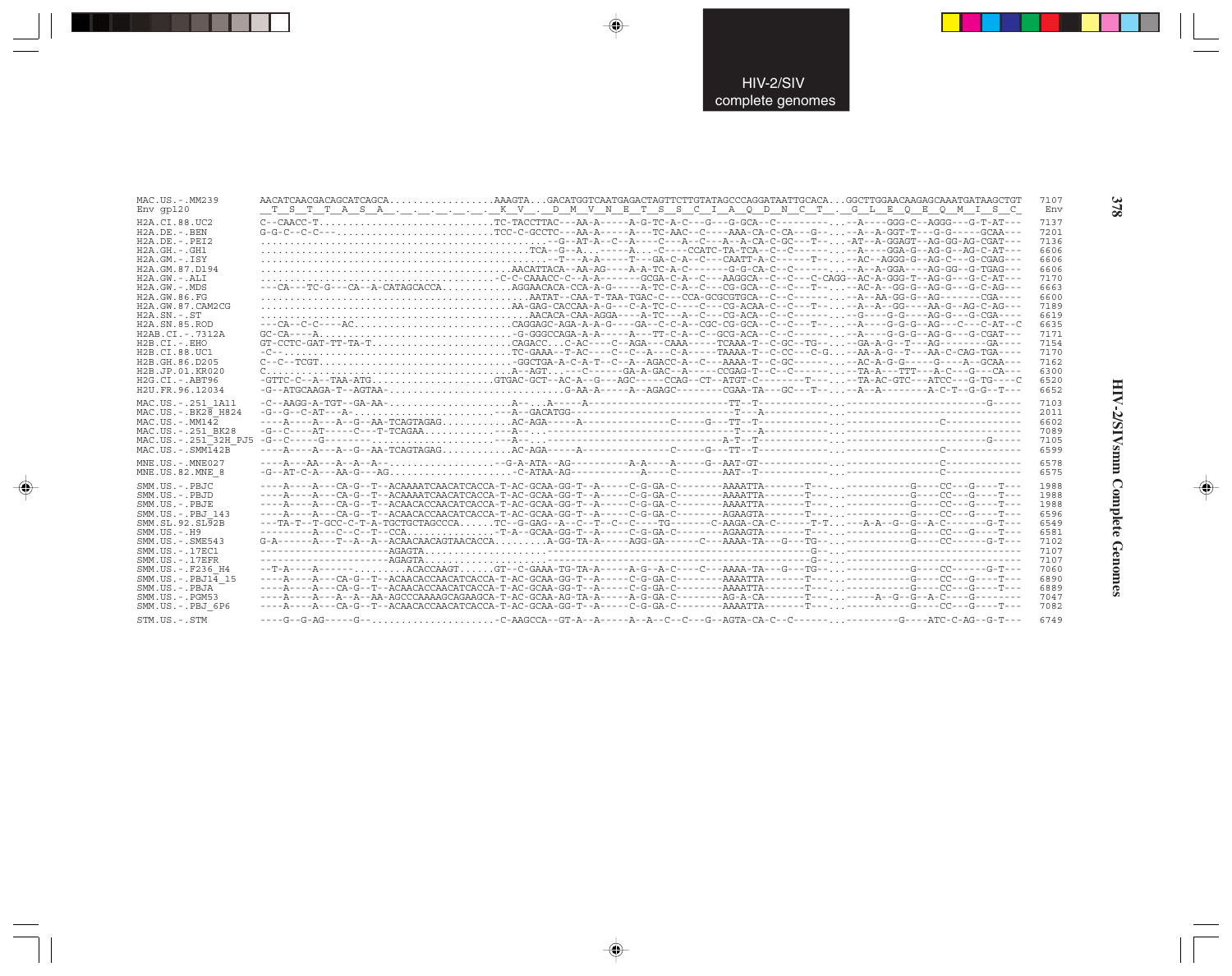| MAC.US.-.MM239             | AAATTCAACATGACAGGGTTAAAAAGAGACAAGAAAAAAGAGTACAATGAAACTTGGTACTCTGCAGATTTGGTATGTGAACAAGGGAATAACACTGGTAATGAAAGTAGATGTTACATGAACCACT | 7234 |
|----------------------------|---------------------------------------------------------------------------------------------------------------------------------|------|
| $Env$ qp $120$             | K F N M T G L K R D K K K E Y N E T W Y S A D L V C E Q G N N T . G N E S R C Y M N H                                           | Env  |
| H2A.CI.88.UC2              |                                                                                                                                 | 7264 |
| $H2A.DE. - . BEN$          |                                                                                                                                 | 7316 |
| $H2A.DE. - .PEI2$          |                                                                                                                                 | 7257 |
| $H2A.GH.-.GH1$             | $C-G--T-T------A--G-G---T--------C---T-----A-----AAA---G-A-A-T----TC-ART---C-AA\ldots -A-GGGA---AC---A-C---A-C--A-TC--A-TC--AA$ | 6733 |
| $H2A.GM.-.TSY$             |                                                                                                                                 | 6730 |
| H2A.GM.87.D194             |                                                                                                                                 | 6724 |
| $H2A.GW. - .ALI$           |                                                                                                                                 | 7297 |
| $H2A.GW. - .MDS$           |                                                                                                                                 | 6790 |
| H2A.GW.86.FG               |                                                                                                                                 | 6721 |
| H2A.GW.87.CAM2CG           |                                                                                                                                 | 7319 |
| $H2A.SN.-.ST$              |                                                                                                                                 | 6743 |
| H <sub>2</sub> A.SN.85.ROD |                                                                                                                                 | 6759 |
| H2AB.CI.-.7312A            |                                                                                                                                 | 7298 |
| $H2B.CI.-.EHO$             |                                                                                                                                 | 7278 |
| H2B.CI.88.UC1              | T-C--T-----------AC---G-------TG--------C-A--T--G--C--C------GAAAA------A-AG--CA-CGGC--C-G---CAGC-CC-T-----------GAACT-         | 7288 |
| H2B.GH.86.D205             | --T--T-GT-----G--AC---G------TG--CT----C-A--T--A--C--C--------A-A-------A-AG---A-TA-TCC-GG-AGTATACC--C-----C--T--A-GAAC--       | 7283 |
| H2B.JP.01.KR020            |                                                                                                                                 | 6406 |
| $H2G.CI.-.ABT96$           | -----T------------C------G--TC---G--G--A--------C------T--ACA-------CA---Y----GTCC--T-AGAGT-AG-----G-------C--T----GG----       | 6647 |
| H2U.FR.96.12034            |                                                                                                                                 | 6776 |
| MAC.US. - . 251 1A11       |                                                                                                                                 | 7230 |
| MAC.US. - . BK28 H824      |                                                                                                                                 | 2138 |
| $MAC. US. - . MM142$       |                                                                                                                                 | 6729 |
| MAC.US. - . 251 BK28       |                                                                                                                                 | 7216 |
| MAC.US.-.251 32H PJ5       |                                                                                                                                 | 7232 |
| $MAC . US . - . SIM142B$   |                                                                                                                                 | 6726 |
| $MNE. US.-. MNE027$        |                                                                                                                                 | 6705 |
| MNE.US.82.MNE 8            |                                                                                                                                 | 6702 |
| SMM.US.-.PBJC              |                                                                                                                                 | 2118 |
| SMM.US.-.PBJD              |                                                                                                                                 | 2118 |
| SMM.US.-.PBJE              |                                                                                                                                 | 2112 |
| SMM.US.-.PBJ 143           |                                                                                                                                 | 6726 |
| SMM.SL.92.SL92B            |                                                                                                                                 | 6670 |
| $SMM. US. - . H9$          |                                                                                                                                 | 6711 |
| $SMM. US. - . SME543$      |                                                                                                                                 | 7226 |
| SMM.US. - . 17EC1          |                                                                                                                                 | 7234 |
| $SMM. US. - .17EFR$        |                                                                                                                                 | 7234 |
| SMM.US.-.F236 H4           |                                                                                                                                 | 7184 |
| $SMM.US.-.PBJ14$ 15        |                                                                                                                                 | 7014 |
| SMM.US.-.PBJA              |                                                                                                                                 | 7013 |
| $SMM.US. - . PGM53$        |                                                                                                                                 | 7174 |
| SMM.US.-.PBJ 6P6           |                                                                                                                                 | 7206 |
| STM.US.-.STM               |                                                                                                                                 | 6873 |

 $\begin{picture}(20,5) \put(0,0){\vector(0,1){10}} \put(15,0){\vector(0,1){10}} \put(15,0){\vector(0,1){10}} \put(15,0){\vector(0,1){10}} \put(15,0){\vector(0,1){10}} \put(15,0){\vector(0,1){10}} \put(15,0){\vector(0,1){10}} \put(15,0){\vector(0,1){10}} \put(15,0){\vector(0,1){10}} \put(15,0){\vector(0,1){10}} \put(15,0){\vector(0,1){10}} \put(15,0){\vector(0,$ 

a shekara 1960

 $\overrightarrow{\phantom{a}}$ 

 $\equiv$ 

 $\begin{picture}(20,5) \put(0,0){\line(1,0){10}} \put(15,0){\line(1,0){10}} \put(15,0){\line(1,0){10}} \put(15,0){\line(1,0){10}} \put(15,0){\line(1,0){10}} \put(15,0){\line(1,0){10}} \put(15,0){\line(1,0){10}} \put(15,0){\line(1,0){10}} \put(15,0){\line(1,0){10}} \put(15,0){\line(1,0){10}} \put(15,0){\line(1,0){10}} \put(15,0){\line(1,$ 

 $\equiv$ 

 $\blacksquare$ 

. . .

٠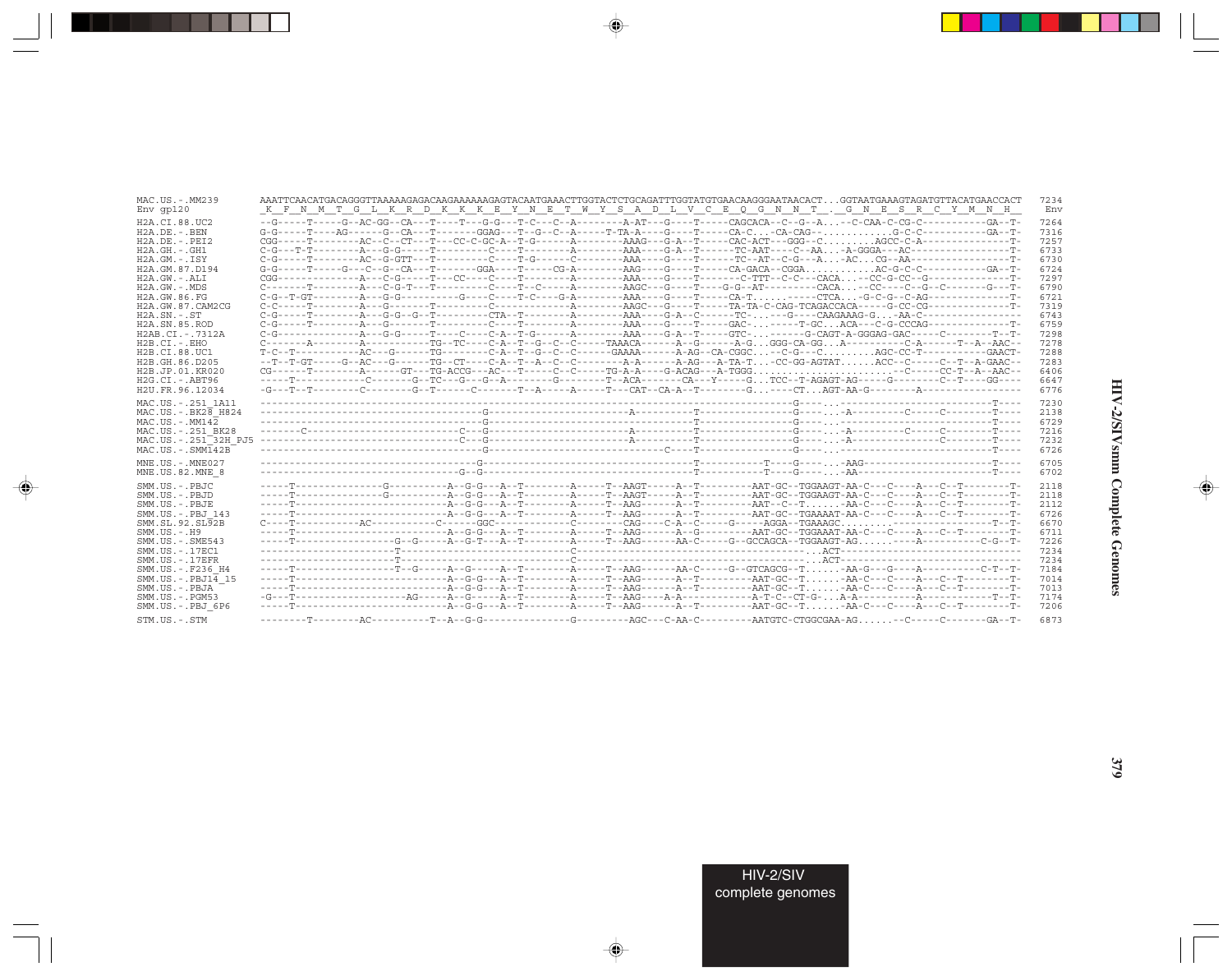| MAC.US.-.MM239<br>$Env$ qp $120$                                                                                                                                                                                                                                                                                                        | GTAACACTTCTGTTATCCAAGAGTCTTGTGACAAACATTATTGGGATGCTATTAGATTTAGGTATTGTGCACCTCCAGGTTATGCTTTGCTTAGATGTAATGACACAAATTATTCAGGCTTTATGCCTAA<br>C N T S V I O E S C D K H Y W D A I R F R Y C A P P G Y A L L R C N D T N Y S G F M P K                                                                                                                                                                                                                                                                                                                                                                                                                                                                                                                                                                                                                                                                                                                                                                                                |  | 7364<br>Env                                                                                                                                  |
|-----------------------------------------------------------------------------------------------------------------------------------------------------------------------------------------------------------------------------------------------------------------------------------------------------------------------------------------|------------------------------------------------------------------------------------------------------------------------------------------------------------------------------------------------------------------------------------------------------------------------------------------------------------------------------------------------------------------------------------------------------------------------------------------------------------------------------------------------------------------------------------------------------------------------------------------------------------------------------------------------------------------------------------------------------------------------------------------------------------------------------------------------------------------------------------------------------------------------------------------------------------------------------------------------------------------------------------------------------------------------------|--|----------------------------------------------------------------------------------------------------------------------------------------------|
| H2A.CI.88.UC2<br>$H2A.DE. - . BEN$<br>$H2A.DE. - .PEI2$<br>$H2A.GH. - .GH1$<br>$H2A.GM.-.ISY$<br>H2A.GM.87.D194<br>$H2A.GW. - .ALI$<br>H2A.GW.-.MDS<br>H2A.GW.86.FG<br>H2A.GW.87.CAM2CG<br>$H2A.SN.-.ST$<br>H2A.SN.85.ROD<br>H2AB.CI.-.7312A<br>$H2B.CI.-EHO$<br>H2B.CI.88.UC1<br>H2B.GH.86.D205<br>H2B.JP.01.KR020<br>$H2G.CI.-.ABT96$ | $-{\color{red}C}\texttt{---A}-{\color{red}A}\texttt{-}{\color{red}C}\texttt{----A}-{\color{red}C}\texttt{----A}\texttt{----A}-{\color{red}C}\texttt{----A}-{\color{red}C}\texttt{----A}-{\color{red}C}\texttt{----A}-{\color{red}C}\texttt{----A}-{\color{red}C}\texttt{----A}-{\color{red}C}\texttt{----A}-{\color{red}C}\texttt{-}-{\color{red}A}\texttt{-}-{\color{red}A}\texttt{----C}-{\color{red}C}\texttt{----T}-{\color{red}C}\texttt{----T}-{\color{red}C}\texttt{----T}-{\color{red}C}\texttt{----$<br>$-{\color{red}C}\texttt{---A}-{\color{red}A}\texttt{-}{\color{red}C}\texttt{----A}-{\color{red}C}\texttt{----A}\texttt{----A}-{\color{red}C}\texttt{----A}-{\color{red}C}\texttt{----A}-{\color{red}C}\texttt{----A}-{\color{red}C}\texttt{----A}-{\color{red}C}\texttt{----C}-{\color{red}C}\texttt{-} {\color{red}A}-{\color{red}A}\texttt{----C}\texttt{-}{\color{red}C}\texttt{----T}\texttt{-}{\color{red}T}\texttt{-}{\color{red}C}\texttt{----}-{\color{red}C}\texttt{----C}\texttt{-}{\color{red}C$ |  | 7394<br>7446<br>7387<br>6863<br>6860<br>6854<br>7427<br>6920<br>6851<br>7449<br>6873<br>6889<br>7428<br>7408<br>7418<br>7413<br>6536<br>6777 |
| H2U.FR.96.12034<br>MAC.US.-.251 1A11<br>$MAC.US.-.BK2\overline{8}$ H824<br>$MAC. US. - . MM142$<br>MAC.US.-.251 BK28<br>MAC.US.-.251 <sup>-32H</sup> PJ5<br>$MAC. US. - . SIMT42B$<br>MNE.US.-.MNE027                                                                                                                                   |                                                                                                                                                                                                                                                                                                                                                                                                                                                                                                                                                                                                                                                                                                                                                                                                                                                                                                                                                                                                                              |  | 6906<br>7360<br>2268<br>6859<br>7346<br>7362<br>6856<br>6835                                                                                 |
| MNE.US.82.MNE 8<br>SMM.US.-.PBJC<br>SMM.US.-.PBJD<br>SMM.US.-.PBJE<br>SMM.US.-.PBJ 143<br>SMM.SL.92.SL92B<br>$SMM.US. - .H9$<br>$SMM.US. - .SME543$                                                                                                                                                                                     |                                                                                                                                                                                                                                                                                                                                                                                                                                                                                                                                                                                                                                                                                                                                                                                                                                                                                                                                                                                                                              |  | 6832<br>2248<br>2248<br>2242<br>6856<br>6800<br>6841<br>7356                                                                                 |
| SMM. US. - . 17EC1<br>$SMM. US. - .17EFR$<br>SMM.US. - .F236 H4<br>SMM.US. - . PBJ14 15<br>SMM.US.-.PBJA<br>$SMM. US. - . PGM53$<br>SMM.US.-.PBJ 6P6<br>STM IIS - STM                                                                                                                                                                   |                                                                                                                                                                                                                                                                                                                                                                                                                                                                                                                                                                                                                                                                                                                                                                                                                                                                                                                                                                                                                              |  | 7364<br>7364<br>7314<br>7144<br>7143<br>7304<br>7336<br>7003                                                                                 |

 $\begin{picture}(20,5) \put(0,0){\vector(0,1){10}} \put(15,0){\vector(0,1){10}} \put(15,0){\vector(0,1){10}} \put(15,0){\vector(0,1){10}} \put(15,0){\vector(0,1){10}} \put(15,0){\vector(0,1){10}} \put(15,0){\vector(0,1){10}} \put(15,0){\vector(0,1){10}} \put(15,0){\vector(0,1){10}} \put(15,0){\vector(0,1){10}} \put(15,0){\vector(0,1){10}} \put(15,0){\vector(0,$ 

 $\begin{picture}(20,5) \put(0,0){\vector(0,1){10}} \put(15,0){\vector(0,1){10}} \put(15,0){\vector(0,1){10}} \put(15,0){\vector(0,1){10}} \put(15,0){\vector(0,1){10}} \put(15,0){\vector(0,1){10}} \put(15,0){\vector(0,1){10}} \put(15,0){\vector(0,1){10}} \put(15,0){\vector(0,1){10}} \put(15,0){\vector(0,1){10}} \put(15,0){\vector(0,1){10}} \put(15,0){\vector(0,$ 

. . .

 $\begin{picture}(20,5) \put(0,0){\line(1,0){10}} \put(15,0){\line(1,0){10}} \put(15,0){\line(1,0){10}} \put(15,0){\line(1,0){10}} \put(15,0){\line(1,0){10}} \put(15,0){\line(1,0){10}} \put(15,0){\line(1,0){10}} \put(15,0){\line(1,0){10}} \put(15,0){\line(1,0){10}} \put(15,0){\line(1,0){10}} \put(15,0){\line(1,0){10}} \put(15,0){\line(1,$ 

 $\frac{1}{\sqrt{2}}$ 

HIV-2/SIVsmm Complete Genomes

 $\begin{picture}(20,5) \put(0,0){\line(1,0){10}} \put(15,0){\line(1,0){10}} \put(15,0){\line(1,0){10}} \put(15,0){\line(1,0){10}} \put(15,0){\line(1,0){10}} \put(15,0){\line(1,0){10}} \put(15,0){\line(1,0){10}} \put(15,0){\line(1,0){10}} \put(15,0){\line(1,0){10}} \put(15,0){\line(1,0){10}} \put(15,0){\line(1,0){10}} \put(15,0){\line(1,$ 

 $\overline{\phantom{0}}$ 

380

w

٠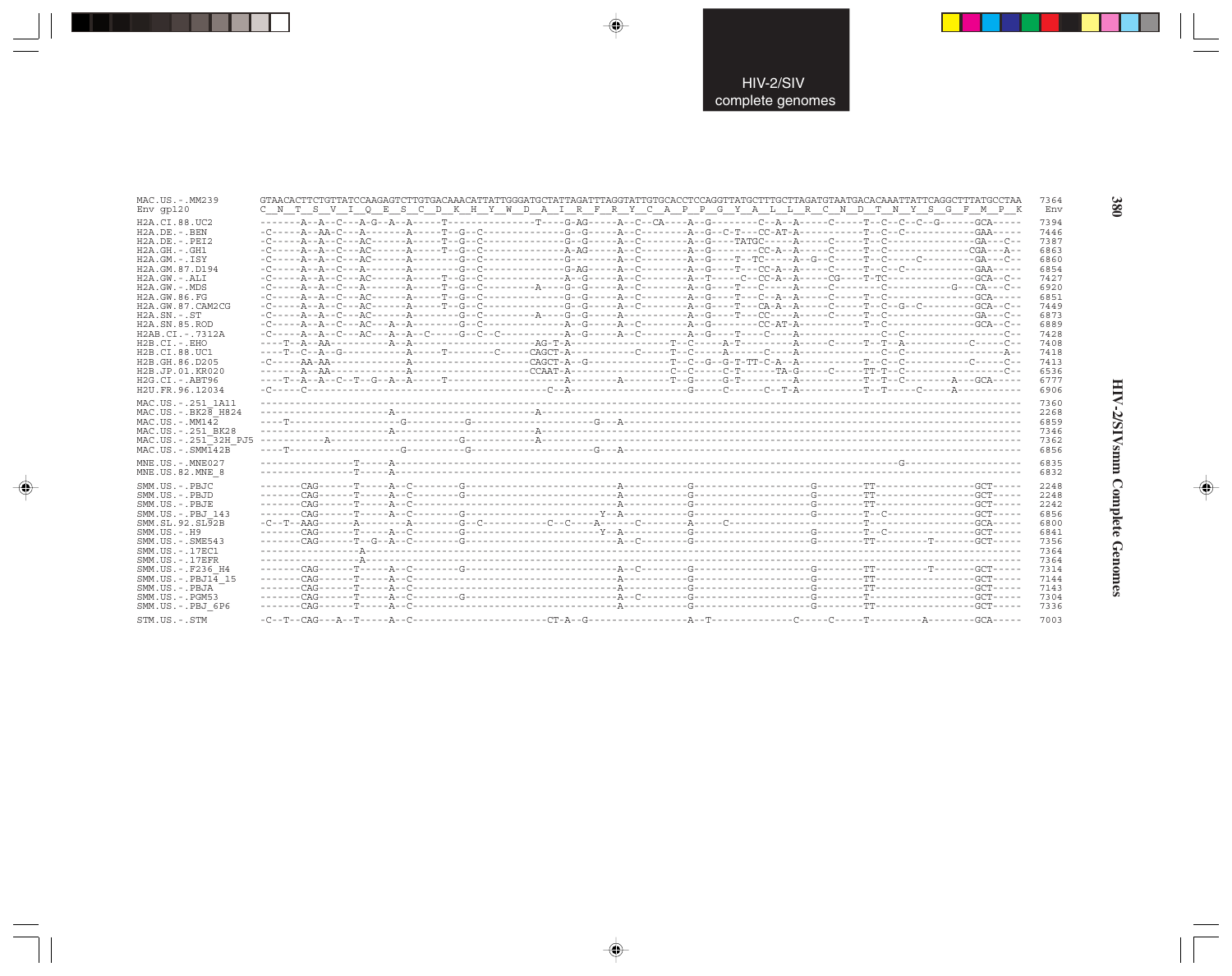| MAC.US.-.MM239                   |                                                                                                                                                                                                                                                                                                                                                                                                                                                                                                                                                                                                                                                                                                                                                                                                                                                                                                                                                                                                                                   | 7494 |
|----------------------------------|-----------------------------------------------------------------------------------------------------------------------------------------------------------------------------------------------------------------------------------------------------------------------------------------------------------------------------------------------------------------------------------------------------------------------------------------------------------------------------------------------------------------------------------------------------------------------------------------------------------------------------------------------------------------------------------------------------------------------------------------------------------------------------------------------------------------------------------------------------------------------------------------------------------------------------------------------------------------------------------------------------------------------------------|------|
| $Env$ qp $120$                   | C S K V V V S S C T R M M E T Q T S T W F G F N G T R A E N R T Y I Y W H G R D N R T                                                                                                                                                                                                                                                                                                                                                                                                                                                                                                                                                                                                                                                                                                                                                                                                                                                                                                                                             | Env  |
| H2A.CI.88.UC2                    | $T-CC---A-A-CTG------T-----T------A-G-A------------C---------A---C---T---C---T------A---A-C-T---A-CTC---A-C---A-CTC-1---A-CTC-1---A-CTC-1---A-CTC-1---A-CTC-1---A-CTC-1---A-CTC-1---A-CTC-1---A-CTC-1---A-CTC-1---A-CTC-1---A-CTC-1---A-CTC-1---A-CTC-1---A-CTC-1---A-CTC-1---A-CTC-1---A-CTC-1---A-CTC-1---A-CTC-1---A-CTC-1---A-CTC-1---A-CTC-1---A-CTC-1---A-CTC-1---A-CTC-1---A-CTC-1---A-CTC-1---A$                                                                                                                                                                                                                                                                                                                                                                                                                                                                                                                                                                                                                          | 7524 |
| $H2A$ . DE. $-$ . BEN            |                                                                                                                                                                                                                                                                                                                                                                                                                                                                                                                                                                                                                                                                                                                                                                                                                                                                                                                                                                                                                                   | 7576 |
| $H2A.DE. - .PEI2$                |                                                                                                                                                                                                                                                                                                                                                                                                                                                                                                                                                                                                                                                                                                                                                                                                                                                                                                                                                                                                                                   | 7517 |
| $H2A.GH. - .GH1$                 |                                                                                                                                                                                                                                                                                                                                                                                                                                                                                                                                                                                                                                                                                                                                                                                                                                                                                                                                                                                                                                   | 6993 |
| $H2A.GM.-.ISY$                   |                                                                                                                                                                                                                                                                                                                                                                                                                                                                                                                                                                                                                                                                                                                                                                                                                                                                                                                                                                                                                                   | 6990 |
| H2A.GM.87.D194                   |                                                                                                                                                                                                                                                                                                                                                                                                                                                                                                                                                                                                                                                                                                                                                                                                                                                                                                                                                                                                                                   | 6984 |
| $H2A.GW. - .ALI$                 |                                                                                                                                                                                                                                                                                                                                                                                                                                                                                                                                                                                                                                                                                                                                                                                                                                                                                                                                                                                                                                   | 7557 |
| $H2A.GW. - .MDS$                 |                                                                                                                                                                                                                                                                                                                                                                                                                                                                                                                                                                                                                                                                                                                                                                                                                                                                                                                                                                                                                                   | 7050 |
| H2A.GW.86.FG                     | $C - C - C - \cdots - A - A - B - C$ $CG - A - \cdots - C - A - \cdots - A - C - A - C - A - \cdots - A - \cdots - A - \cdots - C - A - \cdots - A - \cdots - A - \cdots - A - \cdots - A - \cdots - A - \cdots - A - \cdots - A - \cdots - A - \cdots - A - \cdots - A - \cdots - A - \cdots - A - \cdots - A - \cdots - A - \cdots - A - \cdots - A - \cdots - A - \cdots - A - \cdots - A - \cdots - A - \cdots - A - \cdots - A - \cdots - A - \cdots - A - \cdots - A - \cdots -$                                                                                                                                                                                                                                                                                                                                                                                                                                                                                                                                            | 6981 |
| H2A.GW.87.CAM2CG                 | $\texttt{C}\texttt{-----A}\texttt{-?A}\texttt{-?T}\texttt{---A}\texttt{-?T}\texttt{-?A}\texttt{-----A}\texttt{-?G}\texttt{-?G}\texttt{-?G}\texttt{-?G}\texttt{-?G}\texttt{-?G}\texttt{-?G}\texttt{-?G}\texttt{-?G}\texttt{-?G}\texttt{-?G}\texttt{-?G}\texttt{-?G}\texttt{-?G}\texttt{-?G}\texttt{-?G}\texttt{-?G}\texttt{-?G}\texttt{-?G}\texttt{-?G}\texttt{-?G}\texttt{-?G}\texttt{-?G}\texttt{-?G}\texttt{-?G}\texttt{-?G}\texttt{-?G}\texttt{-?G}\texttt{-?$                                                                                                                                                                                                                                                                                                                                                                                                                                                                                                                                                                 | 7579 |
| $H2A$ . $SN. - . ST$             |                                                                                                                                                                                                                                                                                                                                                                                                                                                                                                                                                                                                                                                                                                                                                                                                                                                                                                                                                                                                                                   | 7003 |
| H <sub>2</sub> A.SN.85.ROD       | $C \rightarrow \dots \rightarrow A \rightarrow A \rightarrow C$ T $\rightarrow \dots \rightarrow A \rightarrow \dots \rightarrow C \rightarrow \dots \rightarrow A \rightarrow G \rightarrow A \rightarrow \dots \rightarrow C \rightarrow A \rightarrow \dots \rightarrow \dots \rightarrow C \rightarrow \dots \rightarrow A \rightarrow \dots \rightarrow C \rightarrow A \rightarrow \dots \rightarrow A \rightarrow \dots \rightarrow A \rightarrow \dots \rightarrow A \rightarrow \dots \rightarrow A \rightarrow \dots \rightarrow A \rightarrow \dots \rightarrow A \rightarrow \dots \rightarrow A \rightarrow \dots \rightarrow A \rightarrow \dots \rightarrow A \rightarrow \dots \rightarrow A \rightarrow \dots \rightarrow A \rightarrow \dots \rightarrow A \rightarrow \dots \rightarrow A \rightarrow \dots \rightarrow A \rightarrow \dots \rightarrow A \rightarrow \dots \rightarrow A \rightarrow \dots \rightarrow A \rightarrow \dots \rightarrow A \rightarrow \dots \rightarrow A \rightarrow \dots \$ | 7019 |
| H2AB.CI.-.7312A                  |                                                                                                                                                                                                                                                                                                                                                                                                                                                                                                                                                                                                                                                                                                                                                                                                                                                                                                                                                                                                                                   | 7558 |
| $H2B.CI.-EHO$                    |                                                                                                                                                                                                                                                                                                                                                                                                                                                                                                                                                                                                                                                                                                                                                                                                                                                                                                                                                                                                                                   | 7535 |
| H <sub>2</sub> B.CI.88.UC1       |                                                                                                                                                                                                                                                                                                                                                                                                                                                                                                                                                                                                                                                                                                                                                                                                                                                                                                                                                                                                                                   | 7548 |
| H2B.GH.86.D205                   | $\texttt{C--CAG----A--A-CG--C---C---A----A-----T-C---A-----C---T--A--G---T--A--G---G--G--G--A---A--T----AA-AA--C---A--A--C---A--A--C---A--A--C---A--A--C---A--A--C---A--A--C---A--A--C---A--A--C---A--A--C---A--A--C---A--A--C---A--A--C---A--A--C---A--A--C---A--A--C---A--A--C---A--A--C---A--A--C---A--A--C---A--A--C---A--A--C---A--A--C---A--A--C---A--A--C---A--A--C---A--A--C$                                                                                                                                                                                                                                                                                                                                                                                                                                                                                                                                                                                                                                             | 7543 |
| H2B.JP.01.KR020                  |                                                                                                                                                                                                                                                                                                                                                                                                                                                                                                                                                                                                                                                                                                                                                                                                                                                                                                                                                                                                                                   | 6666 |
| $H2G.CI.-.ABT96$                 |                                                                                                                                                                                                                                                                                                                                                                                                                                                                                                                                                                                                                                                                                                                                                                                                                                                                                                                                                                                                                                   | 6907 |
| H2U.FR.96.12034                  |                                                                                                                                                                                                                                                                                                                                                                                                                                                                                                                                                                                                                                                                                                                                                                                                                                                                                                                                                                                                                                   | 7036 |
| MAC.US. - . 251 1A11             |                                                                                                                                                                                                                                                                                                                                                                                                                                                                                                                                                                                                                                                                                                                                                                                                                                                                                                                                                                                                                                   | 7490 |
| MAC.US. - . BK28 H824            |                                                                                                                                                                                                                                                                                                                                                                                                                                                                                                                                                                                                                                                                                                                                                                                                                                                                                                                                                                                                                                   | 2398 |
| $MAC. US.-. MM142$               |                                                                                                                                                                                                                                                                                                                                                                                                                                                                                                                                                                                                                                                                                                                                                                                                                                                                                                                                                                                                                                   | 6989 |
| MAC.US.-.251 BK28                |                                                                                                                                                                                                                                                                                                                                                                                                                                                                                                                                                                                                                                                                                                                                                                                                                                                                                                                                                                                                                                   | 7476 |
| MAC.US.-.251 <sup>-32H</sup> PJ5 |                                                                                                                                                                                                                                                                                                                                                                                                                                                                                                                                                                                                                                                                                                                                                                                                                                                                                                                                                                                                                                   | 7492 |
| $MAC . IJS . - . SIMT42B$        |                                                                                                                                                                                                                                                                                                                                                                                                                                                                                                                                                                                                                                                                                                                                                                                                                                                                                                                                                                                                                                   | 6986 |
| MNE.US.-.MNE027                  |                                                                                                                                                                                                                                                                                                                                                                                                                                                                                                                                                                                                                                                                                                                                                                                                                                                                                                                                                                                                                                   | 6965 |
| MNE.US.82.MNE 8                  |                                                                                                                                                                                                                                                                                                                                                                                                                                                                                                                                                                                                                                                                                                                                                                                                                                                                                                                                                                                                                                   | 6962 |
| SMM.US.-.PBJC                    |                                                                                                                                                                                                                                                                                                                                                                                                                                                                                                                                                                                                                                                                                                                                                                                                                                                                                                                                                                                                                                   | 2378 |
| SMM.US.-.PBJD                    |                                                                                                                                                                                                                                                                                                                                                                                                                                                                                                                                                                                                                                                                                                                                                                                                                                                                                                                                                                                                                                   | 2378 |
| SMM.US.-.PBJE                    |                                                                                                                                                                                                                                                                                                                                                                                                                                                                                                                                                                                                                                                                                                                                                                                                                                                                                                                                                                                                                                   | 2372 |
| SMM.US.-.PBJ 143                 |                                                                                                                                                                                                                                                                                                                                                                                                                                                                                                                                                                                                                                                                                                                                                                                                                                                                                                                                                                                                                                   | 6986 |
| SMM.SL.92.SL92B                  |                                                                                                                                                                                                                                                                                                                                                                                                                                                                                                                                                                                                                                                                                                                                                                                                                                                                                                                                                                                                                                   | 6930 |
| $SMM$ . U.S. $-$ . H9            |                                                                                                                                                                                                                                                                                                                                                                                                                                                                                                                                                                                                                                                                                                                                                                                                                                                                                                                                                                                                                                   | 6971 |
| $SMM.US. - .SME543$              |                                                                                                                                                                                                                                                                                                                                                                                                                                                                                                                                                                                                                                                                                                                                                                                                                                                                                                                                                                                                                                   | 7486 |
| SMM. US. - . 17EC1               |                                                                                                                                                                                                                                                                                                                                                                                                                                                                                                                                                                                                                                                                                                                                                                                                                                                                                                                                                                                                                                   | 7494 |
| $SMM. US. - .17EFR$              |                                                                                                                                                                                                                                                                                                                                                                                                                                                                                                                                                                                                                                                                                                                                                                                                                                                                                                                                                                                                                                   | 7494 |
| SMM.US.-.F236 H4                 |                                                                                                                                                                                                                                                                                                                                                                                                                                                                                                                                                                                                                                                                                                                                                                                                                                                                                                                                                                                                                                   | 7444 |
| $SMM.US.-.PBJ14$ 15              | $C \rightarrow -A \rightarrow -A \rightarrow A \rightarrow T \rightarrow -$ . And $C \rightarrow -A \rightarrow C \rightarrow -A \rightarrow C \rightarrow -$ . And $C \rightarrow -$ . The contract of the contract of the contract of the contract of the contract of the contract of the contract of the contract of the contract of the contract o                                                                                                                                                                                                                                                                                                                                                                                                                                                                                                                                                                                                                                                                            | 7274 |
| SMM.US.-.PBJA                    |                                                                                                                                                                                                                                                                                                                                                                                                                                                                                                                                                                                                                                                                                                                                                                                                                                                                                                                                                                                                                                   | 7273 |
| $SMM.US. - . PGM53$              | $\texttt{C}\texttt{-----} \texttt{P}\texttt{-----} \texttt{P}\texttt{-----} \texttt{P}\texttt{-----} \texttt{C} \texttt{-----} \texttt{P}\texttt{---} \texttt{---} \texttt{---} \texttt{---} \texttt{---} \texttt{---} \texttt{---} \texttt{---} \texttt{---} \texttt{---} \texttt{---} \texttt{---} \texttt{---} \texttt{---} \texttt{---} \texttt{---} \texttt{---} \texttt{---} \texttt{---} \texttt{---} \texttt{---} \texttt{---} \texttt{---} \texttt{---} \texttt{---} \texttt{---} \texttt$                                                                                                                                                                                                                                                                                                                                                                                                                                                                                                                               | 7434 |
| SMM.US.-.PBJ 6P6                 |                                                                                                                                                                                                                                                                                                                                                                                                                                                                                                                                                                                                                                                                                                                                                                                                                                                                                                                                                                                                                                   | 7466 |
| STM.US.-.STM                     |                                                                                                                                                                                                                                                                                                                                                                                                                                                                                                                                                                                                                                                                                                                                                                                                                                                                                                                                                                                                                                   | 7133 |

 $\begin{picture}(20,5) \put(0,0){\vector(0,1){10}} \put(15,0){\vector(0,1){10}} \put(15,0){\vector(0,1){10}} \put(15,0){\vector(0,1){10}} \put(15,0){\vector(0,1){10}} \put(15,0){\vector(0,1){10}} \put(15,0){\vector(0,1){10}} \put(15,0){\vector(0,1){10}} \put(15,0){\vector(0,1){10}} \put(15,0){\vector(0,1){10}} \put(15,0){\vector(0,1){10}} \put(15,0){\vector(0,$ 

a shekara 1960

 $\overrightarrow{\phantom{a}}$ 

 $\frac{1}{\sqrt{2}}$ 

HIV-2/SIVsmm Complete Genomes

 $\begin{picture}(20,5) \put(0,0){\line(1,0){10}} \put(15,0){\line(1,0){10}} \put(15,0){\line(1,0){10}} \put(15,0){\line(1,0){10}} \put(15,0){\line(1,0){10}} \put(15,0){\line(1,0){10}} \put(15,0){\line(1,0){10}} \put(15,0){\line(1,0){10}} \put(15,0){\line(1,0){10}} \put(15,0){\line(1,0){10}} \put(15,0){\line(1,0){10}} \put(15,0){\line(1,$ 

 $\equiv$ 

 $\blacksquare$ 

. . .

٠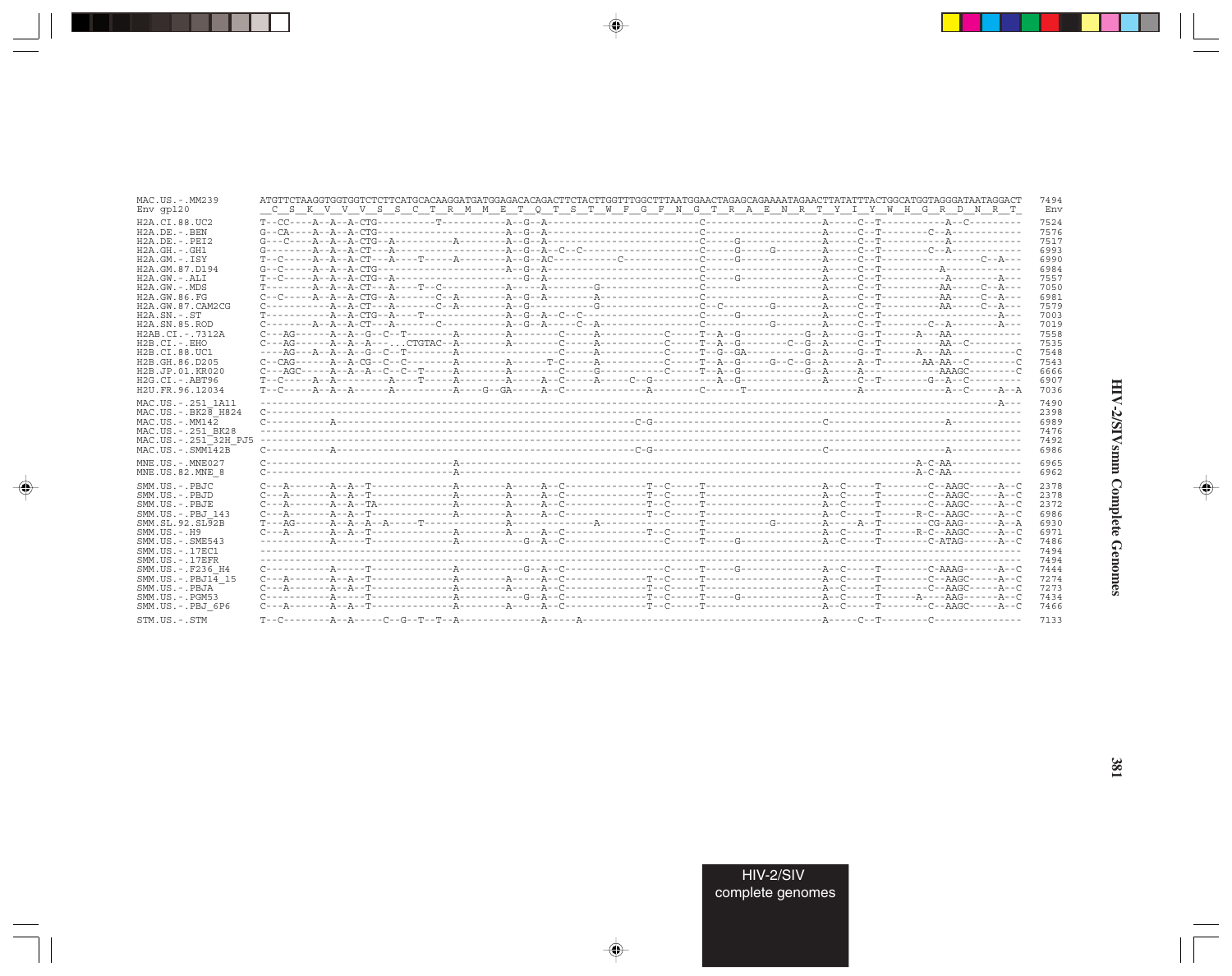| MAC.US.-.MM239                   | ATAATTAGTTTAAATAAGTATTATAATCTAACAATGAAATGTAGAAGACCAGGAAATAAGACAGTTTTACCAGTCACCATTATGTCTGGATTGGTTTTCCACTCACAACCAATCAATGATA  | 7615 |
|----------------------------------|----------------------------------------------------------------------------------------------------------------------------|------|
| $Env$ qp $120$                   | I I S L N K Y Y N L T M K C R P G N K T V L P V T I M S G L V F H S Q P . I N D                                            | Env  |
| H2A.CI.88.UC2                    |                                                                                                                            | 7648 |
| $H2A.DE. - .BEN$                 |                                                                                                                            | 7697 |
| $H2A.DE. - .PEI2$                |                                                                                                                            | 7641 |
| $H2A.GH. - .GH1$                 |                                                                                                                            | 7114 |
| $H2A.GM.-.ISY$                   | --T--C--C-----C--A-----------C--C--ACTT-----G--------A------G------A-A--AC-C-----A--CCGCAGA--T-----C--GAAGATC------A-A-    | 7114 |
| H2A.GM.87.D194                   |                                                                                                                            | 7108 |
| H2A.GW.-.ALI                     |                                                                                                                            | 7678 |
| $H2A.GW. - .MDS$                 |                                                                                                                            | 7171 |
| H2A.GW.86.FG                     |                                                                                                                            | 7105 |
| H2A.GW.87.CAM2CG                 |                                                                                                                            | 7703 |
| $H2A.SN.-.ST$                    |                                                                                                                            | 7124 |
| H2A.SN.85.ROD                    | --C--C--C----C--A---------C-GTT--C-T----AG--G-----G-----T---GAA--A-A-TGC-------A---CAT--G--T-----CCACTAC--G--G-------A-A-  | 7146 |
| H2AB.CI.-.7312A                  | --T--A--C--G---------------T-------AC-T----AG--G---------C--------G-----A--AC-C-----A--G--A--G------T--C--G--T--------A-A- | 7679 |
| $H2B.CI.-.EHO$                   | --C--A--C------TCA----------G------C-C----A--G--------C--A-TG---G-G---A-A-GA-CCG----A--TA-TC-C-----T-----G--T------A-A-    | 7656 |
| H2B.CI.88.UC1                    |                                                                                                                            | 7669 |
| H2B.GH.86.D205                   |                                                                                                                            | 7664 |
| H2B.JP.01.KR020                  |                                                                                                                            | 6787 |
| $H2G.CI.-.ABT96$                 |                                                                                                                            | 7028 |
| H2U.FR.96.12034                  |                                                                                                                            | 7157 |
| MAC.US. - . 251 1A11             |                                                                                                                            | 7611 |
| MAC.US. - . BK28 H824            |                                                                                                                            | 2519 |
| $MAC. US. - . MM142$             |                                                                                                                            | 7110 |
| MAC.US. - . 251 BK28             |                                                                                                                            | 7597 |
| MAC.US.-.251 <sup>-32H</sup> PJ5 |                                                                                                                            | 7613 |
| $MAC. US. - . SIMI42B$           |                                                                                                                            | 7107 |
| $MNE. US. - . MNE027$            |                                                                                                                            | 7086 |
| MNE.US.82.MNE 8                  |                                                                                                                            | 7083 |
| SMM.US.-.PBJC                    |                                                                                                                            | 2499 |
| SMM.US.-.PBJD                    |                                                                                                                            | 2499 |
| SMM.US.-.PBJE                    |                                                                                                                            | 2493 |
| SMM.US.-.PBJ 143                 |                                                                                                                            | 7107 |
| SMM.SL.92.SL92B                  |                                                                                                                            | 7051 |
| $SMM. US. - . H9$                |                                                                                                                            | 7092 |
| $SMM.US. - .SME543$              |                                                                                                                            | 7607 |
| SMM. US. - . 17EC1               |                                                                                                                            | 7615 |
| $SMM. US. - .17EFR$              |                                                                                                                            | 7615 |
| SMM.US. - .F236 H4               |                                                                                                                            | 7565 |
| $SMM.US.-.PBJ14$ 15              |                                                                                                                            | 7395 |
| SMM.US.-.PBJA                    |                                                                                                                            | 7394 |
| $SMM.US. - . PGM53$              |                                                                                                                            | 7555 |
| SMM.US.-.PBJ 6P6                 |                                                                                                                            | 7587 |
| STM.US.-.STM                     |                                                                                                                            | 7254 |

 $\Rightarrow$ 

 $\Rightarrow$ 

 $\color{red} \bigoplus$ 

HIV-2/SIVsmm Complete Genomes

 $\Rightarrow$ 

382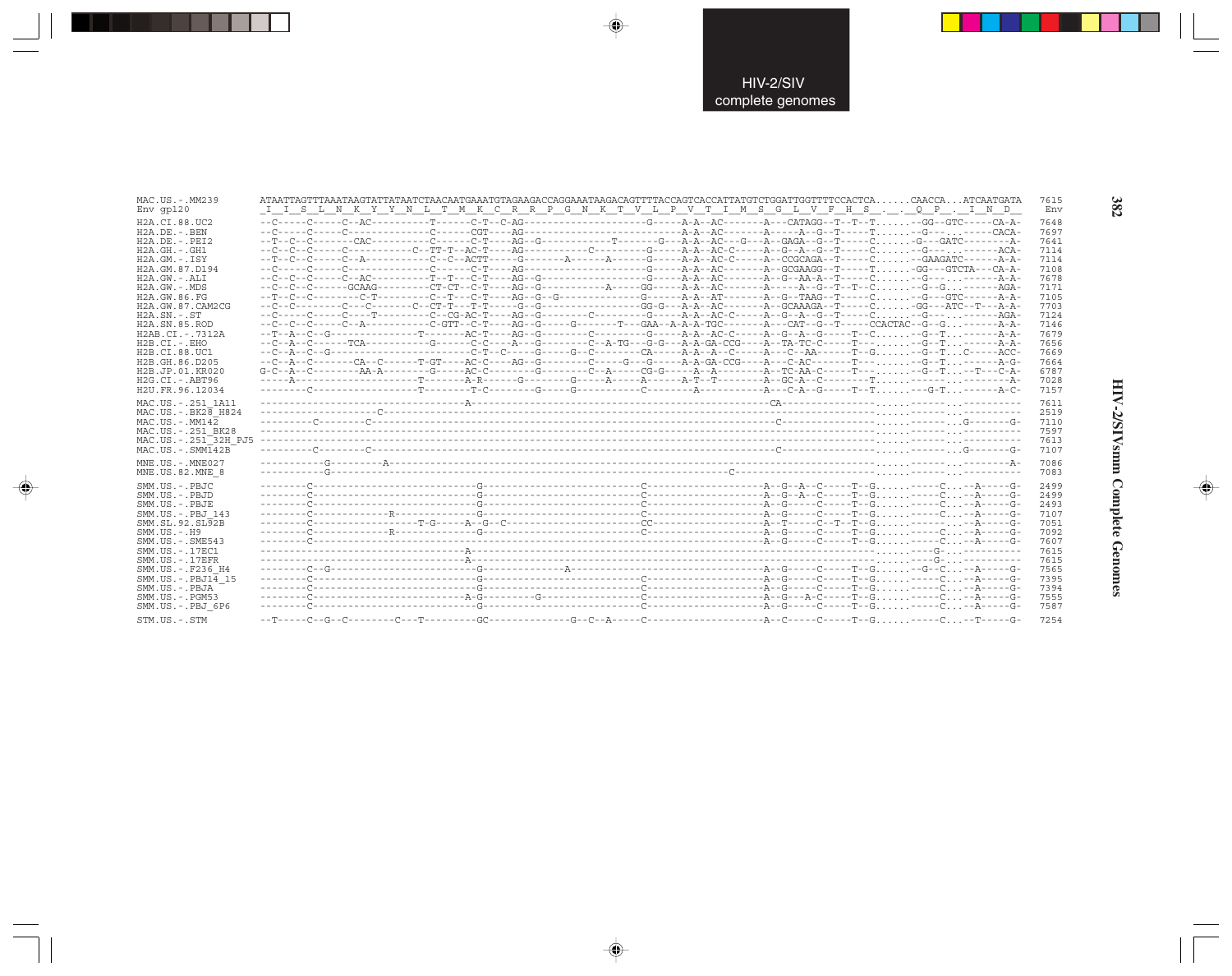| MAC.US.-.MM239                      | . . GGCCAAAGCAGGCATGGTGTTTGGAGGAAAATGGAAGGATGCAATAAAAGAGGTGAAGCAGACCATTGTCAAACATCCCAGGTATACTGGA. ACTAACAATACTGATAAAATCAATTTGACG                                                                                                                                                                                                                                                                                                             | 7740 |
|-------------------------------------|---------------------------------------------------------------------------------------------------------------------------------------------------------------------------------------------------------------------------------------------------------------------------------------------------------------------------------------------------------------------------------------------------------------------------------------------|------|
| $Env$ qp $120$                      | R P K Q A W C W F G G K W K D A I K E V K Q T I V K H P R Y T G . T N N T D K I N L T .                                                                                                                                                                                                                                                                                                                                                     | Env  |
| H2A.CI.88.UC2                       |                                                                                                                                                                                                                                                                                                                                                                                                                                             | 7773 |
| $H2A.DE. -.BEN$                     |                                                                                                                                                                                                                                                                                                                                                                                                                                             | 7822 |
| $H2A.DE. - .PEI2$                   |                                                                                                                                                                                                                                                                                                                                                                                                                                             | 7766 |
| $H2A.GH.-.GH1$                      |                                                                                                                                                                                                                                                                                                                                                                                                                                             | 7239 |
| $H2A.GM. - TSY$                     |                                                                                                                                                                                                                                                                                                                                                                                                                                             | 7239 |
| H2A.GM.87.D194                      |                                                                                                                                                                                                                                                                                                                                                                                                                                             | 7233 |
| $H2A.GW.-.ALI$                      |                                                                                                                                                                                                                                                                                                                                                                                                                                             | 7803 |
| $H2A.GW. - .MDS$                    |                                                                                                                                                                                                                                                                                                                                                                                                                                             | 7296 |
| H2A.GW.86.FG                        |                                                                                                                                                                                                                                                                                                                                                                                                                                             | 7233 |
| H2A.GW.87.CAM2CG                    |                                                                                                                                                                                                                                                                                                                                                                                                                                             | 7828 |
| $H2A$ . $SN. - . ST$                |                                                                                                                                                                                                                                                                                                                                                                                                                                             | 7249 |
| H2A.SN.85.ROD                       |                                                                                                                                                                                                                                                                                                                                                                                                                                             | 7271 |
| H2AB.CI.-.7312A                     |                                                                                                                                                                                                                                                                                                                                                                                                                                             | 7804 |
| $H2B.CI.-.EHO$                      |                                                                                                                                                                                                                                                                                                                                                                                                                                             | 7781 |
| H2B.CI.88.UC1                       |                                                                                                                                                                                                                                                                                                                                                                                                                                             | 7794 |
| H2B.GH.86.D205                      |                                                                                                                                                                                                                                                                                                                                                                                                                                             | 7794 |
| H2B.JP.01.KR020                     |                                                                                                                                                                                                                                                                                                                                                                                                                                             | 6912 |
| $H2G.CI.-.ABT96$                    |                                                                                                                                                                                                                                                                                                                                                                                                                                             | 7153 |
| H2U.FR.96.12034                     |                                                                                                                                                                                                                                                                                                                                                                                                                                             | 7282 |
| MAC.US. - . 251 1A11                |                                                                                                                                                                                                                                                                                                                                                                                                                                             | 7736 |
| MAC.US. - . BK28 H824               |                                                                                                                                                                                                                                                                                                                                                                                                                                             | 2644 |
| $MAC. US. - . MM142$                |                                                                                                                                                                                                                                                                                                                                                                                                                                             | 7235 |
| MAC.US. - . 251 BK28                |                                                                                                                                                                                                                                                                                                                                                                                                                                             | 7722 |
| MAC.US. - . 251 <sup>-32H</sup> PJ5 |                                                                                                                                                                                                                                                                                                                                                                                                                                             | 7738 |
| $MAC . US . - . SIMI 42B$           |                                                                                                                                                                                                                                                                                                                                                                                                                                             | 7232 |
| $MNE. US.-. MNE027$                 |                                                                                                                                                                                                                                                                                                                                                                                                                                             | 7211 |
| MNE.US.82.MNE 8                     |                                                                                                                                                                                                                                                                                                                                                                                                                                             | 7208 |
| SMM.US.-.PBJC                       |                                                                                                                                                                                                                                                                                                                                                                                                                                             | 2624 |
| SMM.US.-.PBJD                       |                                                                                                                                                                                                                                                                                                                                                                                                                                             | 2624 |
| SMM.US.-.PBJE                       |                                                                                                                                                                                                                                                                                                                                                                                                                                             | 2618 |
| SMM.US.-.PBJ 143                    |                                                                                                                                                                                                                                                                                                                                                                                                                                             | 7232 |
| SMM. SL. 92. SL92B                  |                                                                                                                                                                                                                                                                                                                                                                                                                                             | 7176 |
| $SMM. US. - . H9$                   | -A-----A-----C-----C----------G-------A--G--C--CCGG--A------GMAM--T-G-------------------AG---------TR-K-Y-R-AC----T--GC-A--A                                                                                                                                                                                                                                                                                                                | 7217 |
| $SMM.US. - .SME543$                 | $-{\tt A}\hbox{-}\cdots\hbox{-}{\tt A}\hbox{-}\cdots\hbox{-}{\tt C}\hbox{-}\cdots\hbox{-}{\tt C}\hbox{-}\cdots\hbox{-}\cdots\hbox{-}{\tt C}\hbox{-}\cdots\hbox{-}{\tt G}\hbox{-}{\tt C}\hbox{-}{\tt G}\hbox{-}{\tt C}\hbox{-}{\tt C}\hbox{-}{\tt C}\hbox{-}{\tt A}\hbox{-}\cdots\hbox{-}{\tt G}\hbox{-}{\tt A}\hbox{-}\cdots\hbox{-}{\tt C}\hbox{-}\cdots\hbox{-}\cdots\hbox{-}\cdots\hbox{-}\cdots\hbox{-}\cdots\hbox{-}\cdots\hbox{-}\cd$ | 7732 |
| SMM. US. - 17EC1                    |                                                                                                                                                                                                                                                                                                                                                                                                                                             | 7740 |
| $SMM. US. - .17EFR$                 |                                                                                                                                                                                                                                                                                                                                                                                                                                             | 7740 |
| SMM.US. - . F236 H4                 |                                                                                                                                                                                                                                                                                                                                                                                                                                             | 7690 |
| $SMM.US.-.PBJ14$ 15                 |                                                                                                                                                                                                                                                                                                                                                                                                                                             | 7520 |
| SMM.US.-.PBJA                       |                                                                                                                                                                                                                                                                                                                                                                                                                                             | 7519 |
| $SMM. US. - . PGM53$                |                                                                                                                                                                                                                                                                                                                                                                                                                                             | 7680 |
| SMM.US.-.PBJ 6P6                    |                                                                                                                                                                                                                                                                                                                                                                                                                                             | 7712 |
| STM.US.-.STM                        |                                                                                                                                                                                                                                                                                                                                                                                                                                             | 7379 |

 $\begin{picture}(20,5) \put(0,0){\vector(0,1){10}} \put(15,0){\vector(0,1){10}} \put(15,0){\vector(0,1){10}} \put(15,0){\vector(0,1){10}} \put(15,0){\vector(0,1){10}} \put(15,0){\vector(0,1){10}} \put(15,0){\vector(0,1){10}} \put(15,0){\vector(0,1){10}} \put(15,0){\vector(0,1){10}} \put(15,0){\vector(0,1){10}} \put(15,0){\vector(0,1){10}} \put(15,0){\vector(0,$ 

a shekara 1960

 $\overrightarrow{\phantom{a}}$ 

 $\frac{\partial \mathcal{L}}{\partial \mathbf{r}} = \frac{\partial \mathcal{L}}{\partial \mathbf{r}}$ 

HIV-2/SIVsmm Complete Genomes

 $\begin{picture}(20,5) \put(0,0){\line(1,0){10}} \put(15,0){\line(1,0){10}} \put(15,0){\line(1,0){10}} \put(15,0){\line(1,0){10}} \put(15,0){\line(1,0){10}} \put(15,0){\line(1,0){10}} \put(15,0){\line(1,0){10}} \put(15,0){\line(1,0){10}} \put(15,0){\line(1,0){10}} \put(15,0){\line(1,0){10}} \put(15,0){\line(1,0){10}} \put(15,0){\line(1,$ 

 $\equiv$ 

 $\Box$ 

. . .

٠

383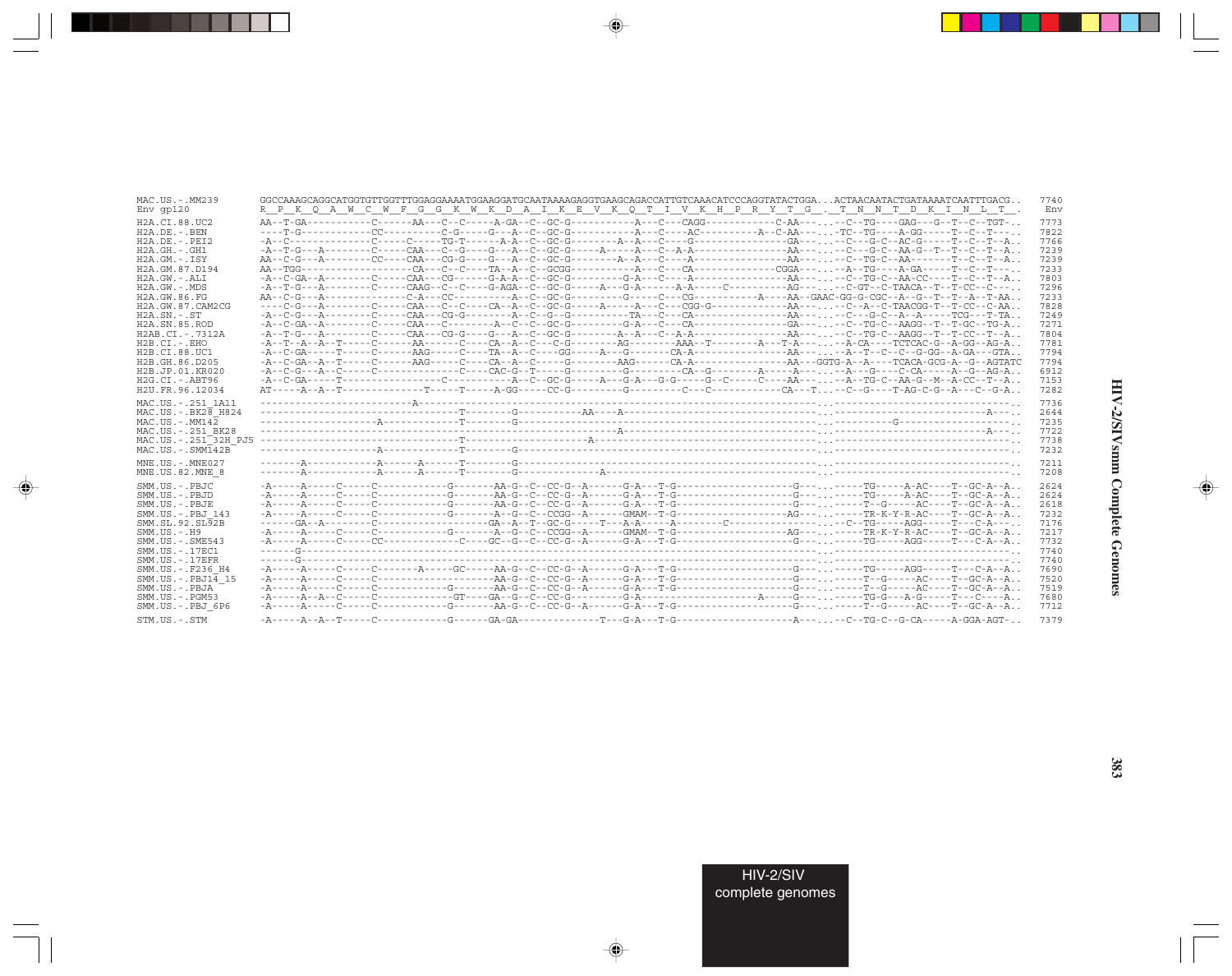| MAC.US.-.MM239<br>$Env$ qp $120$    |  |  |  | A P G . G G D P E V T F M W T N C R G E F L Y C K M N W F L N W V E D R N T A N | 7857<br>Env |
|-------------------------------------|--|--|--|---------------------------------------------------------------------------------|-------------|
| H2A.CI.88.UC2                       |  |  |  |                                                                                 | 7893        |
| $H2A$ . DE. $-$ . BEN               |  |  |  |                                                                                 | 7942        |
| $H2A.DE. - .PEI2$                   |  |  |  |                                                                                 | 7883        |
| $H2A.GH. - . GH1$                   |  |  |  |                                                                                 | 7359        |
| H2A.GM.-.ISY                        |  |  |  |                                                                                 | 7356        |
| H2A.GM.87.D194                      |  |  |  |                                                                                 | 7353        |
| $H2A.GW. - .ALI$                    |  |  |  |                                                                                 | 7923        |
| $H2A.GW. - .MDS$                    |  |  |  |                                                                                 |             |
|                                     |  |  |  |                                                                                 | 7416        |
| H2A.GW.86.FG                        |  |  |  |                                                                                 | 7353        |
| H2A.GW.87.CAM2CG                    |  |  |  |                                                                                 | 7948        |
| $H2A$ . $SN - ST$                   |  |  |  |                                                                                 | 7369        |
| H <sub>2</sub> A.SN.85.ROD          |  |  |  |                                                                                 | 7391        |
| H2AB.CI.-.7312A                     |  |  |  |                                                                                 | 7924        |
| $H2B.CI.-.EHO$                      |  |  |  |                                                                                 | 7901        |
| H2B.CI.88.UC1                       |  |  |  |                                                                                 | 7914        |
| H2B.GH.86.D205                      |  |  |  |                                                                                 | 7915        |
| H2B.JP.01.KR020                     |  |  |  |                                                                                 | 7032        |
| $H2G.CI.-.ABT96$                    |  |  |  |                                                                                 | 7273        |
| H2U.FR.96.12034                     |  |  |  |                                                                                 | 7399        |
| MAC.US. - . 251 1A11                |  |  |  |                                                                                 | 7853        |
| $MAC.US.-.BK2\overline{8}$ H824     |  |  |  |                                                                                 |             |
|                                     |  |  |  |                                                                                 | 2761        |
| MAC.US.-.MM142                      |  |  |  |                                                                                 | 7352        |
| MAC.US. - . 251 BK28                |  |  |  |                                                                                 | 7839        |
| MAC.US. - . 251 <sup>-32H</sup> PJ5 |  |  |  |                                                                                 | 7855        |
| $MAC . US . - . SIM142B$            |  |  |  |                                                                                 | 7349        |
| $MNE. US.-. MNE027$                 |  |  |  |                                                                                 | 7328        |
| MNE.US.82.MNE 8                     |  |  |  |                                                                                 | 7325        |
|                                     |  |  |  |                                                                                 |             |
| SMM.US.-.PBJC                       |  |  |  |                                                                                 | 2747        |
| SMM.US.-.PBJD                       |  |  |  |                                                                                 | 2747        |
| SMM.US.-.PBJE                       |  |  |  |                                                                                 | 2741        |
| SMM.US.-.PBJ 143                    |  |  |  |                                                                                 | 7355        |
| SMM.SL.92.SL92B                     |  |  |  |                                                                                 | 7302        |
| $SMM.US. - .H9$                     |  |  |  |                                                                                 | 7340        |
| $SMM.US. - .SME543$                 |  |  |  |                                                                                 | 7858        |
| SMM. US. - . 17EC1                  |  |  |  |                                                                                 | 7857        |
| $SMM. US. - .17EFR$                 |  |  |  |                                                                                 | 7857        |
| SMM.US. - .F236 H4                  |  |  |  |                                                                                 | 7816        |
| SMM. US. - . PBJ14 15               |  |  |  |                                                                                 | 7643        |
| SMM.US.-.PBJA                       |  |  |  |                                                                                 | 7642        |
| $SMM. US. - . PGM53$                |  |  |  |                                                                                 | 7806        |
|                                     |  |  |  |                                                                                 | 7835        |
| SMM.US.-.PBJ 6P6                    |  |  |  |                                                                                 |             |
| STM IIS - STM                       |  |  |  |                                                                                 | 7505        |

 $\begin{picture}(20,5) \put(0,0){\vector(0,1){10}} \put(15,0){\vector(0,1){10}} \put(15,0){\vector(0,1){10}} \put(15,0){\vector(0,1){10}} \put(15,0){\vector(0,1){10}} \put(15,0){\vector(0,1){10}} \put(15,0){\vector(0,1){10}} \put(15,0){\vector(0,1){10}} \put(15,0){\vector(0,1){10}} \put(15,0){\vector(0,1){10}} \put(15,0){\vector(0,1){10}} \put(15,0){\vector(0,$ 

 $\begin{picture}(20,5) \put(0,0){\vector(0,1){10}} \put(15,0){\vector(0,1){10}} \put(15,0){\vector(0,1){10}} \put(15,0){\vector(0,1){10}} \put(15,0){\vector(0,1){10}} \put(15,0){\vector(0,1){10}} \put(15,0){\vector(0,1){10}} \put(15,0){\vector(0,1){10}} \put(15,0){\vector(0,1){10}} \put(15,0){\vector(0,1){10}} \put(15,0){\vector(0,1){10}} \put(15,0){\vector(0,$ 

---

 $\begin{picture}(20,5) \put(0,0){\line(1,0){10}} \put(15,0){\line(1,0){10}} \put(15,0){\line(1,0){10}} \put(15,0){\line(1,0){10}} \put(15,0){\line(1,0){10}} \put(15,0){\line(1,0){10}} \put(15,0){\line(1,0){10}} \put(15,0){\line(1,0){10}} \put(15,0){\line(1,0){10}} \put(15,0){\line(1,0){10}} \put(15,0){\line(1,0){10}} \put(15,0){\line(1,$ 

 $\frac{1}{\sqrt{2}}$ 

384

w

o,

HIV-2/SIVsmm Complete Genomes

 $\begin{picture}(20,5) \put(0,0){\line(1,0){10}} \put(15,0){\line(1,0){10}} \put(15,0){\line(1,0){10}} \put(15,0){\line(1,0){10}} \put(15,0){\line(1,0){10}} \put(15,0){\line(1,0){10}} \put(15,0){\line(1,0){10}} \put(15,0){\line(1,0){10}} \put(15,0){\line(1,0){10}} \put(15,0){\line(1,0){10}} \put(15,0){\line(1,0){10}} \put(15,0){\line(1,$ 

 $\overline{\phantom{0}}$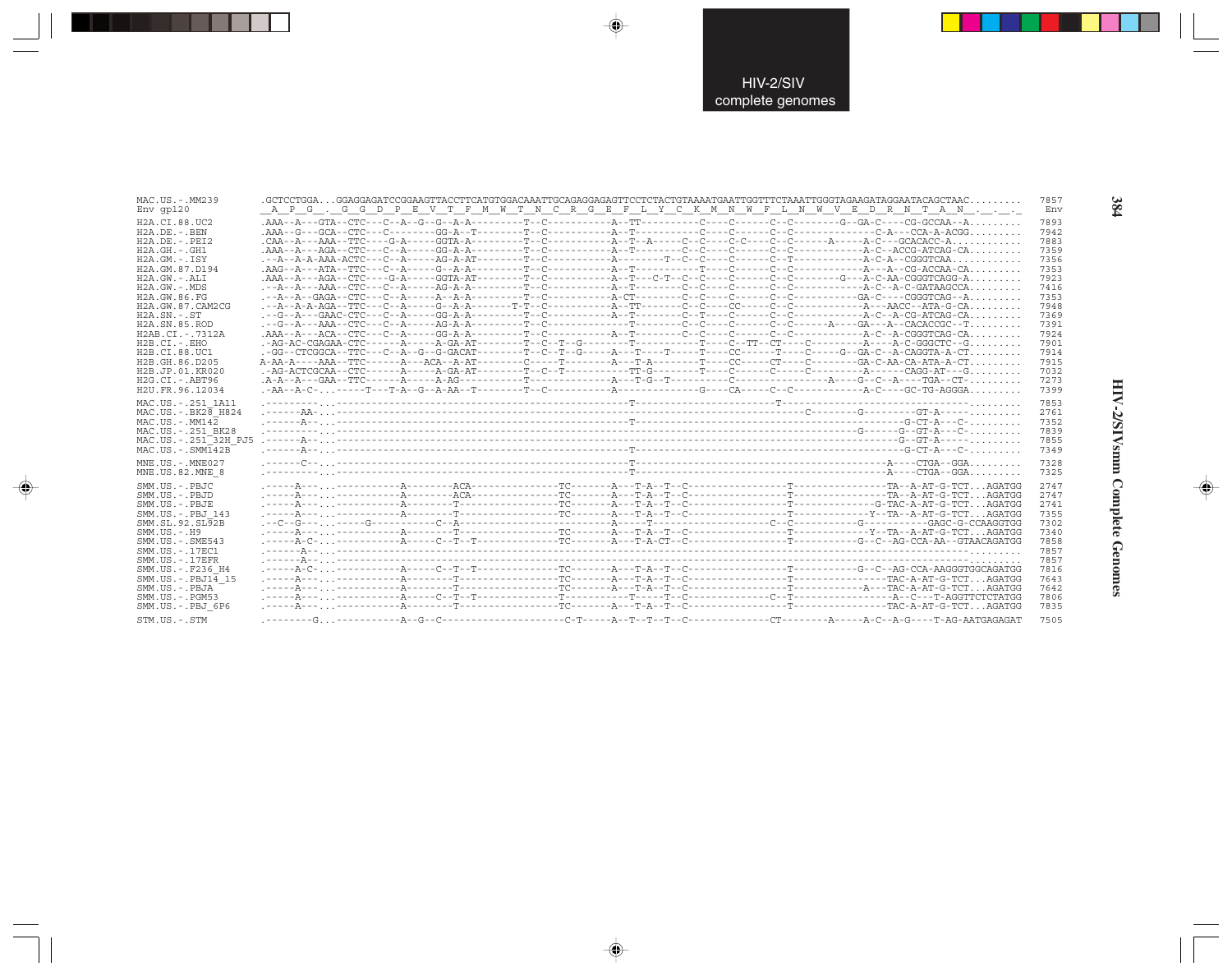| MAC.US.-.MM239                      | $\ldots \ldots$ CAGAAGCCAAAGGAACAGCATAAAAGGAATTACGTGCCATGTCATATTAGACAAATAATCAACACTTGGCATAAAGTAGGCAAAAATGTTTATTTGCCTCCAAGAGAGGGGAGACCTCACGTGTA.                 | 7981 |
|-------------------------------------|----------------------------------------------------------------------------------------------------------------------------------------------------------------|------|
| $Env$ qp $120$                      | <u>Q K P K E Q H K R N Y V P C H I R Q I I N T W H K V G K N V Y L P P R E G D L T C</u>                                                                       | Env  |
| H2A.CI.88.UC2                       |                                                                                                                                                                | 7996 |
| $H2A.DE. - .BEN$                    |                                                                                                                                                                | 8036 |
| $H2A.DE. - .PEI2$                   |                                                                                                                                                                | 7986 |
| $H2A.GH.-.GH1$                      |                                                                                                                                                                | 7462 |
| $H2A.GM.-.ISY$                      | $\ldots\ldots\ldots\ldots\ldots\ldots\ldots\ldots\ldots$ C-GCAT--C--T-----G--C-----AGAG--------T--T--C--------G-----G--------A---------T--G--A-----GT-GT-C--CG | 7459 |
| H2A.GM.87.D194                      |                                                                                                                                                                | 7456 |
| H2A.GW.-.ALI                        |                                                                                                                                                                | 8026 |
| H2A.GW.-.MDS                        |                                                                                                                                                                | 7519 |
| H2A.GW.86.FG                        |                                                                                                                                                                | 7456 |
| H2A.GW.87.CAM2CG                    |                                                                                                                                                                | 8051 |
| $H2A$ . $SN. - . ST$                |                                                                                                                                                                | 7472 |
| H <sub>2</sub> A.SN.85.ROD          |                                                                                                                                                                | 7485 |
| H2AB.CT. - . 7312A                  |                                                                                                                                                                | 8027 |
| $H2B.CI.-.EHO$                      |                                                                                                                                                                | 8001 |
| H2B.CI.88.UC1                       |                                                                                                                                                                | 8017 |
| H2B.GH.86.D205                      |                                                                                                                                                                | 8018 |
| H <sub>2</sub> B.JP.01.KR020        |                                                                                                                                                                | 7132 |
| $H2G.CI.-.ABT96$                    | -TA-----CC------GA--A-G-C-C-----T--A--C--C--------G--G-----T-----A-----C---------G--C-----C--C-----A--T--T--G--------                                          | 7397 |
| H2U.FR.96.12034                     |                                                                                                                                                                | 7523 |
| MAC.US. - . 251 1A11                |                                                                                                                                                                | 7977 |
| $MAC.US.-.BK2\overline{8}$ H824     |                                                                                                                                                                | 2885 |
| $MAC. US. - . MM142$                |                                                                                                                                                                | 7476 |
| MAC.US.-.251 BK28                   |                                                                                                                                                                | 7963 |
| MAC.US. - . 251 <sup>-32H</sup> PJ5 |                                                                                                                                                                | 7979 |
| $MAC . US . - . SIM142B$            |                                                                                                                                                                | 7473 |
| $MNE. US.-. MNE027$                 |                                                                                                                                                                | 7458 |
| MNE.US.82.MNE 8                     |                                                                                                                                                                | 7455 |
| SMM.US.-.PBJC                       |                                                                                                                                                                | 2877 |
| SMM.US.-.PBJD                       |                                                                                                                                                                | 2877 |
| SMM.US.-.PBJE                       |                                                                                                                                                                | 2871 |
| SMM.US.-.PBJ 143                    |                                                                                                                                                                | 7485 |
| SMM.SL.92.SL92B                     |                                                                                                                                                                | 7432 |
| $SMM. US. - . H9$                   |                                                                                                                                                                | 7470 |
| SMM.US. - . SME543                  |                                                                                                                                                                | 7988 |
| SMM. US. - . 17EC1                  |                                                                                                                                                                | 7981 |
| $SMM. US. - .17EFR$                 |                                                                                                                                                                | 7981 |
| SMM.US. - .F236 H4                  |                                                                                                                                                                | 7946 |
| SMM.US. - PBJ1 $\overline{4}$ 15    |                                                                                                                                                                | 7773 |
| SMM.US.-.PBJA                       |                                                                                                                                                                | 7772 |
| SMM.US.-.PGM53                      |                                                                                                                                                                | 7936 |
| SMM.US.-.PBJ 6P6                    |                                                                                                                                                                | 7965 |
| STM.US.-.STM                        |                                                                                                                                                                | 7635 |

 $\begin{picture}(20,5) \put(0,0){\vector(0,1){10}} \put(15,0){\vector(0,1){10}} \put(15,0){\vector(0,1){10}} \put(15,0){\vector(0,1){10}} \put(15,0){\vector(0,1){10}} \put(15,0){\vector(0,1){10}} \put(15,0){\vector(0,1){10}} \put(15,0){\vector(0,1){10}} \put(15,0){\vector(0,1){10}} \put(15,0){\vector(0,1){10}} \put(15,0){\vector(0,1){10}} \put(15,0){\vector(0,$ 

a shekara 1960

 $\overrightarrow{\phantom{a}}$ 

 $\frac{\overline{\mathcal{L}}}{\mathcal{L}}$ 

HIV-2/SIVsmm Complete Genomes

 $\begin{picture}(20,5) \put(0,0){\line(1,0){10}} \put(15,0){\line(1,0){10}} \put(15,0){\line(1,0){10}} \put(15,0){\line(1,0){10}} \put(15,0){\line(1,0){10}} \put(15,0){\line(1,0){10}} \put(15,0){\line(1,0){10}} \put(15,0){\line(1,0){10}} \put(15,0){\line(1,0){10}} \put(15,0){\line(1,0){10}} \put(15,0){\line(1,0){10}} \put(15,0){\line(1,$ 

 $\frac{1}{\sqrt{2\pi}}\int_{0}^{\pi}d\mathbf{x}^{2}d\mathbf{x}^{2}d\mathbf{x}^{2}d\mathbf{x}^{2}d\mathbf{x}^{2}d\mathbf{x}^{2}d\mathbf{x}^{2}d\mathbf{x}^{2}d\mathbf{x}^{2}d\mathbf{x}^{2}d\mathbf{x}^{2}d\mathbf{x}^{2}d\mathbf{x}^{2}d\mathbf{x}^{2}d\mathbf{x}^{2}d\mathbf{x}^{2}d\mathbf{x}^{2}d\mathbf{x}^{2}d\mathbf{x}^{2}d\mathbf{x}^{2}d\mathbf{x}^{2}d\mathbf{x}^{2}d$ 

 $\Box$ 

. . .

٠

385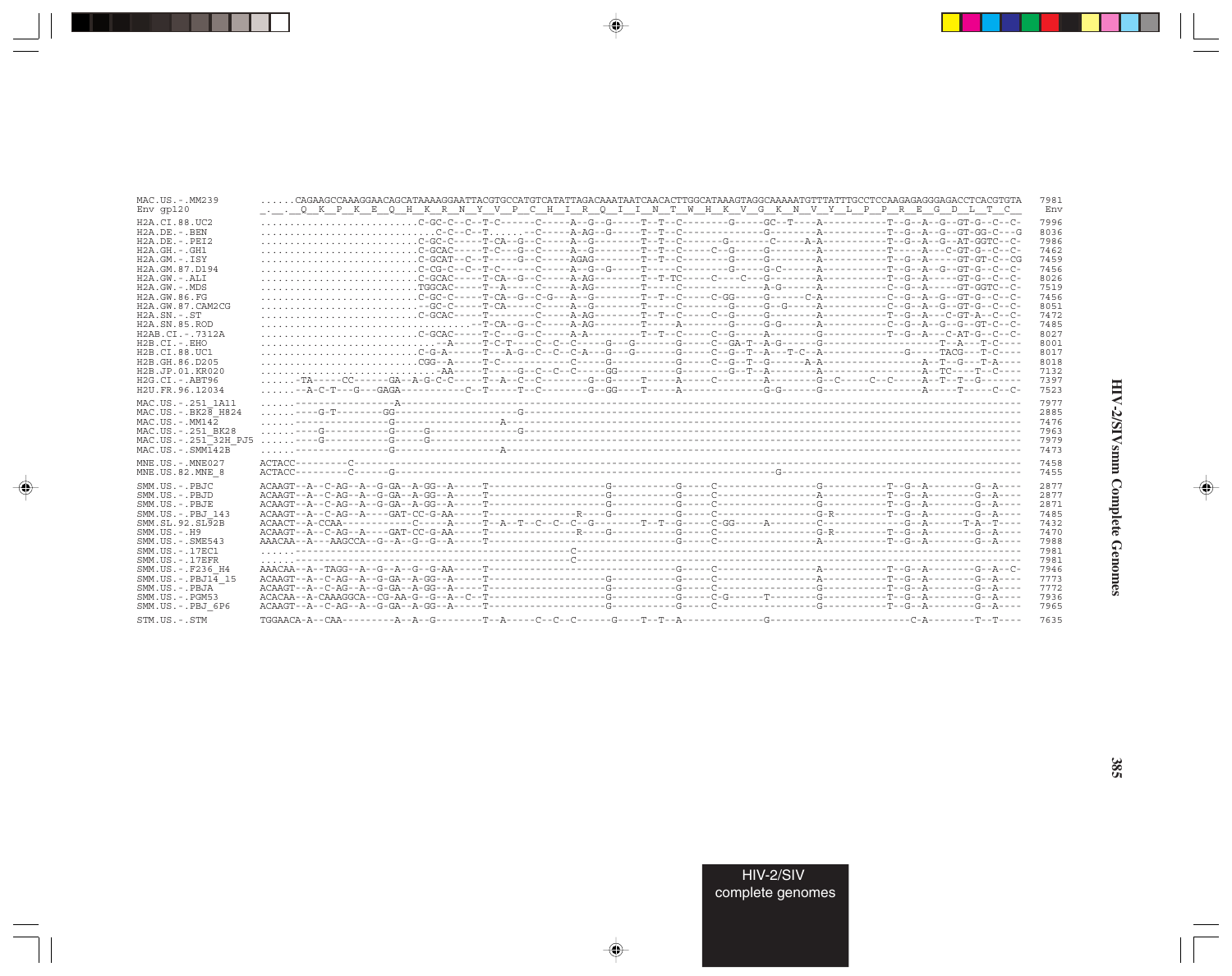| MAC.US.-.MM239                             | ACTCCACAGTGACCAGTCTCATAGCAAACATAGATTGGATTGATGGAAACCAAACTAATATCACCATGAGTGCAGAGGTGGCAGAACTGTATCGATTGGAATTGGAGATTATAAATTAGT |  | 8102<br>Env  |
|--------------------------------------------|--------------------------------------------------------------------------------------------------------------------------|--|--------------|
| $Env$ qp $120$                             | N S T V T S L I A N I D W I D G N Q T N I T M S A E V A E L Y R L E L G D Y K L V                                        |  |              |
| H <sub>2</sub> A.CI.88.UC <sub>2</sub>     |                                                                                                                          |  | 8114         |
| $H2A.DE. - .BEN$                           |                                                                                                                          |  | 8160         |
| $H2A.DE. - .PEI2$<br>$H2A.GH.-.GH1$        |                                                                                                                          |  | 8104<br>7580 |
| $H2A.GM.-.ISY$                             |                                                                                                                          |  | 7580         |
| H2A.GM.87.D194                             |                                                                                                                          |  | 7574         |
| H2A.GW.-.ALI                               |                                                                                                                          |  | 8144         |
| $H2A.GW. - MDS$                            |                                                                                                                          |  | 7637         |
| H2A.GW.86.FG                               |                                                                                                                          |  | 7571         |
| H2A.GW.87.CAM2CG                           |                                                                                                                          |  | 8172         |
| $H2A$ . $SN. - . ST$                       |                                                                                                                          |  | 7590         |
| H2A.SN.85.ROD                              |                                                                                                                          |  | 7606         |
| H2AB.CI.-.7312A                            |                                                                                                                          |  | 8151         |
| $H2B.CI.-EHO$                              |                                                                                                                          |  | 8122         |
| H2B.CI.88.UC1<br>H2B.GH.86.D205            |                                                                                                                          |  | 8147<br>8136 |
| H2B.JP.01.KR020                            |                                                                                                                          |  | 7253         |
| $H2G.CI.-.ABT96$                           |                                                                                                                          |  | 7521         |
| H2U.FR.96.12034                            |                                                                                                                          |  | 7644         |
|                                            |                                                                                                                          |  |              |
| MAC.US.-.251 1A11<br>MAC.US. - . BK28 H824 |                                                                                                                          |  | 8098<br>3006 |
| $MAC. US. - . MM142$                       |                                                                                                                          |  | 7597         |
| MAC.US.-.251 BK28                          |                                                                                                                          |  | 8084         |
| MAC.US.-.251 <sup>-32H</sup> PJ5           |                                                                                                                          |  | 8100         |
| $MAC . US . - . SIM142B$                   |                                                                                                                          |  | 7594         |
| MNE.US.-.MNE027                            |                                                                                                                          |  | 7579         |
| MNE.US.82.MNE 8                            |                                                                                                                          |  | 7576         |
|                                            |                                                                                                                          |  |              |
| SMM.US.-.PBJC<br>SMM.US.-.PBJD             |                                                                                                                          |  | 2998         |
| SMM.US.-.PBJE                              |                                                                                                                          |  | 2998<br>2992 |
| SMM.US.-.PBJ 143                           |                                                                                                                          |  | 7606         |
| SMM.SL.92.SL92B                            |                                                                                                                          |  | 7553         |
| $SMM. US. - . H9$                          |                                                                                                                          |  | 7591         |
| $SMM.US. - .SME543$                        |                                                                                                                          |  | 8109         |
| SMM. US. - . 17EC1                         |                                                                                                                          |  | 8102         |
| $SMM$ . US. $-$ . 17EFR                    |                                                                                                                          |  | 8102         |
| SMM.US. -. F236 H4                         |                                                                                                                          |  | 8067         |
| $SMM.US.-.PBJ14$ 15                        |                                                                                                                          |  | 7894         |
| SMM.US.-.PBJA                              |                                                                                                                          |  | 7893         |
| $SMM.US. - . PGM53$                        |                                                                                                                          |  | 8057         |
| SMM.US.-.PBJ 6P6                           |                                                                                                                          |  | 8086         |
| STM.US.-.STM                               |                                                                                                                          |  | 7756         |

 $\color{red} \blacklozenge$ 

 $\bigoplus$ 

 $\overline{\bigoplus}$ 

HIV-2/SIVsmm Complete Genomes

 $\Rightarrow$ 

386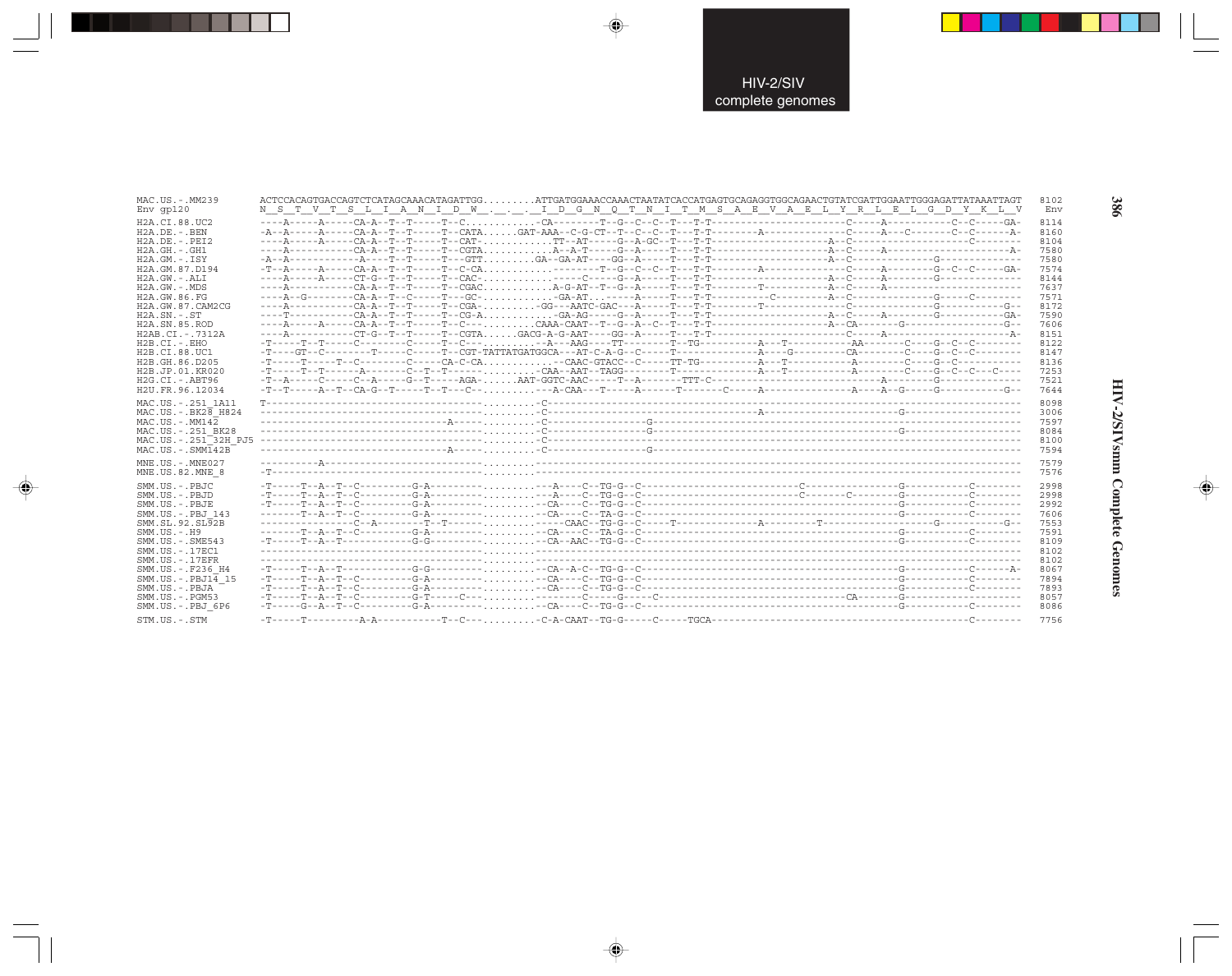### Rev responsive element secondary structure in RNA, see Charpentier, J Mol Evol 266:950-956(1997)<br>see HIV-1 complete genome annotation for stem-loop positions

 $\Rightarrow$ 

. . .

 $\bigoplus$ 

|                                  | Env $qp120$ end $\setminus$ Env $qp41$ start<br>- Rev responsive element start                                                     |      |
|----------------------------------|------------------------------------------------------------------------------------------------------------------------------------|------|
| MAC.US.-.MM239                   | AGAGATCACTCCAATTGGCTTGGCCCCCACAGATGTGAAGAGGTACACTACTGGTGGCACCTCAAGAAATAAAAGAGGGGTCTTTGTGCTAGGGTTCTTGGGTTTTCTCGCAACGGCAGGTTCTGCAATG | 8232 |
| $Env$ qp $120$                   | E I T P I G L A P T D V K R Y T T G G T S R N K R G V F V L G F L G F L A T A G S A M                                              | Env  |
| H2A.CI.88.UC2                    |                                                                                                                                    | 8241 |
| $H2A.DE. - .BEN$                 |                                                                                                                                    | 8287 |
| $H2A.DE. - .PEI2$                |                                                                                                                                    | 8231 |
| $H2A.GH. - .GH1$                 |                                                                                                                                    | 7707 |
| $H2A.GM.-.ISY$                   |                                                                                                                                    | 7707 |
| H2A.GM.87.D194                   |                                                                                                                                    | 7701 |
| H2A.GW.-.ALI                     |                                                                                                                                    | 8271 |
| H2A.GW.-.MDS                     |                                                                                                                                    | 7764 |
| H2A. GW. 86. FG                  |                                                                                                                                    | 7698 |
| H2A.GW.87.CAM2CG                 |                                                                                                                                    | 8299 |
| $H2A$ . $SN. - . ST$             |                                                                                                                                    | 7717 |
| H <sub>2</sub> A.SN.85.ROD       |                                                                                                                                    | 7733 |
| H2AB.CI.-.7312A                  |                                                                                                                                    | 8278 |
| $H2B.CI.-EHO$                    |                                                                                                                                    | 8249 |
| H2B.CI.88.UC1                    |                                                                                                                                    | 8274 |
| H2B.GH.86.D205                   |                                                                                                                                    | 8263 |
| H <sub>2</sub> B.JP.01.KR020     |                                                                                                                                    | 7380 |
| $H2G.CI.-.ABT96$                 |                                                                                                                                    | 7648 |
| H2U.FR.96.12034                  |                                                                                                                                    | 7771 |
| MAC.US. - . 251 1A11             |                                                                                                                                    | 8228 |
| $MAC$ . US. $-$ BK28 H824        |                                                                                                                                    | 3136 |
| $MAC. US.-. MM142$               |                                                                                                                                    | 7727 |
| MAC.US. - . 251 BK28             |                                                                                                                                    | 8214 |
| MAC.US.-.251 <sup>-32H</sup> PJ5 |                                                                                                                                    | 8230 |
| $MAC . US . - . SIMT42B$         |                                                                                                                                    | 7724 |
| MNE.US.-.MNE027                  |                                                                                                                                    | 7709 |
| MNE.US.82.MNE 8                  |                                                                                                                                    | 7706 |
| SMM.US.-.PBJC                    |                                                                                                                                    | 3128 |
| SMM.US.-.PBJD                    |                                                                                                                                    | 3128 |
| SMM.US.-.PBJE                    |                                                                                                                                    | 3122 |
| SMM.US.-.PBJ 143                 |                                                                                                                                    | 7736 |
| SMM. SL. 92. SL92B               |                                                                                                                                    | 7680 |
| $SMM. US. - . H9$                |                                                                                                                                    | 7721 |
| $SMM.US. - .SME543$              |                                                                                                                                    | 8239 |
| SMM.US.-.17EC1                   |                                                                                                                                    | 8232 |
| $SMM$ . US. $-$ . 17EFR          |                                                                                                                                    | 8232 |
| SMM.US.-.F236 H4                 |                                                                                                                                    | 8197 |
| $SMM.US.-.PBJ14$ 15              |                                                                                                                                    | 8024 |
| SMM.US.-.PBJA                    |                                                                                                                                    | 8023 |
| $SMM. US. - . PGM53$             |                                                                                                                                    | 8184 |
| SMM.US.-.PBJ 6P6                 |                                                                                                                                    | 8216 |
| STM.US.-.STM                     |                                                                                                                                    | 7883 |

 $\Rightarrow$ 

 $\Rightarrow$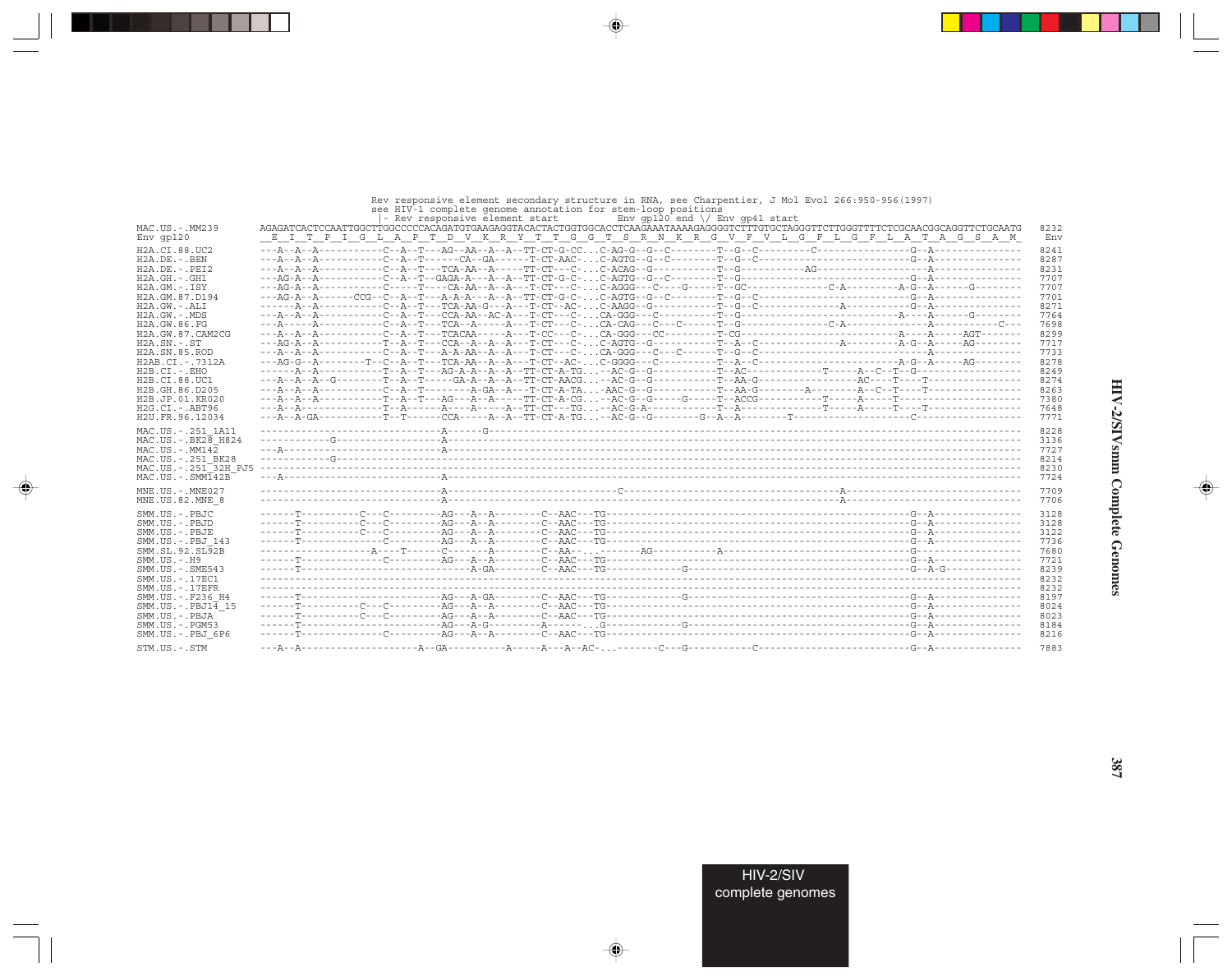| MAC.US.-.MM239<br>Env qp41                               |  | GGCGCGGCGTCGTTGACGCTCACCGCTCAGTCCCGAACTTTATTGGCTGGGATAGTGCAGCAACAGCAACAGCTGTTGGACGTGGTCAAGAACAACAAGAATTGTTGCGACTGACCGTCTGGGGAACAA<br>G A A S L T L T A Q S R T L L A G I V Q Q Q Q Q L L D V V K R Q Q E L L R L T V W G T | 8362<br>Env  |
|----------------------------------------------------------|--|----------------------------------------------------------------------------------------------------------------------------------------------------------------------------------------------------------------------------|--------------|
| H2A.CI.88.UC2<br>H2A.DE. - .BEN                          |  |                                                                                                                                                                                                                            | 8371<br>8417 |
| $H2A.DE. - .PEI2$                                        |  |                                                                                                                                                                                                                            | 8361         |
| $H2A.GH.-.GH1$<br>$H2A.GM.-.ISY$                         |  |                                                                                                                                                                                                                            | 7837<br>7837 |
| H2A.GM.87.D194                                           |  |                                                                                                                                                                                                                            | 7831         |
| H2A.GW.-.ALI<br>$H2A.GW. - .MDS$                         |  |                                                                                                                                                                                                                            | 8401<br>7894 |
| H2A.GW.86.FG                                             |  |                                                                                                                                                                                                                            | 7828         |
| H2A.GW.87.CAM2CG<br>$H2A.SN.-.ST$                        |  |                                                                                                                                                                                                                            | 8429<br>7847 |
| H2A.SN.85.ROD                                            |  |                                                                                                                                                                                                                            | 7863         |
| H2AB.CI.-.7312A<br>$H2B.CI.-EHO$                         |  |                                                                                                                                                                                                                            | 8408         |
| H2B.CI.88.UC1                                            |  |                                                                                                                                                                                                                            | 8379<br>8404 |
| H2B.GH.86.D205                                           |  |                                                                                                                                                                                                                            | 8393         |
| H2B.JP.01.KR020<br>$H2G.CI.-ABT96$                       |  |                                                                                                                                                                                                                            | 7510<br>7778 |
| H2U.FR.96.12034                                          |  |                                                                                                                                                                                                                            | 7901         |
| MAC.US.-.251 1A11<br>$MAC.US.-.BK2\overline{8}$ H824     |  |                                                                                                                                                                                                                            | 8358         |
| $MAC. US. - . MM142$                                     |  |                                                                                                                                                                                                                            | 3266<br>7857 |
| MAC.US. - . 251 BK28<br>MAC.US.-.251 <sup>-32H</sup> PJ5 |  |                                                                                                                                                                                                                            | 8344         |
| MAC.US.-.SMMT42B                                         |  |                                                                                                                                                                                                                            | 8360<br>7854 |
| $MNE. US.-. MNE027$                                      |  |                                                                                                                                                                                                                            | 7839         |
| MNE.US.82.MNE 8                                          |  |                                                                                                                                                                                                                            | 7836         |
| SMM.US.-.PBJC<br>SMM.US.-.PBJD                           |  |                                                                                                                                                                                                                            | 3258<br>3258 |
| SMM.US.-.PBJE                                            |  |                                                                                                                                                                                                                            | 3252         |
| SMM.US.-.PBJ 143<br>SMM.SL.92.SL92B                      |  |                                                                                                                                                                                                                            | 7866<br>7810 |
| $SMM.US.-.H9$                                            |  |                                                                                                                                                                                                                            | 7851         |
| $SMM.US. - .SME543$<br>SMM.US.-.17EC1                    |  |                                                                                                                                                                                                                            | 8369<br>8362 |
| $SMM. US. - .17EFR$                                      |  |                                                                                                                                                                                                                            | 8362         |
| SMM.US. -. F236 H4<br>SMM.US.-.PBJ14 15                  |  |                                                                                                                                                                                                                            | 8327<br>8154 |
| SMM.US.-.PBJA                                            |  |                                                                                                                                                                                                                            | 8153         |
| SMM.US.-.PGM53<br>SMM.US.-.PBJ 6P6                       |  |                                                                                                                                                                                                                            | 8314<br>8346 |
| STM.US.-.STM                                             |  |                                                                                                                                                                                                                            | 8013         |

 $\overline{\blacklozenge}$ 

 $\overrightarrow{\bigcirc}$ 

. . .

 $\Rightarrow$ 

388

HIV-2/SIVsmm Complete Genomes

 $\Rightarrow$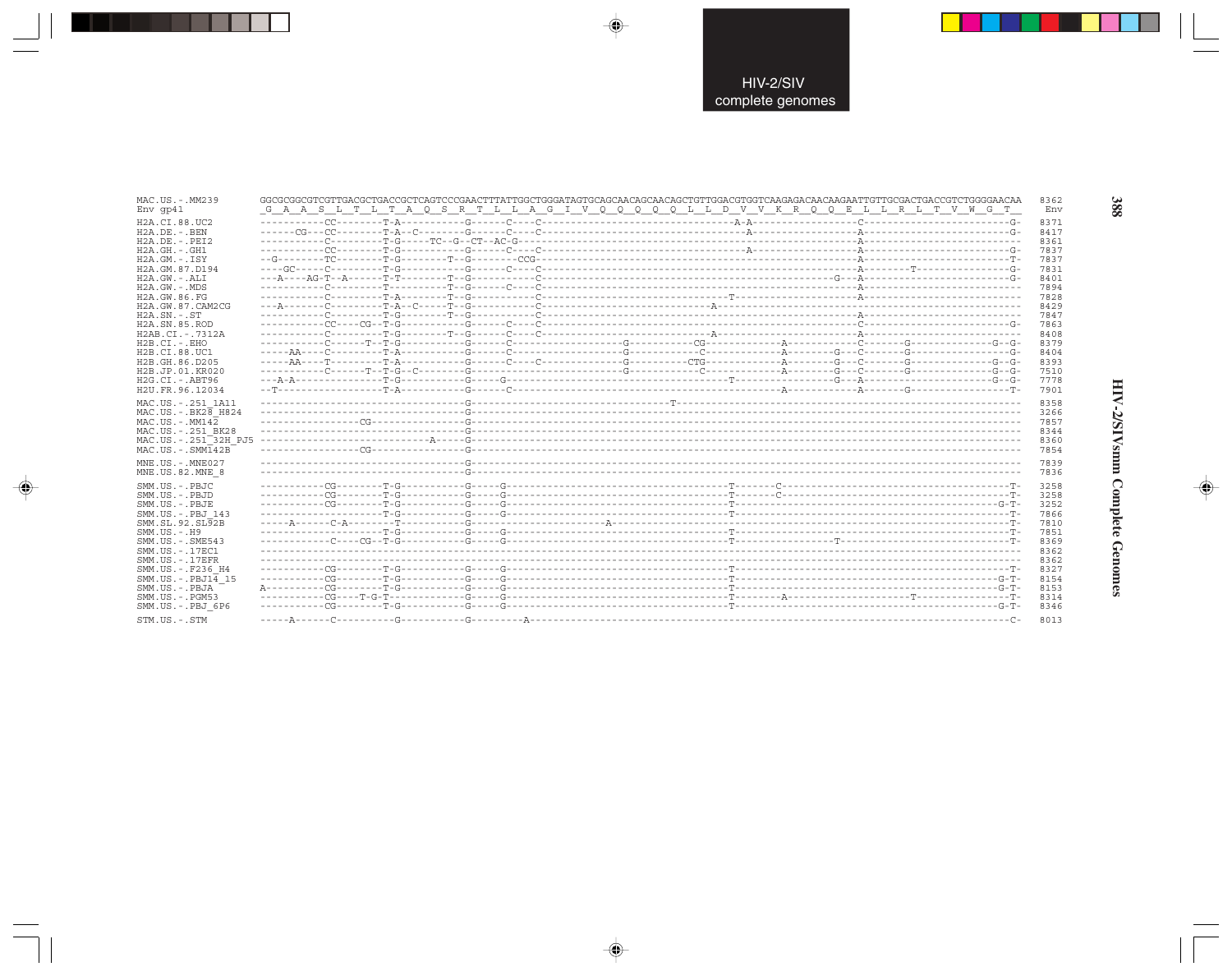|                                                                                                                                   |                                                                                 |  |  |  |  |  |  |  |  |  |  |  |  |  | Rev responsive element end - |  |
|-----------------------------------------------------------------------------------------------------------------------------------|---------------------------------------------------------------------------------|--|--|--|--|--|--|--|--|--|--|--|--|--|------------------------------|--|
| MAC.US.-.MM239<br>Env qp41                                                                                                        | K N L Q T R V T A I E K Y L K D Q A Q L N A W G C A F R Q V C H T T V P W P N A |  |  |  |  |  |  |  |  |  |  |  |  |  |                              |  |
| H2A.CI.88.UC2                                                                                                                     |                                                                                 |  |  |  |  |  |  |  |  |  |  |  |  |  |                              |  |
| $H2A.DE. - .BEN$                                                                                                                  |                                                                                 |  |  |  |  |  |  |  |  |  |  |  |  |  |                              |  |
| $H2A.DE. - .PEI2$                                                                                                                 |                                                                                 |  |  |  |  |  |  |  |  |  |  |  |  |  |                              |  |
| $H2A.GH.-.GH1$                                                                                                                    |                                                                                 |  |  |  |  |  |  |  |  |  |  |  |  |  |                              |  |
|                                                                                                                                   |                                                                                 |  |  |  |  |  |  |  |  |  |  |  |  |  |                              |  |
| $H2A.GM.-.ISY$                                                                                                                    |                                                                                 |  |  |  |  |  |  |  |  |  |  |  |  |  |                              |  |
| H2A.GM.87.D194                                                                                                                    |                                                                                 |  |  |  |  |  |  |  |  |  |  |  |  |  |                              |  |
| $H2A.GW.-.ALI$                                                                                                                    |                                                                                 |  |  |  |  |  |  |  |  |  |  |  |  |  |                              |  |
| $H2A.GW. - .MDS$                                                                                                                  |                                                                                 |  |  |  |  |  |  |  |  |  |  |  |  |  |                              |  |
| H2A.GW.86.FG                                                                                                                      |                                                                                 |  |  |  |  |  |  |  |  |  |  |  |  |  |                              |  |
| H2A.GW.87.CAM2CG                                                                                                                  |                                                                                 |  |  |  |  |  |  |  |  |  |  |  |  |  |                              |  |
| $H2A.SN.-.ST$                                                                                                                     |                                                                                 |  |  |  |  |  |  |  |  |  |  |  |  |  |                              |  |
| H2A.SN.85.ROD                                                                                                                     |                                                                                 |  |  |  |  |  |  |  |  |  |  |  |  |  |                              |  |
| H2AB.CI.-.7312A                                                                                                                   |                                                                                 |  |  |  |  |  |  |  |  |  |  |  |  |  |                              |  |
| $H2B.CI. - . EHO$                                                                                                                 |                                                                                 |  |  |  |  |  |  |  |  |  |  |  |  |  |                              |  |
| H2B.CI.88.UC1                                                                                                                     |                                                                                 |  |  |  |  |  |  |  |  |  |  |  |  |  |                              |  |
| H2B.GH.86.D205                                                                                                                    |                                                                                 |  |  |  |  |  |  |  |  |  |  |  |  |  |                              |  |
| H <sub>2</sub> B.JP.01.KR020                                                                                                      |                                                                                 |  |  |  |  |  |  |  |  |  |  |  |  |  |                              |  |
|                                                                                                                                   |                                                                                 |  |  |  |  |  |  |  |  |  |  |  |  |  |                              |  |
| H2G.CI.-.ABT96<br>H2U.FR.96.12034                                                                                                 |                                                                                 |  |  |  |  |  |  |  |  |  |  |  |  |  |                              |  |
| MAC.US. - . 251 1A11<br>$MAC. US. - . BK26$ H824<br>$MAC. US. - . MM142$<br>MAC.US.-.251 BK28<br>MAC.US.-.251 <sup>-32H</sup> PJ5 |                                                                                 |  |  |  |  |  |  |  |  |  |  |  |  |  |                              |  |
| $MAC. US. - . SIM142B$                                                                                                            |                                                                                 |  |  |  |  |  |  |  |  |  |  |  |  |  |                              |  |
| MNE.US.-.MNE027                                                                                                                   |                                                                                 |  |  |  |  |  |  |  |  |  |  |  |  |  |                              |  |
| MNE.US.82.MNE 8                                                                                                                   |                                                                                 |  |  |  |  |  |  |  |  |  |  |  |  |  |                              |  |
| SMM.US.-.PBJC                                                                                                                     |                                                                                 |  |  |  |  |  |  |  |  |  |  |  |  |  |                              |  |
| SMM.US.-.PBJD                                                                                                                     |                                                                                 |  |  |  |  |  |  |  |  |  |  |  |  |  |                              |  |
| SMM.US.-.PBJE                                                                                                                     |                                                                                 |  |  |  |  |  |  |  |  |  |  |  |  |  |                              |  |
|                                                                                                                                   |                                                                                 |  |  |  |  |  |  |  |  |  |  |  |  |  |                              |  |
| SMM.US. - PBJ 143                                                                                                                 |                                                                                 |  |  |  |  |  |  |  |  |  |  |  |  |  |                              |  |
| SMM.SL.92.SL92B                                                                                                                   |                                                                                 |  |  |  |  |  |  |  |  |  |  |  |  |  |                              |  |
| $SMM. US. - . H9$                                                                                                                 |                                                                                 |  |  |  |  |  |  |  |  |  |  |  |  |  |                              |  |
| $SMM.US. - .SME543$                                                                                                               |                                                                                 |  |  |  |  |  |  |  |  |  |  |  |  |  |                              |  |
| SMM. US. - . 17EC1                                                                                                                |                                                                                 |  |  |  |  |  |  |  |  |  |  |  |  |  |                              |  |
| $SMM. US. - .17EFR$                                                                                                               |                                                                                 |  |  |  |  |  |  |  |  |  |  |  |  |  |                              |  |
| SMM.US.-.F236 H4                                                                                                                  |                                                                                 |  |  |  |  |  |  |  |  |  |  |  |  |  |                              |  |
| $SMM.US.-.PBJ1\overline{4}15$                                                                                                     |                                                                                 |  |  |  |  |  |  |  |  |  |  |  |  |  |                              |  |
| SMM.US.-.PBJA                                                                                                                     |                                                                                 |  |  |  |  |  |  |  |  |  |  |  |  |  |                              |  |
| $SMM. US. - . PGM53$                                                                                                              |                                                                                 |  |  |  |  |  |  |  |  |  |  |  |  |  |                              |  |
| SMM.US.-.PBJ 6P6                                                                                                                  |                                                                                 |  |  |  |  |  |  |  |  |  |  |  |  |  |                              |  |
|                                                                                                                                   |                                                                                 |  |  |  |  |  |  |  |  |  |  |  |  |  |                              |  |
| STM.US.-.STM                                                                                                                      |                                                                                 |  |  |  |  |  |  |  |  |  |  |  |  |  |                              |  |

 $\begin{picture}(20,5) \put(0,0){\vector(0,1){10}} \put(15,0){\vector(0,1){10}} \put(15,0){\vector(0,1){10}} \put(15,0){\vector(0,1){10}} \put(15,0){\vector(0,1){10}} \put(15,0){\vector(0,1){10}} \put(15,0){\vector(0,1){10}} \put(15,0){\vector(0,1){10}} \put(15,0){\vector(0,1){10}} \put(15,0){\vector(0,1){10}} \put(15,0){\vector(0,1){10}} \put(15,0){\vector(0,$ 

a shekara 1960

 $\overrightarrow{\phantom{a}}$ 

 $\equiv$ 

HIV-2/SIVsmm Complete Genomes

 $\begin{picture}(20,5) \put(0,0){\line(1,0){10}} \put(15,0){\line(1,0){10}} \put(15,0){\line(1,0){10}} \put(15,0){\line(1,0){10}} \put(15,0){\line(1,0){10}} \put(15,0){\line(1,0){10}} \put(15,0){\line(1,0){10}} \put(15,0){\line(1,0){10}} \put(15,0){\line(1,0){10}} \put(15,0){\line(1,0){10}} \put(15,0){\line(1,0){10}} \put(15,0){\line(1,$ 

 $\equiv$ 

 $\Box$ 

. . .

-1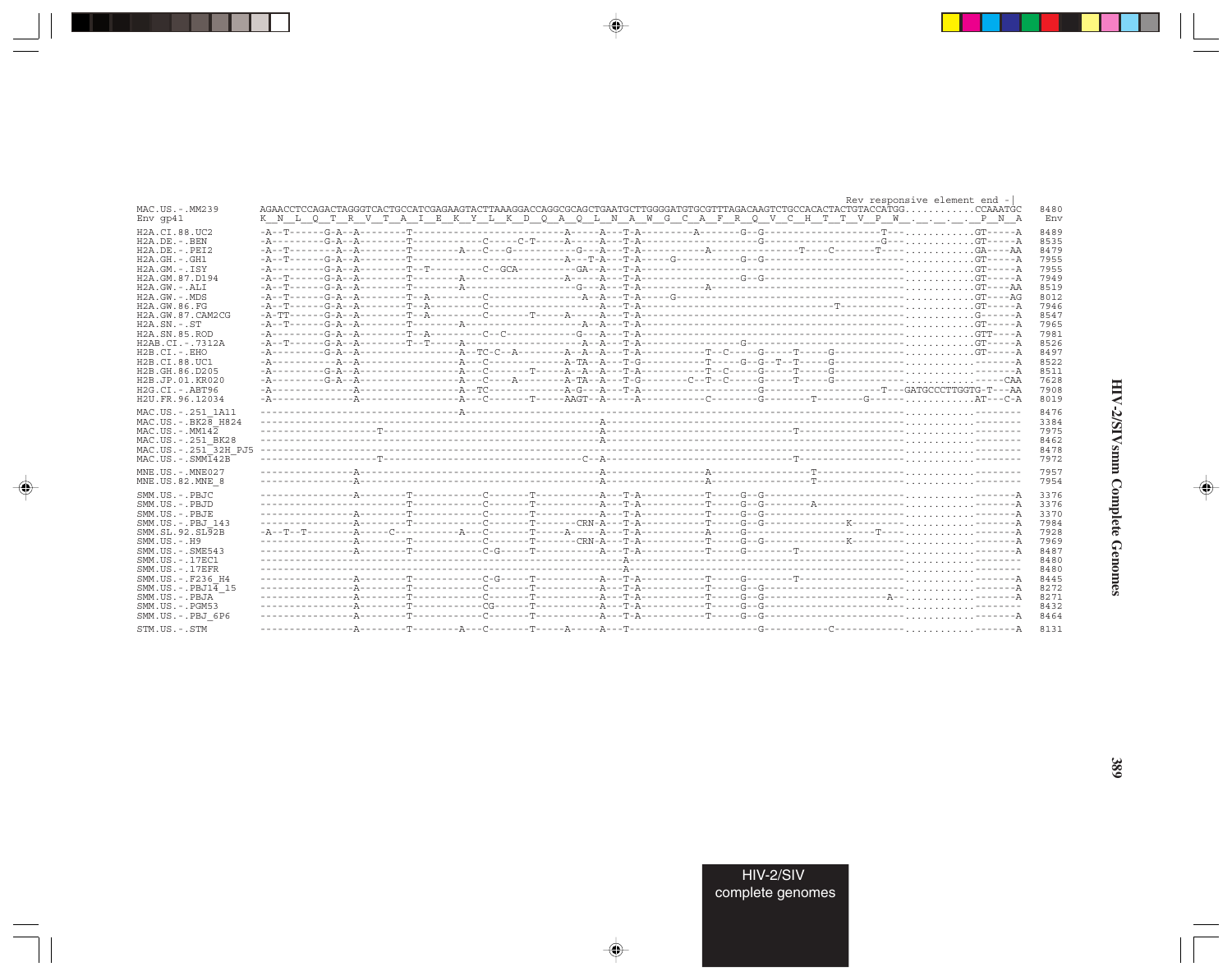| MAC.US.-.MM239<br>Env qp41                                                                                                                                                                                                                                                                                           |                     |  | AAGTCTAACACCAAAGTGGAACAATGAGACTTGGCAAGAGTGGGAGCGAAAGGTTGACTTCTTGGAAGAAAATATAACAGCCCTCCTAGAGGAGGCACAAATTCAACAAGAAGAACATGTATGAATTA<br>8610<br>S L T P K W N N E T W O E W E R K V D F L E E N I T A L L E E A O I O O E K N M Y E L                                                                               |
|----------------------------------------------------------------------------------------------------------------------------------------------------------------------------------------------------------------------------------------------------------------------------------------------------------------------|---------------------|--|-----------------------------------------------------------------------------------------------------------------------------------------------------------------------------------------------------------------------------------------------------------------------------------------------------------------|
| H2A.CI.88.UC2<br>$H2A.DE. -.BEN$<br>$H2A.DE. - .PEI2$<br>$H2A.GH. - .GH1$<br>$H2A.GM.-.ISY$<br>H2A.GM.87.D194<br>$H2A.GW. - .ALI$<br>$H2A.GW. - .MDS$<br>H2A.GW.86.FG<br>H2A.GW.87.CAM2CG<br>$H2A.SN.-.ST$<br>H <sub>2</sub> A.SN.85.ROD<br>$H2AB.CI. - .7312A$<br>$H2B.CI.-.EHO$<br>H2B.CI.88.UC1<br>H2B.GH.86.D205 |                     |  | 8619<br>8665<br>8609<br>8085<br>$C$ - $C$ CT--------TG----------CAT---A---------A------A-AC--AA-CCG----C-A--G-C-------C-GT-AGAGTT----AC---------C--G-----A-----T--------GC-G<br>8085<br>8079<br>8649<br>8142<br>8076<br>8677<br>8095<br>8111<br>8656<br>8627<br>8652<br>8641                                    |
| H2B.JP.01.KR020<br>$H2G.CI.-.ABT96$<br>H2U.FR.96.12034                                                                                                                                                                                                                                                               |                     |  | 7758<br>8038<br>8149                                                                                                                                                                                                                                                                                            |
| MAC.US. - . 251 1A11<br>$MAC.US.-.BK2\overline{8}$ H824<br>$MAC. US. - . MM142$<br>MAC.US. - . 251 BK28<br>MAC.US. - . 251 <sup>-32H</sup> PJ5<br>$MAC. US. - . SIMT42B$                                                                                                                                             |                     |  | 8606<br>3514<br>8105<br>8592<br>8608<br>8102                                                                                                                                                                                                                                                                    |
| MNE.US.-.MNE027<br>MNE.US.82.MNE 8                                                                                                                                                                                                                                                                                   |                     |  | 8087<br>8084                                                                                                                                                                                                                                                                                                    |
| SMM.US.-.PBJC<br>SMM.US.- PBJD<br>SMM.US.-.PBJE<br>SMM.US.-.PBJ 143<br>SMM.SL.92.SL92B<br>$SMM. US. - . H9$<br>$SMM. US. - . SME543$<br>SMM. US. - . 17EC1                                                                                                                                                           |                     |  | 3506<br>$C-CAT-G----TG-C-------AT--------------AAA-C----GA---C-A--G-C-------TCAAT-AT-G--A---A---A---G---C---A---C-A---A---C-A---A---C.$<br>3506<br>3500<br>8114<br>8058<br>$C-CAT-G---T-RC---2-AT-Y---2---2-2---AAA-C---GA---C-A--G-C---2---T SAATYAT-G--A---A---C--C---2---AM---C---A$<br>8099<br>8617<br>8610 |
| $SMM. US. - .17EFR$<br>SMM.US.-.F236 H4<br>SMM.US. - . PBJ14 15<br>SMM.US.-.PBJA<br>$SMM. US. - . PGM53$<br>SMM.US.-.PBJ 6P6<br>STM.US.-.STM                                                                                                                                                                         | $TTC-T-GGT---GG-T-$ |  | 8610<br>8575<br>8402<br>8401<br>8562<br>$C-CAT-G---T-C---2-2+AT---2-2---C-2-2-2-2-3-3-1-1-4-4-1-4-1-4-1-4-1-4-1-4-1-1-1-4-1-4-1-4-1-4-1-4-1-4-1-4-1-4-1-4-1-4-1-4-1-4-1-4-1-4-1-4-1-4-1-4-1-4-1-4-1-4-1-4-1-4-1-4-1-4-1-4-1-4-1-4-1-4-1-4-1-4-1-4-1-4-1-4-1-4-1-4-1-4-1-4-1-4-1-4-$<br>8594<br>8261             |

 $\begin{picture}(20,5) \put(0,0){\vector(0,1){10}} \put(15,0){\vector(0,1){10}} \put(15,0){\vector(0,1){10}} \put(15,0){\vector(0,1){10}} \put(15,0){\vector(0,1){10}} \put(15,0){\vector(0,1){10}} \put(15,0){\vector(0,1){10}} \put(15,0){\vector(0,1){10}} \put(15,0){\vector(0,1){10}} \put(15,0){\vector(0,1){10}} \put(15,0){\vector(0,1){10}} \put(15,0){\vector(0,$ 

 $\Rightarrow$ 

. . .

 $\Rightarrow$ 

390

**HIV-2/SIVsmm Complete Genomes 390** HIV-2/SIVsmm Complete Genomes

 $\Rightarrow$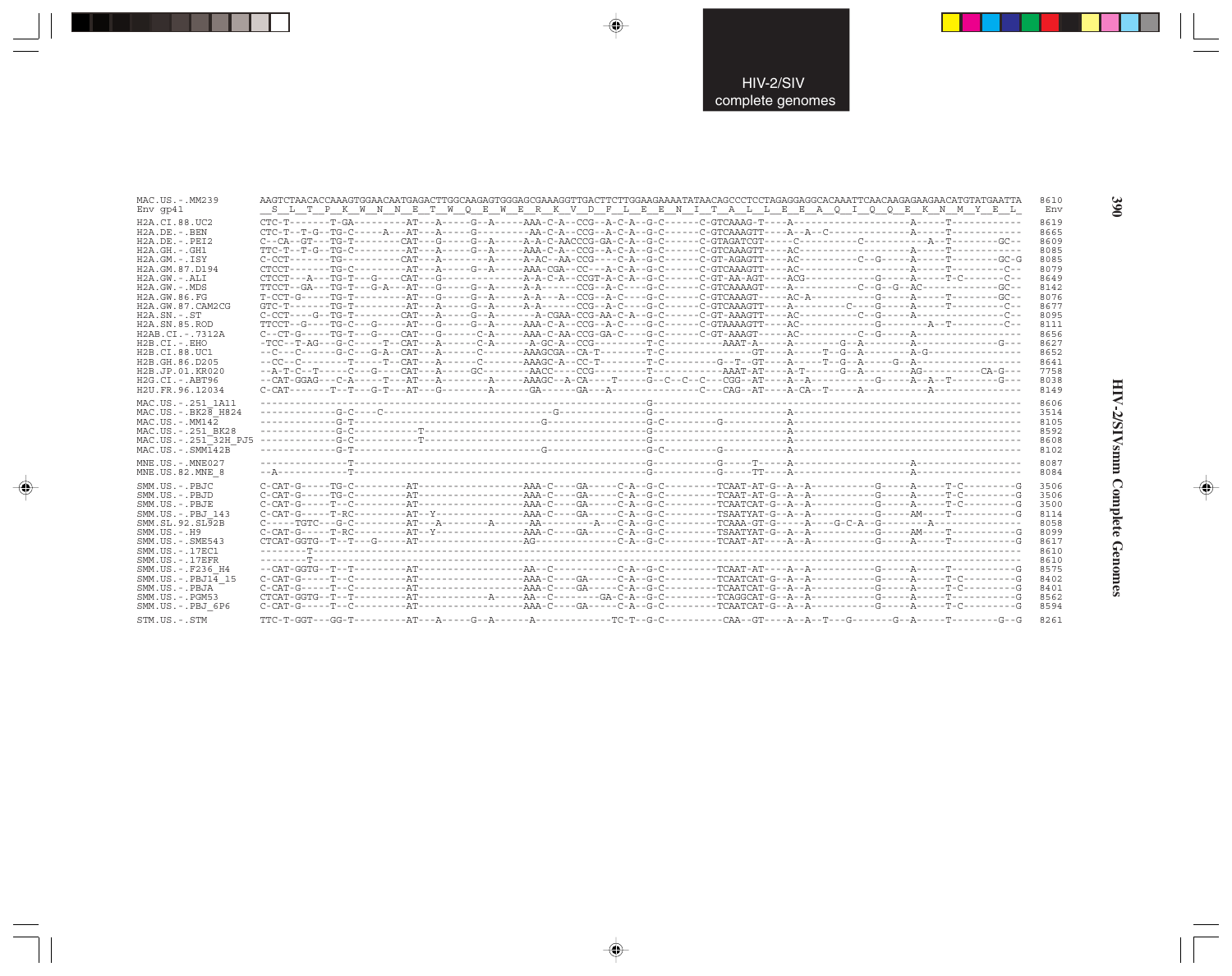| MAC.US.-.MM239<br>Env qp41           |  |  |  | CAAAAGTTGAATAGCTGGGATGTGTTTGGCAATTGGTTTGACCTTGCTTCTTGGATAAAGTATATACAATATGGAGTTTATATAGTTGTAGGAGTAATACTGTTAAGAATAGTGATCTATATAGTACAAA<br>Q K L N S W D V F G N W F D L A S W I K Y I Q Y G V Y I V V G V I L L R I V I Y I V Q | 8740<br>Env |
|--------------------------------------|--|--|--|-----------------------------------------------------------------------------------------------------------------------------------------------------------------------------------------------------------------------------|-------------|
| H2A.CI.88.UC2                        |  |  |  |                                                                                                                                                                                                                             | 8749        |
| $H2A$ . DE. $-$ . BEN                |  |  |  |                                                                                                                                                                                                                             | 8795        |
| $H2A.DE. - .PEI2$                    |  |  |  |                                                                                                                                                                                                                             | 8739        |
| $H2A.GH. - .GH1$                     |  |  |  |                                                                                                                                                                                                                             | 8215        |
| $H2A.GM.-.ISY$                       |  |  |  |                                                                                                                                                                                                                             | 8215        |
| H2A.GM.87.D194                       |  |  |  |                                                                                                                                                                                                                             | 8209        |
| $H2A.GW. - .ALI$                     |  |  |  |                                                                                                                                                                                                                             | 8779        |
| H2A.GW.-.MDS                         |  |  |  |                                                                                                                                                                                                                             | 8272        |
| H2A.GW.86.FG                         |  |  |  |                                                                                                                                                                                                                             | 8206        |
| H2A.GW.87.CAM2CG                     |  |  |  |                                                                                                                                                                                                                             | 8807        |
| $H2A$ . $SN. - . ST$                 |  |  |  |                                                                                                                                                                                                                             | 8225        |
| H2A.SN.85.ROD                        |  |  |  |                                                                                                                                                                                                                             | 8241        |
| H2AB.CI.-.7312A                      |  |  |  |                                                                                                                                                                                                                             | 8786        |
|                                      |  |  |  |                                                                                                                                                                                                                             |             |
| $H2B.CI.-EHO$                        |  |  |  |                                                                                                                                                                                                                             | 8757        |
| H2B.CI.88.UC1                        |  |  |  |                                                                                                                                                                                                                             | 8782        |
| H2B.GH.86.D205                       |  |  |  |                                                                                                                                                                                                                             | 8771        |
| H2B.JP.01.KR020                      |  |  |  |                                                                                                                                                                                                                             | 7888        |
| $H2G.CI.-ABT96$                      |  |  |  |                                                                                                                                                                                                                             | 8168        |
| H2U.FR.96.12034                      |  |  |  |                                                                                                                                                                                                                             | 8279        |
| MAC.US.-.251 1A11                    |  |  |  |                                                                                                                                                                                                                             | 8736        |
| MAC.US. - . BK28 H824                |  |  |  |                                                                                                                                                                                                                             | 3644        |
| $MAC. US. - . MM142$                 |  |  |  |                                                                                                                                                                                                                             | 8235        |
| MAC.US. - . 251 BK28                 |  |  |  |                                                                                                                                                                                                                             | 8722        |
| MAC.US.-.251 <sup>-32H</sup> PJ5     |  |  |  |                                                                                                                                                                                                                             | 8738        |
| $MAC . US . - . SIMT42B$             |  |  |  |                                                                                                                                                                                                                             | 8232        |
|                                      |  |  |  |                                                                                                                                                                                                                             |             |
| $MNE. US.-. MNE027$                  |  |  |  |                                                                                                                                                                                                                             | 8217        |
| MNE.US.82.MNE 8                      |  |  |  |                                                                                                                                                                                                                             | 8214        |
| SMM.US.-.PBJC                        |  |  |  |                                                                                                                                                                                                                             | 3636        |
| SMM.US.-.PBJD                        |  |  |  |                                                                                                                                                                                                                             | 3636        |
| SMM.US.-.PBJE                        |  |  |  |                                                                                                                                                                                                                             | 3630        |
| SMM.US.-.PBJ 143                     |  |  |  |                                                                                                                                                                                                                             | 8244        |
| SMM. SL. 92. SL92B                   |  |  |  |                                                                                                                                                                                                                             | 8188        |
| $SMM. US. - . H9$                    |  |  |  |                                                                                                                                                                                                                             | 8229        |
| $SMM.US. - .SME543$                  |  |  |  |                                                                                                                                                                                                                             | 8747        |
| SMM.US.-.17EC1                       |  |  |  |                                                                                                                                                                                                                             | 8740        |
|                                      |  |  |  |                                                                                                                                                                                                                             | 8740        |
| SMM.US.-.17EFR<br>SMM.US. -. F236 H4 |  |  |  |                                                                                                                                                                                                                             | 8705        |
|                                      |  |  |  |                                                                                                                                                                                                                             |             |
| $SMM.US.-.PBJ14$ 15                  |  |  |  |                                                                                                                                                                                                                             | 8532        |
| SMM.US.-.PBJA                        |  |  |  |                                                                                                                                                                                                                             | 8531        |
| $SMM.US. - . PGM53$                  |  |  |  |                                                                                                                                                                                                                             | 8692        |
| SMM.US.-.PBJ 6P6                     |  |  |  |                                                                                                                                                                                                                             |             |
|                                      |  |  |  |                                                                                                                                                                                                                             | 8724        |

 $\begin{picture}(20,5) \put(0,0){\vector(0,1){10}} \put(15,0){\vector(0,1){10}} \put(15,0){\vector(0,1){10}} \put(15,0){\vector(0,1){10}} \put(15,0){\vector(0,1){10}} \put(15,0){\vector(0,1){10}} \put(15,0){\vector(0,1){10}} \put(15,0){\vector(0,1){10}} \put(15,0){\vector(0,1){10}} \put(15,0){\vector(0,1){10}} \put(15,0){\vector(0,1){10}} \put(15,0){\vector(0,$ 

a shekara 1960

 $\overline{\blacklozenge}$ 

 $\frac{\partial \mathcal{L}}{\partial \mathbf{r}} = \frac{\partial \mathcal{L}}{\partial \mathbf{r}}$ 

HIV-2/SIVsmm Complete Genomes

 $\begin{picture}(20,5) \put(0,0){\line(1,0){10}} \put(15,0){\line(1,0){10}} \put(15,0){\line(1,0){10}} \put(15,0){\line(1,0){10}} \put(15,0){\line(1,0){10}} \put(15,0){\line(1,0){10}} \put(15,0){\line(1,0){10}} \put(15,0){\line(1,0){10}} \put(15,0){\line(1,0){10}} \put(15,0){\line(1,0){10}} \put(15,0){\line(1,0){10}} \put(15,0){\line(1,$ 

 $\equiv$ 

 $\Box$ 

. . .

٠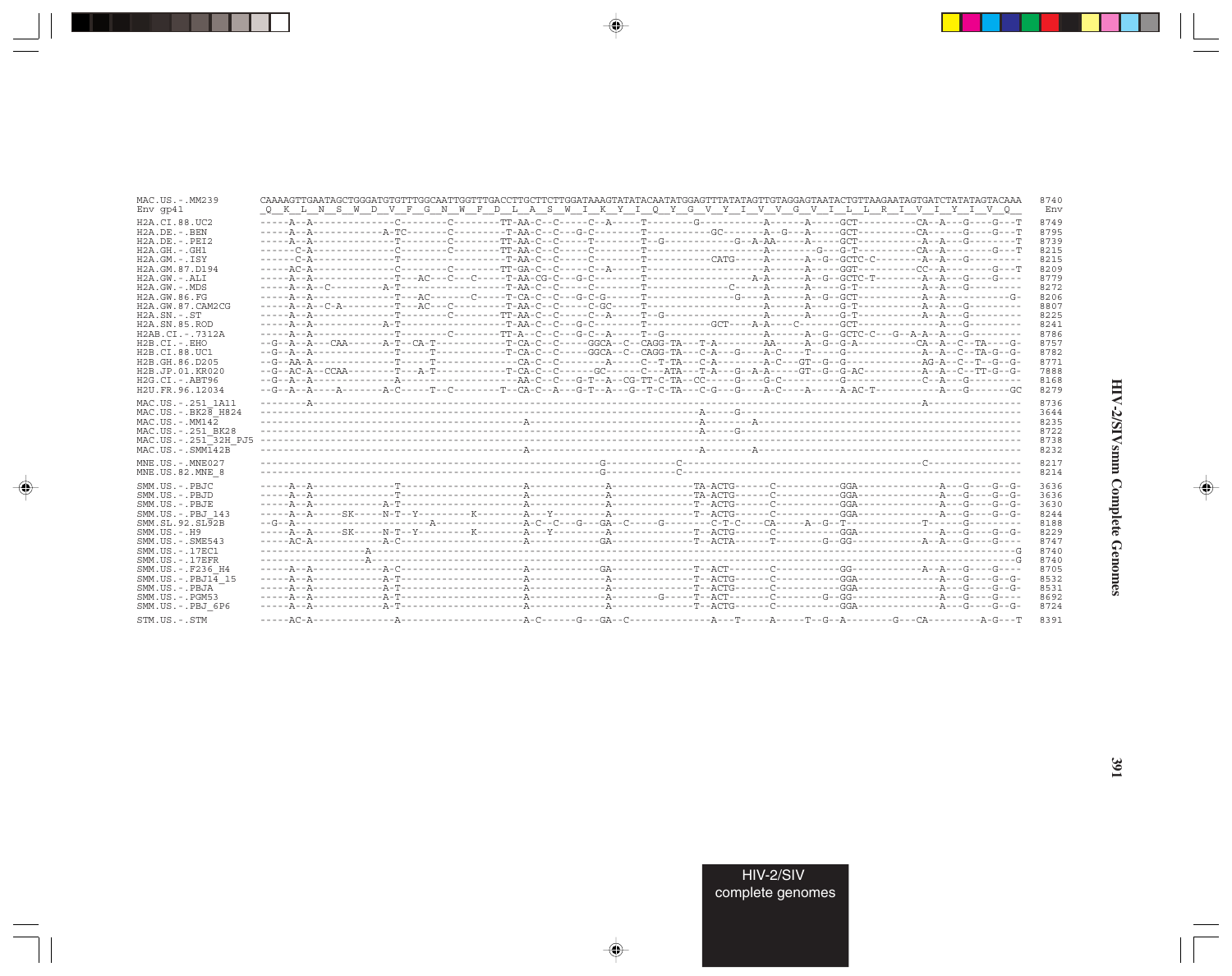|                                 |  |  | Tat, Rev intron end $\setminus$ Tat, Rev exon 2 start |                                                                                                                                                                                                                                                                                                                            |      |
|---------------------------------|--|--|-------------------------------------------------------|----------------------------------------------------------------------------------------------------------------------------------------------------------------------------------------------------------------------------------------------------------------------------------------------------------------------------|------|
| MAC.US.-.MM239                  |  |  |                                                       |                                                                                                                                                                                                                                                                                                                            | 8870 |
| $Env$ qp41                      |  |  |                                                       | M L A K L R Q G Y R P V F S S P P S Y F Q Q T H I Q Q D P A L P T R E G K E R D G G E<br>- G                                                                                                                                                                                                                               | Env  |
| Tat exon 2                      |  |  |                                                       | $\overline{P}$ $\overline{I}$ $\overline{S}$ $\overline{N}$ $\overline{R}$ $\overline{T}$ $\overline{R}$ $\overline{H}$ $\overline{C}$ $\overline{Q}$ $\overline{P}$ $\overline{E}$ $\overline{K}$ $\overline{A}$ $\overline{K}$ $\overline{K}$ $\overline{E}$ $\overline{T}$ $\overline{V}$ $\overline{E}$ $\overline{K}$ | Tat  |
| Rev exon 2                      |  |  |                                                       | N P Y P T G P G T A N O R R O R K R R W R R                                                                                                                                                                                                                                                                                | Rev  |
|                                 |  |  |                                                       |                                                                                                                                                                                                                                                                                                                            |      |
| H2A.CI.88.UC2                   |  |  |                                                       | --T--AG--GA--T--AA----C--------T--T-----C----GG----C---A----T--------TACA----G--G--A---GG---AC----AA-C----G------CC-----C-C                                                                                                                                                                                                | 8879 |
| $H2A.DE. -.BEN$                 |  |  |                                                       | --T--AG--GA--T--AA----C--------T--T---------C---GG----C---A----T--------CA-----G--G--A----G--AC----A-C----GA-----TC----GC-A                                                                                                                                                                                                | 8925 |
| $H2A.DE. - .PEI2$               |  |  |                                                       |                                                                                                                                                                                                                                                                                                                            | 8869 |
| $H2A.GH.-.GH1$                  |  |  |                                                       |                                                                                                                                                                                                                                                                                                                            | 8345 |
| $H2A.GM.-.ISY$                  |  |  |                                                       | -----AG--GAC-T--AA----C--------T--T---------C---GG----A-T--A----T-------CA-----TG--A--A---GA-------AA-C----GA-----T---GA-C-A                                                                                                                                                                                               | 8345 |
| H2A.GM.87.D194                  |  |  |                                                       |                                                                                                                                                                                                                                                                                                                            | 8339 |
| $H2A.GW. - .ALI$                |  |  |                                                       |                                                                                                                                                                                                                                                                                                                            | 8909 |
| $H2A.GW. - .MDS$                |  |  |                                                       |                                                                                                                                                                                                                                                                                                                            | 8402 |
| H2A.GW.86.FG                    |  |  |                                                       |                                                                                                                                                                                                                                                                                                                            | 8336 |
| H2A.GW.87.CAM2CG                |  |  |                                                       |                                                                                                                                                                                                                                                                                                                            | 8937 |
| $H2A$ . $SN - S$ T              |  |  |                                                       |                                                                                                                                                                                                                                                                                                                            | 8355 |
| H <sub>2</sub> A.SN.85.ROD      |  |  |                                                       |                                                                                                                                                                                                                                                                                                                            | 8371 |
| H2AB.CI.-.7312A                 |  |  |                                                       |                                                                                                                                                                                                                                                                                                                            | 8916 |
| $H2B.CI.-.EHO$                  |  |  |                                                       |                                                                                                                                                                                                                                                                                                                            | 8887 |
| H2B.CI.88.UC1                   |  |  |                                                       |                                                                                                                                                                                                                                                                                                                            | 8912 |
| H2B.GH.86.D205                  |  |  |                                                       |                                                                                                                                                                                                                                                                                                                            | 8901 |
| H <sub>2</sub> B.JP.01.KR020    |  |  |                                                       |                                                                                                                                                                                                                                                                                                                            | 8018 |
| $H2G.CI.-.ABT96$                |  |  |                                                       |                                                                                                                                                                                                                                                                                                                            | 8298 |
| H2U.FR.96.12034                 |  |  |                                                       |                                                                                                                                                                                                                                                                                                                            | 8409 |
|                                 |  |  |                                                       |                                                                                                                                                                                                                                                                                                                            |      |
|                                 |  |  |                                                       |                                                                                                                                                                                                                                                                                                                            |      |
| MAC.US. - . 251 1A11            |  |  |                                                       |                                                                                                                                                                                                                                                                                                                            | 8866 |
| MAC.US. - . BK28 H824           |  |  |                                                       |                                                                                                                                                                                                                                                                                                                            | 3774 |
| $MAC. US. - . MM142$            |  |  |                                                       |                                                                                                                                                                                                                                                                                                                            | 8365 |
| MAC.US. - . 251 BK28            |  |  |                                                       |                                                                                                                                                                                                                                                                                                                            | 8852 |
| MAC.US.-.251 <sup>32H</sup> PJ5 |  |  |                                                       |                                                                                                                                                                                                                                                                                                                            | 8868 |
| $MAC . US . - . SIM142B$        |  |  |                                                       |                                                                                                                                                                                                                                                                                                                            | 8362 |
| MNE.US.-.MNE027                 |  |  |                                                       |                                                                                                                                                                                                                                                                                                                            | 8347 |
| MNE.US.82.MNE 8                 |  |  |                                                       |                                                                                                                                                                                                                                                                                                                            | 8344 |
|                                 |  |  |                                                       |                                                                                                                                                                                                                                                                                                                            |      |
| SMM.US.-.PBJC                   |  |  |                                                       |                                                                                                                                                                                                                                                                                                                            | 3766 |
| SMM.US.-.PBJD                   |  |  |                                                       |                                                                                                                                                                                                                                                                                                                            | 3766 |
| SMM.US.-.PBJE                   |  |  |                                                       |                                                                                                                                                                                                                                                                                                                            | 3760 |
| SMM.US.-.PBJ 143                |  |  |                                                       |                                                                                                                                                                                                                                                                                                                            | 8374 |
| SMM.SL.92.SL92B                 |  |  |                                                       |                                                                                                                                                                                                                                                                                                                            | 8318 |
| $SMM. US. - . H9$               |  |  |                                                       |                                                                                                                                                                                                                                                                                                                            | 8359 |
| SMM. US. - . SME543             |  |  |                                                       |                                                                                                                                                                                                                                                                                                                            | 8877 |
| SMM. US. - . 17EC1              |  |  |                                                       |                                                                                                                                                                                                                                                                                                                            | 8870 |
| $SMM$ . US. $-$ . 17EFR         |  |  |                                                       |                                                                                                                                                                                                                                                                                                                            | 8870 |
| SMM.US. - .F236 H4              |  |  |                                                       |                                                                                                                                                                                                                                                                                                                            | 8835 |
| SMM.US. - . PBJ14 15            |  |  |                                                       |                                                                                                                                                                                                                                                                                                                            | 8662 |
| SMM.US.-.PBJA                   |  |  |                                                       |                                                                                                                                                                                                                                                                                                                            | 8661 |
| $SMM. US. - . PGM53$            |  |  |                                                       |                                                                                                                                                                                                                                                                                                                            | 8822 |
| SMM.US.-.PBJ 6P6                |  |  |                                                       |                                                                                                                                                                                                                                                                                                                            | 8854 |

 $\Rightarrow$ 

 $\Rightarrow$ 

 $\Rightarrow$ 

392

HIV-2/SIVsmm Complete Genomes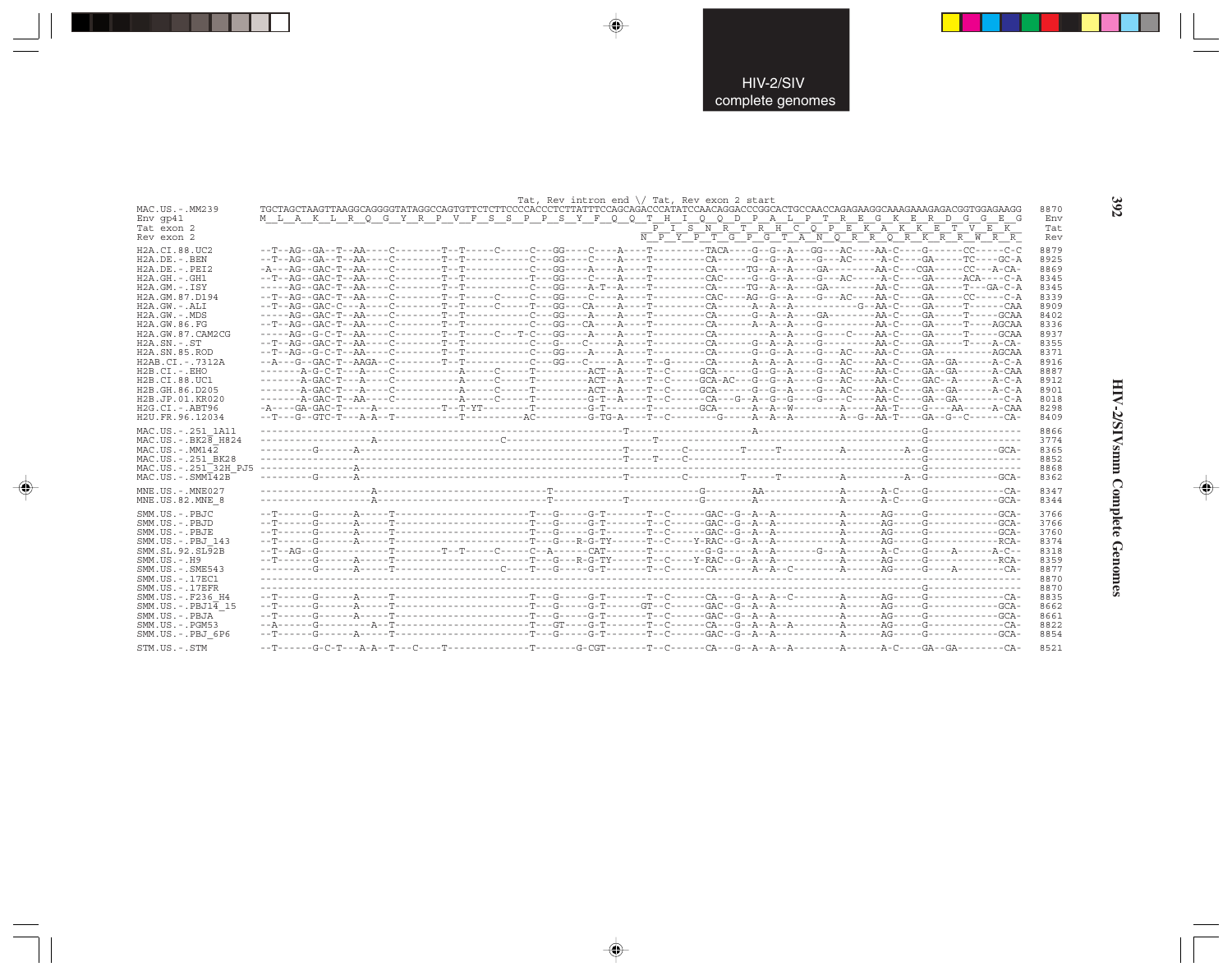|                                  | Tat exon 2 end                                                                                                                     |      |
|----------------------------------|------------------------------------------------------------------------------------------------------------------------------------|------|
| MAC.US.-.MM239                   | CGGTGGCAACAGCTCCTGGCCTTGGCAGATAGAATATATTCATTTCCTGATCCGCCAACTGATACGCCTCTTGACTTGGCTATTCAGCAACTGCAGAACCTTGCTATCGAGAGTATACCAGATCCTCCAA | 9000 |
| $Env$ qp41                       | N S S W P W O I E Y I H F L I R O L I R L L T W L F S N C R T L L S R V Y O I L O<br>G G                                           | Env  |
| Tat exon 2                       | A V A T A P G L G R S                                                                                                              | Tat  |
| Rev exon 2                       | <del>R W O O L L A L A D R</del> I Y S F P D P P T D T P L D L A I O O L O N L A I E S I P D P P                                   | Rev  |
| H2A.CI.88.UC2                    |                                                                                                                                    | 9009 |
| H2A.DE. - .BEN                   | -A----TT--GA--TG----------CA---A-C---G-G--G---------A-T--------TT------TCG-------A--A--T-----GA---A---C-AGAAC-C--C--C--G--G-       | 9055 |
| $H2A.DE. - .PEI2$                |                                                                                                                                    | 8999 |
| $H2A.GH. - .GH1$                 |                                                                                                                                    | 8475 |
| $H2A.GM.-.ISY$                   |                                                                                                                                    | 8475 |
| H2A.GM.87.D194                   |                                                                                                                                    | 8469 |
| $H2A.GW.-.ALI$                   |                                                                                                                                    | 9039 |
|                                  |                                                                                                                                    |      |
| $H2A.GW. - .MDS$                 |                                                                                                                                    | 8532 |
| H2A.GW.86.FG                     |                                                                                                                                    | 8466 |
| H2A.GW.87.CAM2CG                 |                                                                                                                                    | 9067 |
| $H2A$ . $SN. - . ST$             |                                                                                                                                    | 8485 |
| H <sub>2</sub> A.SN.85.ROD       |                                                                                                                                    | 8501 |
| H2AB.CI.-.7312A                  |                                                                                                                                    | 9046 |
| $H2B.CI. - . EHO$                |                                                                                                                                    | 9017 |
| H2B.CI.88.UC1                    |                                                                                                                                    | 9042 |
| H2B.GH.86.D205                   |                                                                                                                                    | 9031 |
| H2B.JP.01.KR020                  | --AG-A-T----A---------------CAG---C--C--C-------T-------GGAA------A-T--------A--G-------G---A--G-T--AGA-C-T---ACC------            | 8148 |
| $H2G.CI.-.ABT96$                 |                                                                                                                                    | 8428 |
| H2U.FR.96.12034                  |                                                                                                                                    | 8539 |
|                                  |                                                                                                                                    |      |
| MAC.US. - . 251 1A11             |                                                                                                                                    | 8996 |
| MAC.US. - . BK28 H824            |                                                                                                                                    | 3904 |
| $MAC. US. - . MM142$             |                                                                                                                                    | 8495 |
| MAC.US. - . 251 BK28             |                                                                                                                                    | 8982 |
| MAC.US.-.251 <sup>-32H</sup> PJ5 |                                                                                                                                    | 8998 |
| $MAC . IJS . - . SIMT42B$        |                                                                                                                                    | 8492 |
| MNE.US.-.MNE027                  |                                                                                                                                    | 8477 |
| MNE.US.82.MNE 8                  |                                                                                                                                    | 8474 |
| SMM.US.-.PBJC                    |                                                                                                                                    | 3896 |
|                                  |                                                                                                                                    |      |
| SMM.US. - PBJD                   |                                                                                                                                    | 3896 |
| SMM.US.-.PBJE                    |                                                                                                                                    | 3890 |
| SMM.US.-.PBJ 143                 |                                                                                                                                    | 8504 |
| SMM.SL.92.SL92B                  |                                                                                                                                    | 8448 |
| $SMM. US. - . H9$                |                                                                                                                                    | 8489 |
| $SMM.US. - .SME543$              |                                                                                                                                    | 9007 |
| SMM. US. - . 17EC1               |                                                                                                                                    | 9000 |
| $SMM$ . US. $-$ . 17EFR          |                                                                                                                                    | 9000 |
| SMM.US. - . F236 H4              |                                                                                                                                    | 8965 |
| $SMM.US.-.PBJ14$ 15              |                                                                                                                                    | 8792 |
| SMM.US.-.PBJA                    |                                                                                                                                    | 8791 |
| $SMM. US. - . PGM53$             |                                                                                                                                    | 8952 |
| SMM.US.-.PBJ 6P6                 |                                                                                                                                    | 8984 |
| STM.US.-.STM                     |                                                                                                                                    | 8651 |
|                                  |                                                                                                                                    |      |

 $\begin{picture}(20,5) \put(0,0){\vector(0,1){10}} \put(15,0){\vector(0,1){10}} \put(15,0){\vector(0,1){10}} \put(15,0){\vector(0,1){10}} \put(15,0){\vector(0,1){10}} \put(15,0){\vector(0,1){10}} \put(15,0){\vector(0,1){10}} \put(15,0){\vector(0,1){10}} \put(15,0){\vector(0,1){10}} \put(15,0){\vector(0,1){10}} \put(15,0){\vector(0,1){10}} \put(15,0){\vector(0,$ 

a shekara 1960

 $\overline{\blacklozenge}$ 

 $\frac{\partial \mathcal{L}}{\partial \mathbf{r}} = \frac{\partial \mathcal{L}}{\partial \mathbf{r}}$ 

HIV-2/SIVsmm Complete Genomes

 $\begin{picture}(20,5) \put(0,0){\line(1,0){10}} \put(15,0){\line(1,0){10}} \put(15,0){\line(1,0){10}} \put(15,0){\line(1,0){10}} \put(15,0){\line(1,0){10}} \put(15,0){\line(1,0){10}} \put(15,0){\line(1,0){10}} \put(15,0){\line(1,0){10}} \put(15,0){\line(1,0){10}} \put(15,0){\line(1,0){10}} \put(15,0){\line(1,0){10}} \put(15,0){\line(1,$ 

 $\equiv$ 

 $\Box$ 

. . .

٠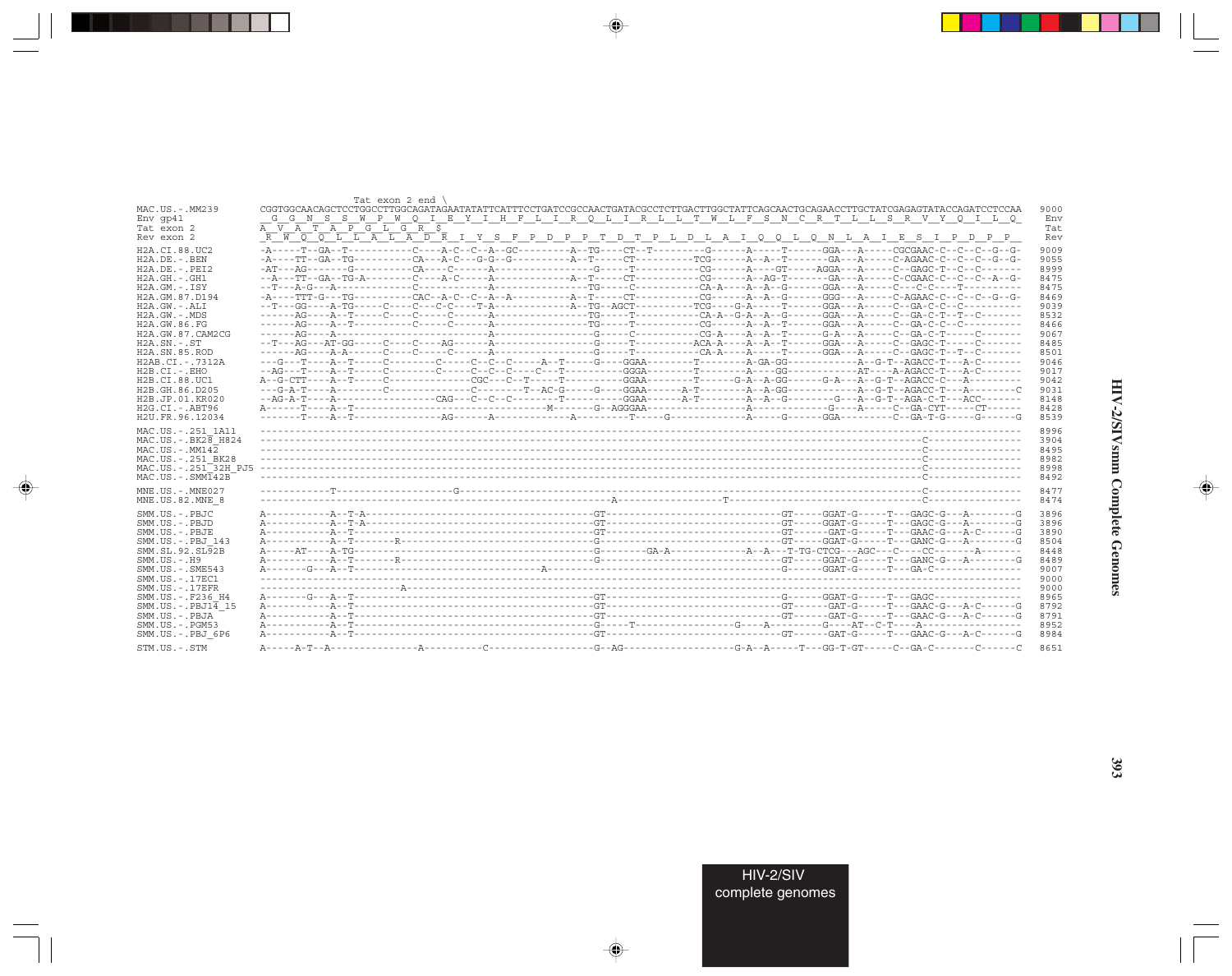|                                                                              | / Nef start<br>Rev exon 2 end $\sqrt{ }$                                                                                          |                      |
|------------------------------------------------------------------------------|-----------------------------------------------------------------------------------------------------------------------------------|----------------------|
| MAC.US.-.MM239                                                               |                                                                                                                                   | 9130                 |
| $Env$ qp41                                                                   | <u>PILQRLSATLQRIREVLRTELTYLQYGWSYFHEAVQAVWRSAT</u>                                                                                | Env                  |
| Rev exon 2                                                                   |                                                                                                                                   | Nef                  |
| H2A.CI.88.UC2                                                                | -TG--CTC-----AT--GACAGCA--CA-G--CTGG--G--ACT-A-GGC-G-------G-------CGAG-GGA----A--TT----A--AA--GCA--GA------G-                    | 9127                 |
| $H2A.DE. - .BEN$                                                             |                                                                                                                                   | 9173                 |
| $H2A.DE. - .PEI2$                                                            | -T---CT-------T--TCAGAGAG-A---ACA-CA--CA-G--CTGG--G--ACT-AC-A-AG-------G--------CGAG-GGA----A-T-C------T-C-TGCA--GA--A---G--      | 9129                 |
| $H2A.GH. - .GH1$                                                             | -TG--CTC-----AT--AACAGCA--CA-G--CTGG--G--ACT-A--GC-G-------G-------G-CGAG-GGA----A--AT---A--AT---GCA-AGA--A---G-                  | 8593                 |
| $H2A.GM.-.ISY$                                                               | ---C-CA----CTGG--G--ACTCA-GGCAG-------G--G-------CGAG-GGA----A--A--T-------C--GC---GGT-A-A-G--                                    | 8572                 |
| H2A.GM.87.D194                                                               | -TG--CTC------T--A ACAGCA--CA-G--CTGG--G--ACT-A-GGC-G-------G-------CGAG-GGA----A--A---T---GA--AT--GCA--GA------G-                | 8587                 |
| $H2A.GW.-.ALI$                                                               | --G--CT---G---T--TCAGAGAG-G--GACA-CA--CA-G--CTGG--G--ACT-A--GCAG-------G--G------CGAG-GGA----A--A---T---G----T-TGCA--GAT-----G--- | 9169                 |
| $H2A.GW. - .MDS$                                                             |                                                                                                                                   | 8641                 |
| H2A.GW.86.FG                                                                 | -----CT-------T---CAGAGAG-A---ACAGCA--CA----CTGG--G---CT-A--GCAG-------G--G-------CGAG-GGA----A--A---T----A---C-TGCA--GA--A-A-C-- | 8596                 |
| H2A.GW.87.CAM2CG                                                             |                                                                                                                                   | 9176                 |
| $H2A.SN.-.ST$                                                                | -T---CTC-----T-TCGGAGAG-AT-GACAGCAG-CA----CTGG--G--ATT-A-CACAG-------G-------G-CGAG-GGA----A--A--T---GA---T--GC---GG--A--GG--     | 8615                 |
| H <sub>2</sub> A.SN.85.ROD                                                   |                                                                                                                                   | 8610                 |
| H2AB.CI.-.7312A                                                              |                                                                                                                                   | 9143                 |
| $H2B.CI.-EHO$                                                                |                                                                                                                                   | 9114                 |
| H2B.CI.88.UC1                                                                |                                                                                                                                   | 9139                 |
| H <sub>2</sub> B. GH. 86. D <sub>205</sub>                                   |                                                                                                                                   | 9137                 |
| H2B.JP.01.KR020                                                              |                                                                                                                                   | 8245                 |
| H2G.CI. - . ABT96                                                            |                                                                                                                                   | 8558                 |
| H2U.FR.96.12034                                                              |                                                                                                                                   | 8648                 |
| MAC.US. - . 251 1A11                                                         |                                                                                                                                   | 9126                 |
| MAC.US. - . BK28 H824                                                        |                                                                                                                                   | 4034                 |
| $MAC. US. - . MM142$                                                         |                                                                                                                                   | 8625                 |
| MAC.US. - . 251 BK28<br>MAC.US. - . 251 32H PJ5<br>$MAC . IJS . - . SIMT42B$ |                                                                                                                                   | 9112<br>9128         |
| MNE.US.-.MNE027                                                              |                                                                                                                                   | 8622<br>8607<br>8604 |
| MNE.US.82.MNE 8<br>SMM.US.-.PBJC                                             |                                                                                                                                   | 4026                 |
| SMM.US.-.PBJD                                                                |                                                                                                                                   | 4026                 |
| SMM.US.-.PBJE                                                                | --G-G-------C-C----AAG---G--G-----AGCC--T-----A---AGT-C-GA-AG---------G-------C-T--CC----A--A-CG----GTGG----A--T--TACG--          | 4020                 |
| SMM.US.-.PBJ 143                                                             |                                                                                                                                   | 8634                 |
| SMM.SL.92.SL92B                                                              |                                                                                                                                   | 8578                 |
| $SMM.US.-.H9$                                                                | --G-G-------C----AAG---G-----AGCC--T-----A---AGT---GA-A-------G-------C-T--CC---A--A-A-CG--RRG-TGG----A--T--YRCG--                | 8619                 |
| $SMM. US. - . SME543$                                                        |                                                                                                                                   | 9137                 |
| SMM. US. - . 17EC1                                                           |                                                                                                                                   | 9130                 |
| $SMM. US. - .17EFR$                                                          |                                                                                                                                   | 9130                 |
| SMM.US. - . F236 H4                                                          |                                                                                                                                   | 9095                 |
| $SMM.US.-.PBJ1\overline{4}15$                                                |                                                                                                                                   | 8922                 |
| SMM.US.-.PBJA<br>$SMM.US. - . PGM53$                                         | --G-G-------C-C----AAG---G--G-----AGCC--T-----A---AGT-C-GA-AG---------G-------C-T--CC----A--A-CG----GTGG----A--T--TACG--          | 8921<br>9073<br>9114 |
| SMM.US.-.PBJ 6P6<br>STM.US.-.STM                                             | ---A---A----CAG--TA--G-----A---A-------G----ACTA-G-GCAG----TT----G---------C-T--GGA----A--A--A-CG--A--A-CA------G-----GG--        | 8781                 |

 $\Rightarrow$ 

 $\bigoplus$ 

 $\color{red} \bigoplus$ 

394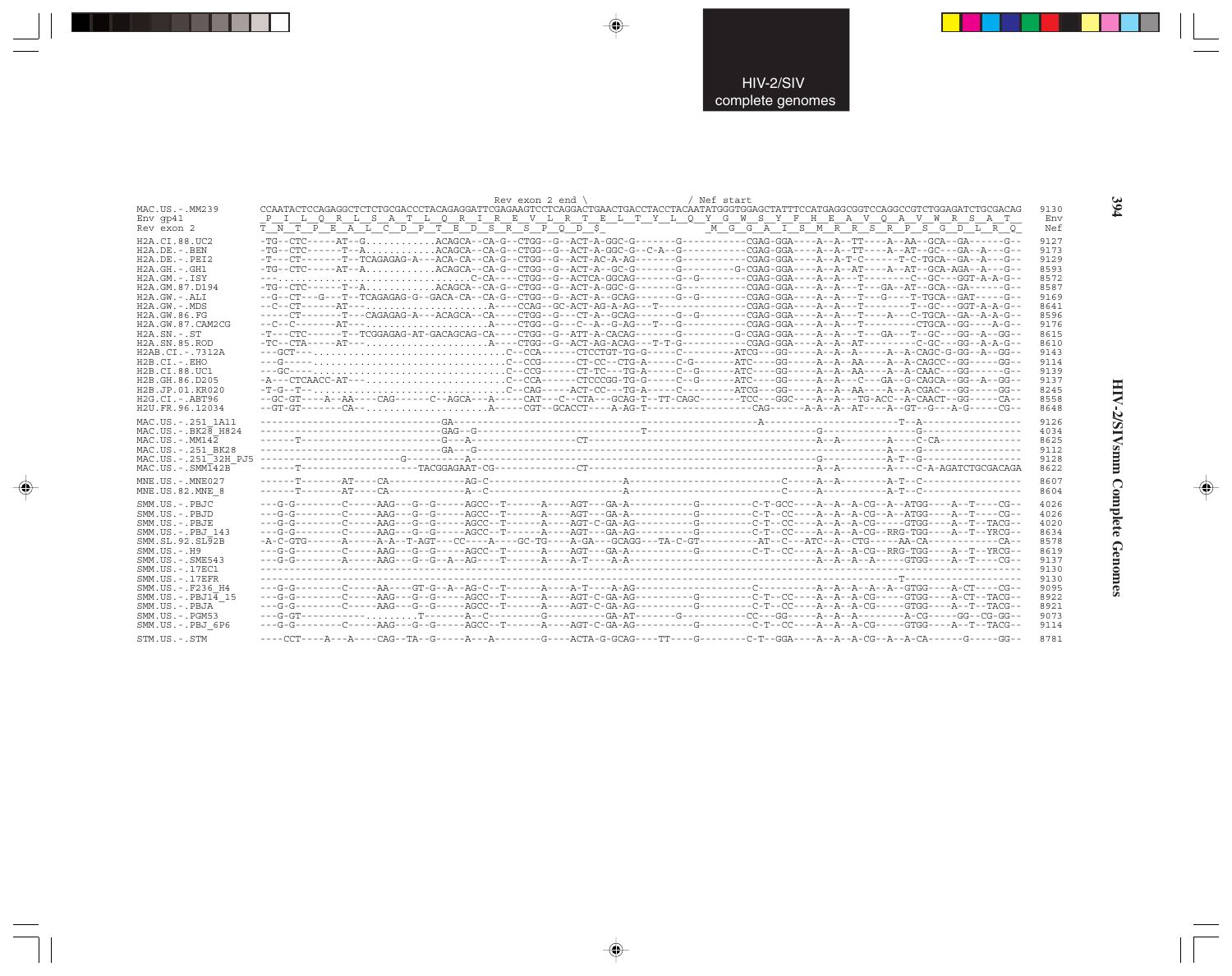|                                                     | Env $qp41$ , $qp160$ end                                                                                                                                                                                                    |
|-----------------------------------------------------|-----------------------------------------------------------------------------------------------------------------------------------------------------------------------------------------------------------------------------|
| MAC.US.-.MM239                                      | AGACTCTTGCGGGCGCGTGGGGAGACTTATGGGAGACTCTTAGGAGAGGGTGGAAGATGGATACTCGCAATCCCCAGGAGGATTAGACAAGGGCTTGAGCTCACTCTTGTGAGGACACAAAA<br>9253                                                                                          |
| $Env$ qp41                                          | E T L A G A W G D L W E T L R R G G R W I L A I P R R I R O G L E L T L L S<br>Env                                                                                                                                          |
| Nef                                                 | $\overline{R\ \ L\ \ L\ \ R\ \ A\ \ R\ \ G\ \ E\ \ T\ \ Y\ \ G\ \ R\ \ L\ \ L\ \ G\ \ E\ \ V\ \ E\ \ D\ \ G\ \ Y\ \ S\ \ O\ \ S\ \ P\ \ G\ \ G\ \ L\ \ D\ \ K\ \ G\ \ L\ \ S\ \ S\ \ L\ \ S\ \ C\ \ E\ \ .$<br>Nef<br>G O K |
| H2A.CI.88.UC2                                       | 9250                                                                                                                                                                                                                        |
| $H2A.DE. - .BEN$                                    | 9296                                                                                                                                                                                                                        |
| $H2A.DE. - .PEI2$                                   | ----------A-------A------G----GG-AA-GG-AC-GATC--C--GG-A-----T---G-T--A--A--A----C--G---GCA--A--TG-C---C----- ---G---CGG<br>9252                                                                                             |
| $H2A.GH. - .GH1$                                    | ----------A----A-----G-GG-----T-CAG-AG-GCAAC-C-TC--G--GG-A---------G---A--A----C--G------GCA--AA--G-C----C-------------C-G<br>8716                                                                                          |
| $H2A.GM.-.ISY$                                      | ---------A-----G--A-GAG---G----G-G----GG-AC--ATC-----GG---------G-T--AC-A-----C--G--G--AGCA--AA-TG-C---C---------------G-<br>8695                                                                                           |
| H2A.GM.87.D194                                      | 8710                                                                                                                                                                                                                        |
| $H2A.GW.-.ALI$                                      | 9292                                                                                                                                                                                                                        |
| H2A.GW.-.MDS                                        | 8764                                                                                                                                                                                                                        |
| H2A.GW.86.FG                                        | 8719                                                                                                                                                                                                                        |
| H2A.GW.87.CAM2CG                                    | ----------------CA-G---G-G---GA-TGT-ACAAC-CAT------GG-A--C--T--GG----A--A-----C----G--AGCA--A---G-----C-------------CG-<br>9299                                                                                             |
| $H2A.SN.-.ST$                                       | 8738                                                                                                                                                                                                                        |
| H2A.SN.85.ROD                                       | 8733                                                                                                                                                                                                                        |
| H2AB.CI.-.7312A                                     | 9263                                                                                                                                                                                                                        |
| $H2B.CI.-.EHO$                                      | 9234                                                                                                                                                                                                                        |
| H2B.CI.88.UC1                                       | 9259                                                                                                                                                                                                                        |
| H2B.GH.86.D205                                      | 9257                                                                                                                                                                                                                        |
| H2B.JP.01.KR020                                     | 8365                                                                                                                                                                                                                        |
| H2G.CI.-.ABT96<br>H2U.FR.96.12034                   | 8682<br>-------AGCC--A--G--A----AC-----------GG--C-G-T---------C-T-GA--T--A--A--------C--G-------AT--------G-G--T------A-CT---GGCCA<br>8773                                                                                 |
|                                                     |                                                                                                                                                                                                                             |
| MAC.US. - . 251 1A11                                | 9249                                                                                                                                                                                                                        |
| $MAC.US.-.BK2B$ H824                                | 4157                                                                                                                                                                                                                        |
| $MAC. US. - . MM142$                                | 8748                                                                                                                                                                                                                        |
| MAC.US.-.251 BK28                                   | 9235                                                                                                                                                                                                                        |
| MAC.US. - . 251 32H PJ5                             | 9251                                                                                                                                                                                                                        |
| $MAC. US. - . SIMI42B$                              | 8745                                                                                                                                                                                                                        |
| MNE.US. - . MNE027                                  | 8730                                                                                                                                                                                                                        |
| MNE.US.82.MNE 8                                     | 8727                                                                                                                                                                                                                        |
| SMM.US.-.PBJC                                       | 4149                                                                                                                                                                                                                        |
| SMM.US.-.PBJD                                       | 4149                                                                                                                                                                                                                        |
| SMM.US.-.PBJE                                       | 4143                                                                                                                                                                                                                        |
| SMM.US.-.PBJ 143                                    | 8757                                                                                                                                                                                                                        |
| SMM.SL.92.SL92B                                     | 8704                                                                                                                                                                                                                        |
| $SMM. US. - . H9$                                   | 8742                                                                                                                                                                                                                        |
| $SMM.US. - .SME543$                                 | 9260                                                                                                                                                                                                                        |
| SMM.US. - 17EC1                                     | 9253                                                                                                                                                                                                                        |
| $SMM. US. - .17EFR$                                 | 9253                                                                                                                                                                                                                        |
| SMM.US. - .F236 H4<br>$SMM.US.-.PBJ1\overline{4}15$ | 9218                                                                                                                                                                                                                        |
| SMM.US.-.PBJA                                       | 9045                                                                                                                                                                                                                        |
| $SMM. US. - . PGM53$                                | 9044<br>9196                                                                                                                                                                                                                |
| SMM.US.-.PBJ 6P6                                    | 9237                                                                                                                                                                                                                        |
|                                                     |                                                                                                                                                                                                                             |
| STM.US.-.STM                                        | 8904                                                                                                                                                                                                                        |

 $\begin{picture}(20,5) \put(0,0){\vector(0,1){10}} \put(15,0){\vector(0,1){10}} \put(15,0){\vector(0,1){10}} \put(15,0){\vector(0,1){10}} \put(15,0){\vector(0,1){10}} \put(15,0){\vector(0,1){10}} \put(15,0){\vector(0,1){10}} \put(15,0){\vector(0,1){10}} \put(15,0){\vector(0,1){10}} \put(15,0){\vector(0,1){10}} \put(15,0){\vector(0,1){10}} \put(15,0){\vector(0,$ 

a shekara 1960

 $\overline{\blacklozenge}$ 

 $\equiv$ 

 $\begin{picture}(20,5) \put(0,0){\line(1,0){10}} \put(15,0){\line(1,0){10}} \put(15,0){\line(1,0){10}} \put(15,0){\line(1,0){10}} \put(15,0){\line(1,0){10}} \put(15,0){\line(1,0){10}} \put(15,0){\line(1,0){10}} \put(15,0){\line(1,0){10}} \put(15,0){\line(1,0){10}} \put(15,0){\line(1,0){10}} \put(15,0){\line(1,0){10}} \put(15,0){\line(1,$ 

 $\equiv$ 

 $\Box$ 

. . .

٠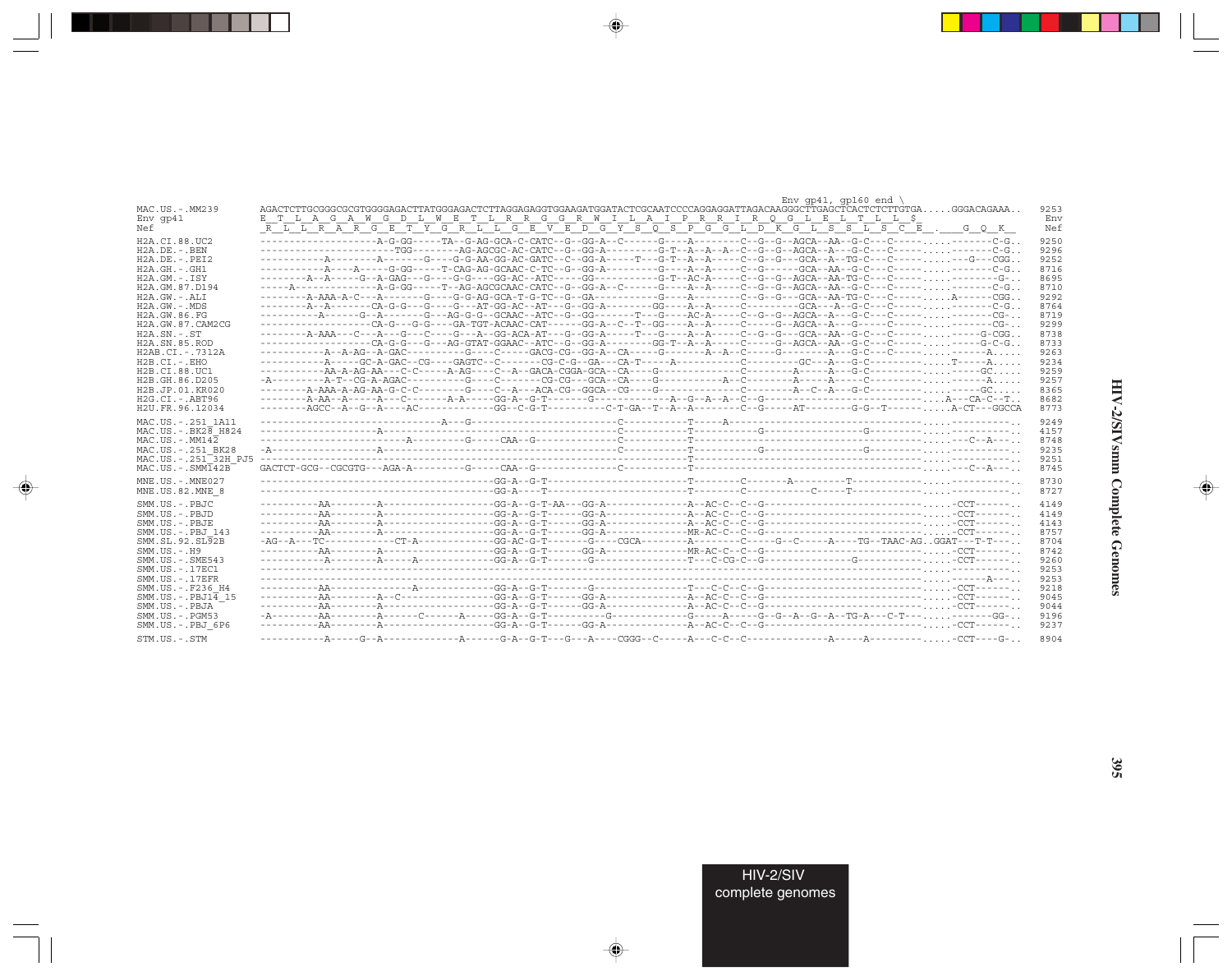| MAC.US.-.MM239                                                                                                                                                                                                                                                                                                                                                                                    | \$ Premature in-frame stop in SIVMM239<br>GAA in SIVMM239 clone                                                                                                                                                                                                                                                                                                                                                                 | 9376                                                                                                                                                 |
|---------------------------------------------------------------------------------------------------------------------------------------------------------------------------------------------------------------------------------------------------------------------------------------------------------------------------------------------------------------------------------------------------|---------------------------------------------------------------------------------------------------------------------------------------------------------------------------------------------------------------------------------------------------------------------------------------------------------------------------------------------------------------------------------------------------------------------------------|------------------------------------------------------------------------------------------------------------------------------------------------------|
| Nef                                                                                                                                                                                                                                                                                                                                                                                               | . Y N Q G Q Y M N T P W R N P A E E R E K L A Y R K Q N M D D I D E L D D D . L V G V                                                                                                                                                                                                                                                                                                                                           | Nef                                                                                                                                                  |
| H2A.CI.88.UC2<br>$H2A.DE. - .BEN$<br>$H2A.DE. - .PEI2$<br>$H2A.GH. - GH1$<br>$H2A.GM.-.ISY$<br>H2A.GM.87.D194<br>$H2A.GW.-.ALI$<br>$H2A.GW. - .MDS$<br>H2A. GW. 86. FG<br>H2A.GW.87.CAM2CG<br>$H2A$ . $SN. - . ST$<br>H <sub>2</sub> A.SN.85.ROD<br>H2AB.CI.-.7312A<br>$H2B.CI.-.EHO$<br>H2B.CI.88.UC1<br>H2B.GH.86.D205<br>H2B.JP.01.KR020<br>$H2G.CI.-.ABT96$<br>H <sub>2U</sub> . FR. 96.12034 | --TC-A------G-T-T---------C--------GC------A-AG-G--G---GGCT-G----AGC------------G-----G----TCAG-T---------C-A-------C<br>-TGCT---GA-C-C-AG-G-GGGC---GGG---A--A---GT----AG-TA----A--G--A-C<br>AGGC - -T-G-G-A---G---TC--------A--T------C------AAC--G--A---T------CA---T-AGC-------C--------G--------AG-----A----A----T.                                                                                                         | 9373<br>9419<br>9375<br>8839<br>8818<br>8833<br>9418<br>8887<br>8842<br>9422<br>8858<br>8856<br>9335<br>9306<br>9331<br>9329<br>8437<br>8804<br>8900 |
| MAC.US. - . 251 1A11<br>$MAC. US. - . BK28$ H824<br>$MAC. US.-. MM142$<br>MAC.US. - . 251 BK28<br>MAC.US. - . 251 32H PJ5<br>$MAC. US. - . SIMT42B$<br>MNE.US.-.MNE027                                                                                                                                                                                                                            | $\begin{minipage}{0.99\textwidth} \begin{itemize} \texttt{G-A--1} & \texttt{G-A--2} & \texttt{G-A--2} & \texttt{G-A--2} \\ \texttt{G-A--2} & \texttt{G-A--2} & \texttt{G-A--2} & \texttt{G-A--2} & \texttt{G-A--2} & \texttt{G-A--2} & \texttt{G-A--2} & \texttt{G-A--2} \\ \texttt{G-A--2} & \texttt{G-A--2} & \texttt{G-A--2} & \texttt{G-A--2} & \texttt{G-A--2} & \texttt{G-A--2} & \texttt{G-A--2} & \texttt{G-A--2}$      | 9372<br>4280<br>8871<br>9358<br>9374<br>8868<br>8853                                                                                                 |
| MNE.US.82.MNE 8<br>SMM.US.-.PBJC<br>SMM.US.-.PBJD<br>SMM.US.-.PBJE<br>SMM.US. - PBJ 143<br>SMM.SL.92.SL92B<br>$SMM. US. - . H9$<br>$SMM$ . US. $-$ . $SME543$<br>SMM.US.-.17EC1<br>$SMM$ . US. $-$ . 17EFR<br>SMM.US. - . F236 H4<br>$SMM.US.-.PBJ1\overline{4}15$<br>SMM.US.-.PBJA<br>SMM.US.-.PGM53<br>SMM.US.-.PBJ 6P6<br>$STM. US. - . STM$                                                   | --TTG-G----T--A-TC--------C--T-----G-------AAC---AG---C-------GT--T---C-------C--------G-G---A-TG----T--A-----TTGT<br>$\mathcal{L}_{\mathcal{L}}$ , the contract contract contract contract contract contract contract contract contract $\mathcal{L}_{\mathcal{L}}$ , and $\mathcal{L}_{\mathcal{L}}$<br>.--T---G-A--T--A-T---------C--T----A------G--A-C---A-C-CT--GC---A---T---C-G-------C---------G--------A-T. C-A-----A-- | 8850<br>4266<br>4266<br>4260<br>8874<br>8827<br>8859<br>9383<br>9376<br>9376<br>9341<br>9162<br>9161<br>9319<br>9354<br>9027                         |

 $\Rightarrow$ 

 $\color{red} \bigoplus$ 

. . .

 $\overline{\bullet}$ 

396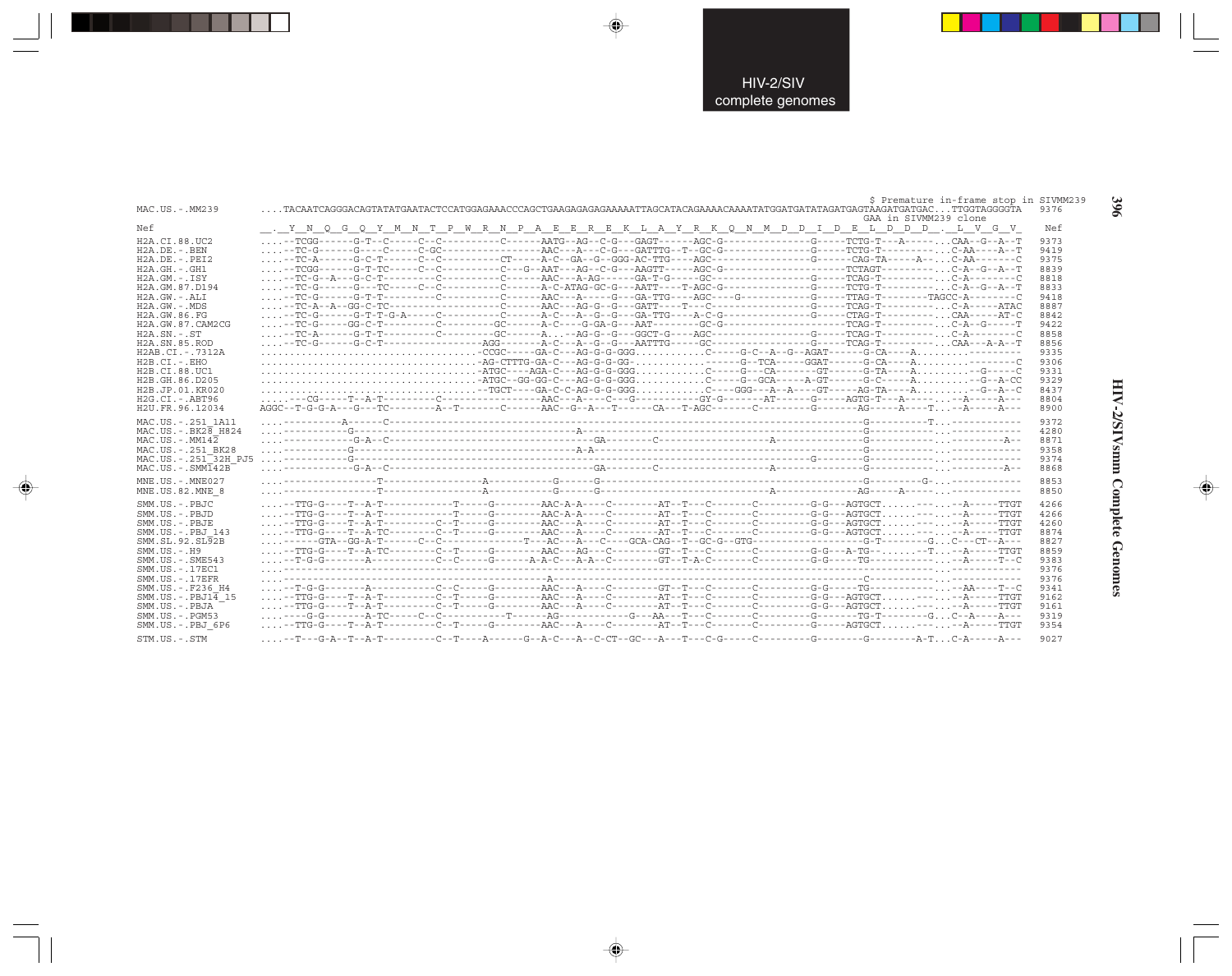|                               | / 3' LTR U3 region start                                                                                                                                                                                                |
|-------------------------------|-------------------------------------------------------------------------------------------------------------------------------------------------------------------------------------------------------------------------|
| MAC.US.-.MM239<br>Nef         | TCAGTGAGGCCAAAAGTTCCCCTAAGAACAATGAGTTACAAATTGGCAATAGACATGTCTCATTTTATAAAAGAAAAGGGGGACTGGAAGGGATTTATTACAGTGCAAGAAGACATAGAATCTTAG<br>S V R . P K V P L R T M S Y K L A I D M S H F I K E K G G L E G I Y Y S A R R H R I L |
| H2A.CI.88.UC2                 |                                                                                                                                                                                                                         |
| $H2A.DE. - .BEN$              |                                                                                                                                                                                                                         |
| $H2A.DE. - .PEI2$             |                                                                                                                                                                                                                         |
| $H2A.GH.-.GH1$                |                                                                                                                                                                                                                         |
| $H2A.GM.-.ISY$                |                                                                                                                                                                                                                         |
| H2A.GM.87.D194                |                                                                                                                                                                                                                         |
| $H2A.GW. - .ALI$              |                                                                                                                                                                                                                         |
| $H2A.GW. - MDS$               |                                                                                                                                                                                                                         |
| H2A.GW.86.FG                  |                                                                                                                                                                                                                         |
| H2A. GW. 87. CAM2CG           |                                                                                                                                                                                                                         |
| $H2A.SN.-.ST$                 |                                                                                                                                                                                                                         |
| H <sub>2</sub> A.SN.85.ROD    |                                                                                                                                                                                                                         |
| H2AB.CI.-.7312A               |                                                                                                                                                                                                                         |
| $H2B.CI.-.EHO$                |                                                                                                                                                                                                                         |
| H2B.CI.88.UC1                 |                                                                                                                                                                                                                         |
| H2B.GH.86.D205                |                                                                                                                                                                                                                         |
| H2B.JP.01.KR020               |                                                                                                                                                                                                                         |
| $H2G.CI.-ABT96$               |                                                                                                                                                                                                                         |
| H2U.FR.96.12034               |                                                                                                                                                                                                                         |
| MAC.US. - . 251 1A11          |                                                                                                                                                                                                                         |
| $MAC. US. - . BK2B$ H824      |                                                                                                                                                                                                                         |
| $MAC$ . U.S. - $MM142$        |                                                                                                                                                                                                                         |
| MAC.US.-.251 BK28             |                                                                                                                                                                                                                         |
|                               |                                                                                                                                                                                                                         |
| $MAC. US. - . SIM142B$        |                                                                                                                                                                                                                         |
| $MNE. US.-. MNE027$           | $C \rightarrow \cdots \rightarrow C$                                                                                                                                                                                    |
| MNE.US.82.MNE 8               |                                                                                                                                                                                                                         |
| SMM.US.-.PBJC                 |                                                                                                                                                                                                                         |
| $SMM$ . U.S. $-$ . PBJD       |                                                                                                                                                                                                                         |
| SMM.US.-.PBJE                 |                                                                                                                                                                                                                         |
| SMM.US. - PBJ 143             |                                                                                                                                                                                                                         |
| SMM.SL.92.SL92B               |                                                                                                                                                                                                                         |
| $SMM. US. - . H9$             |                                                                                                                                                                                                                         |
| $SMM$ . U.S. $-$ . $SME543$   |                                                                                                                                                                                                                         |
| SMM. US. - . 17EC1            |                                                                                                                                                                                                                         |
| $SMM$ . US. $-$ . 17EFR       |                                                                                                                                                                                                                         |
| SMM.US. - . F236 H4           |                                                                                                                                                                                                                         |
| $SMM.US.-.PBJ1\overline{4}15$ |                                                                                                                                                                                                                         |
| SMM.US.-.PBJA                 |                                                                                                                                                                                                                         |
| $SMM$ . US. $-$ . PGM53       |                                                                                                                                                                                                                         |
| SMM.US.-.PBJ 6P6              |                                                                                                                                                                                                                         |
|                               |                                                                                                                                                                                                                         |
| STM.US.-.STM                  |                                                                                                                                                                                                                         |

 $\begin{picture}(20,5) \put(0,0){\vector(0,1){10}} \put(15,0){\vector(0,1){10}} \put(15,0){\vector(0,1){10}} \put(15,0){\vector(0,1){10}} \put(15,0){\vector(0,1){10}} \put(15,0){\vector(0,1){10}} \put(15,0){\vector(0,1){10}} \put(15,0){\vector(0,1){10}} \put(15,0){\vector(0,1){10}} \put(15,0){\vector(0,1){10}} \put(15,0){\vector(0,1){10}} \put(15,0){\vector(0,$ 

a shekara 1960

 $\overline{\blacklozenge}$ 

 $\frac{\partial \mathcal{L}}{\partial \mathbf{r}} = \frac{\partial \mathcal{L}}{\partial \mathbf{r}}$ 

HIV-2/SIVsmm Complete Genomes

 $\begin{picture}(20,5) \put(0,0){\line(1,0){10}} \put(15,0){\line(1,0){10}} \put(15,0){\line(1,0){10}} \put(15,0){\line(1,0){10}} \put(15,0){\line(1,0){10}} \put(15,0){\line(1,0){10}} \put(15,0){\line(1,0){10}} \put(15,0){\line(1,0){10}} \put(15,0){\line(1,0){10}} \put(15,0){\line(1,0){10}} \put(15,0){\line(1,0){10}} \put(15,0){\line(1,$ 

 $\equiv$ 

 $\Box$ 

. . .

٠

HIV-2/SIV<br>complete genomes

397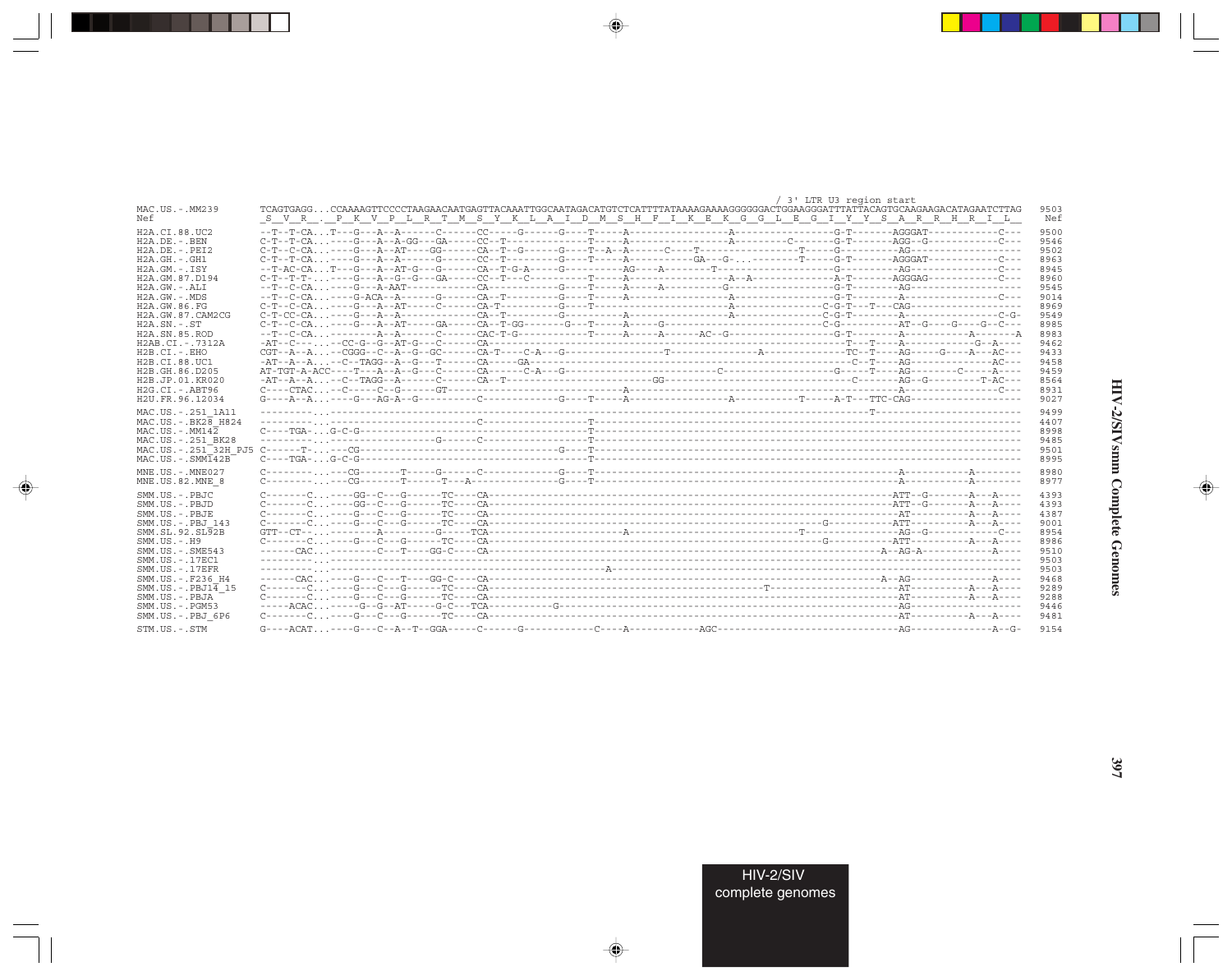| MAC.US.-.MM239<br>Nef                                                                                                                                                              |  |  |  | D I Y L E K E E G I I P D W Q D Y T S G P G I R Y P K T F G W L W K L V P V N V S D E A                                                                                                                                                                                                                                                                                                                                                                                                                                               | 9633<br>Nef                                                                  |
|------------------------------------------------------------------------------------------------------------------------------------------------------------------------------------|--|--|--|---------------------------------------------------------------------------------------------------------------------------------------------------------------------------------------------------------------------------------------------------------------------------------------------------------------------------------------------------------------------------------------------------------------------------------------------------------------------------------------------------------------------------------------|------------------------------------------------------------------------------|
| H2A.CI.88.UC2<br>$H2A.DE. - .BEN$<br>$H2A.DE. - .PEI2$<br>$H2A.GH.-.GH1$<br>$H2A.GM.-.ISY$<br>H2A.GM.87.D194<br>H2A.GW.-.ALI<br>$H2A.GW.-.MDS$<br>H2A.GW.86.FG<br>H2A.GW.87.CAM2CG |  |  |  |                                                                                                                                                                                                                                                                                                                                                                                                                                                                                                                                       | 9630<br>9676<br>9630<br>9093<br>9075<br>9090<br>9675<br>9144<br>9007<br>9679 |
| $H2A.SN.-.ST$<br>H2A.SN.85.ROD<br>H2AB.CI.-.7312A<br>H2B.CI.-.EHO<br>H2B.CI.88.UC1<br>H2B.GH.86.D205<br>H2B.JP.01.KR020<br>$H2G.CI.-.ABT96$<br>H2U.FR.96.12034                     |  |  |  | -------------------G--A--A--TGG---C------A-C--T--TCAT---------G-A--G--T------TTC----G---T-------GC----A--A--G----CC--C-A----G<br>-T-C---T--T--G--T--GAG---T--AG-TGGT-GA------A-C-----A-AT--G-----G--A---------ACAC---------G------C----G--A--GG-A--GG---CA-TAA-<br>---C---T--T--G--T-----------TG-GT-T-GC-----AA-C--T--TCAT--G-----G--A--G--T--C--ATAC-----T-----G-----GC-G--A--A---G-G--GC---CA-C-A-<br>---C---TC-------T--G-------TG--T-T-GA-----AA-C--T--ACAT--G------G-A--G--T--C--A--C-----G-----GC----G--A-------A--C----G--A-A | 9115<br>9113<br>9592<br>9563<br>9588<br>9589<br>8694<br>9061<br>9157         |
| MAC.US.-.251 1A11<br>$MAC. US. - . BK28$ H824<br>$MAC. US. - . MM142$<br>MAC.US.-.251 BK28<br>MAC.US.-.251 <sup>-32H</sup> PJ5<br>$MAC . US . - . SIM142B$                         |  |  |  |                                                                                                                                                                                                                                                                                                                                                                                                                                                                                                                                       | 9629<br>4537<br>9125<br>9615<br>9631<br>9122                                 |
| MNE.US.-.MNE027<br>MNE.US.82.MNE 8                                                                                                                                                 |  |  |  |                                                                                                                                                                                                                                                                                                                                                                                                                                                                                                                                       | 9110<br>9107                                                                 |
| SMM.US.-.PBJC<br>SMM.US.-.PBJD<br>SMM.US.-.PBJE<br>SMM.US.-.PBJ 143<br>SMM.SL.92.SL92B<br>$SMM.US.-.H9$<br>$SMM.US. - .SME543$<br>SMM.US.-.17EC1                                   |  |  |  |                                                                                                                                                                                                                                                                                                                                                                                                                                                                                                                                       | 4523<br>4523<br>4517<br>9131<br>9084<br>9116<br>9640<br>9633                 |
| $SMM. US. - .17EFR$<br>SMM.US.-.F236 H4<br>SMM.US.-.PBJ14 15<br>SMM.US.-.PBJA                                                                                                      |  |  |  |                                                                                                                                                                                                                                                                                                                                                                                                                                                                                                                                       | 9633<br>9598<br>9419                                                         |

 $\begin{picture}(20,5) \put(0,0){\vector(0,1){10}} \put(15,0){\vector(0,1){10}} \put(15,0){\vector(0,1){10}} \put(15,0){\vector(0,1){10}} \put(15,0){\vector(0,1){10}} \put(15,0){\vector(0,1){10}} \put(15,0){\vector(0,1){10}} \put(15,0){\vector(0,1){10}} \put(15,0){\vector(0,1){10}} \put(15,0){\vector(0,1){10}} \put(15,0){\vector(0,1){10}} \put(15,0){\vector(0,$ 

 $\spadesuit$ 

 $\Rightarrow$ 

398

HIV-2/SIVsmm Complete Genomes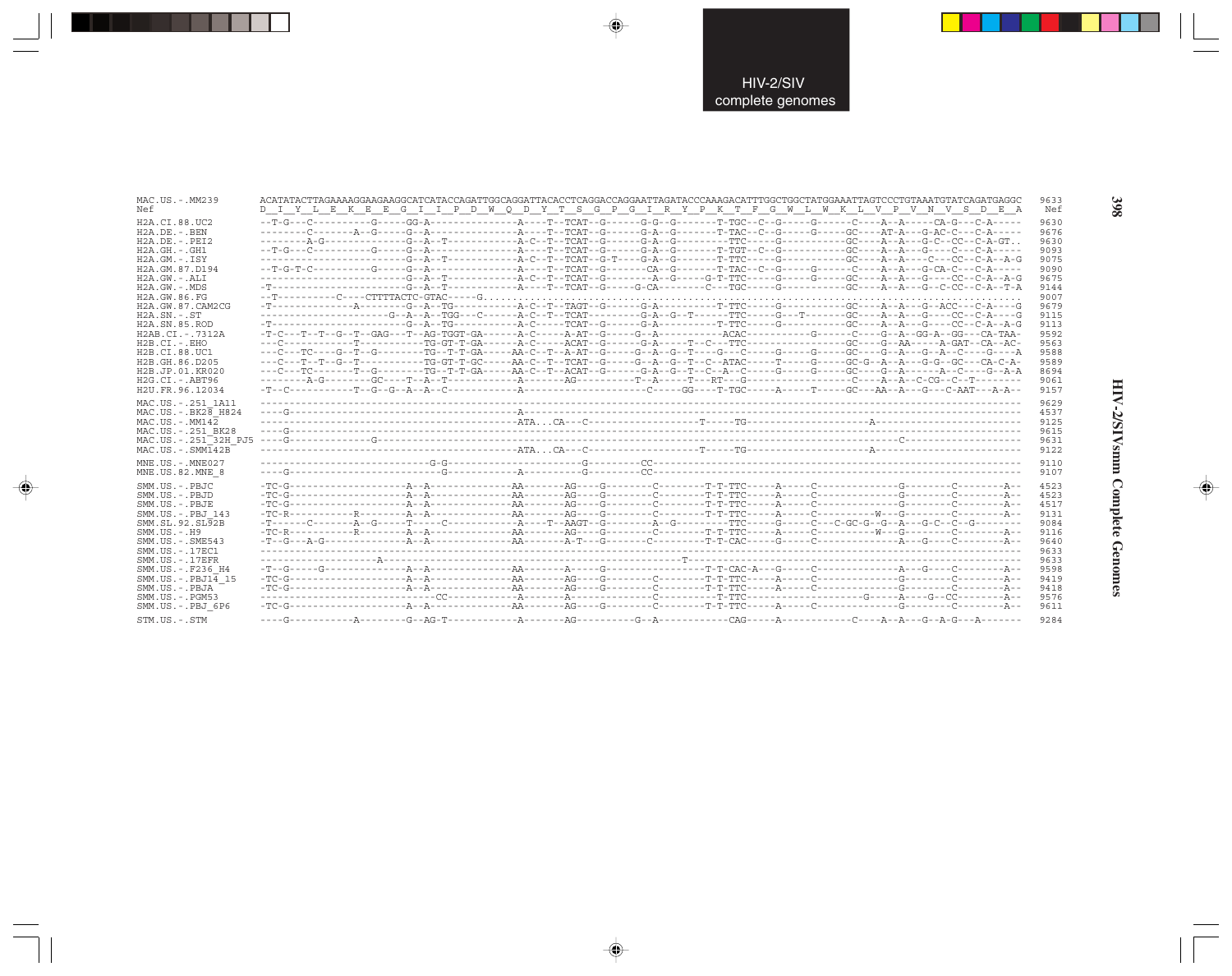| MAC.US.-.MM239<br>Nef                                                                                                                                             |  |  | ACAGGAGGATGAGGAG CATTATTTAATGCATCCAGCTCAAACTTCCCAGTGGATGACCCTTGGGGAGAGGTTCTAGCATGGAAGTTTGATCCAACTCTGGCCTACACTTATGAGGCA<br>Q E D E E H Y L M H P A Q T S Q W D D P W G E V L A W K F D P T L A Y T Y E A                                                                                                                                                                           | 9751<br>Nef                                  |
|-------------------------------------------------------------------------------------------------------------------------------------------------------------------|--|--|-----------------------------------------------------------------------------------------------------------------------------------------------------------------------------------------------------------------------------------------------------------------------------------------------------------------------------------------------------------------------------------|----------------------------------------------|
| H2A.CI.88.UC2                                                                                                                                                     |  |  |                                                                                                                                                                                                                                                                                                                                                                                   | 9748                                         |
| $H2A$ . DE. $-$ . BEN                                                                                                                                             |  |  | -G----A------CCA-C-GC---G-A--C-----A-----AAG-AGACAT-----TGAGCAT--G---ACAT---TG---CT-----CT-C-TG-------T-AC--CA----C                                                                                                                                                                                                                                                               | 9794                                         |
| $H2A.DE. - .PEI2$                                                                                                                                                 |  |  | $\ldots \ldots \ldots -A----C \ldots \ldots \ldots \ldots -C-GC--C-A--C--A----A---AAG-GG--CT-------CAT--G--AT-G-ATG---CT-G---C--T-GG--------TGG--------TGAG---AC--T-CTG----C--T-GG------C--T-GG------C--T-GG------C--T-GG----C--T-GG----C--T-GG----C--T-GG----C--T-GG----C--T-GG----C--T-GG----C--T-GG----C--T-GG----C--T-GG----C--T-GG----C--T-GG----C--T-GG----C--T-GG----C--T$ | 9741                                         |
| $H2A.GH. - .GH1$                                                                                                                                                  |  |  | -G----C-----ACCA-C--C----CA--C-----A----AAG-AGACAT-----GAGCAT-----AACA---CTT---CG------C--C--G-------TGA---CA----T                                                                                                                                                                                                                                                                | 9211                                         |
| H2A.GM.-.ISY                                                                                                                                                      |  |  | GG----CAC----ACTTC-GC-------CT----A---GTAAG-AGA-TT--------GCAT--G---ACA----TC--------C--C-TG-----TC-TGAG--CAC-A-C                                                                                                                                                                                                                                                                 | 9193                                         |
| H2A.GM.87.D194                                                                                                                                                    |  |  | -G----A-TA---ACCA-C-GC---G-A--C------A-----AAG-AGA-AT------GAGCAT--G---ACA----TT---CG------C--C-TG--------T-G---CA----C                                                                                                                                                                                                                                                           | 9208                                         |
| H2A.GW.-.ALI                                                                                                                                                      |  |  | GG----CAC----ACT--C-GCC-GC-A--C----TA-----AAG-AG-CAT------A-GCAT--G---ACAT---TT---GA----C--T-AG-----TC-TGA---CA-A--C                                                                                                                                                                                                                                                              | 9793                                         |
| $H2A.GW. - .MDS$                                                                                                                                                  |  |  |                                                                                                                                                                                                                                                                                                                                                                                   |                                              |
|                                                                                                                                                                   |  |  |                                                                                                                                                                                                                                                                                                                                                                                   | 9259                                         |
| H2A.GW.86.FG                                                                                                                                                      |  |  |                                                                                                                                                                                                                                                                                                                                                                                   | 9007                                         |
| H2A.GW.87.CAM2CG                                                                                                                                                  |  |  | -G----CAC----ACTGACACTGAGACT--C-GC---T-A--C-----A-----AAG-AG-CAT------ATGCAT--G---ACA--G-TC---------CT-C-TG------CTT-AG-------C                                                                                                                                                                                                                                                   | 9809                                         |
| $H2A.SN.-.ST$                                                                                                                                                     |  |  |                                                                                                                                                                                                                                                                                                                                                                                   | 9233                                         |
| H <sub>2</sub> A.SN.85.ROD                                                                                                                                        |  |  | GG----CAC----ACT -C-GC---G-A--------A-----AAG-A---TT-------GCAT--G---ACA----TC---G------CTC-----TC----T-G---T-G---CT                                                                                                                                                                                                                                                              | 9231                                         |
| H2AB.CI.-.7312A                                                                                                                                                   |  |  |                                                                                                                                                                                                                                                                                                                                                                                   | 9713                                         |
| $H2B.CI.-EHO$                                                                                                                                                     |  |  |                                                                                                                                                                                                                                                                                                                                                                                   | 9681                                         |
| H2B.CI.88.UC1                                                                                                                                                     |  |  | -AG--GA-CG--AACCAG--G-C-GG----C-----A--G-TC--TTCA--------ATCCAC--G---ACC--T--C---CG------C--CCTC-----AC-TGAC----TA--C                                                                                                                                                                                                                                                             | 9706                                         |
| H2B.GH.86.D205                                                                                                                                                    |  |  | $C-GA---G---AACC.$ ---GCC------C--G--A--G-TC---TCA--------ATCCAT--G--AC---TATC---C-------T-CCTC-----A--TGA-----T---T                                                                                                                                                                                                                                                              | 9710                                         |
| H2B.JP.01.KR020                                                                                                                                                   |  |  | CA----A-CA--AACCAG--G-C-G-----C-----A--GG-C--T-CA--------GTCCAC------ACC--TATC---C-------CT-CCTC-----A--TGAC---ATA--C                                                                                                                                                                                                                                                             | 8812                                         |
| $H2G.CI.-.ABT96$                                                                                                                                                  |  |  |                                                                                                                                                                                                                                                                                                                                                                                   | 9179                                         |
| H2U.FR.96.12034                                                                                                                                                   |  |  |                                                                                                                                                                                                                                                                                                                                                                                   | 9275                                         |
| MAC.US. - . 251 1A11<br>$MAC. US. - . BK2B$ H824<br>$MAC. US.-. MM142$<br>MAC.US. - . 251 BK28<br>MAC.US. - . 251 <sup>-32H</sup> PJ5<br>$MAC . US . - . SIM142B$ |  |  |                                                                                                                                                                                                                                                                                                                                                                                   | 9747<br>4655<br>9243<br>9733<br>9749<br>9240 |
| $MNE. US. - . MNE027$                                                                                                                                             |  |  |                                                                                                                                                                                                                                                                                                                                                                                   | 9228                                         |
| MNE.US.82.MNE 8                                                                                                                                                   |  |  |                                                                                                                                                                                                                                                                                                                                                                                   | 9225                                         |
|                                                                                                                                                                   |  |  |                                                                                                                                                                                                                                                                                                                                                                                   |                                              |
| SMM.US.-.PBJC                                                                                                                                                     |  |  |                                                                                                                                                                                                                                                                                                                                                                                   | 4641                                         |
| SMM.US.-.PBJD                                                                                                                                                     |  |  | $T---A- C---ACA, \ldots, \ldots, \ldots, ---GC--G---C---C-1$                                                                                                                                                                                                                                                                                                                      | 4641                                         |
| SMM.US.-.PBJE                                                                                                                                                     |  |  |                                                                                                                                                                                                                                                                                                                                                                                   | 4635                                         |
| SMM.US.-.PBJ 143                                                                                                                                                  |  |  |                                                                                                                                                                                                                                                                                                                                                                                   | 9249                                         |
| SMM.SL.92.SL92B                                                                                                                                                   |  |  |                                                                                                                                                                                                                                                                                                                                                                                   | 9202                                         |
| $SMM. US. - . H9$                                                                                                                                                 |  |  |                                                                                                                                                                                                                                                                                                                                                                                   | 9234                                         |
| $SMM.US. - .SME543$                                                                                                                                               |  |  |                                                                                                                                                                                                                                                                                                                                                                                   | 9758                                         |
| $SMM. US. - .17EC1$                                                                                                                                               |  |  |                                                                                                                                                                                                                                                                                                                                                                                   | 9751                                         |
| $SMM. US. - .17EFR$                                                                                                                                               |  |  |                                                                                                                                                                                                                                                                                                                                                                                   | 9751                                         |
| SMM.US. - .F236 H4                                                                                                                                                |  |  |                                                                                                                                                                                                                                                                                                                                                                                   | 9716                                         |
| $SMM.US.-.PBJ14$ 15                                                                                                                                               |  |  |                                                                                                                                                                                                                                                                                                                                                                                   |                                              |
|                                                                                                                                                                   |  |  | $T = -2A - C - 2CA$                                                                                                                                                                                                                                                                                                                                                               | 9537                                         |
| SMM.US.-.PBJA                                                                                                                                                     |  |  |                                                                                                                                                                                                                                                                                                                                                                                   | 9536                                         |
| $SMM. US. - . PGM53$                                                                                                                                              |  |  |                                                                                                                                                                                                                                                                                                                                                                                   | 9694                                         |
| SMM.US.-.PBJ 6P6                                                                                                                                                  |  |  |                                                                                                                                                                                                                                                                                                                                                                                   | 9729                                         |
| STM.US.-.STM                                                                                                                                                      |  |  |                                                                                                                                                                                                                                                                                                                                                                                   | 9405                                         |

 $\begin{picture}(20,5) \put(0,0){\vector(0,1){10}} \put(15,0){\vector(0,1){10}} \put(15,0){\vector(0,1){10}} \put(15,0){\vector(0,1){10}} \put(15,0){\vector(0,1){10}} \put(15,0){\vector(0,1){10}} \put(15,0){\vector(0,1){10}} \put(15,0){\vector(0,1){10}} \put(15,0){\vector(0,1){10}} \put(15,0){\vector(0,1){10}} \put(15,0){\vector(0,1){10}} \put(15,0){\vector(0,$ 

a shekara 1960

 $\overline{\blacklozenge}$ 

 $\equiv$ 

 $\begin{picture}(20,5) \put(0,0){\line(1,0){10}} \put(15,0){\line(1,0){10}} \put(15,0){\line(1,0){10}} \put(15,0){\line(1,0){10}} \put(15,0){\line(1,0){10}} \put(15,0){\line(1,0){10}} \put(15,0){\line(1,0){10}} \put(15,0){\line(1,0){10}} \put(15,0){\line(1,0){10}} \put(15,0){\line(1,0){10}} \put(15,0){\line(1,0){10}} \put(15,0){\line(1,$ 

 $\equiv$ 

 $\Box$ 

. . .

-1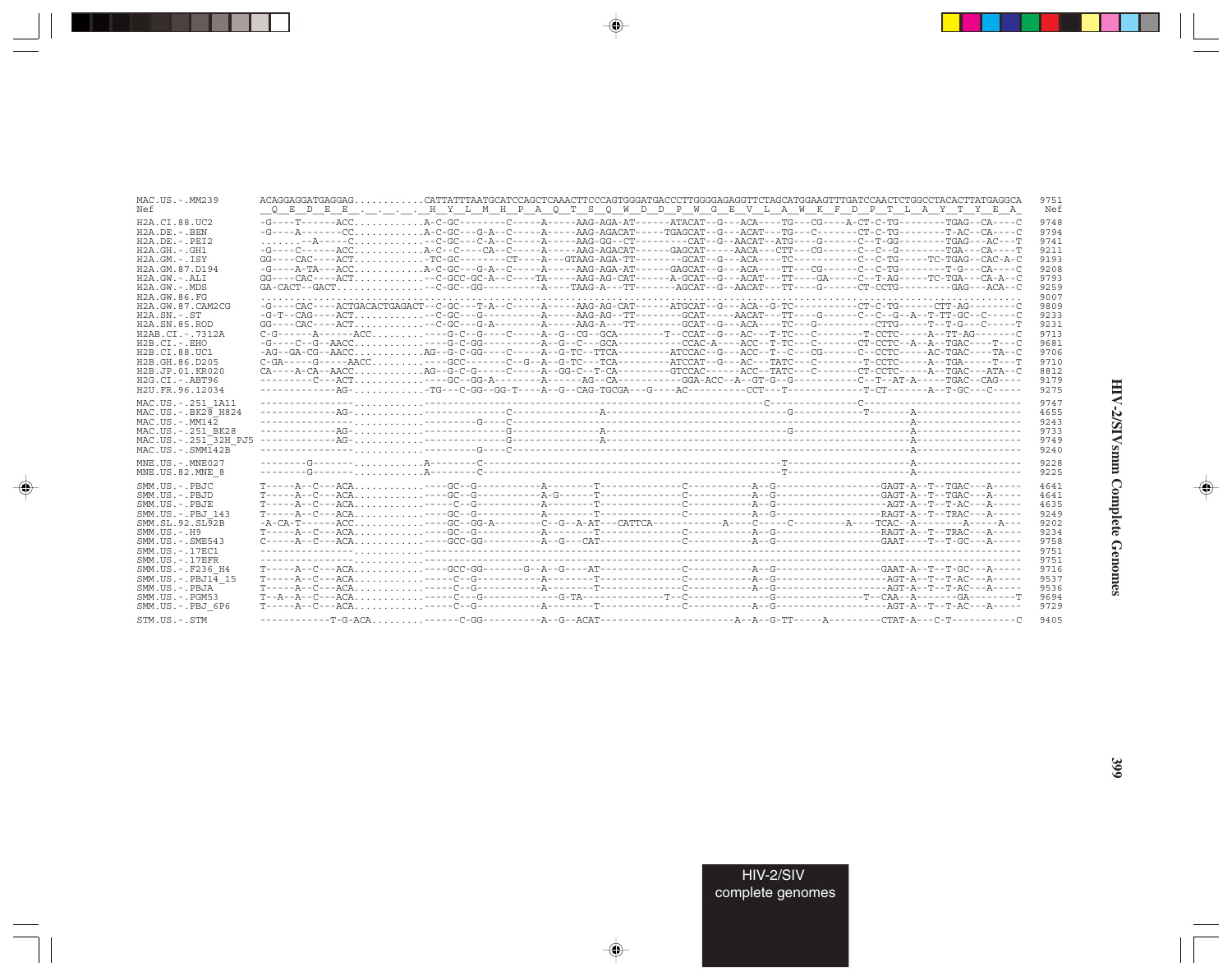|                                     | Nef end                                                                                                                                                                                                                                                                                                                                                                                                                     |  |
|-------------------------------------|-----------------------------------------------------------------------------------------------------------------------------------------------------------------------------------------------------------------------------------------------------------------------------------------------------------------------------------------------------------------------------------------------------------------------------|--|
| MAC.US.-.MM239                      | 9871                                                                                                                                                                                                                                                                                                                                                                                                                        |  |
| Nef                                 | Y V R Y P E E F G S K S G L S E E E V R R R L T A R G L L N M A D . K K . E T R \$<br>Nef                                                                                                                                                                                                                                                                                                                                   |  |
| H2A.CI.88.UC2                       | -TCAC-CT-----------A-----GCA--------AT--C-----A-----TGG-AGGC--AA--G-AA -------GA-A-CAT-T-GT. --A T-AC--. ---CAA-CA-ACTTG<br>9865                                                                                                                                                                                                                                                                                            |  |
| $H2A.DE. -.BEN$                     | $-TCAC-CTG-----------GCA---GCA------A T---A---A---A TGG--ACGC--AA---G-AA---GA-A-CAT-T-GT--AT-AC---CA-ACTTG$<br>9911                                                                                                                                                                                                                                                                                                         |  |
| $H2A.DE. - .PEI2$                   | 9858                                                                                                                                                                                                                                                                                                                                                                                                                        |  |
| $H2A.GH. - .GH1$                    | 9328                                                                                                                                                                                                                                                                                                                                                                                                                        |  |
|                                     |                                                                                                                                                                                                                                                                                                                                                                                                                             |  |
| $H2A.GM.-.ISY$                      | 9310                                                                                                                                                                                                                                                                                                                                                                                                                        |  |
| H2A.GM.87.D194                      | $-TCA-CTGC------A----GCA------AT--CT---A----G-A---TGG-AGGC-AA---G-AA.$ ------GA-A-CAT-T-GT--AT-AC--.---CAA-CA-ACTTG<br>9325                                                                                                                                                                                                                                                                                                 |  |
| $H2A.GW.-.ALI$                      | $-T-A--CT-C---G--A---G+A---GTA-----C---A--T---A--TGG-AGGC---A--G-AA.$ $---G-A-CATT-GTA. G-AC---A. G-AC---A. GCTGATTG$<br>9908                                                                                                                                                                                                                                                                                               |  |
| $H2A.GW. - .MDS$                    | $-T-AAACTG------G--A---GCA-C------AC---A--G--ATGG-AGGC--A--G-AA. ----G--AA--CCTT-AC T-A. . G-GAC-----CAG-TA-ACTTG-$<br>9377                                                                                                                                                                                                                                                                                                 |  |
| H2A.GW.86.FG                        | 9106                                                                                                                                                                                                                                                                                                                                                                                                                        |  |
| H2A. GW. 87. CAM2CG                 | -T-AC-C------------A-----GCA-----------AC----A--T---TGG-AGGCG-AA--G-AA-------GA-A-CATTT-GTT-AGG-C--.---CAA-CA-AC-TG<br>9926                                                                                                                                                                                                                                                                                                 |  |
| $H2A.SN.-.ST$                       | $-T-A--C------G---G---GTA------C-----C---T--ATGG-AGGC---A--G-AA. -----G-A-CGTTT-GC. T-A. -AC---C-G-A-CGTTT-GC.$<br>9350                                                                                                                                                                                                                                                                                                     |  |
| H <sub>2</sub> A.SN.85.ROD          | $-T-A-c-G------G-A----GCA-------C-------C-------TGG-AGGCG--A-G-AA. -------AA-A-CATTT-GT. T-A. -GAC------CAG-TA-ACTTG-$<br>9348                                                                                                                                                                                                                                                                                              |  |
| H2AB.CI.-.7312A                     | -TCAAC--G-T-------------GTATC-------AT-AC-----A-G--ATGG-AGGCT--A----AA-----------A-A-C--CAGA-T-GAC--G-A.AGC-GCA--AT---G<br>9831                                                                                                                                                                                                                                                                                             |  |
| $H2B.CI.-.EHO$                      | -TCAGC--G-T------G-------GTATC-------AA--C-----A----TGG-AGGCT-AA--G-GA-------AA-A-C--CAGA-T-G-CAGGA.A-T-ACA--AC---G<br>9798                                                                                                                                                                                                                                                                                                 |  |
| H2B.CI.88.UC1                       | -TCAAC--G--------------GTATC-------AT-AC-----A-G---TGA-AGGCT--A----AA-------GA-A-C--CAGACT-GGCA-GA.--C-GCA--AT----<br>9823                                                                                                                                                                                                                                                                                                  |  |
| H2B.GH.86.D205                      | $-TCAA---G-TT------C--GTA-C------G--AC-----G---G-G--TGG-AGGCT--A----AA. , , , , ------GAA-A-C--CAGAT. , .T-G. , .GCA-GA.---C-GCA--AT---C--GAA--C--GCA-A-C--GCA-A-B-C--GCA-A-B-C--GCA-A-B-C--GCA-A-B-C--GCA-A-B-C--GCA-A-B-C--GCA-A-B-C--GCA-A-B-C--GCA-A-B-C--GCA-A-B-C--GCA-A-B-C--GCA-A-B-C--GCA-A-B-C--GCA-A-B-C--GCA-A-B-C--GCA-A-B-C--GCA-A-B-C--GCA-A-B-C--GCA-A-B-C--GCA-A-B-C--GCA-A-B-C--GCA-A-B-C--GCA-A$<br>9827 |  |
| H <sub>2</sub> B.JP.01.KR020        | $-TCAA--G------------TA-C-----G--AC---A---TGG-AGTT----AA---GA-A-C--CAGATT-GGCGGA.A-T-ACA---G-A-C--CAGAT$<br>8929                                                                                                                                                                                                                                                                                                            |  |
| $H2G.CI.-ABT96$                     | $-T-A-ATTGC-T--T--G---CA-GT-G---A--G--C--AC---A-C--TATGG-A-GAG-AA---AA. CAG---A-G-C--TAGAA. T-A. GCAG-A. AG-GGA-AA.$<br>9290                                                                                                                                                                                                                                                                                                |  |
|                                     |                                                                                                                                                                                                                                                                                                                                                                                                                             |  |
| H2U.FR.96.12034                     | 9399                                                                                                                                                                                                                                                                                                                                                                                                                        |  |
| MAC.US. - . 251 1A11                | 9867                                                                                                                                                                                                                                                                                                                                                                                                                        |  |
| MAC.US. - . BK28 H824               | 4775                                                                                                                                                                                                                                                                                                                                                                                                                        |  |
| $MAC . US . - . MM142$              | 9363                                                                                                                                                                                                                                                                                                                                                                                                                        |  |
| MAC.US. - . 251 BK28                | 9852                                                                                                                                                                                                                                                                                                                                                                                                                        |  |
| MAC.US. - . 251 <sup>-32H</sup> PJ5 | 9869                                                                                                                                                                                                                                                                                                                                                                                                                        |  |
| $MAC . U.S. - . SIM142B$            | 9360                                                                                                                                                                                                                                                                                                                                                                                                                        |  |
|                                     |                                                                                                                                                                                                                                                                                                                                                                                                                             |  |
| MNE.US. - . MNE027                  | 9348                                                                                                                                                                                                                                                                                                                                                                                                                        |  |
| MNE.US.82.MNE 8                     | 9345                                                                                                                                                                                                                                                                                                                                                                                                                        |  |
|                                     |                                                                                                                                                                                                                                                                                                                                                                                                                             |  |
| SMM.US.-.PBJC                       | 4761                                                                                                                                                                                                                                                                                                                                                                                                                        |  |
| SMM.US.-.PBJD                       | 4761                                                                                                                                                                                                                                                                                                                                                                                                                        |  |
| SMM.US.-.PBJE                       | 4755                                                                                                                                                                                                                                                                                                                                                                                                                        |  |
| SMM.US.-.PBJ 143                    | 9369                                                                                                                                                                                                                                                                                                                                                                                                                        |  |
| SMM.SL.92.SL92B                     | $-T--A-GC---------G T-G------T-A------GAG-----G-GG---T-G-TACAAGC---A-CCG-AGAAG--G---G--T------.A---A--A--G--T-$<br>9328                                                                                                                                                                                                                                                                                                     |  |
| $SMM. US. - . H9$                   | 9354                                                                                                                                                                                                                                                                                                                                                                                                                        |  |
| $SMM.US. - .SME543$                 | 9879                                                                                                                                                                                                                                                                                                                                                                                                                        |  |
| SMM. US. - . 17EC1                  | 9871                                                                                                                                                                                                                                                                                                                                                                                                                        |  |
| $SMM. US. - .17EFR$                 | 9871                                                                                                                                                                                                                                                                                                                                                                                                                        |  |
| SMM.US. - . F236 H4                 | $-T-A--AG---------T-T------T------T------A-AG------T$<br>9835                                                                                                                                                                                                                                                                                                                                                               |  |
| $SMM.US.-.PBJ1\overline{4}15$       | 9657                                                                                                                                                                                                                                                                                                                                                                                                                        |  |
| SMM.US.-.PBJA                       | 9656                                                                                                                                                                                                                                                                                                                                                                                                                        |  |
| $SMM. US. - . PGM53$                | 9814                                                                                                                                                                                                                                                                                                                                                                                                                        |  |
|                                     | 9849                                                                                                                                                                                                                                                                                                                                                                                                                        |  |
| SMM.US.-.PBJ 6P6                    |                                                                                                                                                                                                                                                                                                                                                                                                                             |  |
| $STM. US. - . STM$                  | 9525                                                                                                                                                                                                                                                                                                                                                                                                                        |  |

 $\begin{picture}(20,5) \put(0,0){\vector(0,1){10}} \put(15,0){\vector(0,1){10}} \put(15,0){\vector(0,1){10}} \put(15,0){\vector(0,1){10}} \put(15,0){\vector(0,1){10}} \put(15,0){\vector(0,1){10}} \put(15,0){\vector(0,1){10}} \put(15,0){\vector(0,1){10}} \put(15,0){\vector(0,1){10}} \put(15,0){\vector(0,1){10}} \put(15,0){\vector(0,1){10}} \put(15,0){\vector(0,$ 

 $\begin{picture}(20,5) \put(0,0){\vector(0,1){10}} \put(15,0){\vector(0,1){10}} \put(15,0){\vector(0,1){10}} \put(15,0){\vector(0,1){10}} \put(15,0){\vector(0,1){10}} \put(15,0){\vector(0,1){10}} \put(15,0){\vector(0,1){10}} \put(15,0){\vector(0,1){10}} \put(15,0){\vector(0,1){10}} \put(15,0){\vector(0,1){10}} \put(15,0){\vector(0,1){10}} \put(15,0){\vector(0,$ 

. . .

 $\Rightarrow$ 

 $\begin{array}{c}\n\bullet \\
\bullet \\
\bullet\n\end{array}$ 

**HIV-2/SIVsmm Complete Genomes 400** HIV-2/SIVsmm Complete Genomes

 $\begin{picture}(120,140)(-6.5,14.0) \put(0,0){\vector(0,1){10}} \put(15,0){\vector(0,1){10}} \put(15,0){\vector(0,1){10}} \put(15,0){\vector(0,1){10}} \put(15,0){\vector(0,1){10}} \put(15,0){\vector(0,1){10}} \put(15,0){\vector(0,1){10}} \put(15,0){\vector(0,1){10}} \put(15,0){\vector(0,1){10}} \put(15,0){\vector(0,1){10}} \put(15,0){\vector(0,1){10}}$ 

 $\equiv$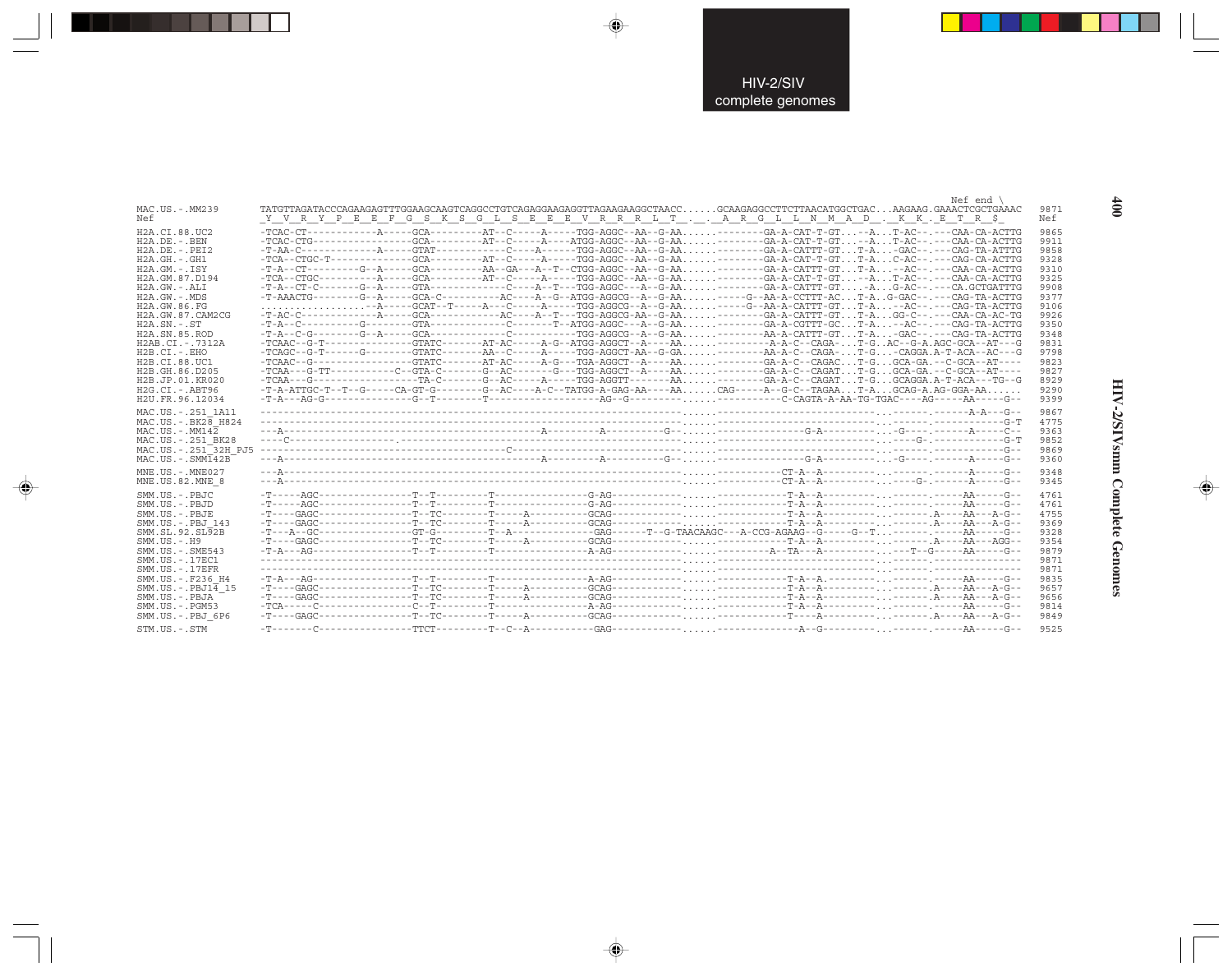| MAC.US.-.MM239                         |  |                                                                                                            | 9932         |
|----------------------------------------|--|------------------------------------------------------------------------------------------------------------|--------------|
| H <sub>2</sub> A.CT.88.UC <sub>2</sub> |  |                                                                                                            | 9966         |
| $H2A.DE. - .BEN$                       |  |                                                                                                            | 10012        |
| $H2A$ . DE. - . PET2                   |  | GTCAGAACAGGAAGTAGATGATGAAACTG-----------G--,-C--A--CA--GG---G--GT-------A-----G-----                       | 9948         |
| $H2A.GH.-.GH1$                         |  |                                                                                                            | 9434         |
| $H2A.GM.-.ISY$                         |  | GTCAGGACAGGAAGTAGCTACT.GAAAACAGCTGAGACTG-----------G-----C---A--CA--GG---G--AT--------T---G-----           | 9410         |
| H2A.GM.87.D194                         |  |                                                                                                            | 9425         |
| $H2A.GW.-.ALI$                         |  |                                                                                                            | 10008        |
| H2A.GW.-.MDS                           |  |                                                                                                            | 9477         |
| H2A.GW.86.FG                           |  |                                                                                                            | 9206         |
| H2A.GW.87.CAM2CG                       |  | $GCCAGGGCAGGAAGTRGCTACT. GAAAACA. GCTGAGACTG----------G-- ---C---A. -CA--GG---G-TAT------T---G---A.$       | 10025        |
| H2A.SN.-.ST                            |  | $GTCAGGCGAGGAGTAACTAACAGAAAAACA. GCTGAGACTG----------G-- ---C------CA--GG---G--AT----------G------G---$    | 9451         |
| H <sub>2</sub> A.SN.85.ROD             |  |                                                                                                            | 9448         |
| H2AB.CI.-.7312A                        |  |                                                                                                            | 9937         |
| H2B.CI.-.EHO                           |  |                                                                                                            | 9902         |
| H2B.CI.88.UC1                          |  |                                                                                                            | 9927         |
| H2B.GH.86.D205                         |  | --GAACTAGCTGACACTGCACA.AGAAGGAAACTA.GCAGACACTG------------A---A--C---A--.AT-GG---AG-AA------G-TT---T------ | 9931         |
| H2B.JP.01.KR020                        |  | --GAACTAGCTGACAGTGCATA.AGAAAGA.ACTA.GCTGACACTG----------GAG----CA--A--.AA-GG---A--AT--------T---G-----     | 9032         |
| $H2G.CI.-ABT96$                        |  | GCTGACACAG-----------GT-T--C---A--A--G.------AT--GA-G-A-T-GTT--G-A                                         | 9360         |
| H <sub>2U</sub> . FR. 96. 12034        |  |                                                                                                            | 9461         |
|                                        |  |                                                                                                            | 9927         |
| MAC.US. - . 251 1A11                   |  |                                                                                                            |              |
| $MAC.US.-.BK2B$ H824                   |  |                                                                                                            | 4824         |
| $MAC. US.-. MM142$                     |  |                                                                                                            | 9424         |
| MAC.US.-.251 BK28                      |  |                                                                                                            | 9902         |
| MAC.US.-.251 32H PJ5                   |  |                                                                                                            | 9930         |
| $MAC. US. - . SIMT42B$                 |  |                                                                                                            | 9421         |
| $MNE$ . US. $-$ . $MNE$ 027            |  |                                                                                                            | 9409         |
| MNE.US.82.MNE 8                        |  |                                                                                                            | 9406         |
|                                        |  |                                                                                                            |              |
| $SMM. IJS. - PBJC$                     |  |                                                                                                            | 4822<br>4822 |
| SMM.US.-.PBJD                          |  |                                                                                                            |              |
| SMM.US.-.PBJE                          |  |                                                                                                            | 4838         |
| SMM.US. - PBJ 143                      |  |                                                                                                            | 9452         |
| SMM.SL.92.SL92B                        |  |                                                                                                            | 9389         |
| $SMM.US.-.H9$                          |  |                                                                                                            | 9415         |
| SMM. US. - . SME543                    |  |                                                                                                            | 9941         |
| $SMM. US. - .17EC1$                    |  |                                                                                                            | 9932         |
| $SMM. US. - .17EFR$                    |  |                                                                                                            | 9932         |
| SMM.US.-.F236 H4                       |  |                                                                                                            | 9894         |
| $SMM.US.-.PBJ1\overline{4}15$          |  |                                                                                                            | 9740         |
| SMM.US.-.PBJA                          |  |                                                                                                            | 9739         |
| $SMM. US. - . PGM53$                   |  |                                                                                                            | 9875         |
| SMM.US.-.PBJ 6P6                       |  |                                                                                                            | 9932         |
| STM.US.-.STM                           |  |                                                                                                            | 9586         |

 $\begin{picture}(20,5) \put(0,0){\vector(0,1){10}} \put(15,0){\vector(0,1){10}} \put(15,0){\vector(0,1){10}} \put(15,0){\vector(0,1){10}} \put(15,0){\vector(0,1){10}} \put(15,0){\vector(0,1){10}} \put(15,0){\vector(0,1){10}} \put(15,0){\vector(0,1){10}} \put(15,0){\vector(0,1){10}} \put(15,0){\vector(0,1){10}} \put(15,0){\vector(0,1){10}} \put(15,0){\vector(0,$ 

a shekara 1960

 $\overline{\blacklozenge}$ 

 $\frac{1}{\sqrt{2}}$ 

 $\begin{picture}(120,140)(-6.5,14.0) \put(0,0){\vector(0,1){10}} \put(15,0){\vector(0,1){10}} \put(15,0){\vector(0,1){10}} \put(15,0){\vector(0,1){10}} \put(15,0){\vector(0,1){10}} \put(15,0){\vector(0,1){10}} \put(15,0){\vector(0,1){10}} \put(15,0){\vector(0,1){10}} \put(15,0){\vector(0,1){10}} \put(15,0){\vector(0,1){10}} \put(15,0){\vector(0,1){10}}$ 

 $\equiv$ 

 $\Box$ 

. . .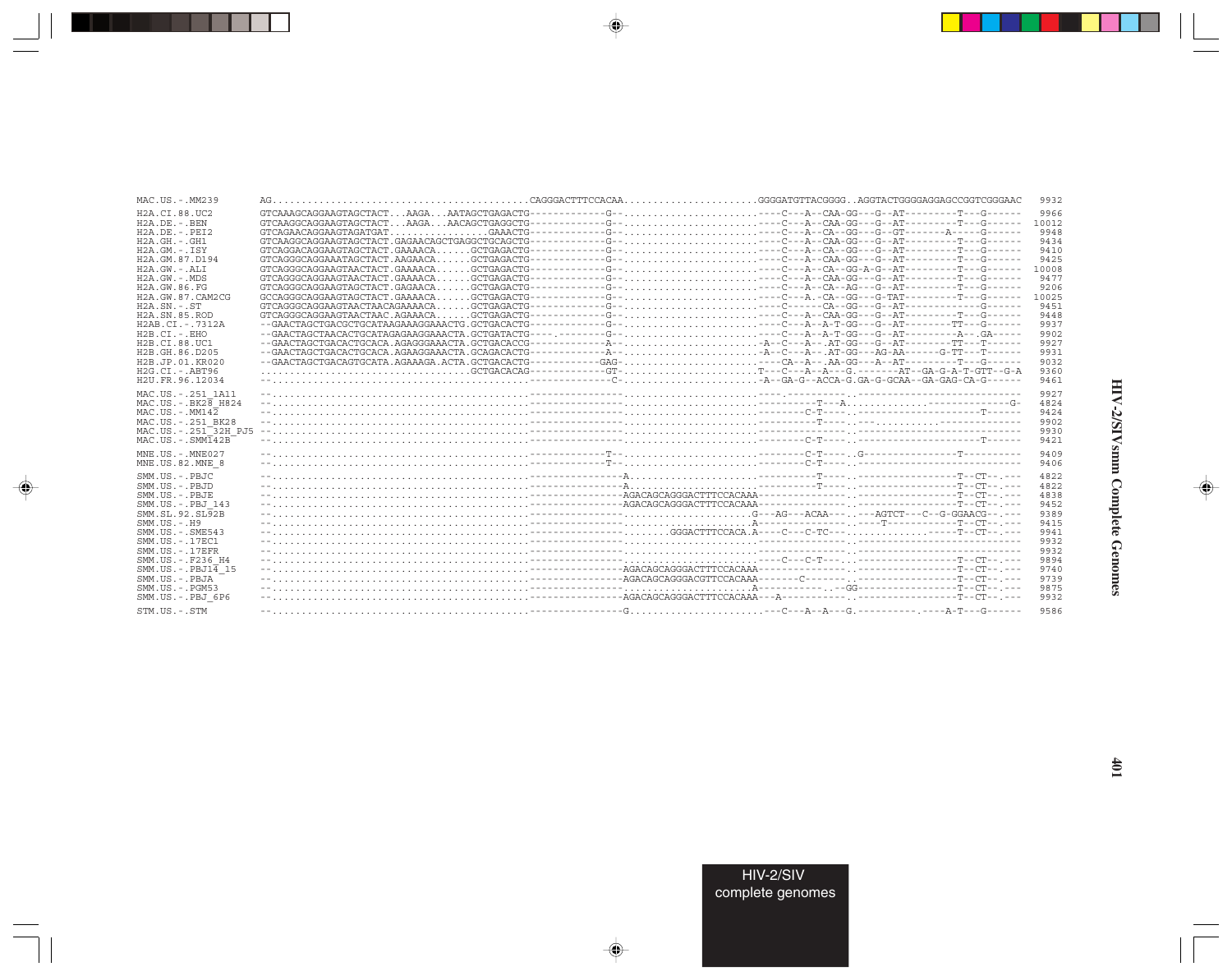|                     | $3'$ LTR U3 region end $\setminus$ 3' LTR R repeat start |                                                                                                                                 |              |
|---------------------|----------------------------------------------------------|---------------------------------------------------------------------------------------------------------------------------------|--------------|
| MAC.US.-.MM239      |                                                          | GCCC.ACTTTCTTGATGTATAAATATCACTGC.ATTTCGCTCTGTA.TTCAGTCGCTCTGCGGAGAGGCTGGCAGATTGAGCCCTGGGAGGTTCTCTCCAGCACT.AGCAGGTAGAGCCTGGGTGTT | 10055        |
| H2A.CI.88.UC2       |                                                          |                                                                                                                                 | 10089        |
| H2A.DE.-.BEN        |                                                          |                                                                                                                                 | 10135        |
| $H2A.DE. - .PEI2$   |                                                          |                                                                                                                                 | 10070        |
| $H2A.GH. - .GH1$    |                                                          |                                                                                                                                 | 9480         |
| $H2A.GM.-.ISY$      |                                                          |                                                                                                                                 | 9533         |
| H2A.GM.87.D194      |                                                          |                                                                                                                                 | 9472         |
| H2A.GW.-.ALI        |                                                          |                                                                                                                                 | 10130        |
| H2A.GW.-.MDS        |                                                          |                                                                                                                                 | 9525         |
| H2A.GW.86.FG        |                                                          |                                                                                                                                 | 9329         |
| H2A.GW.87.CAM2CG    |                                                          |                                                                                                                                 | 10149        |
| $H2A.SN.-.ST$       |                                                          |                                                                                                                                 | 9574         |
| H2A.SN.85.ROD       |                                                          |                                                                                                                                 | 9573         |
| H2AB.CI.-.7312A     |                                                          |                                                                                                                                 | 10060        |
| $H2B.CI.-.EHO$      |                                                          |                                                                                                                                 | 10025        |
| H2B.CI.88.UC1       |                                                          |                                                                                                                                 | 10050        |
| H2B.GH.86.D205      |                                                          |                                                                                                                                 | 10054        |
| H2B.JP.01.KR020     |                                                          |                                                                                                                                 | 9155         |
| H2G.CI.-.ABT96      |                                                          |                                                                                                                                 | 9483         |
| H2U.FR.96.12034     |                                                          |                                                                                                                                 | 9584         |
|                     |                                                          |                                                                                                                                 |              |
| MAC.US.-.251 1A11   |                                                          |                                                                                                                                 | 10050        |
| MAC.US.-.BK28 H824  |                                                          |                                                                                                                                 | 4947         |
| MAC.US.-.MM142      |                                                          |                                                                                                                                 | 9547         |
| MAC.US.-.251 BK28   |                                                          |                                                                                                                                 | 10025        |
|                     |                                                          |                                                                                                                                 | 10053        |
| MAC.US.-.SMM142B    |                                                          |                                                                                                                                 | 9544         |
| MNE.US. - . MNE027  |                                                          |                                                                                                                                 | 9532         |
| MNE.US.82.MNE 8     |                                                          |                                                                                                                                 | 9529         |
| SMM.US.-.PBJC       |                                                          |                                                                                                                                 | 4945         |
|                     |                                                          |                                                                                                                                 |              |
| SMM.US.-.PBJD       |                                                          |                                                                                                                                 | 4945         |
| SMM.US.-.PBJE       |                                                          |                                                                                                                                 | 4961<br>9575 |
| SMM.US.-.PBJ 143    |                                                          |                                                                                                                                 |              |
| SMM.SL.92.SL92B     |                                                          |                                                                                                                                 | 9514         |
| $SMM.US. - .H9$     |                                                          |                                                                                                                                 | 9538         |
| SMM. US. - . SME543 |                                                          |                                                                                                                                 | 10064        |
| SMM.US. - . 17EC1   |                                                          |                                                                                                                                 | 10055        |
| $SMM. US. - .17EFR$ |                                                          |                                                                                                                                 | 10055        |
| SMM.US. - . F236 H4 |                                                          |                                                                                                                                 | 10017        |
| SMM.US.-.PBJ14 15   |                                                          |                                                                                                                                 | 9863         |
| SMM.US.-.PBJA       |                                                          |                                                                                                                                 | 9862         |
| $SMM.US. - . PGM53$ |                                                          |                                                                                                                                 | 9998         |
| SMM.US.-.PBJ 6P6    |                                                          |                                                                                                                                 | 10055        |
| STM IIS - STM       | -- CA-- C-- T-A-A-----                                   |                                                                                                                                 | 9709         |

 $\begin{picture}(20,5) \put(0,0){\vector(0,1){10}} \put(15,0){\vector(0,1){10}} \put(15,0){\vector(0,1){10}} \put(15,0){\vector(0,1){10}} \put(15,0){\vector(0,1){10}} \put(15,0){\vector(0,1){10}} \put(15,0){\vector(0,1){10}} \put(15,0){\vector(0,1){10}} \put(15,0){\vector(0,1){10}} \put(15,0){\vector(0,1){10}} \put(15,0){\vector(0,1){10}} \put(15,0){\vector(0,$ 

 $\begin{picture}(20,5) \put(0,0){\vector(0,1){10}} \put(15,0){\vector(0,1){10}} \put(15,0){\vector(0,1){10}} \put(15,0){\vector(0,1){10}} \put(15,0){\vector(0,1){10}} \put(15,0){\vector(0,1){10}} \put(15,0){\vector(0,1){10}} \put(15,0){\vector(0,1){10}} \put(15,0){\vector(0,1){10}} \put(15,0){\vector(0,1){10}} \put(15,0){\vector(0,1){10}} \put(15,0){\vector(0,$ 

---

 $\begin{picture}(20,5) \put(0,0){\line(1,0){10}} \put(15,0){\line(1,0){10}} \put(15,0){\line(1,0){10}} \put(15,0){\line(1,0){10}} \put(15,0){\line(1,0){10}} \put(15,0){\line(1,0){10}} \put(15,0){\line(1,0){10}} \put(15,0){\line(1,0){10}} \put(15,0){\line(1,0){10}} \put(15,0){\line(1,0){10}} \put(15,0){\line(1,0){10}} \put(15,0){\line(1,$ 

 $\frac{1}{\sqrt{2}}$ 

 $\frac{402}{2}$ 

.

J

HIV-2/SIVsmm Complete Genomes

 $\begin{picture}(20,5) \put(0,0){\line(1,0){10}} \put(15,0){\line(1,0){10}} \put(15,0){\line(1,0){10}} \put(15,0){\line(1,0){10}} \put(15,0){\line(1,0){10}} \put(15,0){\line(1,0){10}} \put(15,0){\line(1,0){10}} \put(15,0){\line(1,0){10}} \put(15,0){\line(1,0){10}} \put(15,0){\line(1,0){10}} \put(15,0){\line(1,0){10}} \put(15,0){\line(1,$ 

 $\overline{\phantom{0}}$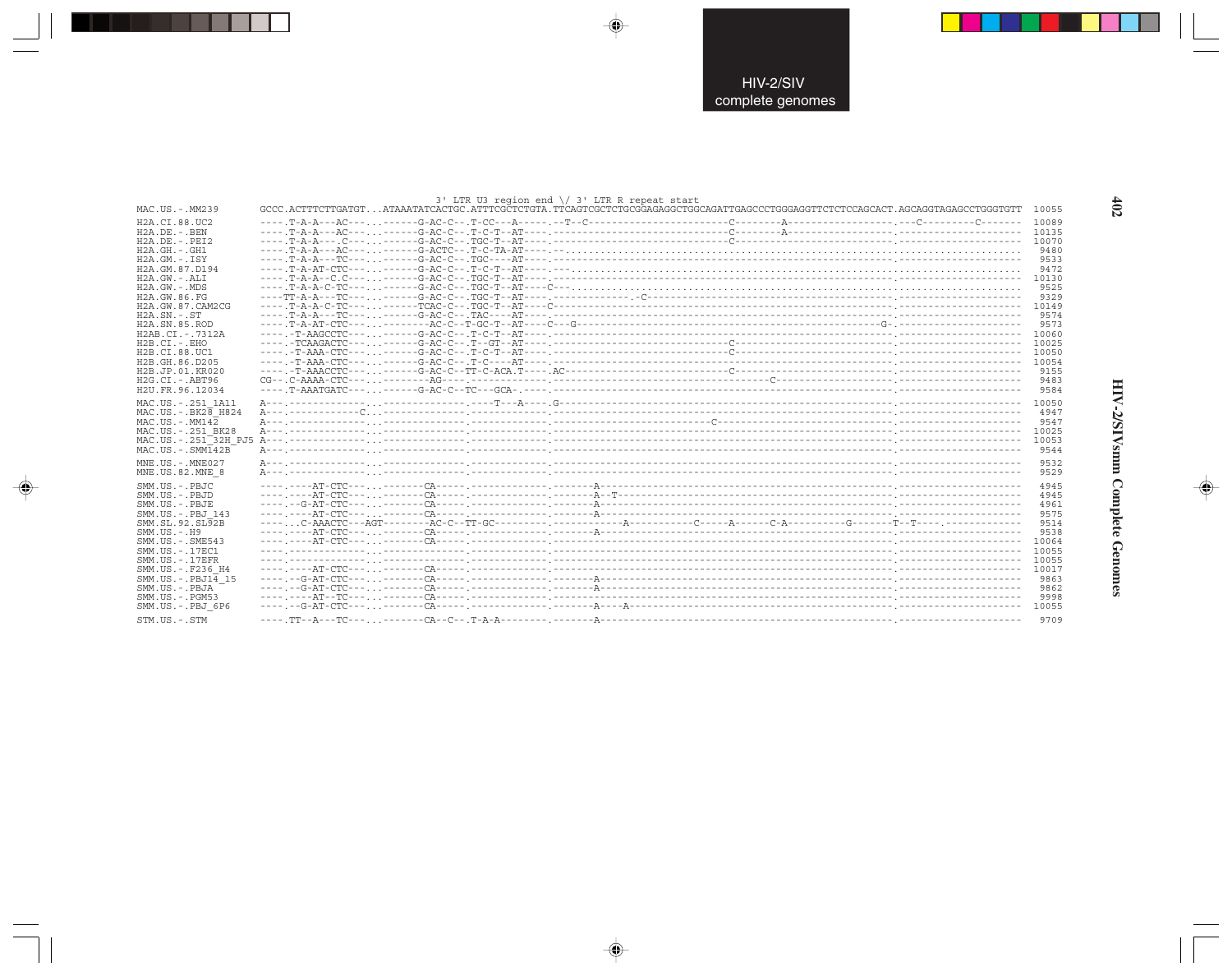|                                                                                                                                                                                                                                                                                                                                          |  |  | AATAAA poly-A signal |                                                        |                |
|------------------------------------------------------------------------------------------------------------------------------------------------------------------------------------------------------------------------------------------------------------------------------------------------------------------------------------------|--|--|----------------------|--------------------------------------------------------|----------------|
|                                                                                                                                                                                                                                                                                                                                          |  |  |                      | $3'$ LTR repeat end $\setminus$ 3' LTR U5 region start |                |
| MAC.US.-.MM239                                                                                                                                                                                                                                                                                                                           |  |  |                      |                                                        | 10179          |
| H <sub>2</sub> A.CI.88.UC <sub>2</sub><br>$H2A.DE. - . BEN$<br>$H2A.DE. - .PEI2$<br>$H2A.GH. - . GH1$<br>$H2A.GM.-.ISY$<br>H2A.GM.87.D194<br>$H2A.GW. - .ALI$<br>H2A.GW.-.MDS<br>H2A.GW.86.FG<br>H2A.GW.87.CAM2CG<br>$H2A.SN.-.ST$<br>H <sub>2</sub> A.SN.85.ROD<br>H2AB.CI.-.7312A<br>$H2B.CI.-.EHO$<br>H2B.CI.88.UC1<br>H2B.GH.86.D205 |  |  |                      |                                                        | 10211          |
|                                                                                                                                                                                                                                                                                                                                          |  |  |                      |                                                        | 10258          |
|                                                                                                                                                                                                                                                                                                                                          |  |  |                      |                                                        | 10172          |
|                                                                                                                                                                                                                                                                                                                                          |  |  |                      |                                                        | 9480           |
|                                                                                                                                                                                                                                                                                                                                          |  |  |                      |                                                        | 9636           |
|                                                                                                                                                                                                                                                                                                                                          |  |  |                      |                                                        | 9472           |
|                                                                                                                                                                                                                                                                                                                                          |  |  |                      |                                                        | 10252          |
|                                                                                                                                                                                                                                                                                                                                          |  |  |                      |                                                        | 9525           |
|                                                                                                                                                                                                                                                                                                                                          |  |  |                      |                                                        | 9431           |
|                                                                                                                                                                                                                                                                                                                                          |  |  |                      |                                                        | 10271          |
|                                                                                                                                                                                                                                                                                                                                          |  |  |                      |                                                        | 9672           |
|                                                                                                                                                                                                                                                                                                                                          |  |  |                      |                                                        | 9671           |
|                                                                                                                                                                                                                                                                                                                                          |  |  |                      |                                                        | 10182          |
|                                                                                                                                                                                                                                                                                                                                          |  |  |                      |                                                        | 10147          |
|                                                                                                                                                                                                                                                                                                                                          |  |  |                      |                                                        | 10171          |
|                                                                                                                                                                                                                                                                                                                                          |  |  |                      |                                                        | 10174          |
| H <sub>2</sub> B.JP.01.KR020                                                                                                                                                                                                                                                                                                             |  |  |                      |                                                        | 9276           |
| $H2G.CI.-.ABT96$                                                                                                                                                                                                                                                                                                                         |  |  |                      |                                                        | 9599           |
| H2U.FR.96.12034                                                                                                                                                                                                                                                                                                                          |  |  |                      |                                                        | 9607           |
| MAC.US. - . 251 1A11                                                                                                                                                                                                                                                                                                                     |  |  |                      |                                                        | 10174          |
| $MAC.US.-.BK2\overline{8}$ H824                                                                                                                                                                                                                                                                                                          |  |  |                      |                                                        | 5071           |
| $MAC. US. - . MM142$                                                                                                                                                                                                                                                                                                                     |  |  |                      |                                                        | 9646           |
| MAC.US.-.251 BK28                                                                                                                                                                                                                                                                                                                        |  |  |                      |                                                        |                |
| MAC.US.-.251 32H PJ5                                                                                                                                                                                                                                                                                                                     |  |  |                      |                                                        | 10149<br>10177 |
| $MAC. US. - . SIM142B$                                                                                                                                                                                                                                                                                                                   |  |  |                      |                                                        | 9600           |
|                                                                                                                                                                                                                                                                                                                                          |  |  |                      |                                                        |                |
| MNE.US.-.MNE027                                                                                                                                                                                                                                                                                                                          |  |  |                      |                                                        | 9655           |
| MNE.US.82.MNE 8                                                                                                                                                                                                                                                                                                                          |  |  |                      |                                                        | 9628           |
| SMM.US.-.PBJC<br>SMM.US.-.PBJD<br>SMM.US.-.PBJE                                                                                                                                                                                                                                                                                          |  |  |                      |                                                        | 5068           |
|                                                                                                                                                                                                                                                                                                                                          |  |  |                      |                                                        | 5068           |
|                                                                                                                                                                                                                                                                                                                                          |  |  |                      |                                                        | 5084           |
| SMM.US.-.PBJ 143                                                                                                                                                                                                                                                                                                                         |  |  |                      |                                                        | 9675           |
| SMM.SL.92.SL92B                                                                                                                                                                                                                                                                                                                          |  |  |                      |                                                        | 9613           |
| $SMM. US. - . H9$                                                                                                                                                                                                                                                                                                                        |  |  |                      |                                                        | 9638           |
| $SMM.US. - .SME543$                                                                                                                                                                                                                                                                                                                      |  |  |                      |                                                        | 10187          |
| SMM.US.-.17EC1                                                                                                                                                                                                                                                                                                                           |  |  |                      |                                                        | 10179          |
| SMM.US.-.17EFR<br>SMM.US. - .F236 H4<br>SMM.US. -. $PBJ1\overline{4}$ 15                                                                                                                                                                                                                                                                 |  |  |                      |                                                        | 10179          |
|                                                                                                                                                                                                                                                                                                                                          |  |  |                      |                                                        | 10140          |
|                                                                                                                                                                                                                                                                                                                                          |  |  |                      |                                                        | 9986           |
| SMM.US.-.PBJA                                                                                                                                                                                                                                                                                                                            |  |  |                      |                                                        | 9986           |
| $SMM. US. - . PGM53$                                                                                                                                                                                                                                                                                                                     |  |  |                      |                                                        | 10121          |
| SMM.US.-.PBJ 6P6                                                                                                                                                                                                                                                                                                                         |  |  |                      |                                                        | 10178          |
| STM.US.-.STM                                                                                                                                                                                                                                                                                                                             |  |  |                      |                                                        | 9833           |
|                                                                                                                                                                                                                                                                                                                                          |  |  |                      |                                                        |                |

 $\begin{picture}(20,5) \put(0,0){\vector(0,1){10}} \put(15,0){\vector(0,1){10}} \put(15,0){\vector(0,1){10}} \put(15,0){\vector(0,1){10}} \put(15,0){\vector(0,1){10}} \put(15,0){\vector(0,1){10}} \put(15,0){\vector(0,1){10}} \put(15,0){\vector(0,1){10}} \put(15,0){\vector(0,1){10}} \put(15,0){\vector(0,1){10}} \put(15,0){\vector(0,1){10}} \put(15,0){\vector(0,$ 

a shekara 1960

 $\overline{\blacklozenge}$ 

 $\frac{1}{\sqrt{2}}$ 

 $\begin{picture}(120,140)(-6.5,14.0) \put(0,0){\vector(0,1){10}} \put(15,0){\vector(0,1){10}} \put(15,0){\vector(0,1){10}} \put(15,0){\vector(0,1){10}} \put(15,0){\vector(0,1){10}} \put(15,0){\vector(0,1){10}} \put(15,0){\vector(0,1){10}} \put(15,0){\vector(0,1){10}} \put(15,0){\vector(0,1){10}} \put(15,0){\vector(0,1){10}} \put(15,0){\vector(0,1){10}}$ 

 $\equiv$ 

 $\Box$ 

. . .